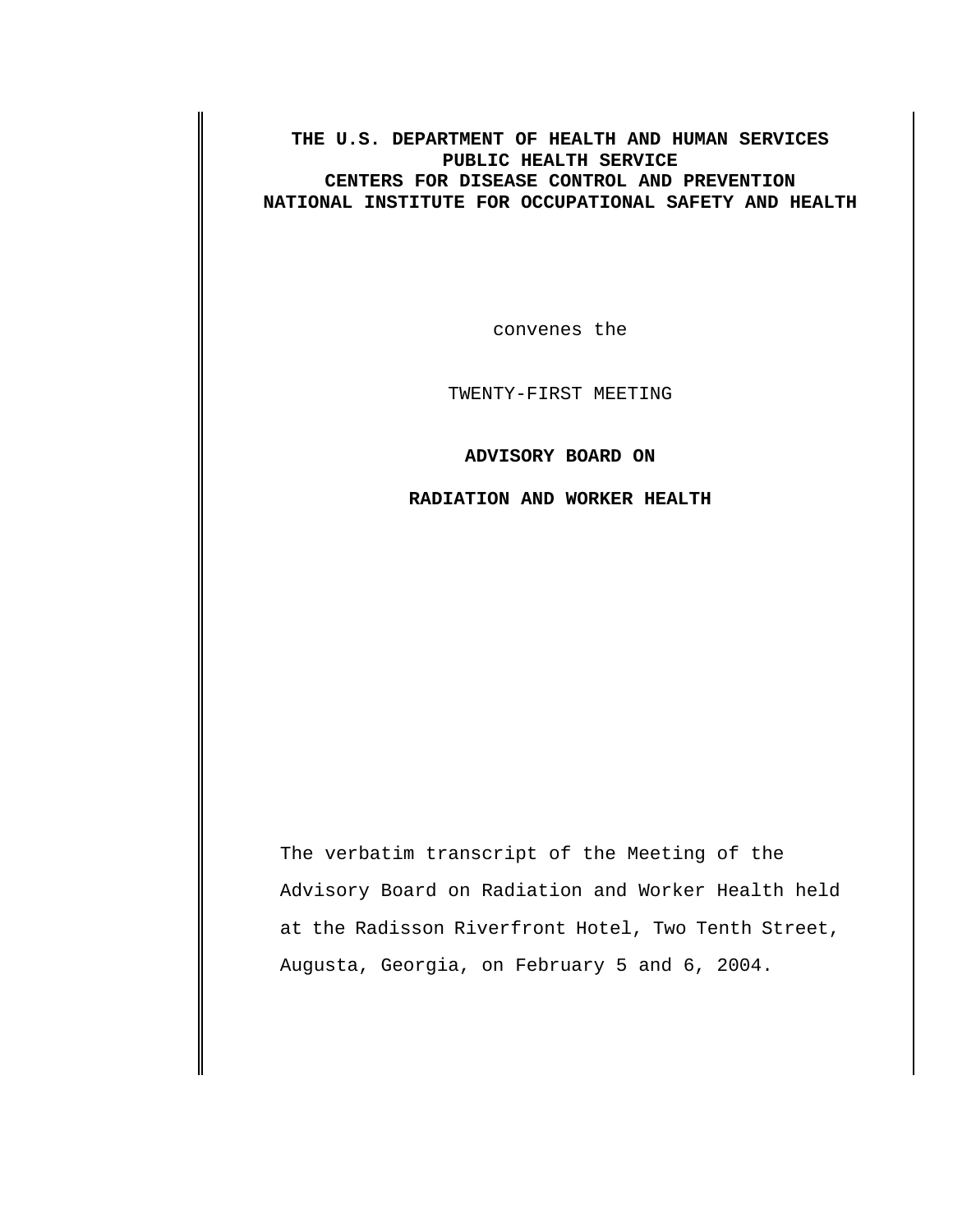# **C O N T E N T S**

February 5, 2004

| REGISTRATION AND WELCOME                                                  |
|---------------------------------------------------------------------------|
| Dr. Paul Ziemer, Chair. 9                                                 |
| Mr. Larry Elliott, Executive Secretary 12                                 |
| REVIEW AND APPROVAL OF DRAFT MINUTES, MEETING 19                          |
| Dr. Paul Ziemer, Chair 12                                                 |
| PROGRAM STATUS REPORT                                                     |
| Ms. Martha DiMuzio, NIOSH 17<br>STATUS AND OUTREACH - DEPARTMENT OF LABOR |
| Mr. Pete Turcic, DOL42                                                    |
| SITE PROFILE STATUS, USE IN DOSE RECONSTRUCTIONS, AND ROLL-               |
| <b>OUT</b>                                                                |
| Dr. Jim Neton, NIOSH. 66                                                  |
| RESEARCH ISSUES WORKGROUP REPORT                                          |
| Dr. James Melius, Workgroup Chair 102                                     |
| BOARD DISCUSSION/WORKING SESSION                                          |
| DOSE RECONSTRUCTION REVIEW PROCESS. 116                                   |
| INTRODUCTION                                                              |
| Dr. Paul Ziemer, Chair. 179                                               |
|                                                                           |
|                                                                           |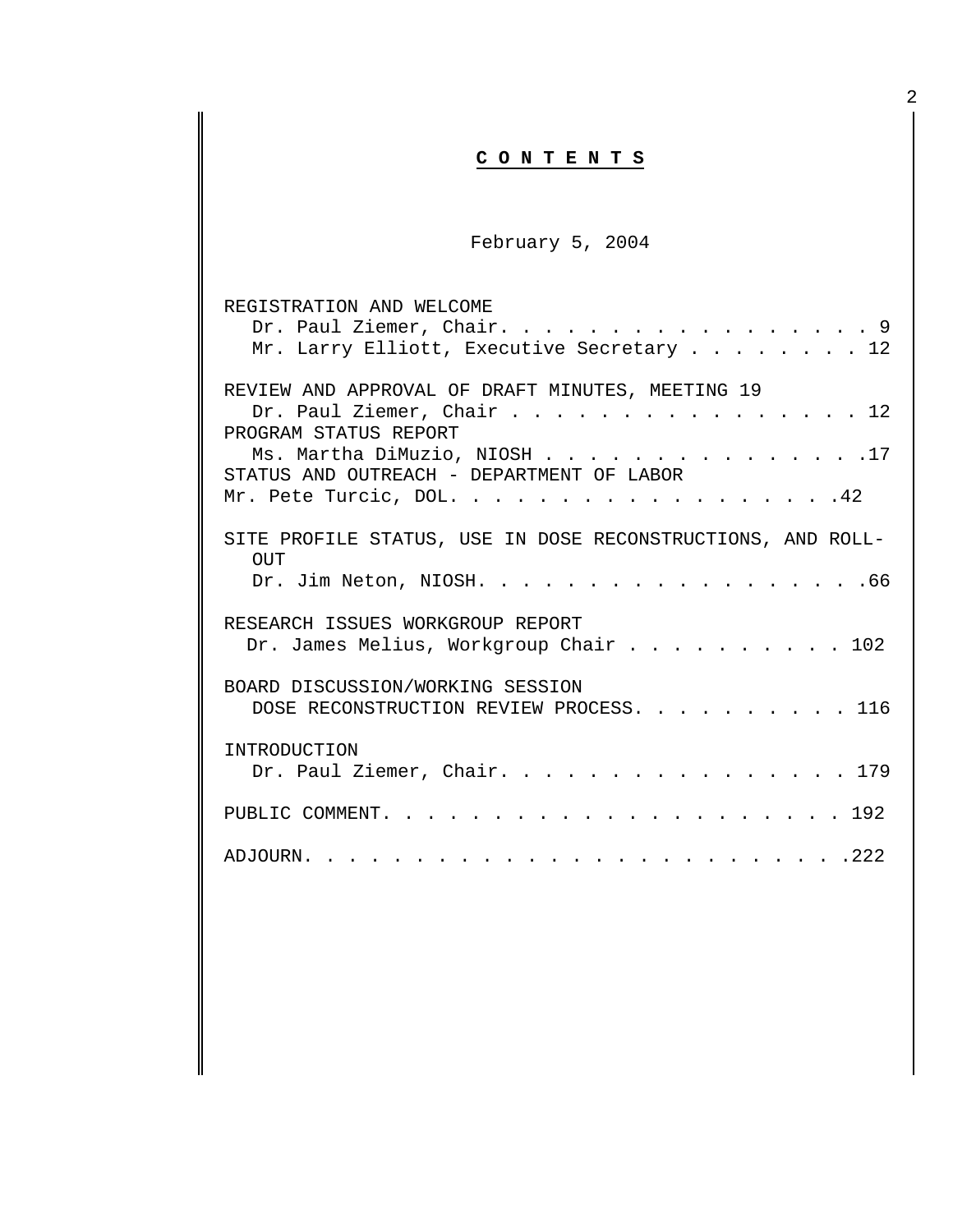# **C O N T E N T S**

February 6, 2004

| REGISTRATION AND WELCOME                                 |
|----------------------------------------------------------|
| Dr. Paul Ziemer, Chair.                                  |
| Mr. Larry Elliott, Executive Secretary 223               |
| ADMINISTRATIVE HOUSEKEEPING                              |
| Ms. Cori Homer, NIOSH; Dr. Paul Ziemer, Chair; Mr. Larry |
| Elliott, Executive Secretary. 226                        |
| BOARD DISCUSSION/WORKING SESSION FOR SANFORD COHEN       |
| AND ASSOCIATES                                           |
| Dr. John Mauro, SC&A                                     |
| Mr. Joseph Fitzgerald, SC&A. 239                         |
| BOARD DISCUSSION/WORKING SESSION                         |
| DOSE RECONSTRUCTION REVIEW PROCESS. 279                  |
| PUBLIC COMMENT PERIOD. 337                               |
| ADJOURN PUBLIC SESSION. 362                              |
| COURT REPORTER'S CERTIFICATION. 363                      |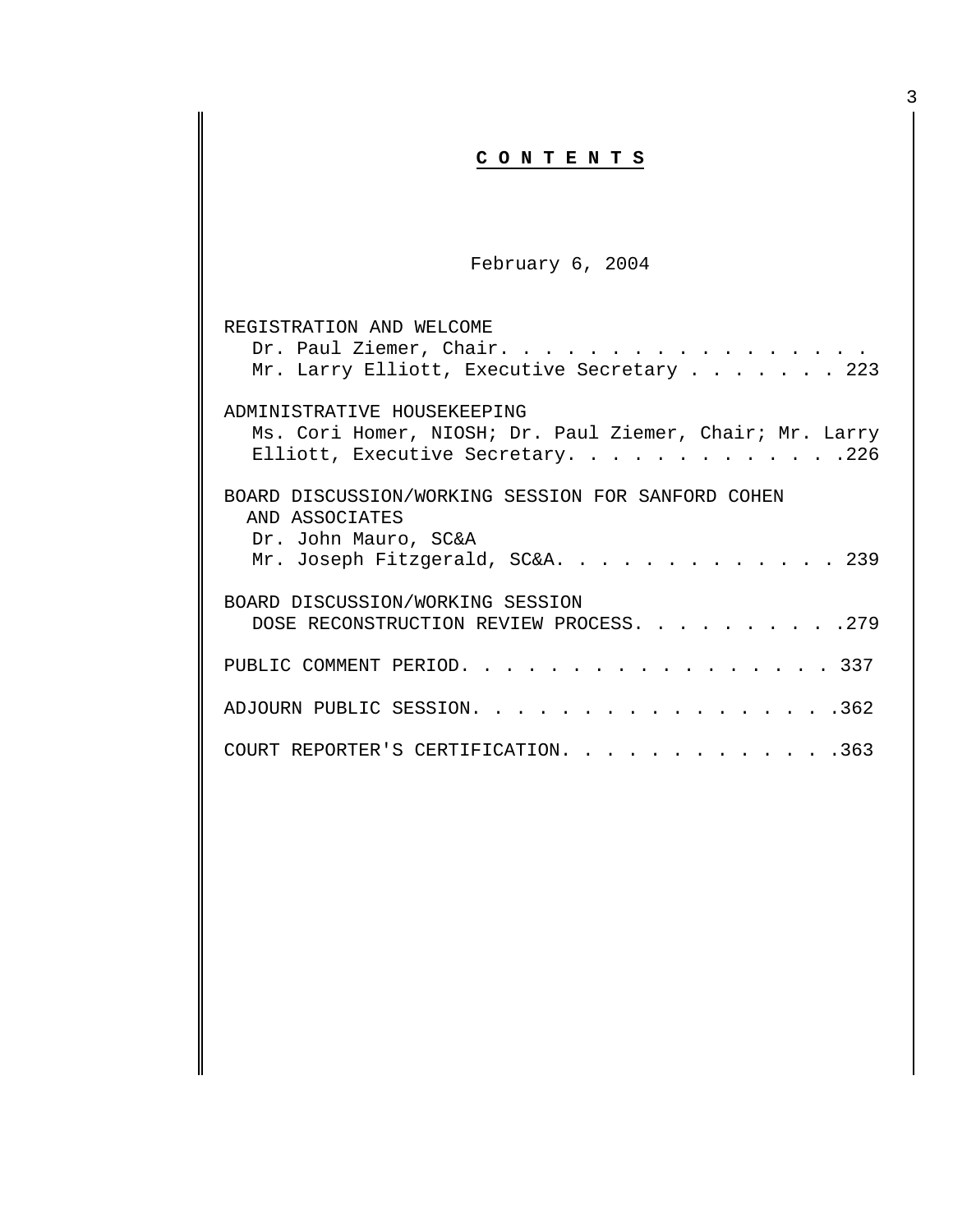# **TRANSCRIPT LEGEND**

The following transcript contains quoted material. Such material is reproduced as read or spoken.

In the following transcript a dash (--) indicates an unintentional or purposeful interruption of a sentence. An ellipsis (. . .) indicates halting speech or an unfinished sentence in dialogue or omission(s) of word(s) when reading written material.

In the following transcript (sic) denotes an incorrect usage or pronunciation of a word which is transcribed in its original form as reported.

In the following transcript (phonetically) indicates a phonetic spelling of the word if no confirmation of the correct spelling is available.

In the following transcript "uh-huh" represents an affirmative response, and "uh-uh" represents a negative response.

In the following transcript "\*" denotes a spelling based on phonetics, without reference available.

In the following transcript (inaudible) signifies speaker failure, usually failure to use a microphone.

In the following transcript (off microphone) refers to microphone malfunction or speaker's neglect to depress "on"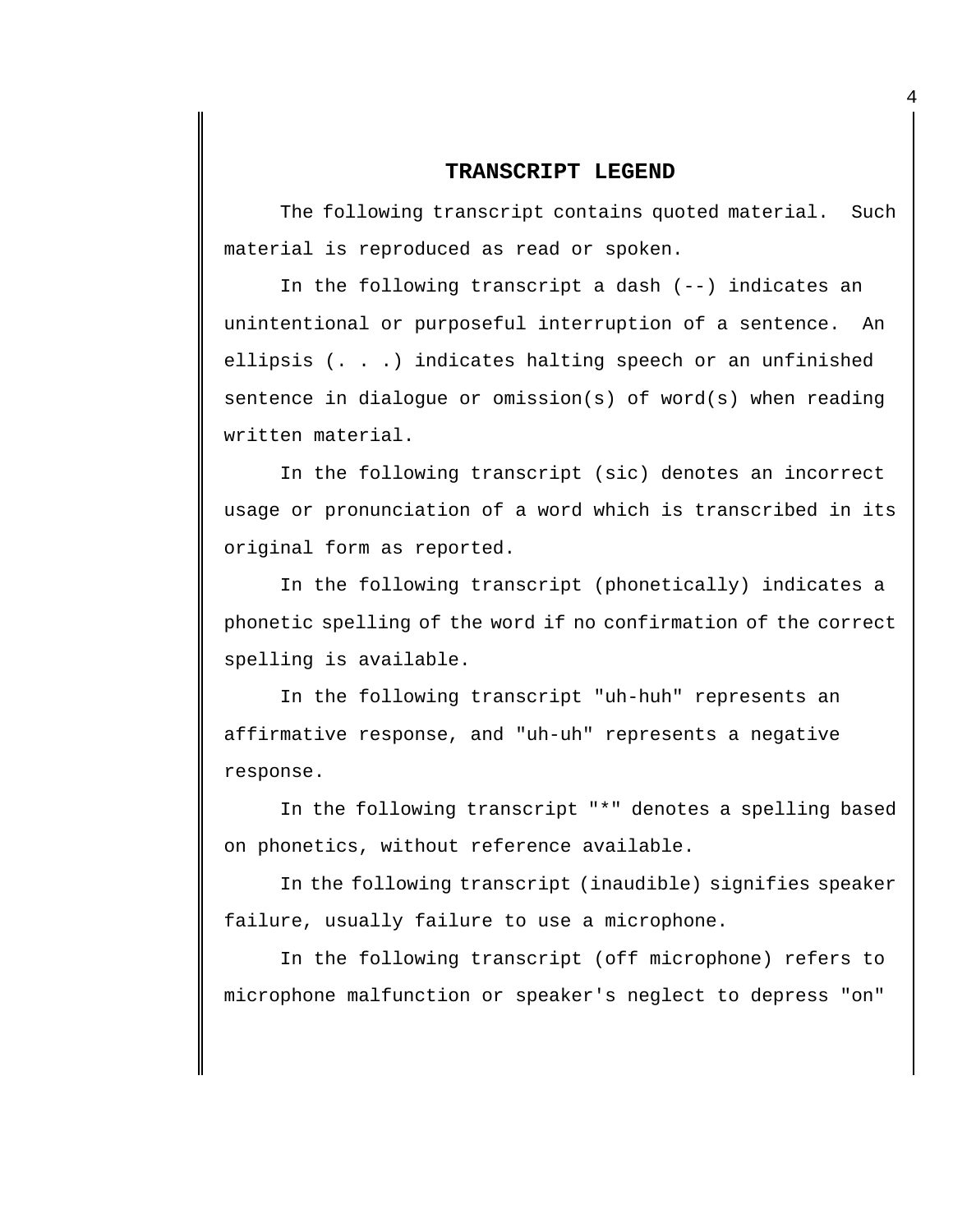button.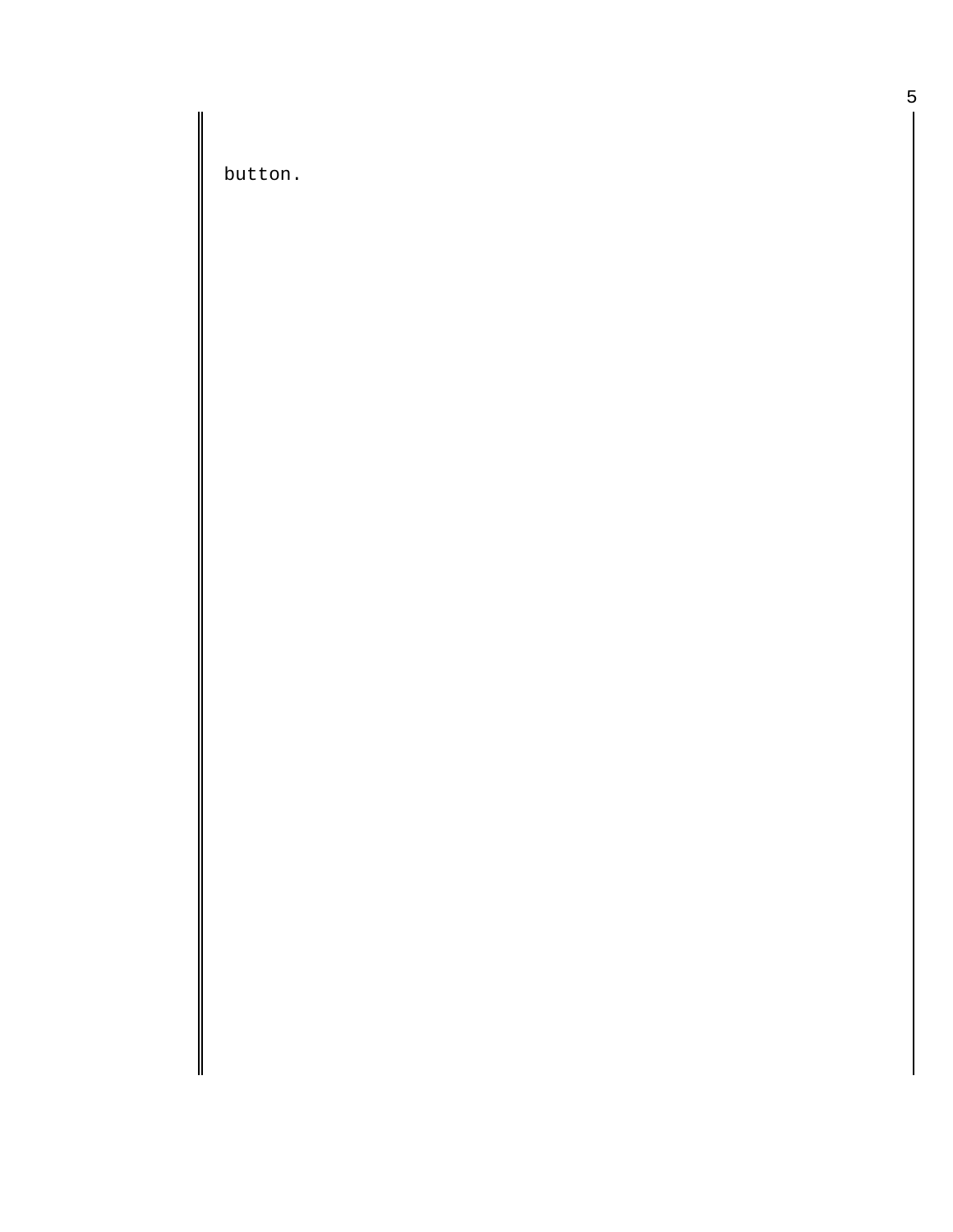### **P A R T I C I P A N T S**

(By Group, in Alphabetical Order)

#### BOARD MEMBERS

CHAIR ZIEMER, Paul L., Ph.D. Professor Emeritus School of Health Sciences Purdue University Lafayette, Indiana

# EXECUTIVE SECRETARY

ELLIOTT, Larry J. Director, Office of Compensation Analysis and Support National Institute for Occupational Safety and Health Centers for Disease Control and Prevention Cincinnati, Ohio

#### MEMBERSHIP

ANDERSON, Henry A., M.D. Chief Medical Officer Occupational and Environmental Health Wisconsin Division of Public Health Madison, Wisconsin

ANDRADE, Antonio, Ph.D. Group Leader Radiation Protection Services Group Los Alamos National Laboratory Los Alamos, New Mexico

DeHART, Roy Lynch, M.D., M.P.H. Director The Vanderbilt Center for Occupational and Environmental Medicine Professor of Medicine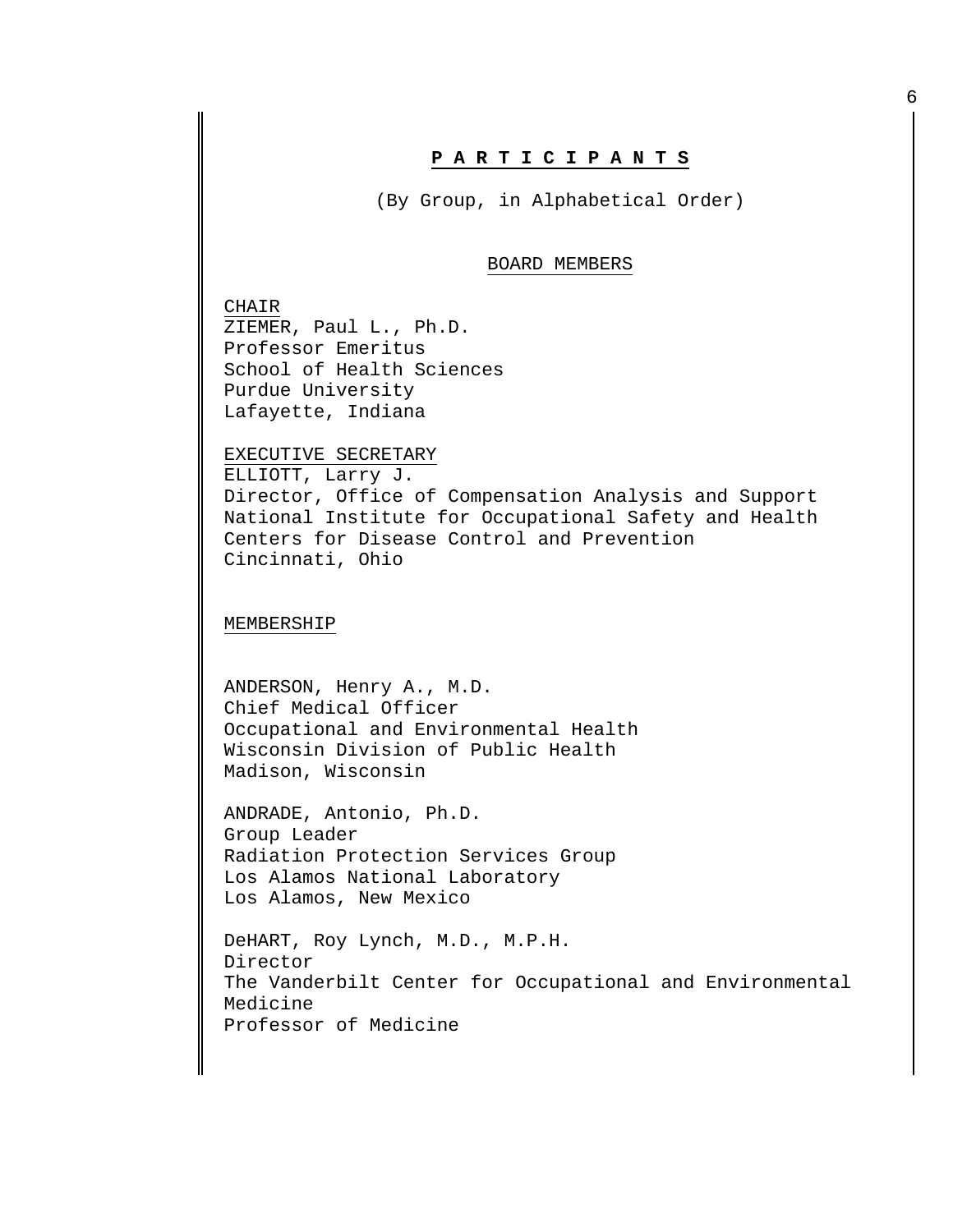Nashville, Tennessee

ESPINOSA, Richard Lee Sheet Metal Workers Union Local #49 Johnson Controls Los Alamos National Laboratory Espanola, New Mexico

GIBSON, Michael H. President Paper, Allied-Industrial, Chemical, and Energy Union Local 5-4200 Miamisburg, Ohio

GRIFFON, Mark A. President Creative Pollution Solutions, Inc. Salem, New Hampshire

MELIUS, James Malcom, M.D., Ph.D. Director New York State Laborers' Health and Safety Trust Fund Albany, New York

MUNN, Wanda I. Senior Nuclear Engineer (Retired) Richland, Washington

OWENS, Charles Leon President Paper, Allied-Industrial, Chemical, and Energy Union Local 5-550 Paducah, Kentucky

PRESLEY, Robert W. Special Projects Engineer BWXT Y12 National Security Complex Clinton, Tennessee

ROESSLER, Genevieve S., Ph.D. Professor Emeritus University of Florida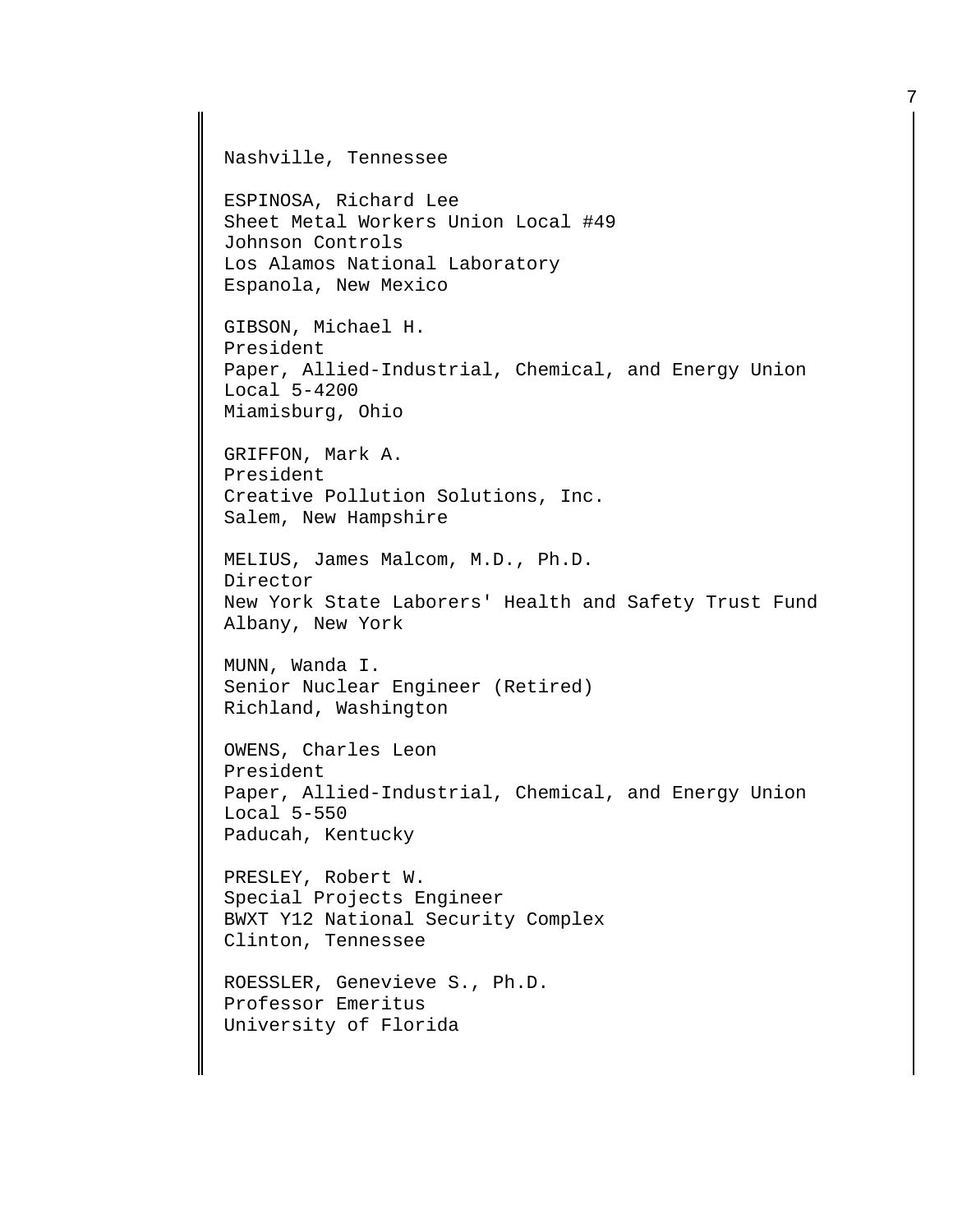Elysian, Minnesota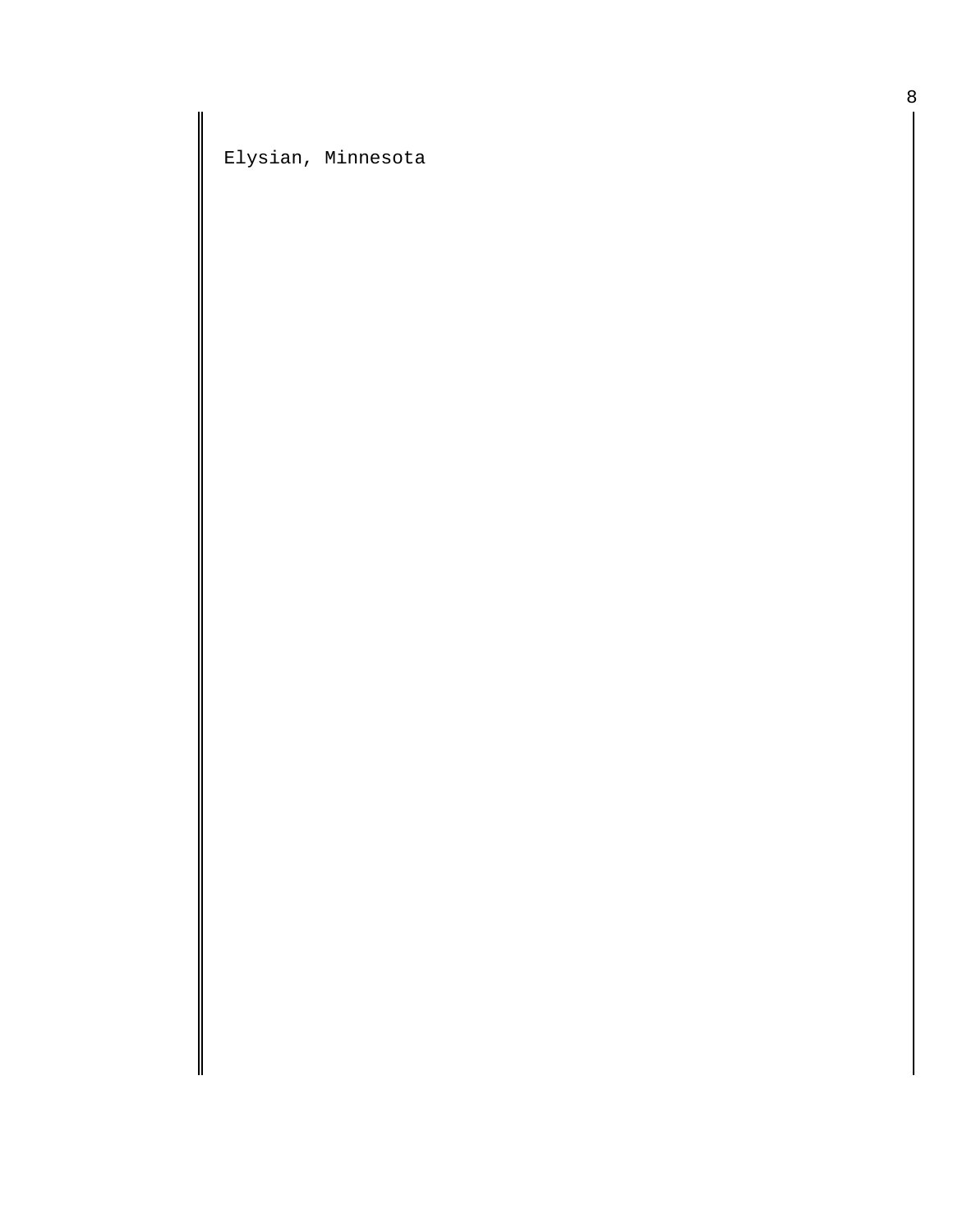### AGENDA SPEAKERS

(in order of appearance)

Ms. Martha DiMuzio, NIOSH

Mr. Pete Turcic, DOL

Dr. Jim Neton, NIOSH

Dr. James Melius, Workgroup Chair

Dr. John Mauro, SC&A

Mr. Joseph Fitzgerald, SC&A

### STAFF/VENDORS

CORI HOMER, Committee Management Specialist, NIOSH STEVEN RAY GREEN, Certified Merit Court Reporter

#### AUDIENCE PARTICIPANTS

ANFIELD, ISAIAH L. BEARD, MORRIS O. BEATTY, EVERETT "RAY", SR. CALLAWAY, ALLEN DAVIS, ALLISON DEHART, JULIA DIMM, MOSES DIMUZIO, MARTHA FITZGERALD, JOSEPH FRANSON, WILLIAM C. GANTZ, JULIE M. HENSHAW, RUSS HILLS, WARREN, SR.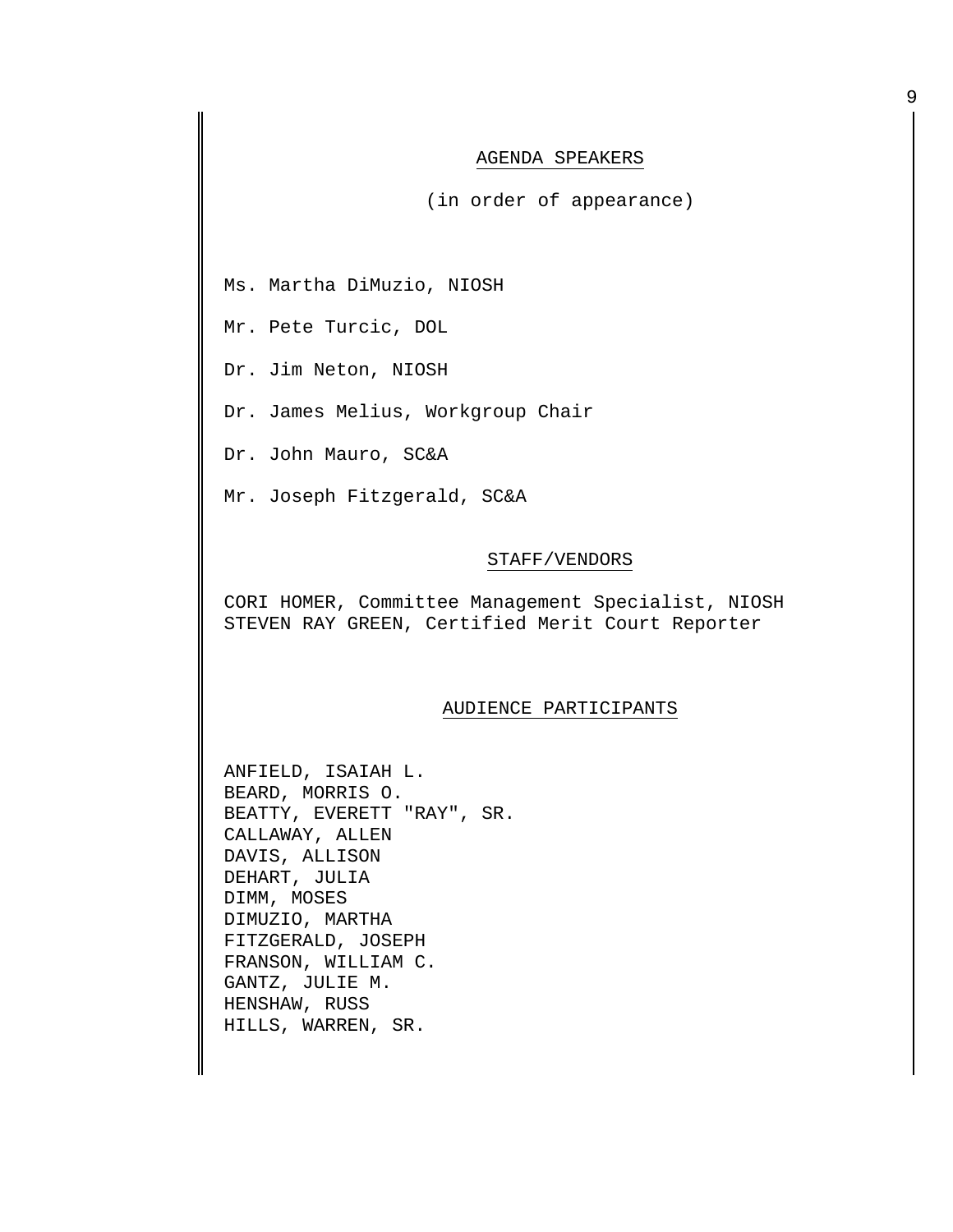HOFFMAN, OWEN HOMOKI, R HOMOKI, STEVE HOMOKI -TITUS, LIZ HUTCHISON, JOHNNY JERNIGAN, CHARLES L. KAHAL, ED KATZ, TED KIRR, JAMES W. KOTSCH, JEFF LAWSON, JACOB HOWARD MAIER, ALDA MAURO, JOHN MILLER, LYNDA K. MILLER, RICHARD MILLER, STEVE MORGAN, BENYOEL T. NAIMON, DAVID NESVET, JEFFREY L. PRESLEY, LOUISE S. ROCQUE, DENNIS G. ROESSLER, CHARLES E. ROWE, GORDON SINGH, L.P. TOOHEY, R.E. TURCIC, PETER M. UTTERBACK, DAVID WARREN, BOB WASHINGTON, GRACE WILLIAMS, LARRY S., SR.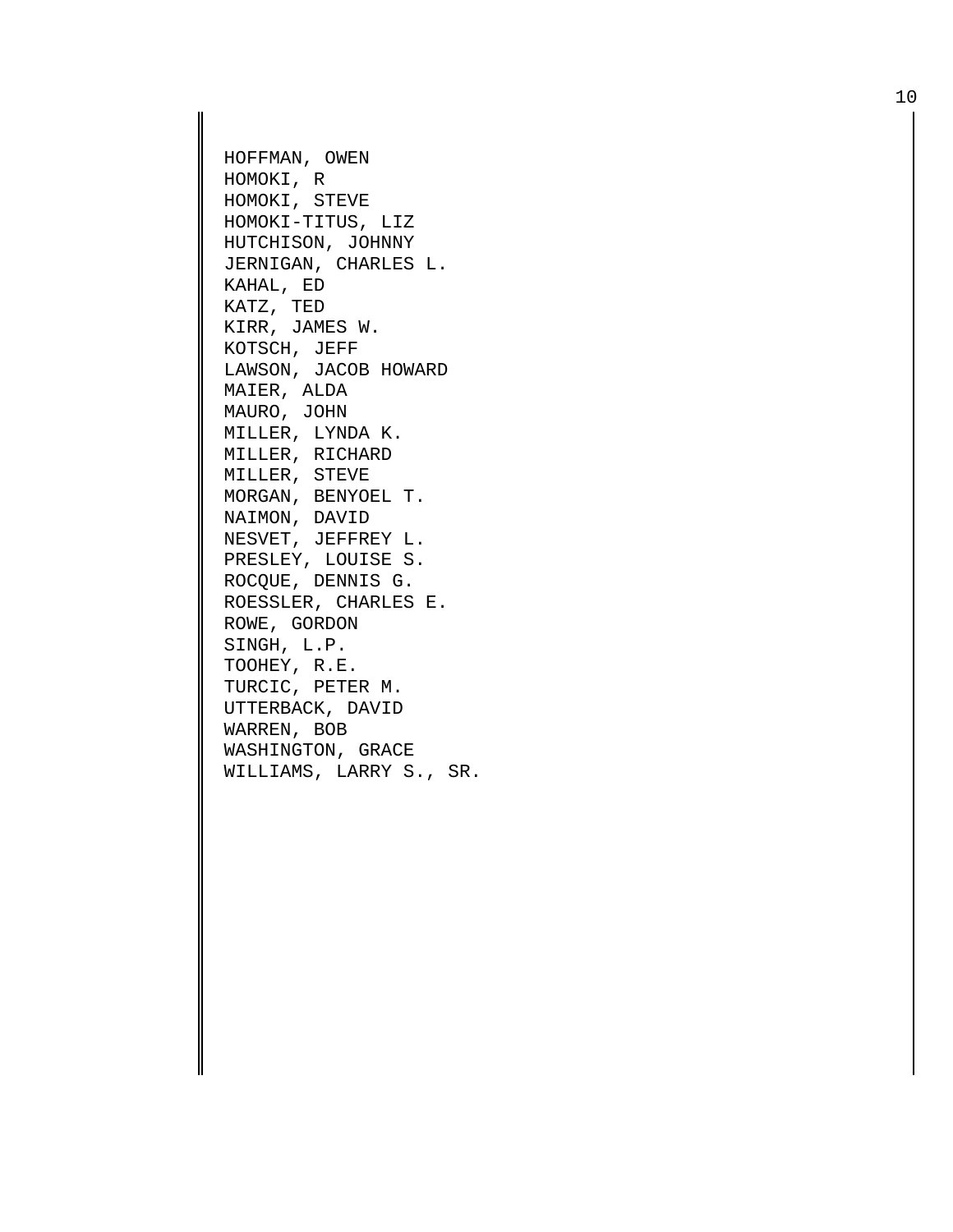#### **P R O C E E D I N G S**

 $(9:00 a.m.)$ 

### **REGISTRATION AND WELCOME**

DR. ZIEMER: Good morning, everyone. We welcome you to Savannah River and to Augusta. Savannah River is more than one thing. It's right outside the door, the beautiful Savannah River, and it's also one of our important sites in terms of the DOE program. I'm Paul Ziemer, Chairman of the Advisory Board on Radiation and Worker Health. This is the 21st meeting of the group, which started its deliberations in this area just two years ago in January of 2002. I have several announcements and pieces of information for you all. First of all let me point out for those who are visiting and members of the public, the Board members are 17 Seated at the table here. I'm not going to introduce them

 individually at this time, but they do have name placards so you can identify who they are. The record will show 20 that all of the Board members are here with the exception of Henry Anderson and Jim Melius. Henry will be joining

## NANCY LEE & ASSOCIATES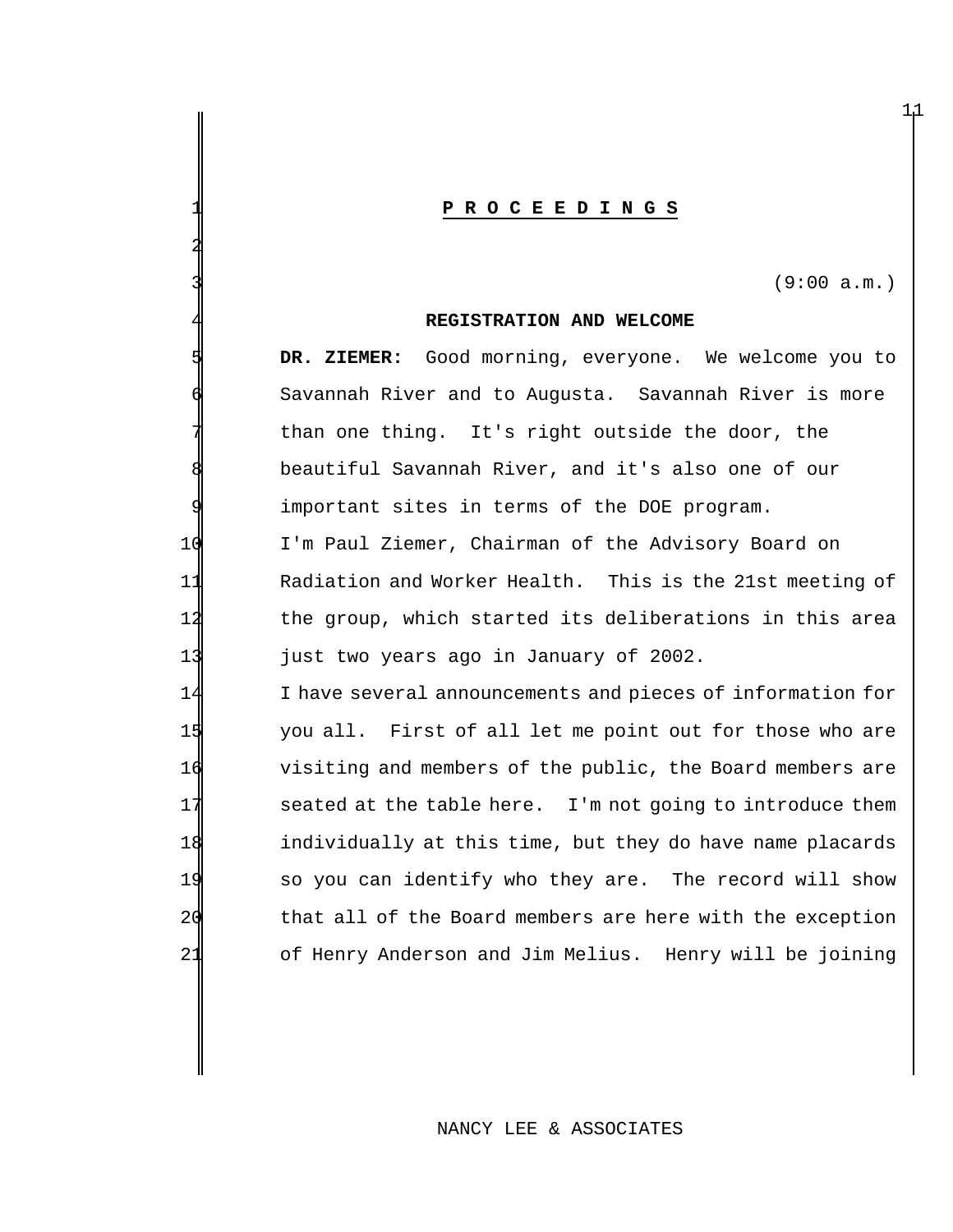us tomorrow. Jim has had some I think travel difficulty, but we expect him to arrive yet sometime today. We'd like to ask everyone to register their attendance. There is a book in the back and we ask that all individuals, including Board members, do this. That registration book is on the back table near the doorway.

If you're a member of the public and wish to sign up for our public comment period, there's a separate sign-up sheet for that, and we ask that you do indicate your intention to address the Board by signing up there. In connection with the public comment, I would like to point 12 out that we have scheduled at this meeting, for the first time, an evening public comment session. That public comment session begins this evening -- I believe it's 7:00 o'clock -- yes, 7:00 o'clock this evening. It will be here in this room and that will be another opportunity for individuals who perhaps could not attend the meeting during the daytime hours.

19 There is an information table. It's over here on my right, 20 about the middle of the room, and that table includes 21 copies of the agenda, handout materials and other items 22 that may be of interest to you.

## NANCY LEE & ASSOCIATES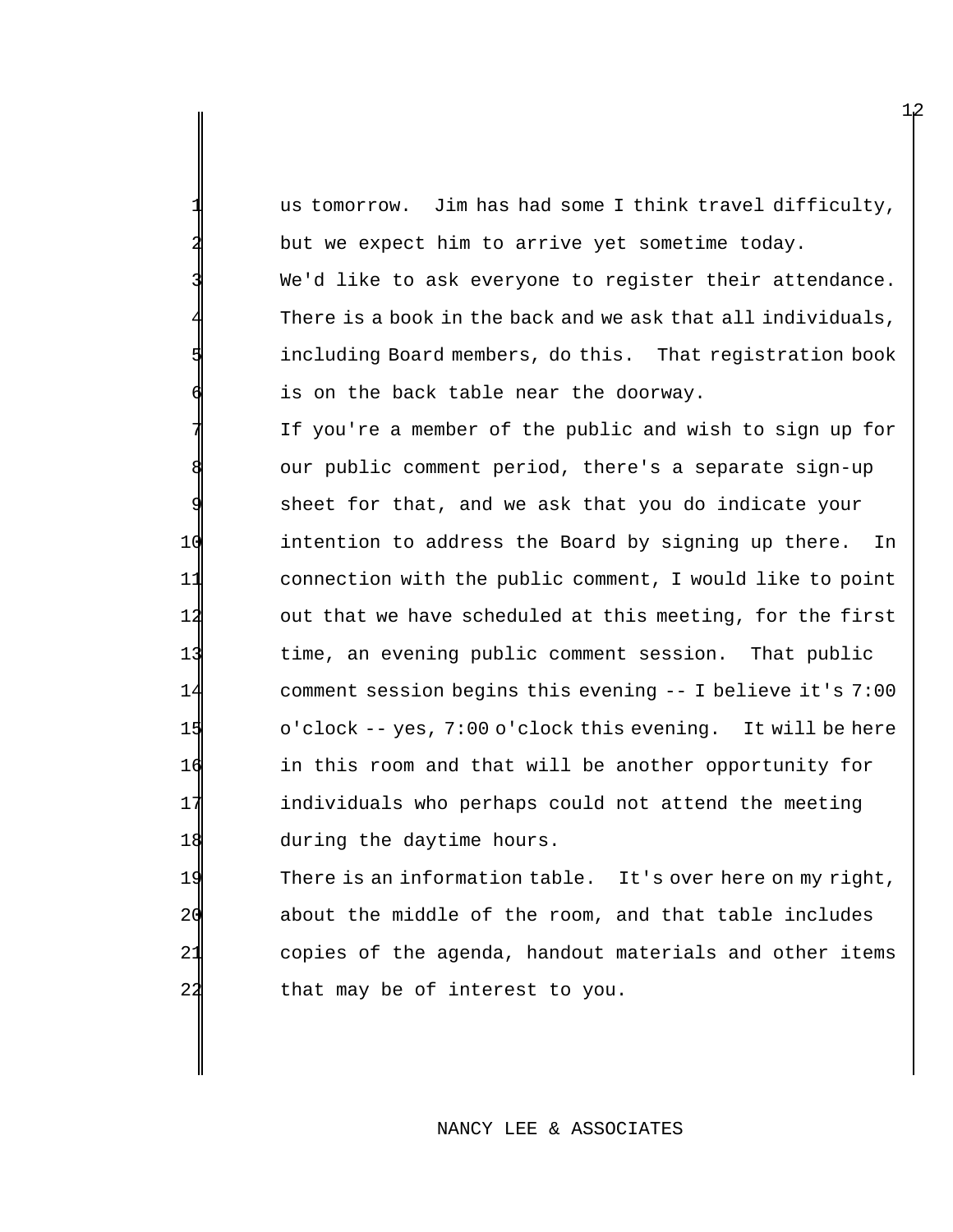I would also like to call attention to the fact that the 2 Board session tomorrow afternoon, the session following the lunch period, is a closed session. That is, it is closed to the public because of the fact that the Board will be addressing a matter which is in a sense restricted. It involves the cost proposal for the Board's -- for the selection of the Board's current contract for support in the area of dose reconstruction. At that time the only business will be that of considering the cost proposal that 10 the Board has before it.

11 One piece of information for Board members on the mikes 12 that you have near your chair. If you use the mike, 13 there's a pressure pad. You have to hold that down, Board 14 members, in order to use the mike. And you have to hold 15 that down while you're speaking, is my understanding. 16 That pressure pad I guess is at the base of the mike, near 17 the middle. Okay?

18 The record can now show that Dr. Melius is -- has arrived 19 and is joining the Board here shortly. We're glad you made 20 it, Jim.

21 I'm now going to turn the chair over to Larry Elliott for 22 a few introductory comments.

## NANCY LEE & ASSOCIATES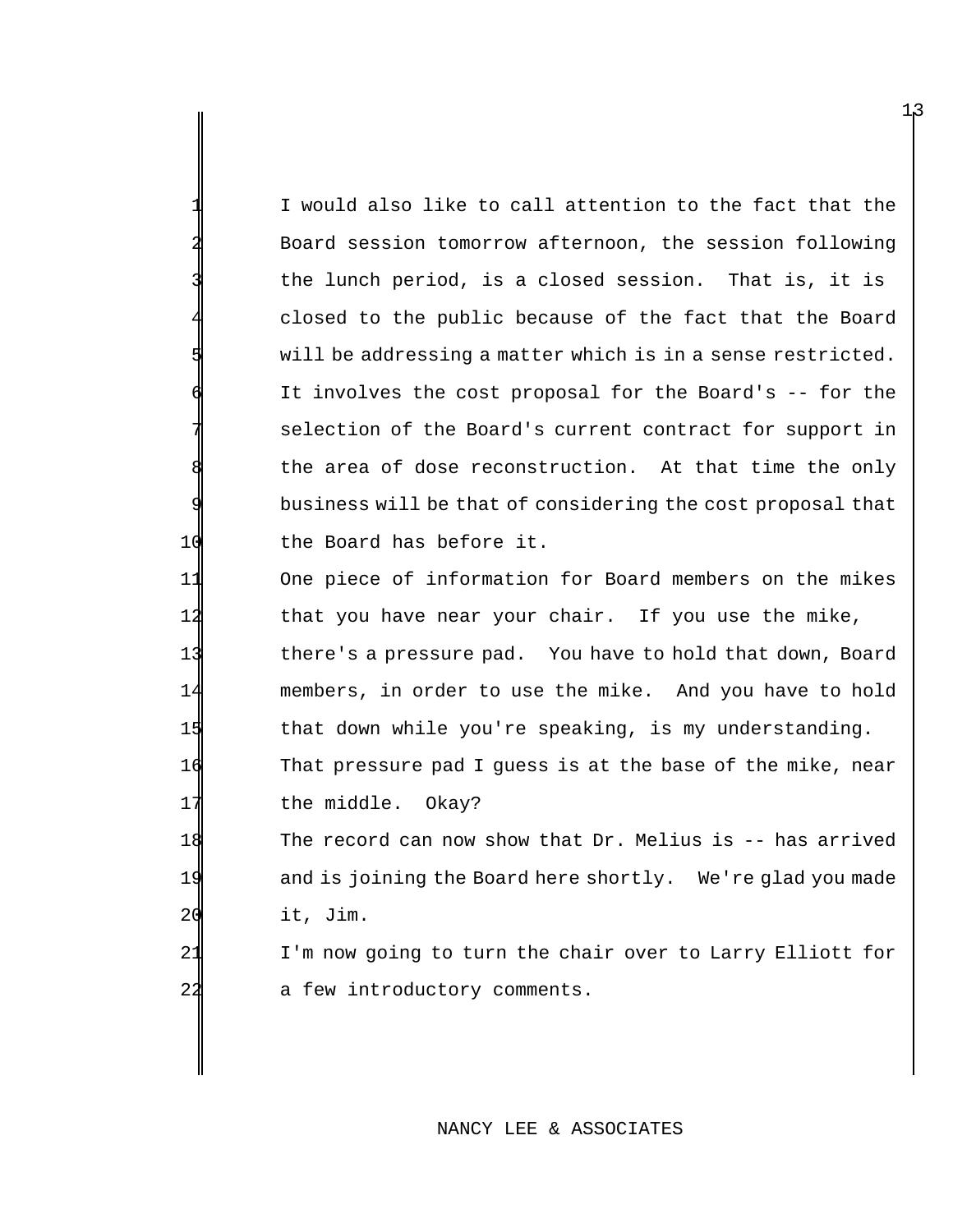**MR. ELLIOTT:** Well, good morning, everyone. I too would like to welcome you all to Augusta and to Savannah River and the Savannah River site. Look forward to this meeting, the 21st meeting of this advisory body. On behalf of the Secretary of the Department and Dr. Howard, the director of NIOSH, we look forward to a productive meeting.

We also, I would make sure that you're aware, we have a public comment period tomorrow at 11:30 to 12:00, so we'll have public comment on both days. And we're hopeful that we'll have a good session in that regard and we hear -- we hear perceptions and comments from the -- from the public, so thank you.

## **REVIEW AND APPROVAL OF DRAFT MINUTES, MEETING 19**

 **DR. ZIEMER:** Thank you, Larry. The first item on our agenda involves the review and approval of the minutes for meeting 19. That was the meeting held in Las Vegas, Nevada on December 9th and 10th. Copies of those minutes were e-mailed to Board members earlier in the week. They are also in your packet. I don't know if all of the Board members -- it's a rather long packet -- if all the Board members have had a chance to go through these. I'm willing

## NANCY LEE & ASSOCIATES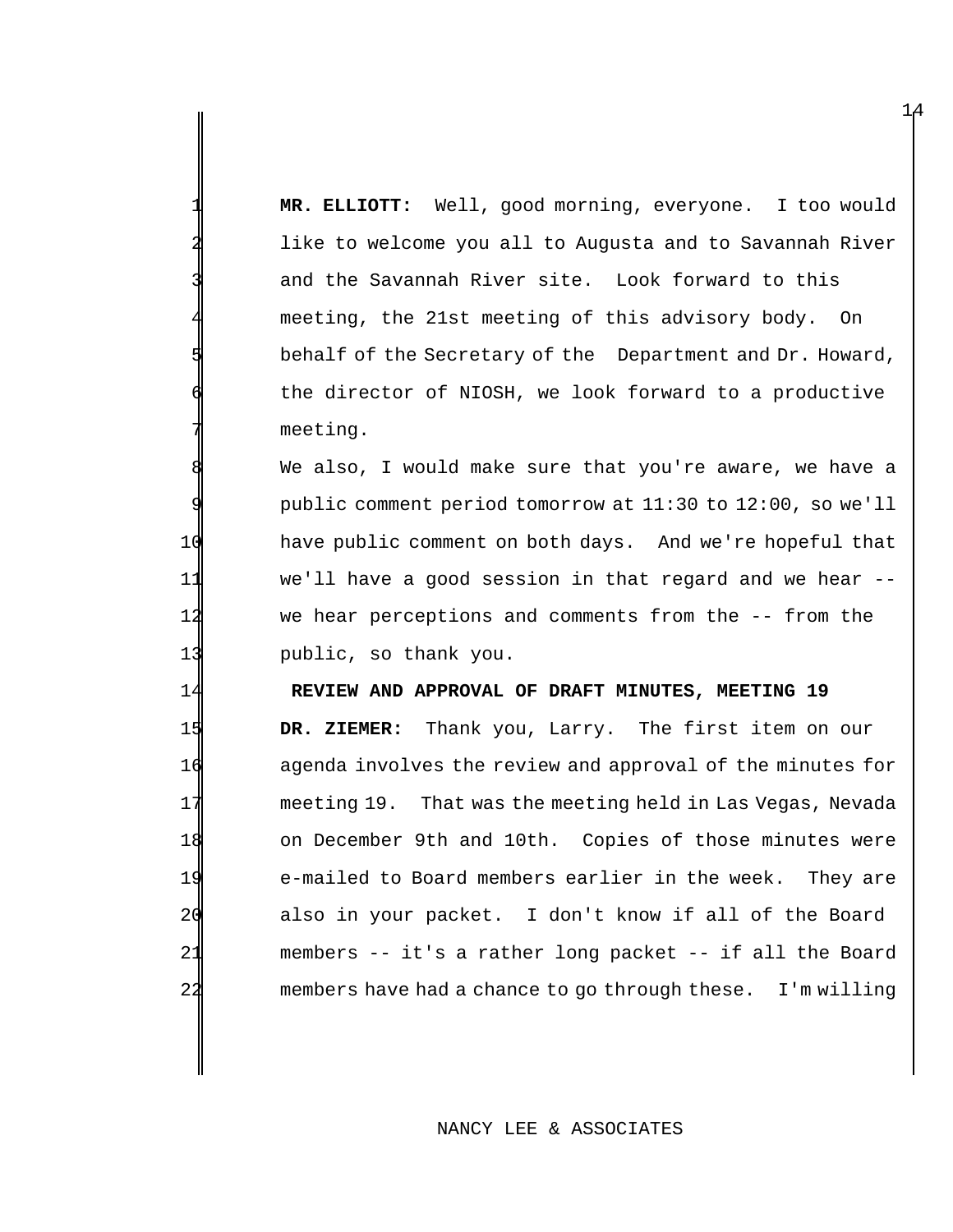to consider a request for deferral if you have not had an opportunity to look over the minutes yet. Is there anyone that wishes to defer action until tomorrow?

4 (No responses)

It appears not. Okay. I know that some who got theirs and got a chance to actually read them before the minutes feel so -- the meeting feel so good about it, they want to take action right away.

Let me ask then if there are any corrections or additions 10 to the minutes. I'm looking for substantive corrections or additions. If you have typos and minor punctuation things, you can simply pass those on later, but any substantive corrections or additions, and we ask that you look particularly at things where you may yourself have been involved in the discussion and if you've not been 16 recorded properly. Wanda Munn.

 **MS. MUNN:** Actually it isn't substantive. It was simply something that was not clear to me when I read it. On page 5, the second sentence where it says Mark inquired into questioning options following the presentation. I wasn't 21 sure -- my memory failed me. I didn't recall what that was and couldn't tell from reading it what the inquiry

# NANCY LEE & ASSOCIATES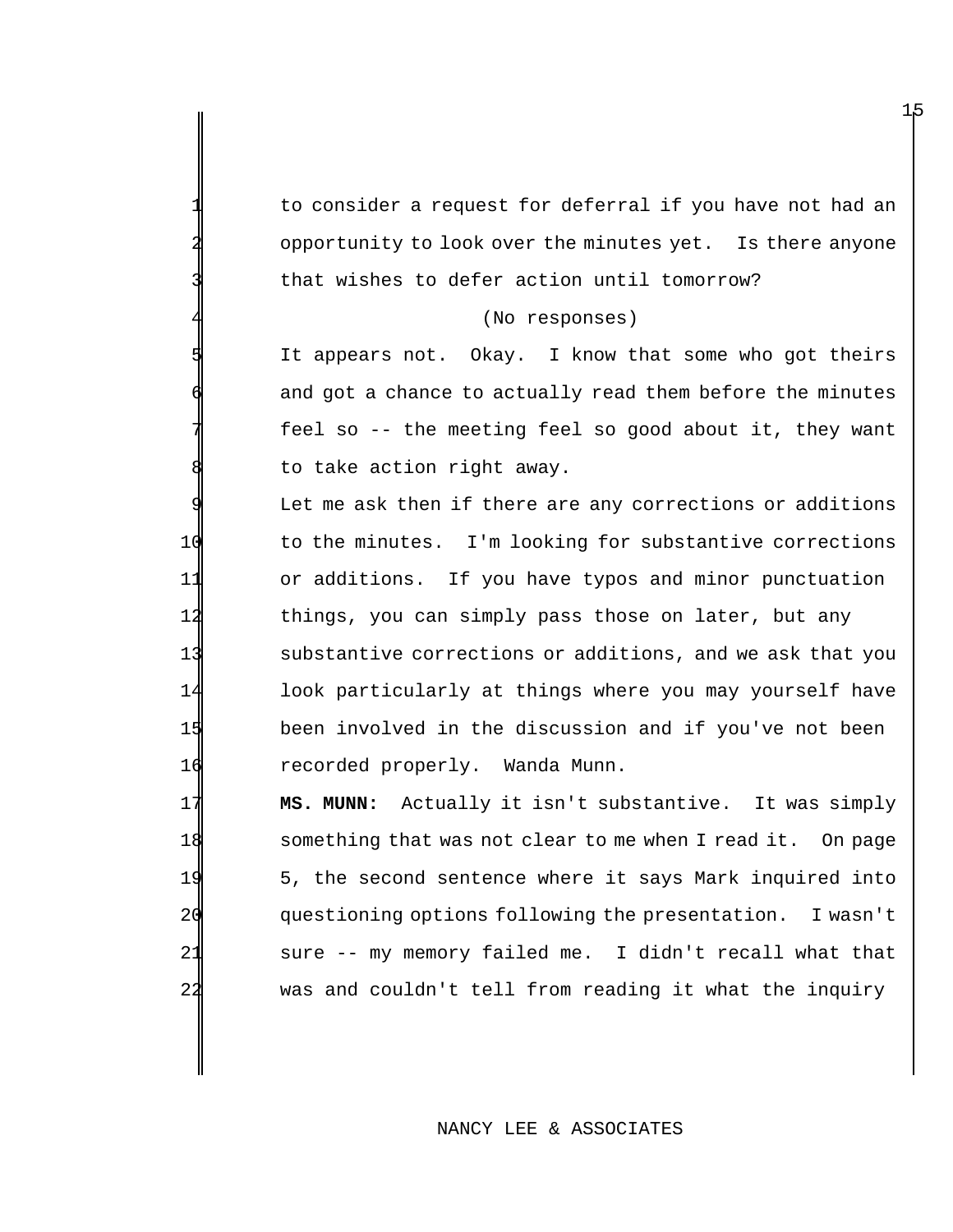really was.

|                 | DR. ZIEMER: This is page 5, executive summary?             |
|-----------------|------------------------------------------------------------|
|                 | MS. MUNN: Page 5, Board discussion, Wednesday, December    |
|                 | 10, second sentence.                                       |
|                 | DR. ZIEMER: I see it, uh-huh.                              |
|                 | I wasn't sure -- the meaning escaped me.<br>MS. MUNN:      |
|                 | MR. GRIFFON: Yeah, it's unclear to me there, too, but I    |
|                 | think the -- the thrust of it was that we were wondering   |
|                 | if we could -- what we could discuss in the open meeting   |
| 1 <sup>1</sup>  | as opposed to in the executive session, I think that's     |
| 11              | where -- what we were talking about.                       |
| 12              | MR. ELLIOTT: I agree, and I think it's -- this is one      |
| 13              | sentence, and it -- the following sentence where Martha    |
| 14              | and I try to explain the restraints. I think they're tied  |
| 15              | together. They're probably a little bit nebulous in their  |
| 16              | meaning, but that's what we were trying to get at.         |
| 17              | DR. ZIEMER: Can we clarify that --                         |
| 18              | MR. GRIFFON: If we just drop the word "options" from that  |
| 19              | sentence, just to say questioning -- you know, questioning |
| 20              | following the presentation.                                |
| 21              | DR. ZIEMER: It would say Mr. Mark Griffon inquired into    |
| $\overline{2}2$ | questioning following the presentation -- inquired into    |
|                 |                                                            |

NANCY LEE & ASSOCIATES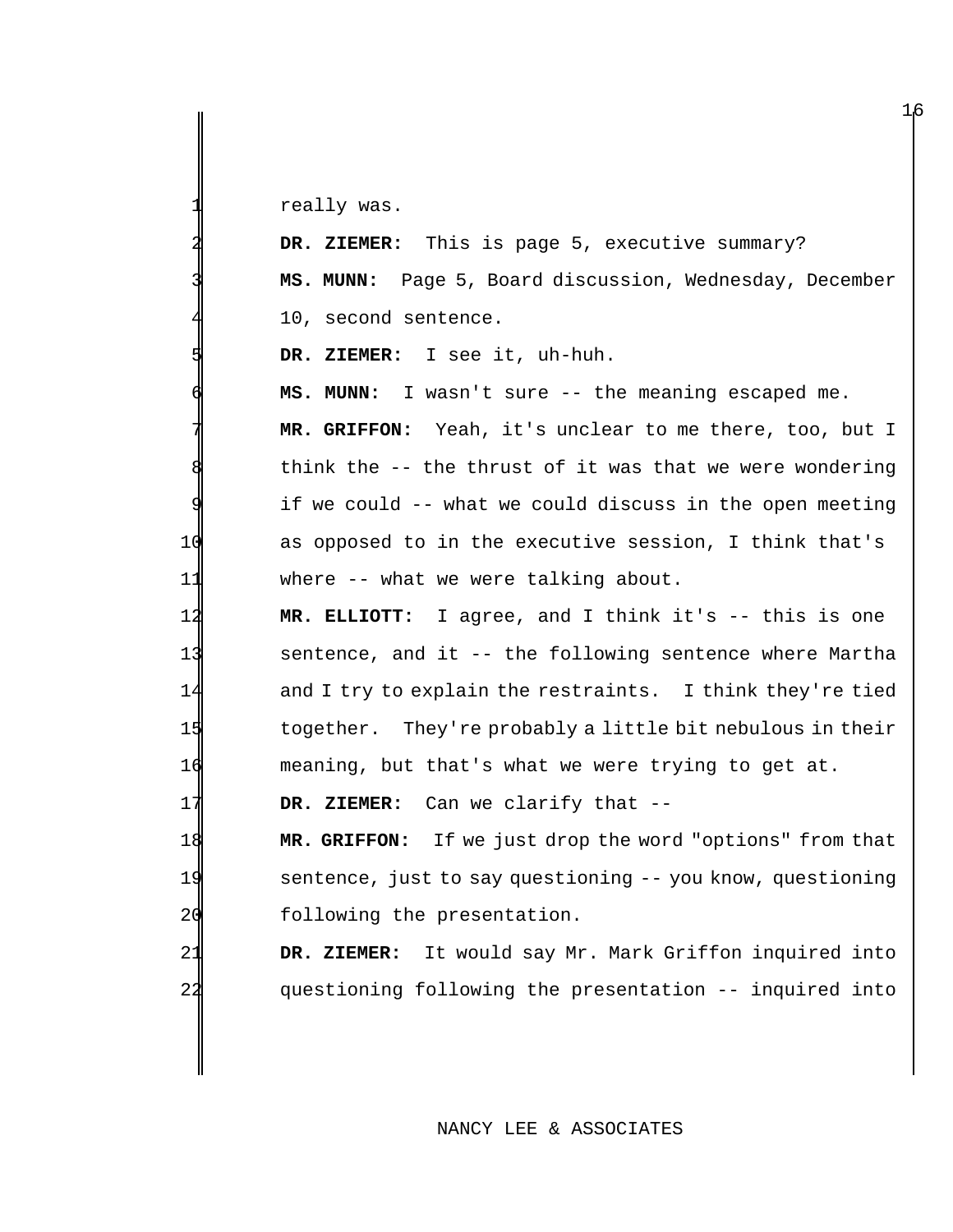questioning? That still sounds -- actually sounds a little strange to my ear, actually. What act-- Mark, clarify for us. What -- what was it you were asking there? MR. GRIFFON: I was -- I was asking what we could ask SCA in the open meeting, as opposed to what we could not discuss in the open meeting.

DR. ZIEMER: Okay. How about Mark Griffon inquired about limitations on questions that could be raised following the presentation. How would that be? If the recorder was 10 able to record what I said, we'll accept that, whatever 11 it was. Mark Griffon inquired into -- or inquired about 12 limitations on questions that could be raised following 13 the presentation. Is that agreeable?

14 (No responses)

15 We'll take it by consent that that -- that that is 16 acceptable.

17 Okay, others? No other changes?

18 (No responses) 19 Now a motion to accept the minutes with that change? 20 **DR. MELIUS:** So moved.

21 **MR. PRESLEY:** Second.

22 **DR. ZIEMER:** And seconded. All in favor of approval of

<sup>1</sup>17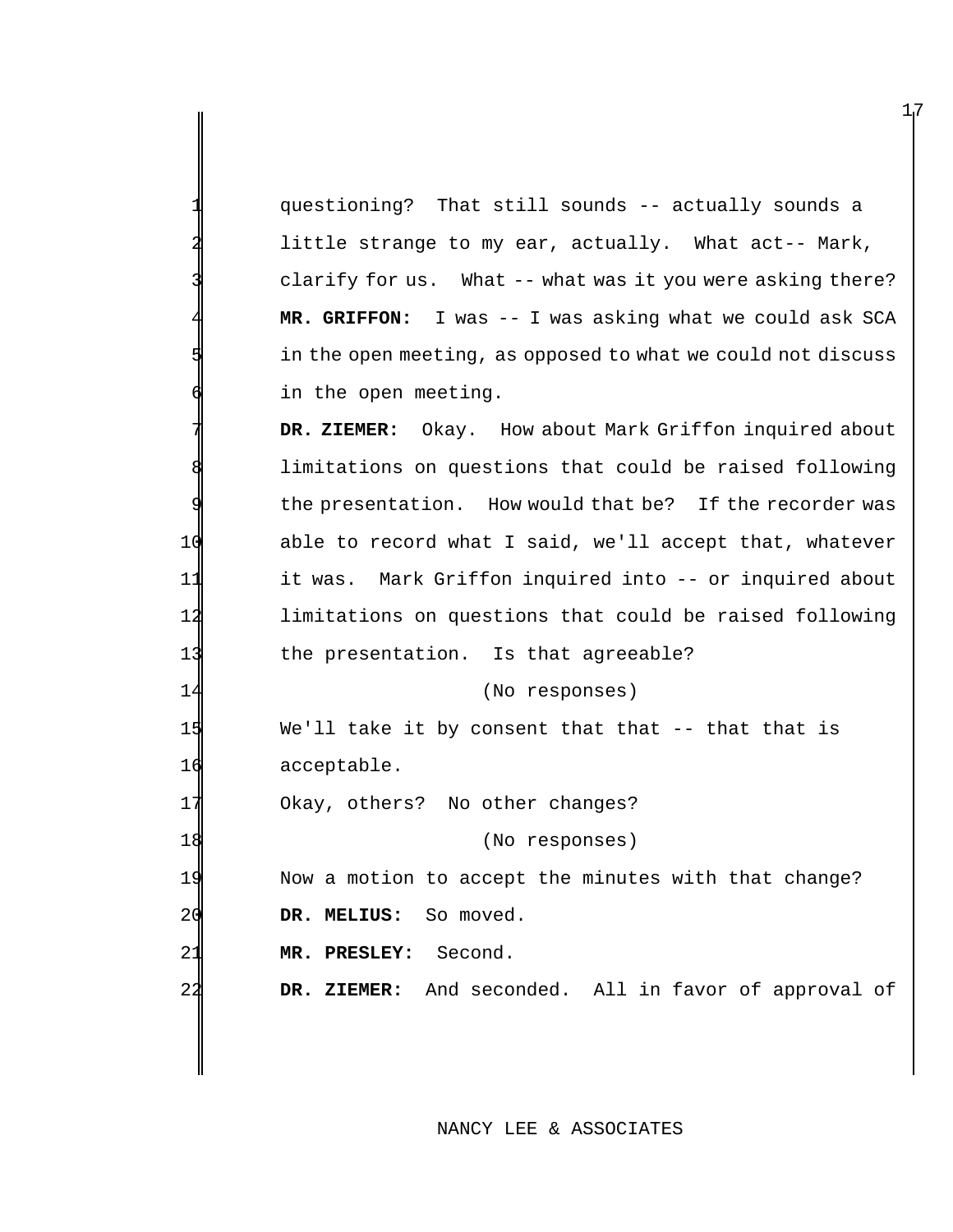the minutes, say aye.

(Affirmative responses)

**DR. ZIEMER:** Any opposed, no?

(No responses)

 **DR. ZIEMER:** Any abstentions? Roy, I'm sorry, I missed -- did you have a comment or...

DR. DEHART: Not at this point. I was going to ask a general question about minutes generally, not these particular minutes.

**DR. ZIEMER:** Okay. You may proceed.

 **DR. DEHART:** I would find, I think, with the number of **pages that we review, that at the end of the minutes, action** 13 items drawn from the minutes be listed.

 **DR. ZIEMER:** You're asking for a summary -- just a summary page of action items?

**DR. DEHART:** That's correct. Thank you.

 **DR. ZIEMER:** I think we can agree to do that, and we'll ask our recorder to help us pull those together. Thank you. Good point.

20 I would like to point out to the Board that for our closed sessions there are generated -- for the *Federal Register* actually -- what is called a summary. We're required to

# NANCY LEE & ASSOCIATES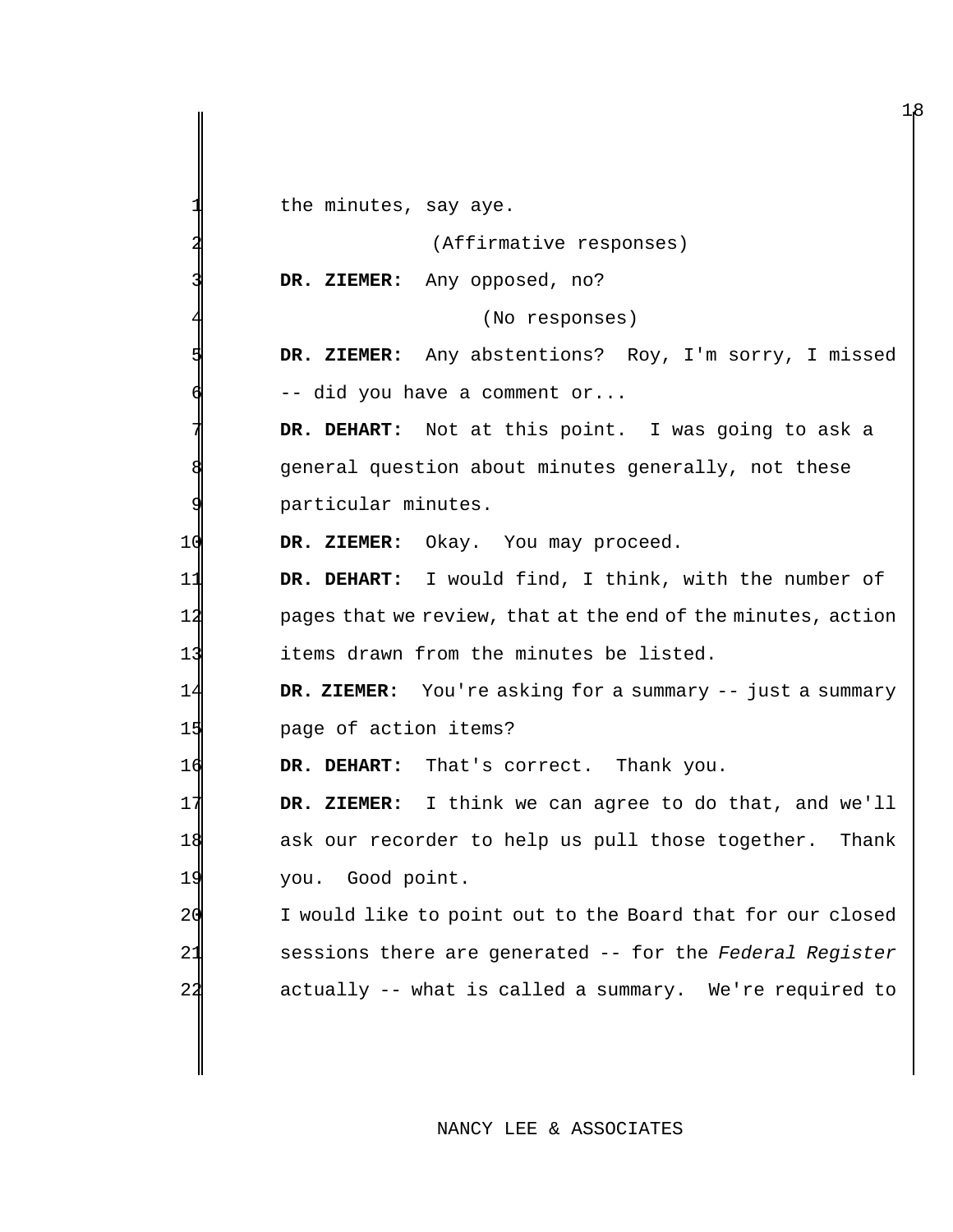|      | get those back in to the Federal Register within two weeks                                                     |
|------|----------------------------------------------------------------------------------------------------------------|
|      | of our closed session. Generally what happens is -- and                                                        |
|      | these are very brief -- is that Cori generates those. They                                                     |
|      | come to me for signature and then they appear in the Federal                                                   |
|      | Register. They don't come back to the Board for action.                                                        |
|      | I simply want to let you know that. The summary of those                                                       |
|      | closed sessions simply reiterates when -- when we met, who                                                     |
|      | was there and the subject of the closed session, and                                                           |
|      | affirms that that is the only item that was discussed. So                                                      |
| 10   | unless the Board wishes to take formal action on those,                                                        |
| 11   | do you agree that the Chair can simply sign those and send                                                     |
| 12   | them back? There's no detail, of course, on the content                                                        |
| 13   | -- or the actual discussions.                                                                                  |
| 14   | (No responses)                                                                                                 |
| 1 di | $m_{\alpha}$ and $\alpha$ is a set of $\alpha$<br>- Usland more coording the more that the Dreamenton Othetics |

15 Thank you. We're now ready to move to the Program Status Report. Martha DiMuzio is going to make the presentation 17 today. Martha?

18 And you should have a handout on this, as well.

## **PROGRAM STATUS REPORT**

 **MS. DIMUZIO:** Good morning, everyone. I'm going to give 21 you the program report for OCAS and what we've been doing since the last Board meeting we had in Las Vegas in

# NANCY LEE & ASSOCIATES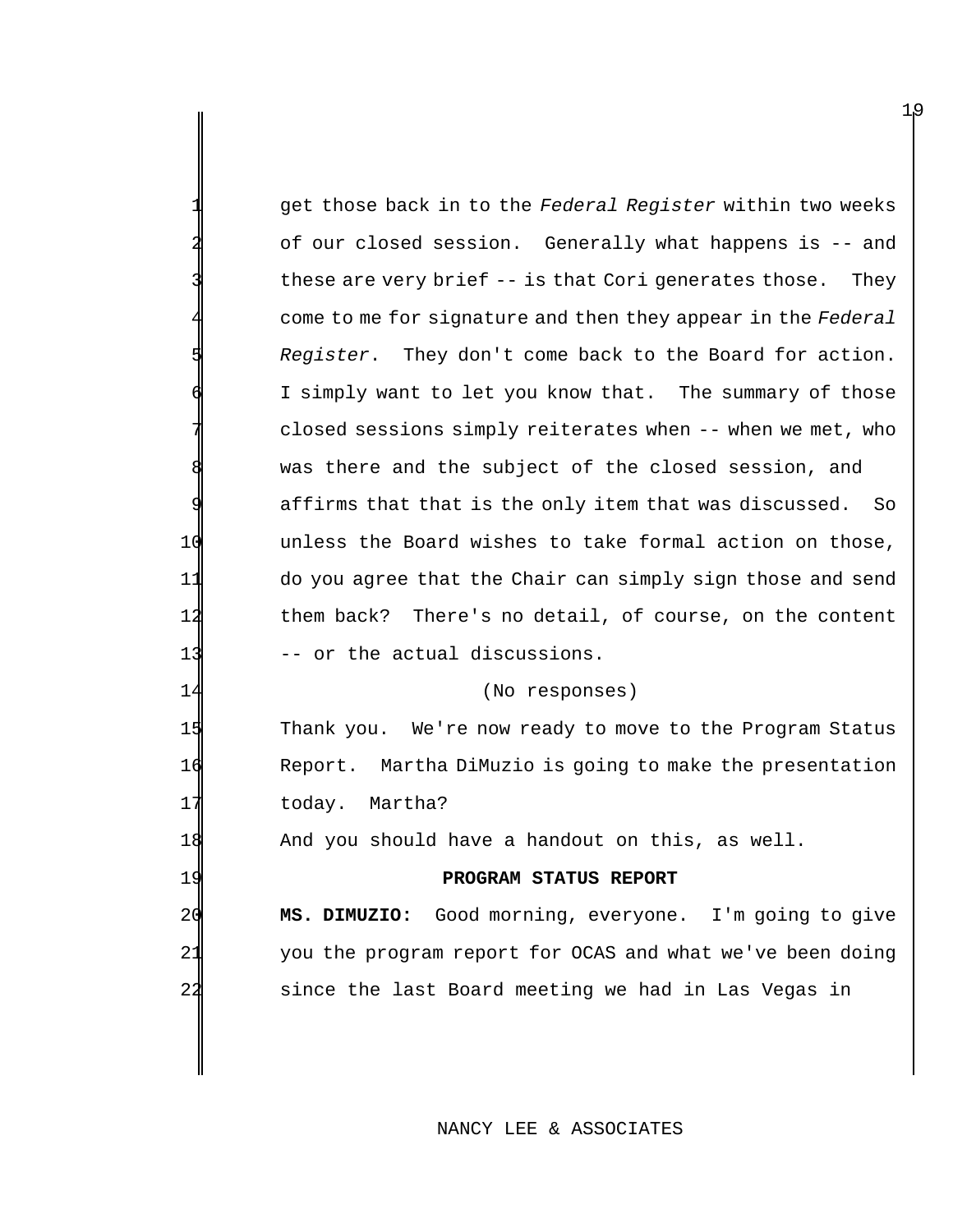December.

Since that meeting we've received approximately  $--$  well, for this year we've received approximately 216 requests from the Department of Labor. We are seeing a gradual decline in the responses that we have received. You can see there the number of cases that are AWE and the number of cases that are non-AWE. The number of cases in process is 13,550. That represents the numbers that are actually in OCAS's hands that are requiring some type of dose 10 reconstruction.

 Here's a graph that's showing by quarter -- fiscal year quarter the number of cases that we received from the Department of Labor. The 216 for the second quarter of FY '04, that represents just the month of January since that's when the quarter started, so as you can see, there has been a cyclical decline in the number of cases received.

18 To date, as of January 30th, we've requested 14,453 exposure requests to the Department of Energy, which represents 13,148 cases. So obviously if an individual worked at various sites, we would be sending multiple requests to the Department of Energy, to the appropriate

## NANCY LEE & ASSOCIATES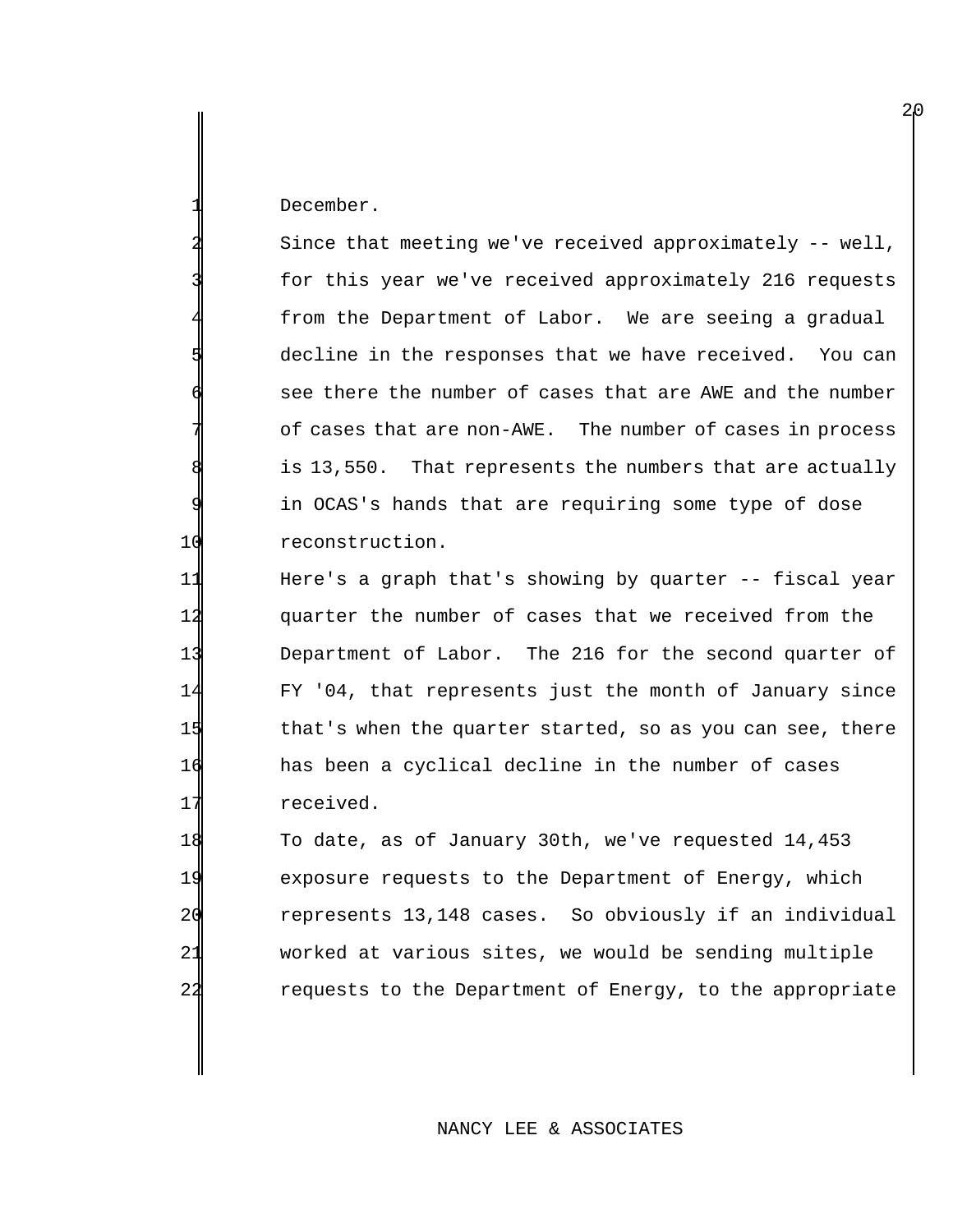office. And to date we've received 23,000 responses. And again, that represents 12,000 cases.

The age of the outstanding requests greater than 60 days, 126; greater than 90 days, 156; 120, 97; and then greater than 150 days, 230.

This represents the eight largest sites that have requests, and I would like to make one update on -- for the Savannah River Site for greater than 60 days. We received a large bolus of responses earlier this week, so the number that's greater than 60 days has been reduced to 50, and the number greater than 150 days has been reduced to 11. And that's a result of information we received earlier this week, so that number has been significantly reduced.

 We have been working with the Department of Energy on getting in the responses correctly and the type of information that we require to complete the dose reconstruction, and we send them monthly updates on each of the cases that we're still waiting for a response on. And we attend all major meetings with the Department of Energy when they're talking about their records and so forth, and we're really beginning to develop a really good

## NANCY LEE & ASSOCIATES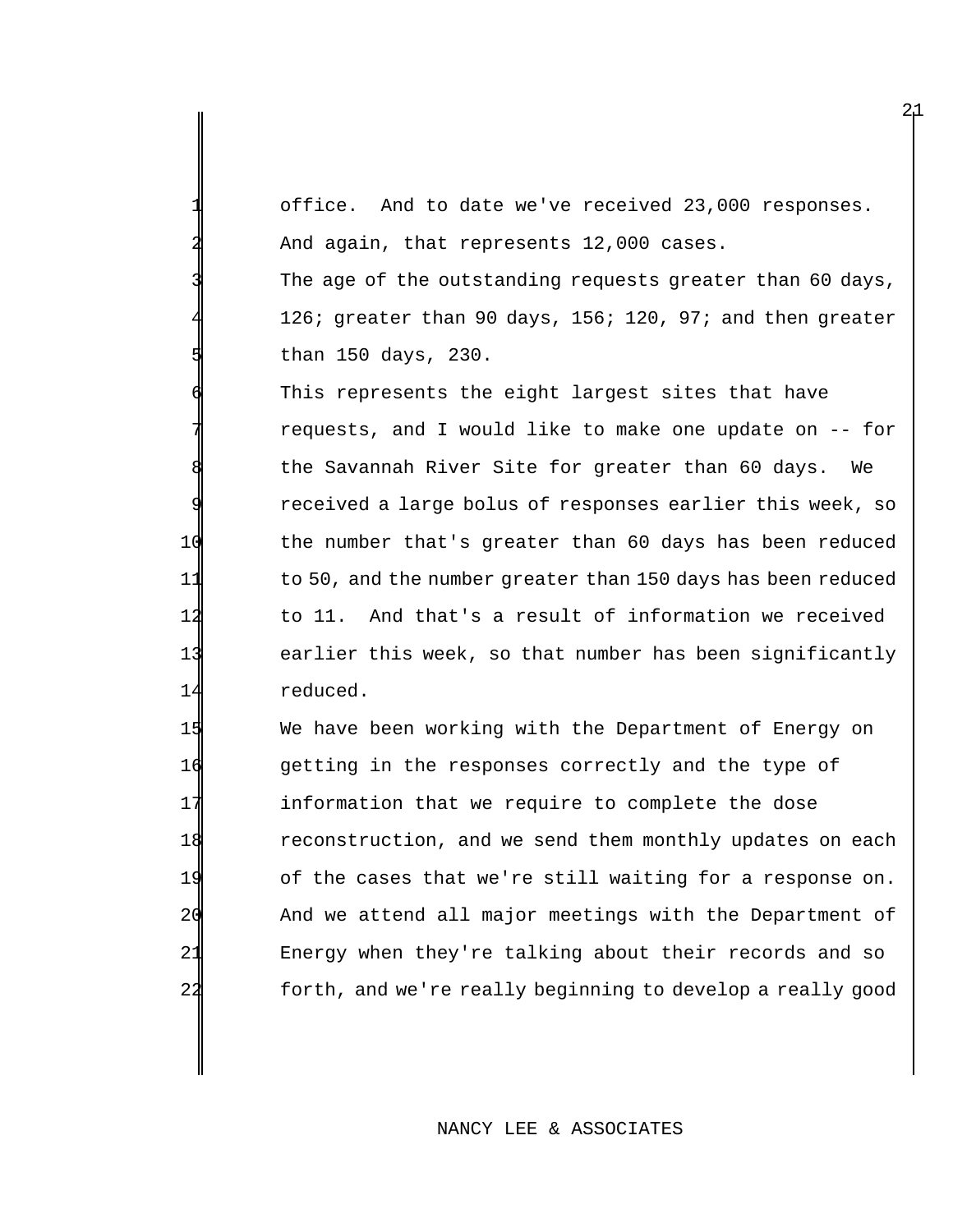relationship with the Department of Energy and beginning to see more of the type of information that we need to complete the dose reconstruction on the first pass through of requesting information, so...

This is our CATI information. Again, we've completed case interviews for at least  $10,830 - -$  excuse me, not completed, but we've conducted at least one interview for 10,830 cases, and summary reports sent to all claimants. The reason that number's higher is because you can have 10 multiple claimants per case. Again, they're handling 11 about 200 to 300 per week, and the CATI operation runs very 12 well. They're very quick in conducting interviews and so 13 forth, so this is a very good process that's been moving 14 along very well.

 Cases staged for dose reconstruction, that number represents a case where ORAU has sent a letter providing them a listing of potential dose reconstructionists who may be assigned to their case. And then the claimant is given the opportunity to either select someone or -- from that list.

21 DR -- DR's that are assigned, 679, those are actual cases 22 that have actually been given to a dose reconstructionist

## NANCY LEE & ASSOCIATES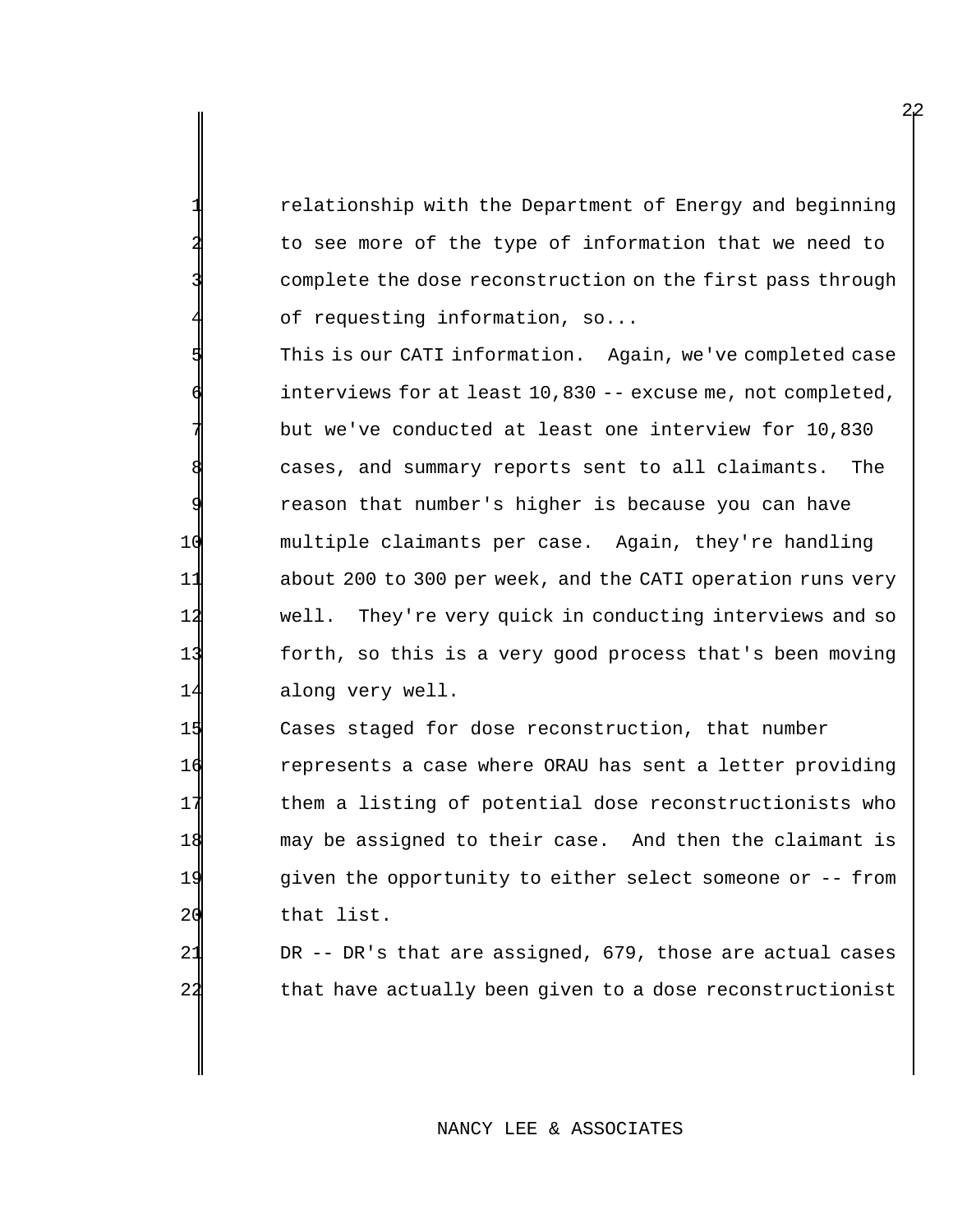and they've started work on the dose reconstruction. 325 claims are currently with claimants. They've received a draft of the report and we're waiting the OCAS-1 from them. And final DR's that have been sent -- dose reconstructions that have been sent to the Department of Labor for adjudication is  $1,502$ . And also that  $-$ - that 1,502, that represents a 50 percent increase from when we reported to you in December, so we are getting more and more out every day.

 And this graph shows the numbers by month that we have submitted to the Department of Labor. As you can see, we're continuing each month to send more, and this should continue.

14 **DR. ZIEMER:** Martha, is -- could you go back on that slide? 15 Is the last month on the right then January? 16 **MS. DIMUZIO:** Yes. I might be able to go back. Yes, so

17 you go back -- the 284 was for January, the 241 was 18 December, 211 November, 237 October.

19 This chart here represents the number of claims that -- 20 the blue line represents the number of claims that we 21 received from the Department of Labor. The pink line is 22 the number of drafts that have been sent to claimants, and

## NANCY LEE & ASSOCIATES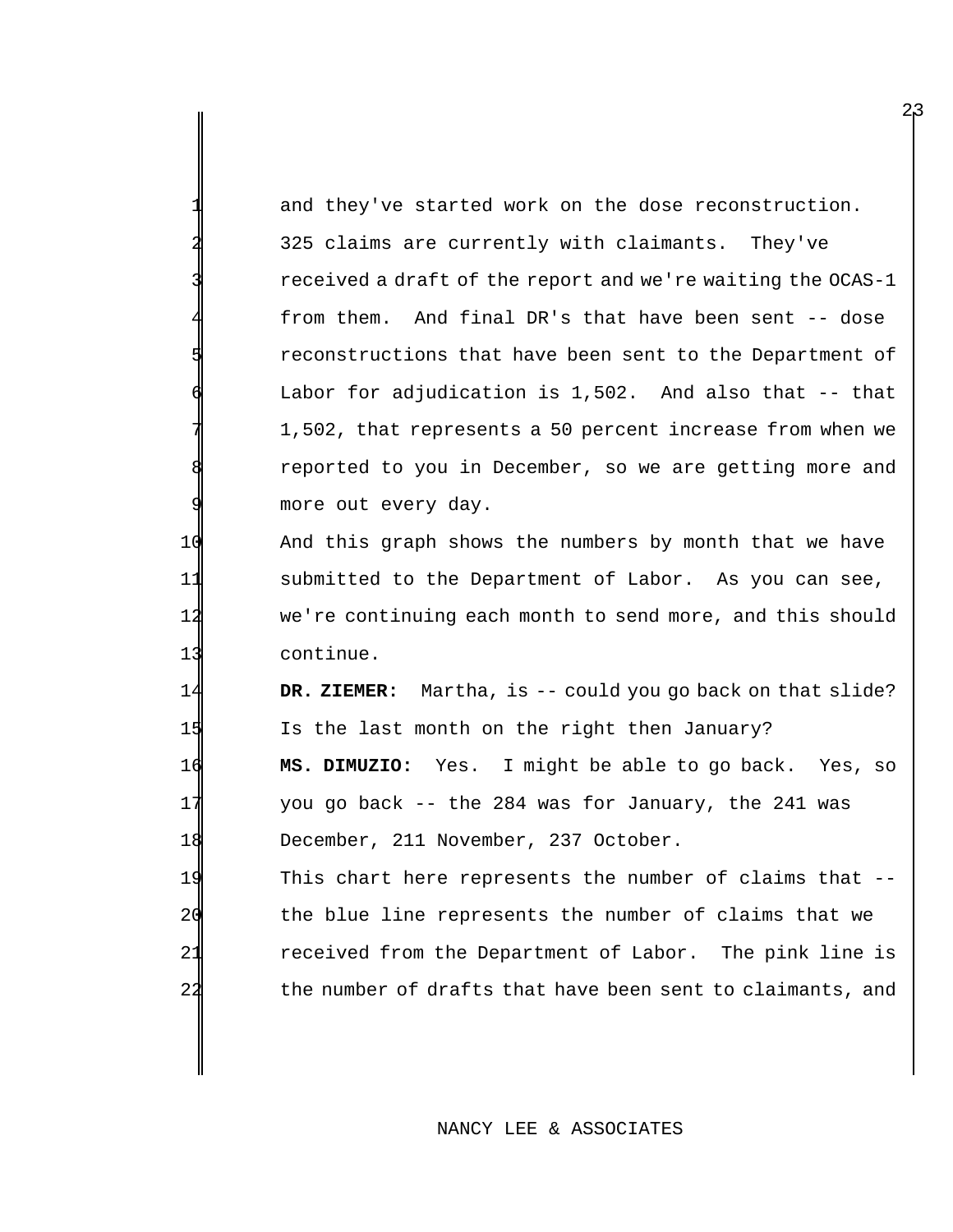the yellow is the finals that we have sent the Department of Labor. So you can see we're finally starting to address the backlog, and we are now sending out more dose reconstructions than requests that we're receiving. In the month of December we sent out 17 percent more claims to claimants than we received from the Department of Labor, and in January we sent out 44 percent more. So we are beginning to handle the backlog and get those issues resolved.

 Phone calls, we continue to receive many phone calls from our claimants. We respond to those calls, both NIOSH and ORAU, and we also continue to receive e-mails from claimants, so we're using all of the communication methods available.

 Recent accomplishments, we've appointed 167 physicians to the panels. That's an increase of eight appointments since we last met in December. We're continuing to recruit actively for additional physicians.

 And again, as I said, for the months of December and January, more claims were forwarded to the Department of Labor for decision than claims received from the Department of Labor.

2<sub>1</sub>4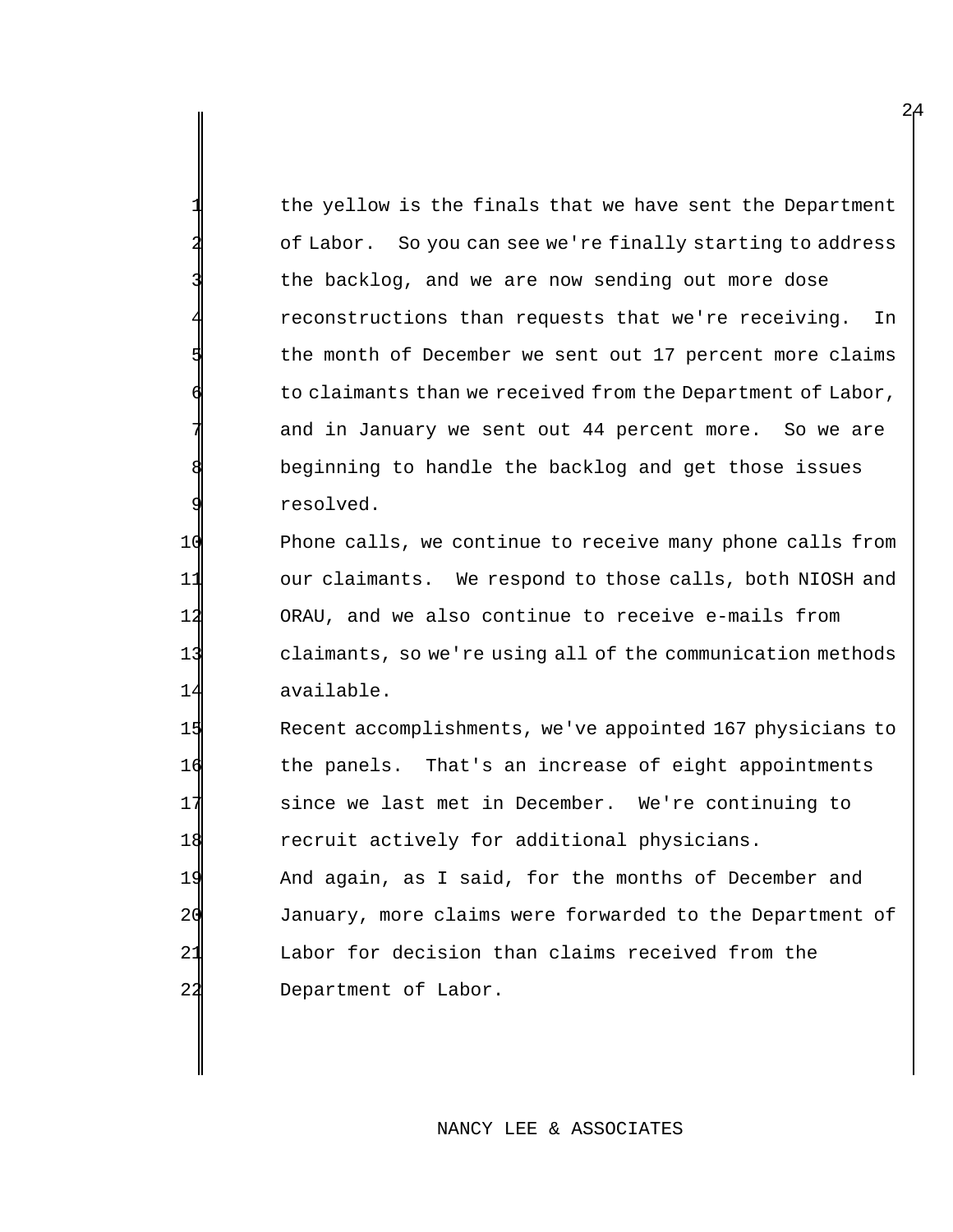Additional site profile documents have been posted on our web site for review by claimants, and NIOSH -- in October we initiated a quarterly communication with our claimants. We send each claimant an update on their specific case, and we also provide them with a three-page activity report which gives them an update on what's happening within the program.

Like I said, our first communication was in October. From that communication we received phone calls from claimants asking questions about what was contained in the activity report, or questions about the information that was provided in a specific -- in their specific update. As a result of those questions, for the January mass mailing we were able to answer their questions, one of their questions being -- in the October report where it said have we received a response from the Department of Energy, it may say no, that we had not received a response, so they wanted to know what the ans-- they didn't understand the word "no", so they wanted us to explain what "no" was. So in our January mailing we had a topic of conversation, what "no" means, so that they could have an understanding. As a result of the January mailing, we've received

## NANCY LEE & ASSOCIATES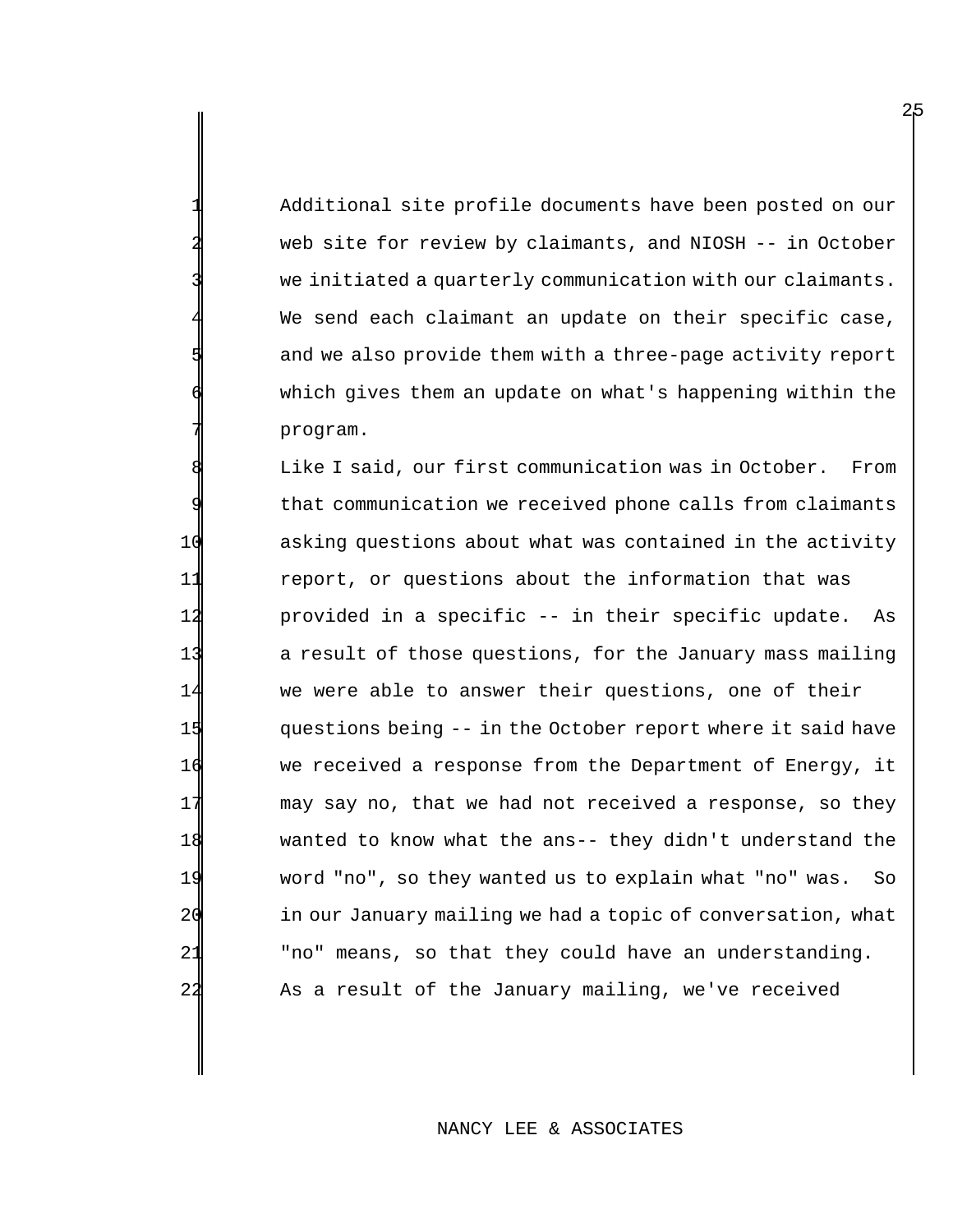additional questions about what does "pending" mean, so in the update that we send out in March we'll be telling them about what "pending" means and explaining that to them.

We've received many compliments from the claimants that they're getting this information, and so they're very happy about that. We've also had, you know, responses saying please don't send this to me again; I don't want that. And we're taking the steps necessary to, you know, 10 accommodate their wishes.

 So that's all I have. Does anyone have questions? **DR. ZIEMER:** Okay, thank you. We'll start with Roy. **DR. DEHART:** The web site for the site profiles, you may not be aware that DOL has just put together a CD that incorporates all site profiles that they currently have, and those will be mailed to each physician who's **participating in the program.** 

18 **MS. DIMUZIO:** Oh, okay.

 **DR. ZIEMER:** Thank you. Other comments? Yes, Jim? **DR. MELIUS:** I would -- number of questions. First, it would be helpful for the slides, the handouts that we get, to make sure that the things are labeled, 'cause when we

## NANCY LEE & ASSOCIATES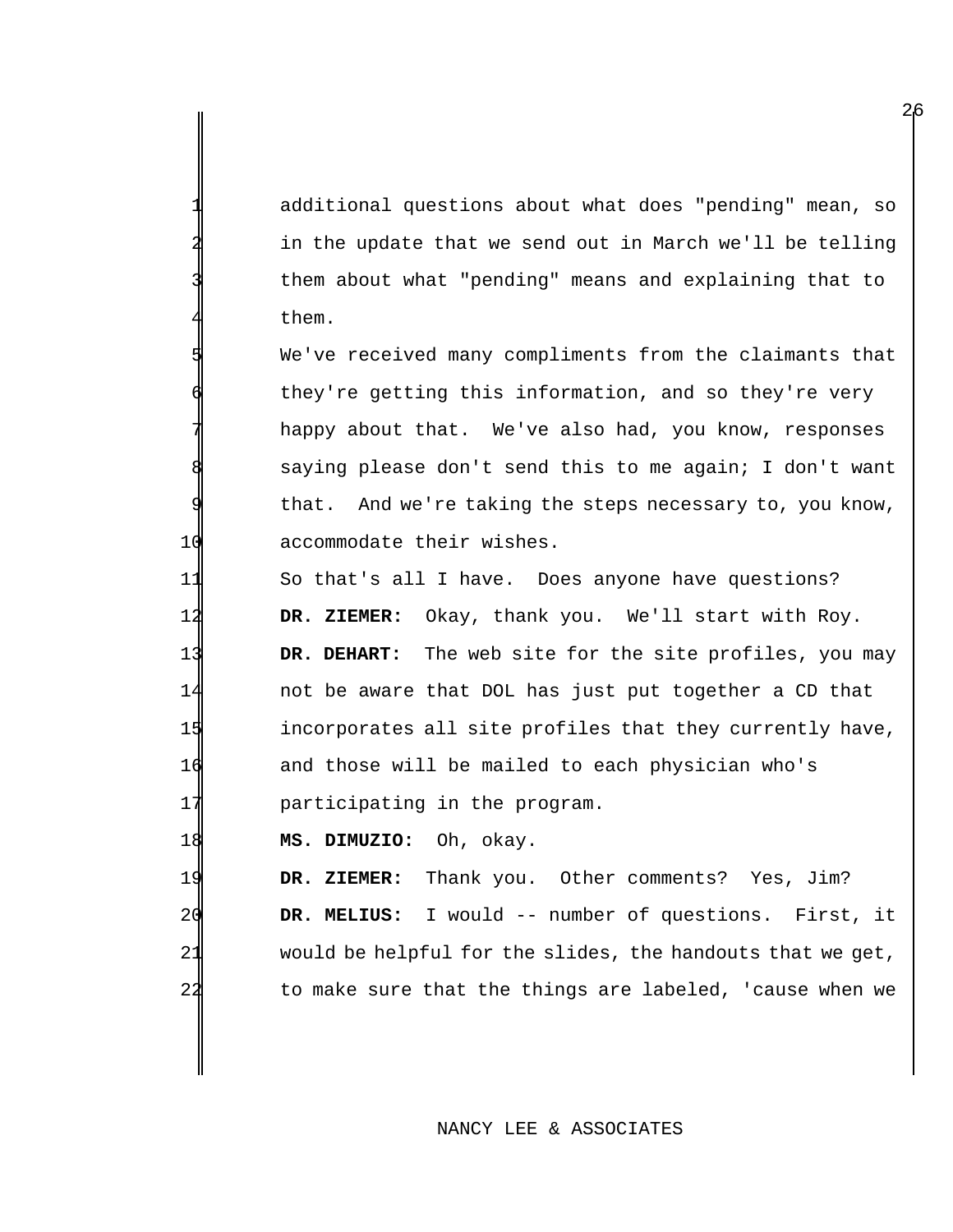-- on the page here all I have is bars and no axes, labels or anything and I may be able to see them now and remember them now, but when I look at this two months from now or something, I'll have no idea what I'm looking at. So I know it's -- it's tricky to do 'cause you want it to look good on the screen and it doesn't print out in black and white as well, but anyway, it would be helpful. **MS. DIMUZIO:** Sure.

 **DR. MELIUS:** Secondly, I think I've -- may have talked about this before, but on the DOE requests, it's clear that you're getting multiple responses for each request for information from -- from DOE and -- but I'm assuming that when you get back an aknowled-- I mean can you sort of describe that process so that we can understand what these statistics are? Are you getting back more than an acknowledgement from them when you say that you have a response? Is it actual information that's useful and then describe a little bit of why there'd be more than one response per person. Is that worked at different sites or is it adding additional information? **MR. ELLIOTT:** It's a variety of those different circumstances. A person could have worked at more than

## NANCY LEE & ASSOCIATES

2<sub>1</sub>7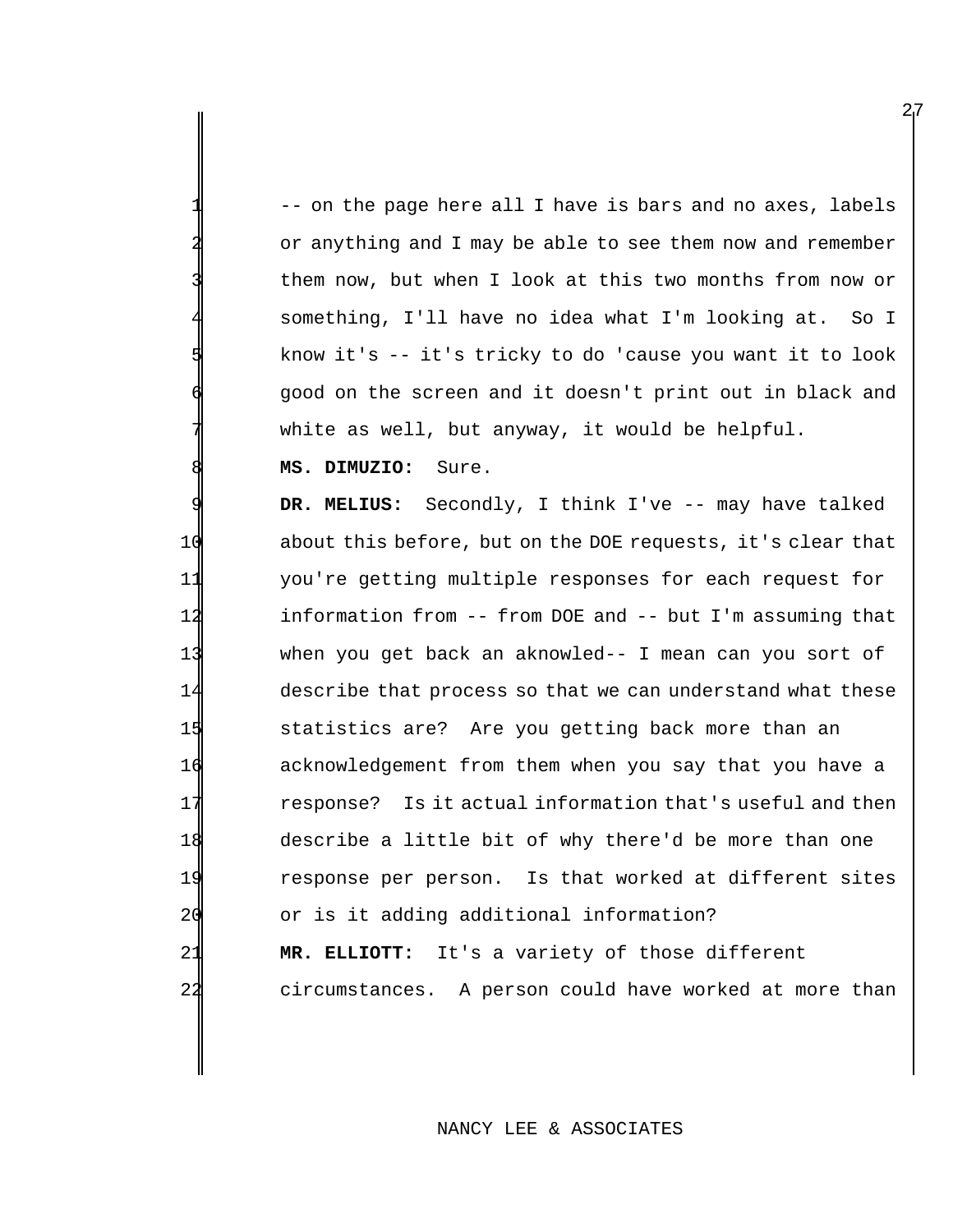one site, so we request for all sites that they worked at so we get response in that regard. We can also get a response that says we're still looking and we count that as a response. We could get a response that says we don't believe we have any data at all. That's a response, as well, so that's counted in that number. We  $--$  we  $--$  as we -- as we go through and screen the responses we have, if there are data quality issues or if the information that was provided is not in the right format, we send another 10 request back with more specific detail on what we need and 11 why we need it again, and so there's another -- hopefully 12 another response comes back that provides the right 13 information. So there's a variety of reasons as to why 14 that number is inflated more than just the single cases 15 we've received.

 **DR. MELIUS:** I know it's hard to summarize that complicated a process, but I think it's -- you know, what 18 I believe and I -- that you have a process in place that keeps track of those that when you don't have the information, you know that. And I think it's important 21 to make sure that what's being portrayed to us reflects that to some extent, particularly if -- if you're having

## NANCY LEE & ASSOCIATES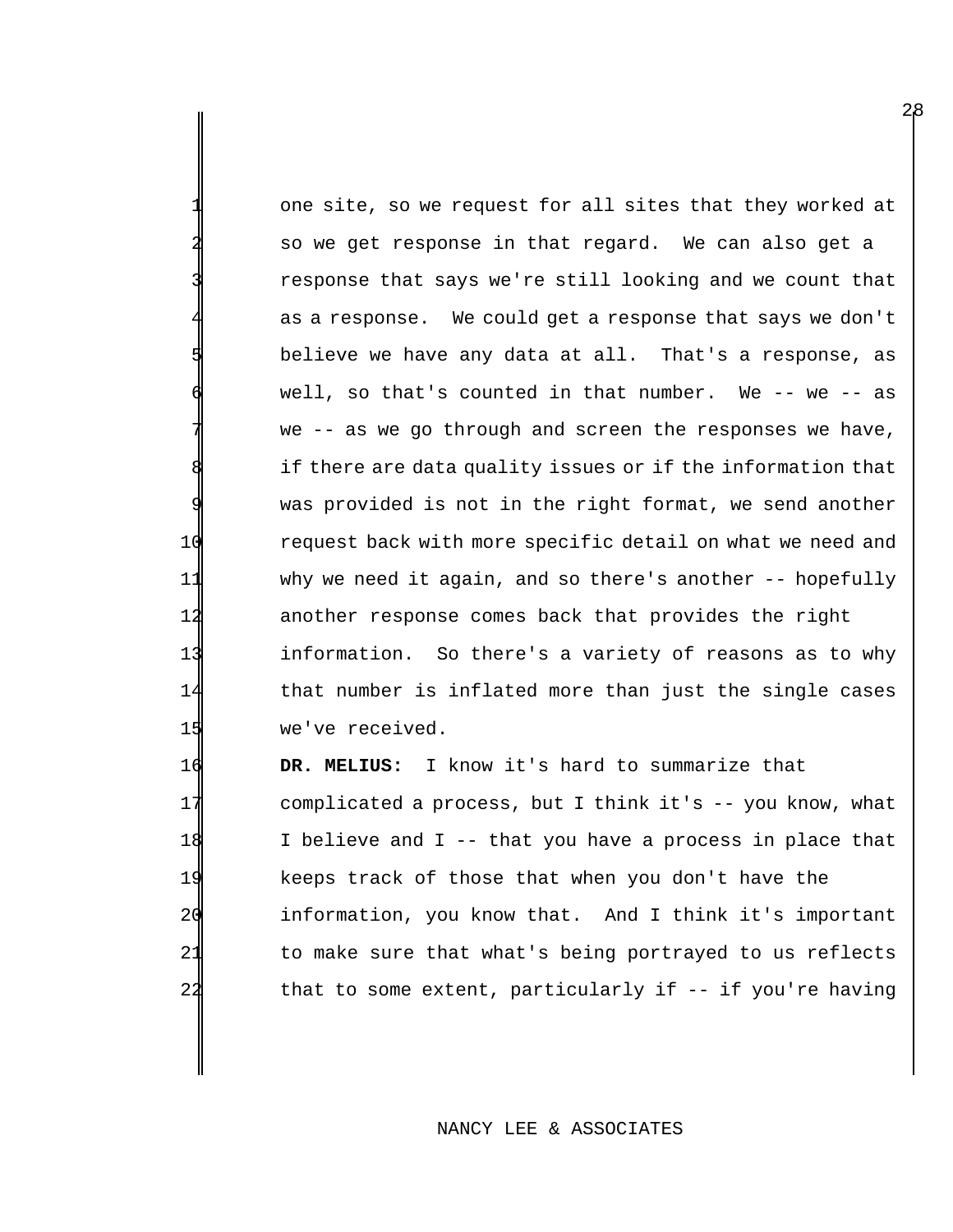|          | a site that just responds yeah, we got your request, and     |
|----------|--------------------------------------------------------------|
|          | then you don't hear from them for a year, that we're not     |
|          | portraying as saying that they've been -- they've been       |
|          | responsive. And so, you know, if there's -- there's a way    |
|          |                                                              |
|          | of sort of having some sort of a date on -- keeping track    |
|          | of if a site's not really giving you meaningful information  |
|          | and $-$ I assume from what I'm hearing that you're getting   |
|          | it, realizing that for individual cases there are going      |
| 9        | to be, you know, difficulties in getting complete            |
| 10       | information.                                                 |
| 11       | DR. NETON: I'd like to offer --                              |
|          |                                                              |
| 12       | DR. ZIEMER: Jim Neton.                                       |
| 13       | DR. NETON: (Off microphone) Jim Neton from NIOSH. I'd        |
| 14       | offer some -- a little clarification on what Larry said.     |
|          | It's rare that we do get a response (Inaudible) we got your  |
| 15<br>16 | request (Inaudible). Most of the additional response         |
|          | we've received are -- we ask for a number of different types |
| 17<br>18 | of information -- internal dosimetry results, film badge     |
| 19       | TLD results, medical X-ray results -- and oftentime (sic)    |
| 20       | they don't come over in a package. I mean they come in       |
| 21       | different pieces (Inaudible) organization, so we may get     |

# NANCY LEE & ASSOCIATES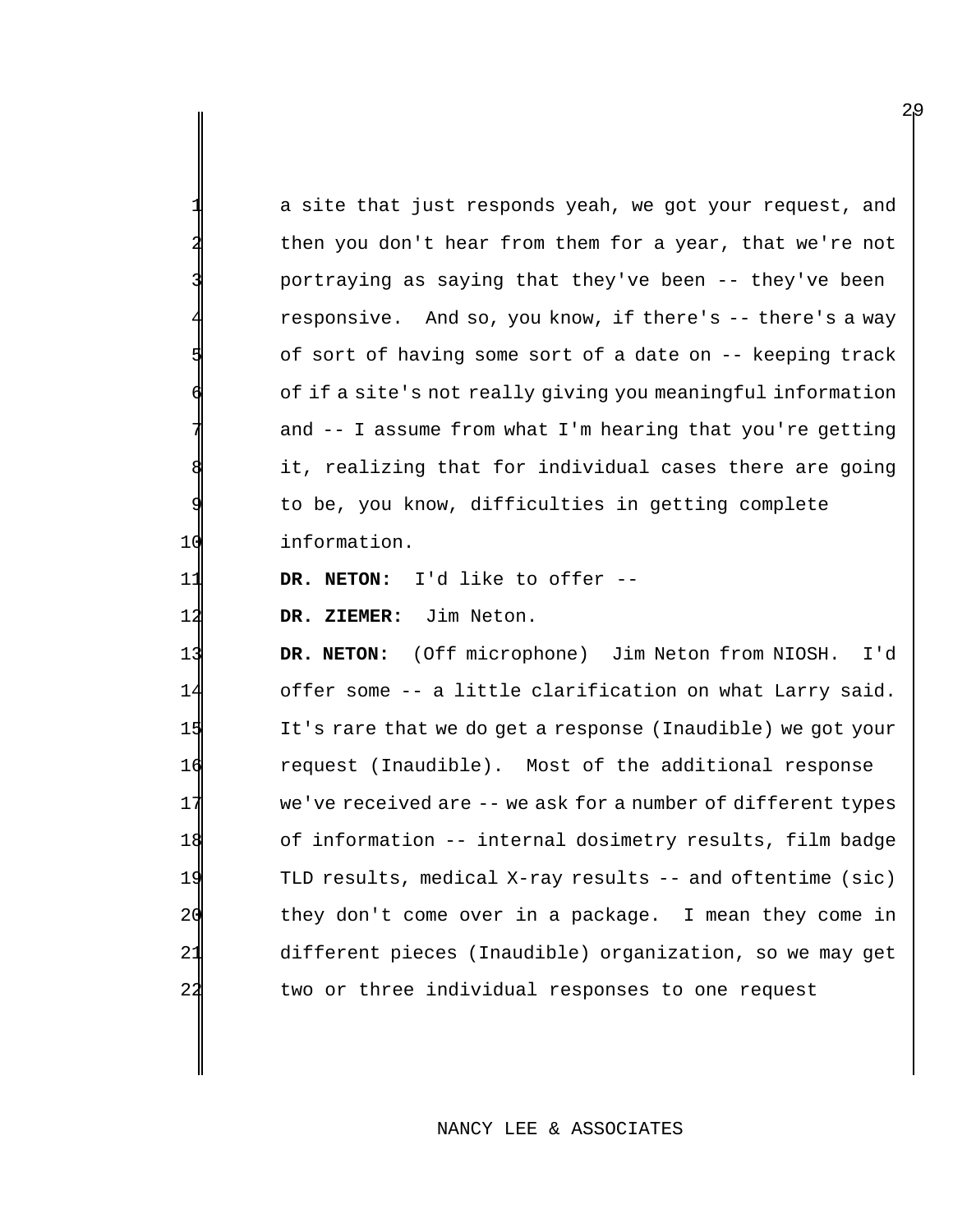1 (Inaudible).

2 **DR. ZIEMER:** Thank you. Let's get Tony, then we'll come back. Tony?

**DR. ANDRADE:** I just wanted to mention that -- a couple of points. Number one is I certainly appreciate your concern, and it would probably be good to differentiate between responses that really have no data and those that -- that do send in pertinent data. However, two points for clarification and for just the general knowledge. By 10 law in CFR 830, sites are supposed to make a reasonable 11 effort to collect dose data from all previous employers. 12 And I know that we certainly make a wholehearted effort 13 to do that, and so that information is also collected. And 14 as a matter of efficiency when we used to be doing this, 15 we would send in several responses for several people at 16 one time.

17 **DR. ZIEMER:** Well, does that count as one response, 18 though? If it's several people at one time, you count 19 those -- a response for each person.

20 **MS. DIMUZIO:** No, it counts as a response for each person. 21 We load it up that way and it matches up to the claim number. 22 **DR. ZIEMER:** Back to Jim.

NANCY LEE & ASSOCIATES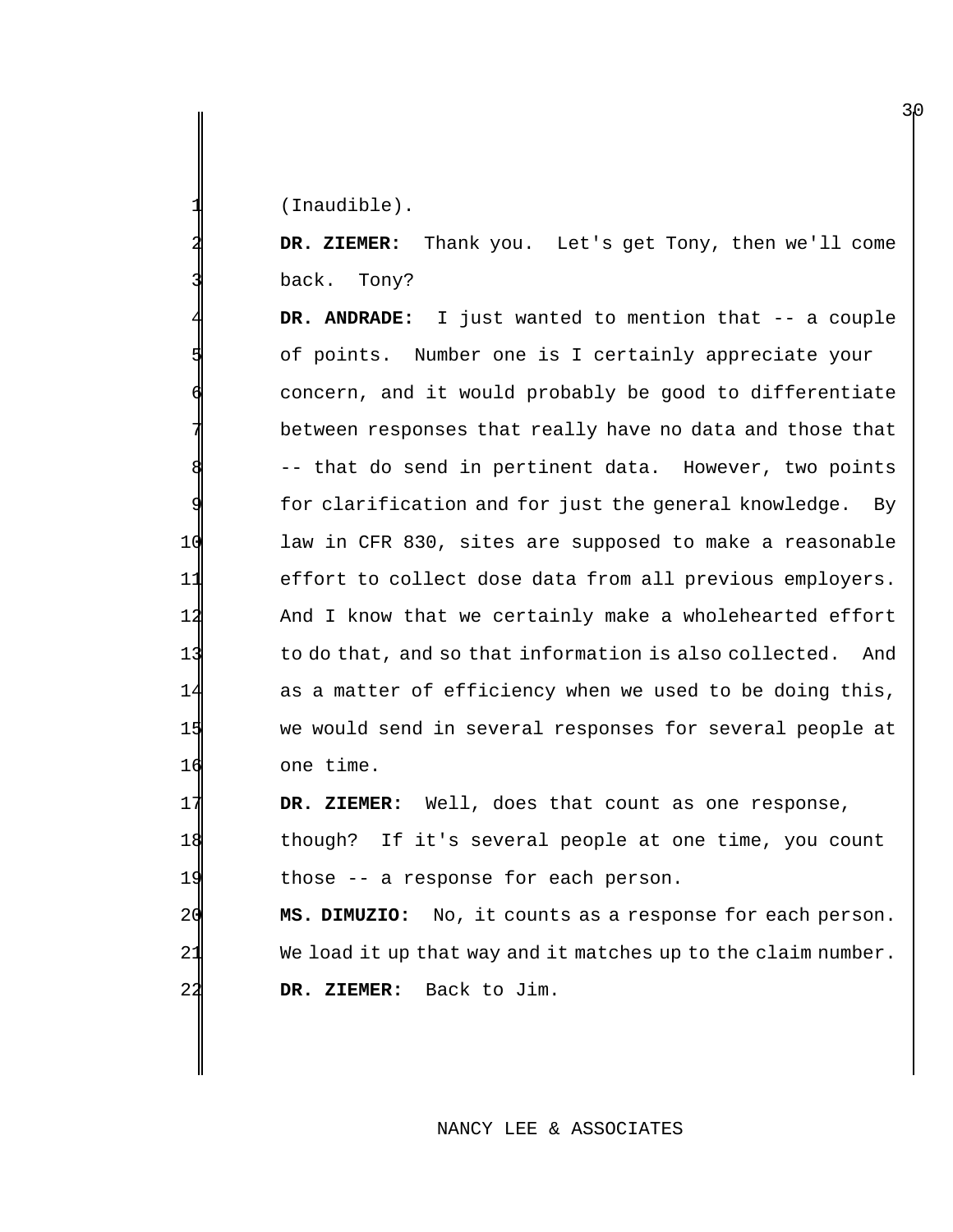DR. MELIUS: And acknowledging it's a complicated situation, there may be situations where the initial response provides enough information to, you know -- that NIOSH doesn't need more, so -- you know, sort of -- may 5 -- I don't -- some kind of a system telling you we -- you know, we really don't need to keep looking for that missing information, but -- but again, just so we're not in a situation where, you know, a lot of cases can't be dealt with because there's just no information or not adequate 10 information. That --

31

 Like to obviously congratulate you on several things. One, getting the -- the communication to the claimants. I think that's -- I think that will be helpful. Again, it's going to raise questions to -- that you have to answer, 15 but I think that people usually appreciate knowing what's going on, even if, you know, it isn't -- they're going to be delay that -- has there been -- we had received a communication and -- about updates to the web site in terms of how you're going to track the status of the claims. And I know I sent in comments, I don't know if other people did, but I was just curious in terms of the implementation of that and particularly I -- again, my comment mainly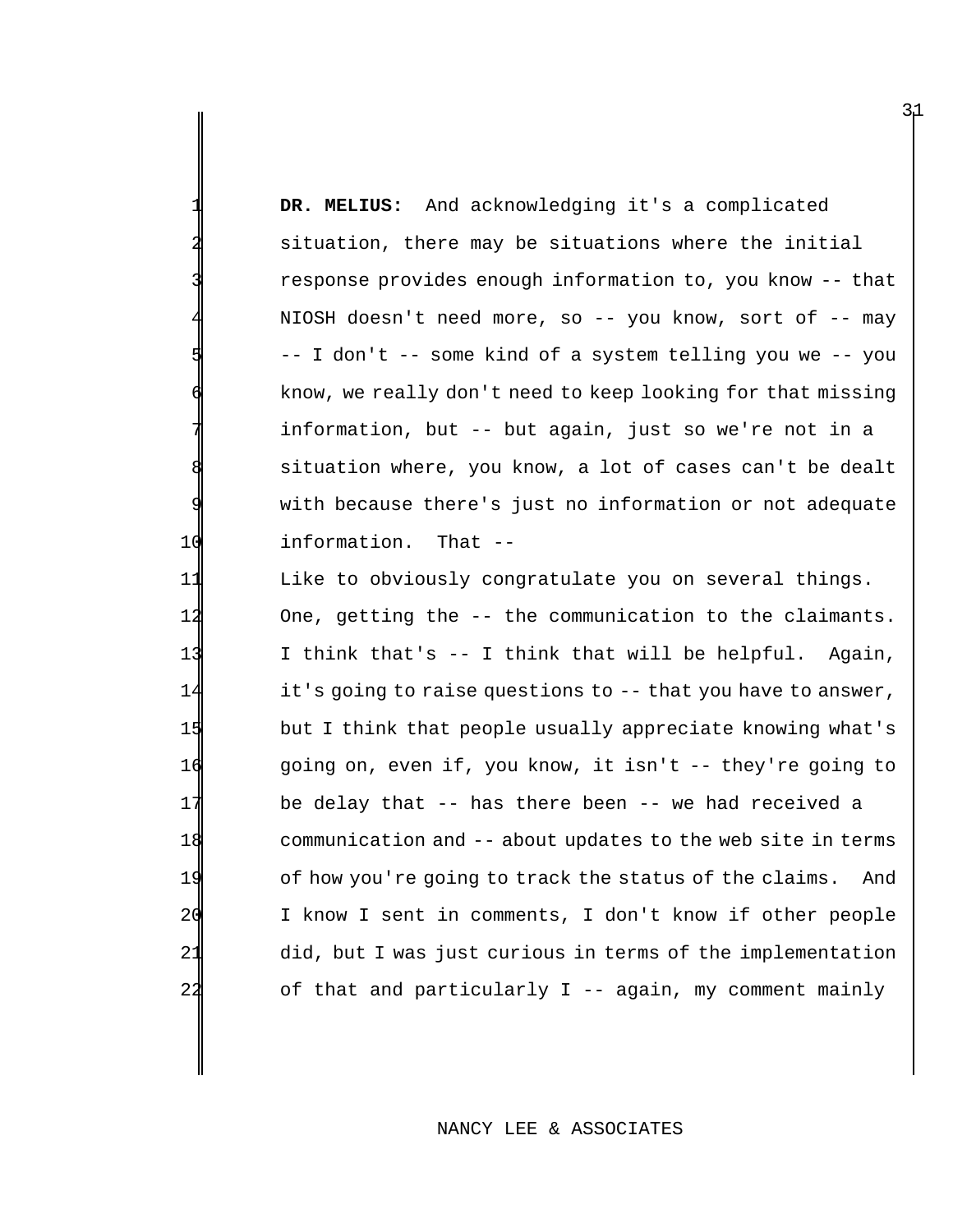addressed the issue of can you have site information on there so people know the general status of how things are -- claims are being handled at Savannah River, for example. MR. ELLIOTT: We are -- we have your comments and we appreciate those. Also solicited comments from DOL and DOE on this piece and we are working to revamp our web site. There's a number of new things that we are putting together to place on the web site. And it's not as -- you know, I would think it's just straightforward, let's just make 10 it happen. But my IT folks tell me that there's a number 11 of issues associated with putting that new process -- flow 12 that you saw and making it work the way we want it to work 13 and making sure the numbers are built and done in an 14 accurate manner. So we're testing that piece right now, 15 and before it goes on the web site we want to make sure 16 it reports what we want it to report and we don't confuse 17 people or give them misinformation. So I think in the next 18 few weeks you're going to see a multiple number of changes 19 on our web site and I think they'll be more informative 20 than we've been in the past, and I hope they'll be 21 well-received.

32

22 **DR. ZIEMER:** Let me insert a question here and then I'll

# NANCY LEE & ASSOCIATES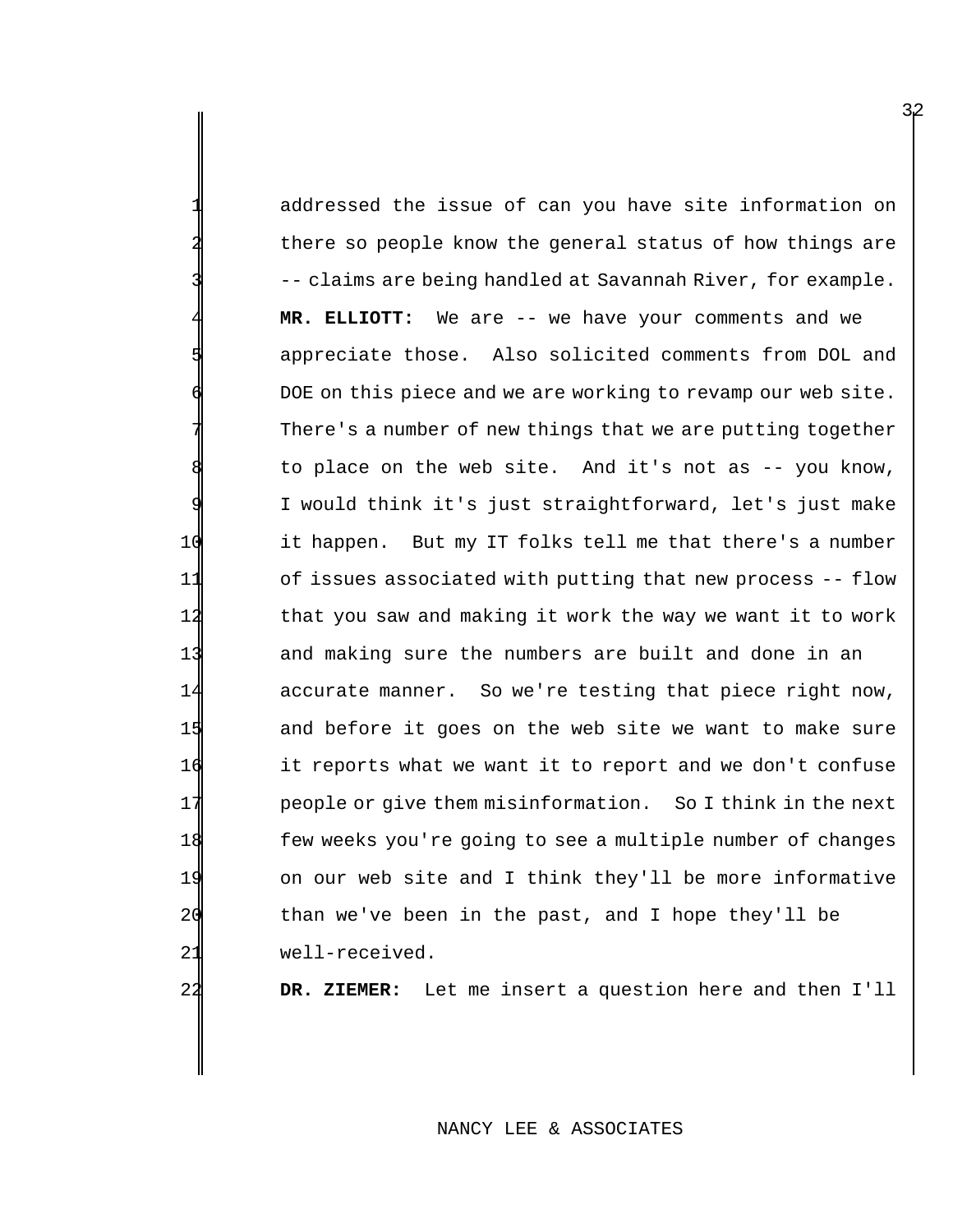come back. My question is along the lines of manpower issues, and it may be that Dr. Toohey will have to help answer it, but now that you're at a place where you're sort of cranking out a goodly number of dose reconstructions and kind of getting ahead of the backlog, how are we doing manpower-wise in having dose reconstructionists available to actually handle the flow?

 **MS. DIMUZIO:** Yeah, Dick, do you want to -- I mean -- I know approximately how many staff you have, but... **DR. TOOHEY:** That's okay. That's why I come to these meetings.

 Dick Toohey, ORAU. We have -- let's see, 20 full-time and three or four part-time external dose reconstructors, and we feel that's adequate. That -- that's going very well. We have about the -- half a dozen full-time and 20 part-time internal dose reconstructors. As I'm sure the health physicists on the Board are well aware, that's a rarer breed. And to be honest, right now that's where we're encountering a bit of a bottleneck. More of the claims are needing detailed internal dose reconstruction than we anticipated. We've developed some grouping methods which basically looks at do they actually have positive bioassay

## NANCY LEE & ASSOCIATES

3<sub>1</sub>3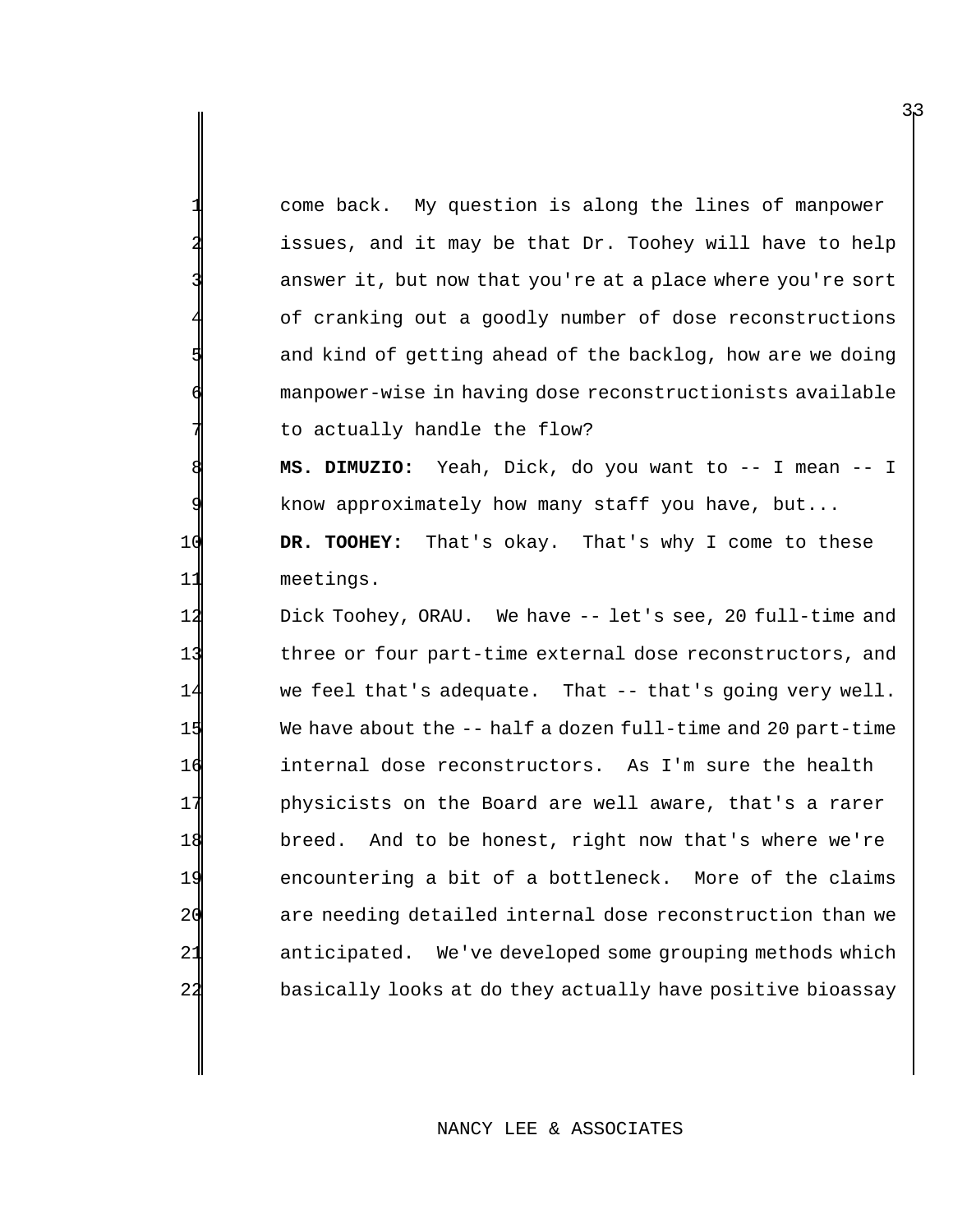results in their monitoring data, how -- any of these results exceeding the MDA, are there incident reports or things indicative of an intake or a wound or something like that. And as it's turning out, a higher fraction of the cases really need to be handled by experienced senior internal dosimetrists, and we're short on those people. So we've taken a two-pronged approach. One is to try to find more. And to be honest, I'm not optimistic we will -- can find a whole bunch more available. And the other way is continuing to develop some more graded approaches to doing internal dosimetry so that more of the cases can be adequately handled by less experienced internal dosimetrists.

 We're also looking at some improvements in the IMBA software package and things like that. There are still some exposure circumstances where the program can take an inordinate amount of time to do a dose calculation, like three hours or something like that. And we're working with Tony James to resolve and improve some of those issues. But basically we're doing everything we can to get more internal dosimetry capability available. **DR. MELIUS:** I'm getting to the end of my questions. In

## NANCY LEE & ASSOCIATES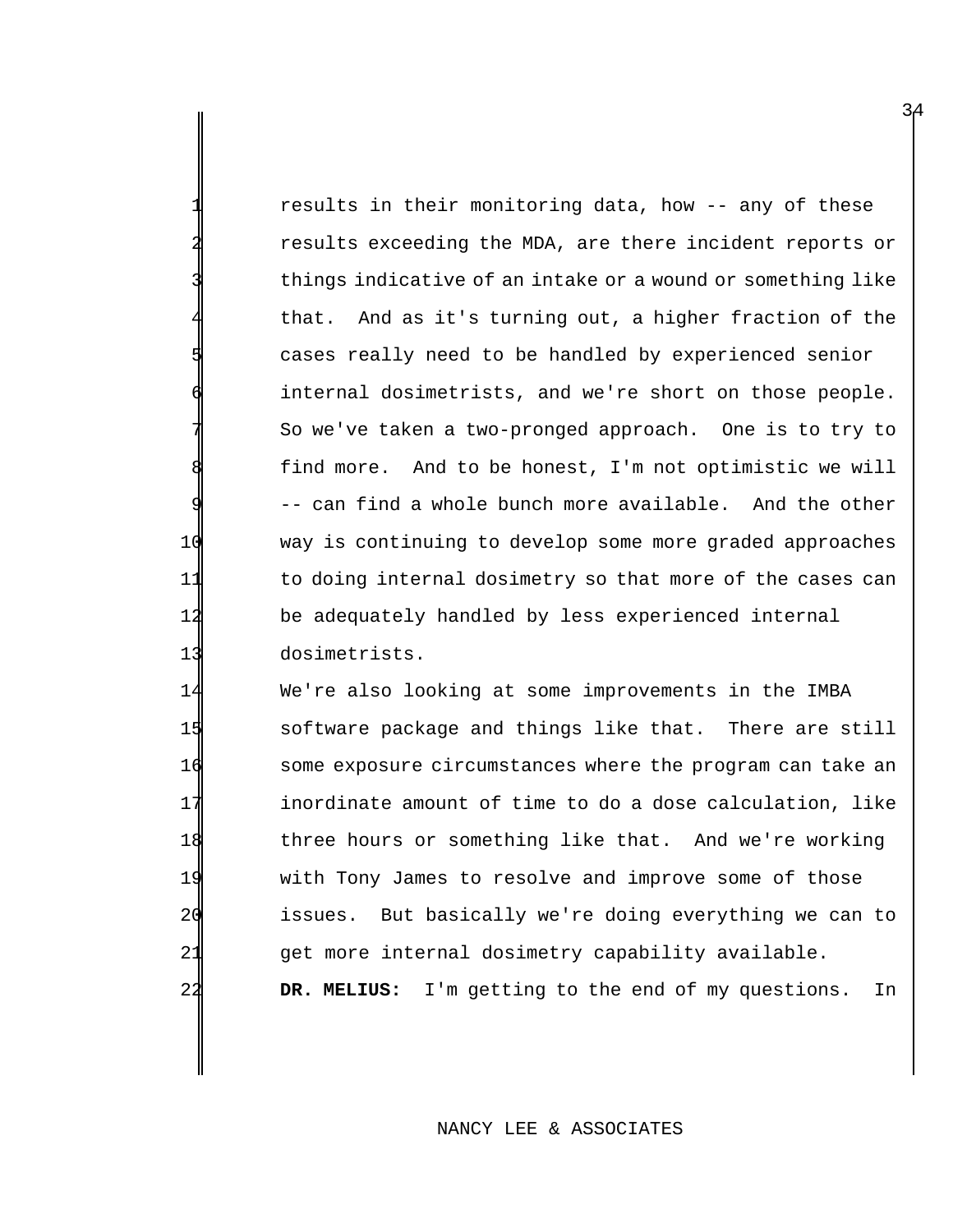-- again, I'd also like to congratulate Larry and the staff for the lines crossing in the right direction now. I think that is a, you know, significant achievement and I really think you -- and it's good. It's good for the overall 5 program and for the claimants out there to know that we're starting to eat into the backlog.

I do think it would be helpful for us as a Board, and I also think for you in these meetings, to present some of your projections. Where -- where are things going, where 10 do you think -- what will happen over the next quarter or 11 so forth? And -- and where issues like the one that Dick 12 Toohey just mentioned are coming up that may slow down 13 certain cases, but -- 'cause I -- 'cause I think, if I 14 understand the process and this data so far, you are -- 15 You're sort of accelerating the rate at which you're doing 16 dose reconstructions, so I think the line's going to keep 17 going in a very positive direction. We don't know the 18 claims coming in, obviously, but we certainly -- I think 19 you can have some projection on where you're going, and 20 I think that would be useful to present and show to us and 21 so forth with that.

22 **MR. ELLIOTT:** Thank you for your thoughts and your

# NANCY LEE & ASSOCIATES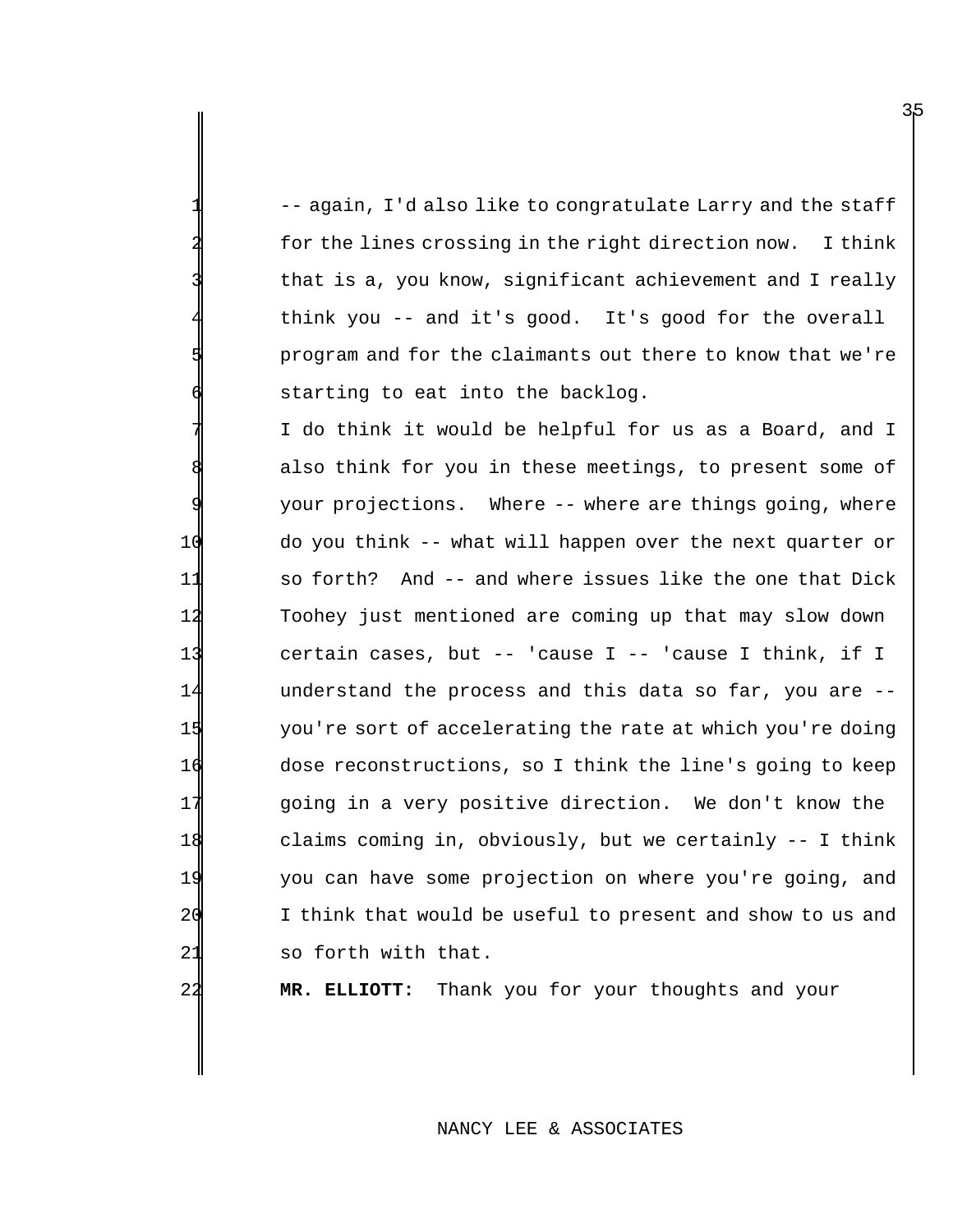comments, and we're -- we're confident that the dose 2 reconstructions that we have completed are done so with sound science and they are sufficiently accurate. And what we're working on right now is the timeliness aspect, and we are trying our best to ramp up and bring as much capacity to bear as we can on that particular aspect of finalizing dose reconstructions.

We're not, however, very good prognosticators. We -- our crystal ball is not as clear as we'd like it to be and we don't tend to do as good a job in forecasting as we would like. Obviously so 'cause we hoped we'd be -- we'd seen that line cross the blue line back in December or even November, but we'll take your comments to heart and see what we can -- we can project for you.

15 **DR. MELIUS:** Even if it's just a quarter or six months or 16 something, I think -- where you feel confident -- more 17 confident about the forecasting and its -- do.

 **MR. ELLIOTT:** I think -- when I say "project", what we can talk about is issues like what Dick mentioned that we hadn't anticipated as clearly or as well, obstacles in our way toward success, and we surely need to communicate those 22 to you so you understand what we're facing and -- and these

## NANCY LEE & ASSOCIATES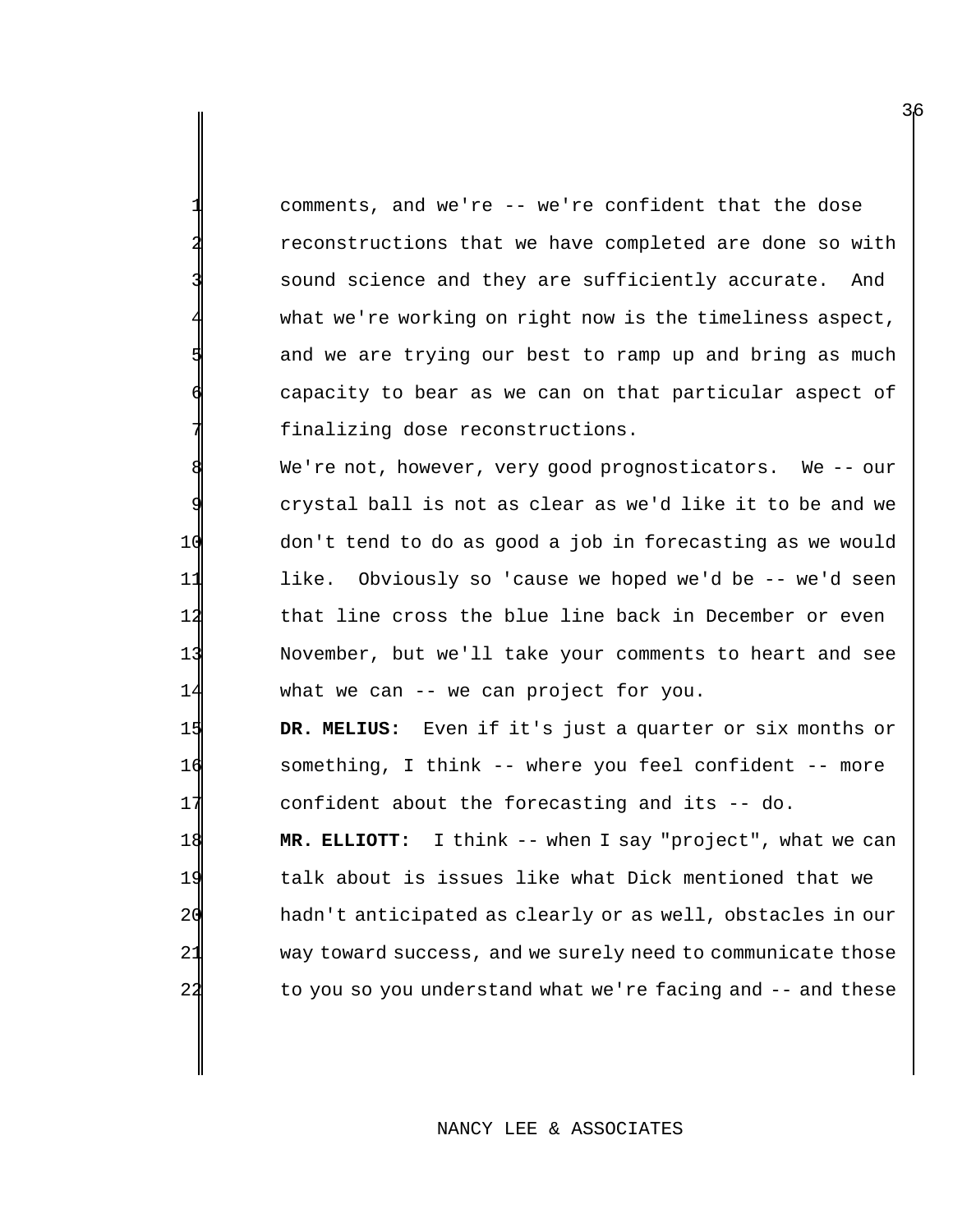come up almost on a weekly basis, some little scenario that we hadn't anticipated that requires us to go back to the drawing board and figure out a way to work through it and -- or work around it.

 **DR. ZIEMER:** Larry or Martha, could you also very briefly speak to manpower issues within NIOSH with respect to the flow and so on? How -- how are we doing there? **MR. ELLIOTT:** Well, we have 41 full-time staff. We have not experienced any particular bottlenecks with regard to our work in reviewing and providing direction to ORAU. We have -- we're in the process of adding a health communication specialist to assist Chris Ellison because we have huge work to do in that regard. We realize that. And she's a one-person shop and certainly needs the 15 additional help and support.

 We are finishing up filling the last two health physicist positions that we've had open. We think we've got the final two candidates identified and we think they're very good, and one will add to our staff some internal dose experienced.

21 We have -- we feel we have an adequate public health advisor 22 team. These are the folks that are the front line points

### NANCY LEE & ASSOCIATES

3<sub>1</sub>7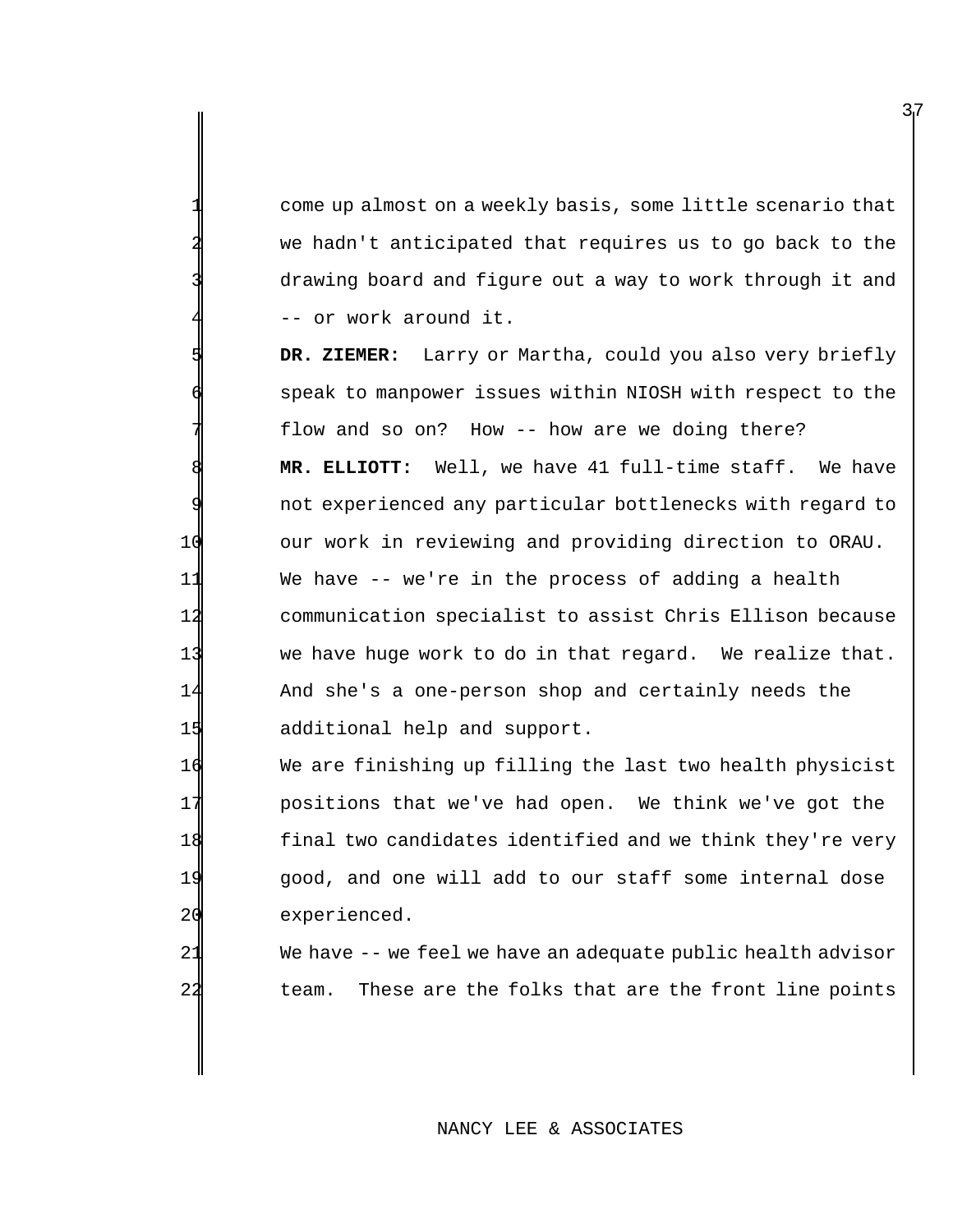of communication with the claimants and handle the phone calls and they are the champions of the claimant. These are the folks that  $I - - I$  supervise directly and I ask them to be champions of the claimant, and I want them to identify ways that -- identify claims that need to be moved through, identify ways that we can improve processing of claims, and they're -- they're all the time busy speaking with health physicists trying to put a new claim under their noses and say can't we move this forward for this reason 10 or that reason.

11 Right now I think -- I think we're adequately staffed and 12 I don't see any need to try to request more at this point 13 in time.

14 **DR. MELIUS:** Seeing Ted Katz in the audience, I have to 15 ask this question, though. What is the status of the SEC 16 regulation?

 **MR. ELLIOTT:** Well, the status of the SEC rule is that we have addressed the public comments that we had been provided and redrafted the rule, and it is in review and clearance.

21 **DR. MELIUS:** I think that the -- I guess I -- I have 22 concerns about -- and I know Larry can't be more precise

## NANCY LEE & ASSOCIATES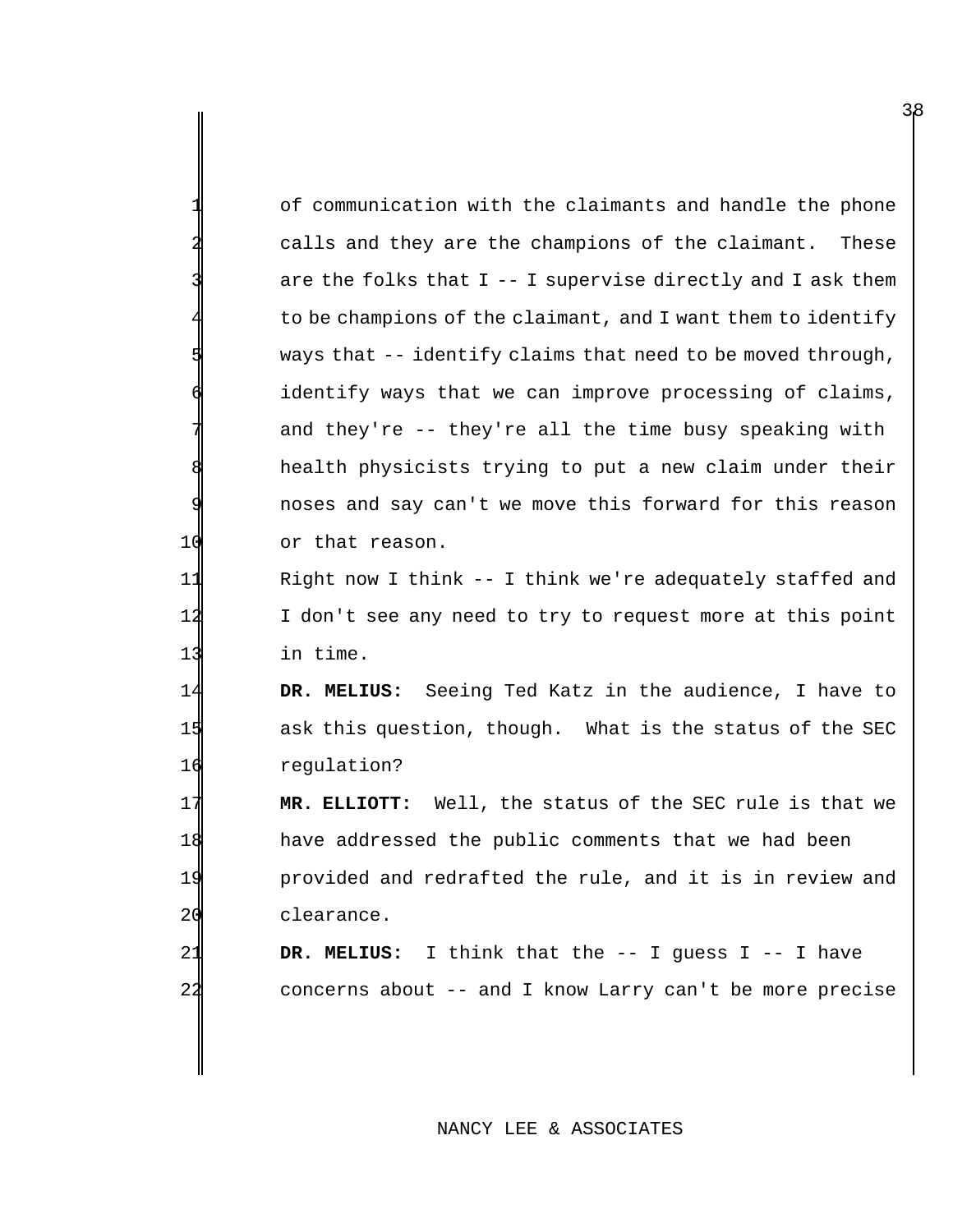in giving us a forecast on that and I don't mean to ask him to do that. But I have some real concerns that this has gone on for so long and we as a Board have been very patient with this. We understand some of the difficulties involved. But at the same time  $I'm --$  there are a lot of claimants out there that are very concerned about this. It  $-$ - we're about to enter, I  $-$ - we hope, into our review of the dose reconstructions. And without knowing what's 9 going to be in the SEC rule, there's some limitations to 10 what we can do in terms of dose reconstruction review. And 11 I would like us as a Board to, you know, consider, you know, 14 sending a letter to the Secretary asking that this be 13 expedited as much as possible at this point in time. It's 14 been a long time. It's a major part of the legislation. 15 As I say, I think it's really -- the point where it is 16 impacting what we as a Board are charged with doing from 17 the original statute in terms of reviewing the individual 18 dose reconstructions. So I don't know if anybody else has 19 thoughts on that, but...

20 **DR. ZIEMER:** Any comments?

21 **DR. ANDRADE:** My only comment is that I'm as anxious as 22 you are to see something out on the SEC. However, as you

## NANCY LEE & ASSOCIATES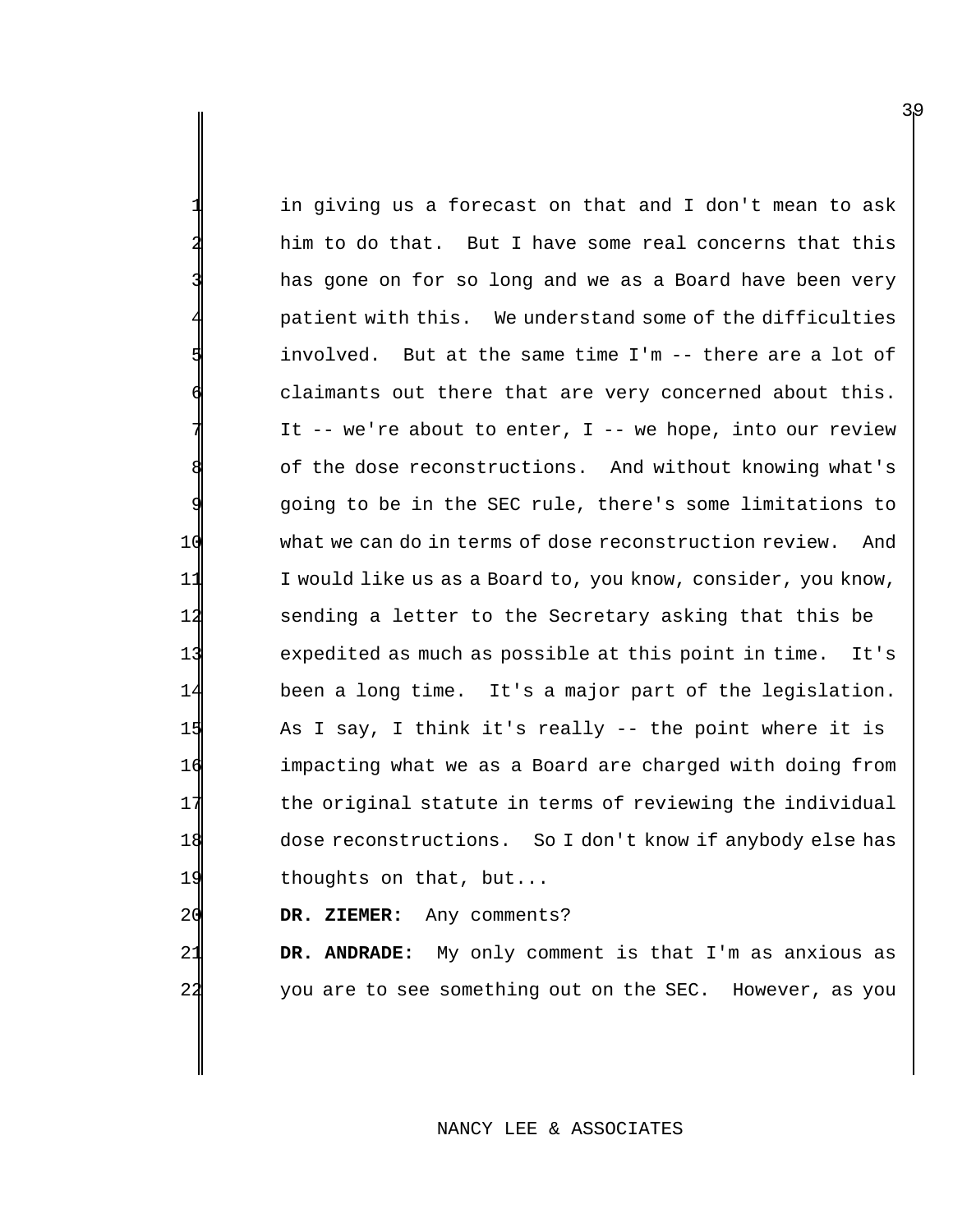| 1  | recall, the bases for the SEC legislation is such that it    |
|----|--------------------------------------------------------------|
|    | really has nothing to do with DR's except for the fact that  |
|    | it has been proclaimed that DR's cannot be done.<br>So I     |
|    | don't see the connectivity between the DR program as it      |
| 51 | is ongoing and -- and our ability to review that DR program. |
| a  | DR. ZIEMER: Other comments?<br>Roy?                          |

DR. DEHART: I think, as many of you know, legislation is being proposed to go around and establish certain entities as special cohort sites. I think we'll see more of that if this legislation -- if this action doesn't take place very soon.

**DR. ZIEMER:** Jim?

 **DR. MELIUS:** In response to Tony's comment -- and actually Larry raised the issues earlier. I disagree, I -- with what you said, Tony. I don't -- the test for the SEC in the legislation is sufficient accuracy and feasibility. 17 And we are asking someone to review what NIOSH has done without knowing what the test will be of sufficient accuracy and feasibility, our -- our reviewer. And I 20 think -- I find -- you know, I've said this at great length many times before, I don't see how you can do -- start the dose reconstruction process or go through all the claims

## NANCY LEE & ASSOCIATES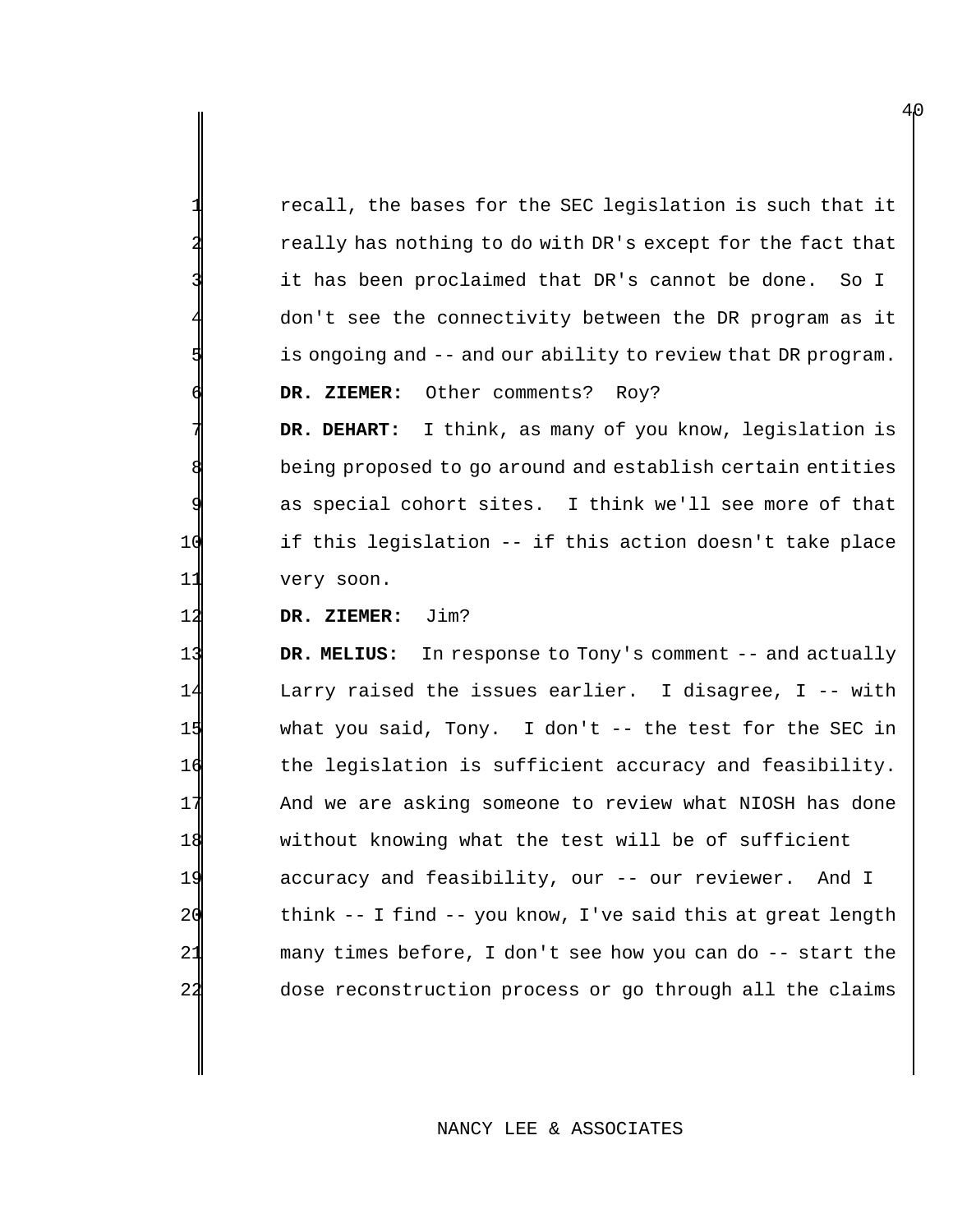-- there are some claims obviously you can do without having some sort of a way of evaluating sufficient accuracy and feasibility, but at some point I think you hit the wall or you hit a questionable area where guidance in that area is needed. When we ask our contractor or the contractor to review individual dose reconstructions, at some point they're going to see the same issue. I mean it's  $-$ -I think it's integral to the legislation and -- and I think it becomes very problematic. Now do we defer in that case? 10 I mean we don't know how long this issue's going to be out 11 there. As Roy said, there's legislative issues involved 12 now and so forth because of the delays. And I think us, 13 you know, drafting -- sending a letter up just pointing 14 out that there has been delay and it would be very helpful 15 for this Board to do its activities to have that 16 information. I think it'd be very appropriate right now. 17 **DR. ZIEMER:** Thank you. Other comments? 18 **MR. GIBSON:** I concur with Dr. Melius's comments. I 19 believe that the problem we're having with getting 20 experienced health physicists for some of the more 21 complicated data, just all of these issues seem to fit 22 hand-in-hand and I believe that the third issue that ties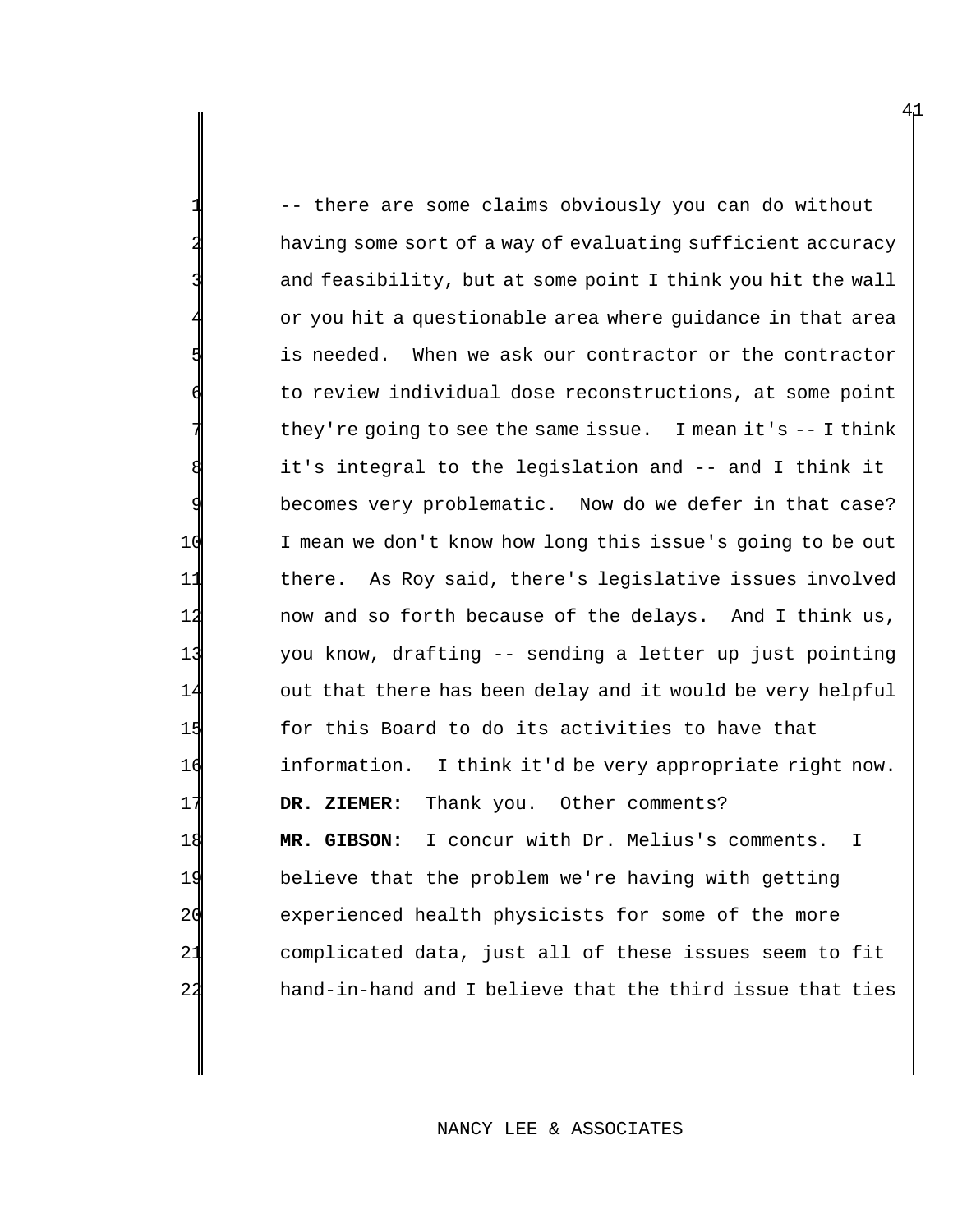it all together would be the SEC rule. So you know, I see no harm in raising our concern to the Secretary that we need this -- this rule finalized.

42

DR. ZIEMER: Thank you. Any other comments relating to that issue? Jim.

6 **DR. MELIUS:** Maybe try to get this addressed, I will make a motion that the Board communicate with the Secretary our concerns about the long delays in finalizing the SEC rule and how we feel that it is important that this be finalized 10 in order for us to carry out our functions.

11 **DR. ZIEMER:** Okay. A motion has been made --

12 **MR. ESPINOSA:** Second.

 **DR. ZIEMER:** -- and seconded. I'm going to ask the mover and seconder if they would be willing to postpone action on this motion till the afternoon session so that we can go through the presentations here. And also I'd like to 17 ask, when does Henry arrive?

 **DR. MELIUS:** Henry I believe arrives late tonight. If you think this will help, if you want to put off to this afternoon, that's fine with me -- or tomorrow. But I'd be willing to try to draft some specific language that -- **DR. ZIEMER:** Well, that --

NANCY LEE & ASSOCIATES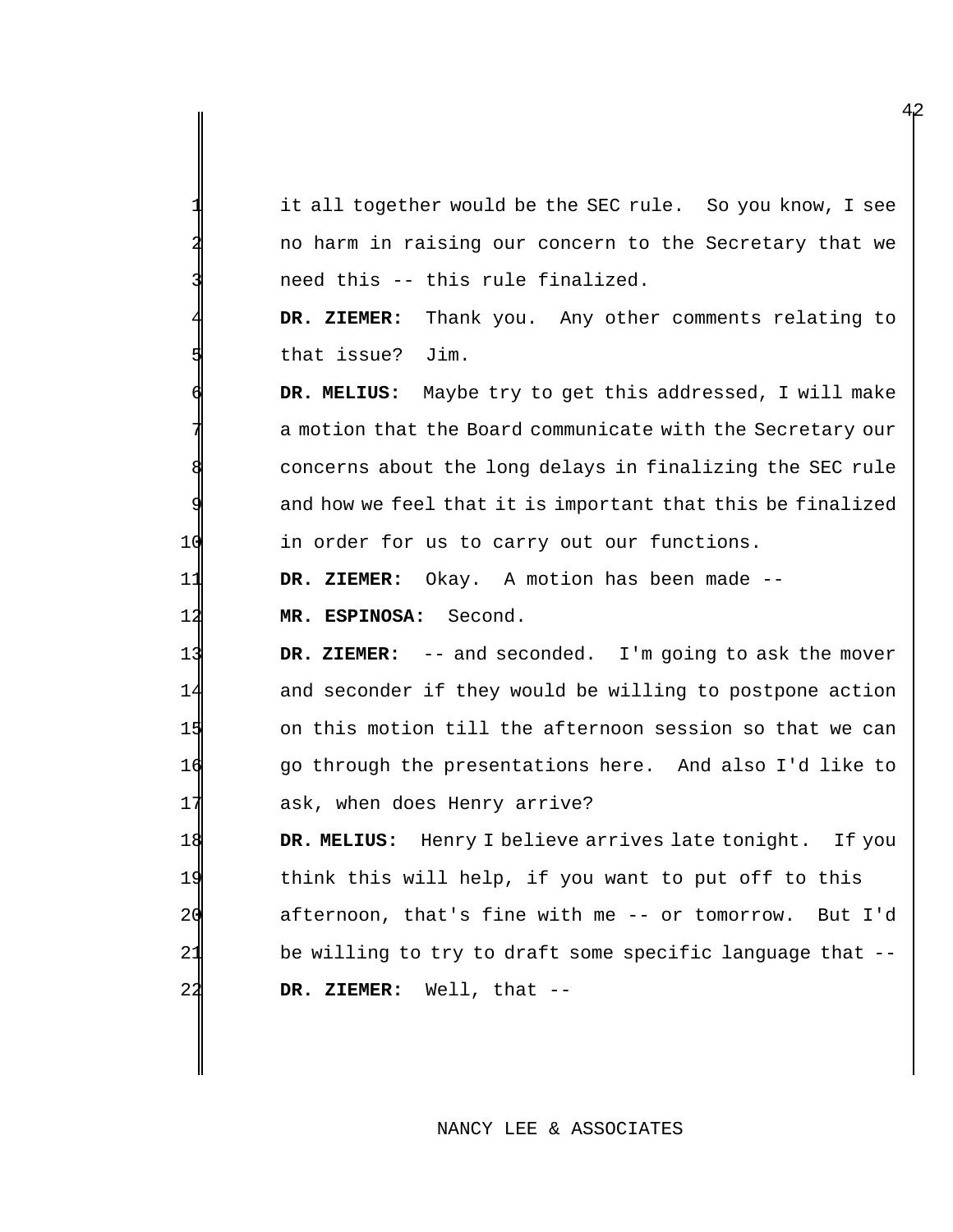DR. MELIUS: -- work with other people that might -- that might be helpful to --

 **DR. ZIEMER:** -- that would be the -- one of the reasons for delaying this so that we can agree on what the language should be and exactly how to proceed on that. If this is going to go to the Secretary, I would want to make sure that the language was carefully crafted.

 By consent, we will table this motion. I'm saying by consent 'cause we're not  $-$ - as no one seems to be objecting and we won't even vote on tabling, which itself requires a vote, but we'll agree to remove it from the table later in the meeting, either this afternoon or tomorrow. Are there other general questions for Martha?

## 14 (No responses)

 Thank you very much, Martha. Now I'd like to call on Pete Turcic from Department of Labor to give us a status report on the program from their perspective.

 **STATUS AND OUTREACH - DEPARTMENT OF LABOR MR. TURCIC:** Thank you. It's a pleasure to be here again and to give you a status update of the Department of Labor program -- portion of the program. And based on some

questions that the Board had requested, I'll try to also

## NANCY LEE & ASSOCIATES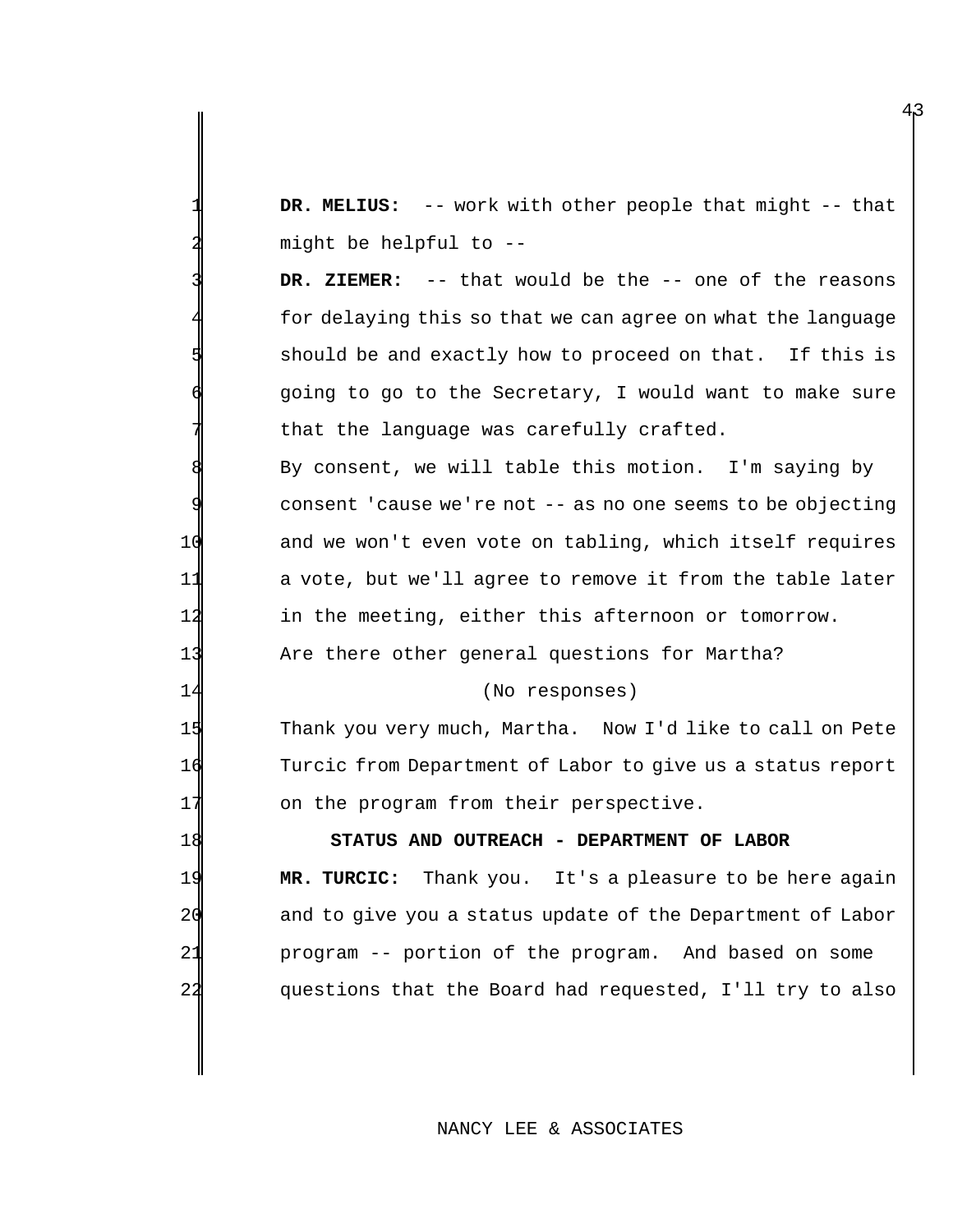update you on where we are with our outreach efforts. Just briefly going over the claims status, the number and types of claims as of January 29th, we've received over 4 50,000 claims. Of that, 35,000 are claims for cancer; 5 beryllium sensitivity, 2,252; 2,700 -- little bit over 6 2,700 for chronic beryllium disease; almost 1,000 -- 977 silicosis; and RECA, over 5,000; and then claims for non-covered conditions, we received -- about 25,000 of the claims were for conditions not covered by Part B. 10 The status of the cases that we have, those 50,000 claims, 11 there's a little bit over 38-- that represents a little 12 bit over 38,000 cases, with cases pending at NIOSH a little 13 bit -- and these numbers fluctuate and, you know, they're 14 not going to match one-for-one with what, you know, NIOSH 15 gave because of time frames and things like that -- 13,900. 16 Cases pending a final decision, that means there's a 17 recommended decision and it's between the stage of a 18 recommended and final decision, 1,873. Cases that we have 19 final decisions on is 26,000 -- over 26,000. And cases 20 pending action in our district office, which -- case 21 development and so forth, 1,131. 22 As of the 29th of January our final decisions, we've issued

## NANCY LEE & ASSOCIATES

 $4\beta$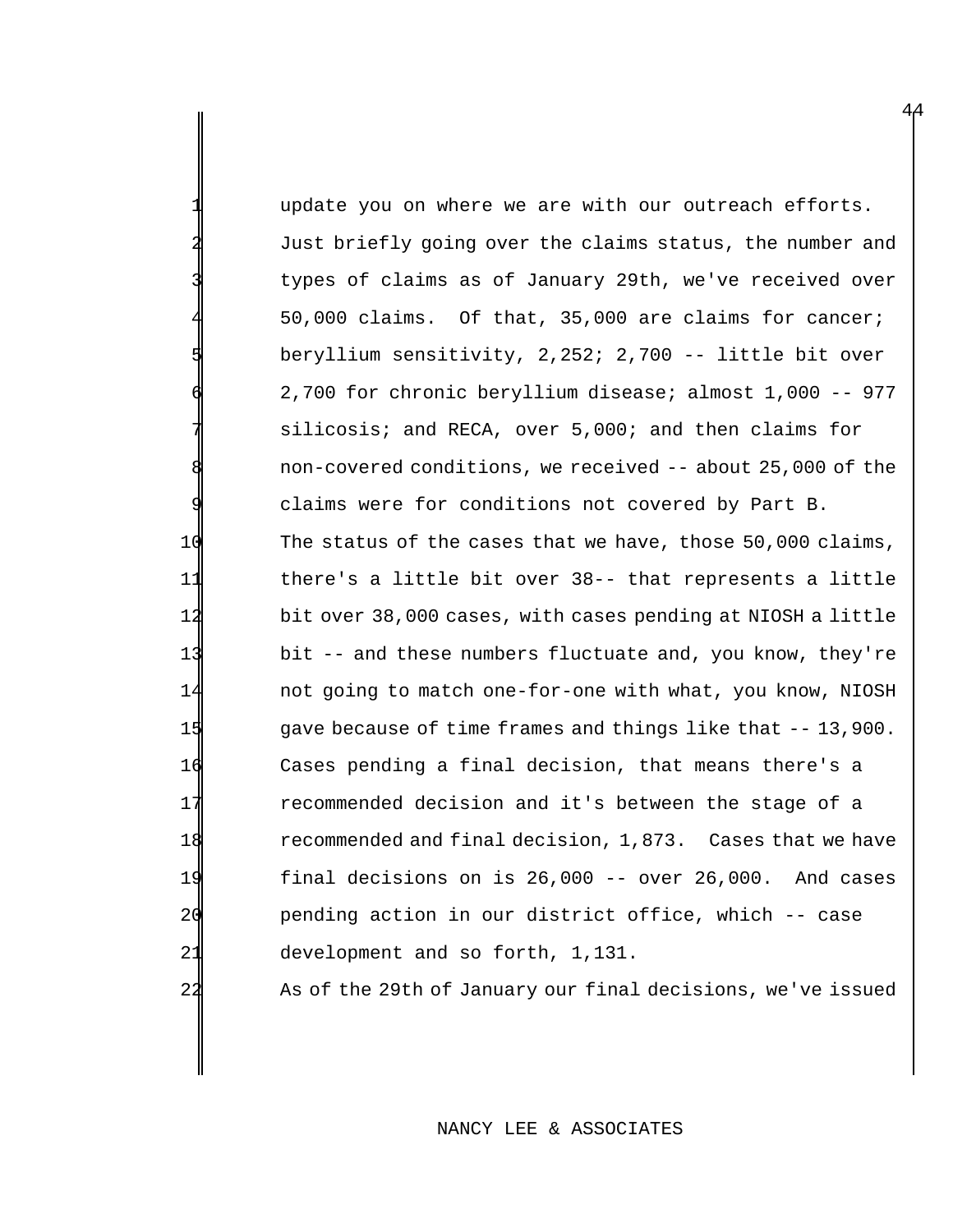|                | final decisions to approve benefits in over 11,000 claims  |
|----------------|------------------------------------------------------------|
|                | -- or -- yeah, 11,000 claims and to deny benefits in about |
|                | 15,000. Recommended decisions, 11,800 recommended          |
|                | decisions to approve benefits, 17,551 to deny benefits.    |
|                | 15,300 -- little bit over that -- cases referred to NIOSH  |
|                | for dose reconstruction. We've issued over 10,000          |
|                | payments now and over \$742 million. And our medical       |
|                | benefits, that's starting to go up pretty rapidly now,     |
|                | about \$25 million in medical benefits.                    |
| 10             | Our initial decisions -- and what we call initial decision |
| 11             | is either a recommended decision or a referral to NIOSH,   |
| 12             | it's a -- it's the point at which Department of Labor has  |
| 13             | made a decision, an initial decision that the claimant has |
| 14             | a -- has covered employment and a covered disease.         |
| 15             | Initial decisions, recommended decisions in 29,000 -- over |
| 16             | 29,000 claims or 22,500 cases, and so from the initial     |
| 17             | decisions that we've -- from the cases that we've received |
| 18             | since the beginning of the program, about -- initial       |
| 19             | decisions have been issued in 97 percent of all those      |
| 20             | cases.                                                     |
| 21             | Final decisions, again, we're final decisions in 26,000    |
| 2 <sub>2</sub> | claims or 20-- about 21,000 cases, and that accounts for   |

# NANCY LEE & ASSOCIATES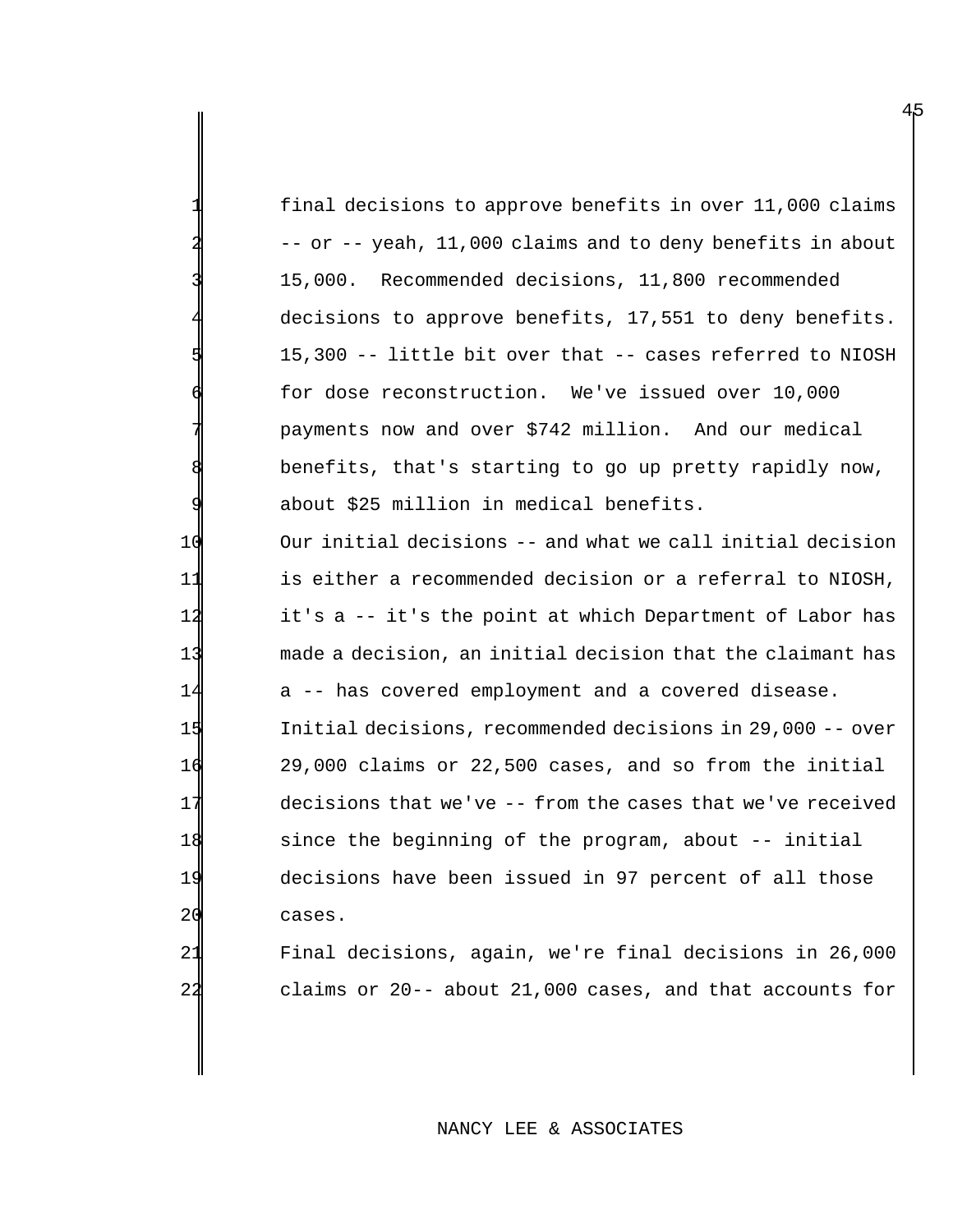about 54 percent of the cases that we've received since 2 the inception of the program on July 31st, 2001. The final decisions, looking at that, right now -- and this is starting to change, naturally -- our denials -- for the 5 final decisions that we've denied, but nine -- over 9,000 of the denials at this point are for non-covered conditions; 2,400 were that the employee was not covered; 728 that the survivors were not eligible; 103 that the condition was not related to employment -- and those would 10 be things like individuals that may be filing a cancer 11 claim at a beryllium vendor, you know, that it's -- it is 12 a cancer, but cancer is not covered for beryllium vendors; 13 2,000 where the medical information was not sufficient -- 14 and I think that's an important -- very important point 15 there, that if you look at it, of the 15,000 cases -- we 16 hear a lot about how, you know, the lack of medical records.  $17$  Of the 50,000 cases -- 50,000 claims, only 2,000 have been 18 denied because the individual could not establish the 19 medical condition -- you know, showing that they had a 20 covered medical condition. And this is rapidly 21 increasing, we're at now 700 where the cancer was not 22 related or the POC was less than 50 percent.

### NANCY LEE & ASSOCIATES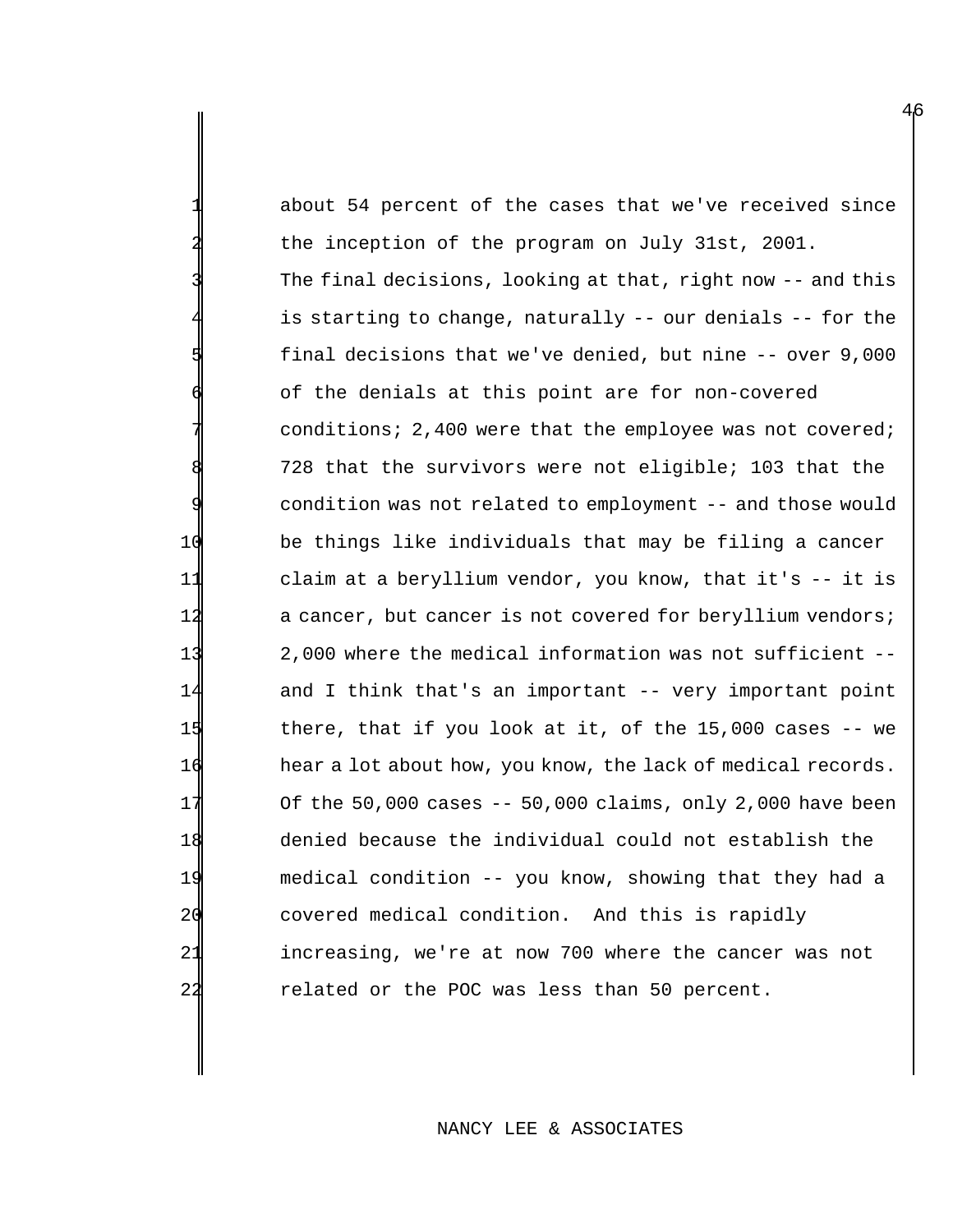Just some -- some questions have been raised about our final adjudication branch, and just to give you some information relative to that, we have been requested and held and have completed 380 hearings. And of the 26,000 cases that have final decisions, almost 1,600 have been remanded by our final adjudication branch.

The processing -- one of our standards that we use is that we -- we set standards that our claims -- if it's a beryllium vendor, an AWE or DOE subcontractor, that an initial decision be made within 180 days and if it's a DOE or RECA -- DOE facility or RECA, that that initial decision be made within 120. Just to show you, in FY 2003 the average time for the beryllium and AWE claims was 183 and a half days. For this -- we worked off our backlog last 15 year, so that's -- you know, that -- that inflated those numbers. There were some old cases in there. Average time for 2004 is that 99.1 days we issue a recommended decision. An average time again for a DOE facility is down from 148 down to 73 days.

20 The status of the cases that we've gotten back from NIOSH, 21 of the 1,403 as of this time period, we're showing that 22 1,314 had completed dose reconstruction, 89 did not

## NANCY LEE & ASSOCIATES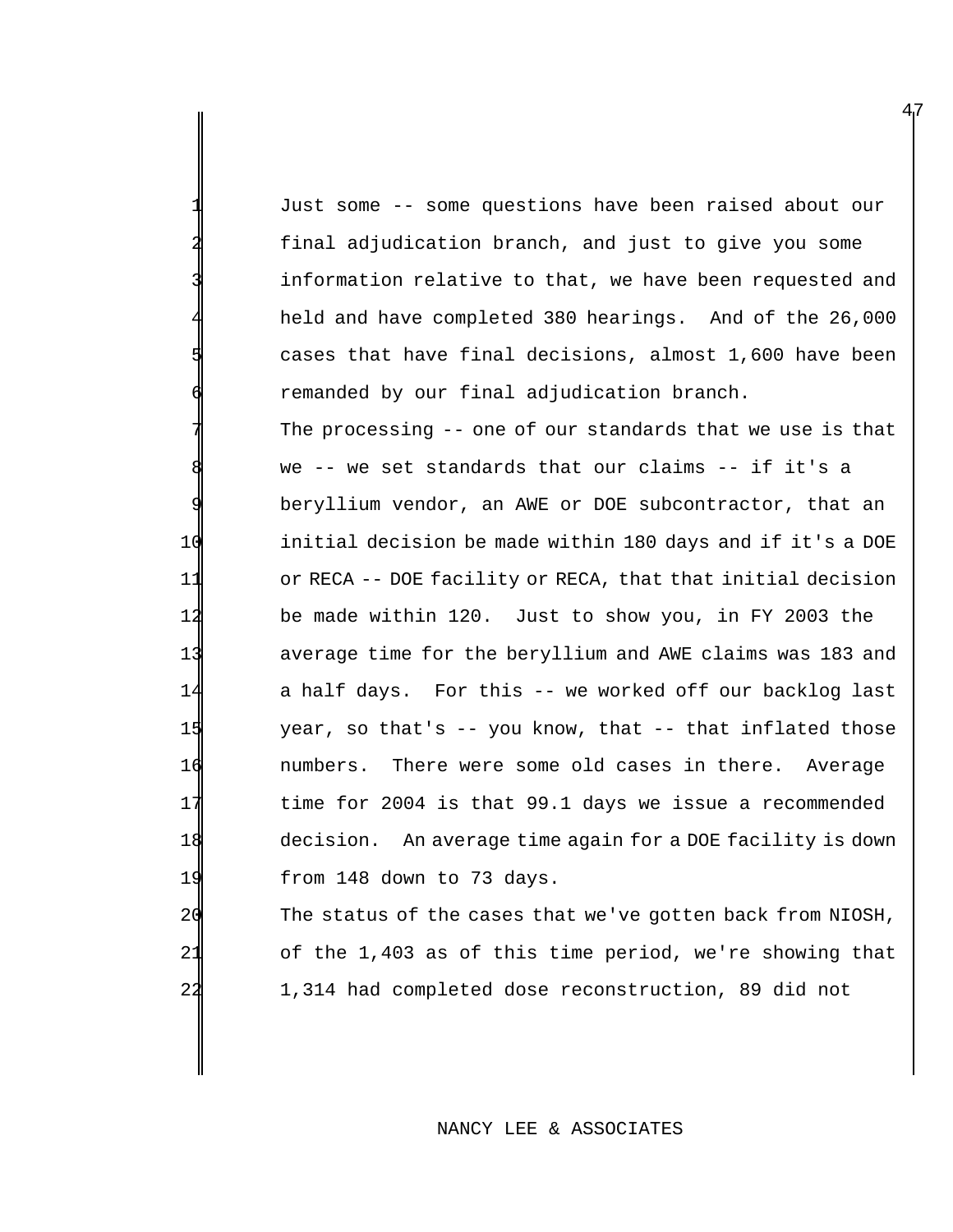require completed dose reconstruction -- could be anything. There was a lot of CLL cases originally sent to NIOSH. Those came back, so there's -- that's the numbers that are in that 89. Cases that we have recommended decisions that have come back with dose reconstructions, 409 to accept benefits and 862 to deny benefits. The final decisions, those that went on to the final decision, with 357 to accept and pay benefits and 384 to deny benefits.

 There was some question about Special Exposure Cohort and what our experience has been there. Total cases from a Special -- the three -- I mean the four Special Exposure Cohorts, 3,032 cases and we paid 2,608 of those. 2,772 cases from Special Exposure Cohorts have been denied. The reasons, 138 was the employee worked less than the 250 working days at the three gaseous diffusion plants. Or then 2,594 were that the employee either claimed a non-covered condition and then we -- 16 were denied because we received a dose reconstruction back from NIOSH that had 20 a -- resulted in a probability of causation less than 50 percent, and then another 24 because the survivor was not eligible.

## NANCY LEE & ASSOCIATES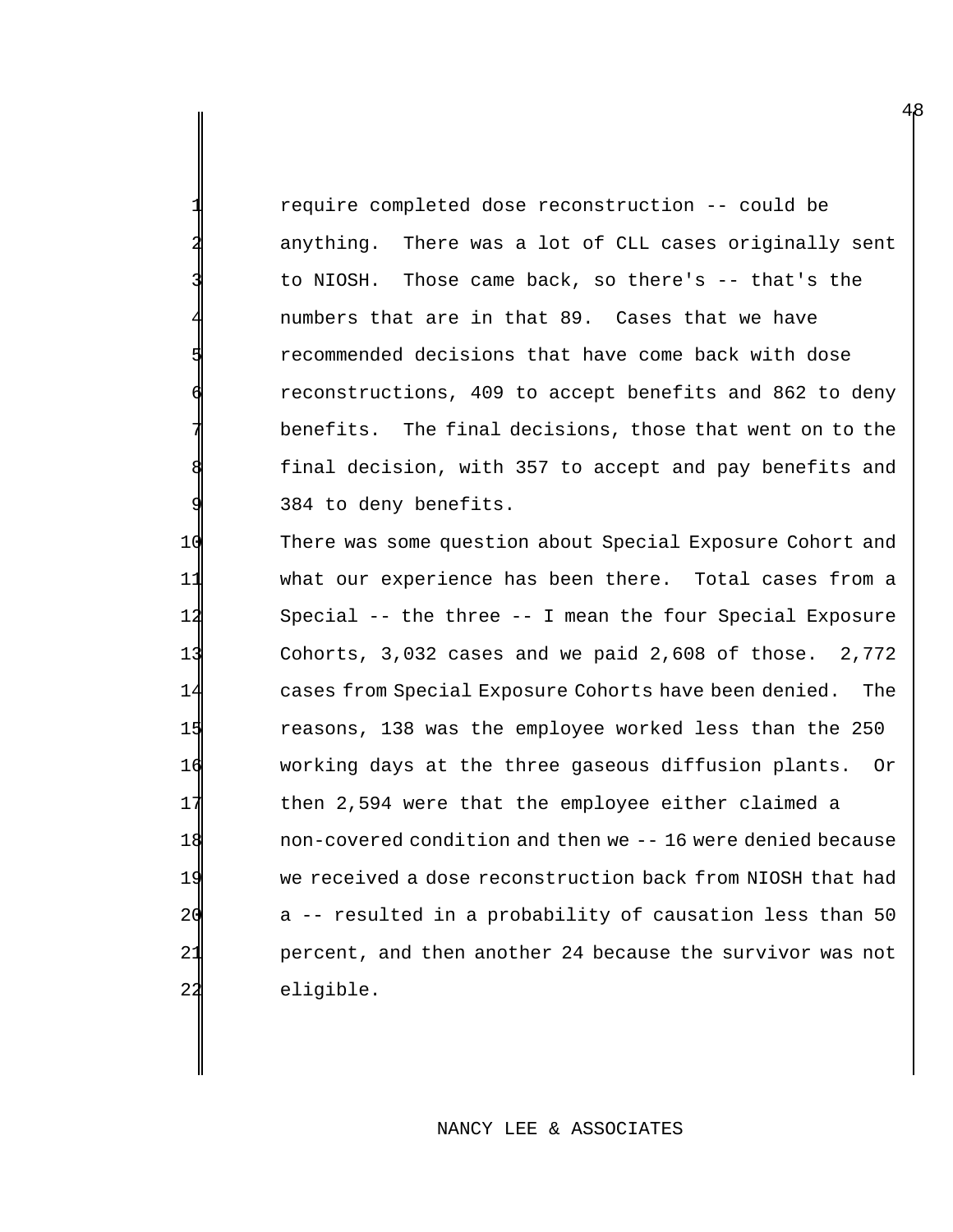There was some question on our efforts in  $-$ - in outreach, and we're  $--$  we have a focus  $--$  we're trying to focus a lot of attention in the next two years on outreach, and some of the -- some of the tools that we've used is our web site, press releases, local outreach, a lot of efforts with Congressional delegations, traveling resource centers. We're putting a big focus and have been working very closely with a number of labor unions, and that has been -- that has really just paid off and we're getting 10 great cooperation and we're getting claims in areas that 11 we were not getting claims from before. And then we also 12 have a major effort in media outreach.

 Just to look at some of the areas and what we're trying to focus on from an outreach standpoint, if you look at 15 our -- this is our Jacksonville office, the major -- with the major sites, and we have some of the -- the major DOE 17 sites, the number of cases, along with what we initially had from Department of Energy in the program as an estimate of the number of workers. And looking at those and -- to give you some idea, you know, at -- at the Oak Ridge, you 21 know, with a -- if we're looking at -- this doesn't -- this doesn't include the construction folks, you're looking at

### NANCY LEE & ASSOCIATES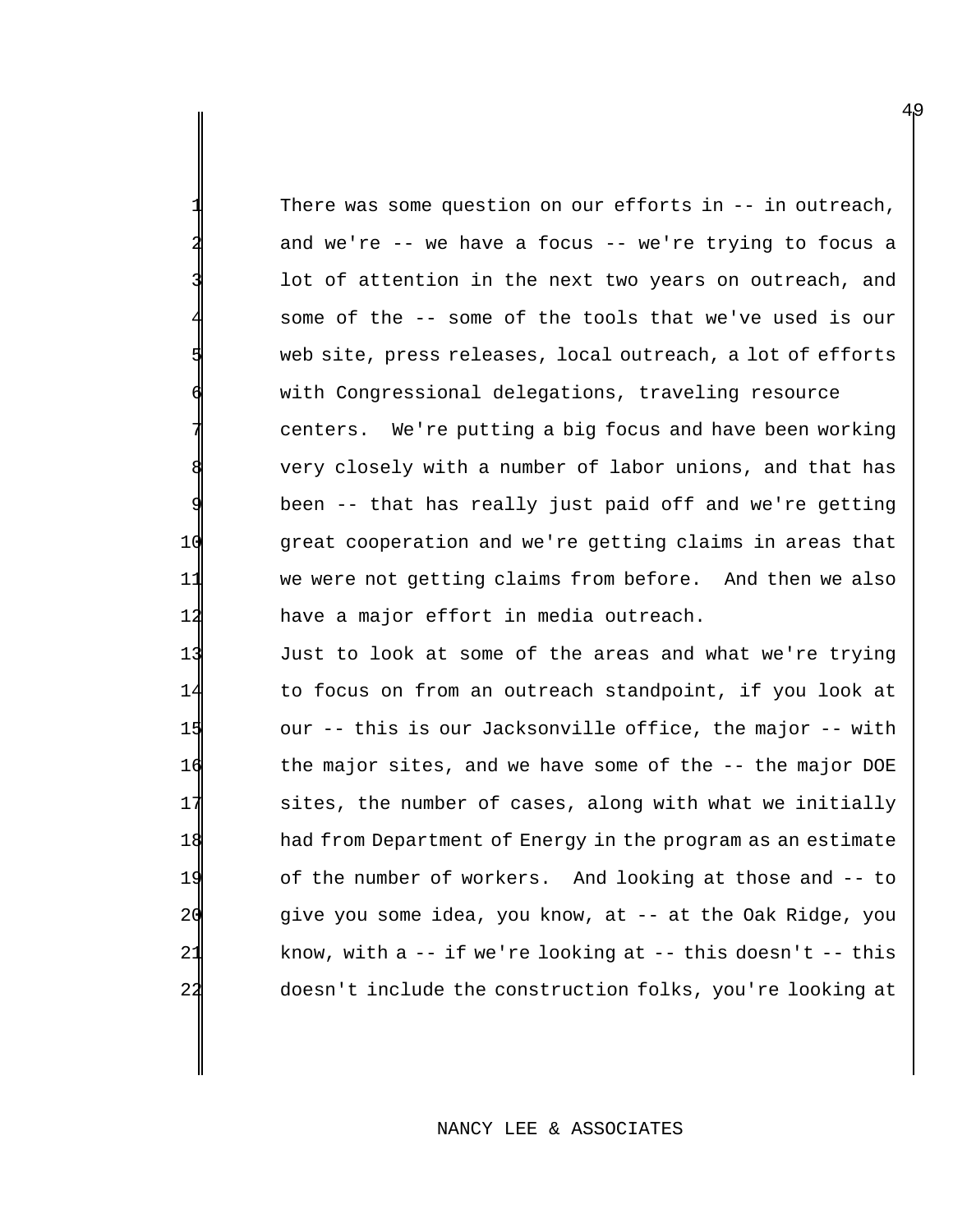an estimated worker population of about 60,000. We've 2 gotten 4,800 claims received. Again, at K-25 with an estimated number of 51,000, we have 4,600, 4,700 claims. Savannah River, 33,000; we have 40-- little bit over 4,000 5 claims from Savannah River, and so forth. Our largest percentage is Paducah, and one of the things that we're looking at and trying to analyze is what worked so well in our outreach effort at Paducah versus some of the -some of the other sites.

 Cleveland, again, here is the major DOE sites. Our Cleveland district office kind of covers the rust belt area, has the lion's share of the AWEs and beryllium vendors. These are just the DOE sites and you can see the percentages are -- are very low and they are even lower when we look at AWEs and beryllium vendors.

16 Denver, again, the major DOE sites, with Rocky Flats 17 showing about a 16 percent of what -- you know, of the 18 expected population.

19 And Seattle, again, just briefly -- the one site that we 20 are really focusing on that we don't seem to be able to 21 get a handle on is the Hanford site. With it being so 22 large, we have relatively few claims from Hanford. So

## NANCY LEE & ASSOCIATES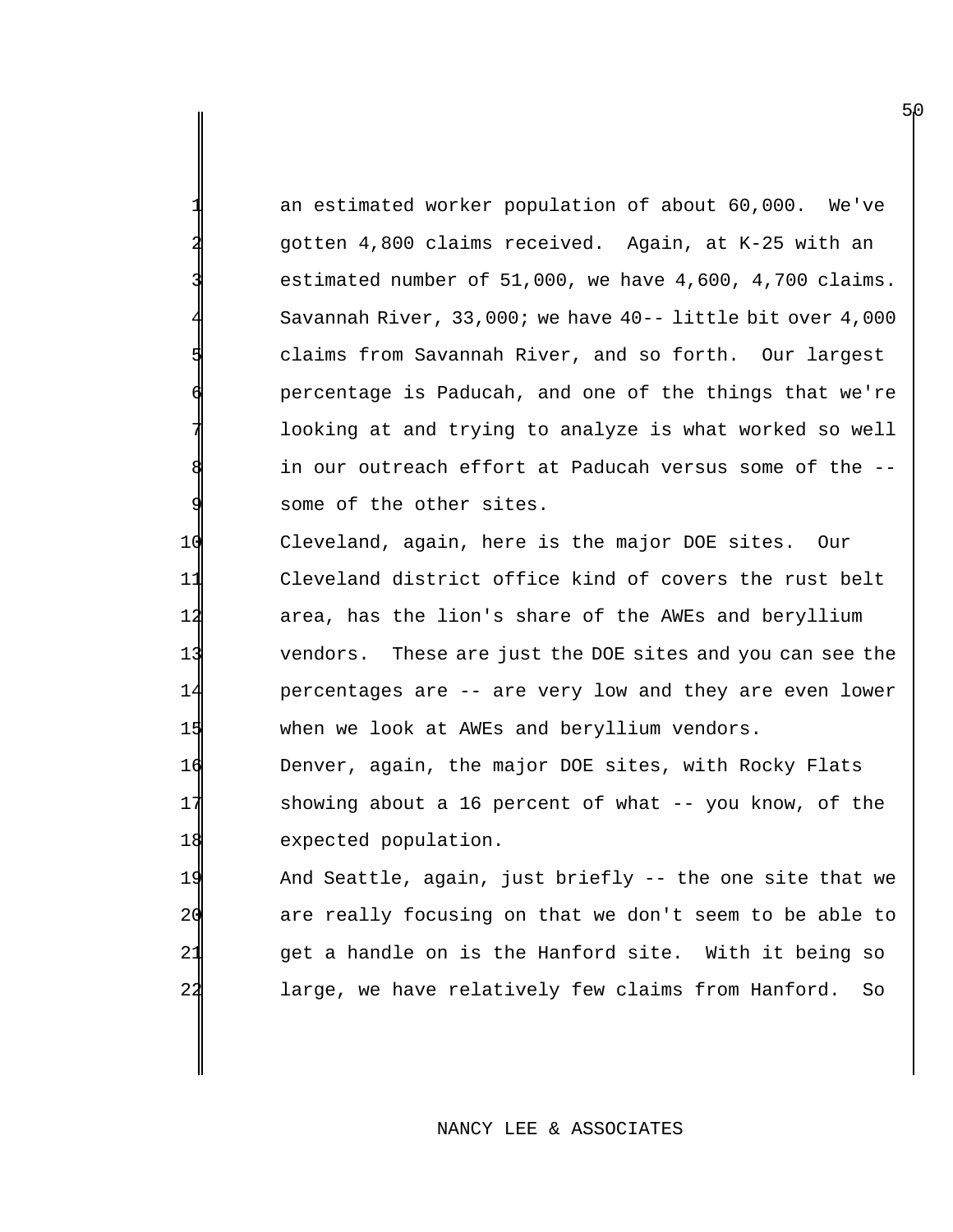we've -- we have a pilot project that we are working on with PACE to try to, you know, make some inroads there. We have ten resource centers that we operate jointly with the Department of Energy. We'll be opening another one in the Bay area in California, and this just shows the regions. They're regional centers and the regions that they operate in.

From the beginning, we've -- we've had, you know, some 575 town hall meetings about the Act, and we've conducted, you know, 29 traveling resource centers. Give you some idea, in 2001 the areas -- Amarillo, Simi Valley; Buffalo, New York. For 2002 these are the areas that we had the traveling resource centers. We found that this is a very effective method. We'll go into an area -- when we go into an area for a week or two at a time, we're able to get a lot of good press, and that -- that seems very helpful when you can just see, you know, when we target specific sites that we do start receiving claims from those areas. And in 2003. So far this year we've been into Pleasanton, 20 California and San Diego.

21 We have -- as I was saying, we have a major effort in 22 outreach going on. Our goals are to inform as many

## NANCY LEE & ASSOCIATES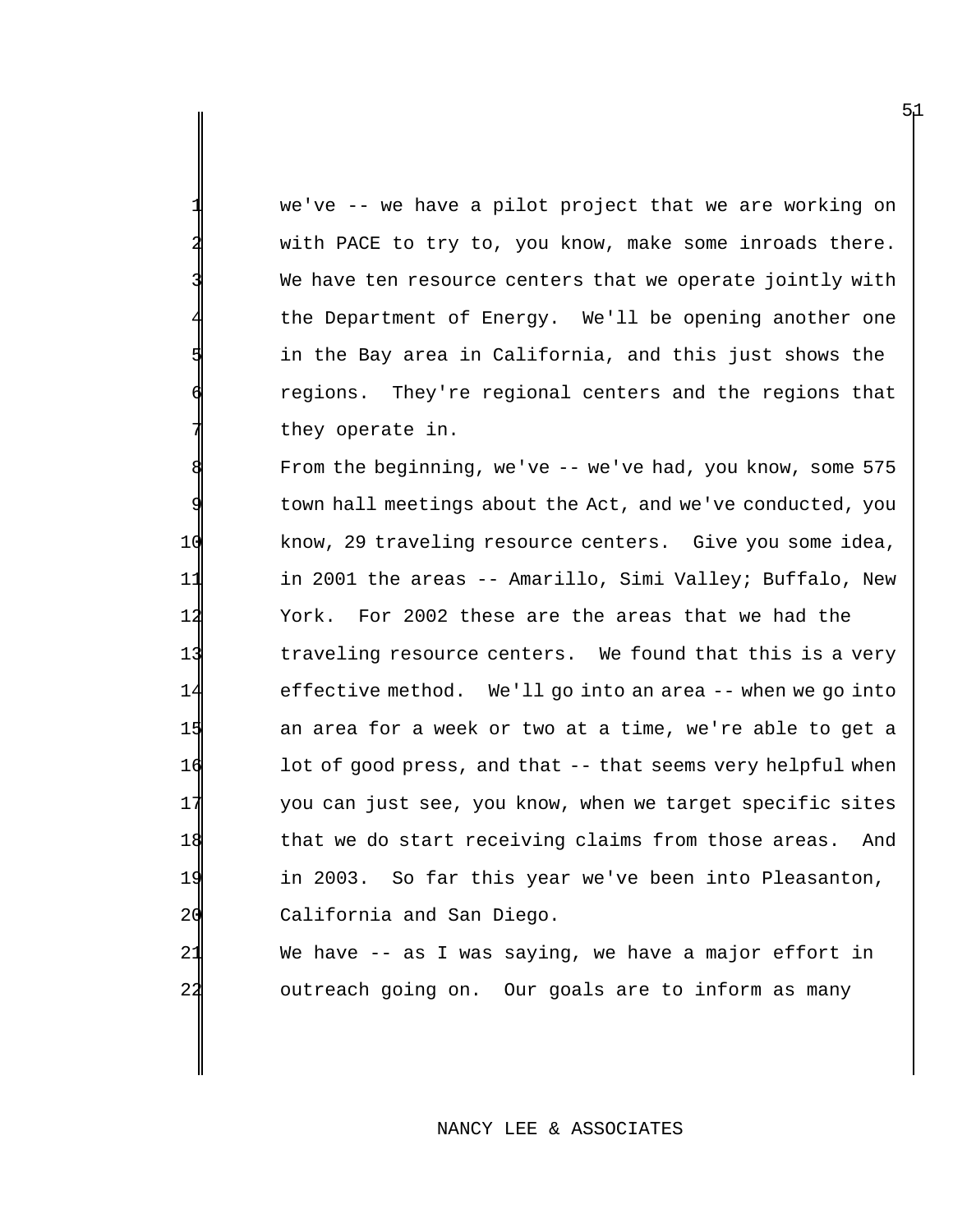potential claimants as possible about the compensation, about the requirements of the Act, how to file a claim, and to provide whatever assistance is necessary in  $-$ - in filing those claims.

And our strategy is to try to maximize the claimant contact and using the resources of our national office staff, our district office and our resource centers. We have a -we're targeting specific potential claimant populations based on analysis that we're doing. For example, we're putting a big push -- for several reasons -- in the area 11 of our beryllium vendors, particularly subcontractors. We have virtually no -- very few claims from subcontractors. They are covered. And from beryllium vendors, so we're trying to put a focus on that. We're 15 also going to be focusing in the area of the AWEs. Our AWEs, we're trying to put a big focus on outreach for the AWEs and we're trying to provide improved outreach materials, you know, to reach these targeted populations. We're trying to expand the participation of our stakeholder groups. And again, we've gotten great cooperation with the labor unions, and we're working very hard in that area to try -- we've also gotten great

#### NANCY LEE & ASSOCIATES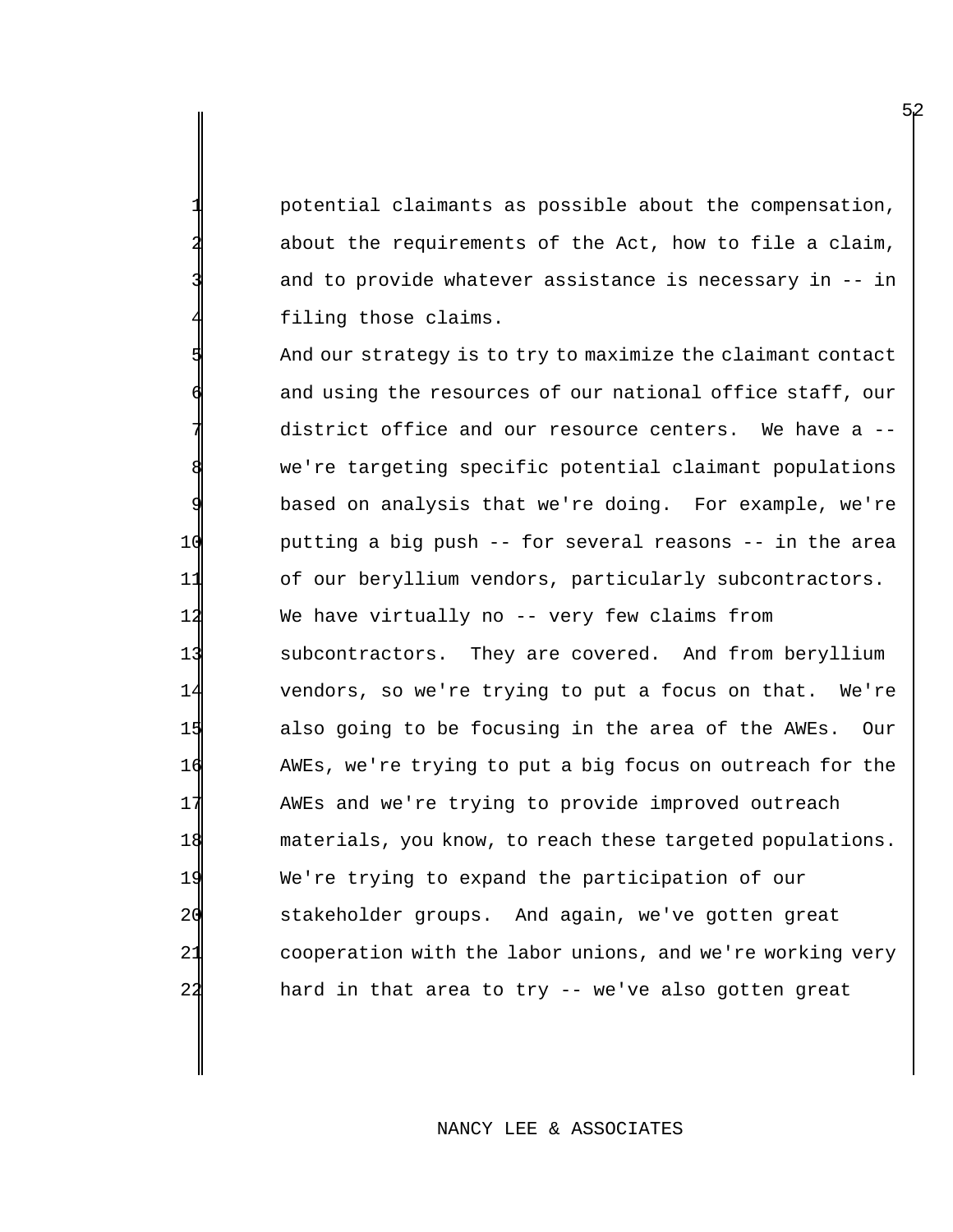cooperation from, you know, many of the corporate verifiers from the AWEs and getting us the information and contacts to -- to find potential claimants.

Some of the  $-$ - some of the analysis that we're doing  $-$ we're trying to look at each individual site and do an analysis and some research to find potential claimants. Some demographic studies, one of the things that we looked at which was very interesting that we've -- we've done the Hanford site and now we're doing some of the other sites. 10 What we looked at was based on the mortality studies that 11 were conducted at Hanford, for example. We went back and 12 looked at the state where the death certificates came from, 13 and it was very interesting. We found that there were more 14 death certificates from those former workers at Hanford 15 in California, Florida was a surprise to us, Utah was a 16 surprise, and Texas than there was from the state of 17 Washington. So you know, there was more death 18 certificates in -- from those states than -- than those 19 -- than the state of Washington.

20 Some of the other demographics we're trying to look at, 21 we're -- we're looking at our claims, where they're coming 22 from, particularly survivors versus employees. And we're

## NANCY LEE & ASSOCIATES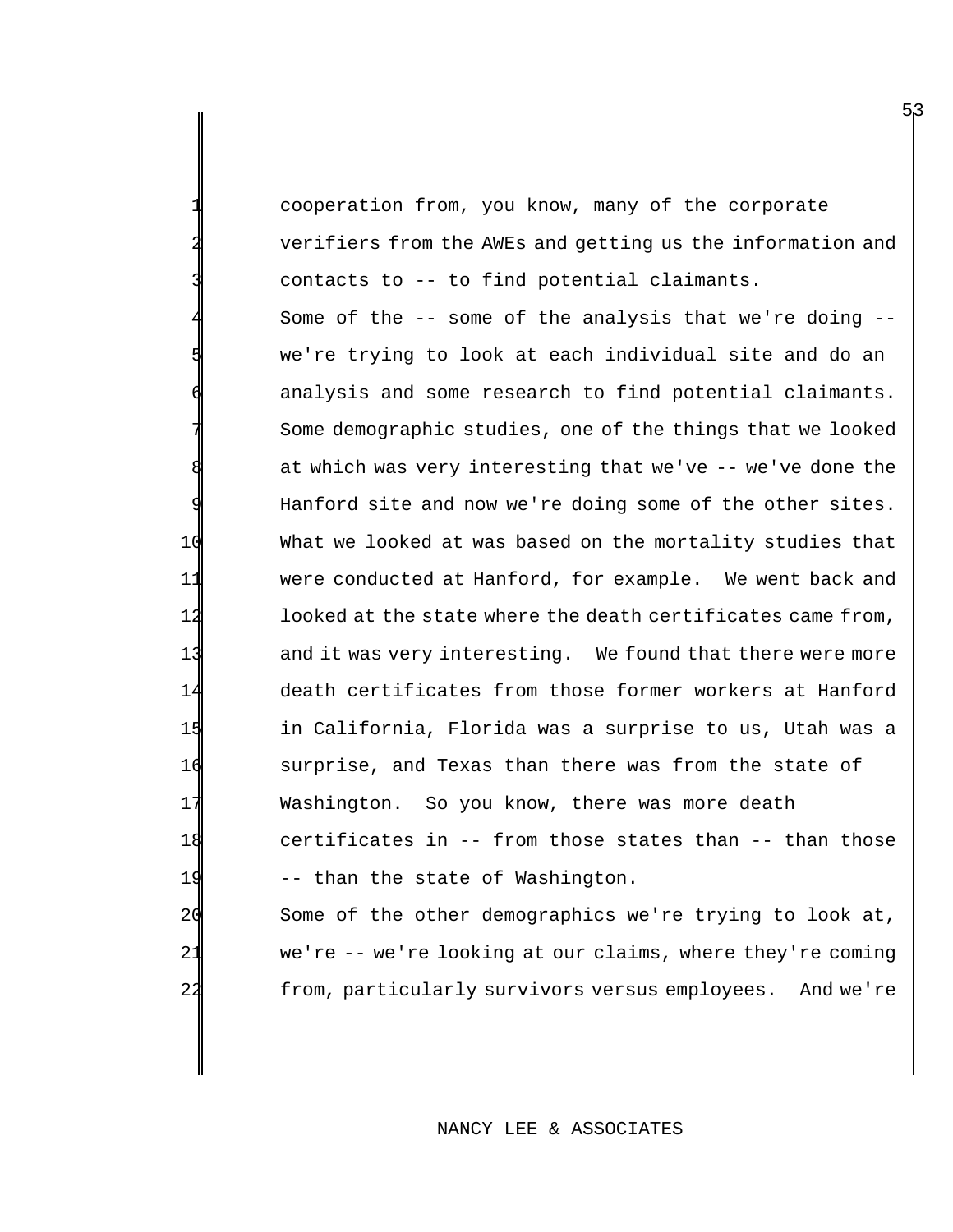|             | trying to also tie in with the former worker programs to     |
|-------------|--------------------------------------------------------------|
|             | make as many contacts as possible. And then we have some     |
|             | -- we're looking at a marketing strategy -- we're            |
|             | developing a marketing strategy to try to get into some      |
|             | of these retirement locations where you're trying to pick    |
|             | out a few people, you know -- you know, that may have worked |
|             | in this program out of, you know, many, many people in       |
|             | retirement areas.                                            |
|             | And with that, I would take any questions that you might     |
| 10          | have.                                                        |
| 11          | Thank you, Pete. Who wants to begin<br>DR. ZIEMER:           |
| 12          | questioning? Roy and then Jim.                               |
| 1:          | DR. DEHART: In December there was some discussion about      |
| 14          | the medical portion of the payment to the claimant who had   |
| 15          | been found eligible. Basically I was -- if I understood      |
| 16          | correctly, there was difficulty in getting those payments    |
| $1^{\circ}$ | through. Quite a sum of money has now been paid, as you're   |
| 18          | reporting. Are you using a third-party administrator?        |
| 19          | Are you requiring the claimant to make the payment up front  |
| 20          | and then be -- you would reimburse? How's the procedure      |
| 21          | operating?                                                   |

**MR. TURCIC:** Okay. We -- we do -- we use a third party

# NANCY LEE & ASSOCIATES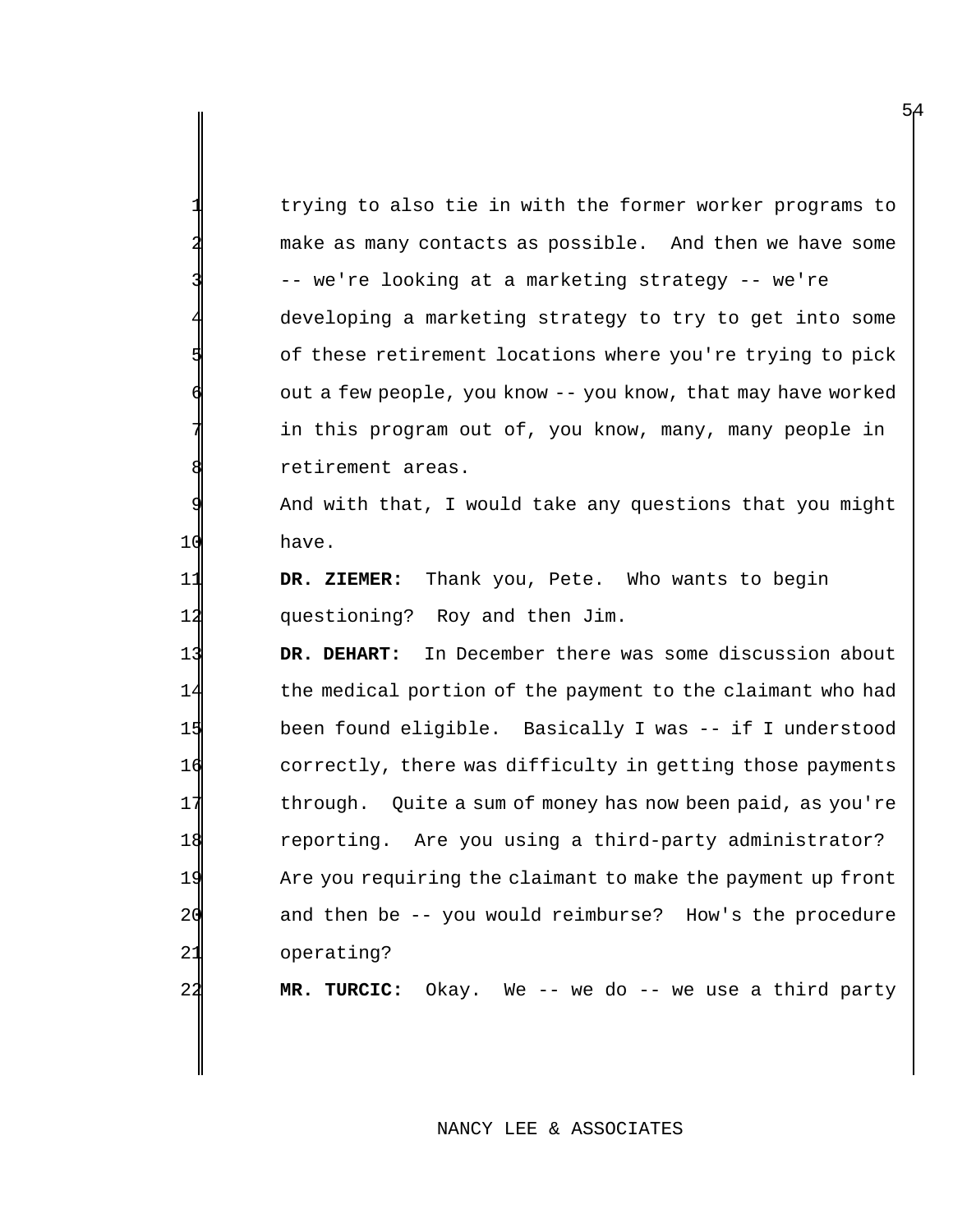payer, we always have, and the third party payer will pay directly to the medical providers. It's a simple task of getting the medical providers, you know, signed into the program, and we will make the payment directly to the medical provider. I think where some of the issue came from is tended to be many of the people who, on an annual basis, travel to either National Jewish or somewhere like that for the beryllium testing, and ORISE, when it was part of the -- when they were part of the DOE screening program, 10 they paid up front for the medical -- I mean for the airfare 11 and all that. What we have instituted and we have 12 procedures in place that when -- when the claimant is 13 authorized for that, the information is -- all that they 14 need is sent to them with a pre-- FedEx package that they 15 get it back to us and we have been making those payments 16 in like three days. Within three days our payments are 17 being made. So it is a change, but you know, there is 18 a -- there's a change in that we don't make -- you know, 19 it's a compensation program, unlike, you know, a screening 20 program, and so we have not been making the appointments 21 for the claimants and we don't pre-pay, you know, their 22 airfare and things like that, if they're...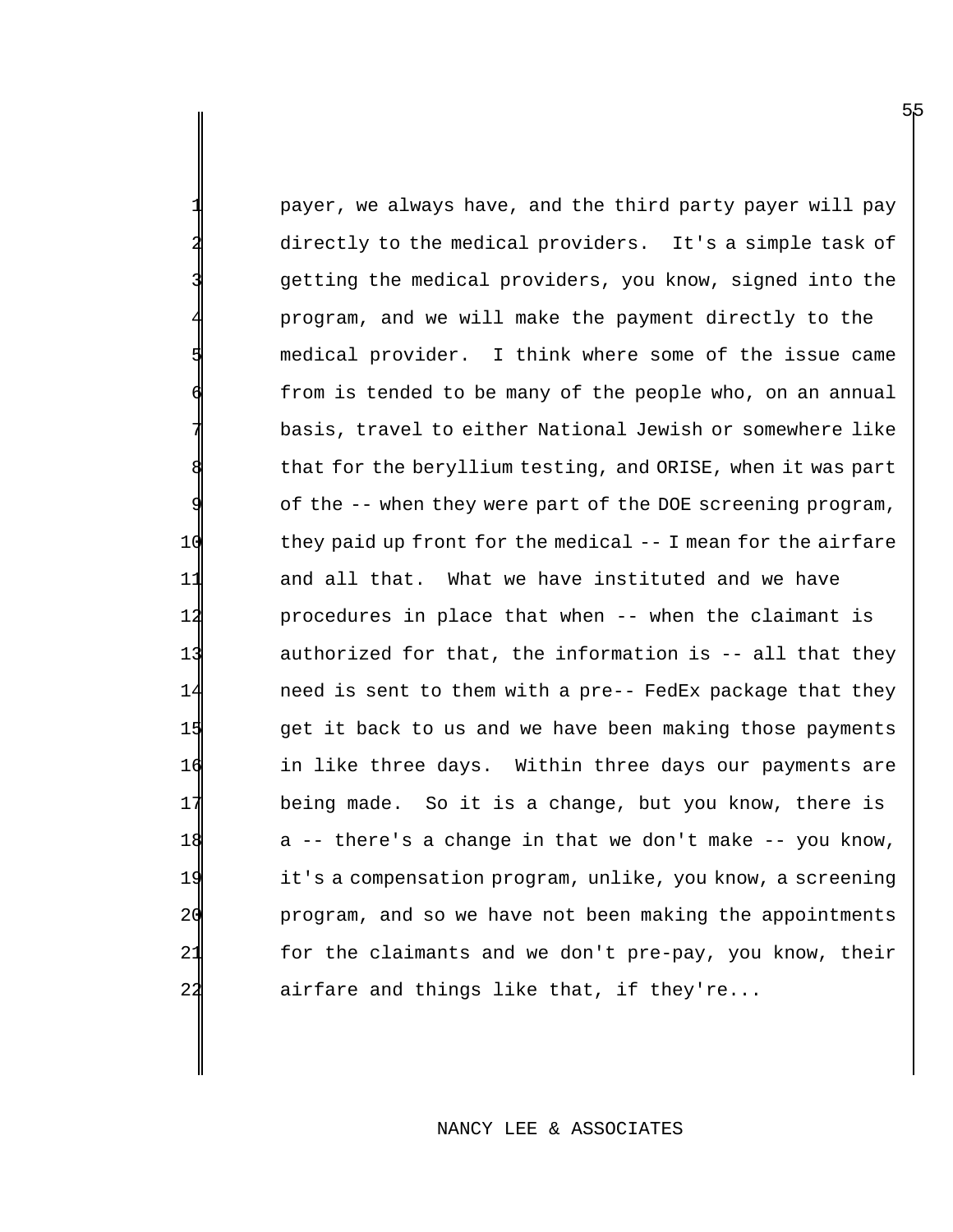DR. DEHART: My other question deals with the statistics as you've reported them. Does that include the Worker Comp filing?

MR. TURCIC: No, that's -- this is only Subpart B. That does not include Subpart D.

DR. MELIUS: Following up on the medical information, has there been an increase in re-- in requests for reimbursement on the cancer side, also?

 **MR. TURCIC:** Yeah, it's -- it's -- everything seems to be going up. We've done a lot of outreach in that -- in that 11 area, and what we've found there was a number of claimants, 14 even though they were receiving medical -- you know, received benefits, they -- and we are -- by law, we are first payer -- they would still maybe have their insurance company pay their medical bills. And we've also entered into an agreement with the State of Ohio because especially, particularly with the beryllium folks, there's a number of joint claimants, and so we now have ways to cross-match with the state of Ohio to ensure that, you know, we're the ones that are paying the medical bills 21 as opposed to the state of Ohio.

22 **DR. MELIUS:** 'Cause I would think that one of the problems

## NANCY LEE & ASSOCIATES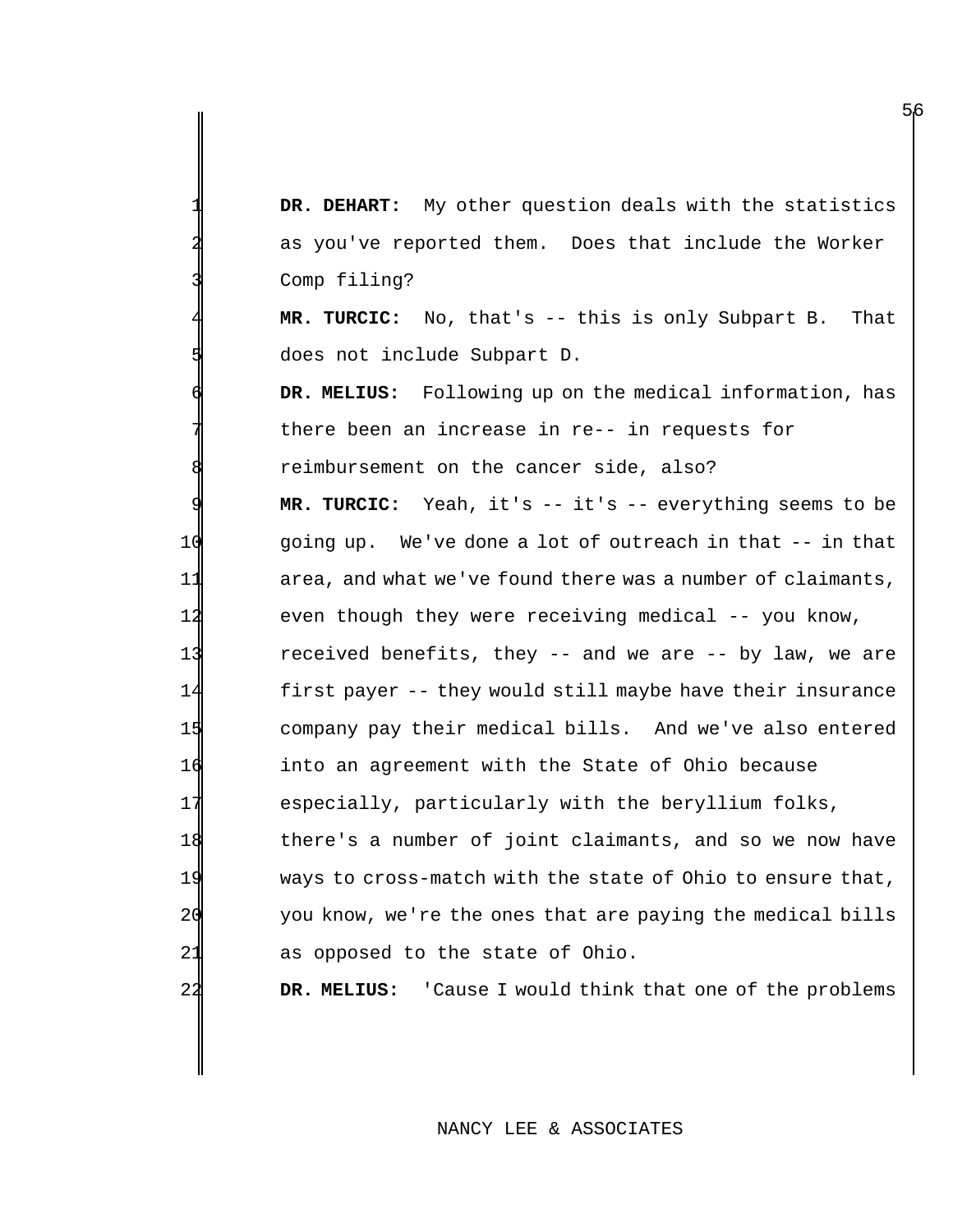|    | with the cancer is that you're eligible from the time you         |
|----|-------------------------------------------------------------------|
|    | apply. The process takes a while, and meanwhile you're            |
|    | having your regular insurer handle the bills. So getting          |
|    | people to -- informing them about the retrospective               |
| ч, | ability to collect it $-$ - and do you do that as part $-$ - like |
|    | at the time when people do file, is there communication           |
|    | with them telling them, you know, save your bills, you know       |
| 8  |                                                                   |

**MR. TURCIC:** Yes.

 **DR. MELIUS:** -- even though you send them someplace else, you can, you know, get -- 'cause there --

12 MR. TURCIC: Yeah, there is, there's contact and then when they receive the benefits, they receive a packet of information and -- and again, we've also tried to do as much outreach to the providers that if they were paid by 16 somebody else that we could reimburse that -- that payer. 17 But it's tough to get -- you know, it's -- it's very tough. **DR. MELIUS:** Separate question. In terms of the -- I think it was about 2,000 claims that you said had been turned down, or 2,400 'cause they were not eligible. To what extent are you having problems verifying employment and -- if -- I mean some of them would be turned down 'cause

### NANCY LEE & ASSOCIATES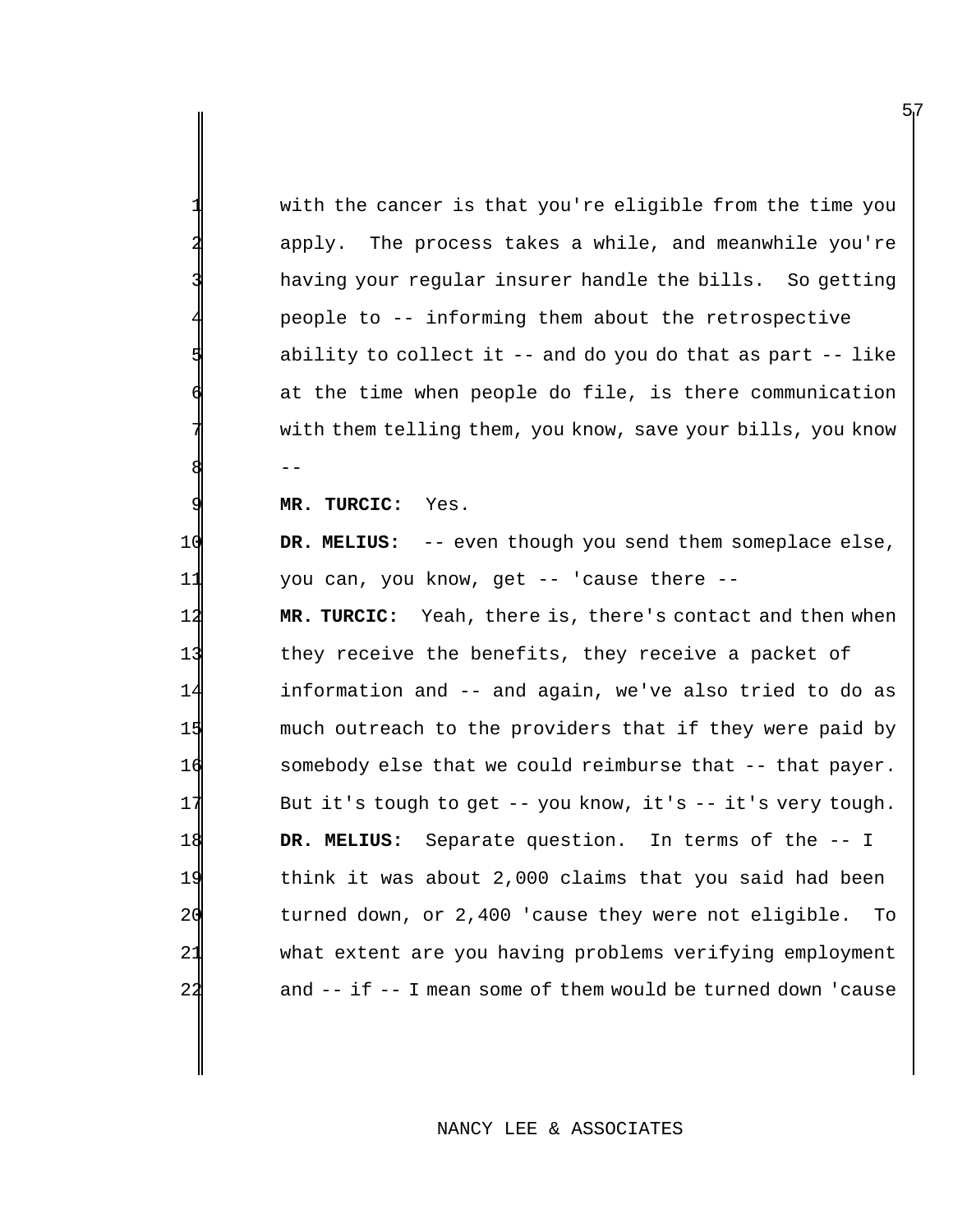they  $-$ - they don't meet the requirement or they actually -- you know, there's a record that they really didn't work there. But what about people that -- where there's problems verifying -- particularly among subcontractors and so forth.

 **MR. TURCIC:** Yeah, subcontractors are difficult. One of the things that we've just done there is that we have gone in -- entered into a contract with the Center to Protect Workers Rights and they have access to a lot of other information for subcontractors that -- you know, such as dispatch records and other -- but you're absolutely right, the subcontractors are a -- they're a -- they're a difficult situation. But the vast majority of those that were denied because of employment really -- I -- probably half of them, maybe -- maybe a little less than half of those were claiming employment at sites that aren't 17 covered.

18 **DR. ZIEMER:** Okay. Gen Roessler.

19 **DR. ROESSLER:** I think I'm talking about the same figure 20 as Jim is. On the final decisions and claims, the total 21 b that have been turned down or the final decision denied, 22 there's so many, 9,000 out of about 15,000, that are

## NANCY LEE & ASSOCIATES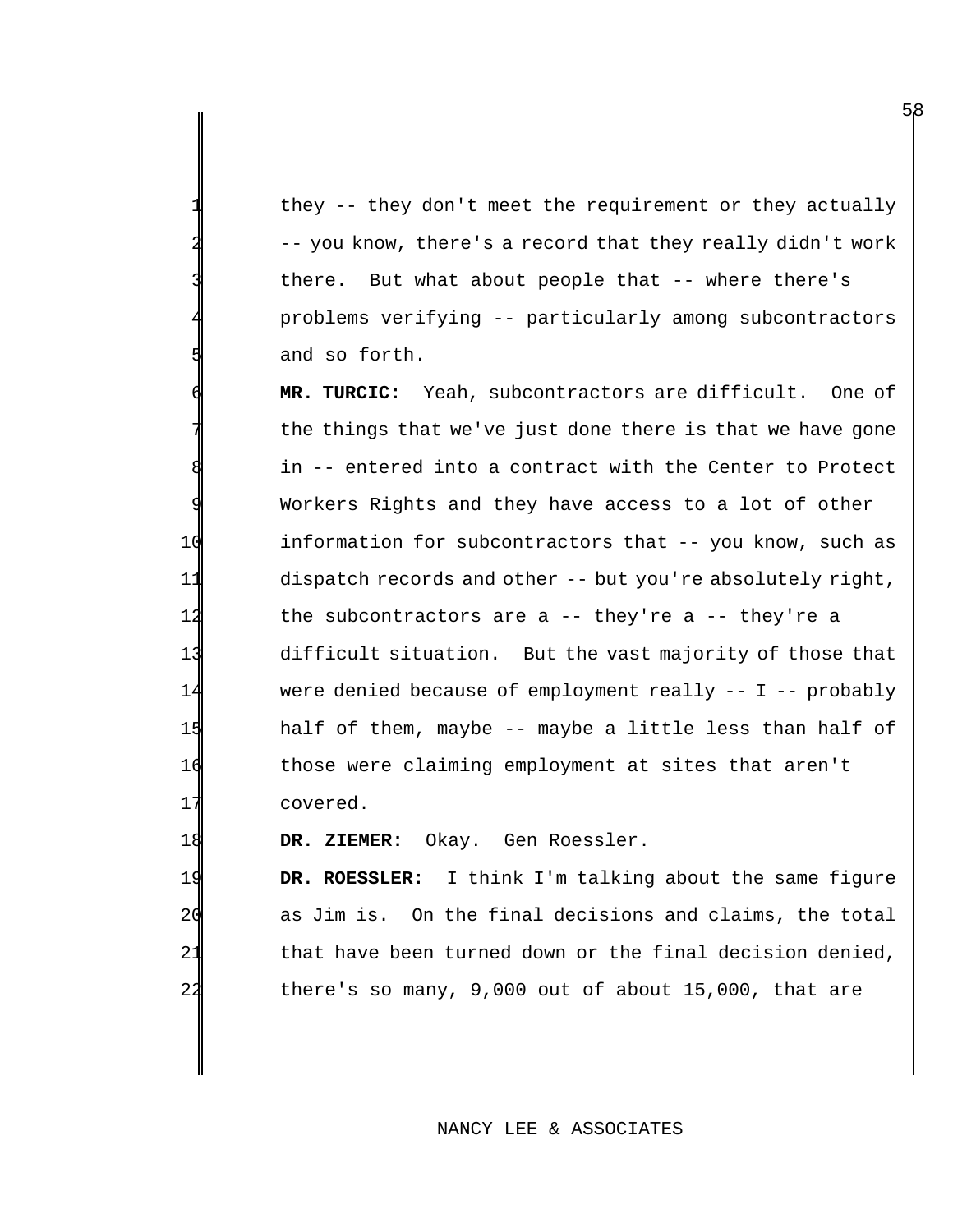1 non-covered conditions. And I'm trying to figure out why that's so high.

MR. TURCIC: People in -- in certain areas there seem to be a belief, and we try to explain to people, they were either filing claims with no condition at all or filing claims for things like heart disease or other toxic illnesses probably is more appropriate under, you know, Subpart D of the program. It's just -- you know, if someone wants to file, they have a right to file. What 10 we do and the way we process that is if they're not at least 11 claiming a covered condition, we -- in our first 12 developmental letter we will ask them and, you know, we'll 13 explain to them what are the covered conditions under -- 14 under the Act, and we give them the opportunity and then 15 we deny the claim.

 **DR. ROESSLER:** So do you think it's misunderstanding or 17 they're just hoping that it will go through? **MR. TURCIC:** There was -- there was some misunderstanding, but there was also some areas where it was -- you know, 20 there were groups that were telling people to file. They wanted to up the numbers maybe so that, you know, you could say here we're being denied from Part B. So it was a mix.

## NANCY LEE & ASSOCIATES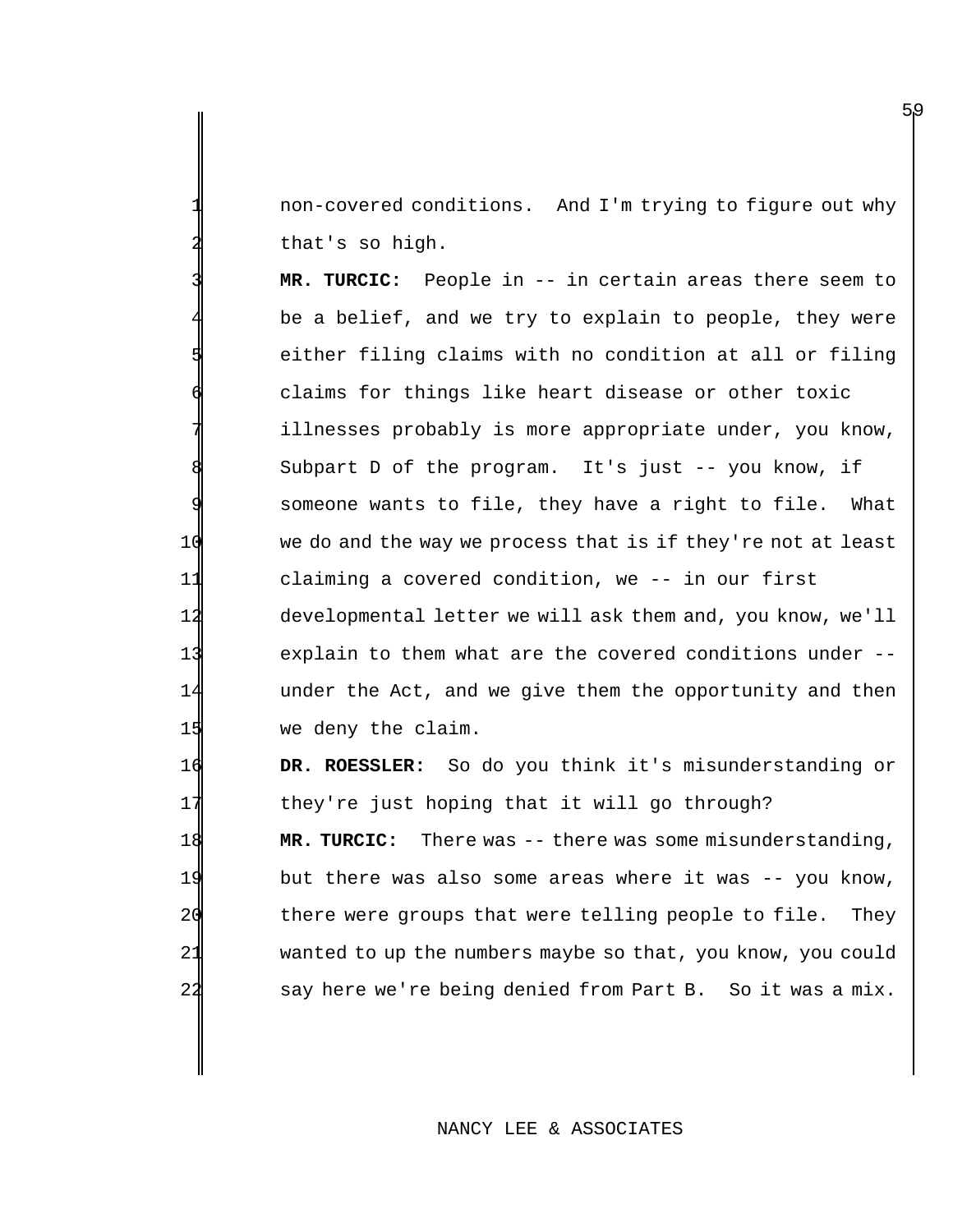DR. ROESSLER: It seems that a number like that portrays a lot of negative feelings about the program.

MR. TURCIC: Yeah, but we're forced -- you know, if an individual wants to file a claim, our  $-$ - if they go  $-$ - and a large percentage of our claims go through our resource centers, and the resource center staffs are very good at explaining to people, you know, when they come in and they're filing a claim for a condition that's not covered. However, they're instructed, because they're entitled to 10 have, you know, the whole adjudication process, that if 11 they insist on filing under Part B that they go ahead and 12 take the claim.

13 **DR. ZIEMER:** Richard Espinosa.

 **MR. ESPINOSA:** I know in Los Alamos there's a lot of people that have filed just for the simple fact of getting it on record. My question is, though, is under what reasons are 17 the survivors not eligible?

18 **MR. TURCIC:** It -- the survivor issue now, most of the 19 non-eligible would be things like maybe they weren't 20 married for a year prior to the death of the worker. We 21 have a lot of survivor issues where, you know, you may have 22 -- there could be -- they can't demonstrate that they are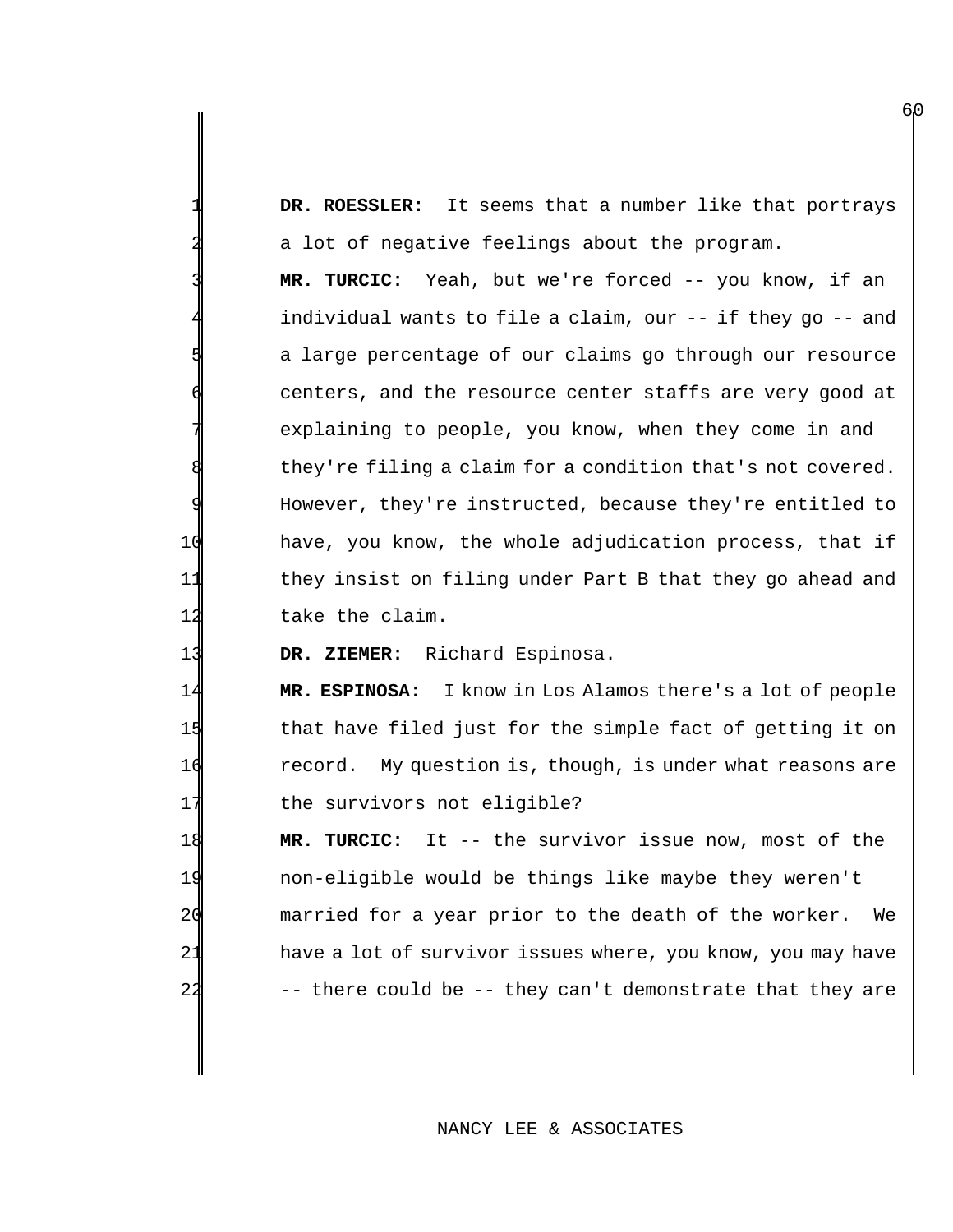|                                       |  |                         |  |  | a child of the -- of the worker, things like that. |  |  |
|---------------------------------------|--|-------------------------|--|--|----------------------------------------------------|--|--|
| $\begin{array}{c} 1 \\ 2 \end{array}$ |  | DR. ZIEMER: Jim Melius. |  |  |                                                    |  |  |

 **DR. MELIUS:** Well, first of all, I think -- really appreciate your -- the outreach program and the effort that the  $-$ - the agency is making in  $-$ - in this overall program. One thought that came to mind -- maybe this has been tried -- but one way of reaching some of the retirees is through the pension programs, mailers and so forth to them --**MR. TURCIC:** Yeah.

**DR. MELIUS:** -- and I think a concentrated effort there may be able to -- I mean both the construction and other tradespeople do move after retirement and --

 **MR. TURCIC:** Yeah, we -- we welcome that. Sometimes it's hard because of privacy issues to get, you know, the administrators of those funds to allow us -- I mean we don't -- we don't need the names. You know, we'll give them the material that they could stuff the envelope. Yeah, that is in fact one of -- direct mailings have been our most successful method of outreach. And if anybody has any contacts or ideas, you know, we -- we appreciate them all. 2<sup>1</sup> DR. ZIEMER: Charles Owens.

**MR. OWENS:** I'm aware of the efforts that the Department

## NANCY LEE & ASSOCIATES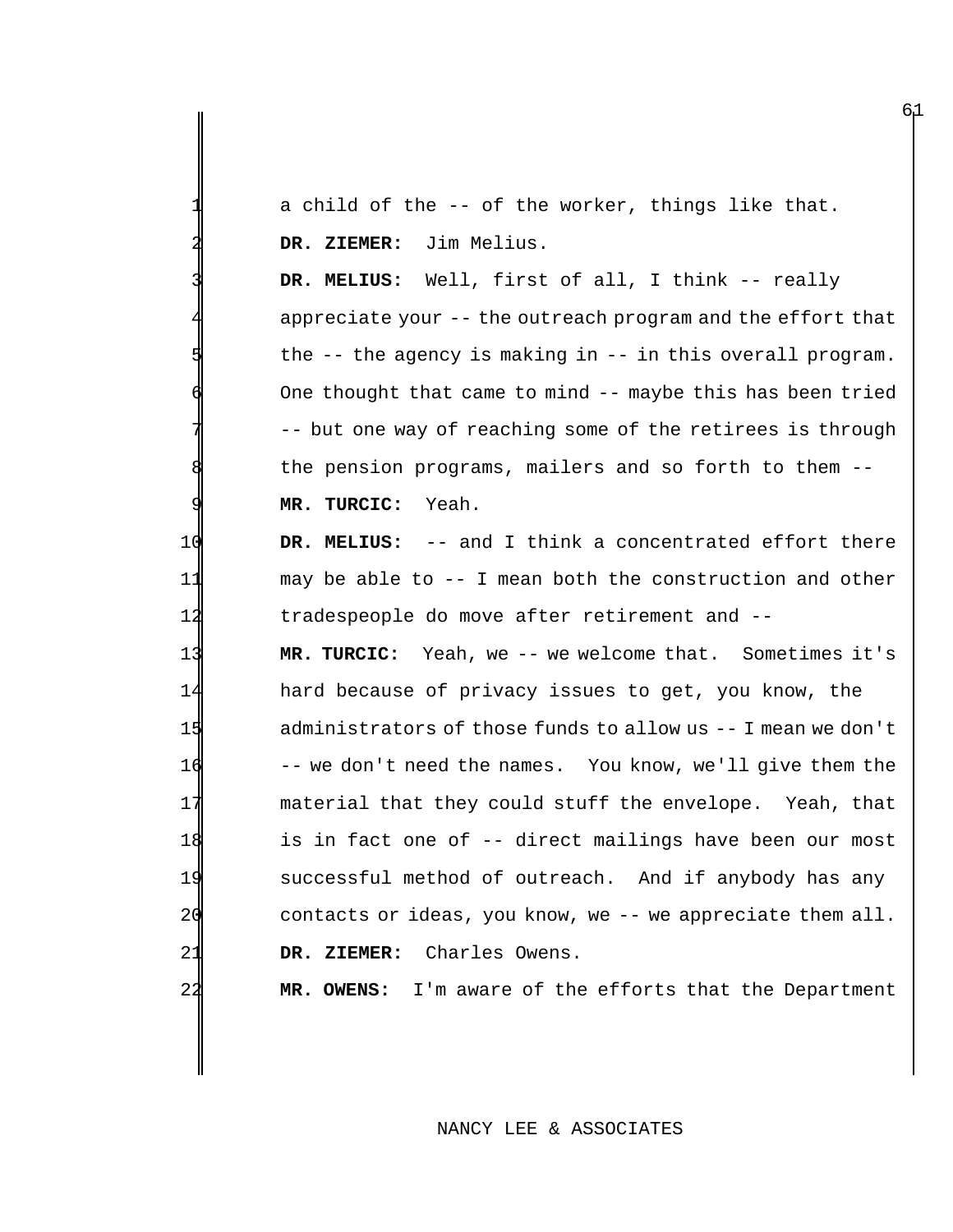is making at Hanford. Do you have a -- do you have a phased approach that you're going to do in regard to the outreach, and if you do, could you provide that approach to us, too? 4 **MR. TURCIC:** Yeah, we -- I sure will. What we -- what we're trying to do is we have a long-range plan and I'll get a copy -- you know, I'll get that to Larry and he can get it to the Board, and then we're -- you know, we have a quarterly plan. We try to stay -- you know, focusing in certain areas. Like I said, we just completed our plan 10 for the Cleveland office and where we're going to focus 11 in Cleveland is Fernald and Mound because they are sites 12 that are closing. And then the beryllium vendors, so 13 that's where we're focusing in, you know, this -- this 14 upcoming quarter. But we'll get that -- we'll get that 15 plan to Larry and he can share it with the Board. 16 **MR. OWENS:** Yeah, I think that -- you know, we've been very 17 involved -- PACE has --

18 **MR. TURCIC:** Yeah.

19 **MR. OWENS:** -- in ensuring that workers who've been 20 under-represented from a number standpoint are contacted. 21 And I know there are some very good folks out at Hanford, 22 and I'm hopeful that your efforts will be successful.

## NANCY LEE & ASSOCIATES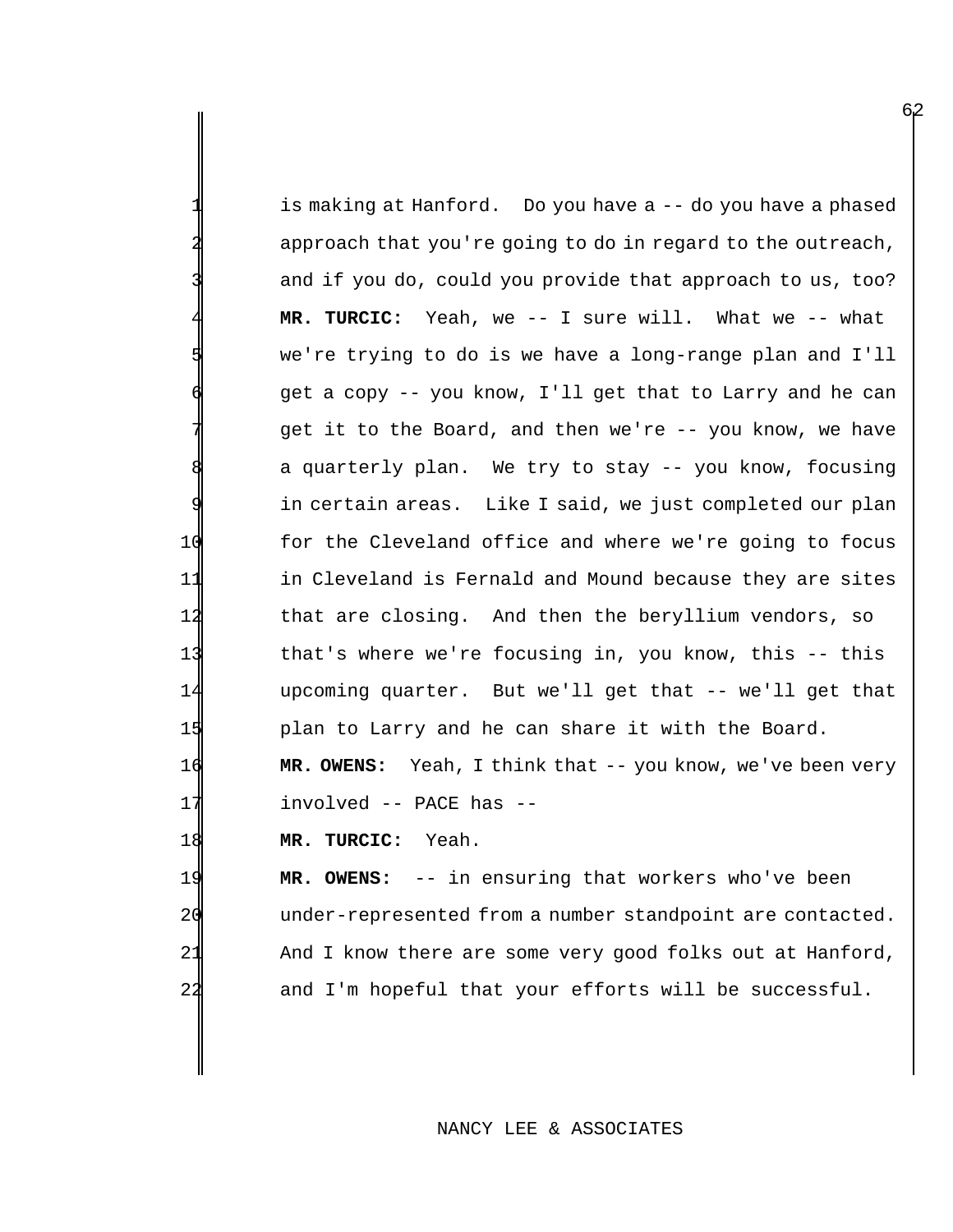|    | Yeah. We'll be out there next week.<br>MR. TURCIC:         |
|----|------------------------------------------------------------|
|    | DR. ZIEMER: Robert Presley.                                |
|    | MR. PRESLEY: Pete, I know that we get a lot of complaints. |
|    | I want to pass on a good comment. A person at Oak Ridge    |
|    | came to me last week that had gone through the beryllium   |
|    | program. She was very complimentary about how well she     |
|    | was treated --                                             |
|    | MR. TURCIC: Good.                                          |
|    | MR. PRESLEY: -- the fairness of the people that she worked |
| 10 | with on your program, and she was very complimentary and   |
| 11 | she wanted me to pass on thanks.                           |
| 12 | MR. TURCIC: Thank you.                                     |
| 13 | DR. ZIEMER:<br>Thank you. Larry has a comment, then we'll  |
| 14 | go to Rich.                                                |
| 15 | MR. ELLIOTT: Pete, on your slide on the Special Exposure   |
| 16 | Cohort, this is the slide that appears right before your   |
| 17 | outreach set of slides, you talk about the total number    |
| 18 | of cases denied. I just wanted to make sure that           |
| 19 | everybody's aware here that in the total approved cases    |
| 20 | there's a couple of cases that we have done dose           |
| 21 | reconstructions on and sent back that were approved.       |
| 22 | MR. TURCIC: Absolutely.                                    |
|    |                                                            |

# NANCY LEE & ASSOCIATES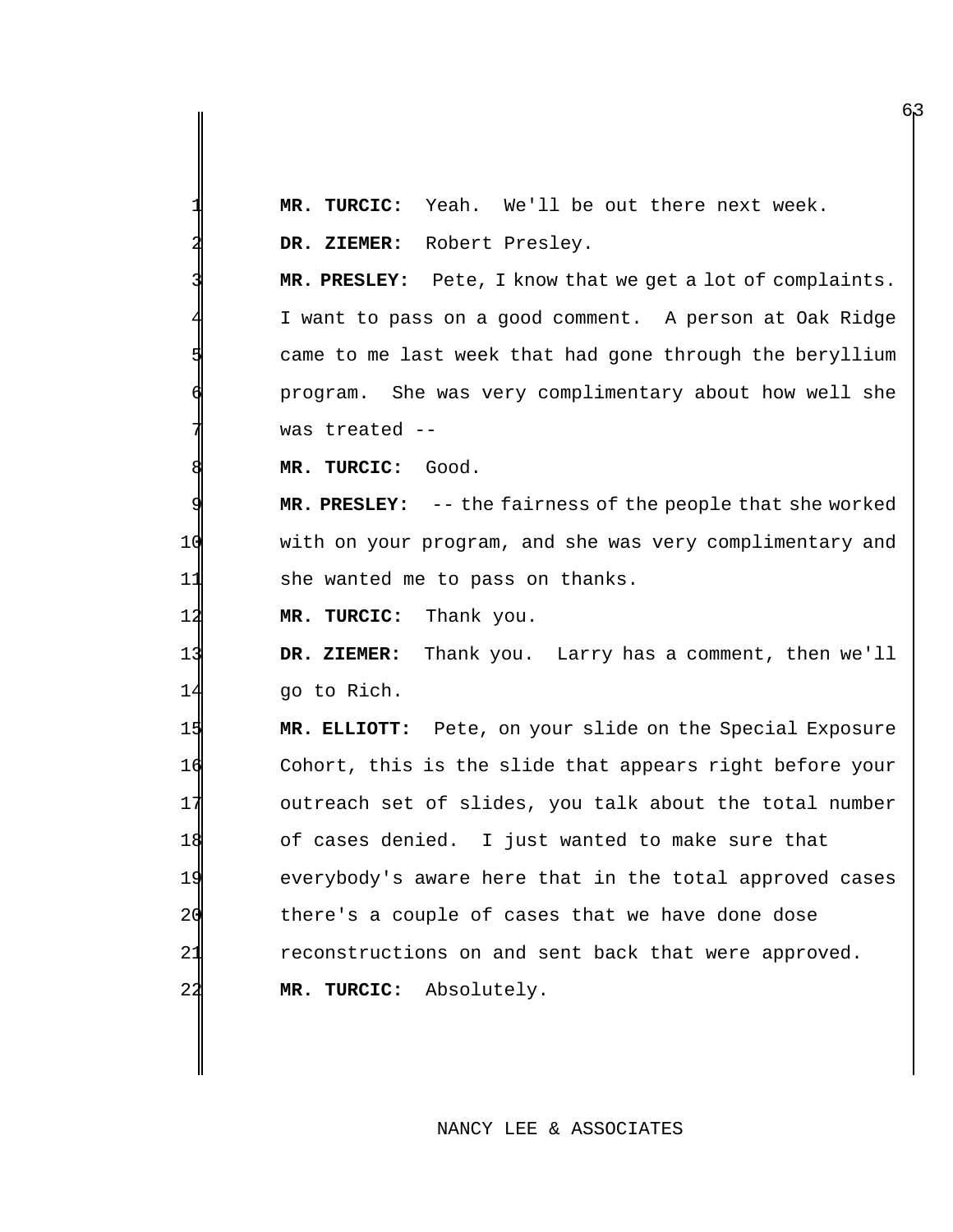MR. ELLIOTT: These are skin cancer cases.

2 **MR. TURCIC:** Exactly.

DR. ZIEMER: Thank you. Richard?

MR. ESPINOSA: Yeah, as far as outreach, I know pretty much all the local unions have newsletters that go out on a monthly basis, and I would imagine that all the internationals have magazines that go out on a monthly basis to reach a lot of the people.

 **MR. TURCIC:** We've found that what works the best is the local unions and -- 'cause a lot of times they'll have, you know -- they'll have the contact list that, you know, the internationals don't. So we -- we try whenever we can to also get the -- and we've done a number of direct mailings, you know, with the local unions -- and are 15 Willing to do that any time we can.

 **DR. ZIEMER:** Pete, I was impressed by the remarkable reduction in initial claims processing time for this fiscal year. But it also at the same time raised a question. For example, on the AWEs you've gone from 183 days to 99, but since we're only four months or so into 21 the fiscal year, how -- how do you account -- there can be no claims 180 days old this year anyway, so --

### NANCY LEE & ASSOCIATES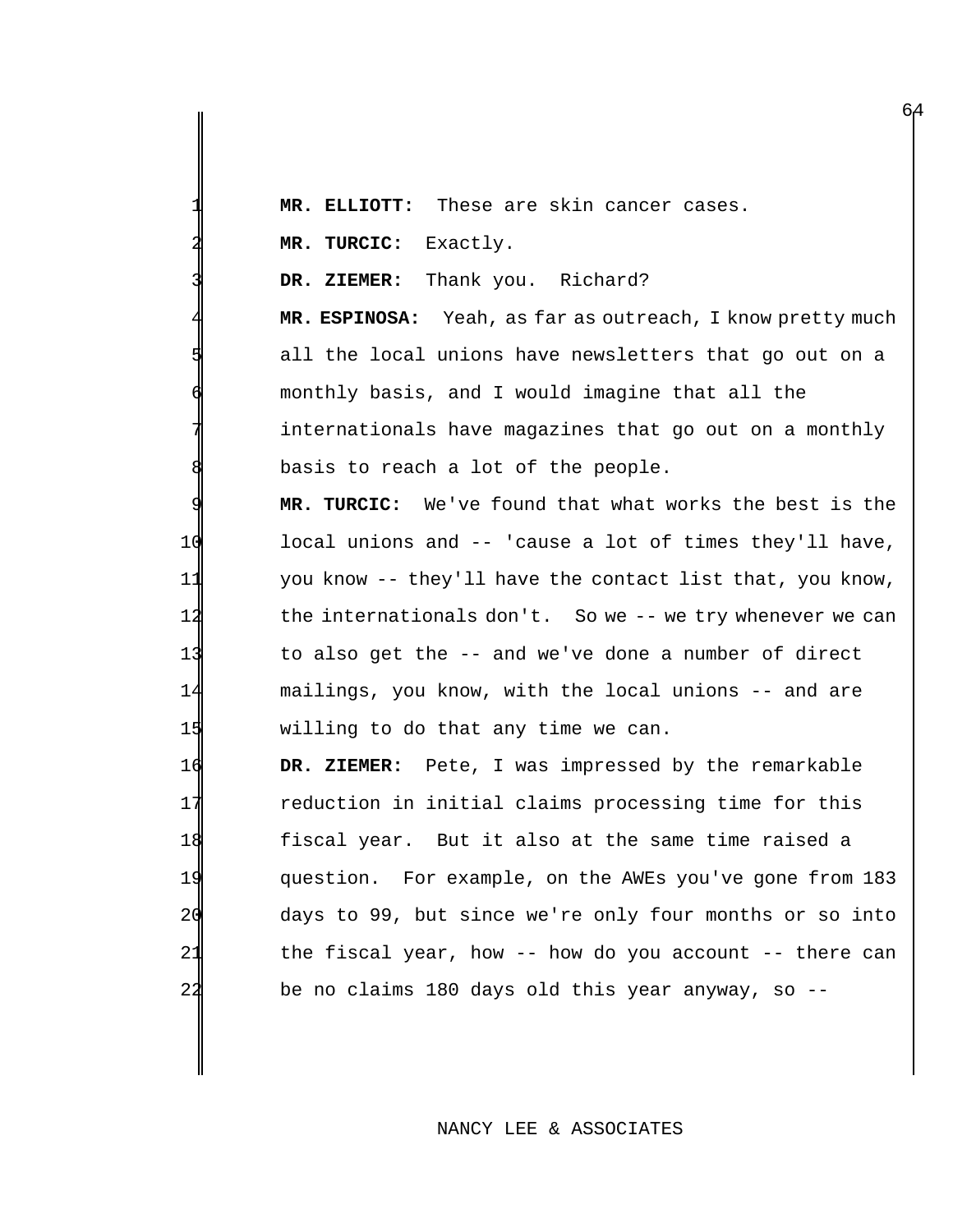|    | MR. TURCIC: Yeah -- yeah, there can.                                   |
|----|------------------------------------------------------------------------|
|    | DR. ZIEMER:<br>How --                                                  |
|    | MR. TURCIC: Let me explain what the num-- where the number             |
|    |                                                                        |
|    | DR. ZIEMER: So I'm really asking how you count them.                   |
|    | MR. TURCIC: Yeah, I'm sorry. That's a good point. It's                 |
|    | -- we count it when it is processed, no matter when it came            |
|    | So whatever quarter --<br>in.                                          |
|    | So the completed processing --<br>DR. ZIEMER:                          |
| 10 | MR. TURCIC: It's $--$ yeah $--$                                        |
| 11 | -- so far this --<br>DR. ZIEMER:                                       |
| 12 | <b>MR. TURCIC:</b> Yeah, so $-$ - so $-$ and all the claims, you know, |
| 13 | on the average, the claims that reach that -- that level               |
| 14 | of processing started, on the average, 99 days prior to                |
| 15 | that.                                                                  |
| 16 | DR. ZIEMER: Gotcha. So it really is comparing completed                |
| 17 | claims to completed claims.                                            |
| 18 | MR. TURCIC: Yeah, and that has been the trend really for               |
| 19 | about the last three quarters. It was the beginning --                 |
| 20 | the beginning of FY 2003 we had a effort to work off our               |
| 21 | backlog, and so we came up with a plan for our district                |
| 22 | offices to focus on those claims. We worked off that                   |
|    |                                                                        |

# NANCY LEE & ASSOCIATES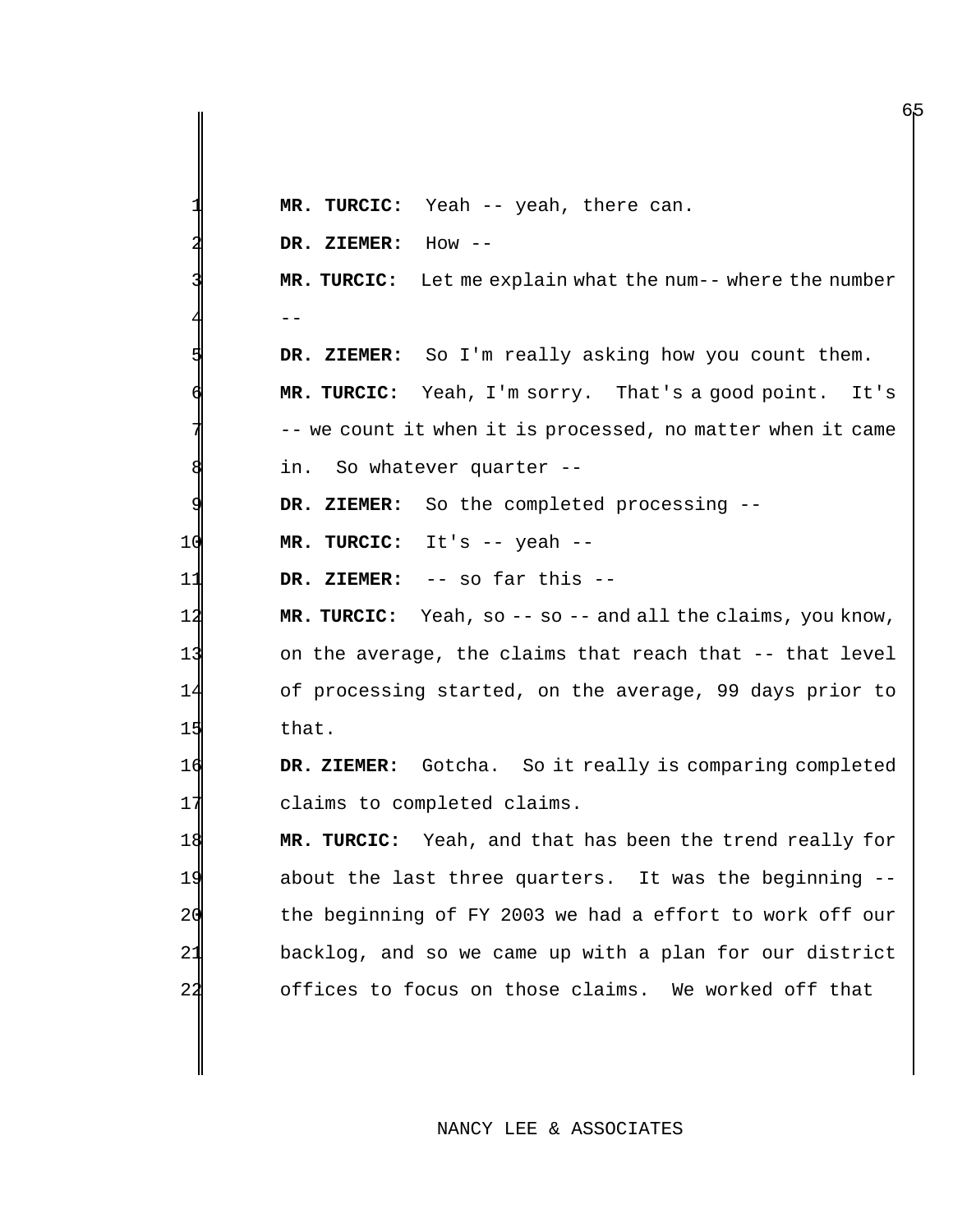backlog, which -- you know, 'cause we started out with something like, you know, 20,000 claims on day one. And when those got worked off, then that added to the average time in the beginning of that year.

 **DR. ZIEMER:** Thank you, Pete, for the very informative presentation.

The Chair is going to declare a 10-minute comfort break before our next speaker, and so let's recess till five after 11:00.

(Whereupon, a recess was taken.)

#### **SITE PROFILE STATUS**

 **DR. ZIEMER:** We will come back to order. We're going to have a session now dealing with site profile status. Jim Neton will be the presenter from NIOSH. Jim, you have the floor.

 **DR. NETON:** Thank you, Dr. Ziemer. Good morning. It's my pleasure to present to you an update on the status of our site profiles. It's an area I think we've made some fairly significant progress in a number of efforts, and I've just outlined here the three subtopics that I'd like to discuss during my presentation. That is, one, where are we with the site profiles, progress-wise. What have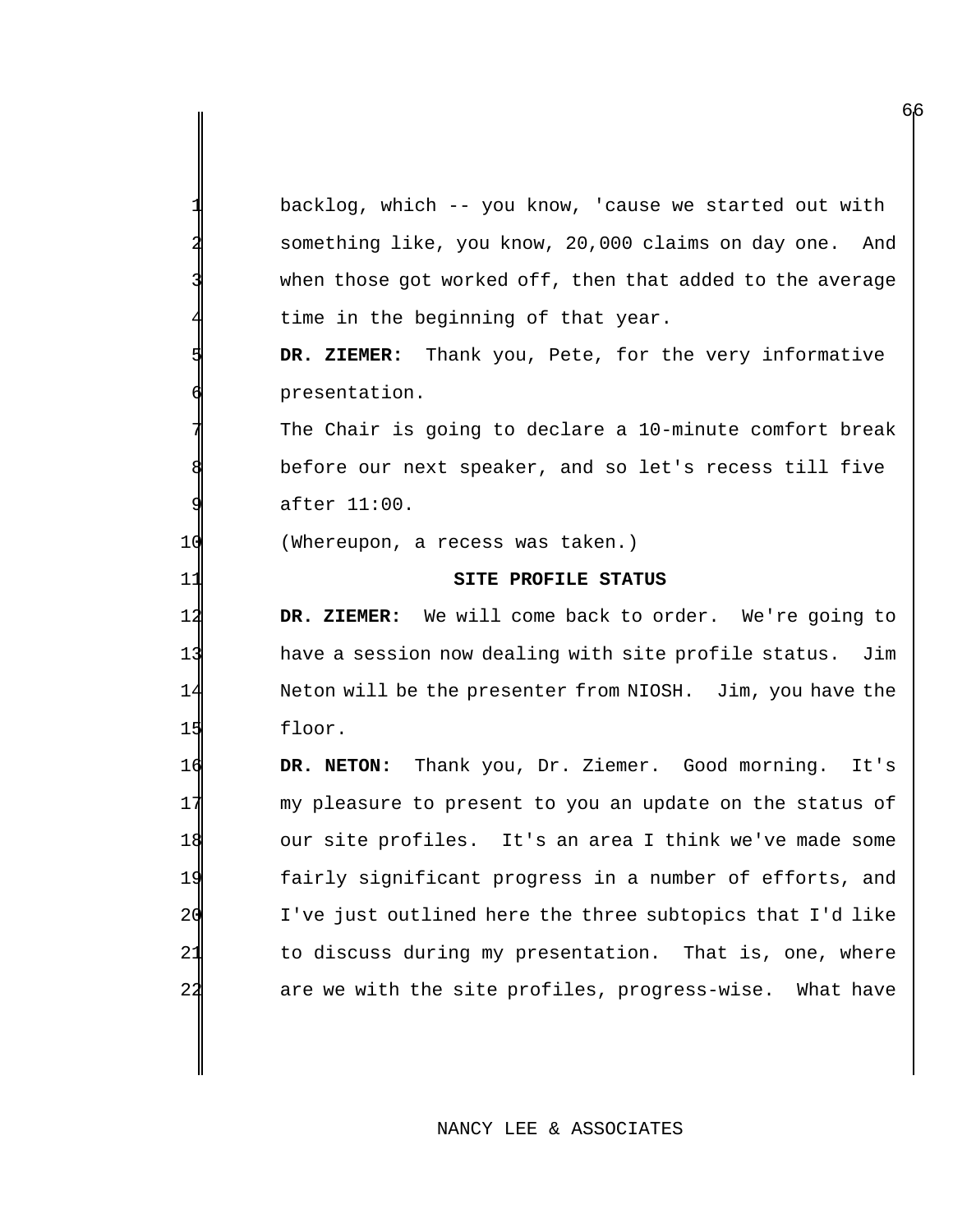we done since the last Board meeting.

Also to talk a little bit about the status of the worker input effort. At the October meeting in St. Louis the 4 Board requested that NIOSH draft a plan related to developing worker input or obtaining worker input on the site profiles.

And thirdly, I'd like to go off in a little bit of a different direction, talk about examples of dose reconstructions using what's -- what we call complex-wide technical basis documents. I think this came up at the Board meeting in Las Vegas, and I thought -- I think the Board was interested in hearing a presentation -- an example of one of those dose reconstructions, so I'm prepared to discuss that in some detail this morning, as 15 well.

 Just as a reminder -- you've seen this slide I think a 17 couple of times, but I just want to reiterate that -- what a site profile is. They're a limited-scope document specific for a site. They are essentially a road map to 20 be used by dose reconstructors that contain site-specific information -- TLD measurement detection limits, exchange frequencies, that sort of stuff. And what it does is help

## NANCY LEE & ASSOCIATES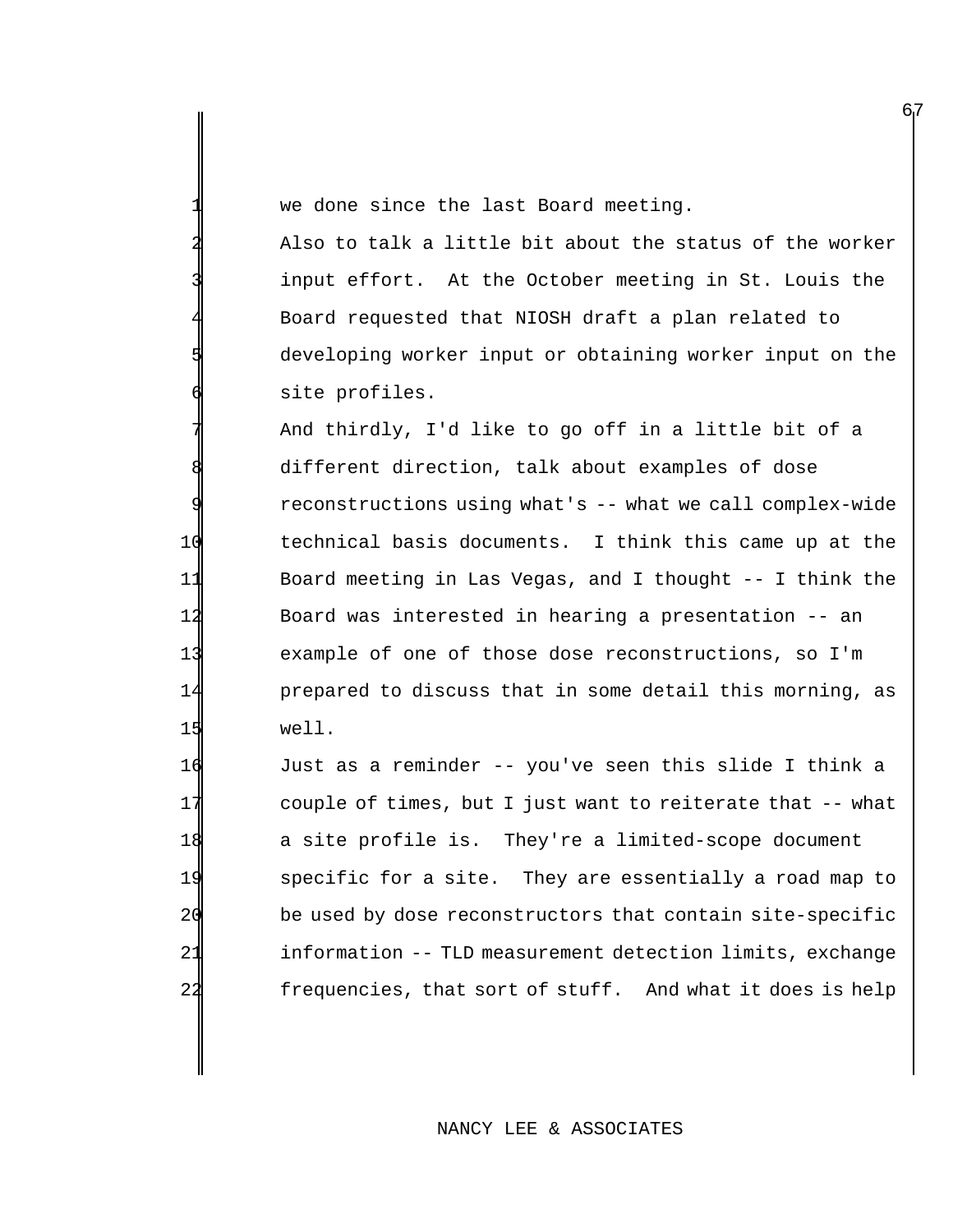standardize interpretation of data. As Dr. Toohey mentioned earlier this morning, we have a number of dose reconstructors working on this project in various parts of the country, so they need some sort of standardized documentation to refer to when they are doing these dose reconstructions so that we have some consistency in our approach. Again, basically used as a handbook. And as important, they are dynamic documents. We do our best effort to obtain and retrieve all possible sources of 10 information that we can. However, we cannot predict that 11 something won't come out of the woodwork in one of these 14 data capture efforts or a claimant might provide 13 something, so we are committed to reviewing these things 14 on an as-needed basis and updating them as new information 15 becomes available that may change the dose reconstruction 16 effort for a particular site.

17 As you recall, there were 15 DOE facilities being worked on in parallel by ORAU. This is a fairly huge effort, a large number of people working on this, a number of good 20 HPs out there. The 15 were -- represent a combination of the biggest sites -- you know, the ones where we have a lot of claims, also, but also some of the sites where we

#### NANCY LEE & ASSOCIATES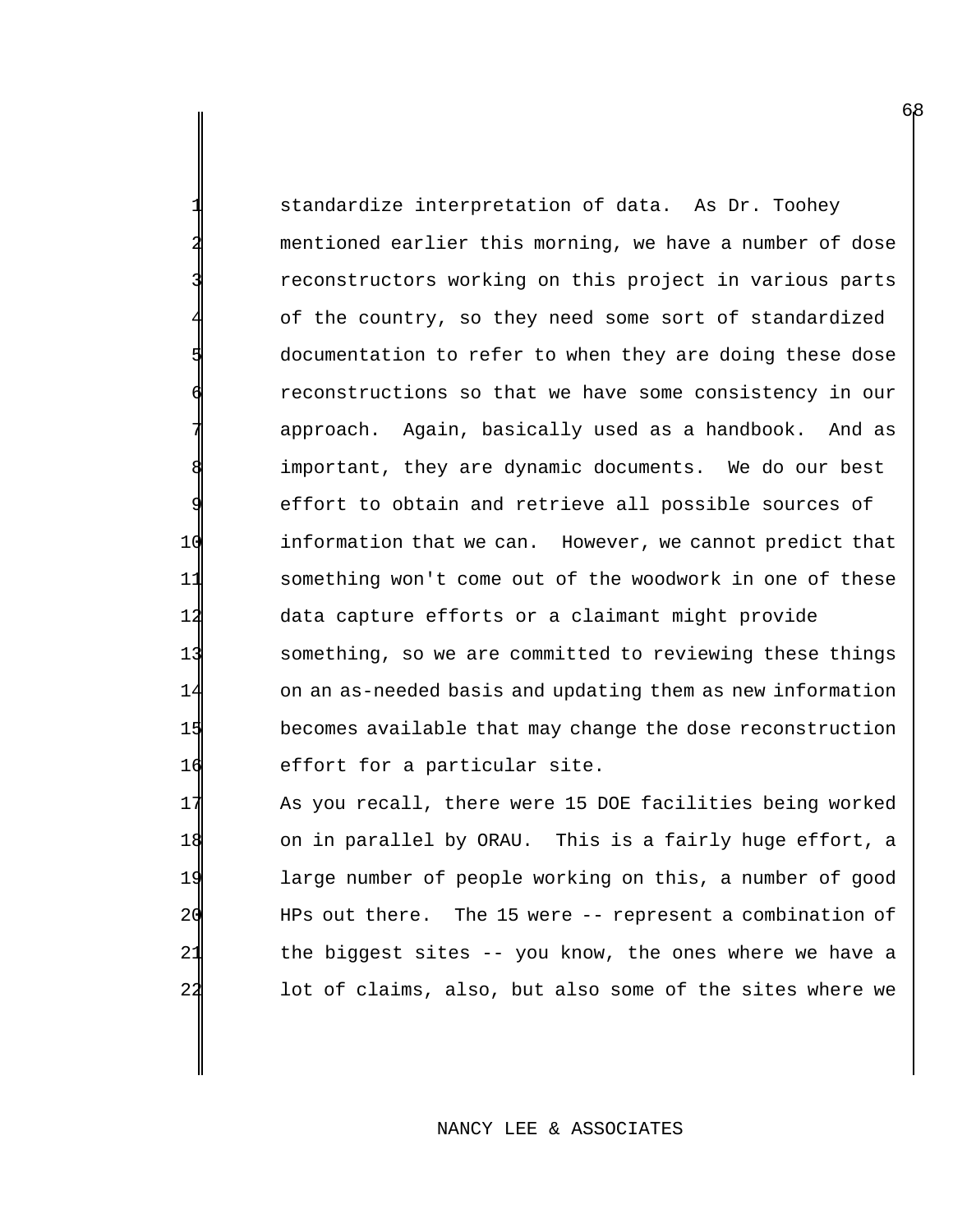have information that was readily available and we could 2 move forward with them. If we complete these 15 DOE facilities, we'll have documents that address about 77 percent of the claimants. So you know, with 15 DOE site profiles done, that will allow us -- at least theoretically -- to move forward on processing claims for almost 80 percent of the claims.

Where we're at right now is over -- if you'll recall, a site profile for the major DOE sites is a six-section 10 document. They're called Technical Basis Documents, so 11 six Technical Basis Documents make up a site profile. 12 ORAU has completed 85 percent of the individual sections, 13 or they're under review. So essentially what I'm saying 14 is they're either in draft form or approved and completed. 15 So the major work has been done on 85 percent of these 16 chapters. I think that's a pretty good start. I've got 17 a slide after this that'll show it a little more 18 graphically.

 On the complex-wide documents we've actually developed a few documents to help us move some claims through the process, even if we don't have a site profile. I believe the Department of Energy complex-wide profile or --

### NANCY LEE & ASSOCIATES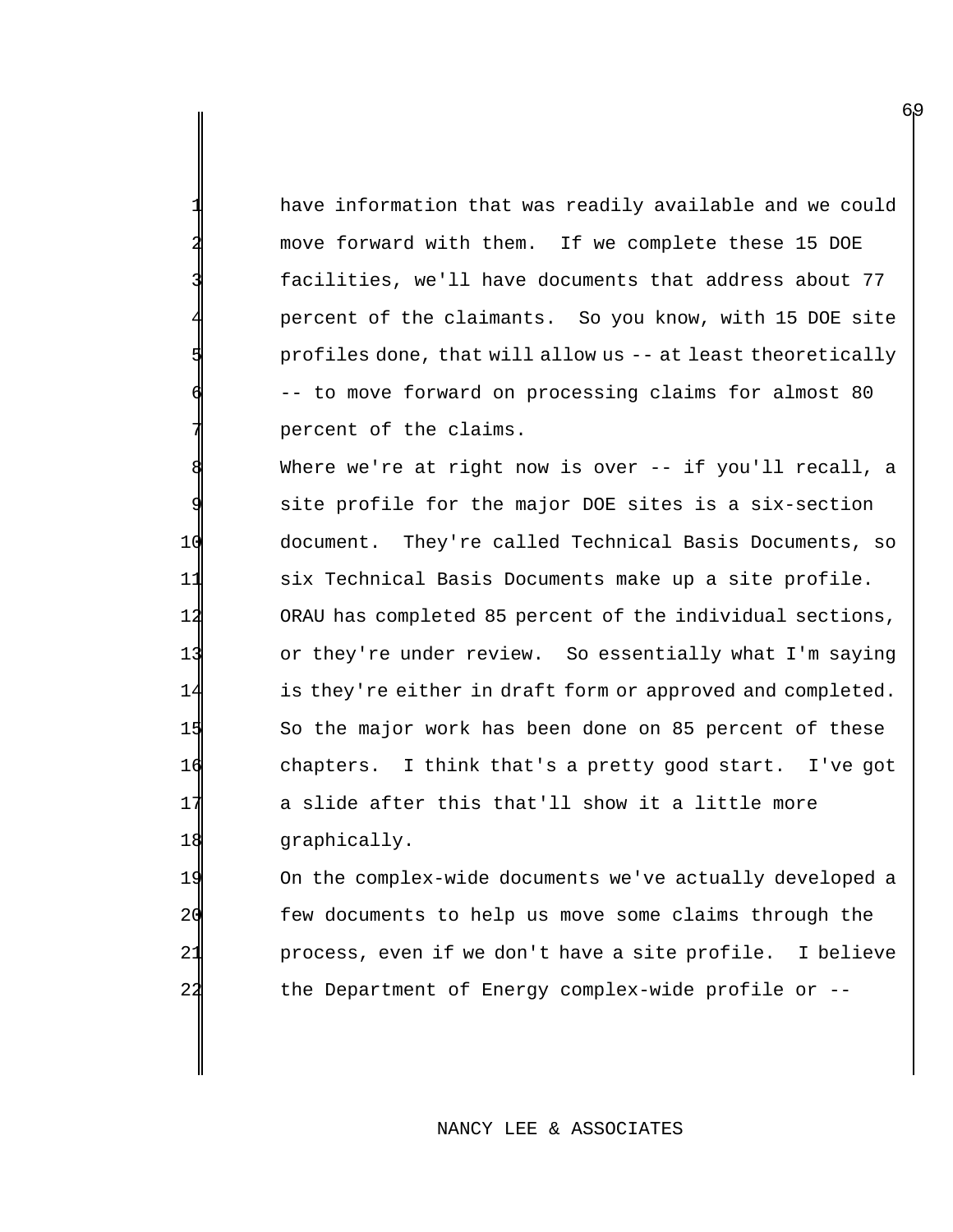profile was discussed at the Las Vegas meeting, and I'll get into that a little later. It's a little bit of a different flavor document. It's not specific to the site, but they use certain maximizing assumptions that we can use for specific blocks of claimants. There are two complex-wide documents out there now. One is the complex-wide document that addresses Department of Energy facilities, and we also have a complex-wide document that addresses Atomic Weapons Employers.

 Okay, this little graph just displays where we are. If you notice, there's sections 2 through 6 labeled here. I didn't include section one. Those are typically executive summary type sections. They're not really subject to delays based on availability of data and that sort of thing. They kind of naturally come along for the ride after these five major sections are completed. But 17 the important thing to point out on this slide are the green dots. The green dots indicate that the -- that chapter is either approved and out there on our web site or currently in the hands of OCAS undergoing comment 21 resolution -- review and comment resolution. So you can see three, four, five -- six of them -- all but six -- nine

### NANCY LEE & ASSOCIATES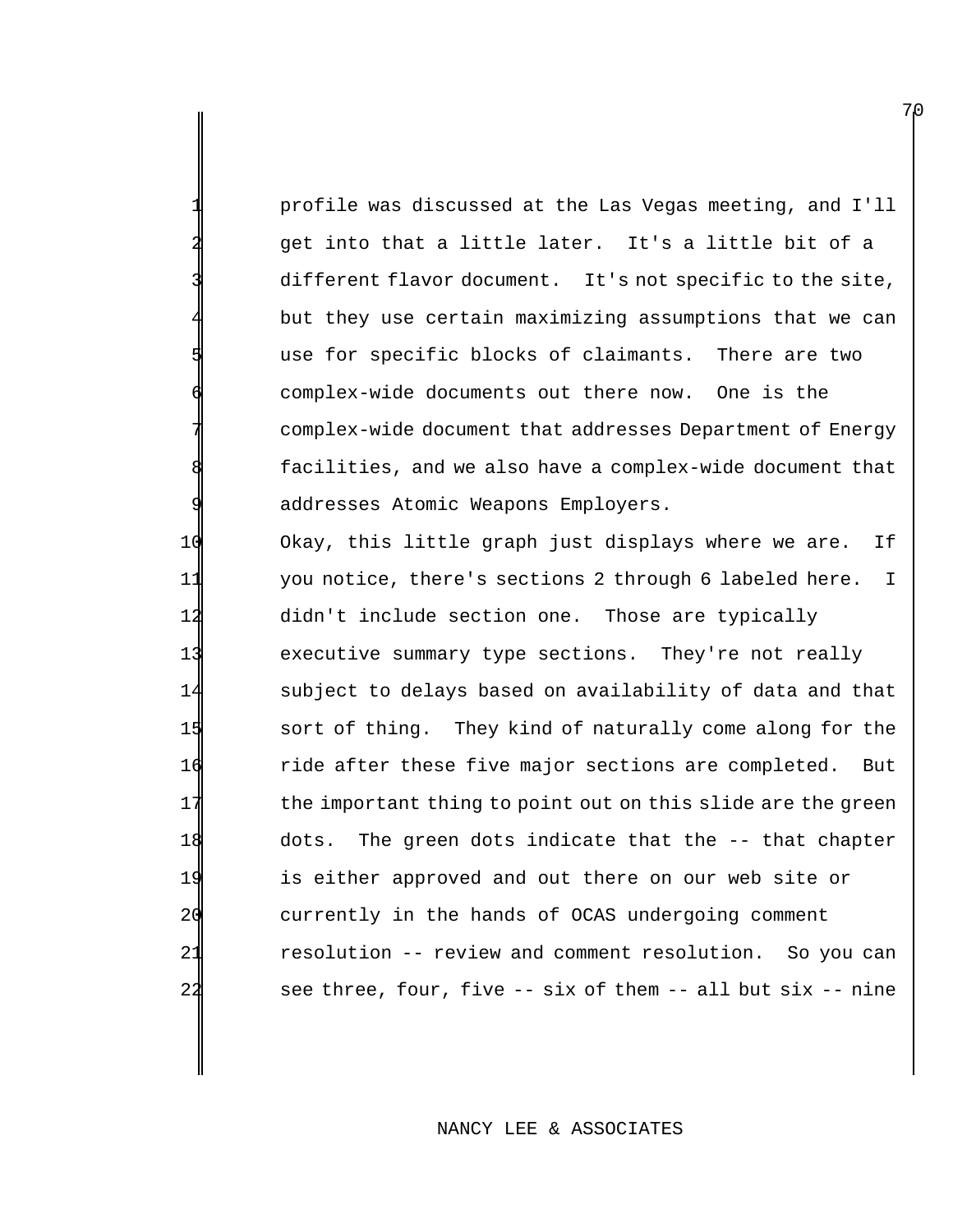of those sections are in our hands or out there and approved. And of the ones that are -- the ones that are green, 24 of those sections actually are already out there on our web site, so about a third of them are actually already out there and published -- or soon to be published. They may have just been released in the last couple of days. The blue squares represent the ones that are actually drafted and in ORAU review. So we've got a number of them that are just about ready to come over to OCAS for review. 10 But the important thing is the data capture efforts, the 11 collection, the writing has been done. They are in the 12 **process of being refined.** 

71

 And the red triangles represent that the draft is not complete yet, not in ORAU internal review. However, since I developed this slide a couple of days ago, two of the 16 red dots have now become blue. This one is now internal ORAU review, that one is the Los Alamos environmental dose chapter, and the X-10 internal dose chapter is in ORAU review. So the only ones remaining with a red triangle 20 right now is the X-10 external dosimetry chapter. So a lot of progress has been made. I think you recall 22 -- you know, we were hoping to get these all completed by

## NANCY LEE & ASSOCIATES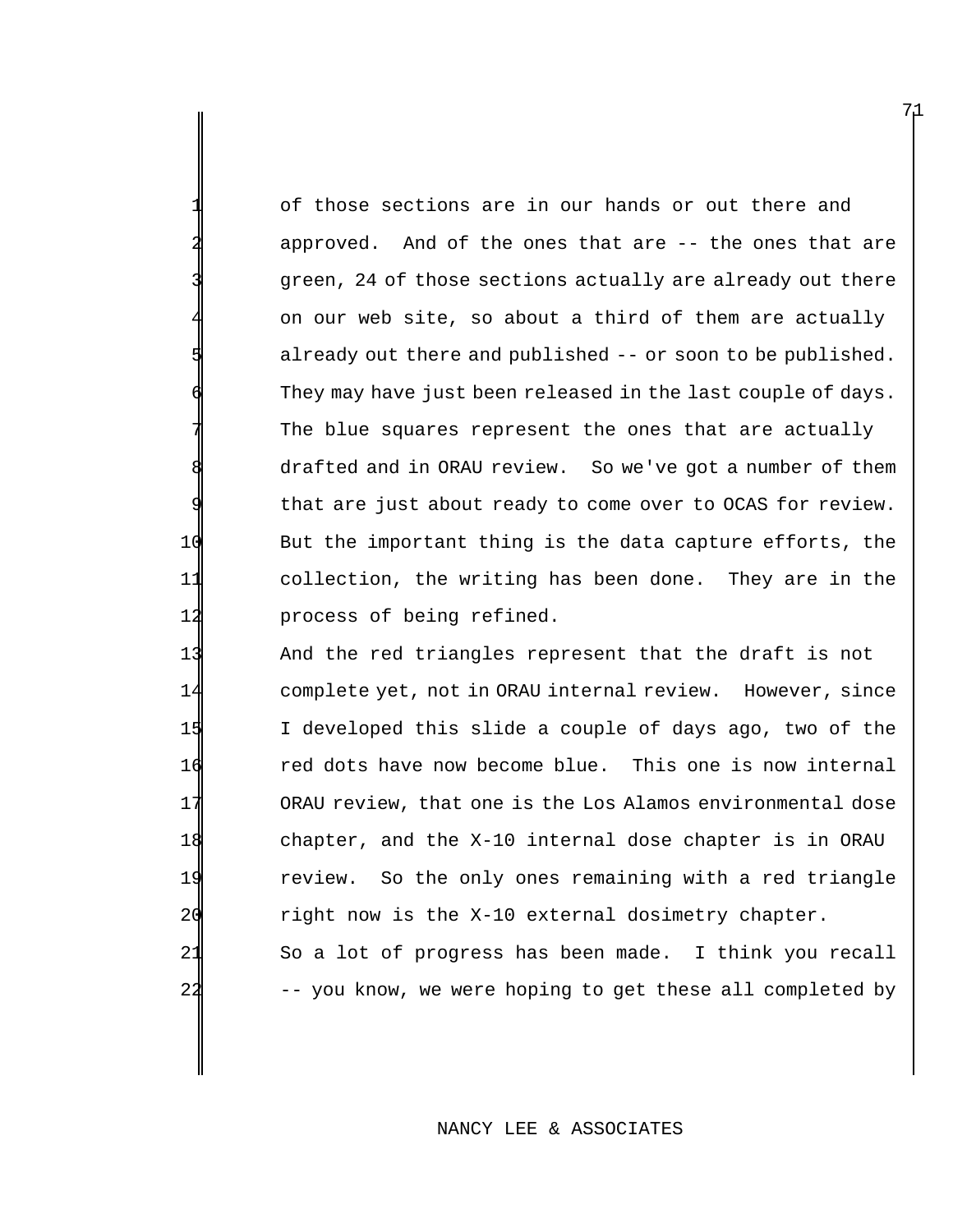the end of the calendar year this last year. We're pretty 2 close. We're a little bit off and there's been some reasons for delays, but we're not too far off the mark. Okay, what's the site profile status for the AWEs. There are of course a lot more of those. There are several hundred plus AWEs out there. We have completed at least some of them -- Bethlehem Steel, Blockson Chemical, Huntington Pilot Plant, Mallinckrodt. We have out on our web site, although I will say that some of these have 10 sections that are marked "reserved", and by reserved, that 11 means that there is some issue that is preventing us from 12 completing that particular section. It could -- that 13 could come from a num-- for a number of different reasons, 14 but we still publish them with the idea that claims that 15 can be done, even though those sections are still reserved, 16 we'll move them out. And in fact we have done that for 17 a number of these facilities.

 The AWE -- I mentioned that we have this complex-wide TBD for uranium facilities, and I'll discuss that after I'm done with this part of this presentation. We have two new ones that just came in, Aliquippa Forge and the Tennessee Valley Authority, and they are in our hands right now and

## NANCY LEE & ASSOCIATES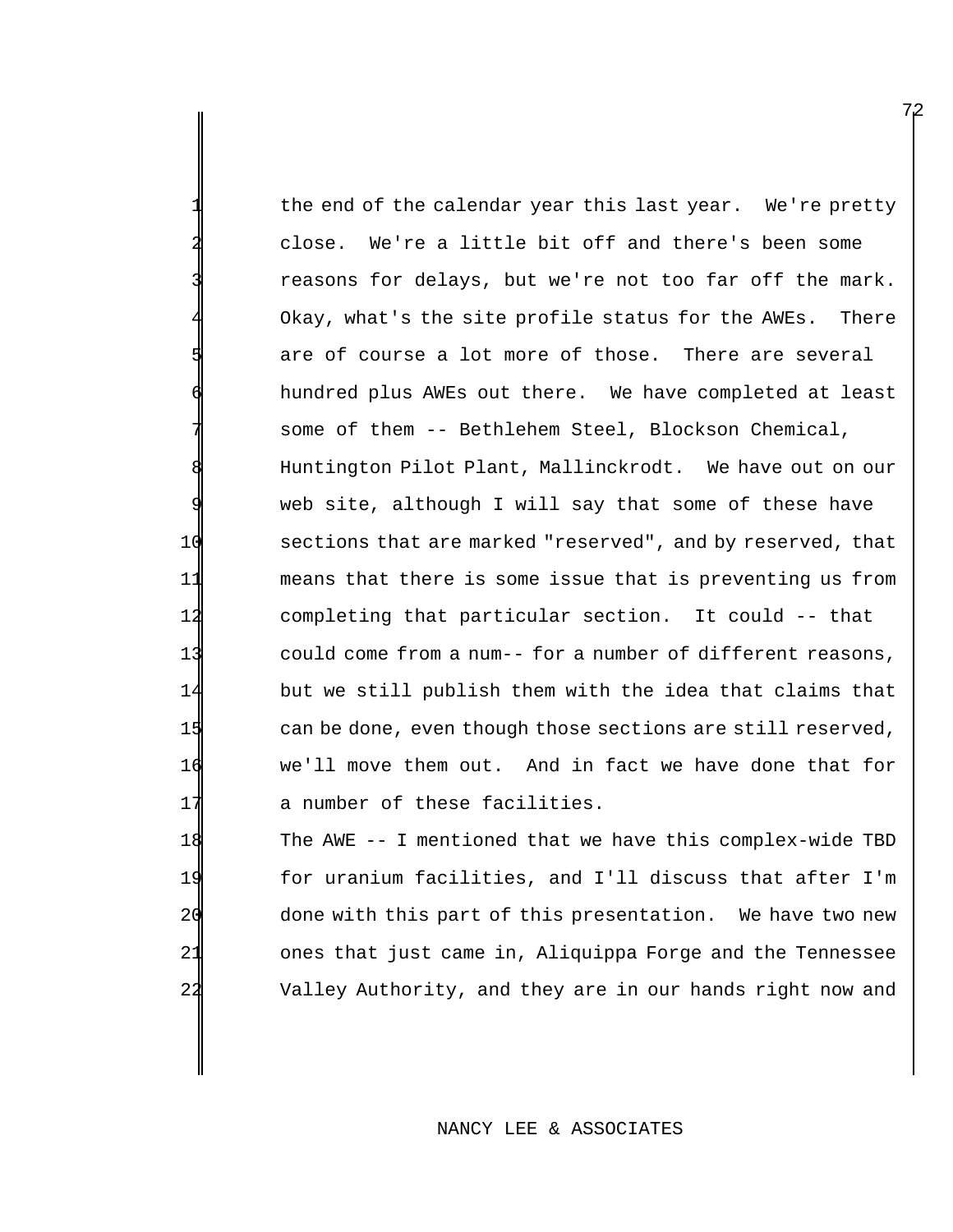currently being reviewed.

There's a large number of AWE profiles that are currently being worked on by ORAU. I believe there's somewhere in the vicinity of 24 different ones that are being looked at right now. There's about 24 that are being looked at and have actual scheduled completion dates.

There is a point of diminishing returns, though, when you work on these AWE site profiles. Many of these sites have small numbers of people, so we are currently undergoing 10 deliberation as to how best to handle a lot of the remainder 11 of small sites. It may well be that we end up having 12 addenda placed on the back of some of the ones that are 13 already completed because the processes were very similar. 14 Just with some minor modifications we could accommodate 15 the other facilities.

 I just briefly want to talk about the status of the site **profile rollouts with the worker input effort that we've put in place since the October Board meeting.** We have a worker input plan drafted. It's currently undergoing review, but it does establish a worker outreach group. We've tasked ORAU with heading up the effort for us. Some of you know Bill Murray that works for ORAU now is heading

## NANCY LEE & ASSOCIATES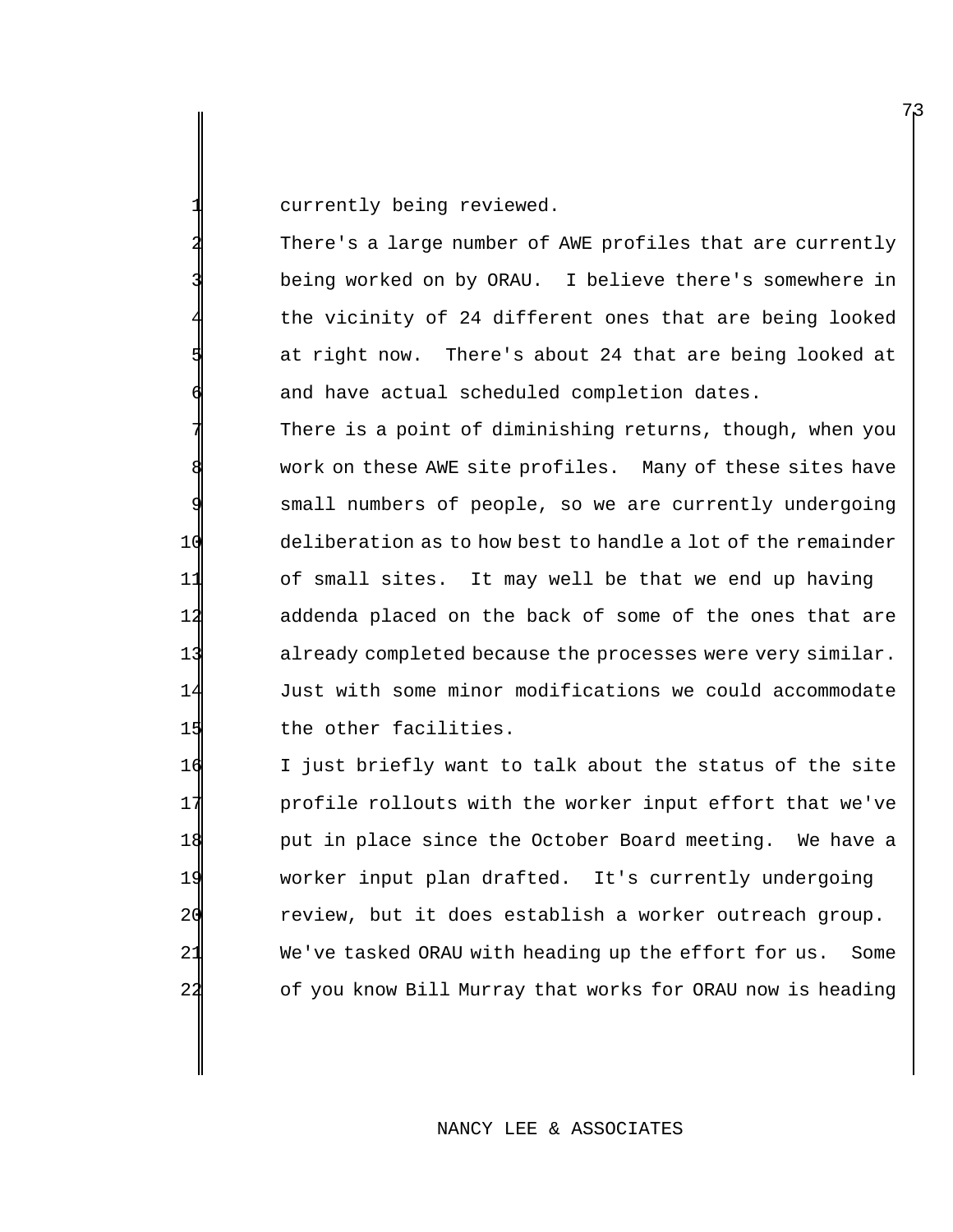|                 | up that effort in their shop, along with Vern McDougal,     |
|-----------------|-------------------------------------------------------------|
|                 | who's a subcontractor to ORAU. So we have the plan          |
|                 | drafted, and it provides a framework for obtaining worker   |
|                 | input. We are encouraging workers to provide input to the   |
|                 | e-mail sites -- addresses that we've established for each   |
|                 | of these documents. There are individual e-mail             |
|                 | addresses that a person could mail into and provide written |
|                 | comments. We're also encouraging input prior to the         |
|                 | release, when possible. Of course we're moving these        |
| 1 <sub>0</sub>  | things fast and furious because we're trying to get claims  |
| 1               | processed in a timely manner. But where possible, we're     |
| 12              | encouraging input before the release. And of course after   |
| 13              | the release we -- in cases now we're going around the sites |
| 14              | and having meetings with union representatives.             |
| 15              | Public briefings are planned when necessary. There are      |
| 16              | some sites that may not have organized labor                |
| 17              | representatives, some of these AWEs for example, or         |
| 18              | stakeholders, survivors may require some briefing, so we    |
| 19              | are open to having public briefings as necessary.           |
| 20              | DR. ZIEMER: Jim, could I interrupt here?                    |
| $\overline{21}$ | DR. NETON:<br>Sure.                                         |
| 22              | It's safe to assume that the SRS meeting was<br>DR. ZIEMER: |

NANCY LEE & ASSOCIATES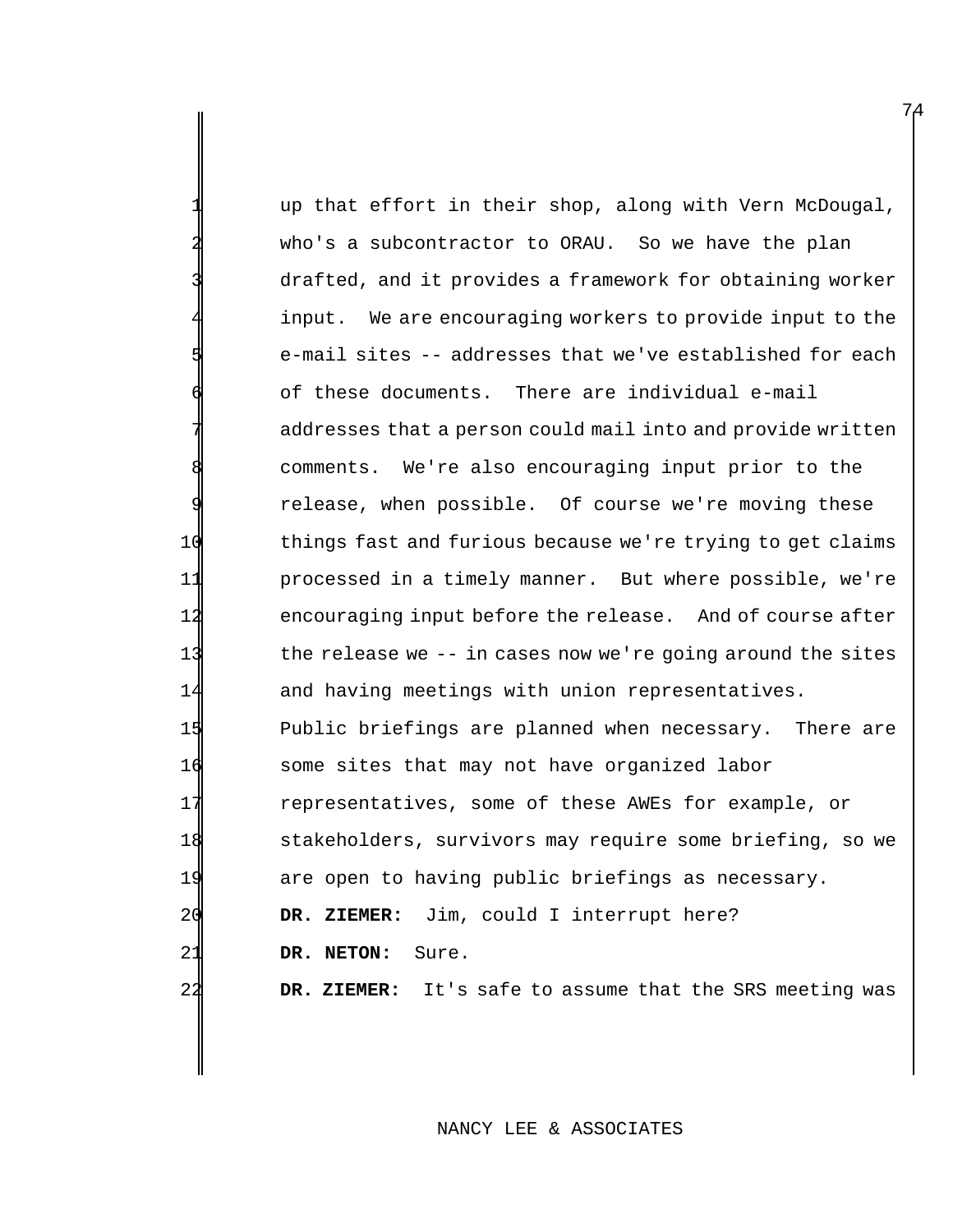| 4 |  |  | last November rather than scheduled? |
|---|--|--|--------------------------------------|
|   |  |  |                                      |

2 **DR. NETON:** Sorry, yes.

3 **DR. ZIEMER:** Okay. Thank you.

DR. NETON: Yeah, my mistake. Appreciate the input. And we have adopted a format of taking minutes at these meetings and -- with the sign-in sheets at the meetings, making them available to participants so that they can review what the salient points were discussed at these meetings and have a record for them. And also we hope to 10 develop a list from these sign-in sheets of contacts for 11 future -- future discussions, as necessary.

 As Dr. Ziemer pointed out, the meetings are ongoing. We met at SRS in late November -- or early November. And Hanford, we were at the -- there on January 13th and 14th with -- had two meetings, one with the metal trades and 16 one with the construction trades. Both of those meetings I will say I think were very productive for us. At the 18 SRS briefing we had a -- some very good verbal input from 19 the workers. We heard some interesting things, and as a result of that, we are committed to looking at the site profile for Savannah River to address the unique needs and exposure conditions of the construction workers.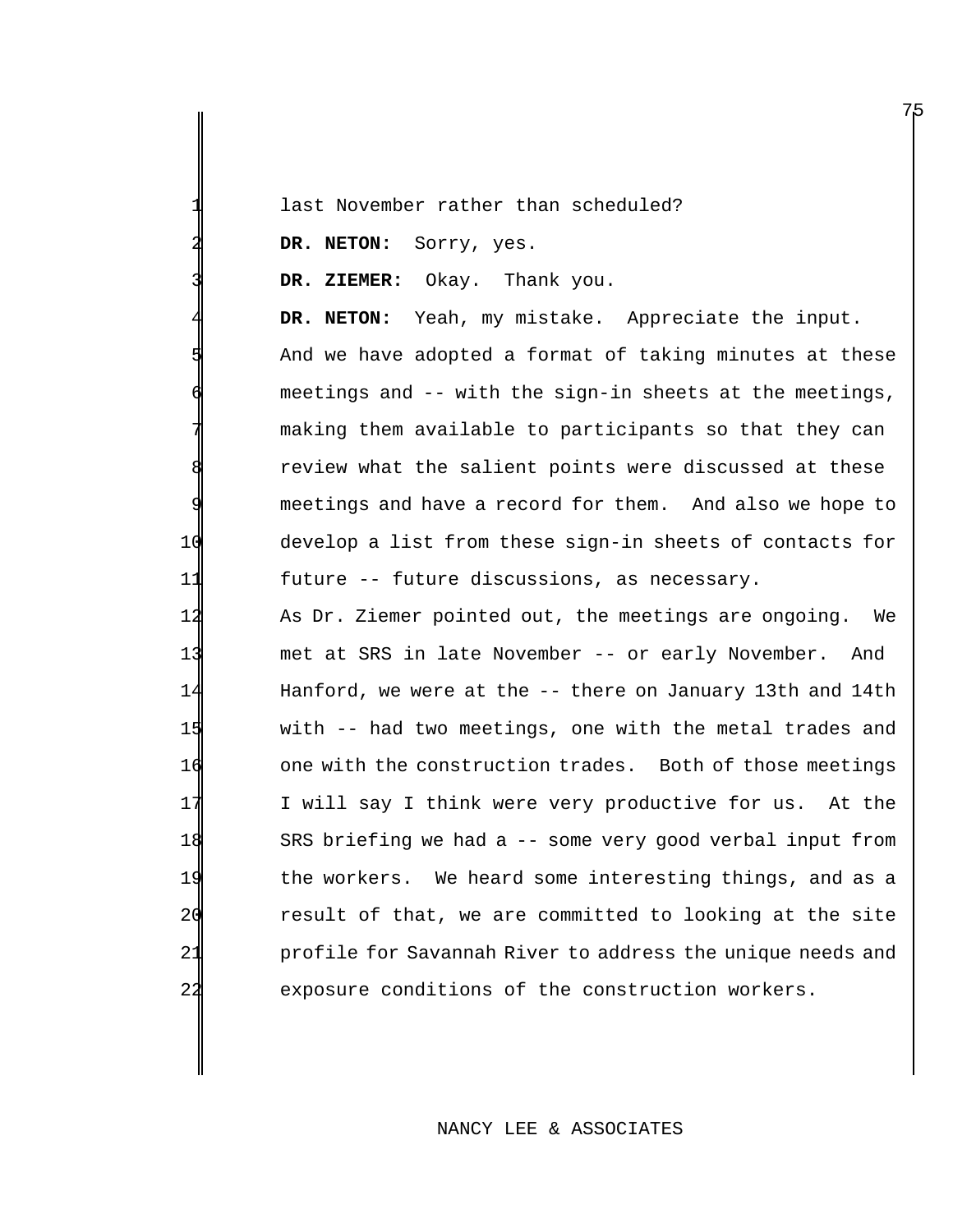At Hanford we also had some verbal feedback that was useful to us, and we are looking at revising some sections, as well, from that meeting.

The ones down the pike are Portsmouth, Mound and Oak Ridge, and they're being scheduled  $-$  currently in the process of being scheduled.

MR. GRIFFON: Jim, are these minutes available on the web site at all or --

 **DR. NETON:** Yeah, they will be. We did not do that at the Savannah River meeting, and then after we -- you know, in hindsight we decided that was -- probably would have been better to do and as they come available we'll certainly have them on our web site.

 Okay, I want to spend a little bit of the remainder of my time talking about these two complex-wide efficiency documents and giving you an example of dose reconstruction for each flavor. The first one I'll talk about is a DOE complex-wide, and really it's a -- it's based on a number of different -- and I'm going to throw another term out at you, a technical information bulletin. I wouldn't get 21 too hung up on the nomenclature, but these technical information bulletins are sort of small versions of

# NANCY LEE & ASSOCIATES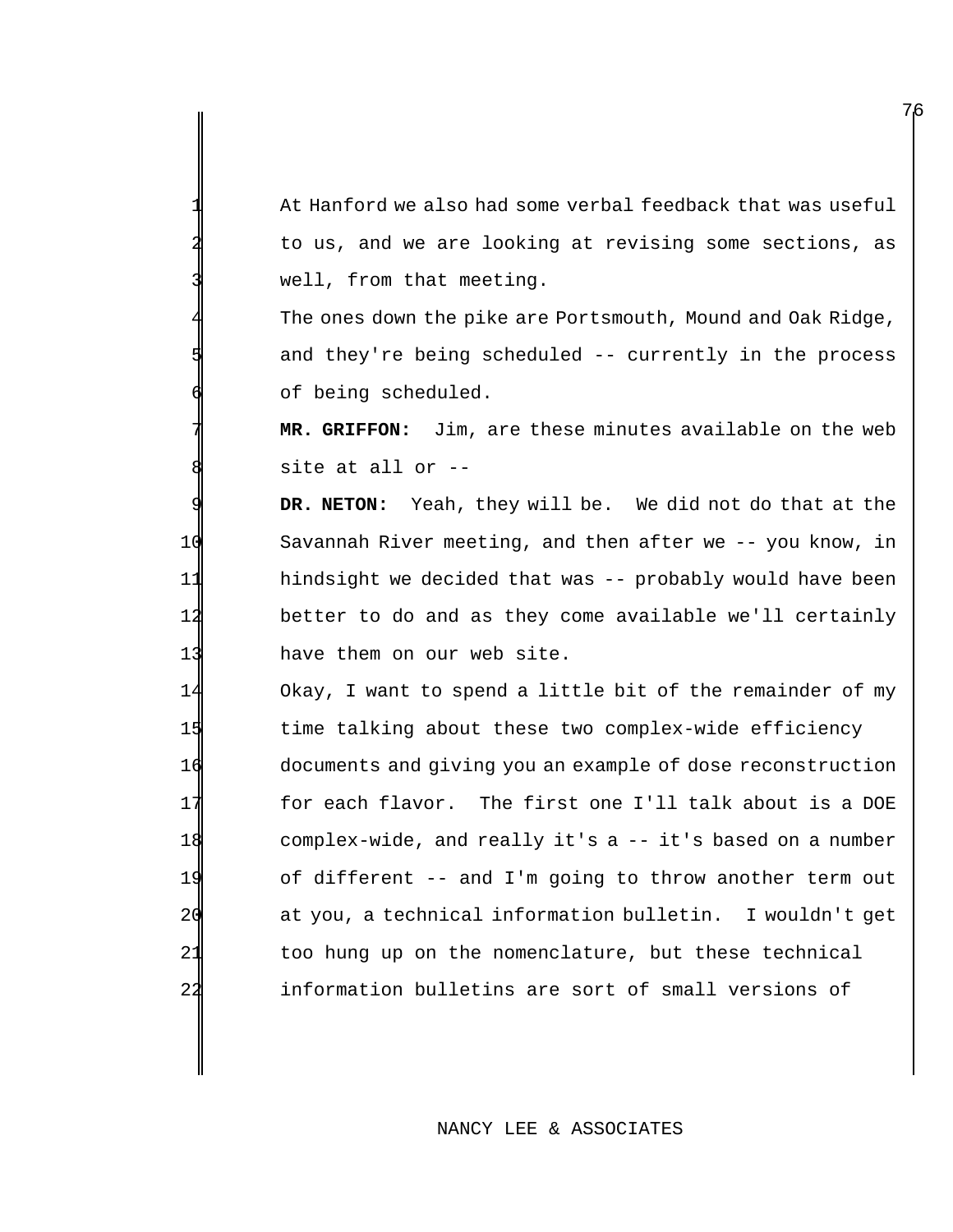1 technical basis documents. I don't know how else to describe it, but they're more even focused than a site pro-- a profile -- a technical basis document talks about a major chunk of the site. These things talk about 5 specific processes.

77

For example, technical information bulletin 002 talks about maximum internal dose for certain DOE claims; 008 talks about how to interpret external dose measurements, and so forth. So there's one, two, three -- four different 10 technical basis documents or technical information 11 bulletins that are used for the DOE complex-wide approach. 12 The summary of the approach is to take advantage of some 13 of the claims where we have better monitoring programs. 14 If we limit the applicability to more recent employment, 15 and specifically after 1970 time frame at DOE facilities, 16 the radiation protection programs were at least somewhat 17 more mature than they were in the very early days of 18 operations in the late forties and fifties. There were 19 some evidence of active air monitoring programs, bioassay 20 programs, that sort of thing. And so we could take 21 advantage of that.

22 We can also apply these maximizing factors where instead

# NANCY LEE & ASSOCIATES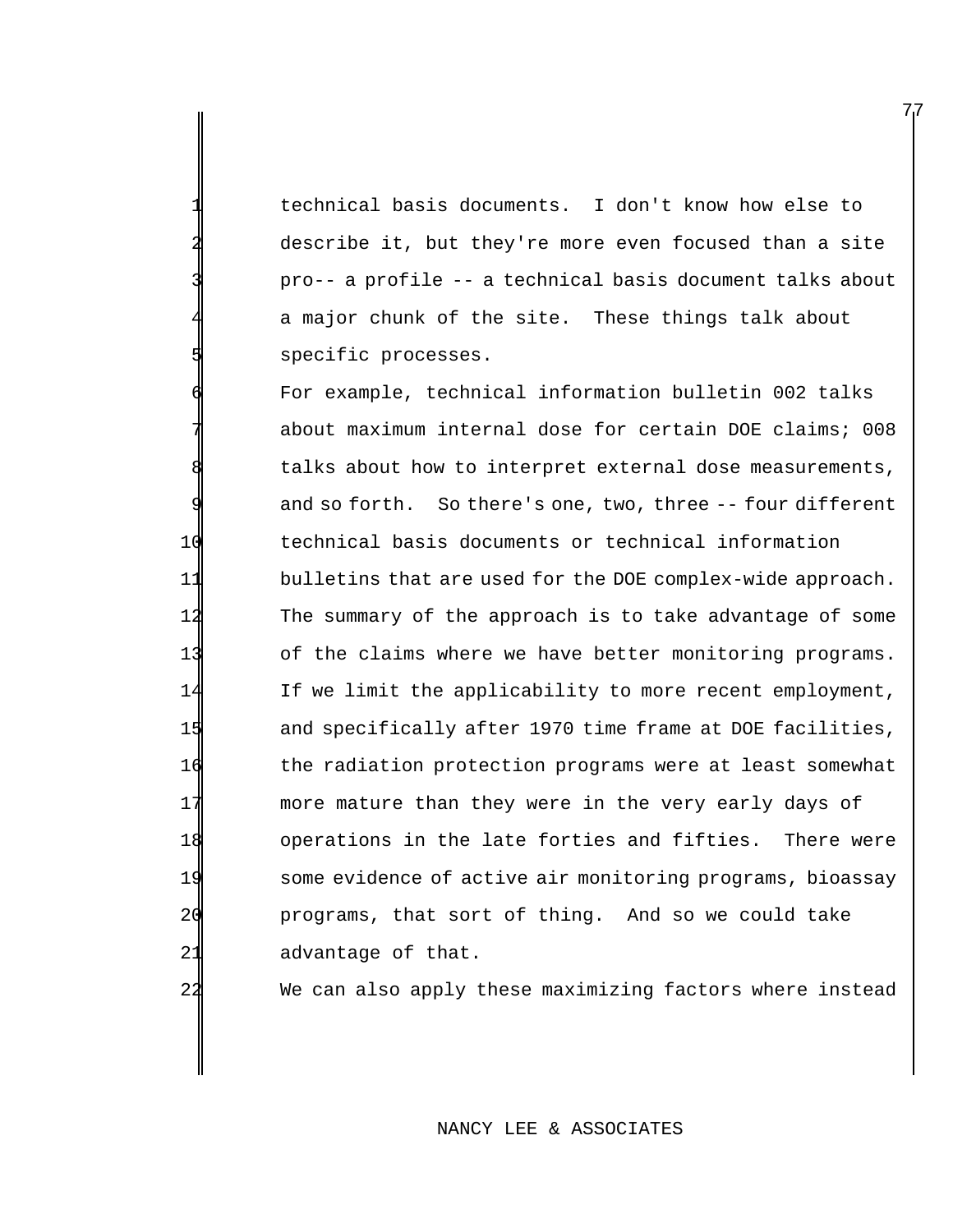of having a number of different site profiles for all these sites, we could take, for example, the highest detection limit for any site in 1975 and use that as the missed dose for the worker. So we go through the whole complex and use the maximum assumptions by default, and then apply that to the worker, knowing that they're more than likely above what the worker had been exposed to.

In a similar fashion we'd use the maximum credible undetected intake. What is the largest intake, given that there were some RAD protection controls and processes in 11 place that could have occurred and not been detected. And as usual, to be claimant-favorable, these things would choose parameters that maximize probability of causation. Examples of that are things such as claimant-favorable solubility classes. If you're calculating a dose to the gallbladder, you would assume that it was soluble uranium, 17 so it was absorbed from the lung and deposited maximally in that organ.

19 Okay. Just to go over a little -- a single example, and I tried to pick something which is typical, kind of mid-range of this approach. Here's an example of a claimant or an Energy employee who worked somewhere in the

## NANCY LEE & ASSOCIATES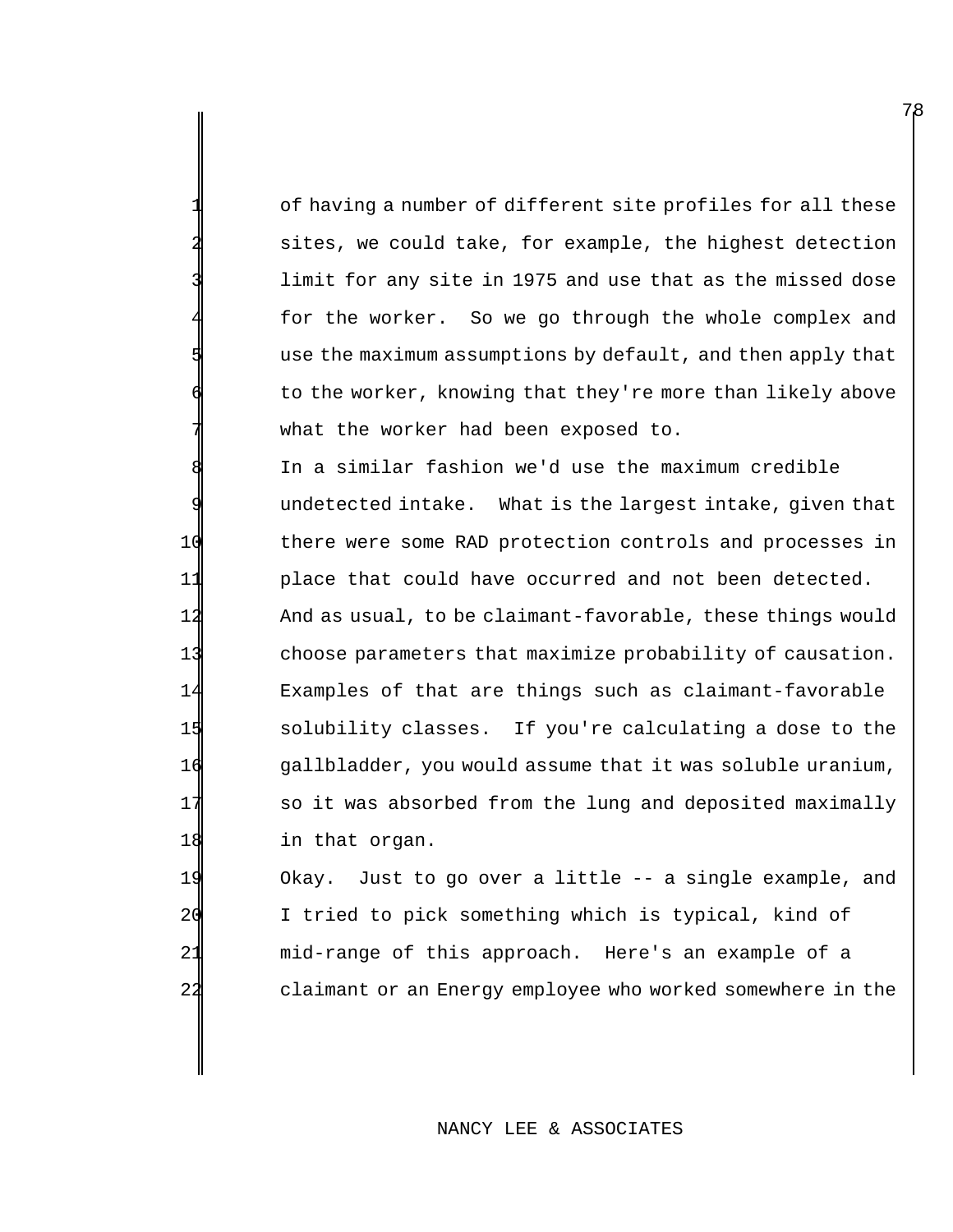0ak Ridge reservation as a security guard for 16 years and he worked from the late 1970s through the early nineties. Subsequently developed prostate cancer, which was 4 diagnosed two years after end of his employment, and he was 63 years old at that time.

6 So we requested the information from the Department of Energy from the Oak Ridge reservation and we received a reported DOE dose for his entire 16-year period for external exposure of 84 millirem.

 The individual was monitored, though, every quarter, and obviously most of those quarters came back with a zero 12 dose, no detectable dose. So what we did was we reconstructed the person's dose assuming that all 70 dosimeter readings that were taken for the person were equal to the detection limit that's in the profile -- or in the document -- not necessarily the detection limit for 17 the Oak Ridge reservation, but for the highest one of the DOE sites that we've evaluated. So doing so, 70 dosimeter exchanges times detection limit ended up assigning 2,840 millirem external dose to the prostate, just based on a missed dose calculation using an upper limit for the detection limit.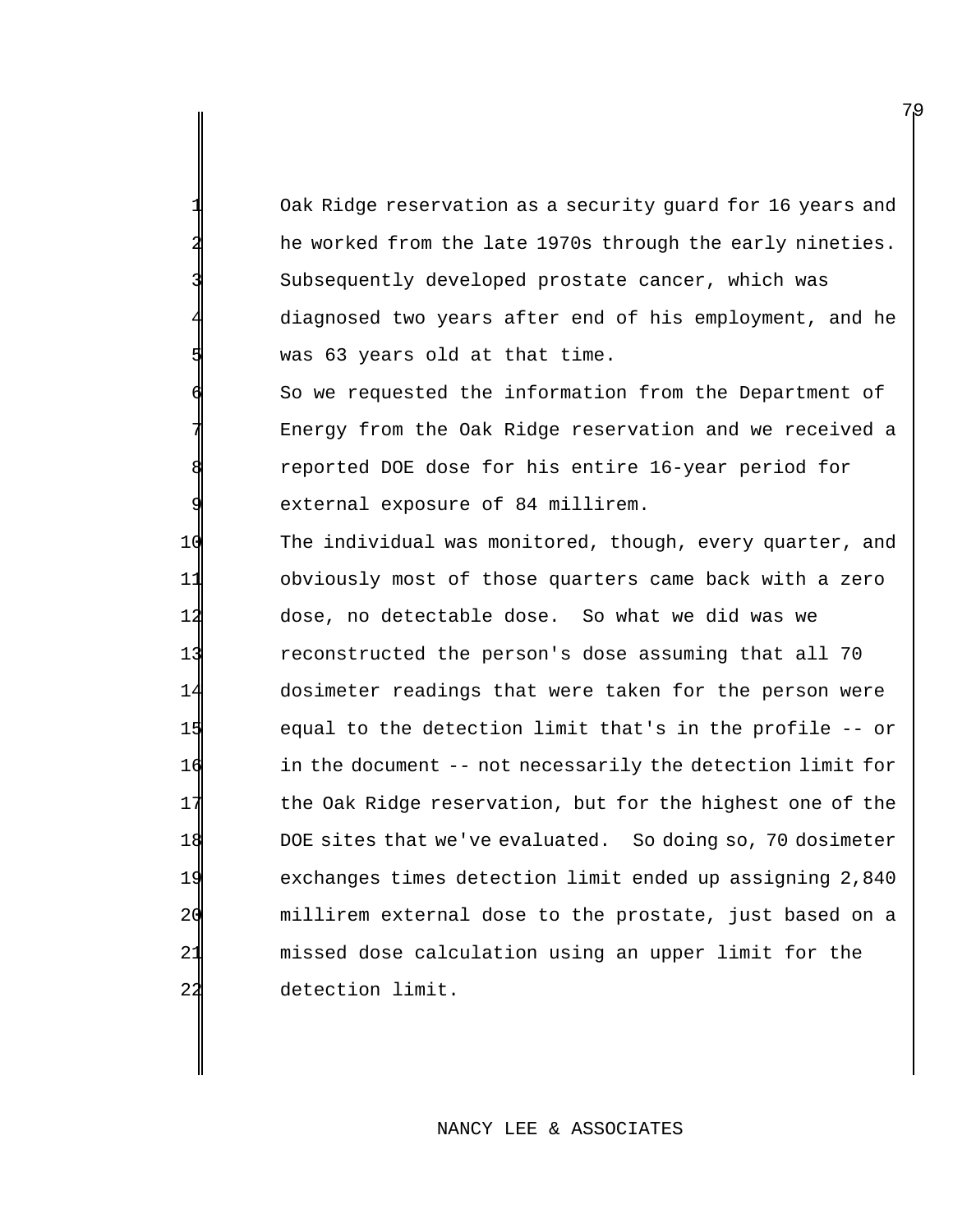Okay, in the internal dose area, the worker had no evidence of urinalysis bioassay at all, but there was one non-detectable in vivo exam, which was below the detection limit of the measurement system. So the complex-wide 5 approach would assume that the worker inhaled -- had a hypothetical intake of a mixture of 28 separate 7 radionuclides that were likely to be present on DOE facilities during these time period. So there was an acute inhalation intake of 28 radionuclides that were 10 equal to ten percent of the maximum permissible body burden 11 at that time. In doing that, it was -- the estimate -- 12 the overestimate or the dose was 11,923 millirem to the 13 **prostate gland.** 

14 I will say that when we do these, we take into account any existing bioassay data that we've received, such that the predicted intake must be above the value of the bioassay levels, so you'll never assign a dose lower than what the bioassay would predict. You're always going to be on the high side, the curve would be on the top of it. 20 So the results of this dose reconstruction -- did I miss

21 a slide? Yeah.

22 Okay, occupational medical dose. Of course we're

## NANCY LEE & ASSOCIATES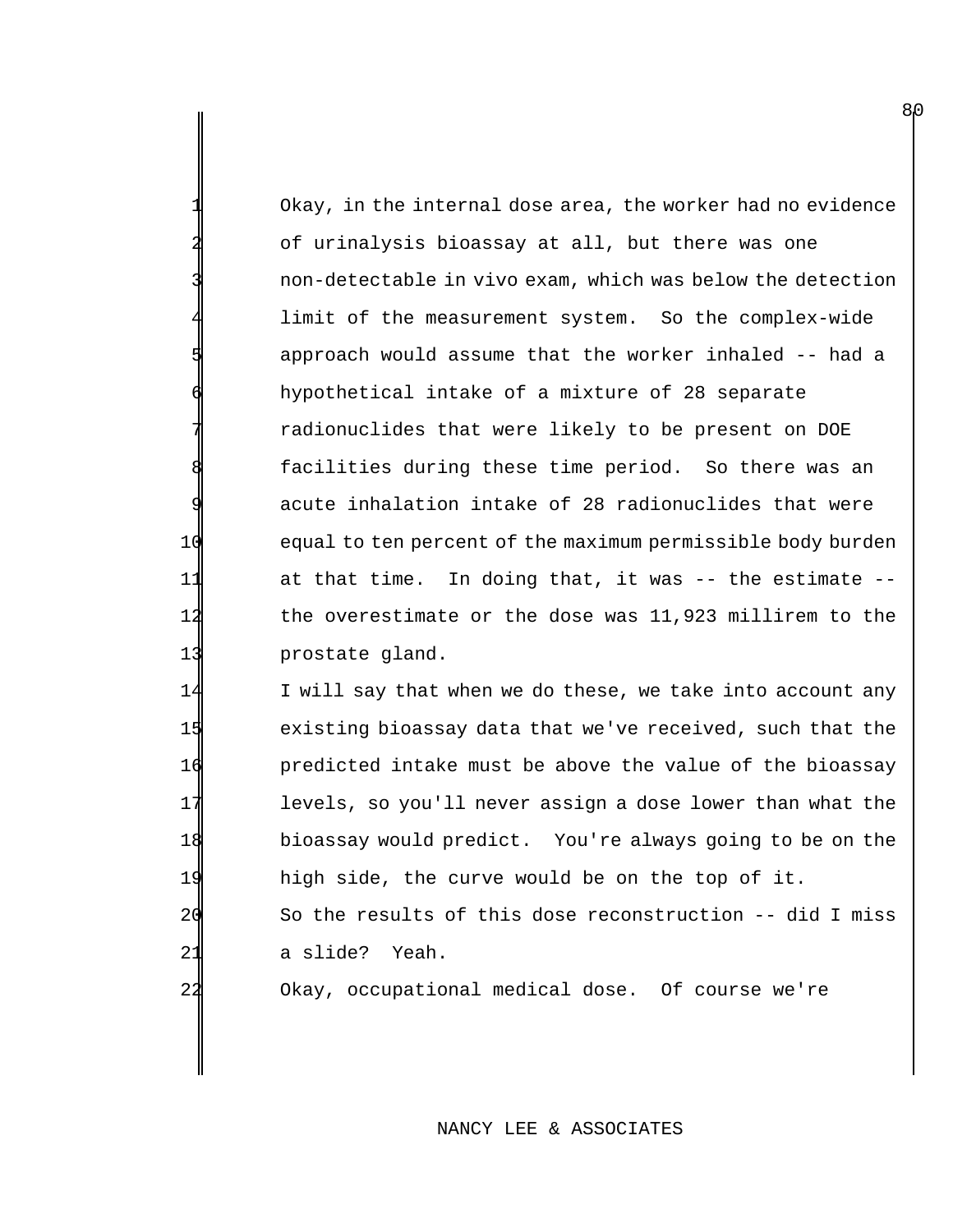including that in our dose reconstructions, so we assume that there was an annual medical X-ray for this worker for each year of employment, whether or not we actually had any evidence of that. We would just automatically assume that at the most he would have had an annual medical  $X-ray$ . We would have no evidence that there was any more frequent than that, let's put it that way. And we would assign the highest dose received by any organ from that X-ray other than skin. So what I mean by that is an X-ray is taken 10 with a collimated beam -- a collimated beam. Other organs 11 that are not in the field of view would be irradiated. In 12 this case we would have taken the lung dose as the highest 13 dose and assigned it, and that ended up assigning 1.4 rem 14 -- 1,411 millirem to the prostate gland from the X-rays 15 -- the hypothetical medical X-ray.

 So the results of this are that the total assigned dose 17 to prostate was 14,922 millirem versus the record that was provided by Department of Energy for his occupational monitoring of 84 millirem, which resulted in a probability 20 of causation of 10.4 percent at the 99 percent credibility level. I always -- it's sort of interesting to me to just keep track. The probability of causation at the 50th

## NANCY LEE & ASSOCIATES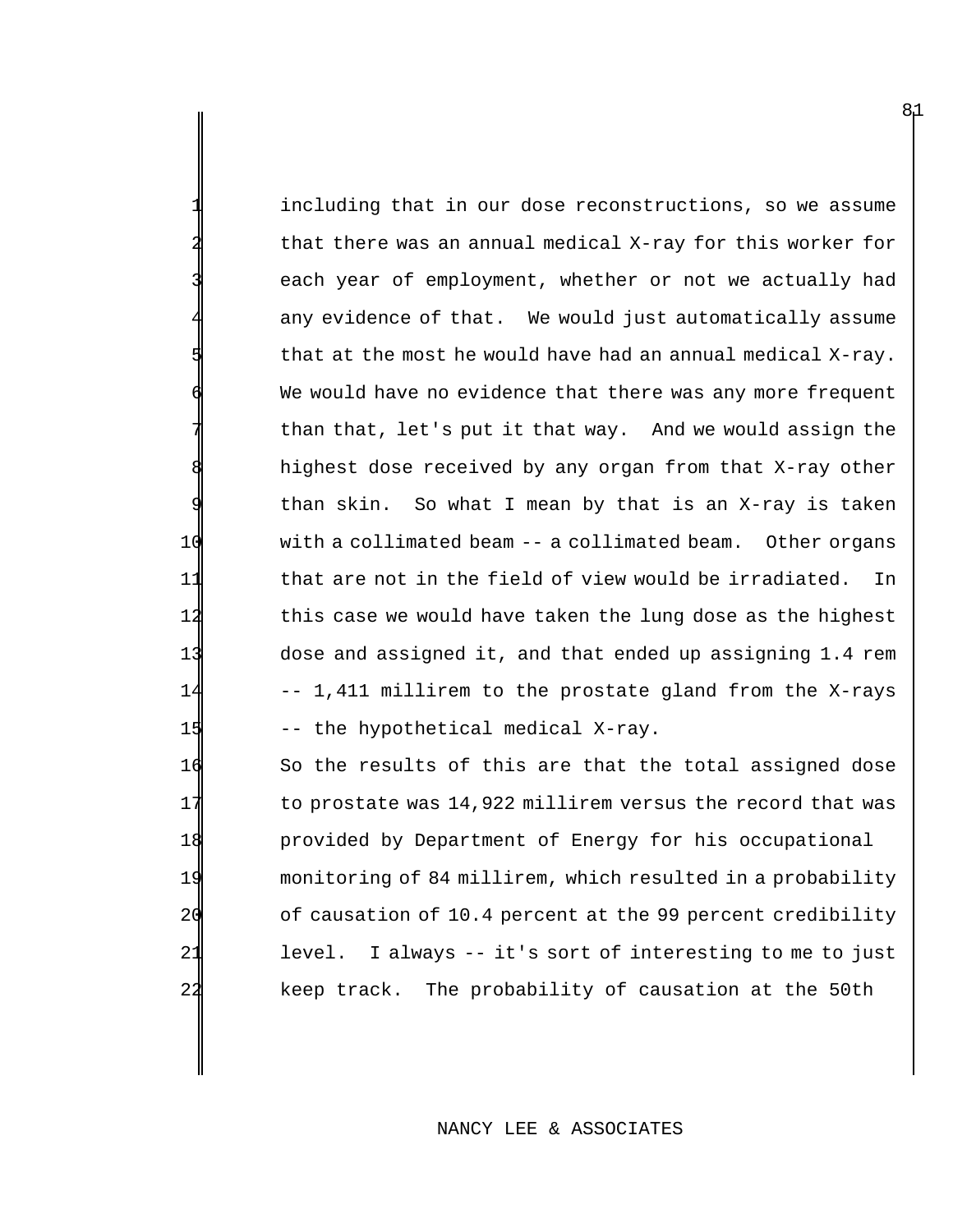percentile in this particular case is one percent, given even these very extreme -- we believe -- overestimates for this particular case.

4 So that's an example of what we do with these AWE -- or the DOE complex-wide. I'd like to now talk about what we 6 do in the AWE area. It's a little different. There's a technical basis for estimating maximum plausible doses to workers at AWE facilities that's out on our web site, as well, and it includes an internal dose evaluation

 protocol that covers all the major modes of exposure. 11 That would be internal, both inhalation and ingestion; external exposure, and residual contamination being present at this facility.

 The approach here -- most of the -- this approach for complex-wide only is applicable to Atomic Weapons Employer 16 facilities that handled natural uranium. A lot of the facilities handled natural uranium -- hang on, I think I have a number here. About 100 of the AWE facilities handled only natural uranium, and a large number of those -- more than 70 percent -- operated less than five years. So you've got a situation with a natural uranium exposure, similar processes or maximized -- processes that you could

## NANCY LEE & ASSOCIATES

82<sup>2</sup>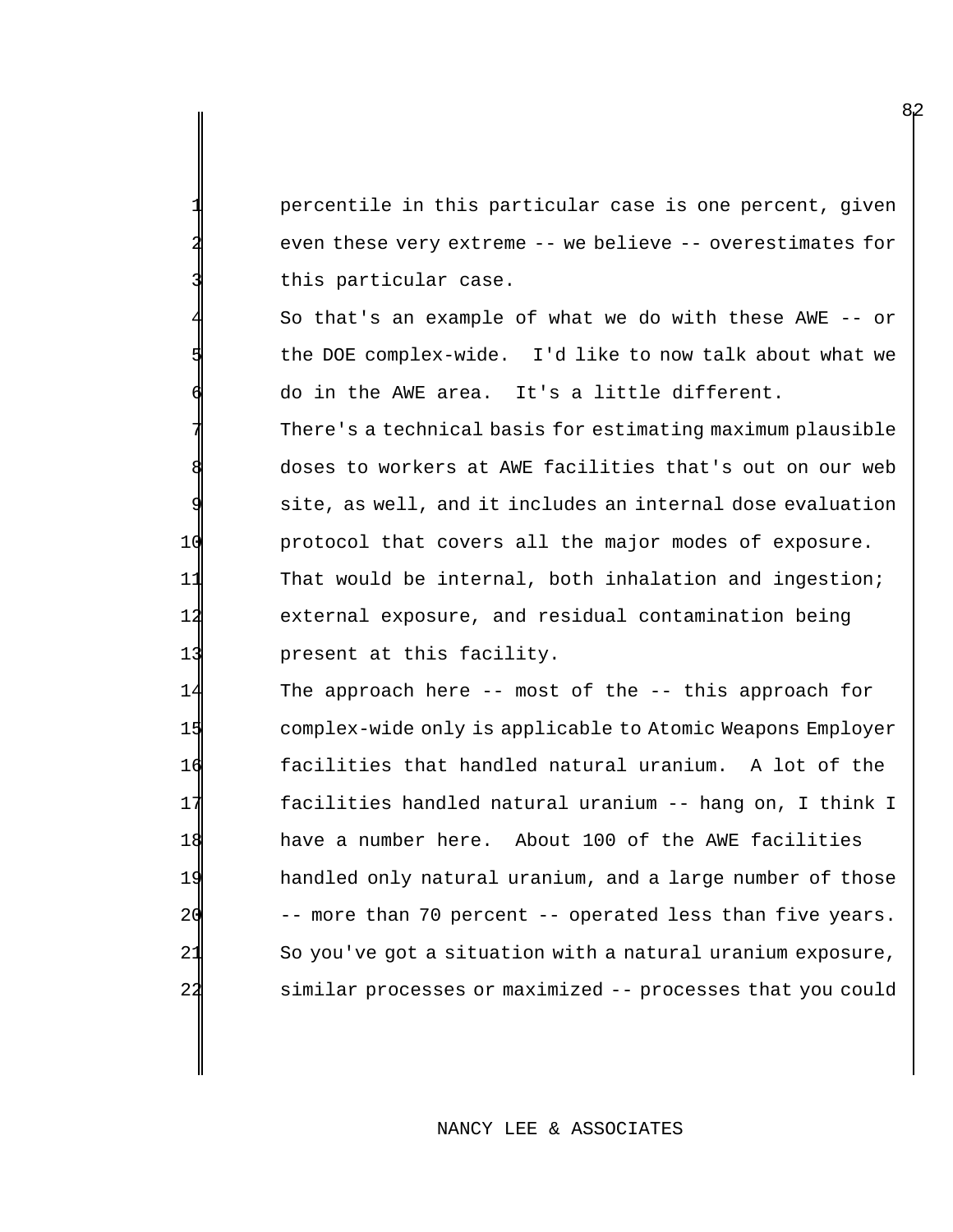maximize, and you're actually only covering five years of exposure, and then any residual contamination from that exposure up to the point of diagnosis.

So in looking at a number of the AWEs that were out there, and in particular the ones in the early years, the seven that were evaluated early on, it was decided that if we assumed a constant internal exposure to 100 times the maximum allowable air concentration during the entire period of operation, we would overestimate the internal 10 exposures for these workers. What we mean by that is we 11 would assign -- and many of these operations only happened 12 for like a six-month period, two days a week, six months, 13 something like that. We assumed for the entire year that 14 the person received 100 times the maximum allowable air 15 concentration, eight hours a day, five days a week, 52 16 weeks a year. That covers the internal exposure. 17 And the external exposure is modeled by -- it turns out 18 that there were maximum-size cylinders that were handled 19 at these facilities, and so it was actually a Monte Carlo 20 model to model the external exposure coming off of a big

22 modeled both as a cylindrical and a rectangular ingots,

21 block of uranium metal, essentially. And so that was

## NANCY LEE & ASSOCIATES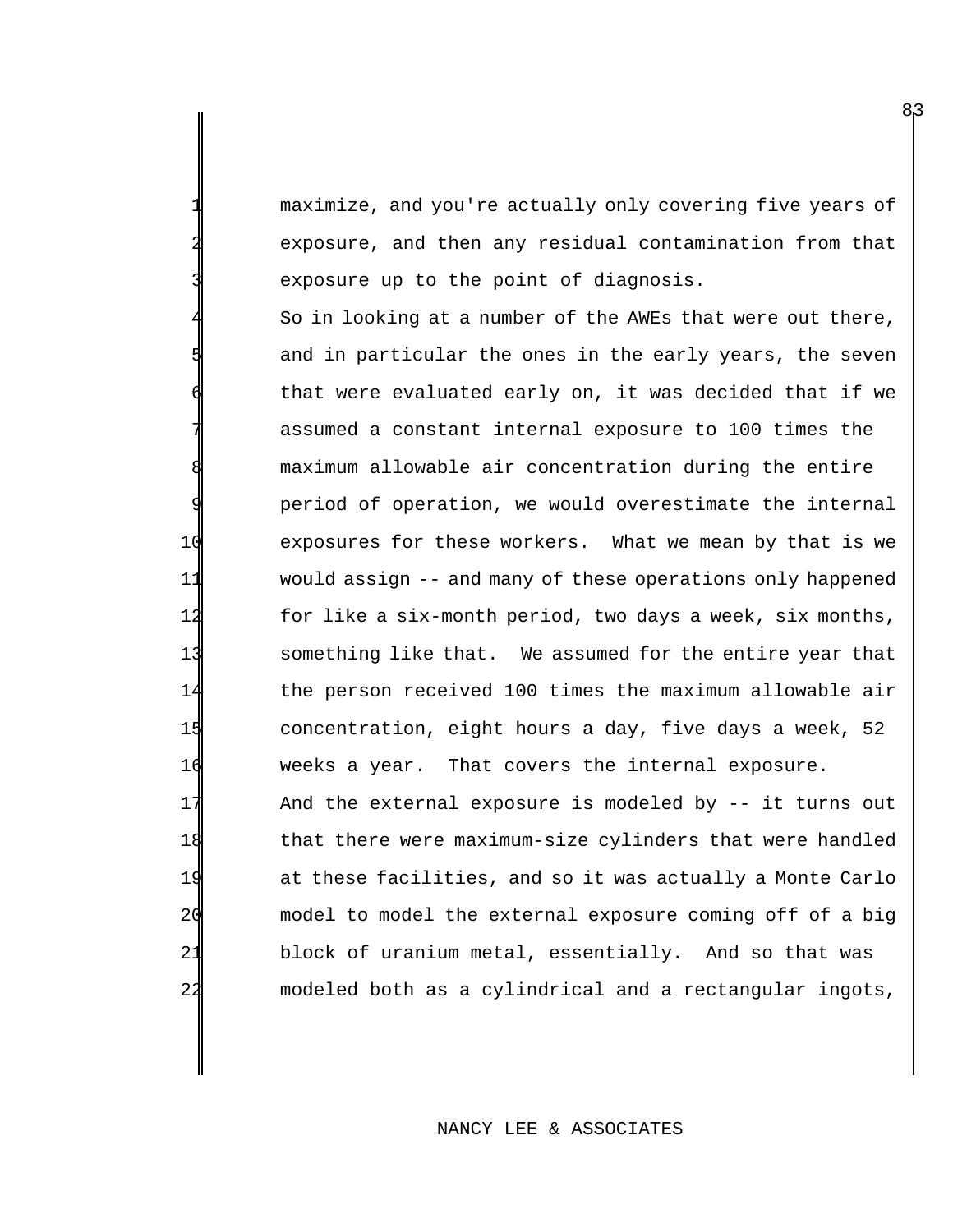and I believe the rectangular one came off higher, so we ended up using that one. There's not much difference between these two. So the worker was also assumed then to have been exposed external at a distance of one foot from this uranium metal for the same time period, the entire year, eight hours a day, five days a week. We also made provisions in this document for external exposure from contaminated surfaces. If you generate this huge amount of air concentration, there's a certain settling that happens that one can calculate with a certain terminal settling velocity of the particles that will accumulate on the surfaces. We assumed no removal of that material, and then calculated, using standard models, the external exposure from a person walking around all these hypothetically-contaminated surfaces.

 And then we also -- there's a model in here for ingestion of contamination on those surfaces. There's certain assumptions for transfer factors, settling into coffee cups, that sort of thing. So we tried to do a -- covering all the bases here with some fairly maximized assumptions 21 to see how we could use this for these claimants. As I mentioned, it was restricted to uranium only, and it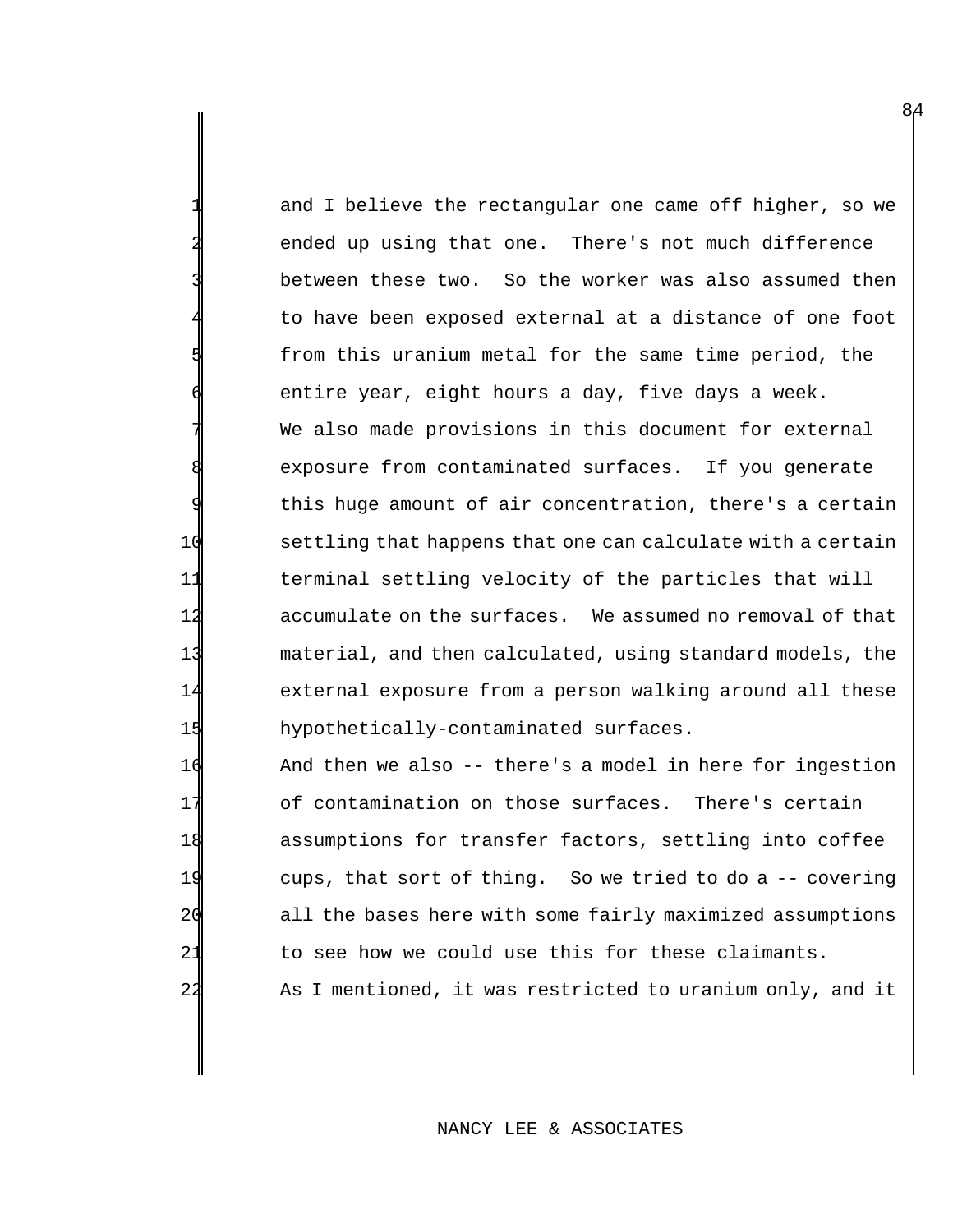does exclude dose reconstructions for the lungs, skin, breast, eyes and tissues. It just won't work for those. Obviously for lung cancer, if you're breathing this type of a air concentrations, it's just not going to work. Okay, let me just briefly go over one case. This is a person who worked at an AWE that was located in Pennsylvania. He was employed as a millwright from the mid-fifties through the late seventies. The DOE operation only occurred in one year during that 10 employment. And in fact, this is one of those facilities 11 where it was for six months, and they actually only worked 12 two days per month -- or they were contracted to work two 13 days per month.

 We assumed for this particular dose reconstruction, 15 though, that the person worked the entire year, eight hours a day, five days a week, 52 weeks, breathing that 100 times the maximum air concentration. That's pretty -- that's fairly typical of how we would process these claims. The person did have -- was diagnosed with colon cancer one year after the end of his employment at the age of 54. In the external dose area -- we have no external dose measurements for this facility at all, but as I mentioned

### NANCY LEE & ASSOCIATES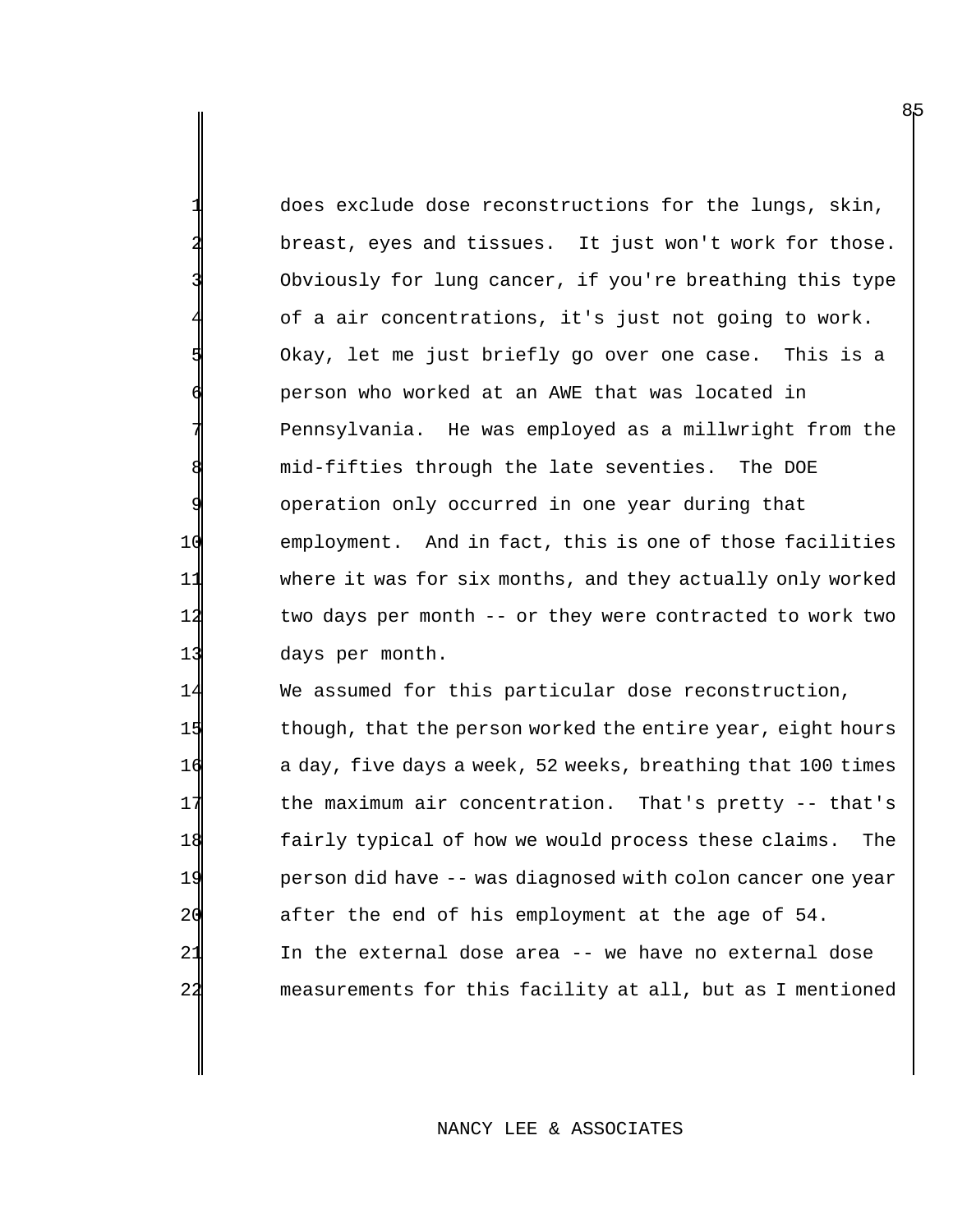before, there was a Monte Carlo simulation given these large blocks of uranium -- natural uranium present in the facility. What would be the continuous exposure for one year at one foot from the uranium metal itself -- basically that's what I said. If we do this calculation, we would assign 4,100 millirem to the colon from exposures from working right next to this derby for the entire year. The residual radioactivity model, which is walking around these theoretically-contaminated surfaces for the entire 10 year, adds another 1,032 millirem. And -- oh, this is from 11 -- this is from the contaminated surfaces, 43 millirem. 12 This is from residual -- ingestion of residual 13 radioactivity.

 I think these are somewhat different than your slides. I apologize. I'll make sure that we get copies of this out. These numbers are a little higher. What I neglected when 17 I was pulling these off the dose reconstruction is there's two classes of gamma exposure, 30 to 250 keV and greater than 250. I inadvertently only pulled up one column, so that's why these numbers are higher. I apologize for 21 that. I'm glad I caught this looking it over last night. 22 So at any rate, we have these three modes of exposure that

### NANCY LEE & ASSOCIATES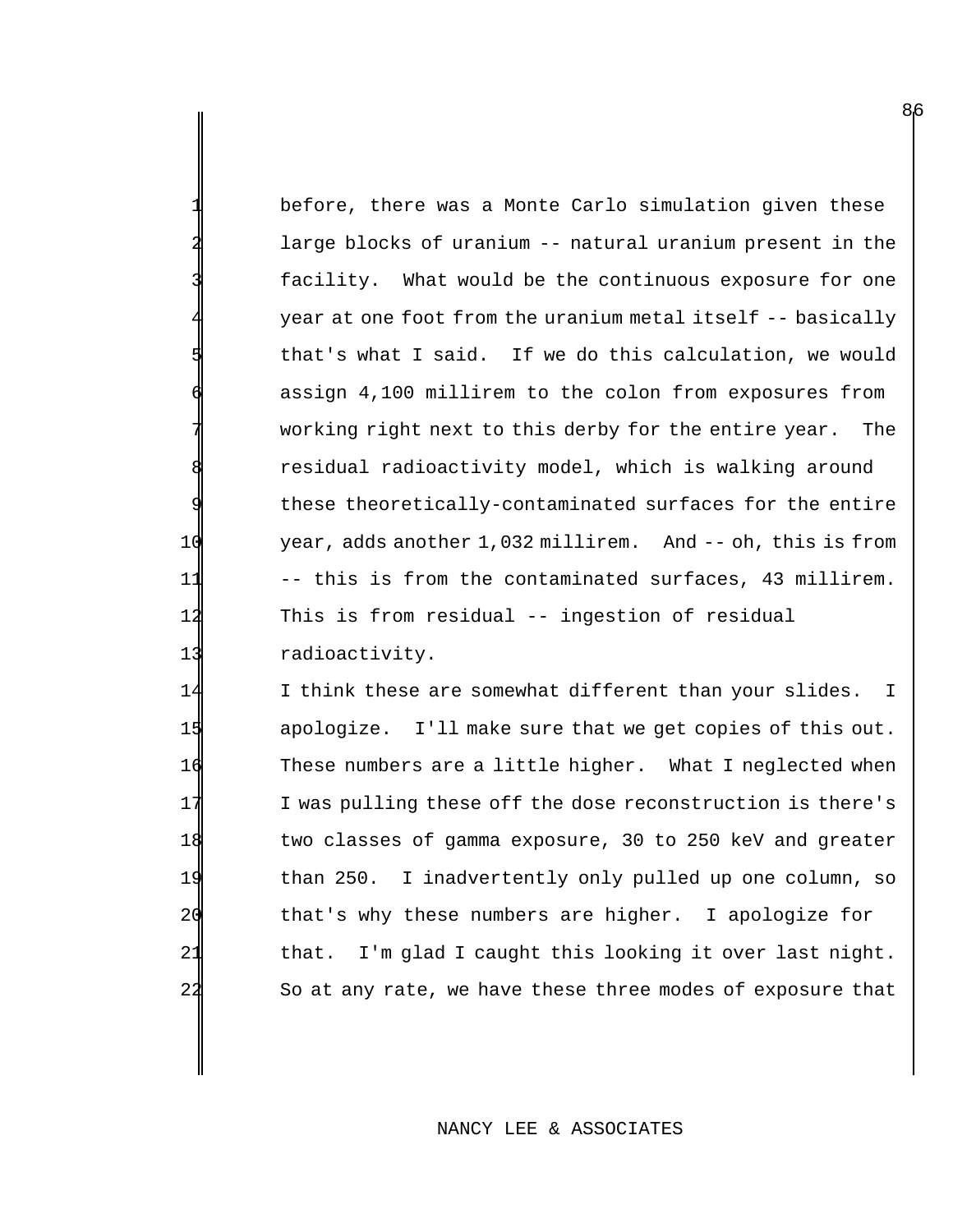we've covered for external.

In the internal dose area, no bioassay results were available for this worker. Again we assumed this breathing of 100 times the MAC for the entire year. We used the claimant-favorable solubility class, which means that, you know, all the activity would have been absorbed 7 -- or the more rapid clearance from the lung through the GI tract and absorption. If you do the calculations -it's always kind of interesting to me to put this sort of 10 on a mass scale -- we would have assumed that the person 11 inhaled 4.7 grams of natural uranium during that year, 12 which is quite a bit of uranium, mass-wise, to inhale. And 13 again we included the dose from residual contamination. 14 Doing that, we ended up with 5,870 -- that should be 15 millirem -- boy -- to the colon. I need to fix these, I'm 16 sorry.

 Medical dose, we assume one annual medical X-ray during 18 the year of the contract. The highest dose, again, received by any organ other than skin, and that ended up assigning 95 millirem to the colon. So when you add all that up -- I'll get to my last slide

22 -- the total dose to colon was 5,870 millirem for the

## NANCY LEE & ASSOCIATES

8<sub>1</sub>7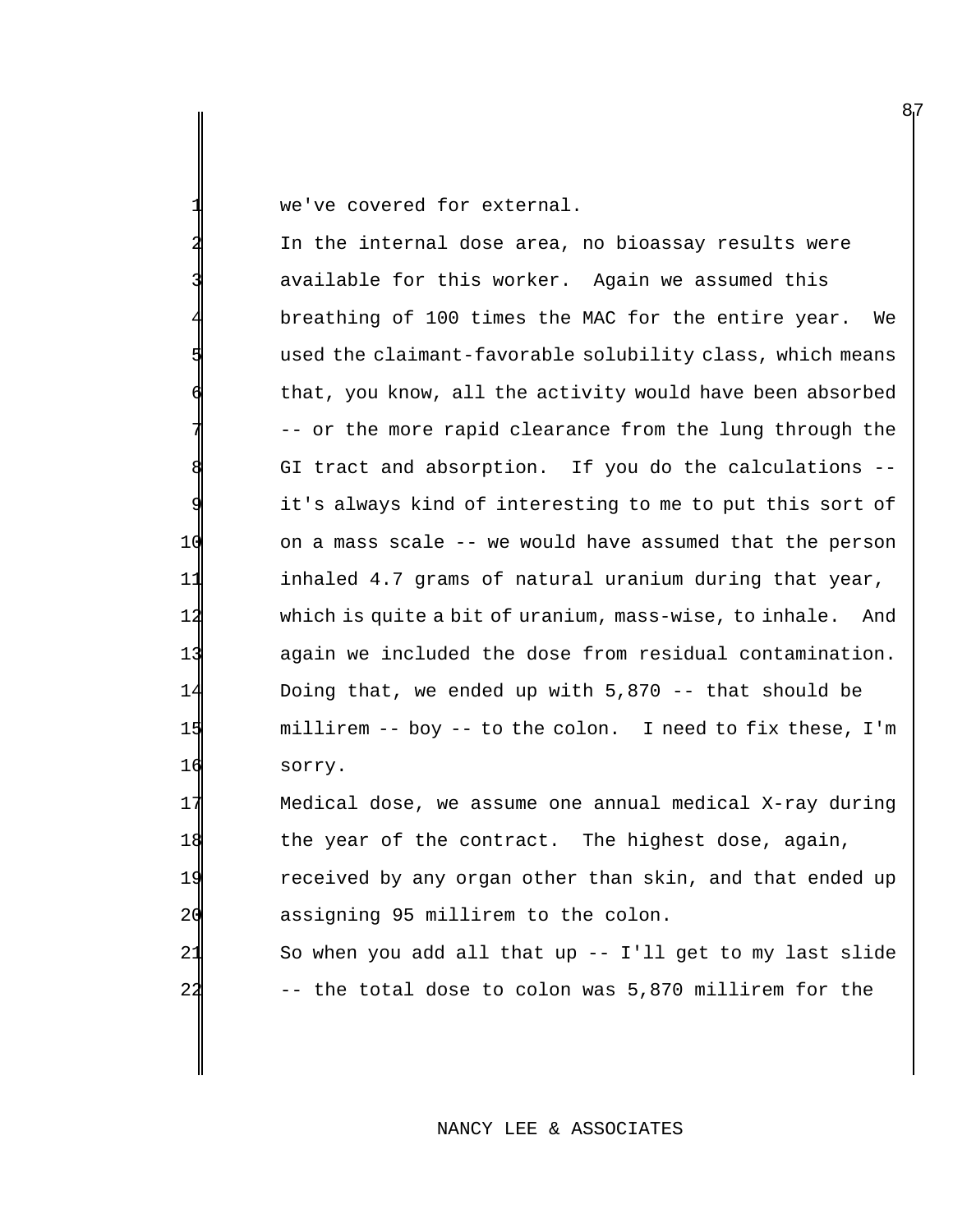internal exposure pathway, 5,270 from external, which resulted in a probability of causation of almost 18 percent at the 99 percent credibility level. Again, I like to look at the 50 just to see the spread between these two numbers, and it was three and a half percent at the 50th percentile. I believe that's all I have to say. I'd be happy to answer any questions.

DR. ZIEMER: Okay, I've got Tony and then Gen.

9 **DR. ANDRADE:** (Off microphone) I'm curious about why -- 10 **THE COURT REPORTER:** Dr. Andrade...

 **DR. ANDRADE:** Sorry about that. I was curious as to why 12 Some of these all-ranging site profiles, especially if you're dealing with natural uranium, did not include your radon exposures or radon intakes. If you're going to be dealing with that, you know, and people work, even for a long period of time, it may not add significantly to the POC, but nevertheless, it perhaps would give more **credibility to the AWE-wide profiles.** 

 **DR. NETON:** That's a good question. I think -- I failed to communicate to you, this is for natural uranium only and does not apply to facilities that processed uranium ore that may have radium-226 in the stream. So if you

## NANCY LEE & ASSOCIATES

88<br>8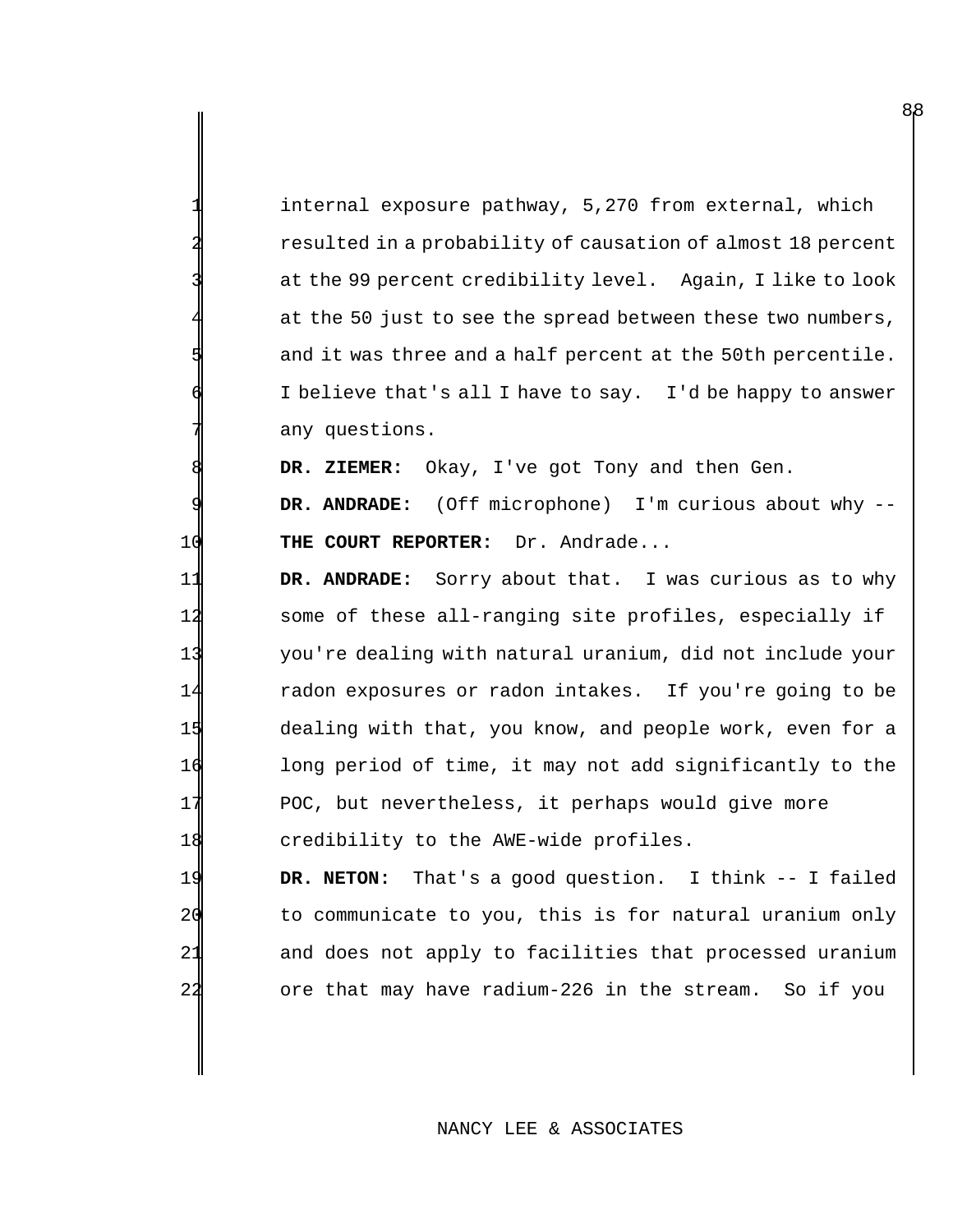receive natural uranium, you just can't grow in radon in that decay chain in any quantity that would make any difference in the dose calculation.

DR. ANDRADE: So this is for processed uranium.

5 **DR. NETON:** Exactly.

DR. ANDRADE: You're not dealing with ores at all. DR. NETON: That's correct.

DR. ANDRADE: And when you say "natural", it is processed naturally.

 **DR. NETON:** It is processed uranium, already refined, in either powder or metallic form of some type. We did allow 14 for a 100-day decay so that the protoactinium 234-M beta would grow in and you'd optimize that exposure, but radium's been taken out of this natural uranium already. 15 Sorry for the confusion on that.

16 **DR. ANDRADE:** Thank you.

 **DR. ROESSLER:** Jim, I want to I guess just comment on the claimant-friendly aspect of some of this. I was particularly struck when you were talking about the DOE site occupational medical dose. Now aren't most of those 21 for the lung or the chest -- they're chest X-rays, aren't 22 they?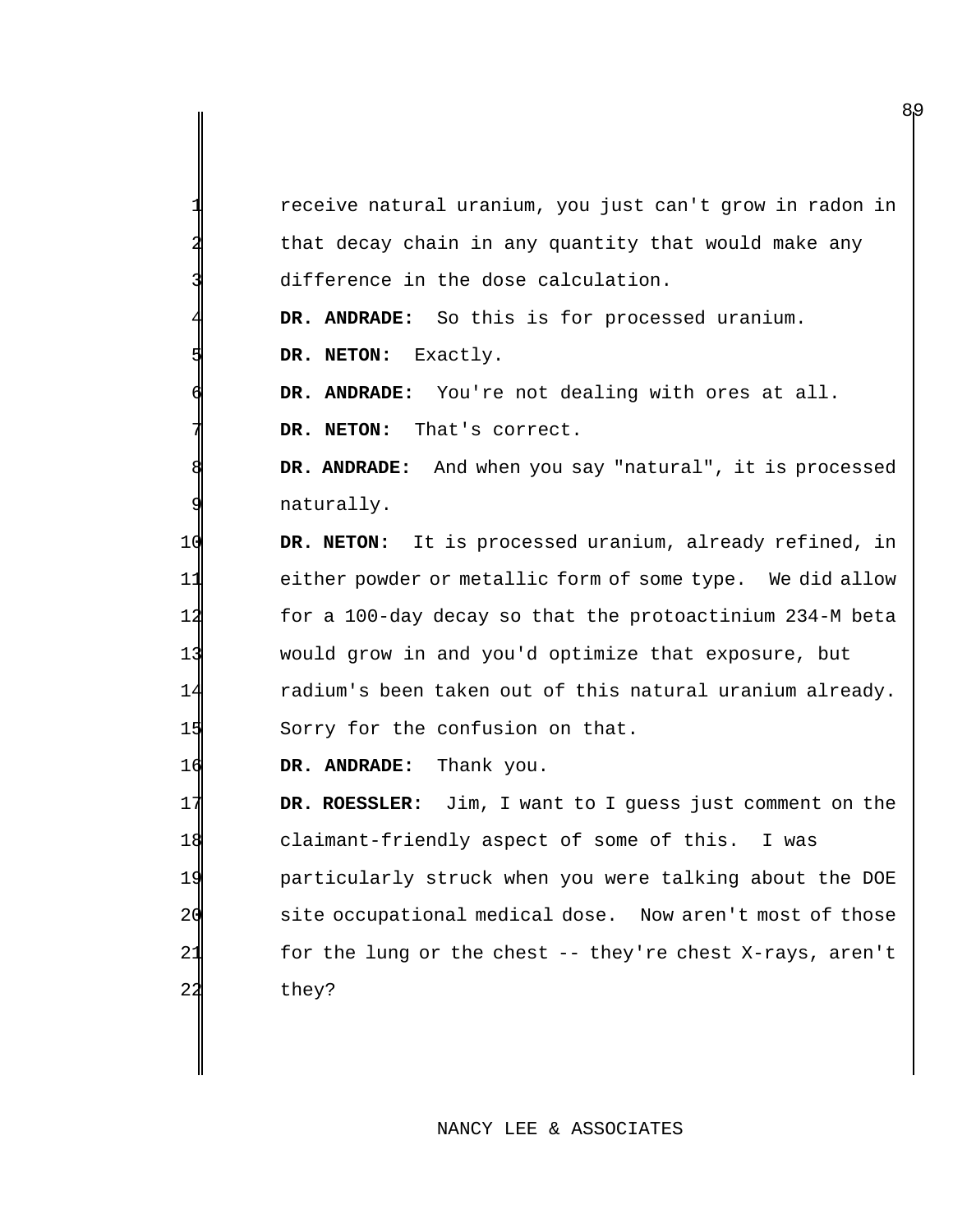DR. NETON: Correct.

|                | <b>DR. ROESSLER:</b> So you assumed -- or what you assume is that |
|----------------|-------------------------------------------------------------------|
|                | the primary beam includes the prostate --                         |
|                | DR. NETON: Correct.                                               |
|                | DR. ROESSLER: -- in that example, which --                        |
|                | DR. ZIEMER: And no collimation.                                   |
|                | DR. ROESSLER: -- yeah, and no collimation. To me, that's          |
|                | an example of being extremely claimant-friendly or an             |
|                | example of very poor medical procedures. I just wanted            |
| 10             | to make the comment.                                              |
| 11             | DR. NETON: I agree with you. The bottom line is that we           |
| 12             | don't have any information about the processes, and if we         |
| 13             | can -- we feel very comfortable that the exposures are            |
| 14             | certainly less than this. They assume no filtration at            |
| 15             | all on these beams and open collimation. We -- there's            |
| 16             | a pretty -- Ron Cathryn* did a very good job working out          |
| 17             | the defaults for these X-ray exposures. I think it's              |
| 18             | pretty solid science.                                             |
| 19             | DR. ZIEMER: Jim Melius.                                           |
| 20             | DR. MELIUS: I appreciate the commitment to doing a -- I           |
| 21             | don't know what to call it, a site profile outreach plan,         |
| 2 <sub>2</sub> | but I was curious when that will be sort of public. When          |

NANCY LEE & ASSOCIATES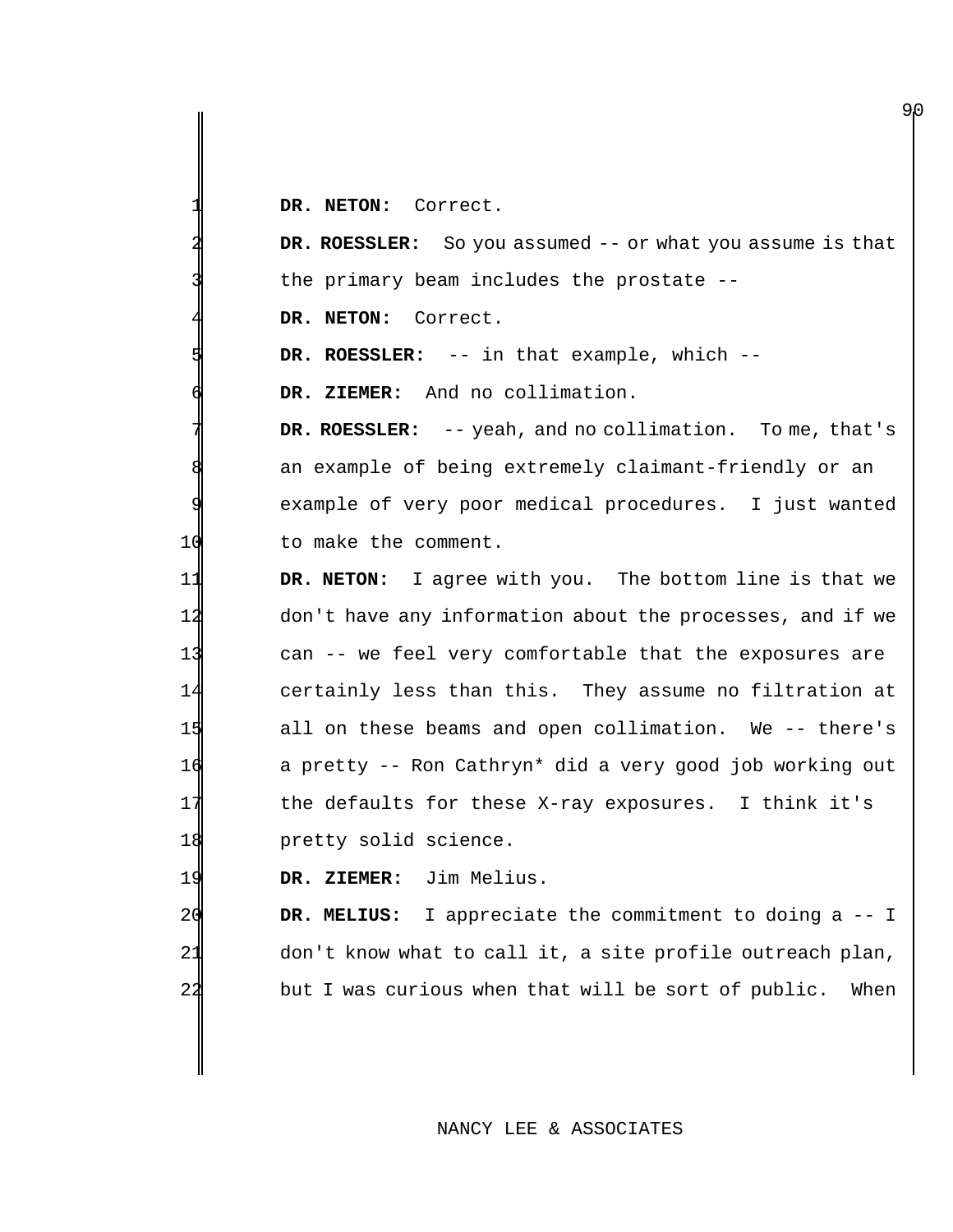will we know about it and  $-$ - beyond the sites you've  $-$ - you've listed there, and I believe, if I understood you correctly, you mentioned doing pre-publication meetings at -- at a number of other sites. But could you sort of fill in a little bit on the time -- time frame, at least when we will know when something's going to happen and what sites you will visit, what ones you'll do public meetings out, to the extent that you can predict that ahead of time? DR. NETON: I'm not prepared to address any more than what I discussed with the where we're at with the reach-out program with the individual sites. But we certainly -- I think the plan itself is going to be approved and in place within -- I'll let Larry help me -- a week or two? I mean it's -- it's drafted, it's --

 **MR. ELLIOTT:** It's very imminent, yes. It'll be on the web site very soon. I think we also have a tentative date for INEEL visitation, too, that wasn't on your slide.

**DR. NETON:** There was, yeah.

**MR. ELLIOTT:** That's in April, I believe.

 **DR. NETON:** April. But we will get the plan out there, 21 and then as the schedule is developed we'll make sure that it's out there with the plan so that people know where we

## NANCY LEE & ASSOCIATES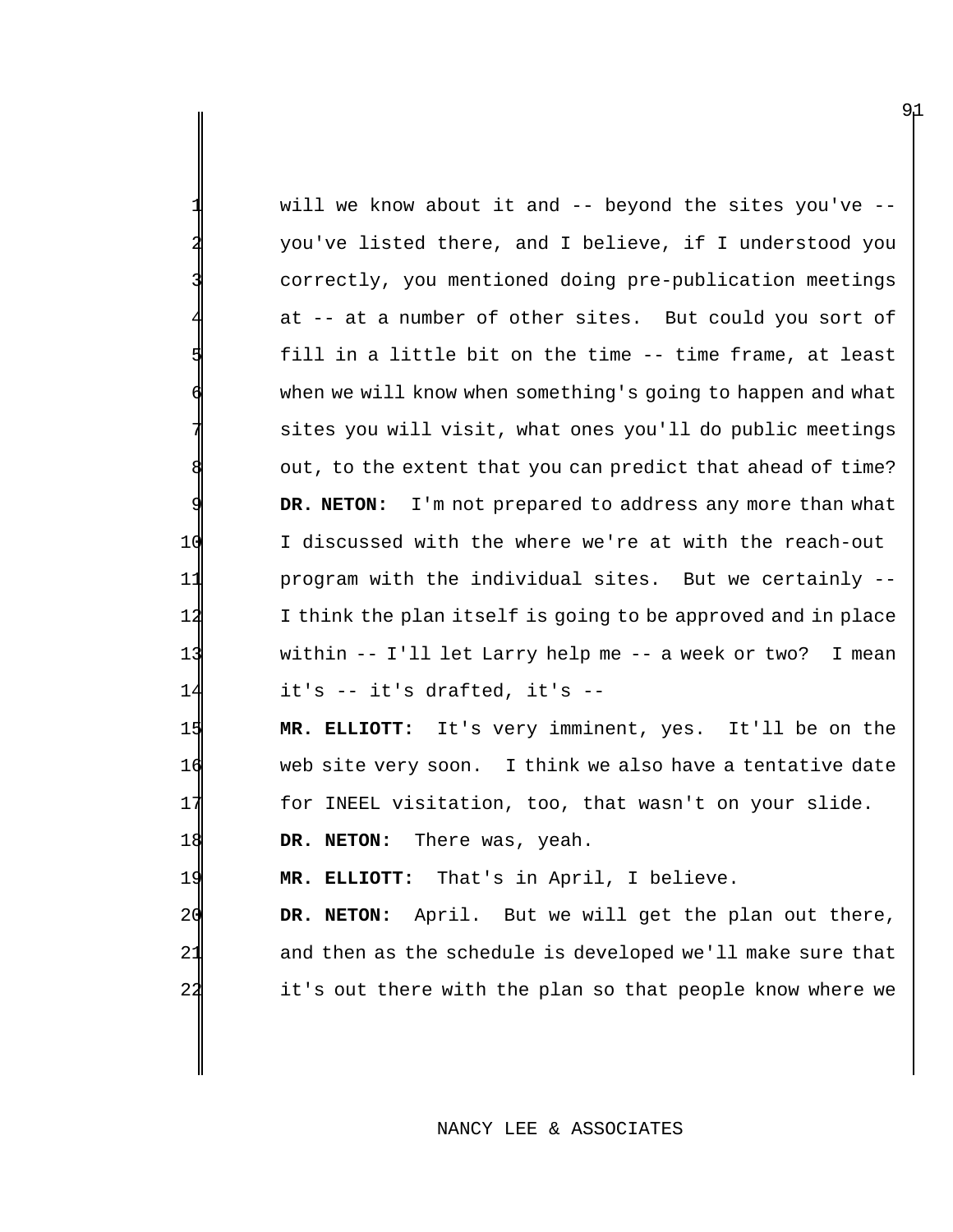are.

|    | DR. MELIUS: That was what I was specifically asking. I     |
|----|------------------------------------------------------------|
|    | wasn't asking you to give me the plan.                     |
|    | DR. NETON: Okay.                                           |
|    | DR. MELIUS: Okay?                                          |
|    | DR. NETON: Okay, that's fine.                              |
|    | DR. MELIUS: Secondly, at the last couple of meetings       |
|    | we've raised the issue of conflict of interest among the   |
|    | people conducting the site profiles under -- under         |
| 10 | contract. And if I understood correctly from the last      |
| 11 | meeting, Larry or Jim, somebody was working on a plan to   |
| 12 | address that and I want -- again, like have an update on   |
| 13 | that.                                                      |
| 14 | DR. NETON: Again, we heard the comments. We took it very   |
| 15 | seriously. We've had ORAU go back and take a look at their |
| 16 | conflict of interest plan and there is a revised draft out |

 there -- it is being internally reviewed right now -- that, again, we should be able to have out very soon. It's not finalized yet, but there is a plan to address some of the Board's concerns.

21 DR. MELIUS: On this one I'm a little bit more concerned 22 about the timetable for that because you seem to be moving

# NANCY LEE & ASSOCIATES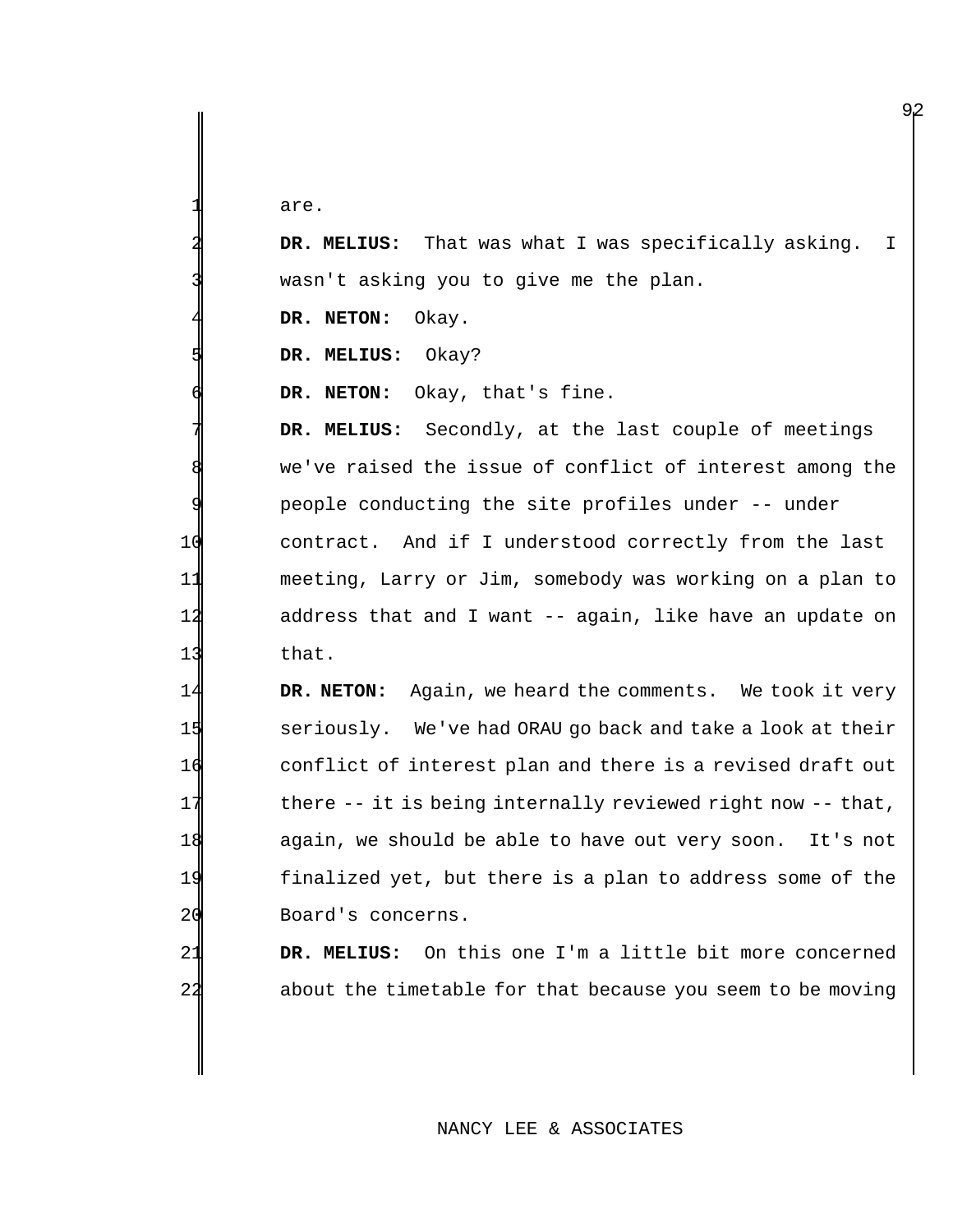so rapidly with these and assigning -- if I understood you correctly, assigning new ones or subcontract, whatever you call it, new ones. And I'm assuming they're being subcontracted under the old plan. We've had several examples of at least what I consider to be very disturbing assignments under the old site profile contracting, and 7 I guess -- when you say soon, I guess if you could be a little bit more specific, I might feel more comfortable with it. But you know, if it's going to drag on again, 10 I think -- and we continue to assign under the old rules, 11 I think we're just compounding what's already a serious 12 credibility issue.

 **DR. NETON:** Yeah. It's difficult for me to predict. I know it's been drafted and it's being internally reviewed. I can't give you a date on that. Dick may want to address the other issue, though, about people who are working -- **DR. ZIEMER:** Dick Toohey?

18 **DR. NETON:** -- on the plan.

 **DR. TOOHEY:** Dick Toohey, ORAU. Let me just comment that subcontractor assignments for the next round are being made under our new proposed rules, so we are assuming OCAS will approve those. So your concern that we're making new

### NANCY LEE & ASSOCIATES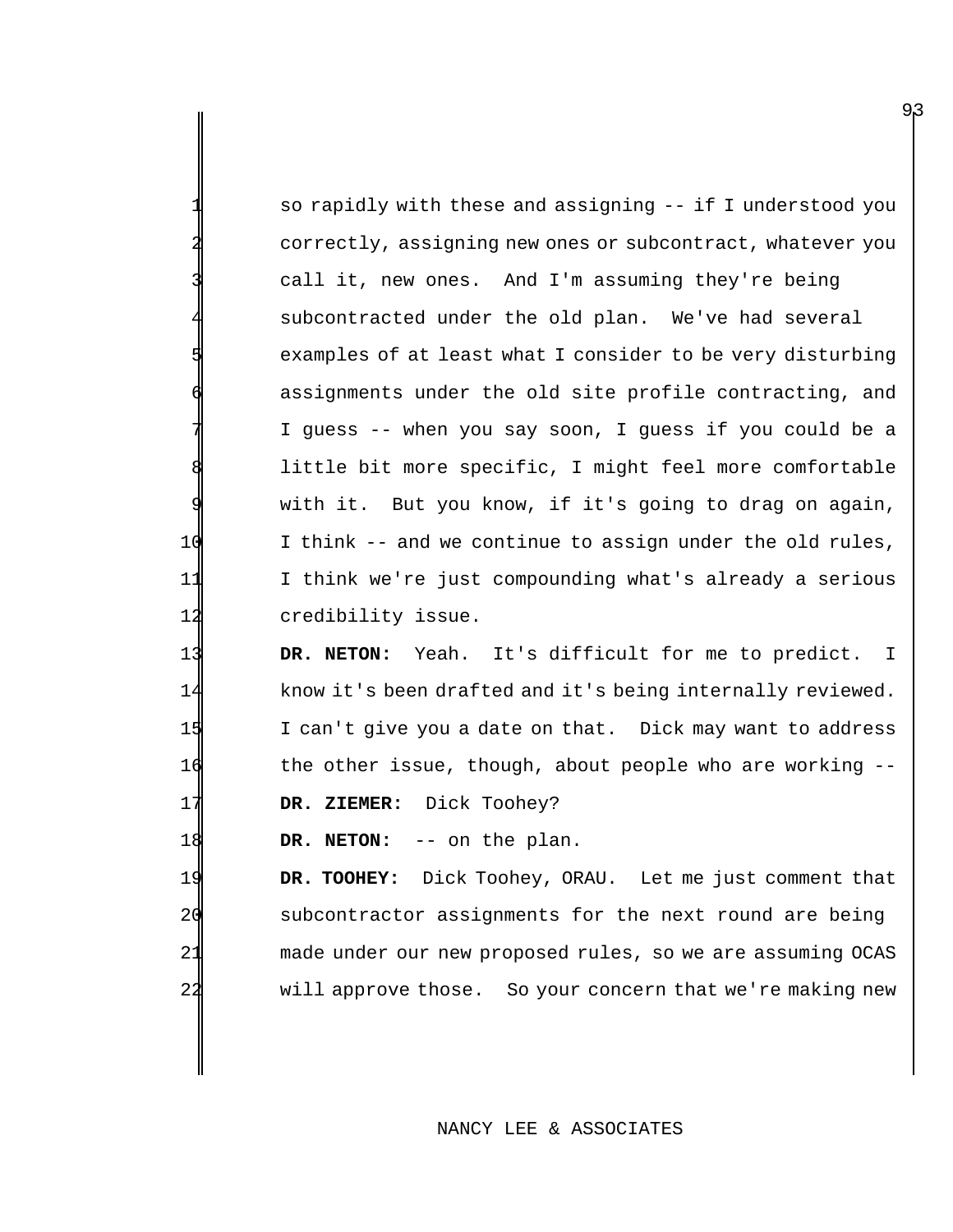assignments based on the old rules is not the case. **DR. ZIEMER:** Thank you. Let's see, Mark, you have a comment?

MR. GRIFFON: Yeah, just looking at the matrix that you presented, Jim, I had a question. The one dot I didn't see on there was which -- which of the DOE site profiles is -- are ready, completely -- all sections completed and ready so that the Advisory Board and their contractor can start --

10 DR. NETON: Good question.

**MR. GRIFFON:** -- to review --

**DR. NETON:** I meant to inform you of that. The Savannah River Site of course has been done for some time, and Hanford is fully complete, as well, at this time. Those are the only two that we have fully completed DOE site profiles on. However, there are a number that have two, 17 three sections done that could be -- could be reviewed, although the total picture is not there. I think I said -- I think there's 24 individual chapters that have been drafted or Technical Basis Documents.

 **MR. GRIFFON:** And also with the site profiles, I'm just thinking in terms of review, there's a lot of support

## NANCY LEE & ASSOCIATES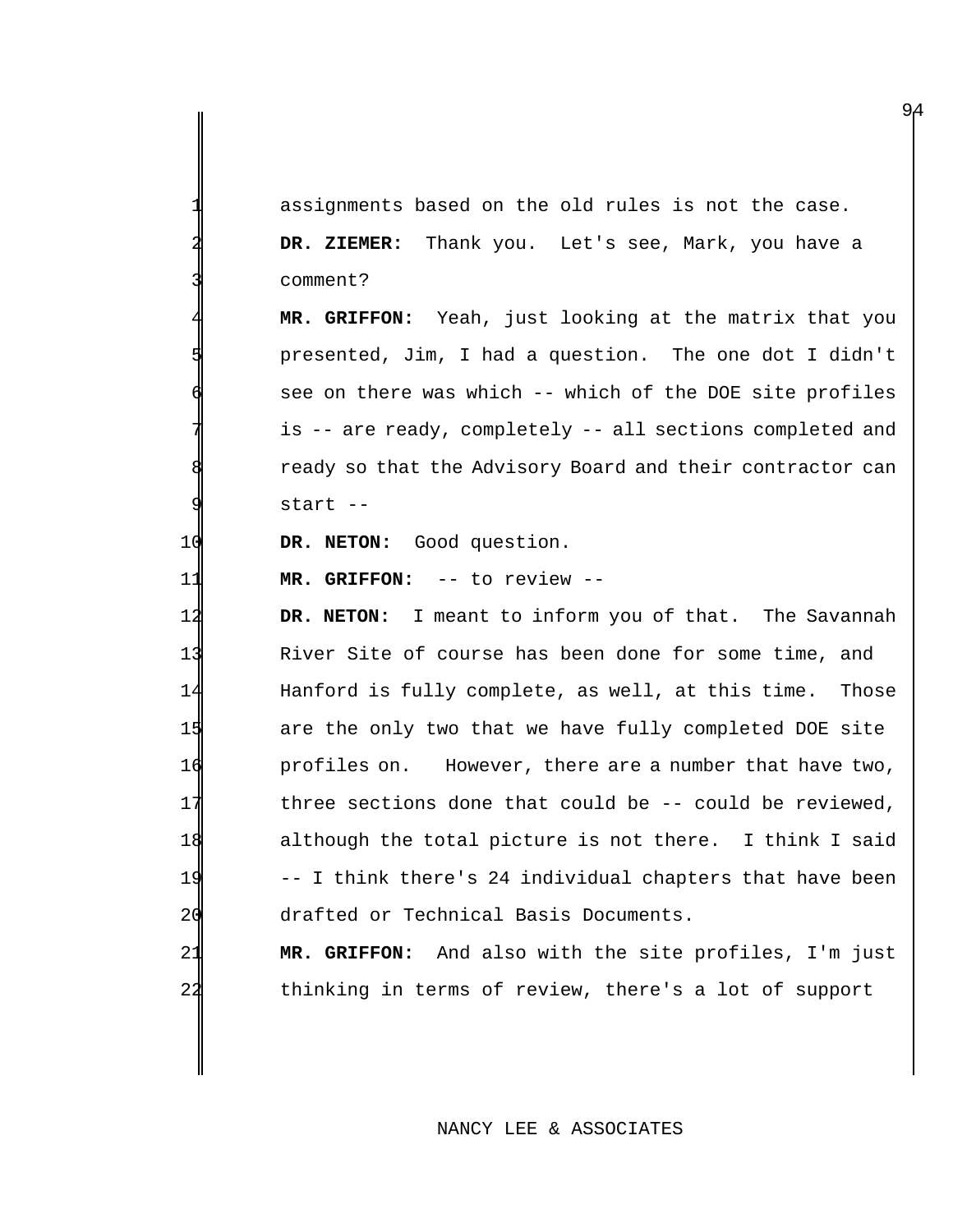documentation or references listed. Are those kept in an administrative record for the site profile or are they available electronically --

DR. NETON: All the documents I've discussed here or any of our site profiles are on our web site. All the ones I mentioned today are out there, available to the public. MR. GRIFFON: Maybe I -- the ref-- even the references listed in a site profile, that's what  $I$  --DR. NETON: Oh, the references in the site profile themselves? They're not included, but most of them -- it'd be difficult -- I mean some of these reference -- some pretty voluminous documents, so it's a -- sort of where do you stop? You reference references of references. I mean -- so we -- we do have them and we can make them available to the dose reconstruction contract-- the reviewer, if that's where you're heading with that. **MR. ELLIOTT:** The references are not on our web site. As Jim says, they're voluminous and they are available upon request. And we have provided them, in a number of cases, 20 to the public upon request. And certainly your contractor's going to be able to access them as they desire. We have them on a special drive on one of our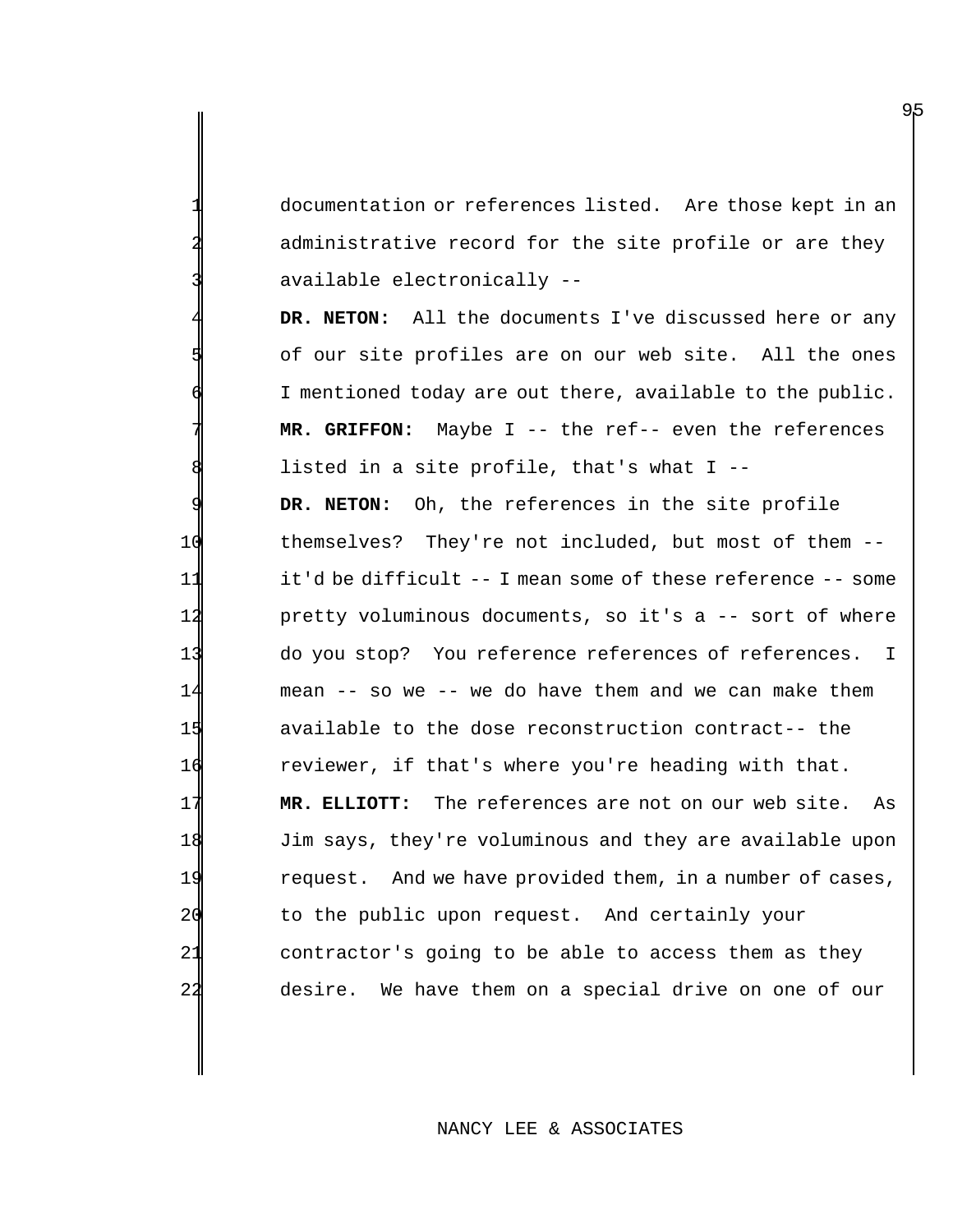servers and so they'll have that access.

MR. GRIFFON: So you have most of that stuff 3 electronically. I'm just -- I'm not saying on the web site. I'm saying available for the review contractor or for  $--$ 

6 **MR. ELLIOTT:** Yeah.

MR. GRIFFON:  $-$ - the Board so that it'd be easily accessible --

DR. NETON: We can make it available electronically. 10 **DR. ZIEMER:** Jim Melius.

 **DR. MELIUS:** Specific question and then a -- sort of a follow-up comment. The question first. Last time -- I think we actually -- last two meetings, I believe, I may be wrong -- we've heard from Richard Miller with some concerns about the site profile for Blockson, and I think we've heard sort of his -- his concerns about that, and 17 I believe at the last meeting I requested, maybe somebody else did, that we get briefed on that so we'd have an understanding -- it came up sort of obliquely in some of the question here about sort of natural uranium exposures 21 and so forth. And I guess I'm asking are we going to hear about that? I would at least like to understand what the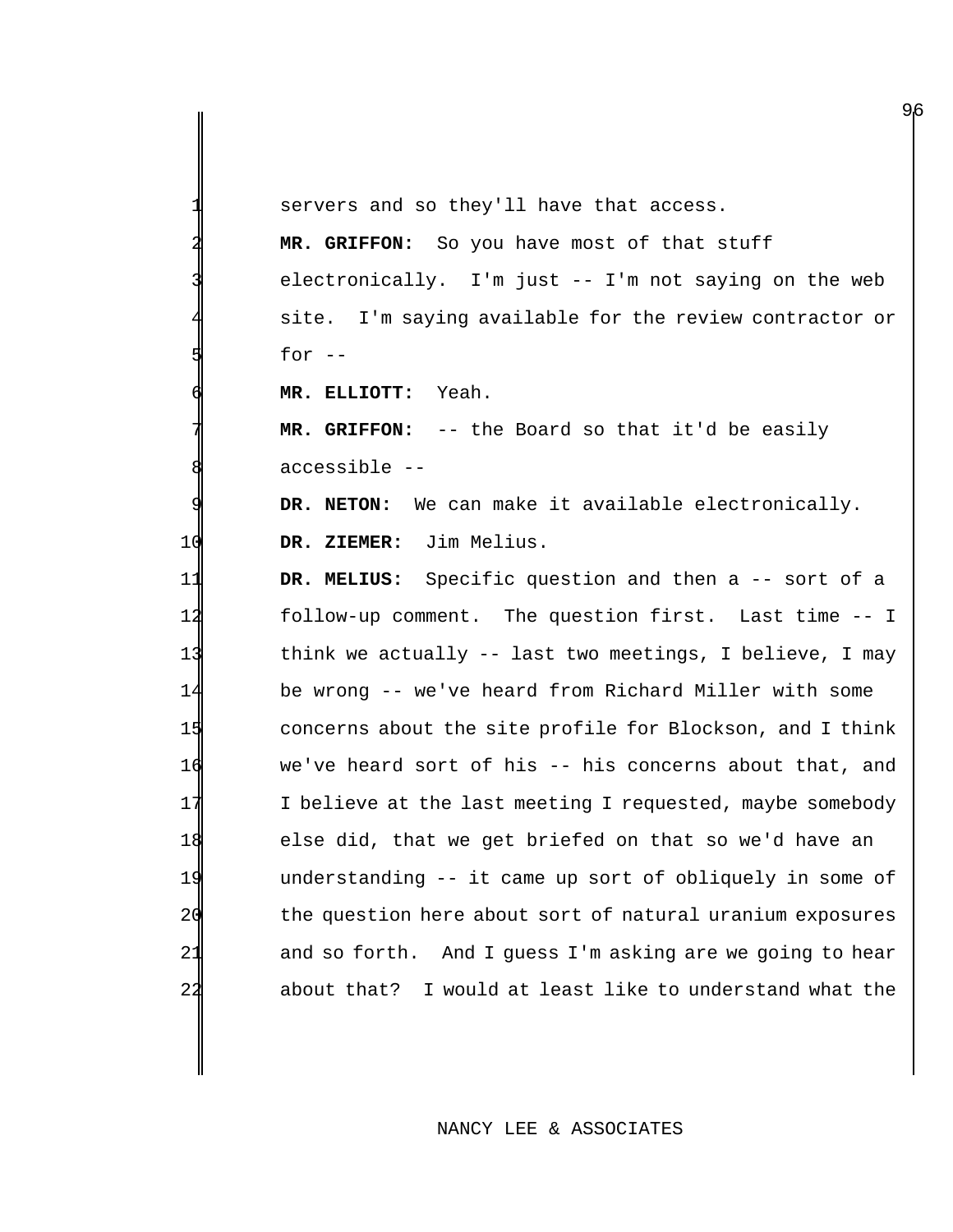issue is, if it's a legal issue or if it's a, you know, 2 policy issue that -- request or a technical issue. DR. NETON: All I can say on the Blockson issue is that we -- the radon section remains reserved on our web site. It is not completed yet, and we are going -- internally deliberating how to handle radon and Blockson at this point. I can't really say any more than that. 8 **DR. MELIUS:** I know I'm ask-- okay. Well, that's more (off microphone) (Inaudible) -- than I recalled, so that's 10 -- 11 **DR. ZIEMER:** At the last meeting I think the issue was 12 discussed to some extent, and had to do with the definition 13 of what was -- what was the site in this case and it involved 14 the radon exposures of a portion of the site. I gather 15 that internally that's still being addressed and reviewed 16 and -- is there any more that can be said today or no?

 **DR. MELIUS:** I'm not looking for more then, if you can't say it, but -- and I think I've used up my three wishes in terms of scheduling, but if we could -- if it is -- when it's ready and can be presented, I would like to hear it presented.

22 **DR. NETON:** I'd be more than happy to do that.

## NANCY LEE & ASSOCIATES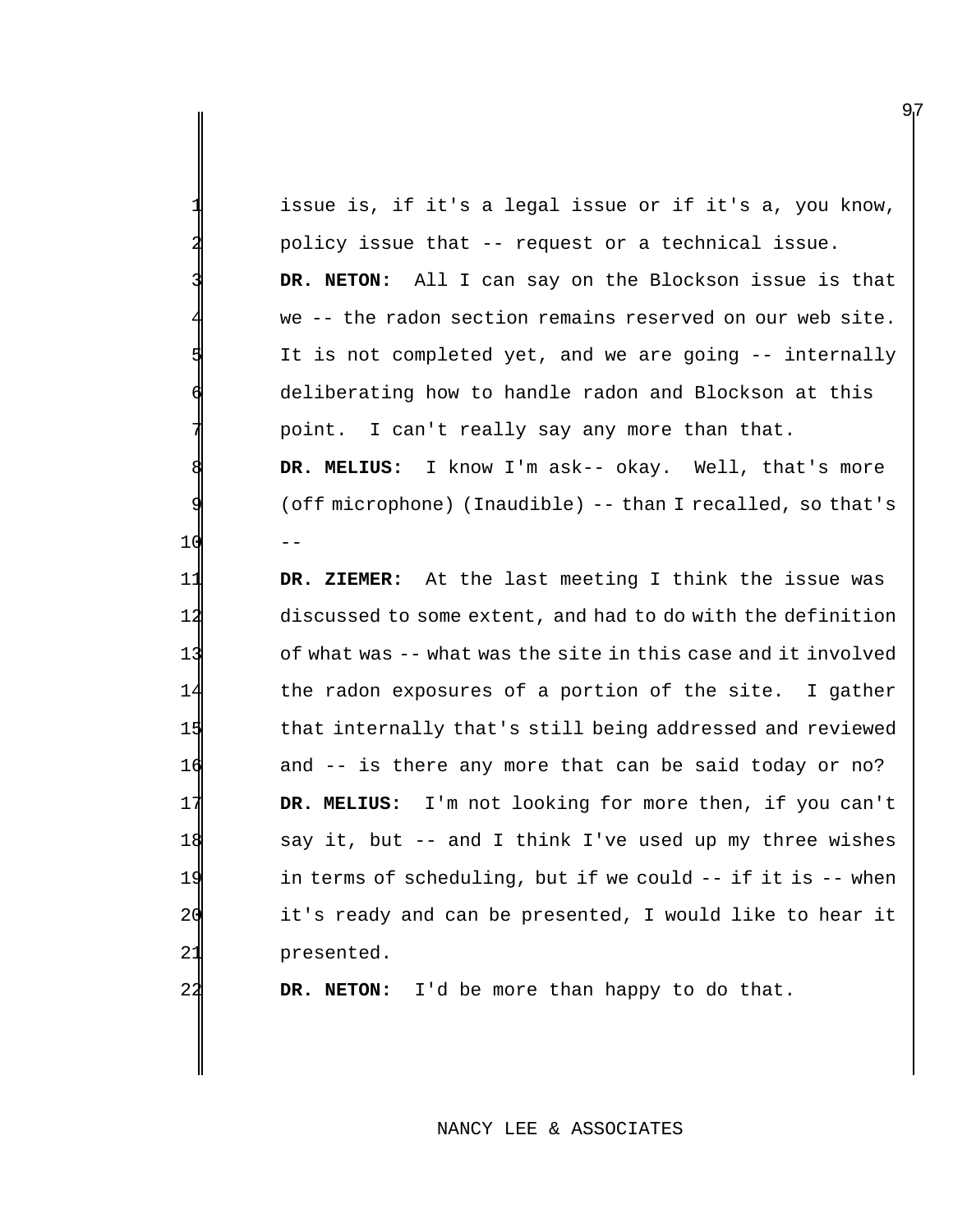DR. MELIUS: And I think that raises a bigger question that comes up with some of these site-wide documents that you're doing that I think we as a Board need to look at. And I think it applies more to this issue of individual dose 5 reconstruction review. But when we did the initial set of dose reconstruction regulations, we indicated that if there were  $--$  and I may not have the language right, but if there were policy issues or things that would change how NIOSH would do -- conduct dose reconstructions, sort 10 of fill in further details, that there was a process put 11 in place where those would be announced in the *Federal*  12 *Register* and then reviewed, comments reviewed by the 13 Board, also, or presented to the Board in some way -- and 14 I may have the details of that wrong.

15 I think we also are now entering into this process where we are looking at individual dose reconstructions, and then -- and then in between those two -- and I -- I don't **personally see where any of the documents you talked about**  today represent, you know, a major change. I think they're pretty straightforward technical guidance. But we ought to think about what -- where the line is in some of these places in terms of -- and what is the most

NANCY LEE & ASSOCIATES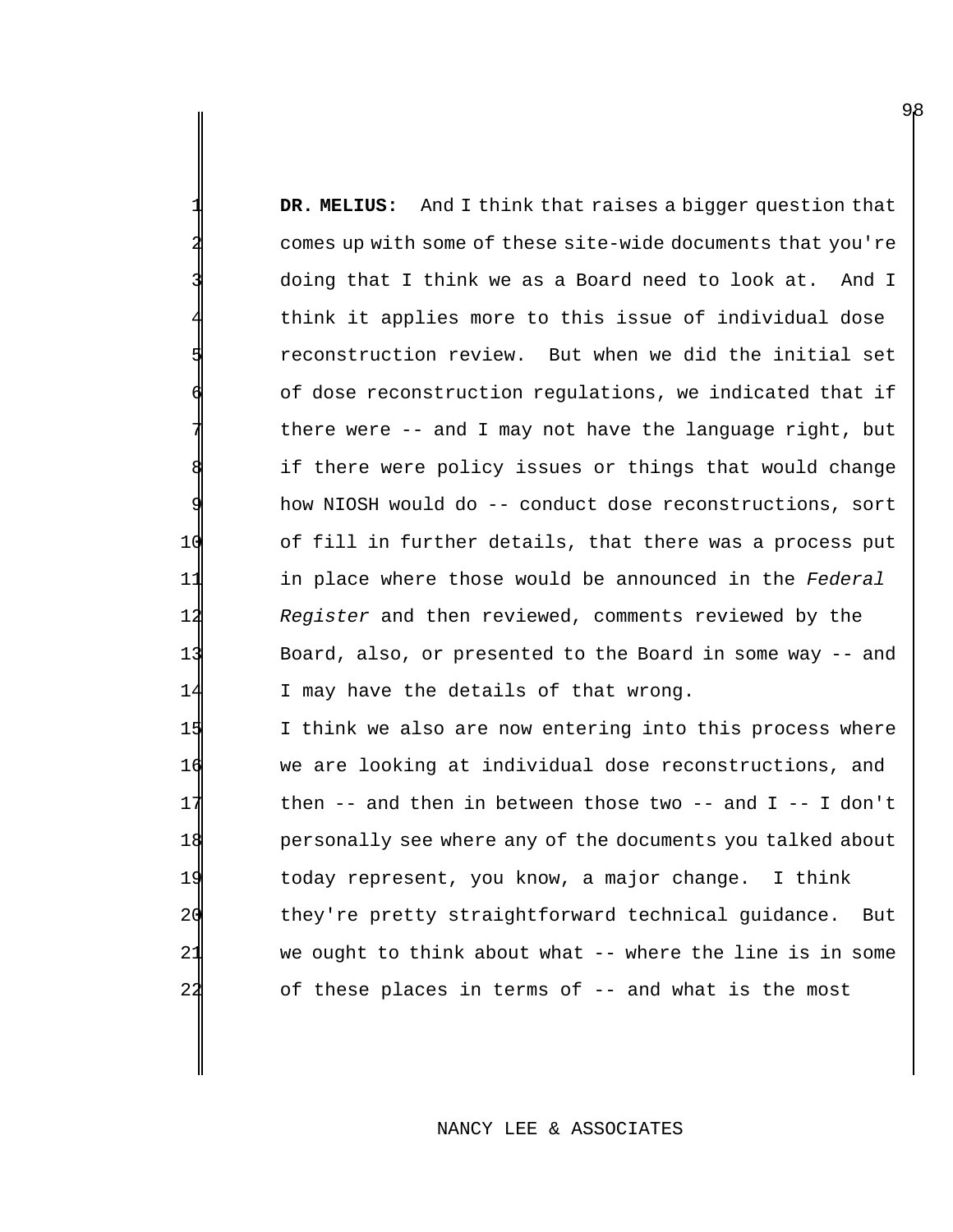efficient way of looking at -- for us to do the individual dose reconstruction reviews in a way that -- I mean do we just do individual dose reconstructions till we run across one of these documents, in which case then it has to be reviewed, or is it more efficient to do it in some other way. And then at what point does -- does the decisions that you're making, the technical decisions sort of reach more of a policy issue that -- that ought to get more -more complete public review. And whether we do that as 10 part of our discussions or at some later point, but I think 11 it's something -- it'd be better if we could think it 12 through ahead of time rather than having an issue come up 13 where -- if it -- if a large issue comes up through an 14 individual dose reconstruction, I don't think that serves 15 everybody very well 'cause undoubtedly that may have, you 16 know affected a lot of other cases and then if -- if we're 17 debating or having questions about a -- some sort of a 18 technical policy that you've set in terms of dose 19 reconstruction, then -- through an individual -- through 20 a single case, then I think that's not the best approach 21 and most efficient nor the most fair to the claimants. And 22 if we could think about some criteria for that. And also

## NANCY LEE & ASSOCIATES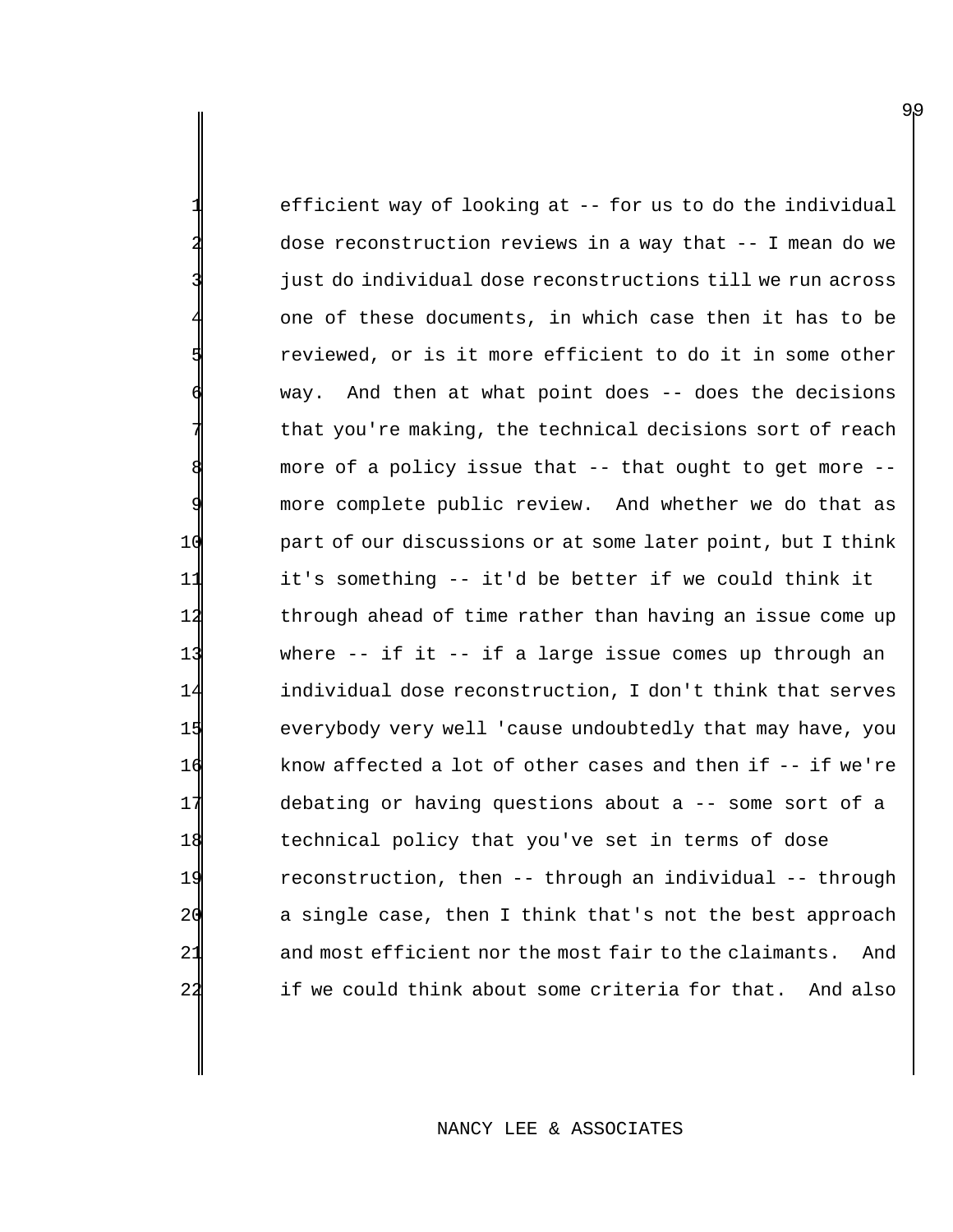to get a little better idea of where you're going with these types of documents and seeing, you know, what's the spectrum from the original regulations to various kinds of guidelines you develop down to these sort of technical reference documents that are in place, and maybe that would help us decide it. And maybe it's not an issue yet, or maybe it won't be, but I would like to avoid that becoming a major issue.

 **DR. ZIEMER:** Thank you. And actually these kind of issues cut both ways. I think Dr. Roessler was hinting at it that it's -- it could also be when does an assumption go beyond becoming claimant-friendly to becoming -- ridiculous? Some of the assumptions are -- push the envelope, I think. They're certainly claimant-friendly. They make some assumptions that clearly go well beyond that, I would -- in my mind. It's hard to know -- it may be hard to say well, you can't rule out the possibility, for example, that even though work was only done two days a week, that somebody might not have had -- worked longer than that. 20 So it's hard to draw those lines, I realize. 21 But insofar as these kinds of things drive the process, I think you're in essence asking to make sure that the Board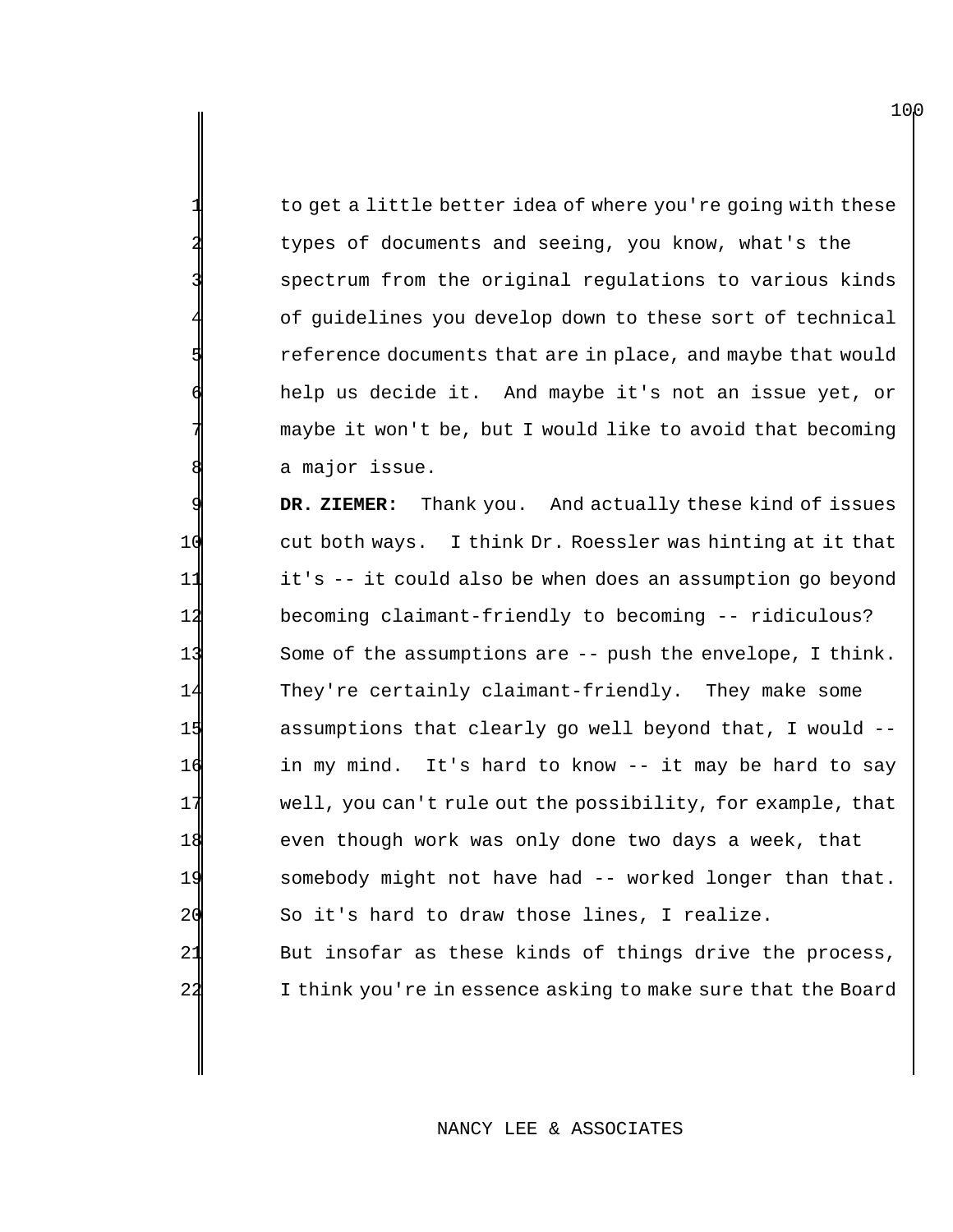is aware of these. Insofar as they represent perhaps a policy change, we need to be on top of that. I think they keep with the policy. It's hard -- it's hard to separate the application of the policy from the assumptions that are built into the policy, I suppose.

Okay. Mike?

MR. GIBSON: But on the other hand, Paul, you know, some of these assumptions are just that, they're assumptions, and it's admittedly a limited document. And so -- on the 10 other hand, there could be a lot of missed dose for people 11 that legitimately deserve it.

**DR. ZIEMER:** Yeah, understood, and certainly they are taking worst-case scenarios. And I'm not suggesting at this point that -- that they change that. It's certainly 15 -- has -- in most cases appears to me has been a -- really a worst-case scenario.

17 Other comments before our lunch break?

18 (No responses)

19 Okay, there appear to be none. Thank you again, Jim, for 20 a very informative presentation.

21 We're now ready for the lunch break. We will reconvene  $24$  at  $1:30$ . Thank you very much.

NANCY LEE & ASSOCIATES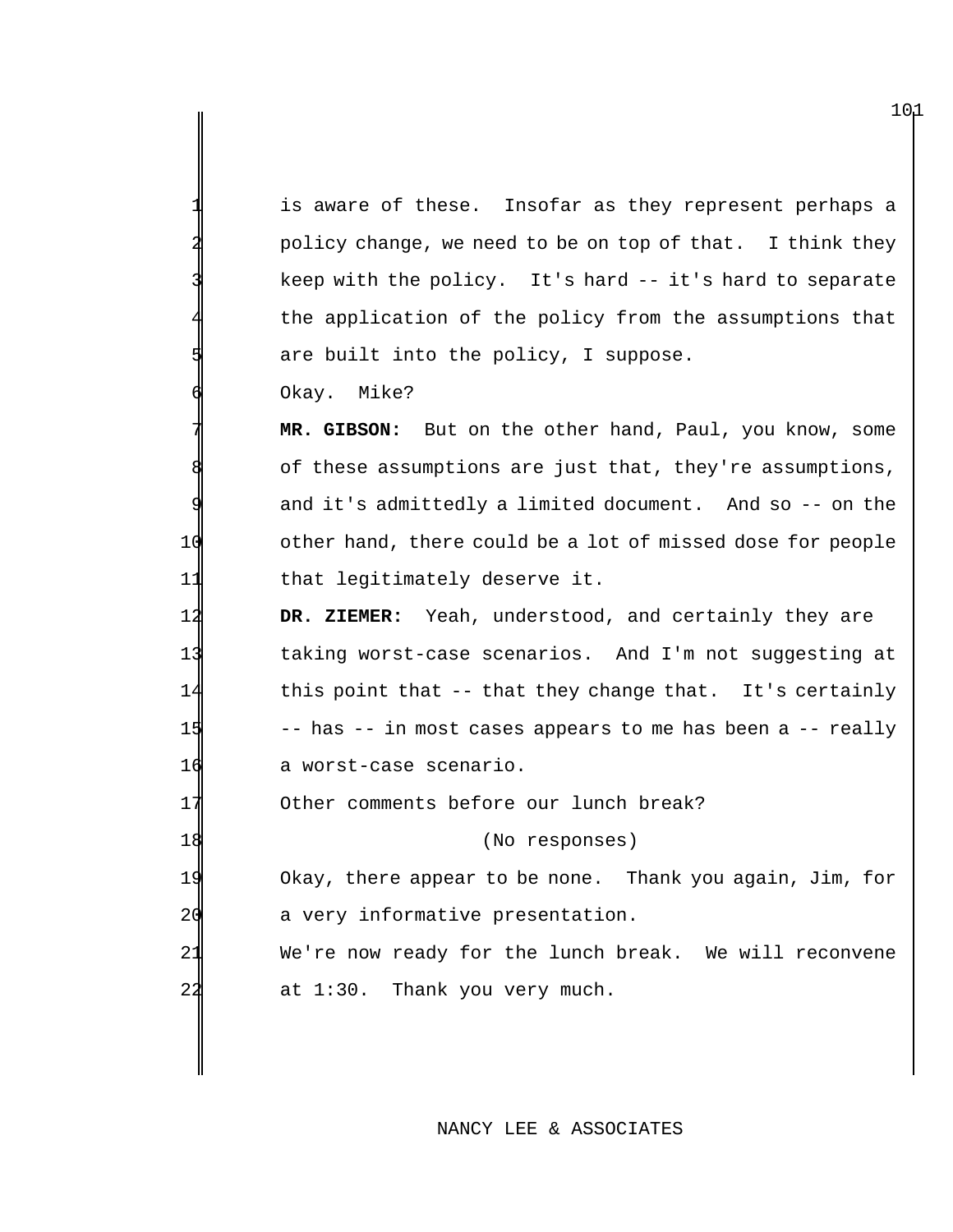(Whereupon, a luncheon recess was taken.)

## **RESEARCH ISSUES WORKGROUP REPORT**

 **DR. ZIEMER:** We're now back in session. Our first topic for the afternoon session is a report on the research issues workgroup. Dr. Melius has headed up that workgroup. They've had a teleconference meeting recently, and Jim, if you'll bring us up-to-date and... **DR. MELIUS:** The research -- IREP and other scientific issue workgroup, I think is our official title, that had another meeting this week. The meeting was Henry -- Henry Anderson, myself and Russ Henshaw. Leon was caught on an airplane and I believe Paul, you were -- though not an official member of the group, you were going to sit in and you were caught in travel status, also, under that. And 15 then subsequent to that meeting, I had some e-mail correspondence with Larry to -- and with Russ to update some of these issues, and I will refer you to them in a 18 second for -- for some of this.

 The -- if -- to refresh your memories -- 'cause I had to refresh mine -- the last report from the IREP and scientific issues workgroup was about a year ago. And we -- at that time we presented a report that included two

### NANCY LEE & ASSOCIATES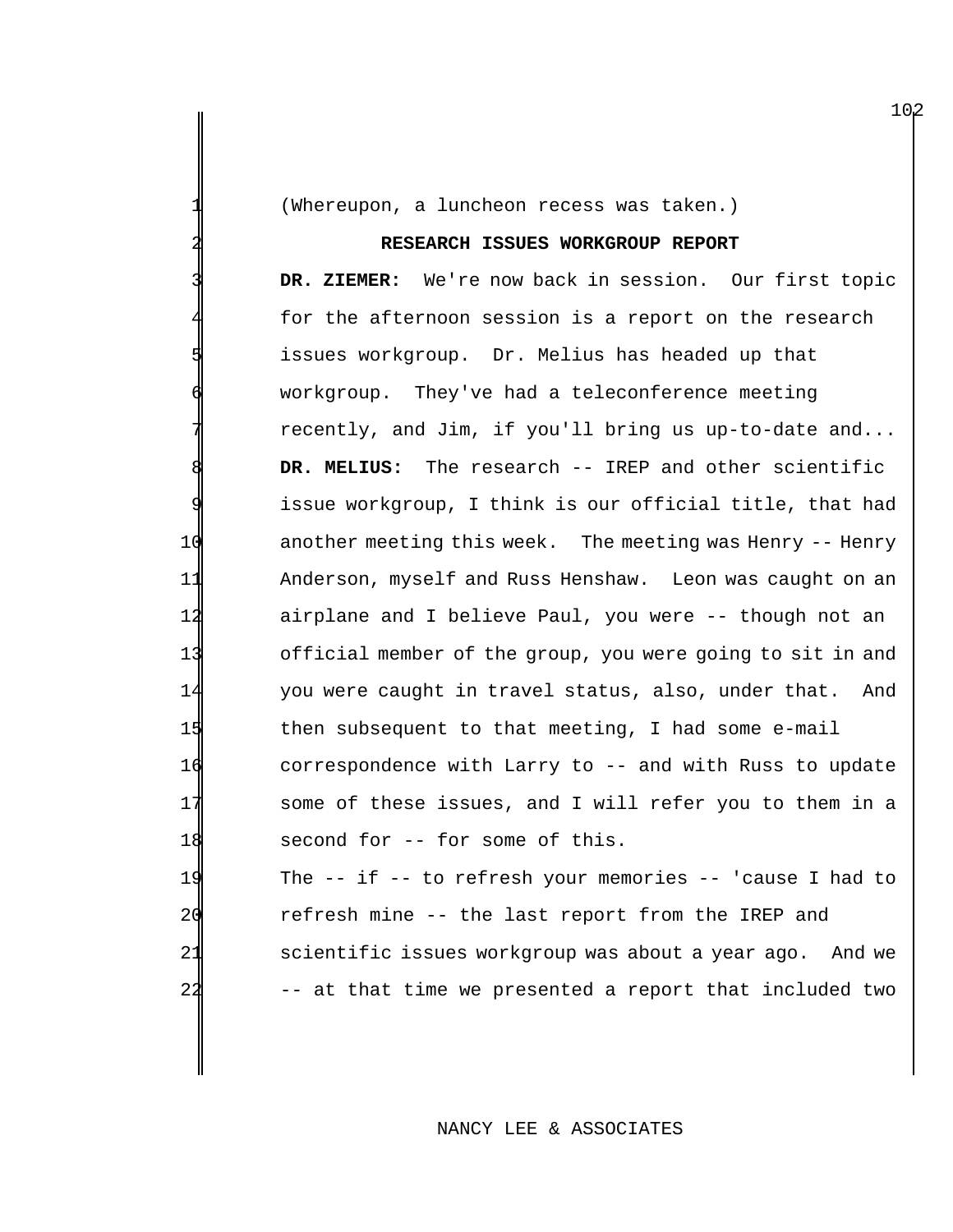-- two things. One was a recommendation for a set of procedures for how we would deal with scientific issues that would -- and other change -- significant changes to IREP and so forth that would come up and -- this was a policy the Board did adopt. It was a fairly flexible policy, depending on the extent of the change and depending on how NIOSH had worked to come up with a document, but it would involve some sort of a peer review or through a workgroup or a scientific meeting -- there were lots of different 10 avenues. And then a presentation to the Board with all 11 that information in a way that we could then make a 12 endorsement of that change, if -- if appropriate that... 13 At that report a year ago we also presented a number of 14 IREP and other health-related scientific issues that we 15 recommended be something that get priority in terms of 16 being addressed. And we ended up with a list of five 17 issues. We put them into first and second priorities. I 18 don't think their priority is as important for my 19 presentation today, but we had gone through that and as 20 a group adopted those.

21 And so what I will do is direct my report back to you based 22 on that list because it -- that and I'll maybe add another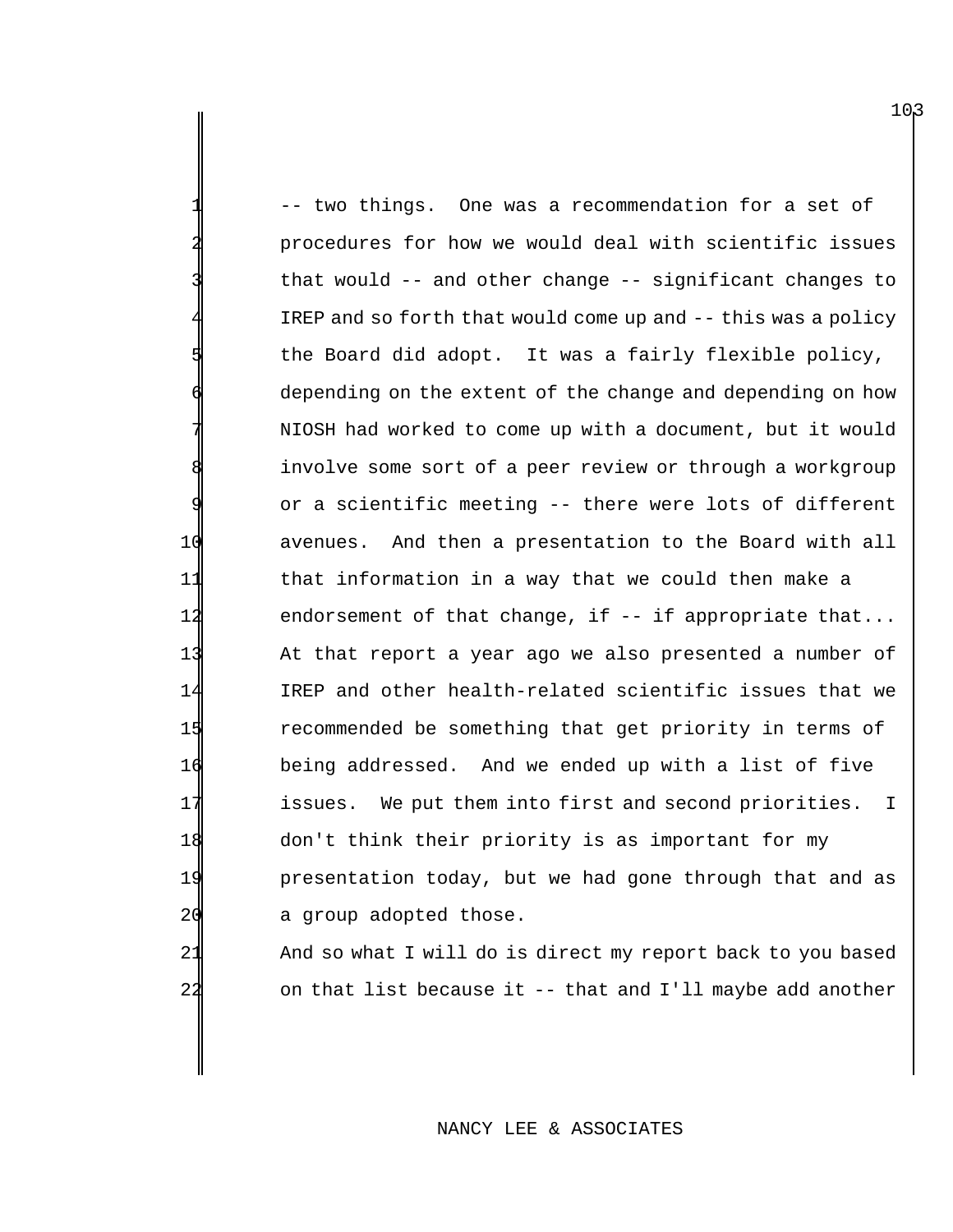-- couple of other items to it in terms of just updating 2 you.

Our first priority was the issue of how to deal with occupational exposures, that these were exposures in the workplace and the fact that a lot of the scientific data that was being used to develop IREP were derived from non-occupational exposures that -- and whether that -there should be adjustment or something for that, taking -- that -- that deals with a number of technical issues, 10 healthy worker effect, some changes in the dose rate and 11 so forth on that.

 After -- subsequent to our meeting last -- a year ago when we discussed this, we also had an update from NIOSH on where they stand with their studies, and -- 'cause they have underway a number of occupational cohort studies that -- 16 and I think -- at least our discussion after that, although 17 I don't think we ever formally talked about this, was that, you know, there was just a lot of work underway and NIOSH was addressing this issue, but it was more of a longer-term research issue. And I think the only conclusion we'd come or rec-- that and my discussions with Larry is that it -- at some point we ought to be updated on where NIOSH is with

## NANCY LEE & ASSOCIATES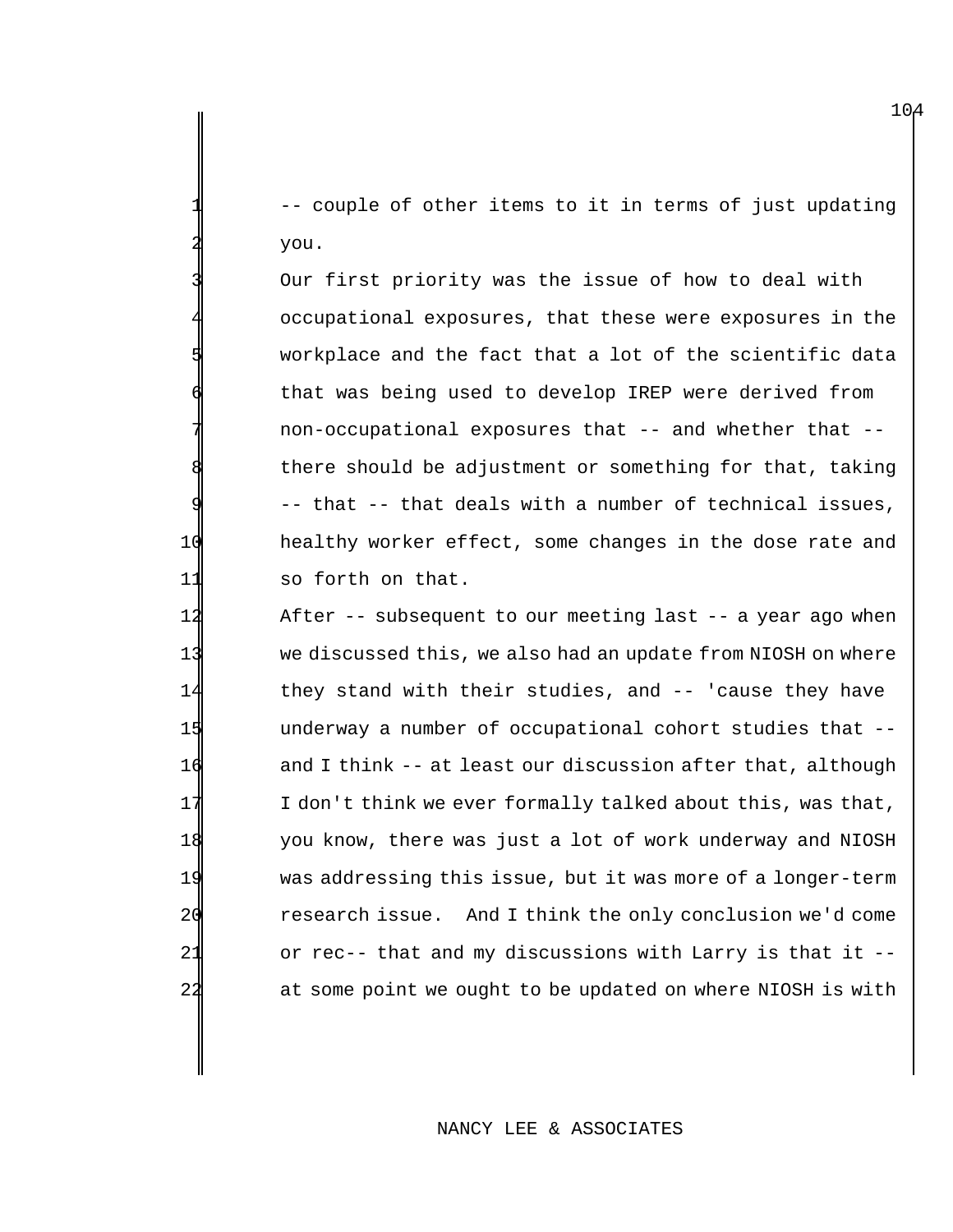their work, and particularly focused on this issue, and maybe at that time generate some more discussion of to what extent we need to deal with occupational exposures in the context of the IREP model and what would be next steps. And maybe there's nothing that needs to be done even then, but that would be I think the appropriate time for that discussion.

8 Second issue was age at first exposure that we -- we discussed as issue that'd been brought up. And NIOSH has 10 been wrestling with that issue, also, and -- do that, and 11 -- ask you to address this so I don't -- distracted, Larry 12 -- and is think -- thinking of various approaches and let 13 me let Larry address that since he's the one doing it. 14 **MR. ELLIOTT:** This is on age at exposure --

15 **DR. MELIUS:** Age at exposure --

 **MR. ELLIOTT:** -- workshop, and we are working with the Health Energy-Related Research Branch, HERB, in NIOSH to **put together this workshop.** We are in deliberation about how to go about that and where we're going to out-source 20 that to -- which contract we would employ that under. Basically the approach that HERB has proposed is that a set of experts would be convened in a workshop setting,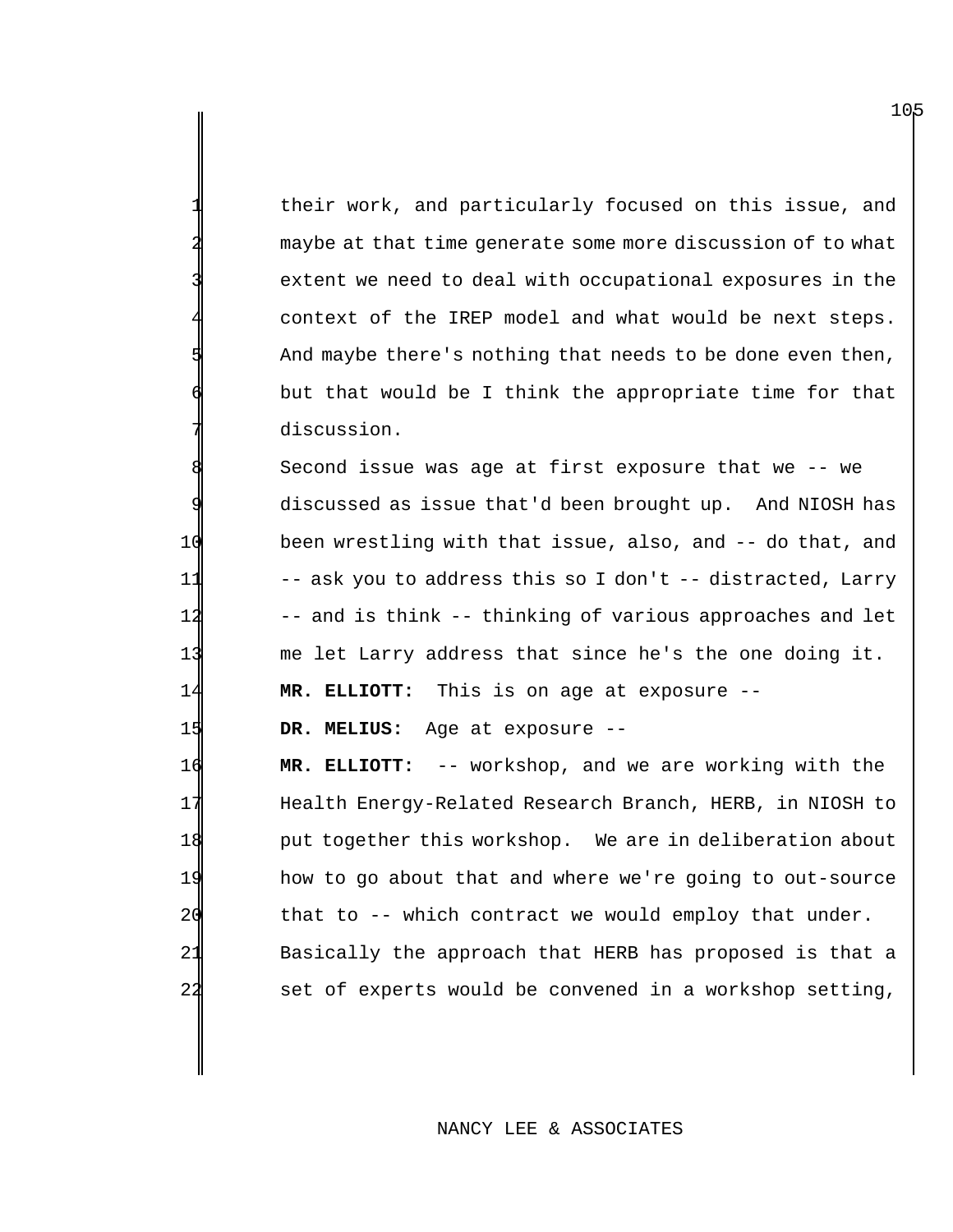and they would use some pre-developed datasets to come up with a standard methodology of analysis for issues surrounding age at exposure and how to go about this. The problem here is that there's a number of approaches that have been used by different epidemiologists, different biostatisticians, on evaluating age at exposure. And there are limitations and there are advantages to each -- each of those different approaches. And so using a standardized dataset and gaining consensus 10 across some experts we think makes a lot of sense. That 11 would enable OCAS to use a consensus approach methodology 12 in examining age at exposure. It would also enable the 13 HERB researchers to examine age at exposure within their 14 various study designs using a standardized approach. 15 Time line, I can't give you a time line. We're hoping that 16 we can get this put together and a workshop held this year. 17 We want to -- we have -- in OCAS we have money dedicated 18 to support this for this year. We're working with HERB 19 to see where we can find some additional resources and how 20 we can best go about doing this. But it's our intent to 21 get this on a fast track as quickly as possible because 22 we do believe that it has considerable benefit and merit

#### NANCY LEE & ASSOCIATES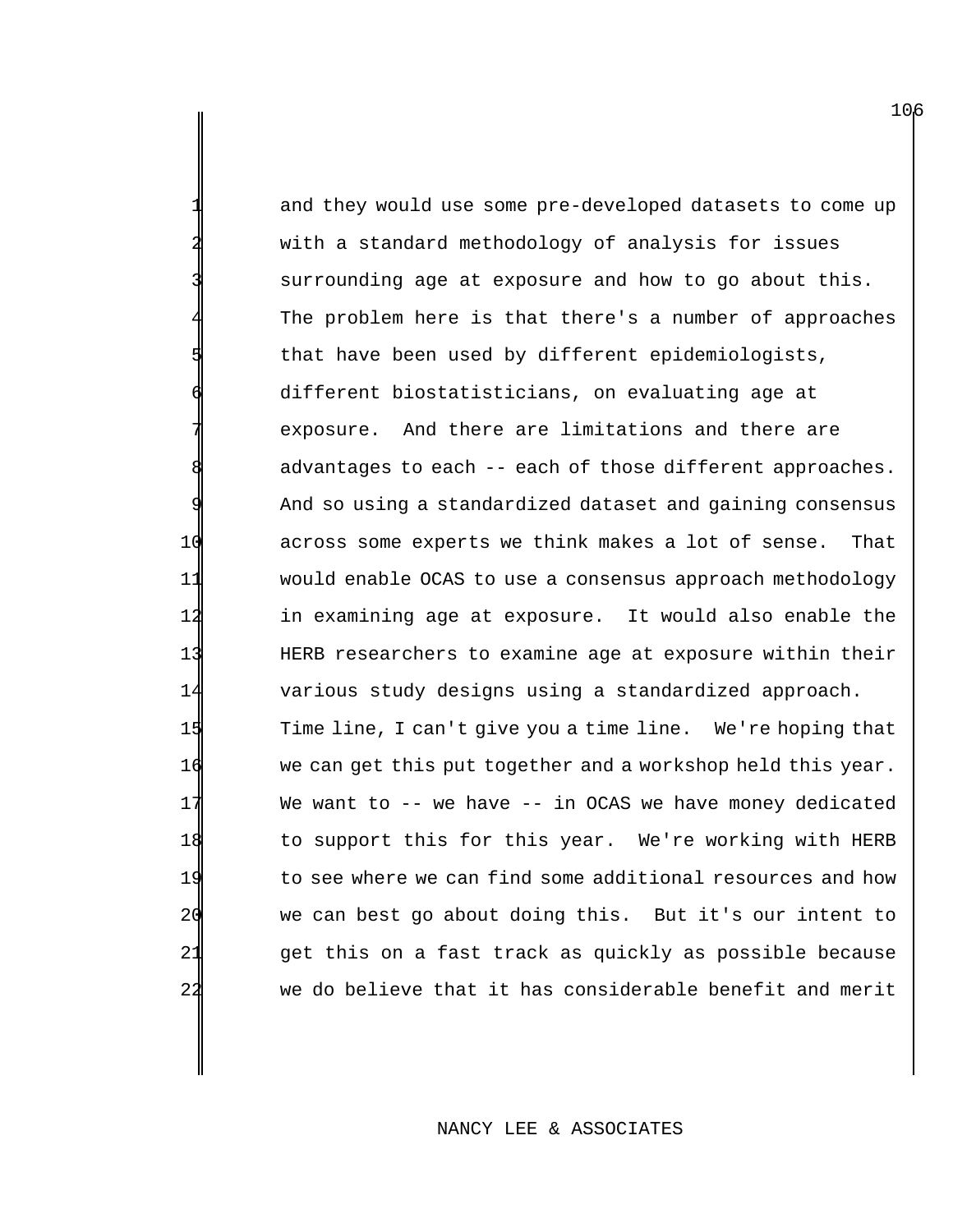to compensation, as well as to research.

2 **DR. MELIUS:** And I think, again, that procedurally sort of fits in with the way we talked about approaching these -- these issues and would allow them to come back with a report or, you know, an update for us, and maybe even a recommendation at some point.

The third issue was -- we classified as sort of the rare cancer issues, and grouping of different types of cancer. And there's really not much to update on that, other than there is some funding, we believe, in the omnibus spending package that was just passed, I think within the last few days, that would allow some further analysis by NIOSH on the chronic lymphocytic leukemia issue, and maybe help expedite addressing that issue. And I don't know, Larry, **if you found anything more out in the last 24 hours about** 16 that. I think -- is all you know this huge appropriates for all the agen-- many of the agencies, I can't remember how many are included, has just been passed finally and there's some language issues and so forth. And there's 20 a while for somebody to wade through it and get the language down so you can even look at it.

22 **MR. ELLIOTT:** I haven't seen the language. I've talked

# NANCY LEE & ASSOCIATES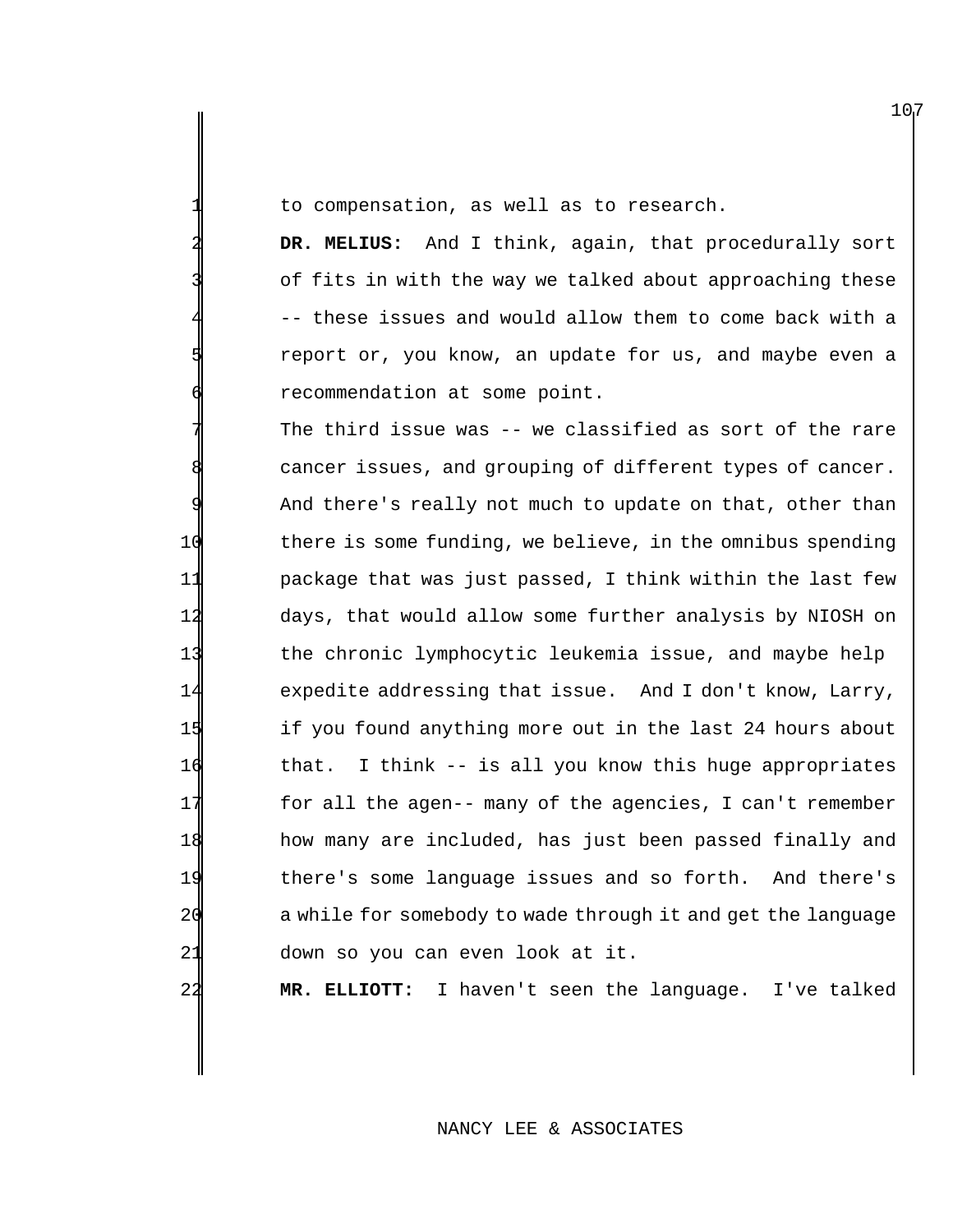with David Utterback -- who's here today -- a little bit about it, so we know it passed. We have to take stock of what it says and how the earmark is couched.

4 Attendant to that, though, Russ Henshaw is working on a listing of -- a frequency, if you will, of the cancers that we have in our claimant -- claim population, looking at various types of cancer -- primaries and -- and what we can say about that, as well, how many  $-$ - how many of those truly rare, rare, rare type of cancers do we see and what 10 do we need to do in light of those. So he is coming up 11 with that and we plan to have something to present to the 12 Board in a very short time.

13 **DR. ZIEMER:** Can you tell us a little more about the thrust 14 of the funding? What's the intent there in the bill that 15 you referred to? Is that for studies or --

**DR. MELIUS:** That is for studies, yes. My understanding -- at least the language I've seen earlier, and I haven't seen final language, was it would allow -- NIOSH is doing -- well, maybe we should ask --

20 **MR. ELLIOTT:** Maybe Dave Utterback could come up and speak 21 to that. I haven't seen the language myself, but 22 originally we understood it to be dedicated to -- money

### NANCY LEE & ASSOCIATES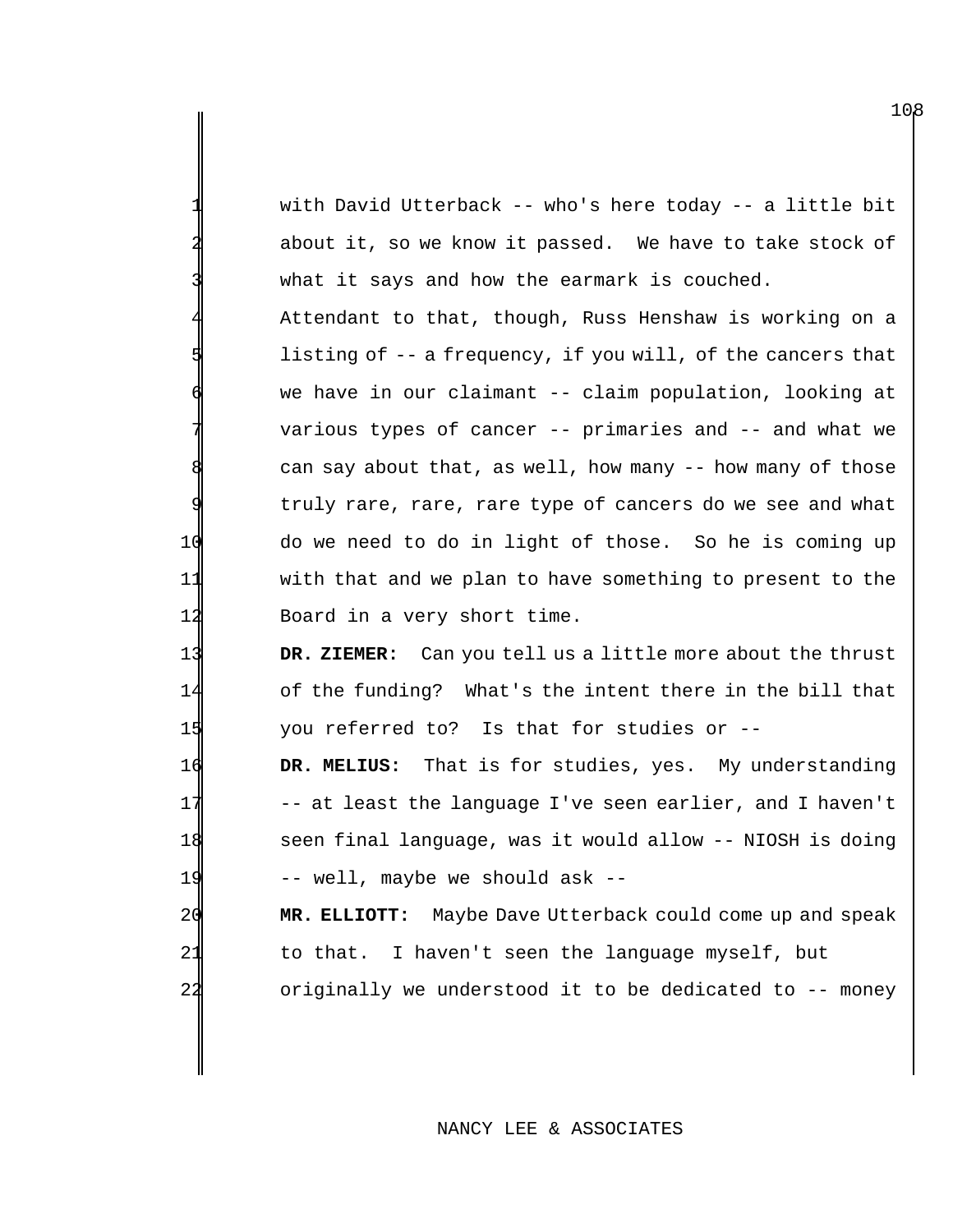| 4 |  |  |  | to be dedicated to CLL, examining CLL. |  |
|---|--|--|--|----------------------------------------|--|
|   |  |  |  |                                        |  |

 **DR. UTTERBACK:** David Utterback, I'm with NIOSH, Health-related Energy Research Branch, and -- I mean I can't cite the language verbatim, but the way that it does read is that there is \$7 and a half million from the amount of money allocated to DOE for public health activities, to be given to NIOSH to investigate, through epidemiology studies and other activities, the relationship between chronic lymphocytic leukemia and radiation.

**DR. ZIEMER:** Thank you.

 **DR. MELIUS:** I would also add -- I was going to put this at the end but Larry raised it -- Russ has been working on a -- I don't know what to call it, but it would be an analysis of the claims information, the claims information database that would allow -- to address issues like frequency of cancers, frequency of sites and so forth. And I think this has been talked about at a previous meeting, but it would allow some better information, particularly in addressing these types of more general 20 issues that would be I think useful not only for the program, but also for the Board in thinking about how to prioritize or address some of these issues in the future.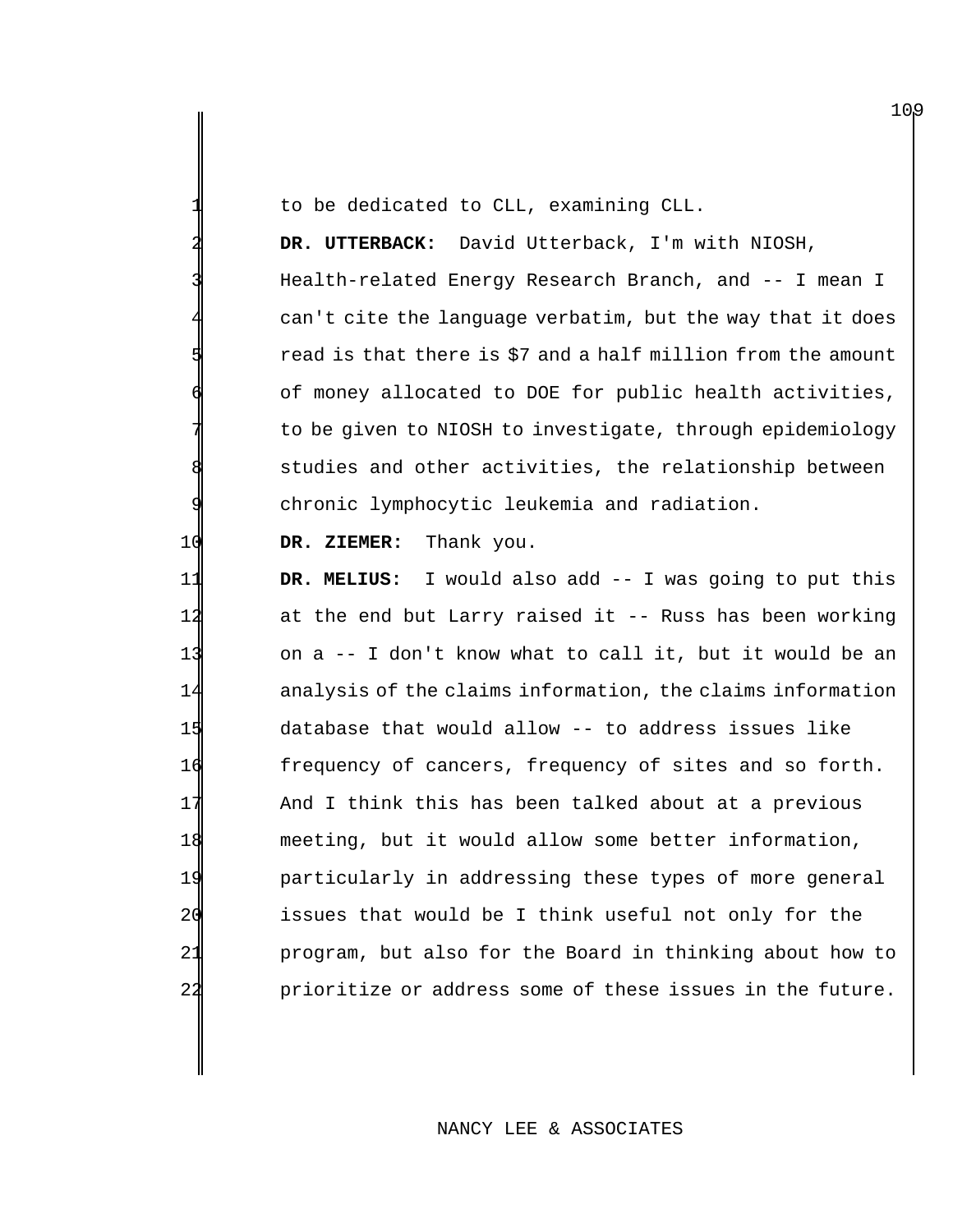And there's been a lot of progress on that and I think, as Larry said, we'll be hearing about it shortly. The fourth area that was the issue of smoking and how to adjust for smoking  $--$  that, and  $--$  actually when I  $--$  when we did this conference call on Tuesday, NIOSH was still waiting from (sic) an analysis to come in from Pierce, and by the time we  $-$ - the next day, it had come in  $-$ - or had just received the report, if I understand right, and --9 **MR. ELLIOTT:** It does help to have you apply a little 10 pressure so that we can turn that pressure over and our 11 colleagues at NCI complied, so...

 **DR. MELIUS:** It was soft pressure. I just asked Russ, well, when do you think it might come in? He said I don't know, I'll check with Larry, and today I got a note from Larry saying it was in, so it's good from that. And I think, in all fairness to NIOSH, they need to review the 17 report and then I think there are some steps that can be taken, you know, relatively soon to at least think of ways that the smoking issue can be addressed. And Russ, if you 20 want to elaborate, you're...

21 **MR. HENSHAW:** I just want to say -- is this on? I can't 22 tell from -- yeah. We have something from NCI. We

## NANCY LEE & ASSOCIATES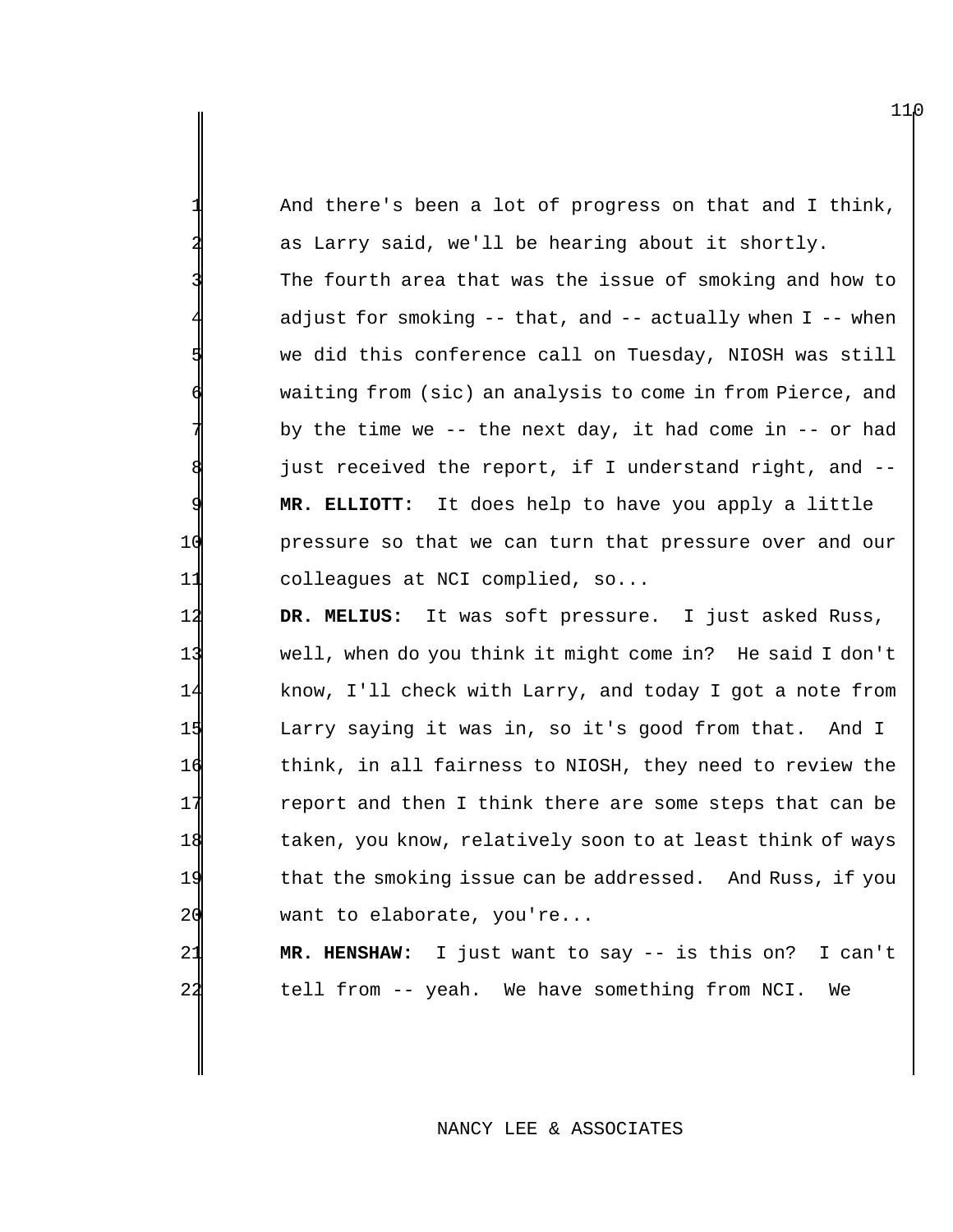haven't really had a -- we just got it -- well, Tuesday, I believe -- Monday or Tuesday. We haven't had a chance to really look at it very carefully, so there's a possibility, maybe a probability, we'll need to go back and get some additional data to understand the few pages of information we have so far.

 **DR. MELIUS:** Epidemiologists always have an odd view of time and so forth -- trouble predicting when something will get done or complete. And it's never complete, always got 10 to have more analysis.

 The final issue really is related to the first issue, which is the issue of how to address other occupational exposures that might take place, particularly within the DOE sites. And I think that's really part and parcel of the first **issue, the occupational cohorts that are being looked at.** 14 And so when we get an update from HERB, I think we'll be able to ask more questions about that.

 The final thing I wanted to just mention is that the update to BEIR is underway and I don't think we're expecting anything very soon on that. But that will clearly have 21 a -- could have a large impact on -- terms of possible changes that might need to be made to IREP or something

## NANCY LEE & ASSOCIATES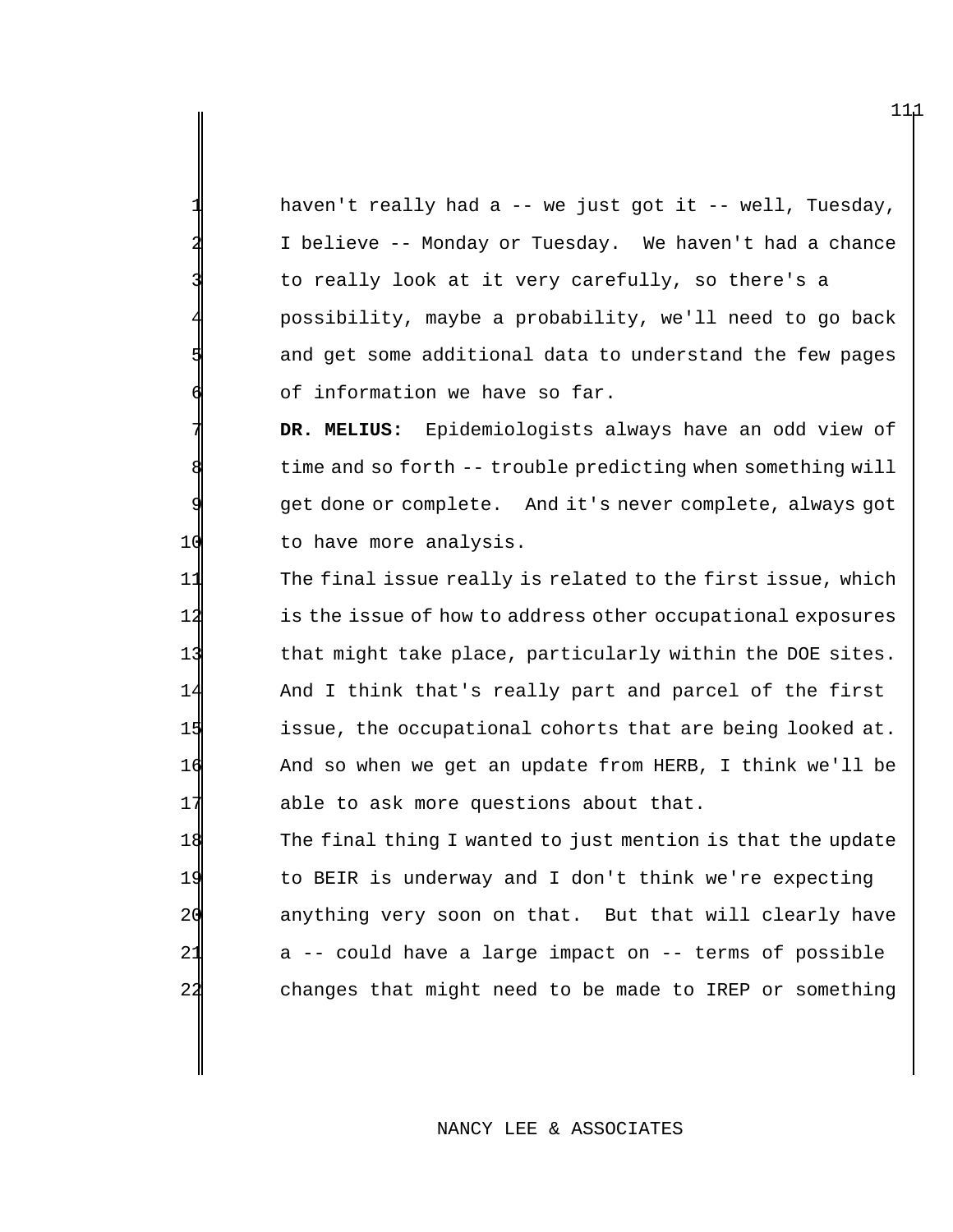| 1  | from the analysis and reporting that's underway there,      |
|----|-------------------------------------------------------------|
| 21 | that's at least a year away, as I recall, maybe even longer |
| ᅨ  | before we see that. You remember the --                     |

MR. ELLIOTT: My understanding from one of the members of the BEIR committee was that the report was due to surface in public last November, and we haven't seen that yet. So I had a call in to Eula Bingham to find out where it's at and what the holdup is, and I haven't got a comment back. But I don't believe it's a year away. I think it's closer 10 than -- than maybe that, that we think -- should be here 11 soon, I hope.

14 **DR. ZIEMER:** Now I believe that report is dependent upon 13 official issuance by RERF of the new risk coefficients. 14 Is that correct?

15 **DR. MELIUS:** I believe so, yeah. That's my 16 understanding.

**DR. ZIEMER:** I have heard, unofficially, that those risk coefficients are not likely to change very much. I don't know if any others have heard rumors, and certainly the record shouldn't show that to be definitive in any way, 21 but my understanding is that the changes in the dosimetry 22 -- which goes back to the Japanese dosimetry -- have been,

## NANCY LEE & ASSOCIATES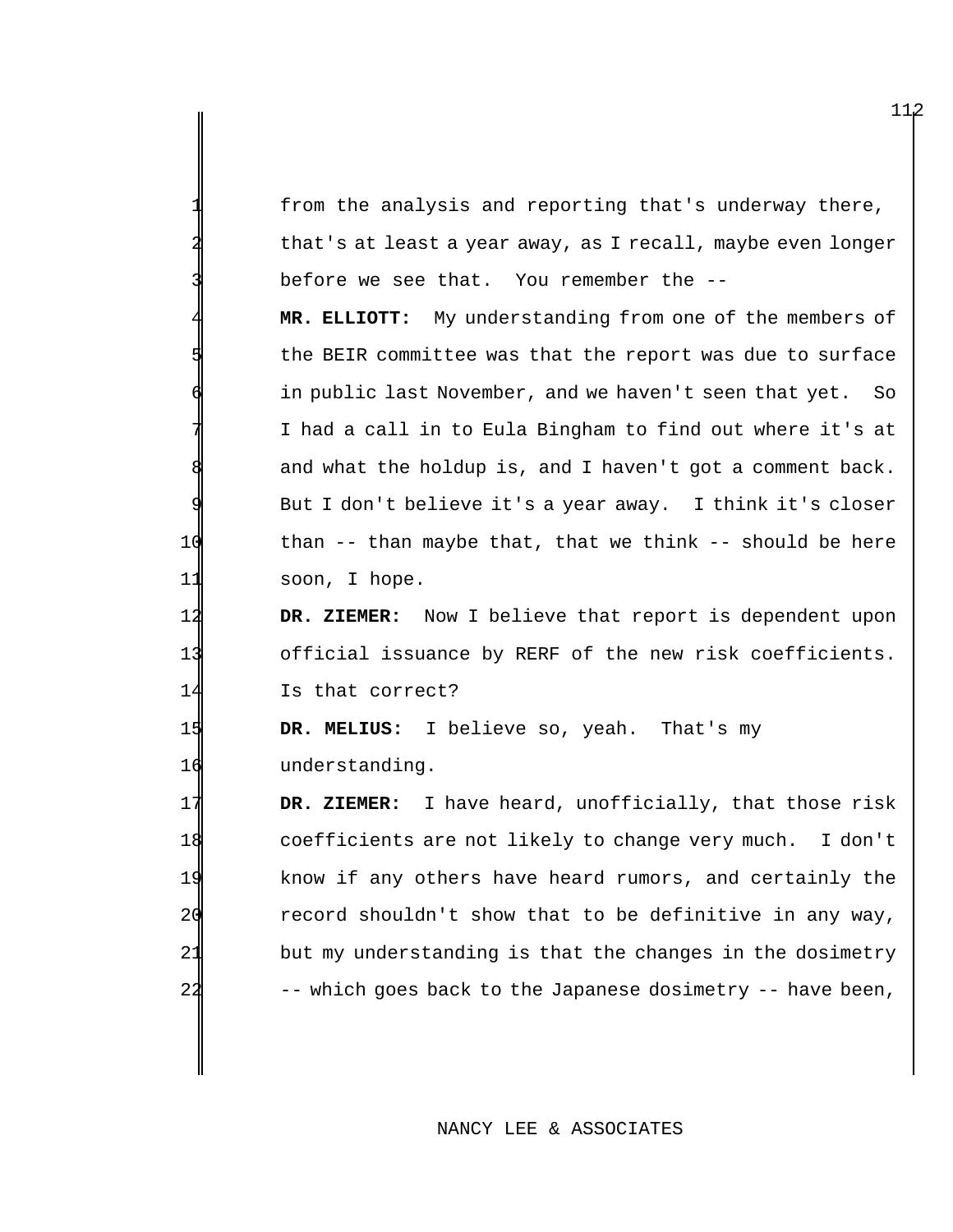for the most part, rather small changes and hence the risk coefficients, though they will change, will not change by great amounts. But it still remains to be seen what the impact will be on -- eventually on IREP and we want to certainly be tracking that.

6 **MR. ELLIOTT:** I certainly agree. That's similar to what I've heard. We were also anxious to see what the report would say, though, about occupational studies and their effect or non-effect on risk --

10 **DR. ZIEMER:** Right.

 **MR. ELLIOTT:** -- estimates, so I think that's our focus on this report. That's where we want to see it come in. **DR. ZIEMER:** That may be of greater importance, actually, 14 than the coefficients, which may not change very much. Could I also ask, on the smoking issue, once you've digested that information, is there a plan to report -- maybe at the next meeting -- what those findings were? Or what -- what do we expect to get from NCI on the smoking 19 issue?

20 **MR. ELLIOTT:** What we -- what we're talking about in 21 receipt from NCI is basically the Pierce analysis data that 22 was done to support their modifications on smoking and lung

## NANCY LEE & ASSOCIATES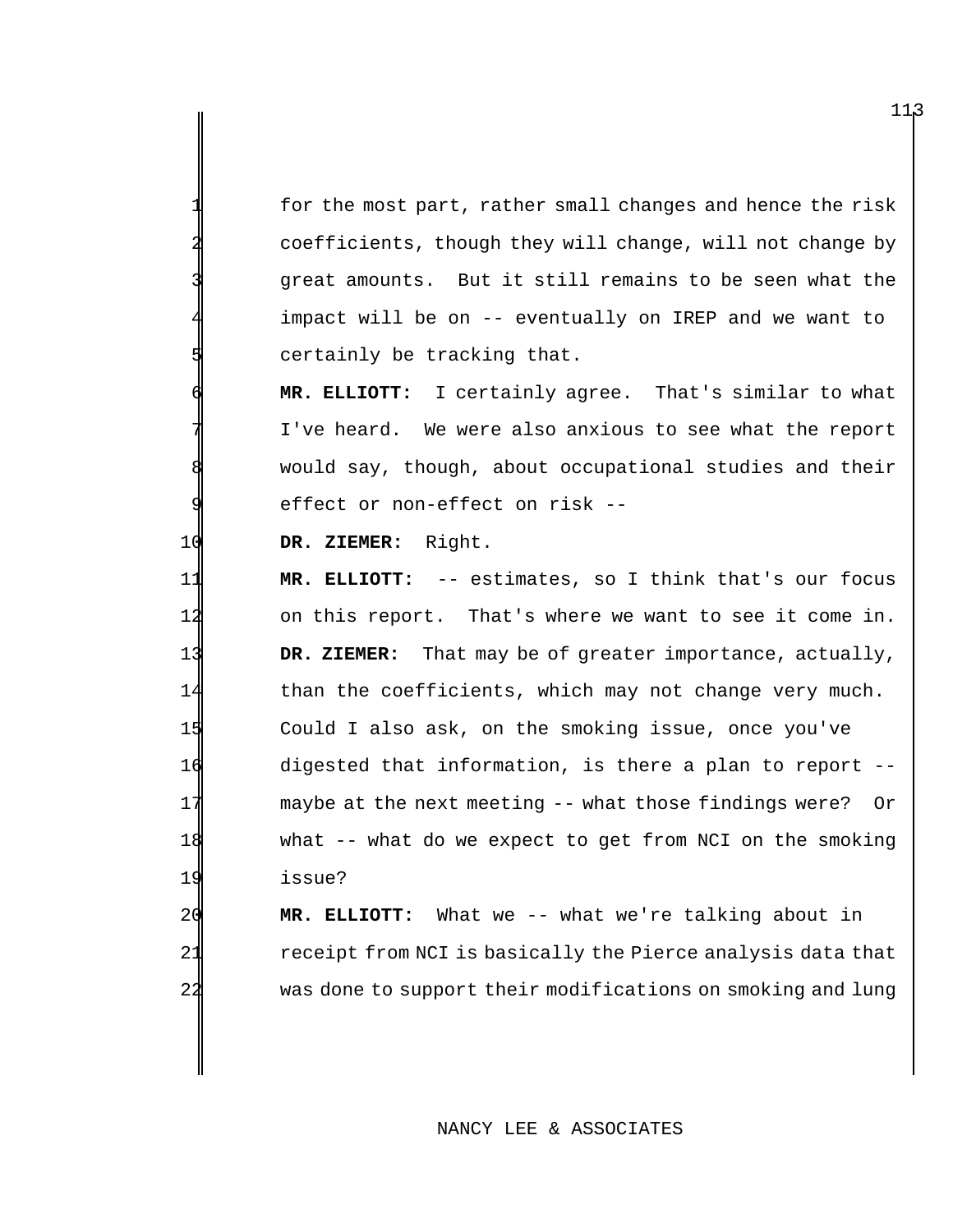|    | And what Russ alluded to was that we've got four<br>cancer.   |
|----|---------------------------------------------------------------|
|    | or five pages of really what looks to us like a SAS*          |
|    | printout with no data dictionary and no explanation and       |
|    | no interpretation, and so that's what we're after right       |
|    | It would be our intent that we analyze that bit of<br>now.    |
|    | information and come back to the Board with a proposal on     |
|    | the impact on the NIOSH-IREP cancer risk models for lung      |
|    | cancer and what we should do in that regard, what changes     |
|    | or non-changes should be made. And so we would present        |
| 10 | that to the Board. Of course we would have that               |
| 11 | peer-reviewed and vetted and then brought to the -- those     |
| 12 | comments and the resolution that we provide to those          |
| 13 | comments brought to the Board, as well.                       |
| 14 | DR. MELIUS: And that's my report.                             |
| 15 | DR. ZIEMER: Okay. Thank you, Jim. Let's see if there          |
| 16 | are additional questions relating to the report of the        |
| 17 | research group.                                               |
| 18 | (No responses)                                                |
| 19 | It appears that there are not, and there's no specific        |
| 20 | recommendation beyond these general things that we're         |
| 21 | looking forward to.                                           |
| 22 | Yeah, it's -- I think it's more of<br>DR. MELIUS:<br>Correct. |

NANCY LEE & ASSOCIATES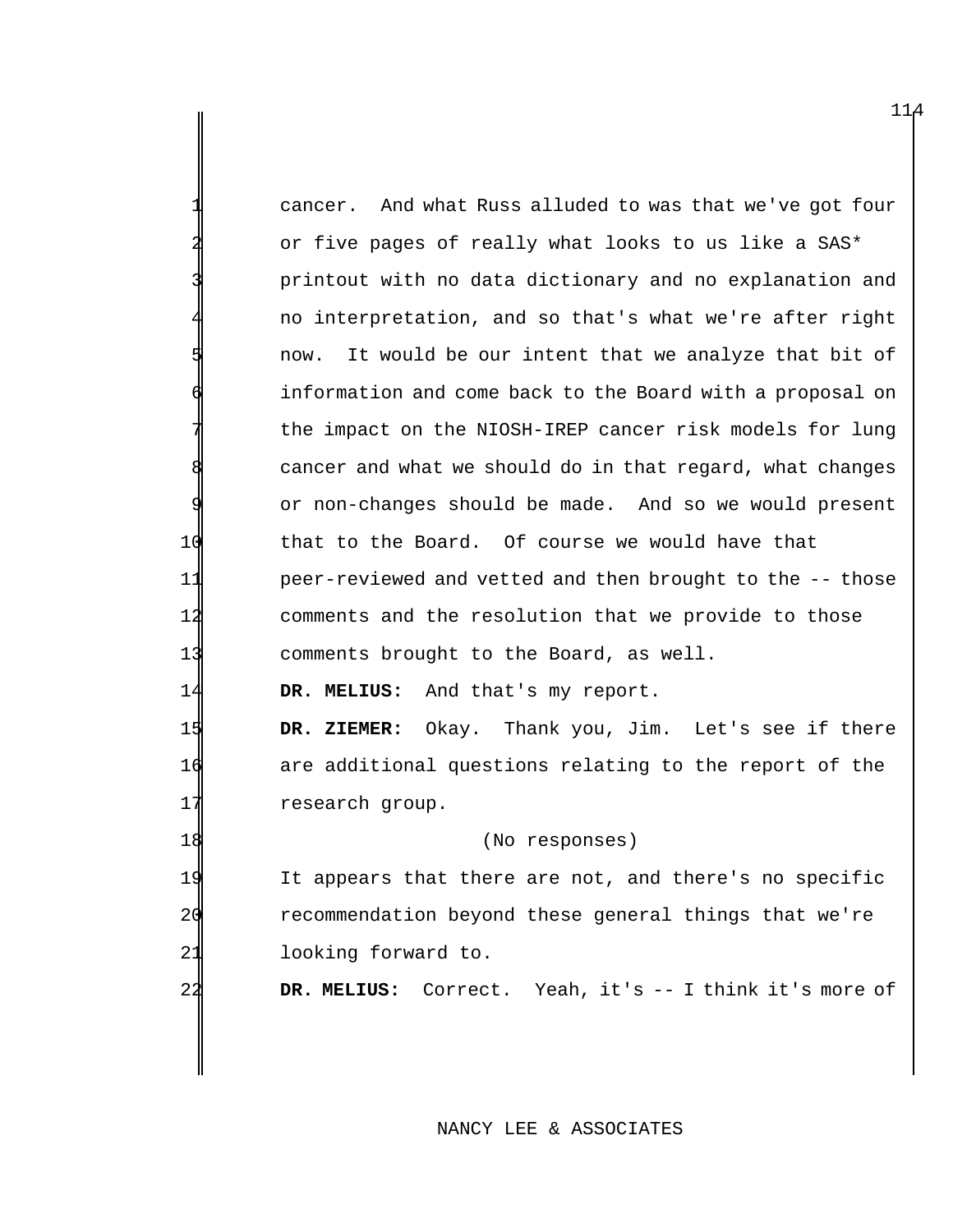an information update at this point in time.

## 2 **BOARD DISCUSSION/WORKING SESSION**

DR. ZIEMER: Thank you very much. If you would look at your agenda and make sure that you have the correct version of the agenda -- which I didn't have. But the correct version of the agenda now for our next item -- except for (off microphone) the break, which (Inaudible) since we're a little ahead of schedule -- there's a Board working session for dose reconstruction review process --

10 **THE COURT REPORTER:** His mike's gone.

 **DR. ZIEMER:** -- is what you should have. Does everyone have that version of the agenda? And the reason I call that to your attention is because the earlier version showed the item as being Sanford Cohen & Associates as the 15 15 next item, where in fact that has been --

16 **THE COURT REPORTER:** It's in and out.

 **DR. ZIEMER:** -- that has been scheduled for tomorrow at 9:00, Board discussion/working session on Stanford Cohen & Associates with respect to the Board support for dose reconstructions. So our focus at this moment will be on the dose reconstruction review process. And we had set 22 aside time on this I think from our last meeting to do any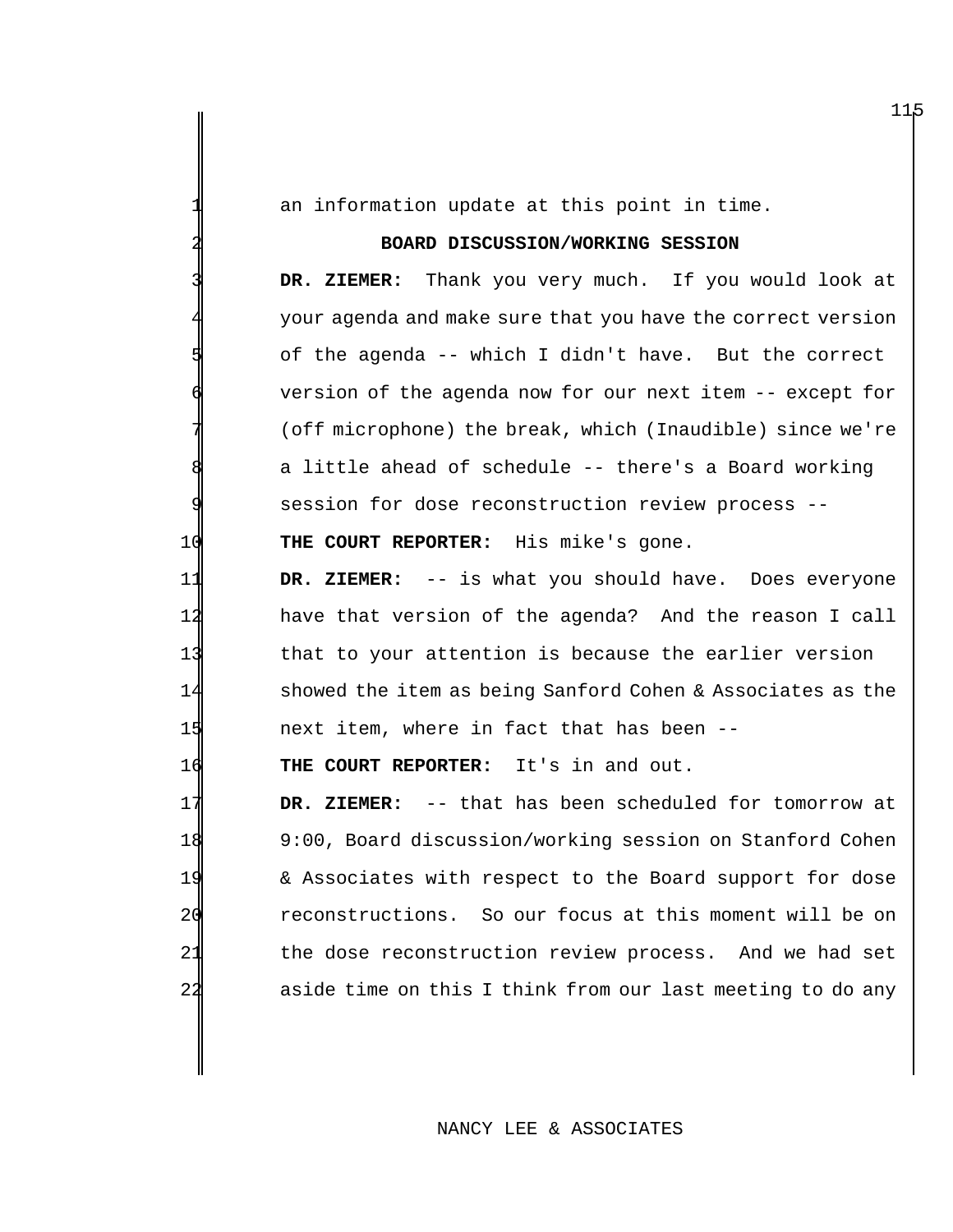1 follow-up on that item, and I'm trying to recall, Mark - and I'll ask if you can help me out on this -- where did we stand as far as the working group's recommendations were 4 concerned after the end of the last session? I'll put you on the spot here a little bit.

6 **MR. GRIFFON:** Yeah, I know. I thought this was on the schedule for tomorrow, actually. You know, I'm not sure where we left off. We had a draft procedure for our review process, but beyond that, I don't know where the working 10 group left off or if you...

 **MR. ELLIOTT:** I, too, am at a little bit of a loss here. I think -- maybe we could recap to -- to the point of -- as to where we're at right now. We -- you -- we haven't announced yet, but we have -- you have awarded two of your 15 tasks, and that's what you will be able to talk to Sanford Cohen & Associates tomorrow about. Tasks two and four have been awarded and they can start work under -- under those tasks. So you might want to think about those two tasks and whatever questions of clarification you have for your contractor or anticipating what questions they might 21 have of you.

22 The other two tasks, one and three, are -- are not awarded.

# NANCY LEE & ASSOCIATES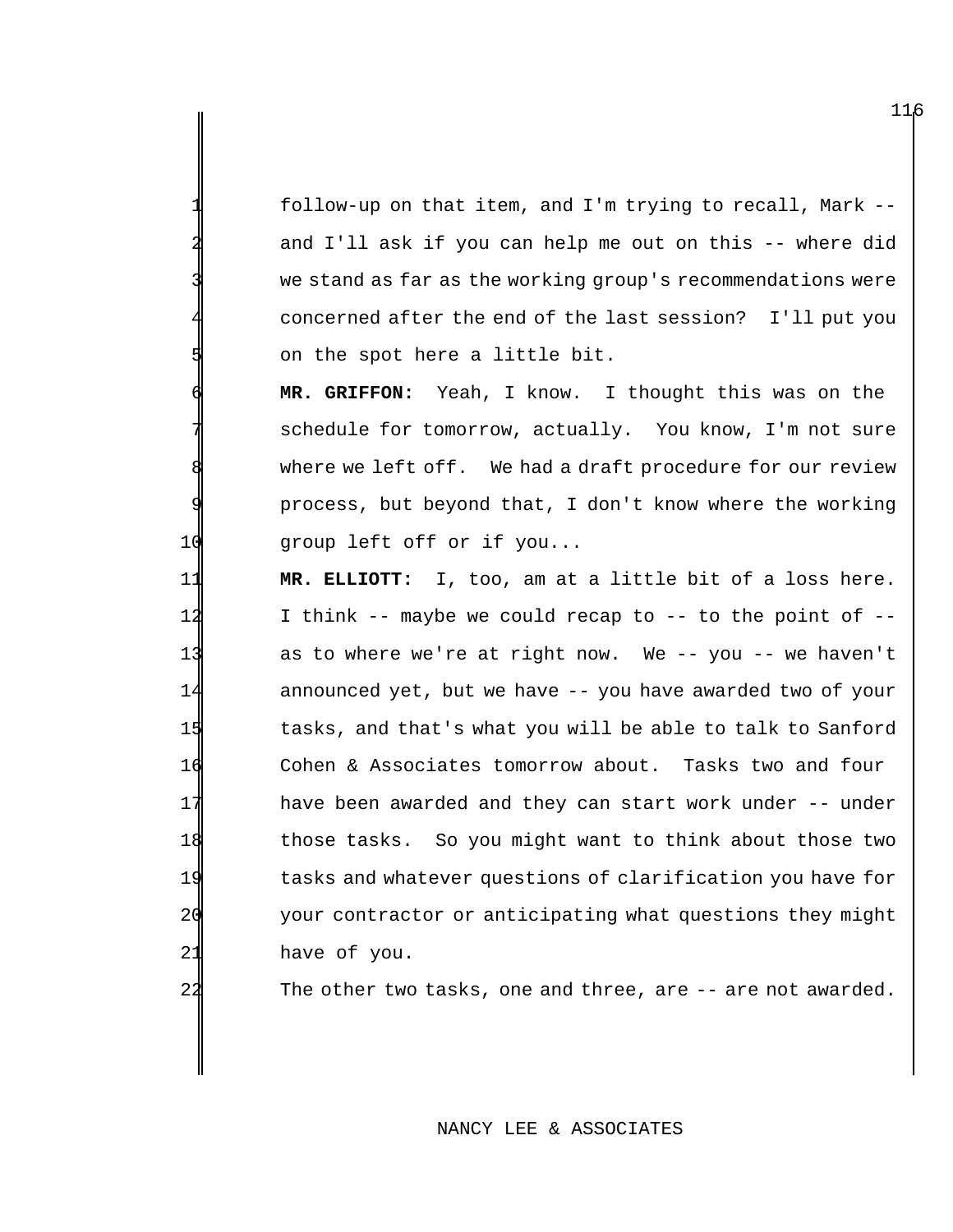Those are still in the negotiation process. Those are what you're going to discuss in closed session tomorrow, so you're -- you're limited in what you can discuss in open session about those. You could discuss -- you know, we've still I think been wrestling with how you're going to come up with your selection of cases in a stratified -representative or stratified random sample. What are the variables -- we would ask you what are the variables you want to target for your selection of those cases. We have bantered around this idea of a subcommittee or not subcommittee. I think you've come to grips with that. You want the whole Board to be involved, but you might still think about -- you know, as you proceed here, do you really -- is that the way you want to go. You know, there's some work here to be done as far as identifying cases for review when that task three is awarded, and assigning who's to **review those cases and what that process really looks like.**  So I mean I'm just trying to throw out ideas for topics for discussion here for this afternoon and perhaps tomorrow. And I'm certainly not -- want to lead you in 21 one way or the other here, but these are things that kind of we have questions in our mind about how -- how do --

#### NANCY LEE & ASSOCIATES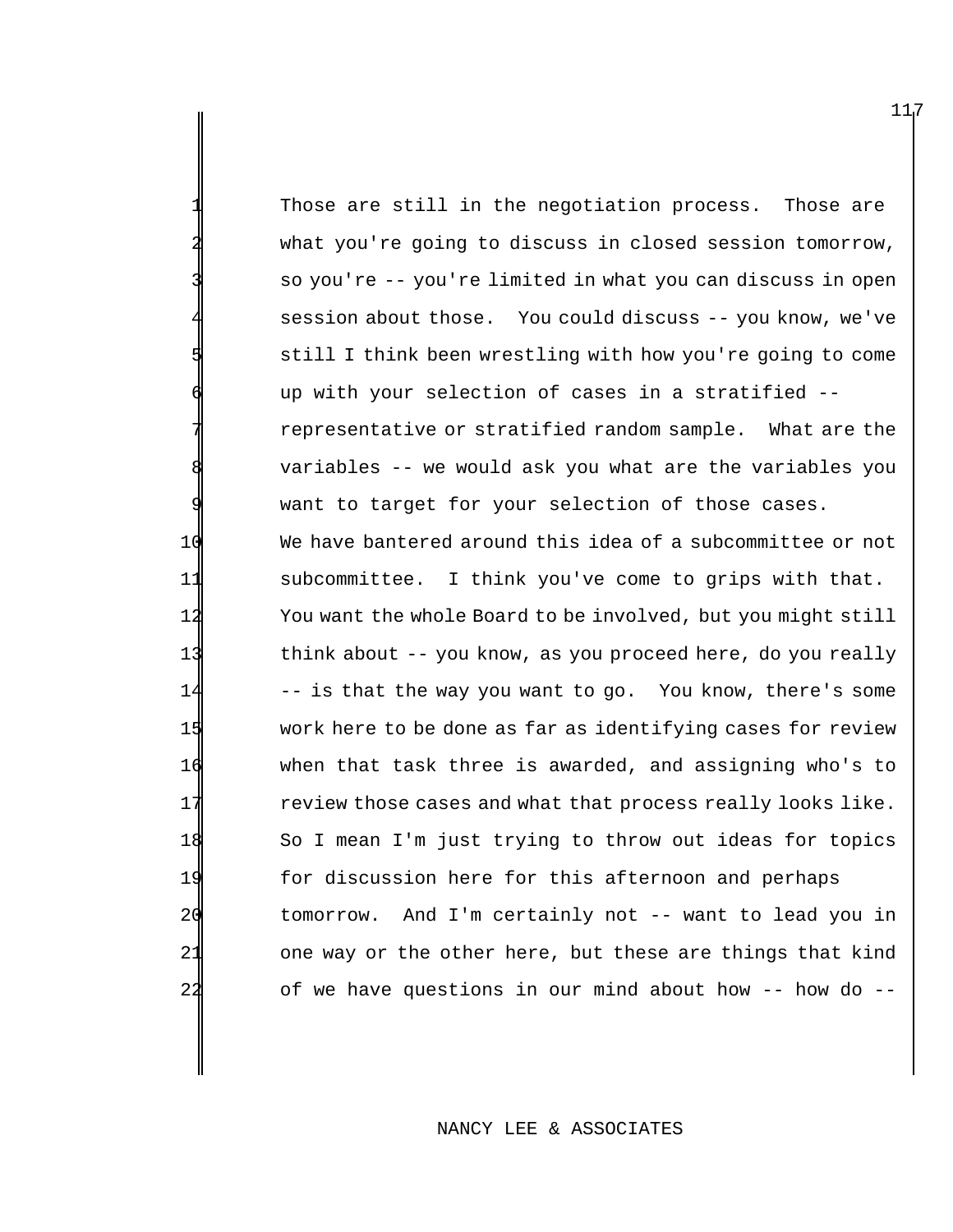how do we go about doing these reviews. We're still -we're still wrestling with what your approach and your process is going to be and how we will attend to making sure that we protect the privacy of individual claimants, how -- what your report is going to look like at the end of your review, you know. We're still awaiting to hear your thoughts on that, so those are just my thoughts off the top of my head.

DR. ZIEMER: Thank you, Larry. And tomorrow during the official session with SC&A -- that is, during the morning session -- we will have a chance for them to ask questions and for us to ask questions pertaining specifically to task two and four, which have been awarded. That is -- and John Monroe (sic) and Joe Fitzgerald I understand will both be 15 here from SC&A and there will be an opportunity for them to seek clarification on those tasks and for us to ask them questions and discuss those in more detail.

18 Okay. Now Jim and then Wanda.

19 **DR. MELIUS:** Well, one question they might ask us tomorrow 20 is what site profiles do they want us to review, so I think, 21 you know, sort of meaty issue is going to be how do we select 22 those to get them underway -- get those reviews underway,

#### NANCY LEE & ASSOCIATES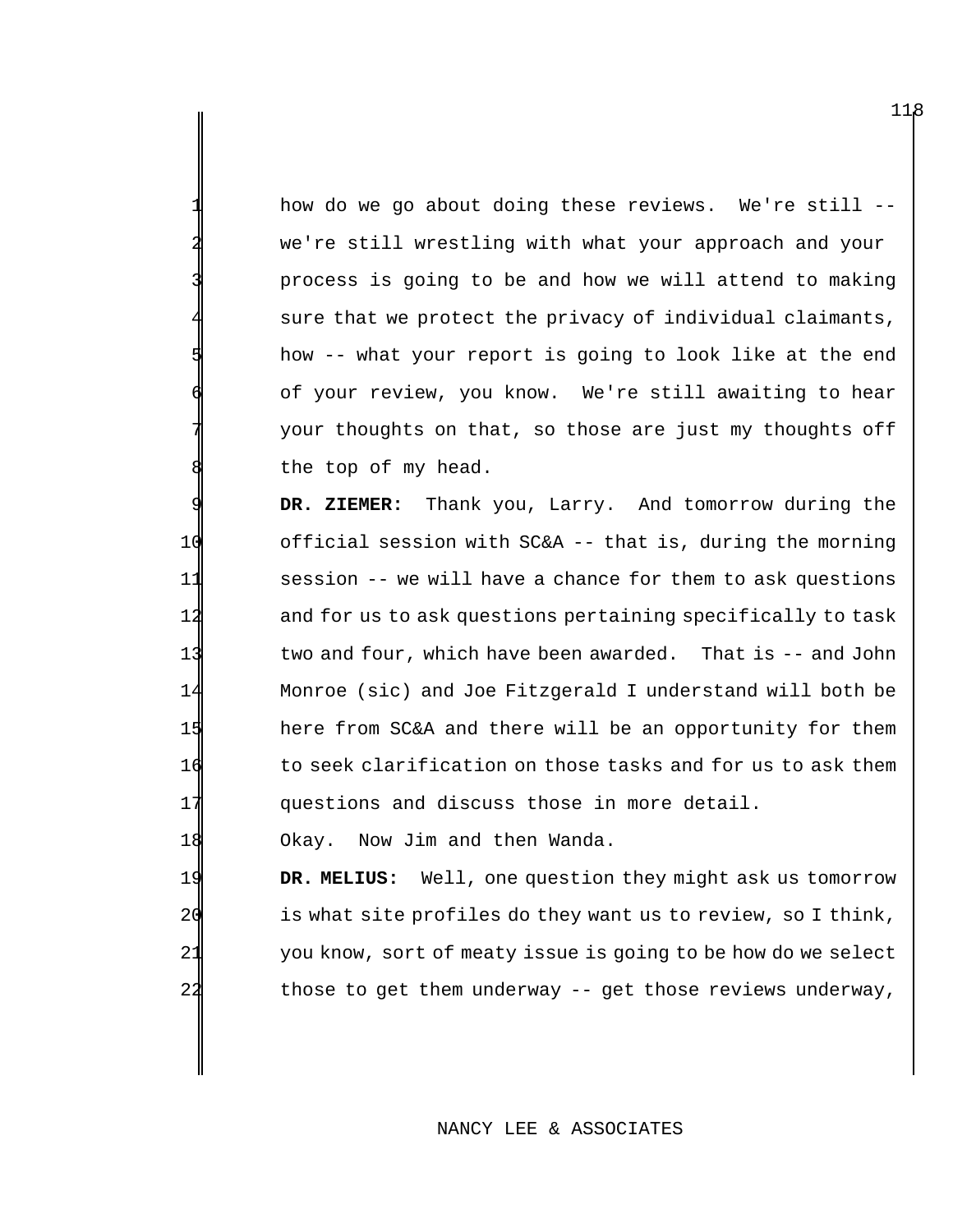but -- and I was thinking that in a more general sense the way of approaching this is to think -- much as some of the examples Larry just used is to think about what are the different activities that are involved here. How do we as a Board want to handle them. How do we want to select the site profiles, then the individual cases. We've still got work to do on that. How are we going to interact with the contractor. Is that going to be done  $-$ - you know, the contractor has questions, who do they call, how do we get clarification on that. There's some issues that I think we have to be -- be careful both from the contracting point of view, but also in terms of the credibility of the process and making sure that's taken care of. And I think we just need to work through those and decide what's the best way to do that and are we going to need a subcommittee to do that, how much guidance do we give the subcommittee, do we do it as a committee -- the whole committee for -- for each of those. And then try to categorize them and come up with a timetable for dealing with them. **DR. ZIEMER:** Okay. Wanda?

 **MS. MUNN:** I hate to admit this, but I no longer remember what tasks two and four were. I remember what one and

## NANCY LEE & ASSOCIATES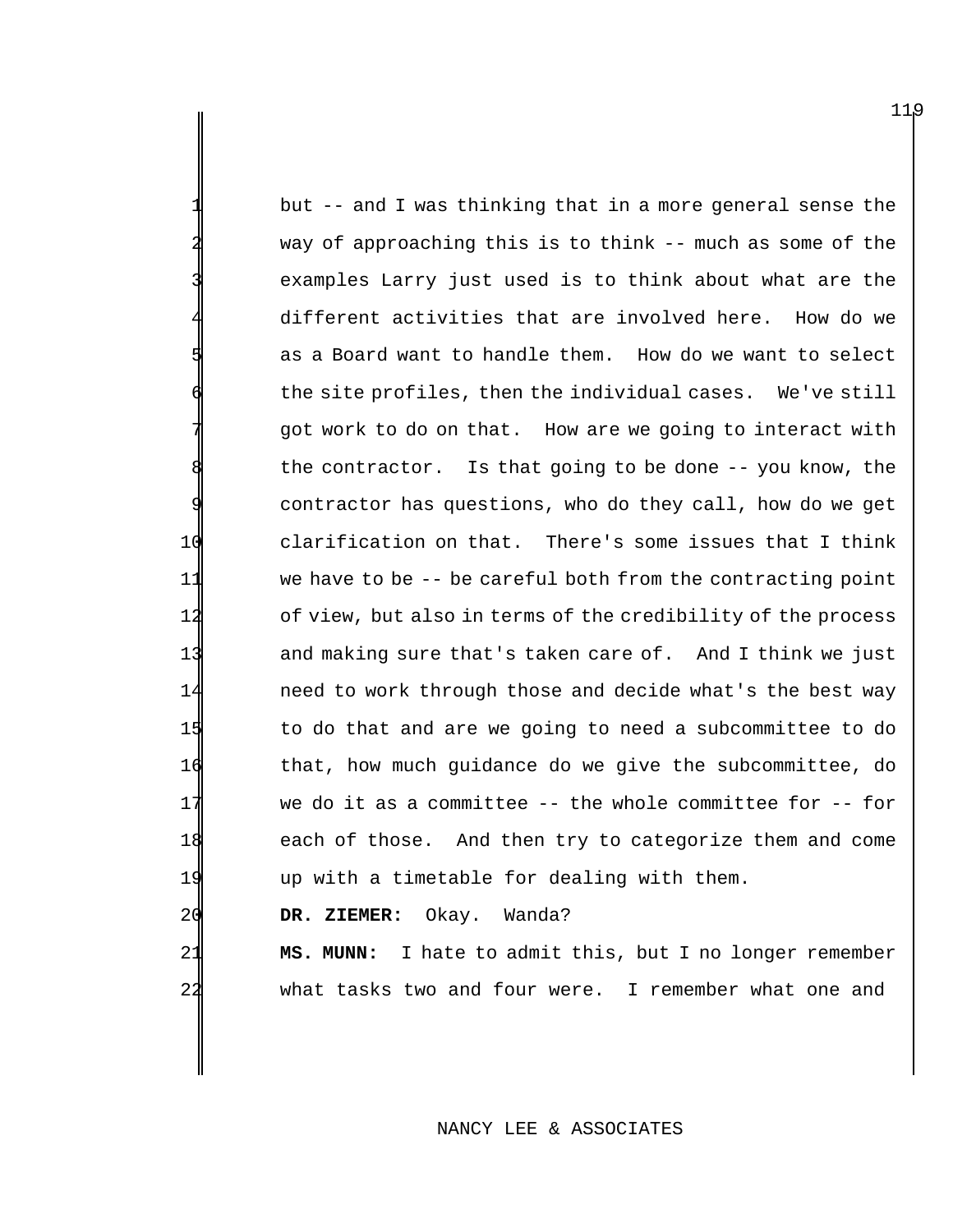three were because  $-$ - for obvious reasons, but not having brought previous notes with me, I'm at a loss. Will someone please refresh my memory?

 **MR. ELLIOTT:** Well, I'll try to do that, and I'm certain that Mark will correct me in any way that I might err here. Task two is to review site profiles, and task four is to develop a database, a data management system for you all. Remember, task four was to design that, develop that, put that into place. And I think that involves, you know, tracking the cases that are assigned, when they were assigned, who's working on them, what the findings were, perhaps even -- you know, database management aspect of -- of how many site profiles have been examined within, you know, task two, as well as under task three where we -- you're looking at individual completed dose reconstructions. So you know, I think there's a lot to be talked about under task four. It may seem apparently obvious what has to be done, but I think you need to **probably talk through that.** 

 **DR. ZIEMER:** Task -- task two more specifically was -- **UNIDENTIFIED:** (Off microphone) Paul, (Inaudible) the mike.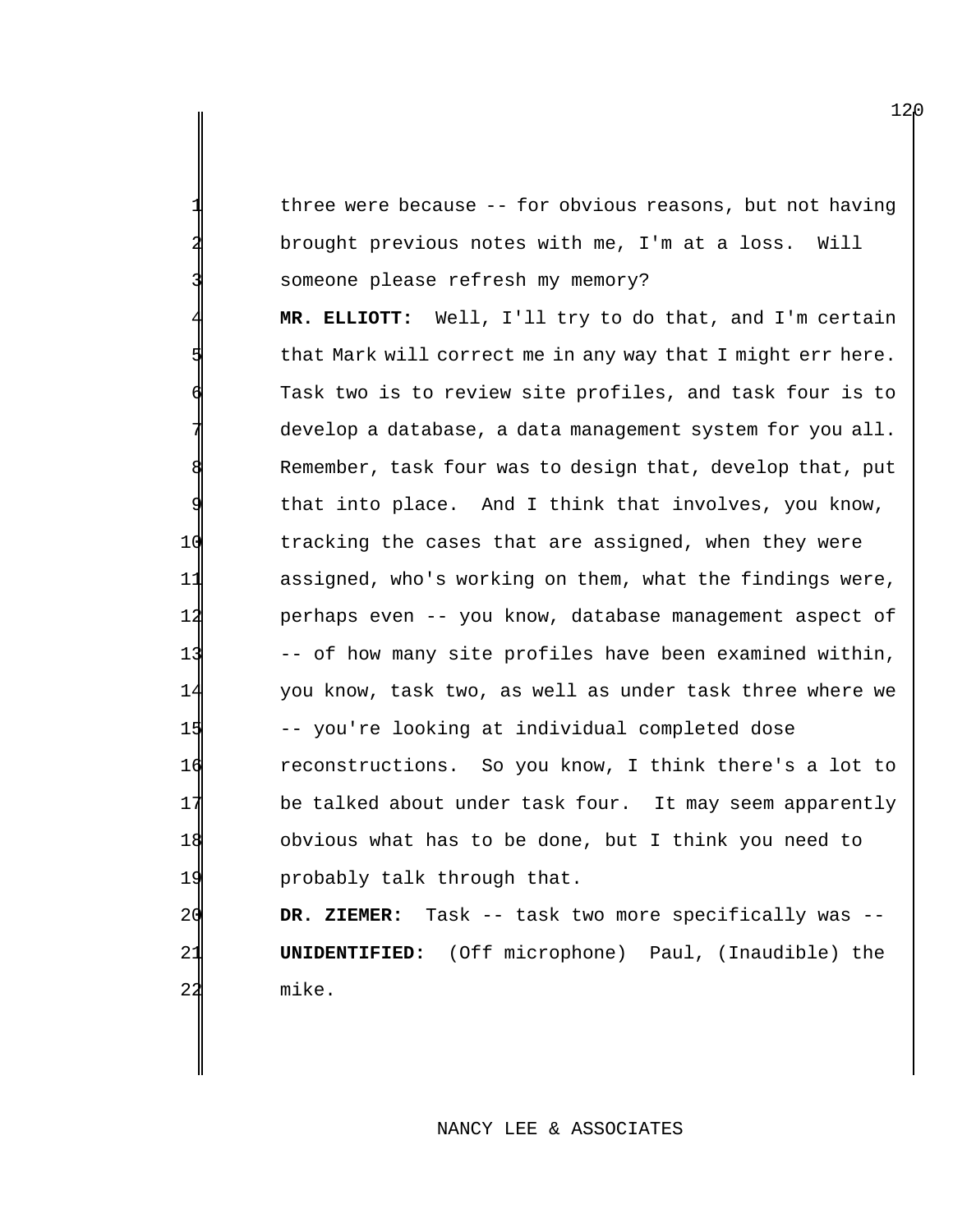DR. ZIEMER: Sorry. Task two was to prepare a site profile review procedure, not to do site profile reviews. MR. GRIFFON: The task was to develop the methodology and also to do the reviews of I think ten to 12 DOE sites and two to four AWEs, so it involved both.

6 **DR. ZIEMER:** Oh, yeah, you're right. You're right. The first step was the procedures, and then ten to 12 DOE sites and two to four AWEs. So it may  $-$  it may be that the actual determination of selecting the sites, we can start to be 10 talking about that, but we have to have a -- we also need 11 to know what the procedure is that the contractor will use, 12 and we've asked them to do that as a first step in the 13 process.

 **MR. GRIFFON:** I was just going to say, I wondered if we 15 have a copy of the procedure for processing individual dose reconstruction reviews, the one that we voted on and 17 approved. I have it on the computer here, but I don't have 18 a hard copy. The reason I say that is a lot of the bullets right at the front end of this procedure -- maybe we didn't flesh out everything, but we at least identified several of these issues that Larry and Jim have brought up that maybe we just need to run through again and clarify how

## NANCY LEE & ASSOCIATES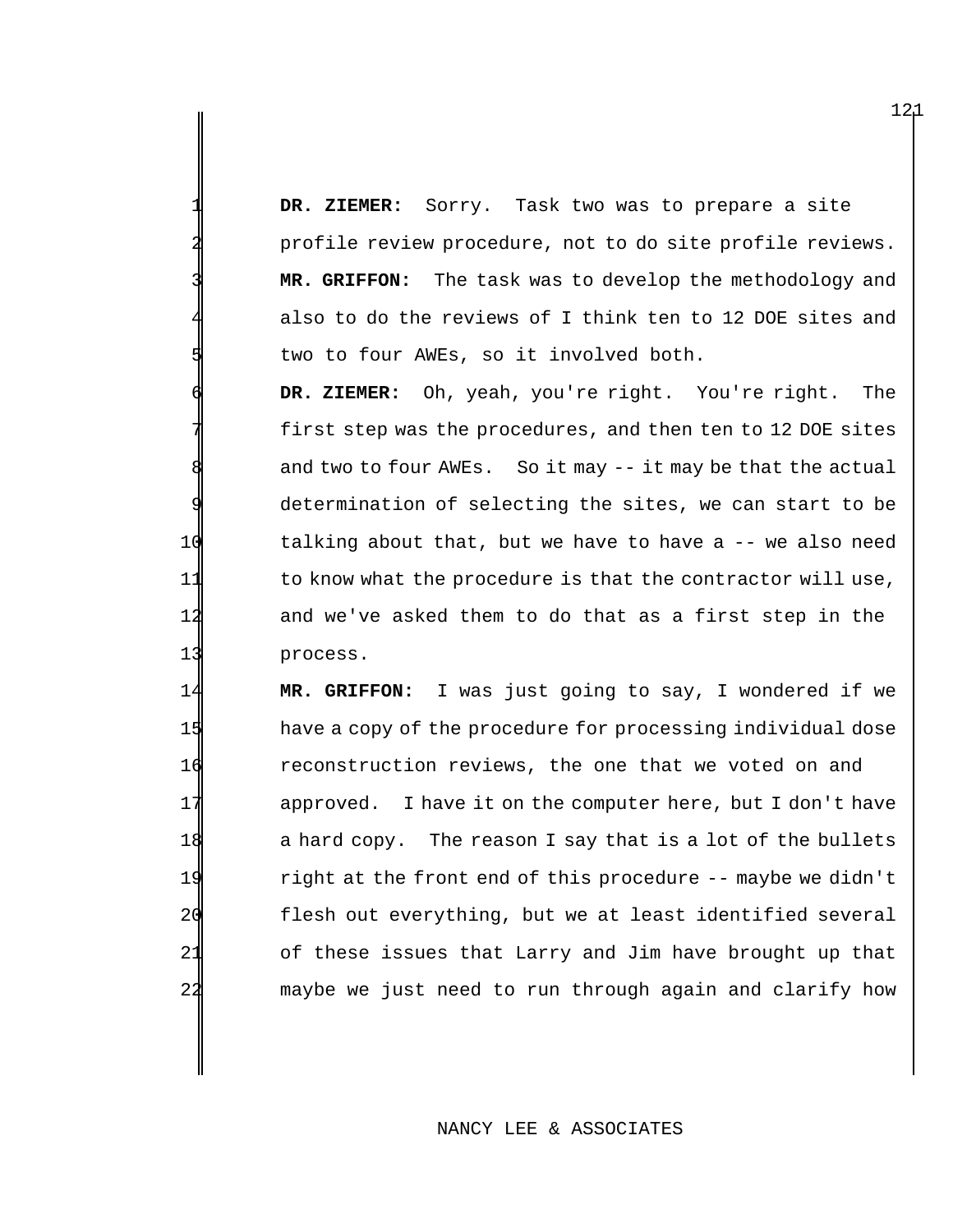it's really going to work now that we know a little more of what the contractor's proposed, et cetera.

 **MR. ELLIOTT:** I don't know if Cori brought that particular document along for reference, but we can certainly I think get it printed if we can get it off your laptop. We could put it up on the screen. Let me find Cori and we'll see if...

#### (Pause)

 **DR. MELIUS:** While we're asking for what information's available, that -- I don't know if Martha or somebody has with them the award for tasks two and four that would lay out the timetable we -- 'cause -- gave the contractor because I think -- we're going to have to know that timetable on those tasks in order to sort of figure out meeting schedules and how -- when they're going to get feedback and so forth, so...

 **MS. DIMUZIO:** I don't -- I have them upstairs in the room, so I'll go upstairs and get a copy of that and I can bring it down.

 **DR. MELIUS:** You actually make copies for the Board? **MS. DIMUZIO:** Yeah. Yeah.

**DR. MELIUS:** Would it be best to take a short break or

# NANCY LEE & ASSOCIATES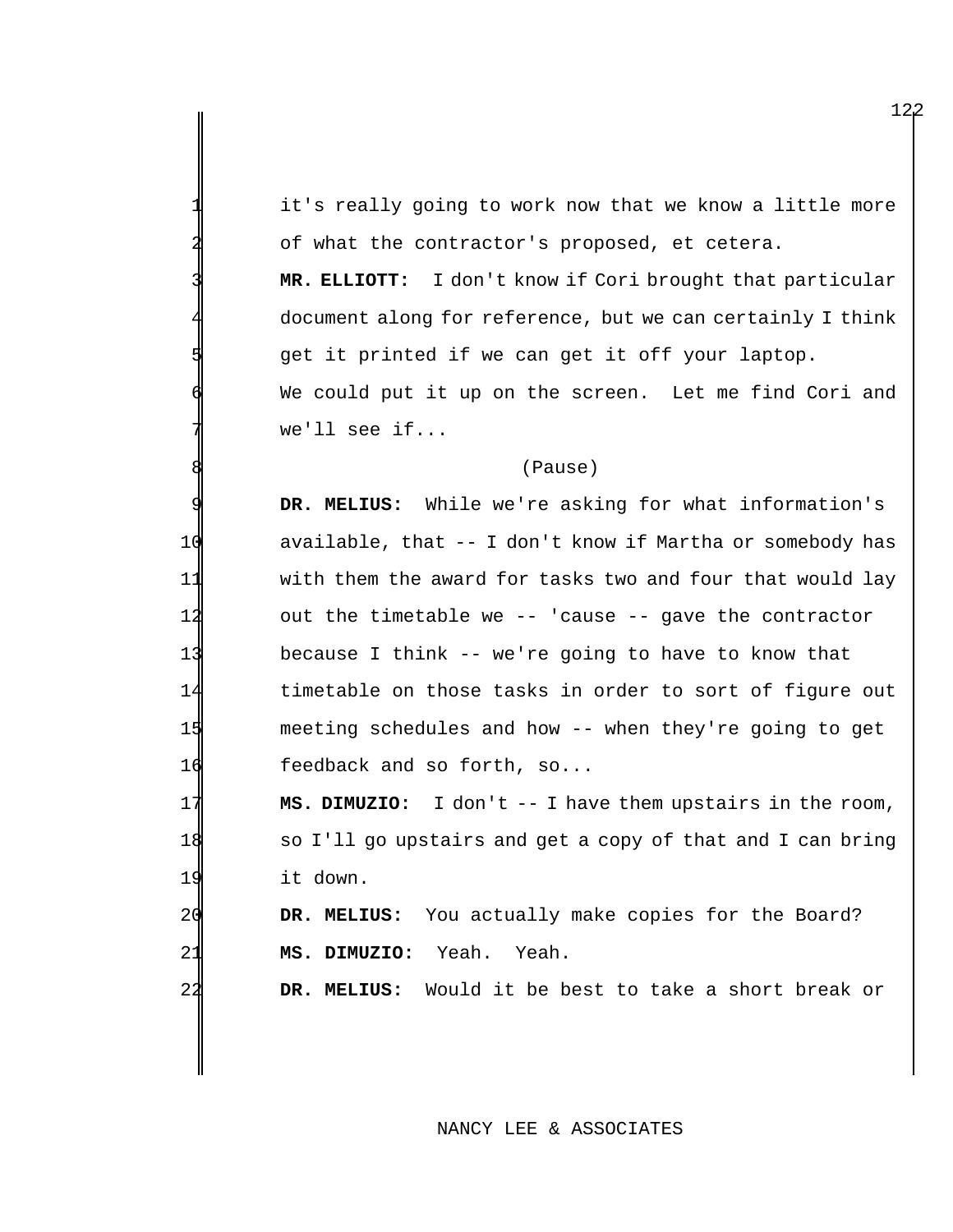something, get some of this stuff copied?

2 **DR. ZIEMER:** Yeah, let's -- let's take ten. Uh-huh, that's fine.

(Whereupon, a recess was taken.)

5 **DR. ZIEMER:** I have a technical instruction for the Board and for myself. We've been instructed that when you're 7 holding down the push button on your mike, be sure to hold it in the center or push it in the center and hold that steadily. Don't rock to the right or to the left 'cause 10 it cuts the mike in and out.

 Now Cori is distributing the document that came from the working group on procedure for processing individual dose reconstruction reviews. Task two, which we had been talking about, on site profiles -- task two has as a first item, prepare a site profile review procedure, and that's a deliverable one month after the authorization to 17 proceed. So we're -- we're actually two weeks into that, 18 aren't we, John?

19 **DR. MAURO:** One day.

20 **DR. ZIEMER:** Oh, you didn't get your authorization as fast 21 as I thought you --

22 **DR. MAURO:** Just got the authorization yesterday.

## NANCY LEE & ASSOCIATES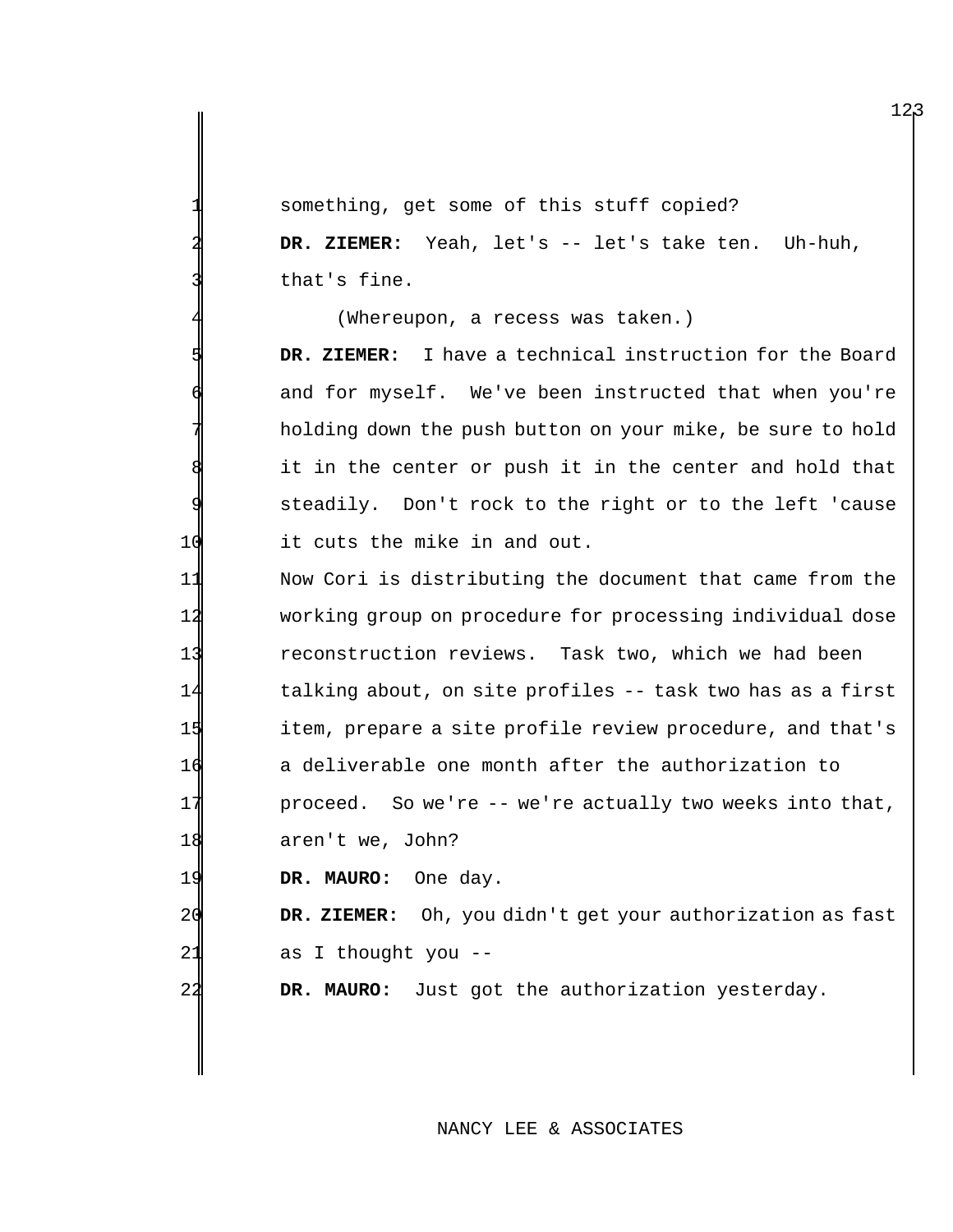DR. ZIEMER: Okay. I was thinking you'd be ready to report on the -- just kidding.

Okay, he's -- but the clock is ticking on that one. The issue of selection -- well, there will be an issue we want to talk about with regard to that. That procedure will be ready in one month. Then we have the issue of who then looks and reviews and approves that procedure and how the Board wishes to do that. Then the selection of the sites to be reviewed, and it may be that the Board would 10 like to identify some criteria. I mean we have a number 11 of sites -- we saw the matrix earlier today -- that are 12 close to being ready for review. Some are already 13 completed. But given that list, even after it's all 14 completed, how do we decide which ones to review. And you 15 might want to identify some criteria. For example, one 16 criteria might be a site that has generated a large number 17 of dose reconstruction cases. Or we might say let's look 18 at the top five sites as a kickoff, or something like that, 19 in terms of cases. So think about criteria of that sort 20 that we could use so that selection of the site is not just 21 based on gut feeling -- I like one site better than another 22 -- but some sort of objective criteria on which to make

## NANCY LEE & ASSOCIATES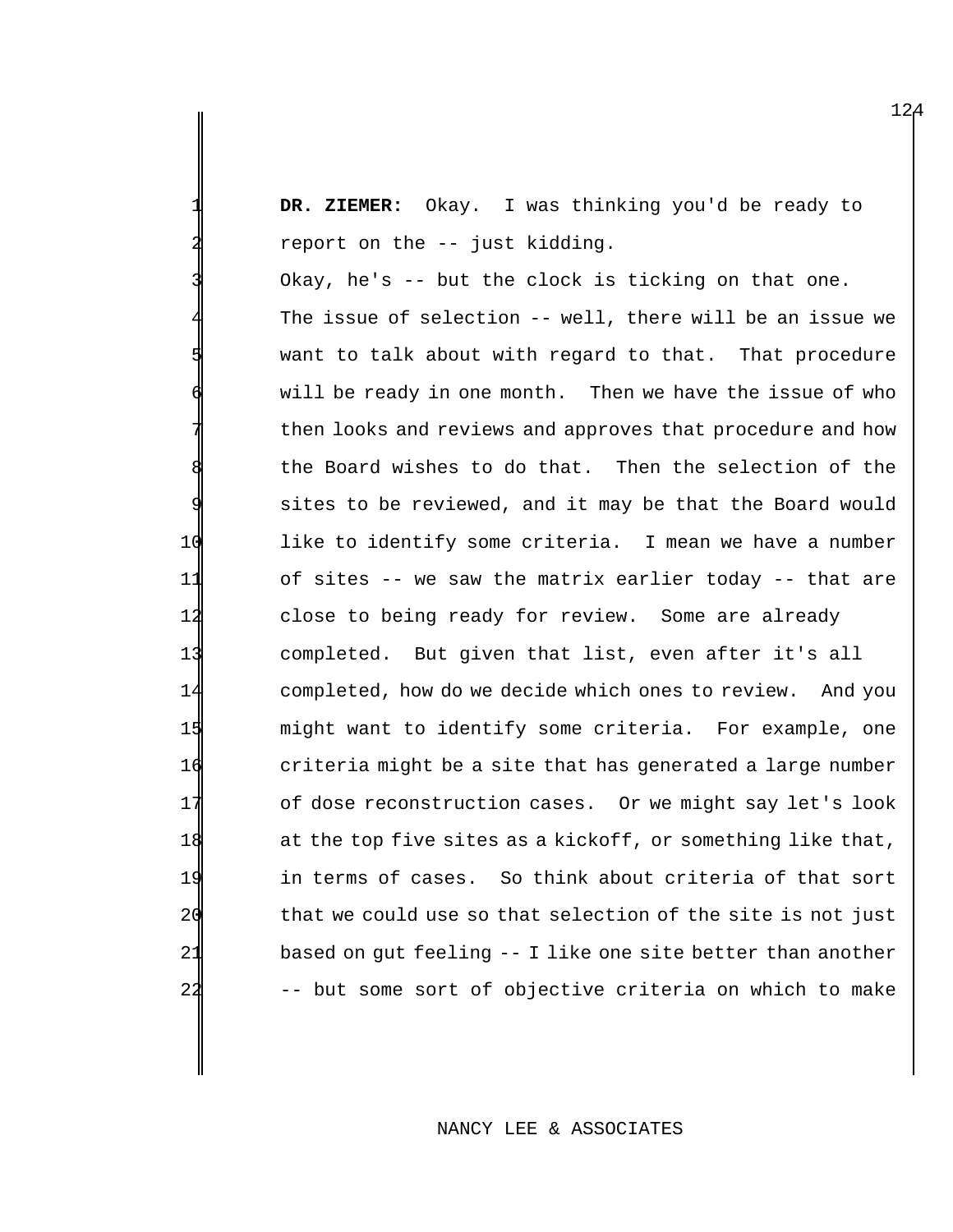those decisions.

Now let's open the floor -- Jim, your flag is up. You have a point to make?

DR. MELIUS: (Off microphone) (Inaudible).

DR. ZIEMER: Oh, okay. Since -- the document that was distributed is focused mainly on the individual dose reconstructions, and since the task that's been awarded already has to do with the site reviews, I wonder if it wouldn't be more appropriate for the moment for us to talk about the site review issue since that's already been awarded and the clock is ticking. So could we talk a little bit about the process for reviewing and approving the procedures that are generated by the contractor? Who has some input on that or discussion or ideas or **15** recommendations or questions?

16 **DR. MELIUS:** I have a question. And it's been answered 17 before, but I've forgotten, I'll admit that. Is can we 18 delegate approval to a workgroup for an issue like this, 19 that we would get back a -- you know, a procedure, whatever, 20 from -- from the contractor for the site profile reviews, 21 can we delegate approval of that to a workgroup? 22 **DR. ZIEMER:** I think that question of delegating authority

## NANCY LEE & ASSOCIATES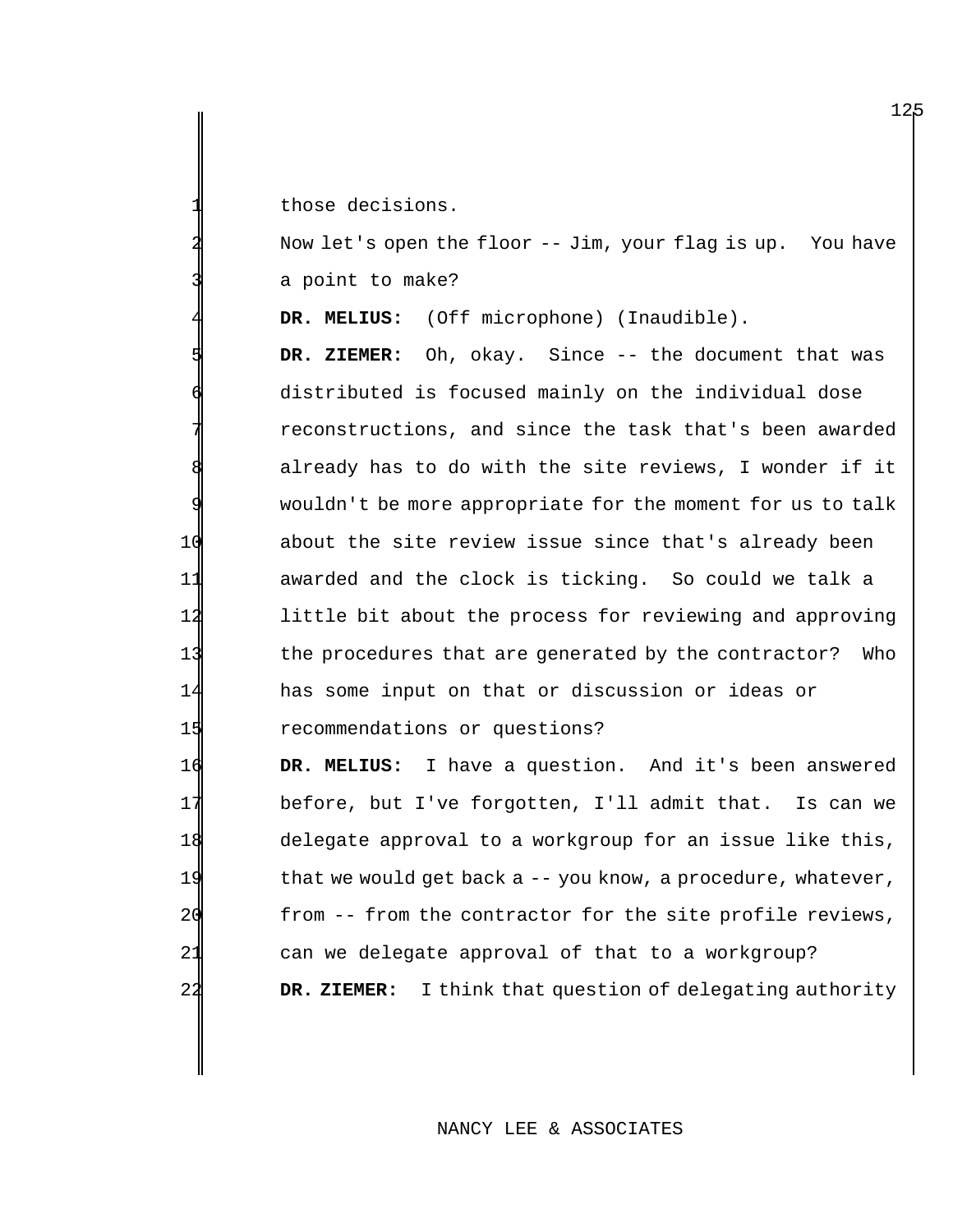to act on behalf of the Board was answered last time. My recollection is it can be delegated to a subcommittee, but the subcommittee  $-$ - you can't delegate something till the subcommittee is in place and exists. And the appointment and approval of a subcommittee goes through a process with the Agency.

DR. MELIUS: I'm aware of that answer, but was that the answer on the workgroup?

9 **MS. HOMER:** No. Excuse me, I'll interrupt, but --

10 **DR. ZIEMER:** No, I think the workgroup cannot act on behalf 11 of the -- is that correct, Cori?

 **MS. HOMER:** That's correct, we -- we really don't want to get into the habit of providing written delegation for a workgroup or a subcommittee to act on behalf. We can do 15 So for a subcommittee, but I really -- although there's no specific guidance saying no, I really hesitate to say that we should do that or can do that. It's a practice we don't want to get into. It's not something that the Board would have to spend a lot of time on, you know, approving or reviewing something provided -- you know, a **product or recommendations provided by a workgroup.** Are we talking about something lengthy or time-consuming?

## NANCY LEE & ASSOCIATES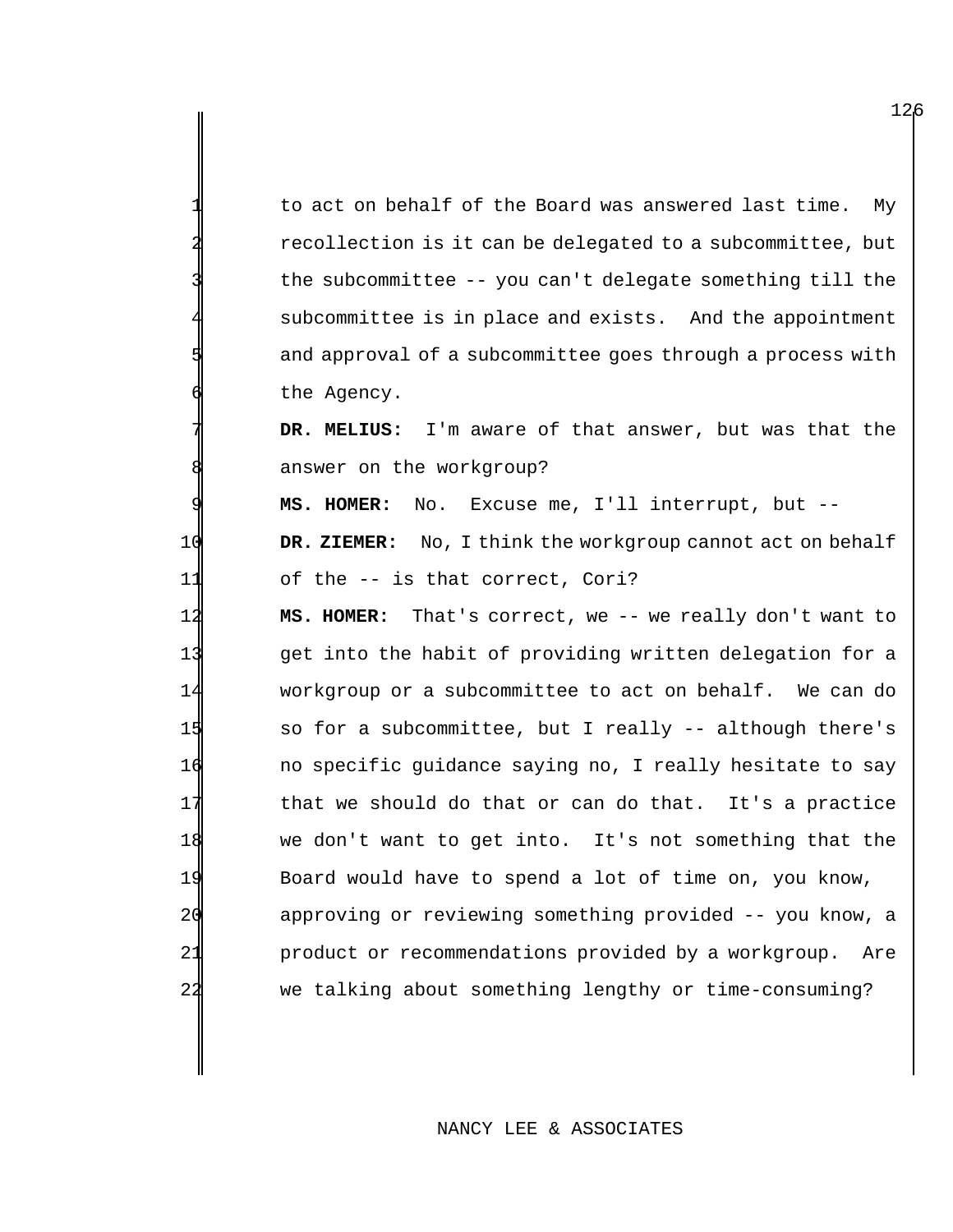DR. MELIUS: No, we're talking about -- I'm just trying to work out the timetable for dealing with this. We're 3 going to have -- presumably have a report from the 4 contractor in -- beginning of March sometime. We don't have another meeting scheduled until April. That will -what we receive from the contractor, as I understand it, is a -- their proposed procedure for doing site profile reviews.

9 **MS. HOMER:** Uh-huh.

 **DR. MELIUS:** I believe the way, and I don't have the document in front of me, but I believe that it presumes that once that is approved, then -- then they would -- we would be able to assign them site profiles to review, but they couldn't really start that process until it's approved. So if -- and we don't have time to set up a subcommittee between -- and get a subcommittee approved 17 in the next 30 days, I don't believe, if --

18 **MS. HOMER:** It's possible.

19 **DR. MELIUS:** Well, we'd have to have the charter agreed 20 to at this meeting, so that's one option. And -- or we 21 have to deal with the issue of a workgroup or we either 22 -- we either wait till the next meeting.

## NANCY LEE & ASSOCIATES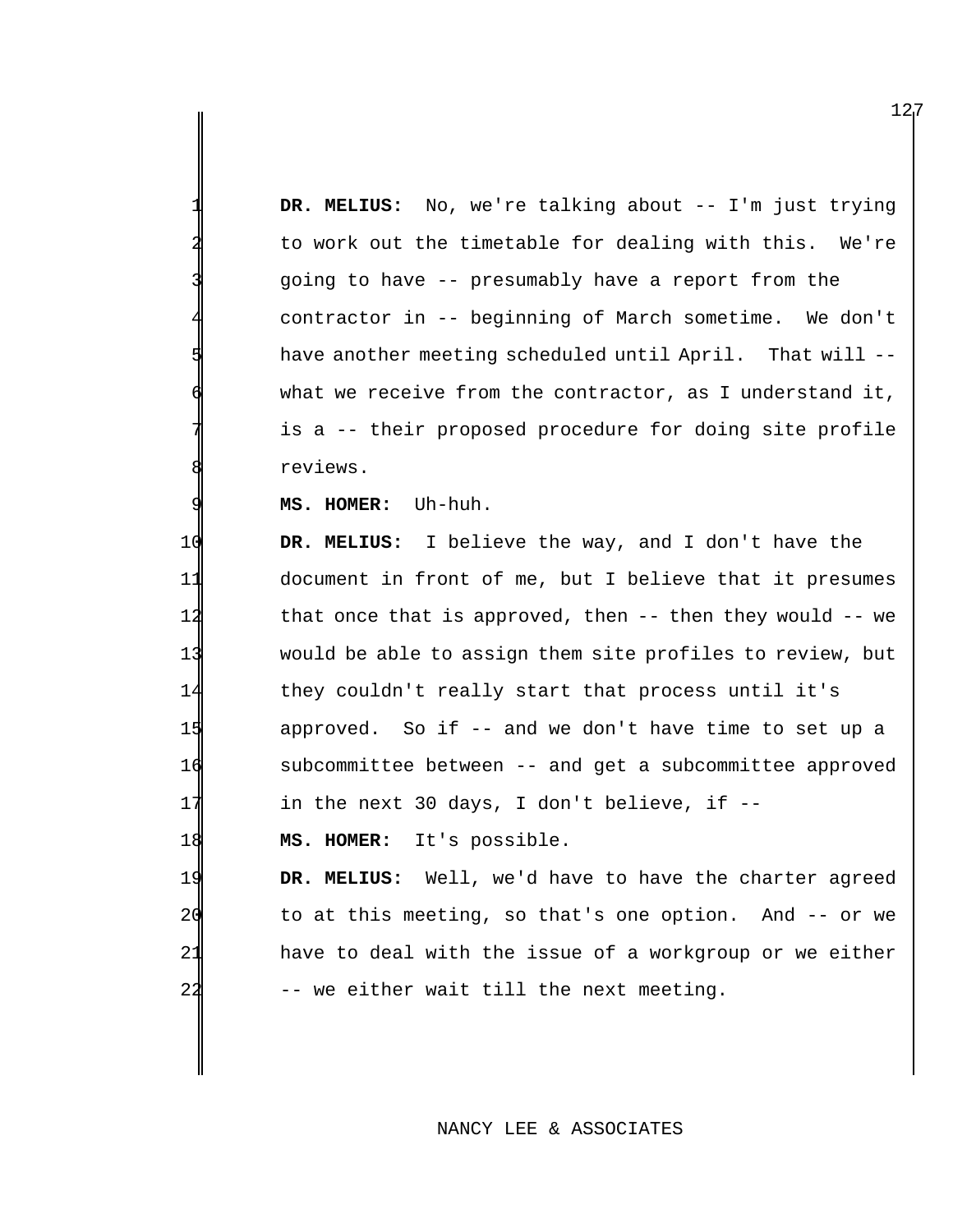**MS. HOMER:** Well, we're not -- we don't have to charter -- specifically charter a subcommittee. We just need to prepare an establishment memo, which is a two-page document.

 **DR. ZIEMER:** This -- a procedure of the type we're talking -- that is, the procedure that comes from the contractor -- I believe the Board could address in a conference call situation because if -- if a subcommittee's going to act on behalf of the Board, don't they still have to go through 10 that same process, Cori?

**MS. HOMER:** Yes. Yes, they do.

**DR. ZIEMER:** In terms of being announced and so on? **MS. HOMER:** It does. Everything that happens for a subcommittee must take place under the same FACA guidelines as a full committee.

 **DR. MELIUS:** And so -- that's fine, what I was trying to get to was --

 **DR. ZIEMER:** So they would have to announce it, anyway, in the *Register* and so on.

 **DR. MELIUS:** I think our option is to do it as a conference call, you know, given time for review and so forth, then we probably should think about maybe our criteria for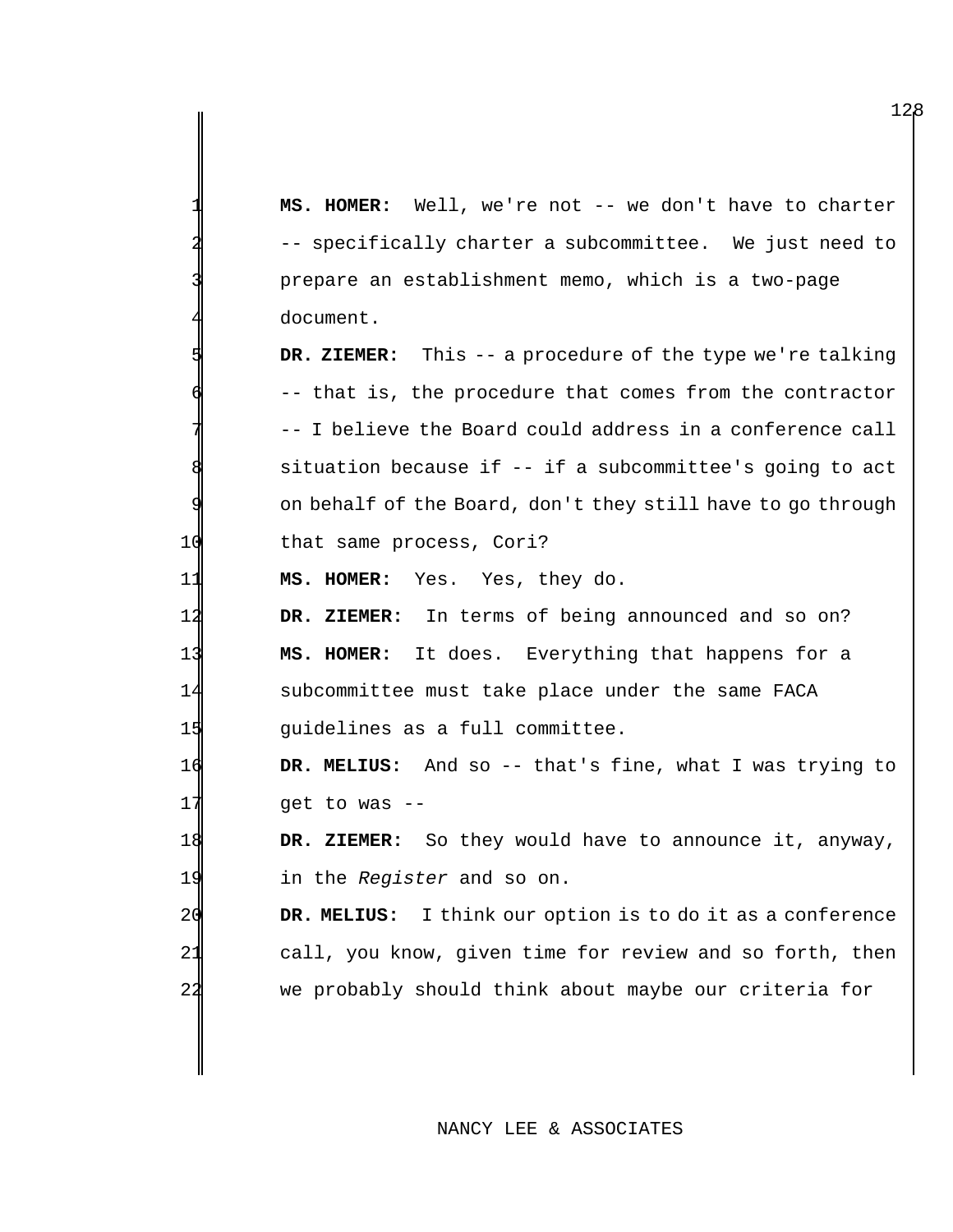reviewing it, but all's (inaudible) is then be ready to 2 go with the next step, which is going to be the selection of the site profiles. Now that could also be done in the conference call if we worked out a  $-$ - you know, we may want 5 to work out a procedure and we may not be able to score that or, you know, do the selection here with the information we have, but then be able to do it by that time of that conference call.

9 **DR. ZIEMER:** I would imagine that we could in fact identify 10 the sites yet today or tomorrow, because we would know what 11 the basis was going to be. I don't think that would be 12 dependent on the review procedure, per se. That's my -- 13 Roy, then Mark.

14 **DR. DEHART:** To begin with, I don't want to see a 15 subcommittee taking the action on behalf of the Board and 16 -- with this being our initial product under our contract. 17 I think we all should actively review that, and my 18 recommendation would be a panel or a workgroup to do the 19 initial review, prepare a summary -- point summary, and 20 that each of us be responsible for reviewing the proposal 21 -- the solution. And then conference call to resolve any 22 issues or questions.

#### NANCY LEE & ASSOCIATES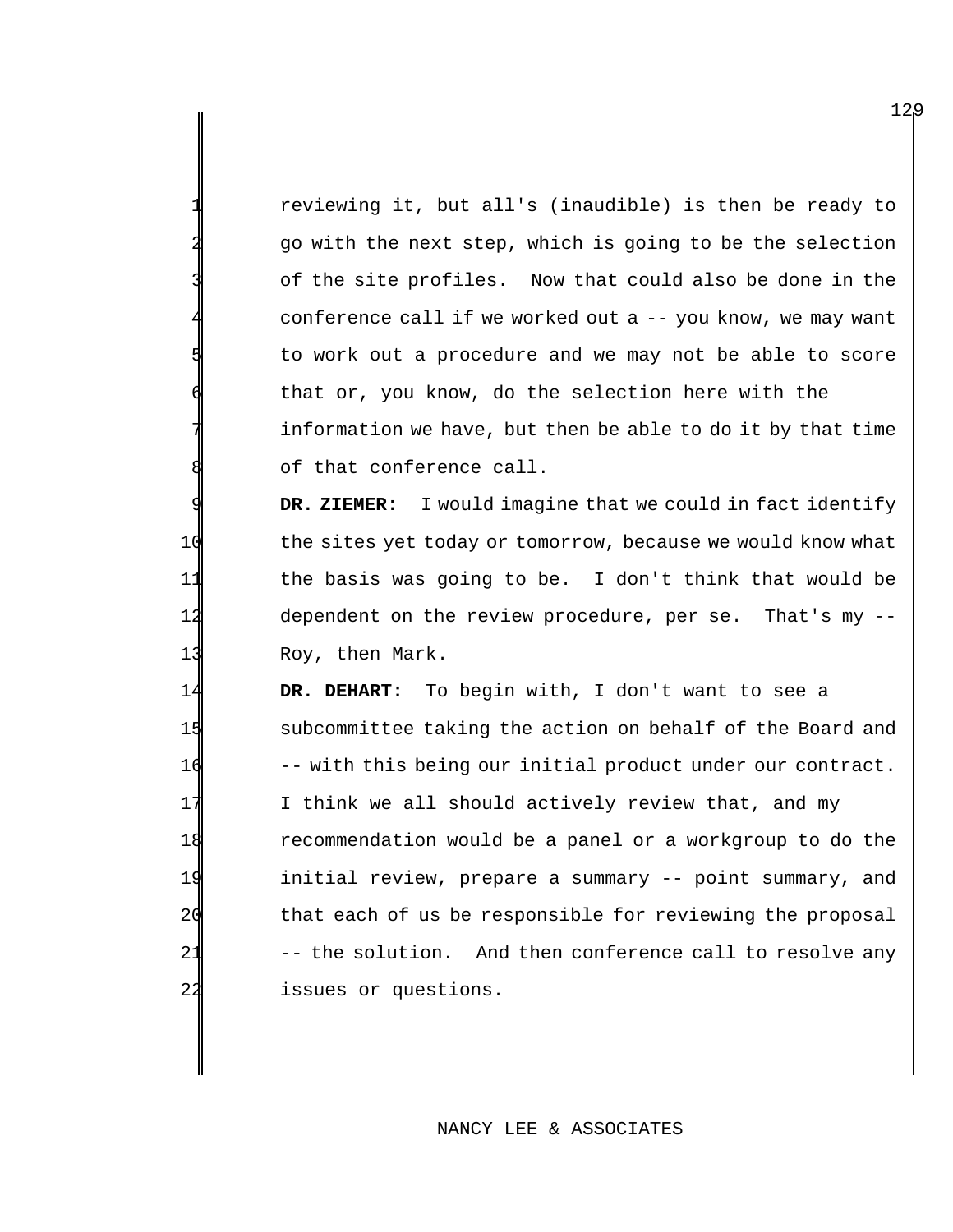MR. GRIFFON: That's actually very close to -- I mean that's what I was going to say is maybe we could set up a workgroup to deal with, you know, reviewing drafts with the contractor and come to the conference call with a 5 proposal from the contractor, and then have the full Board vote on, you know, the method for reviewing the site profiles, the final product. But have a workgroup, and that gives -- the workgroup would have the flexibility to have some conference calls, if need be, with the 10 contractor.

 The only question I raise in that process is if -- if the contractor, in working on this, has questions or needs clarifications, I don't know who can respond to those on 14 behalf of the Board or...

 **DR. ZIEMER:** I want to make sure that the Board is not expecting to develop the procedures. That's the contractor's job. I don't think we need a workgroup to take the contractor's proposal and redo it. What we need is the Board to react to the contractor's proposal, and if they have comments, the contractor can -- if this is an open call, the contractor can be there, can hear the comments and we either approve it or we say go back and

#### NANCY LEE & ASSOCIATES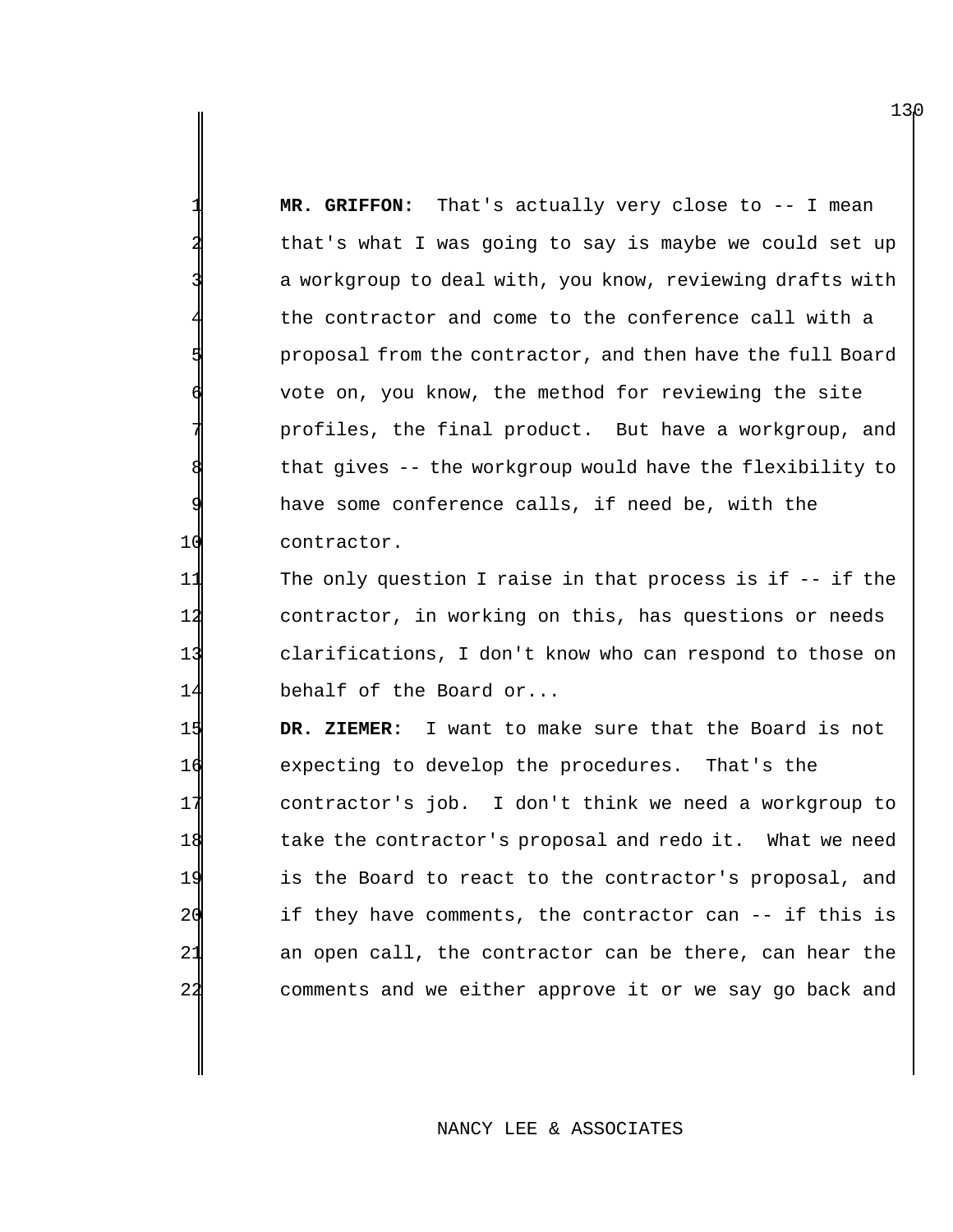take these comments into consideration. I don't -- I don't see us having a working group that sits down and says this is what it ought to look like. That's the contractor's job.

5 **DR. MELIUS:** But I think we need to answer Mark's other question there 'cause I think that's more what -- at least what I was  $-$  felt that he was driving at was this issue of what if the contractor seeks clarification this -- in dealing with this contract before the meeting or in terms 10 of what is presented --

11 **DR. ZIEMER:** Oh, I'm sorry.

12 DR. MELIUS: -- to the Board. Yeah.

13 **DR. ZIEMER:** You mean before they submit --

 **DR. MELIUS:** Before they -- the con-- before they submit and the con-- and the question come -- and -- or -- and 16 then we have to deal with the issue of afterwards, you know, 17 how do we -- what -- what if we say well, the procedure needs to be revised and submitted. I think we can -- could delegate -- so that would be at our conference call meeting. Do we -- we let the workgroup -- if we delegate 21 that to the workgroup, or more appropriate we would -- may be more appropriate to delegate that to the Chairman to

#### NANCY LEE & ASSOCIATES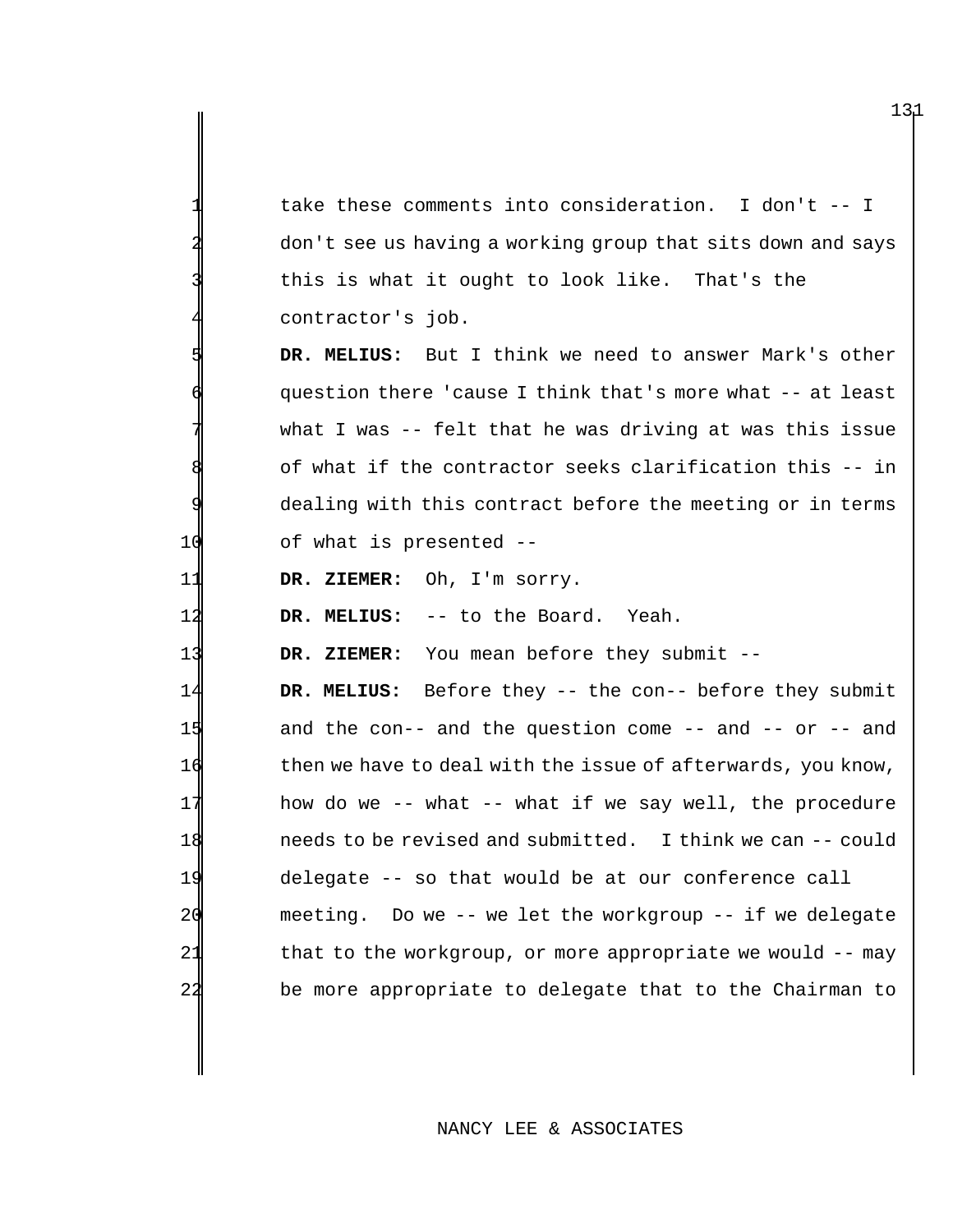review --

**DR. ZIEMER:** It appears that --

 **DR. MELIUS:** -- (Inaudible) we have to schedule another conference call, I guess.

 **DR. ZIEMER:** It appears that a workgroup, if it did make comments, could not officially do so on behalf of the Board.

**MR. ELLIOTT:** That is correct.

DR. ZIEMER: They could make individual -- they could reflect individual views, but it would not be the view of the Board, necessarily, and therefore the contractor would have -- be in a difficult place of having to make a change that somebody recommended that maybe the Board didn't like.

 **DR. MELIUS:** Again, what about this clarification issue? If not, I think we then need to at least schedule a couple of conference calls just on a contingency basis to make 18 sure that, you know, we're not delaying things because just 19 -- you know -- again, suppose we get in the conference call, there's a -- we say part A of your procedure we don't like, we think it should be changed and so forth. Then do we need another conference call to approve what they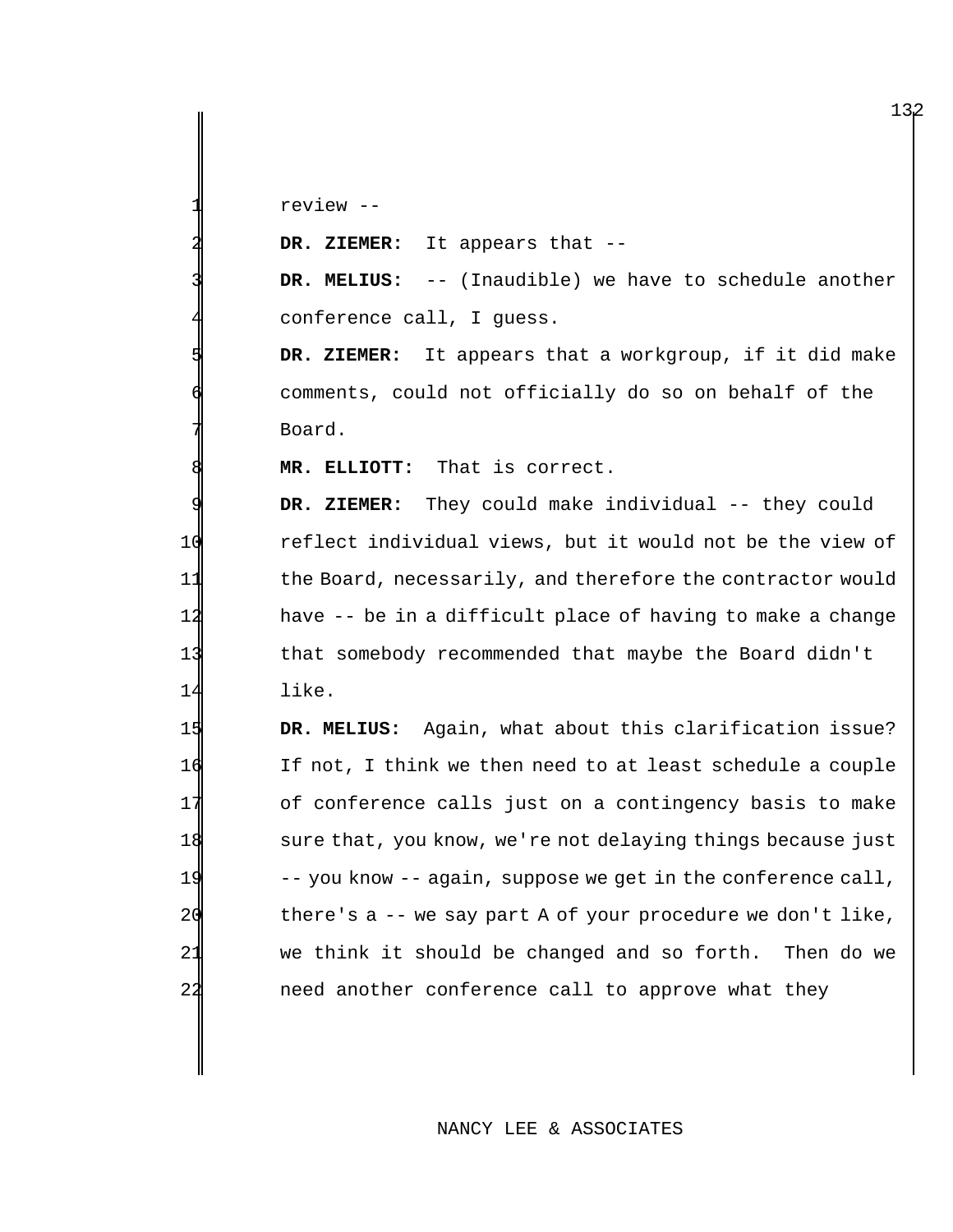resubmit? I mean --

 **DR. ZIEMER:** It's problematical, depending on the nature of the changes. If they're minor and everybody agrees that if they make a certain group of changes, they can proceed, that would be one thing. If we said no, we want to see it again -- I mean that would be the Board's call at that time. The issue of clarification -- I don't know how we address that from a legal point of view. I can't speak on behalf of the Board. The staff can't. But if there's a question on, you know, what does -- what does something say, we can probably provide that kind of clarification. You have a solution there, Larry? **MR. ELLIOTT:** I don't know if I have a solution, but I do have to speak to some procurement ground rules here so that everybody's operating out of the same hymnal. One procurement ground rule would be that for the Board to interact with its contractor, there needs to be some designated or delegated point of contact, and maybe Martha can speak to this. Maybe there are ways that that can be done in, you know, like a change order fashion where it's written -- written direction is given to the Board. What we want to avoid and what is a distinct procurement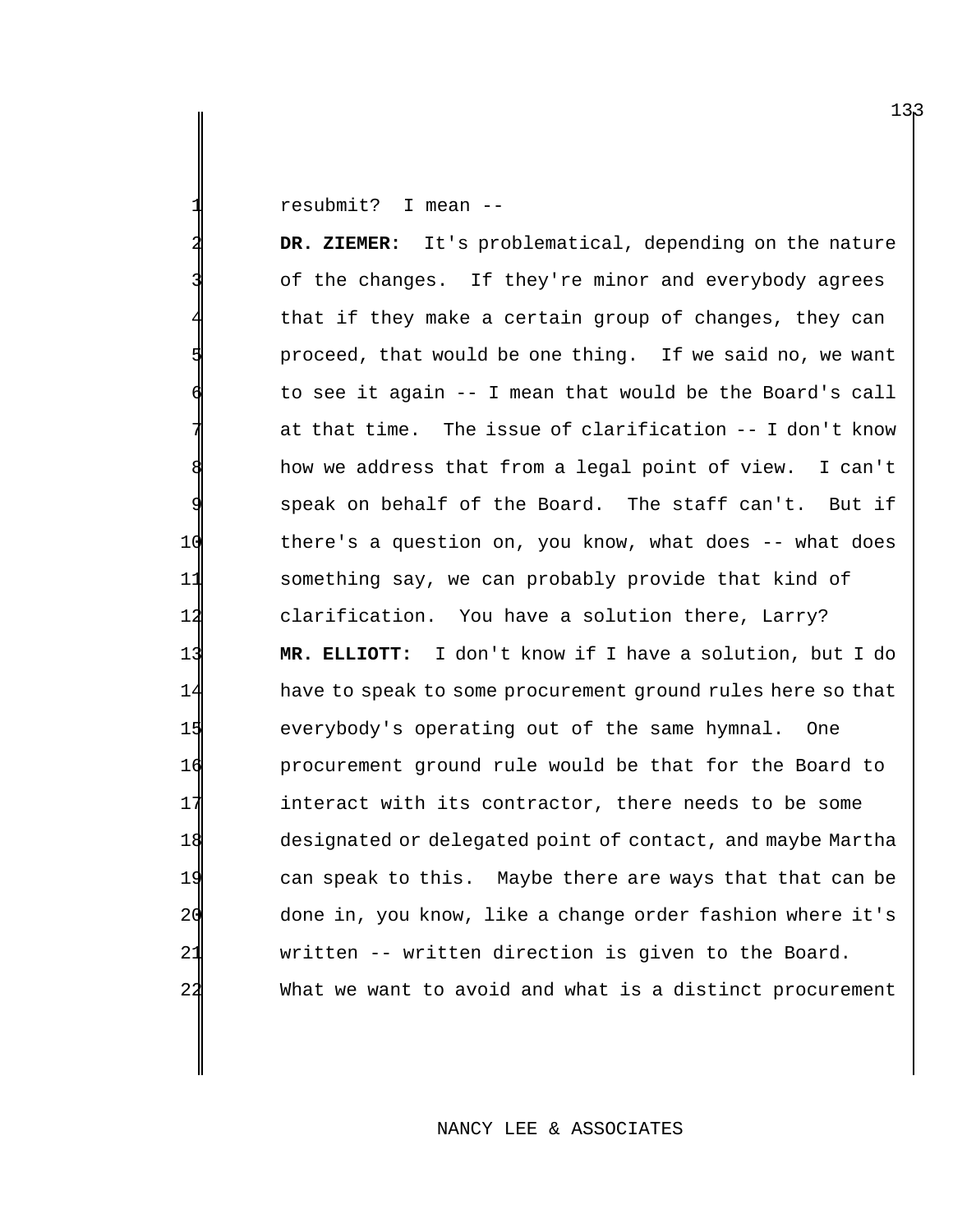ground -- ground rule here is that individual members of the Board can't be giving direction to the contractor, because that's when we get into an unauthorized procurement, the contractor gets confused about what the desire of the Board is, and you don't want to be providing direct-- what could be interpreted as direction. So even a point of clarification might fall under that. So I don't know if Martha can help me out here or if there are change order procedures we could employ here or -- or what. But 10 this is a knotty issue here that you're wrestling with. 11 **MS. DIMUZIO:** I think there are probably a couple of 12 different options that you have. You could look at sort 13 of doing a two-tiered approach to a conference call where 14 the Board meets first, discusses what changes they think 15 need to be completed, and then a half-hour, 45 minutes 16 later the contractor comes into the conversation on the 17 conference call and -- and you discuss it and -- and you 18 resolve it that way, and sort of that approach because I 19 think it's very important that the Board has to -- and I'm 20 sure it would -- but with the contractor it has to speak 21 with one voice so that in a meeting where the -- in 22 conference call or a meeting where the Board and the

#### NANCY LEE & ASSOCIATES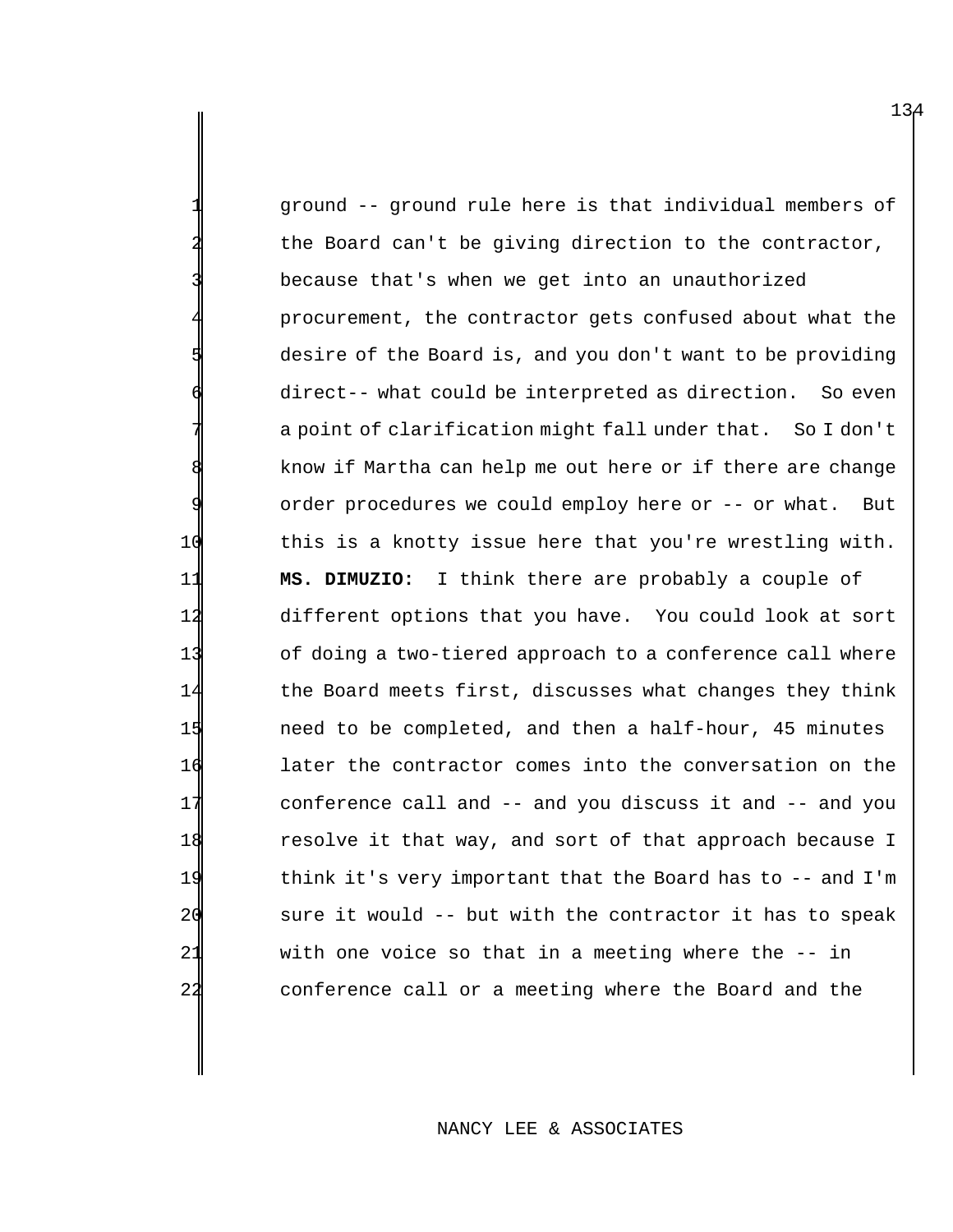contractor's there, we don't want to be giving them mixed messages, even with, you know, just comments that happen through -- through the conference call or whatever. So I think it would be important that -- that the Board, you know, consider sort of some type of a two-tiered approach. But you have to -- you know, Larry's right, you do have to be cognizant that we can't provide specific direction to the  $-$ - to  $-$  to the contractor. Excuse me, one individual cannot provide specific direction to the 10 contractor 'cause we could just be getting into a phase 11 where they might be thinking that, you know, John Smith 12 of the Board said to do it this way and Jane Doe of the 13 Board said to do it this way and, you know -- and how do 14 we resolve this issue. So I think it -- it is important 15 that you guys resolve how you're going to resolve issues. 16 I mean there's not a whole lot, from a procurement 17 standpoint, that I can tell you other than it has to be 18 with one voice, and clear direction and understanding has 19 to be given to the contractor on what they're supposed to 20 do. And they have to clearly understand to whom they are 21 receiving direction from, you know, and -- and that, you 22 know -- and when there are questions and, you know, that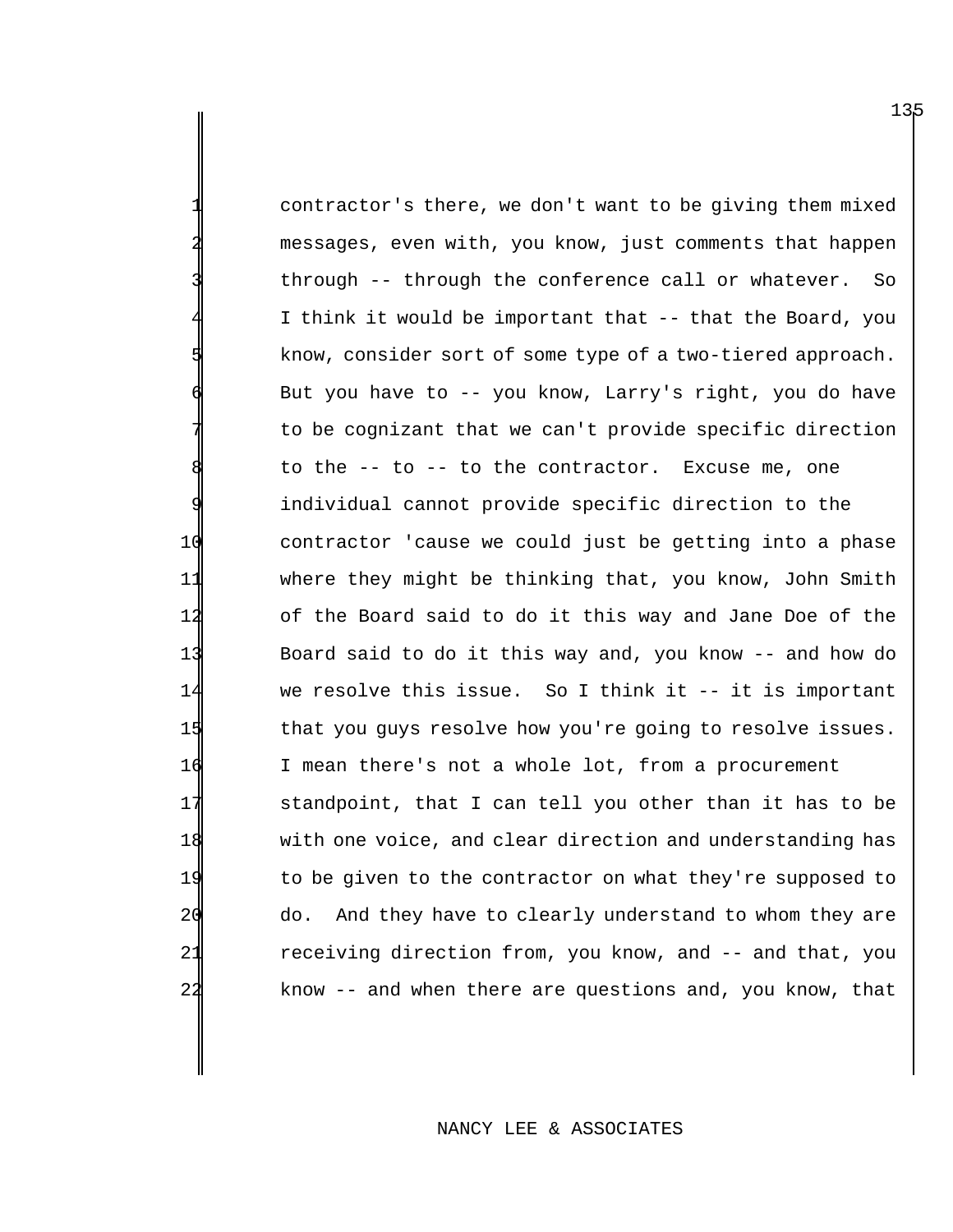kind of stuff, how do we handle that, you know, I'm not -- I'm not 100 percent positive, I'll tell you that right now. I mean I think it's an issue.

4 **DR. ZIEMER:** Well, I'd like to ask this question, and it may have ramifications beyond this particular issue, but on something like this where procedures are being developed -- the task order's been awarded -- are the 8 procedures not okay for development in the open forum, or does that require a closed session such as we had with the 10 cost proposal?

11 **MR. ELLIOTT:** No, that --

14 **DR. ZIEMER:** There's no proprietary information at that 13 point, is there?

 **MR. ELLIOTT:** I think perhaps the way Martha introduced 15 that, with the Board talking and discussing it and then bringing the contractor in, might have led you to believe 17 that you have a closed session issue here. You don't have a closed session issue. The tasks have been awarded. You know, the money's set aside for those tasks, you know, based upon the award, so we're not talking a closed session. We're talking in open session. Another ground rule. A working group cannot be delegated

## NANCY LEE & ASSOCIATES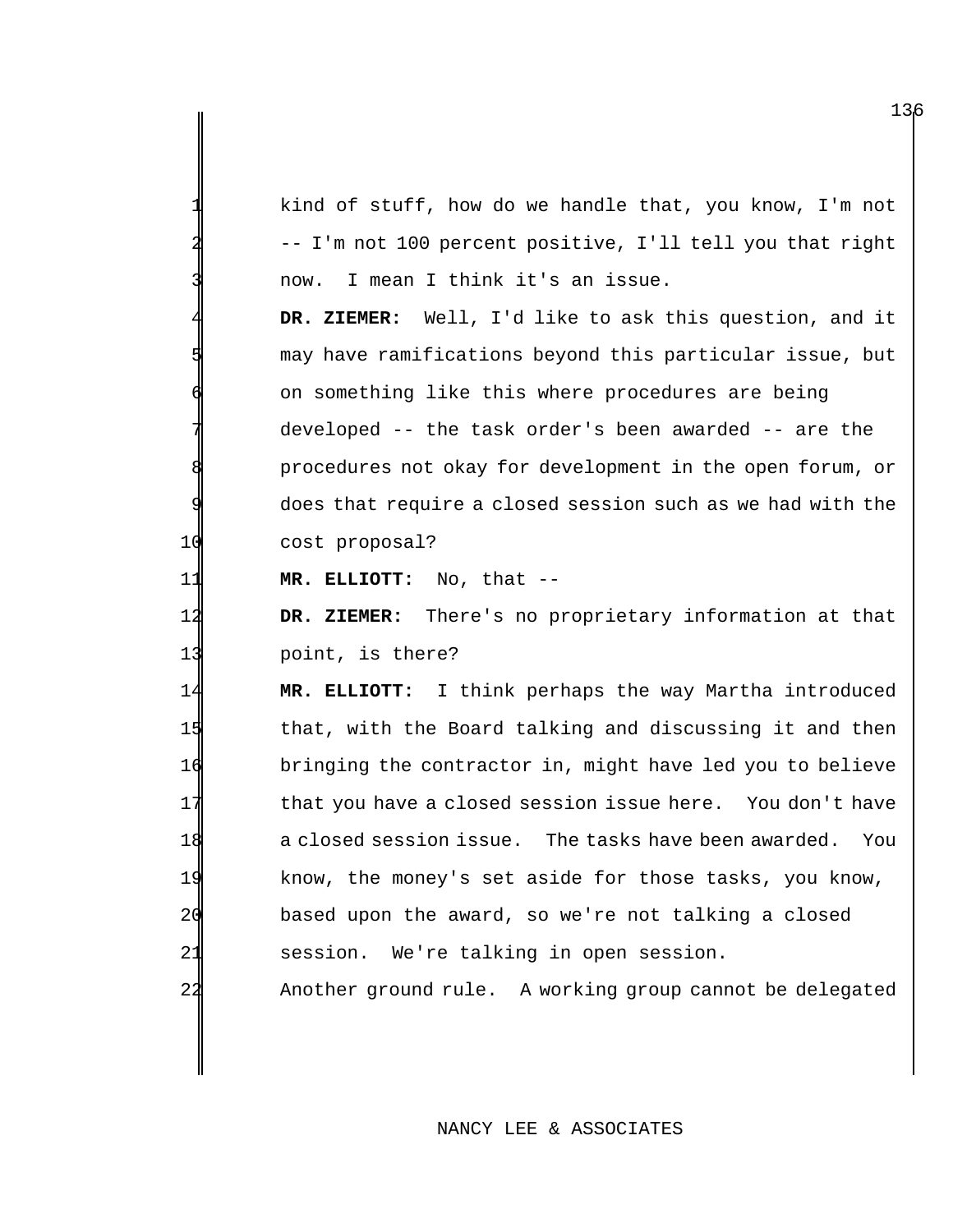authority to take action on the Board, so keep that in mind. An individual, the Chair of the Board -- I think -- could be delegated that authority. You could tell your Chair, handle these kinds of situations on behalf of the Board. A subcommittee can have that delegated authority, as well. **DR. ZIEMER:** Well, as far -- as far as the open discussion thing is -- for example, it seems to me that we could have that open discussion, whether it be face-to-face or on the phone, and the contractor could hear what disagreements there are. It's only what -- the final decision that we agree to that becomes binding. I mean it's like any open meeting here. We may disagree on what to do or how to proceed, and that's all in the public forum, it's -- but if we finally agree to a procedure and say okay, this -- 15 and we vote on it, if necessary, then the -- then the contractor knows what's been approved. So I -- I would 17 -- when I was hearing you say meet and talk first and then have the contractor, it sounded like -- more like a closed meeting.

 **MS. DIMUZIO:** No, I'm sorry. No, I just meant that, for clarification, when you were speaking with the -- with the contractor that you would -- you would know what procedures

## NANCY LEE & ASSOCIATES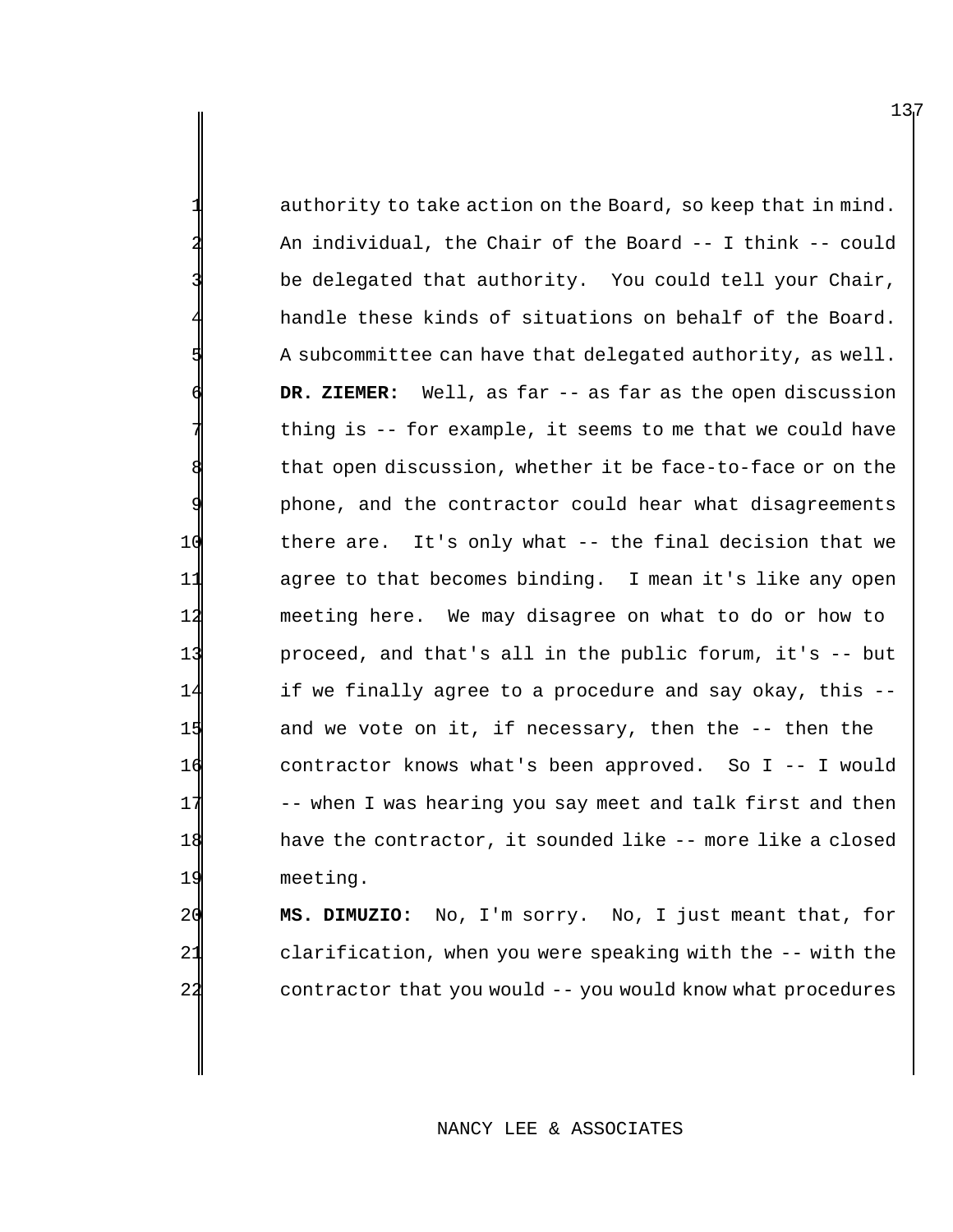you wanted or you would know what changes that you wanted to -- to give to the contractor and therefore you could -- DR. ZIEMER: No, but what I'm -- **MS. DIMUZIO:** -- provide that to them. **DR. ZIEMER:**  $-$ - saying is we may not know that till we talk and the contractor  $-$ - **MS. DIMUZIO:** That's true, too. DR. ZIEMER: -- then will be there to hear those debates, 10 as will members of the public. **MS. DIMUZIO:** Uh-huh. **DR. ZIEMER:** Thank you. **MR. ELLIOTT:** That is correct. Can I -- this procedure for processing individual dose reconstruction reviews that's been handed out, has that been approved? I mean has the Board taken action on this? Is this still a draft or is this -- **DR. ZIEMER:** No -- **MR. ELLIOTT:** You have -- I thought you had approved this. **DR. ZIEMER:** We approved -- we approved all the procedures two or three meetings ago. I believe we did. **DR. MELIUS:** Can I make a recommendation before we get more

# NANCY LEE & ASSOCIATES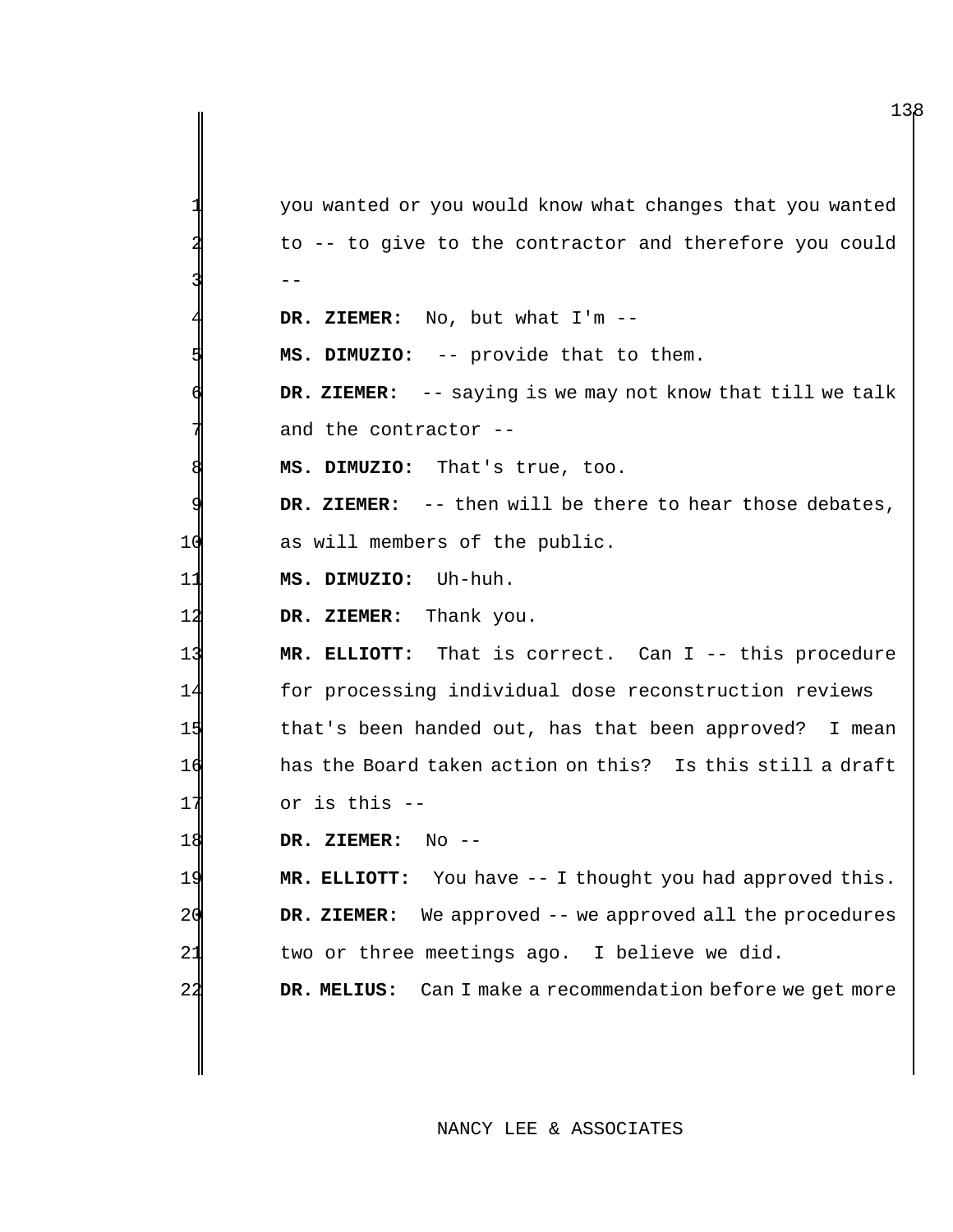confused?

|                | To make what a recommendation?<br>DR. ZIEMER:                  |
|----------------|----------------------------------------------------------------|
|                | For processing this first part of task order<br>DR. MELIUS:    |
|                | I think what we need to do is to schedule a conference<br>two. |
|                | call of the committee roughly a month from now that would      |
|                | do the -- do our review. We need to discuss our comments       |
|                | on what the contractor submits to us, either resolve at        |
|                | that meeting $-1$ think we need, as a contingency, to have     |
|                | a follow-up conference call, say two weeks later or a week     |
| 10             | later, that -- that would allow us to -- in case it's needed   |
| 11             | if they need to resubmit something to the Board that is        |
| 12             | of such a scope that we feel it cannot be delegated to the     |
| 13             | -- you know, the Chair to review. And I think that would       |
| 14             | take care of $-$ - of this issue as to $-$ - I don't think we  |
| 15             | need a separate workgroup to deal with it, though. I think     |
| 16             | we should ask that the members of the original workgroup       |
| 17             | who are the ones I think we may end up relying on $-$ on       |
| 18             | for advice here and for -- within the Board 'cause they've     |
| 19             | been -- talked a lot more about this than some of the other    |
| 20             | -- others of us have. You know, just -- you know, pay          |
| 21             | special attention and, you know, we'll be looking to them      |
| $\overline{2}$ | during the committee --                                        |

# NANCY LEE & ASSOCIATES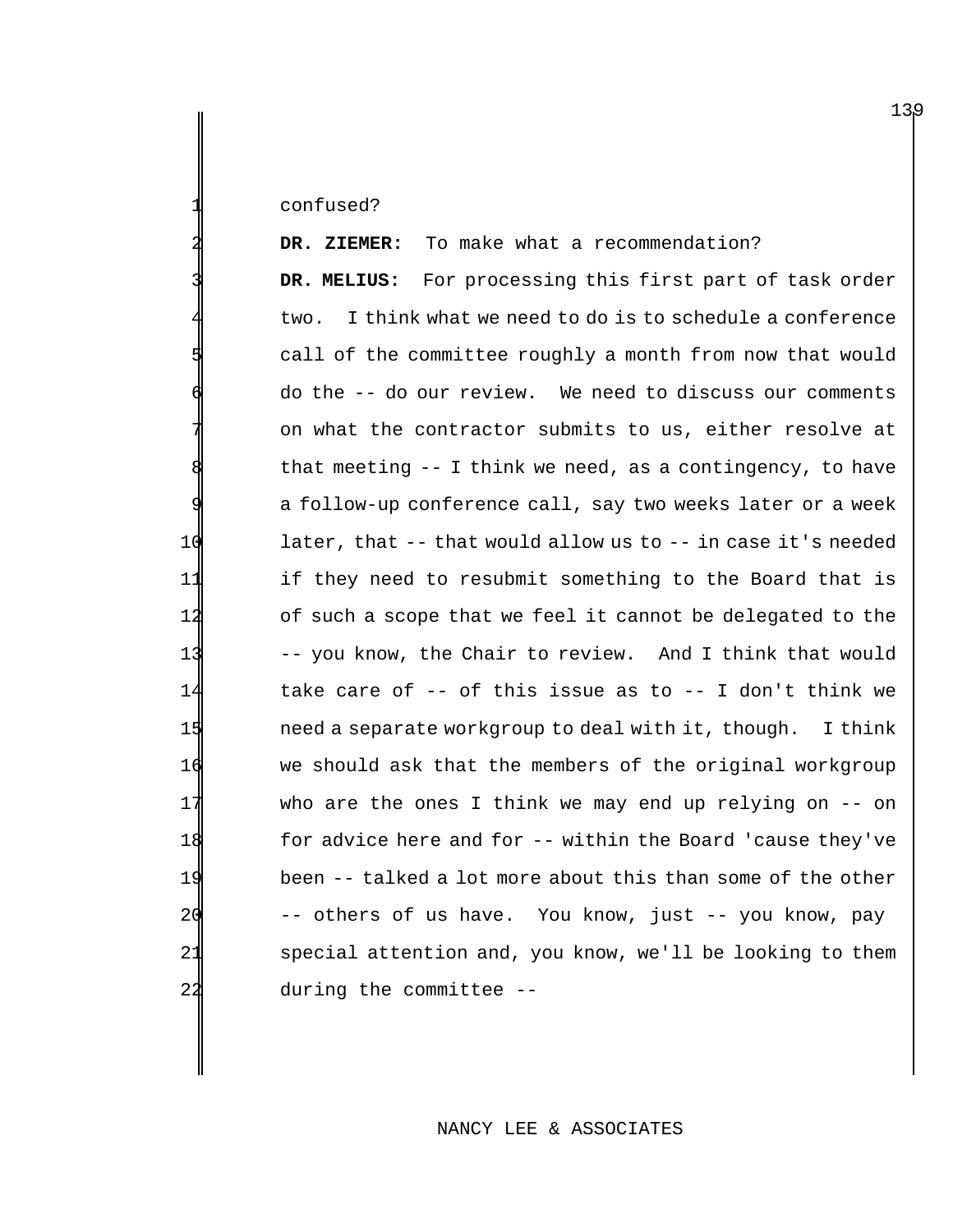DR. ZIEMER: Well --

2 **DR. MELIUS:** -- or conference call to -- for that, but - but I think we just keep it to one sub-- one meeting of the Board conference call, with a follow-up one scheduled, if needed.

6 **DR. ZIEMER:** That makes a lot of sense and I think is the direction we were heading. Whether or not a second meeting is needed, we need to look at a timetable. For example, the -- the proposed procedure from the contractor 10 will be ready in one month. That would get distributed 11 -- as I see it, would get distributed to the Board members. 12 We would have -- we would want a few days to look that over, 13 and so roughly five weeks from now you would want to have 14 a conference call meeting. And then we would look at the 15 calendar again and say now does -- if we -- if we have 16 another two weeks after that or whatever -- I mean if we 17 go back to the contractor and say we want changes, you've 18 got to give them another couple of weeks, and then we get 19 it back and then we look at it again. And now we're getting 20 very close to our next meeting, so we have to look at that, 21 as well.

22 **DR. MELIUS:** But I think if that happened within -- I think

# NANCY LEE & ASSOCIATES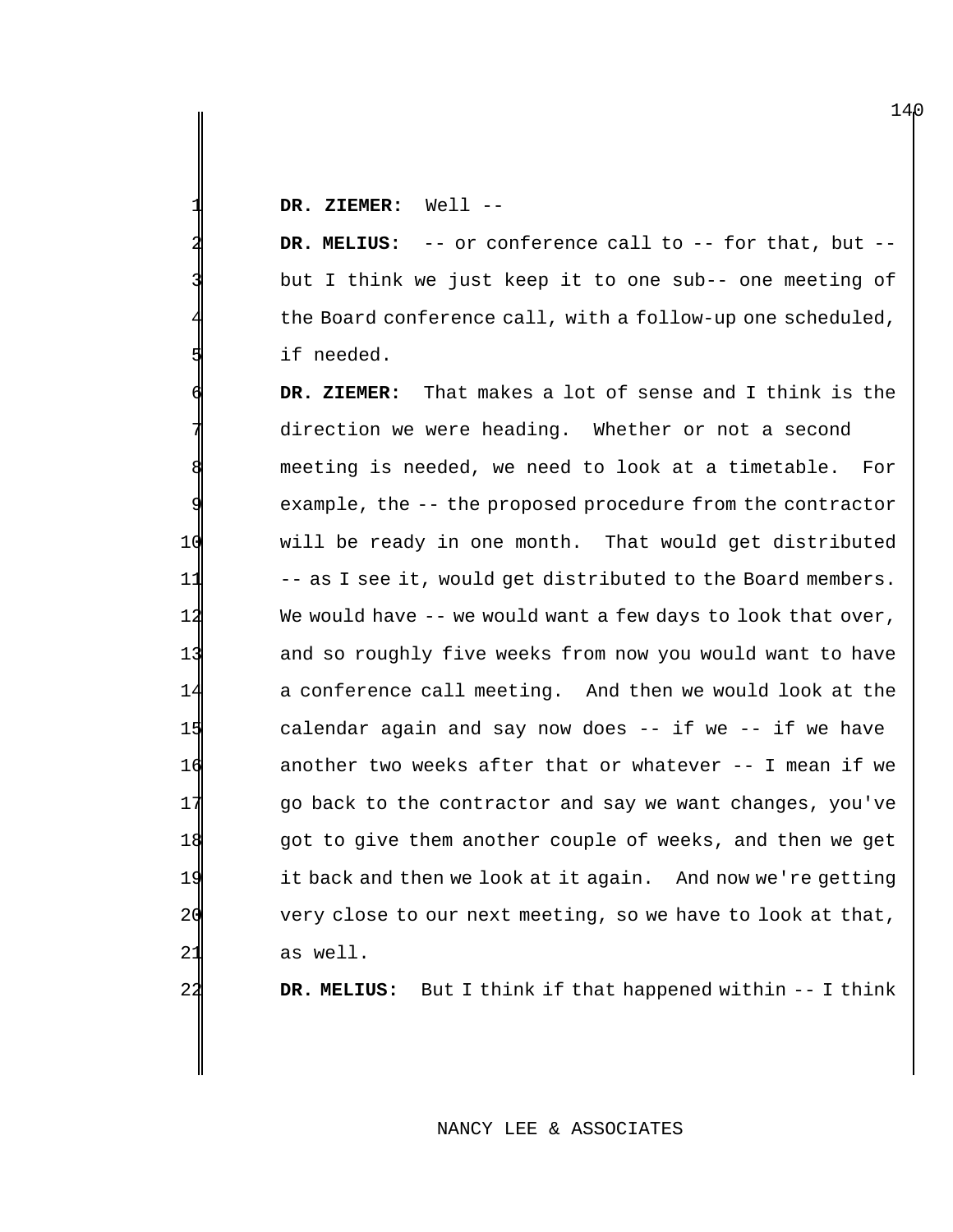our meeting's the middle -- end of April? 2 **UNIDENTIFIED:** That's correct.

DR. MELIUS: Correct? So if -- again, beginning of March for the first meeting, two weeks later would take us to the middle of March. That'd still give a one-month lead time, so I -- I think that's -- it's worth gaining the month, if -- if possible. It may be that when we talk to the contractor more they may, you know, have -- give us a better sense of the timetable. They've had a whole day 10 to think about it now and look at the task, but -- but in 11 sense then -- and make sure that that's realistic for both 12 the original -- and then I think, you know, we'd be ready 13 to go.

 **DR. ZIEMER:** I don't know if you're making a formal motion, but let's get Mark's comment here and then we'll come back. **MR. GRIFFON:** I guess -- not to harp on this workgroup notion, but I -- I mean the way I envisioned this was -- was that the workgroup could assist the contractor in triaging the procedure before submittal to the full Board on the conference call. I mean I was hoping that that would -- could expedite the process because I think there is some interpretation in this task -- not that we'd be

## NANCY LEE & ASSOCIATES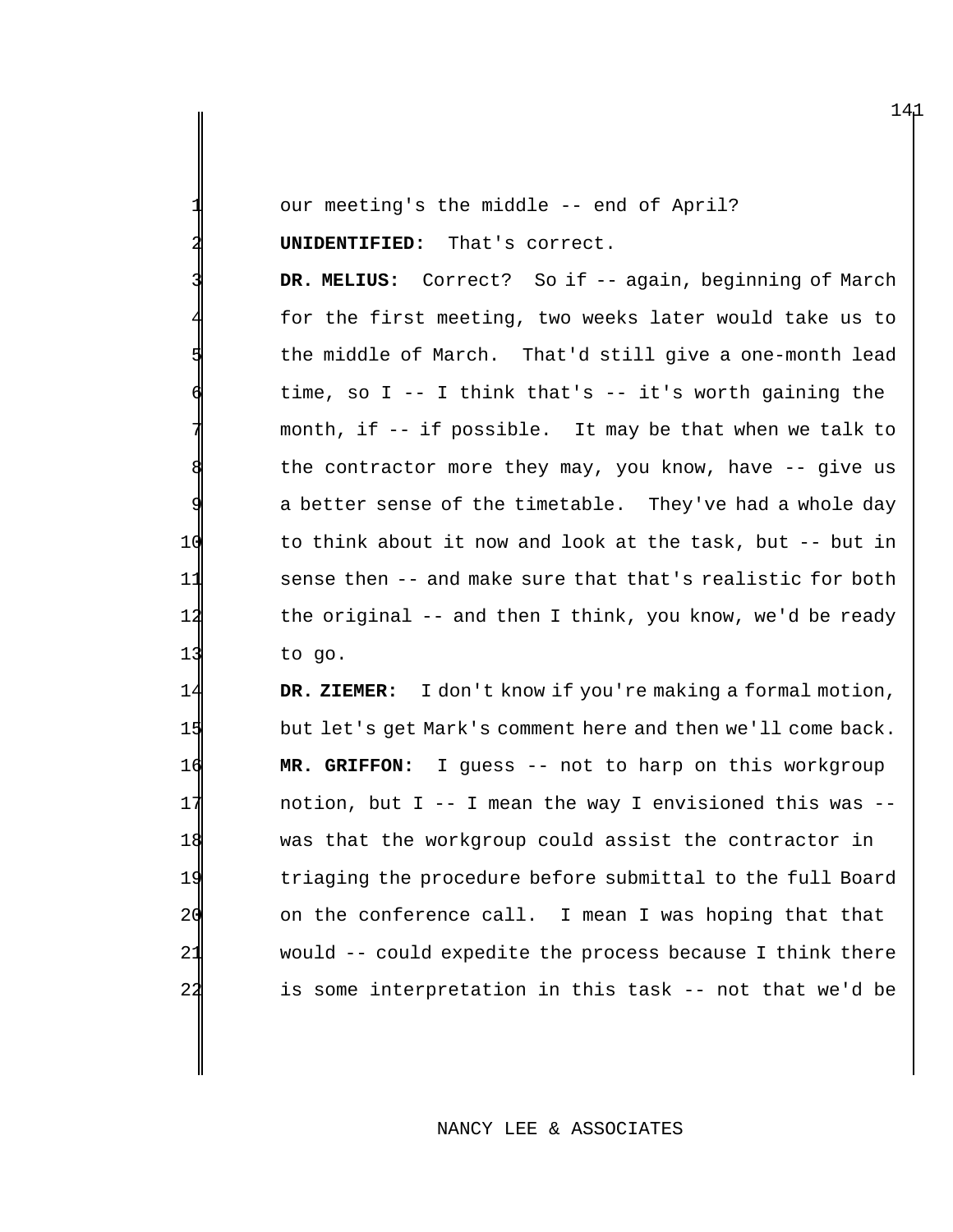making any -- the working group wouldn't be making any final decisions on behalf of the Board, but it might --I mean I can just see a case where we can end up with two or three conference calls just to get this methodology through, and that's my only concern.

Then  $-$  then the other notion I guess to keep in the back of our minds is that if we -- we had the notion on the individual reviews -- I know we're not talking about that right now, but we had the notion of -- of Board members working with the contractor, and I'm just wondering how that's going to fit into this -- these new -- these procurement issues. If we're working on a group of cases and there's three Board members assigned to work on those cases, we can't speak on behalf of the entire Board, so -- I guess that's something I'm -- want to understand 16 better.

17 **DR. ZIEMER:** Let's maybe come back to that and address this 18 first one. Jim?

 **DR. MELIUS:** Go at it first, then you can correct me. Yeah, I'd be a little leery, based on what we heard now about the -- us -- possible problems from a workgroup talking to the contractor before the first meeting. I

## NANCY LEE & ASSOCIATES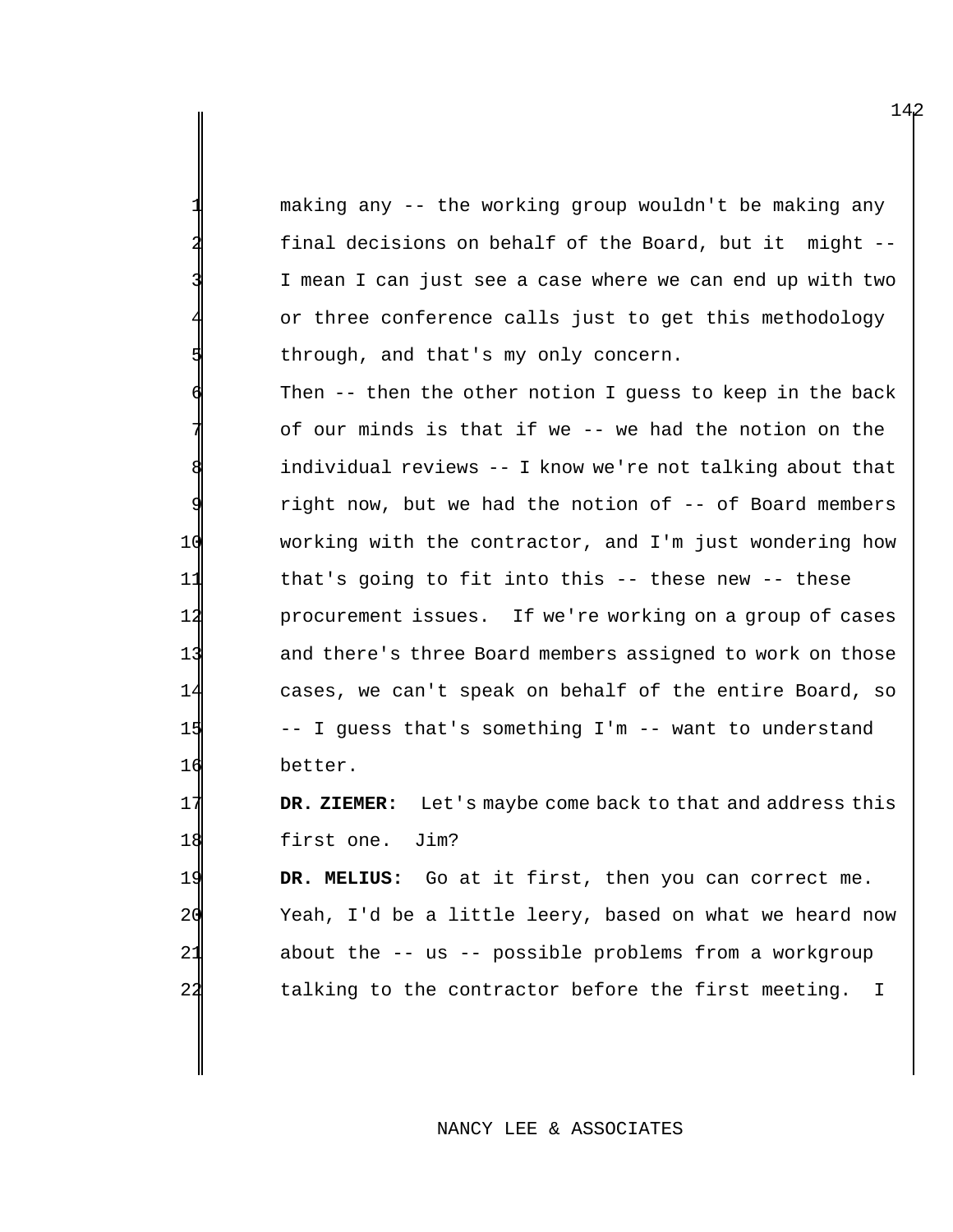think the onus is on us, though, as a committee  $-$ individual members  $--$  is to  $--$  is to be ready with good comments, you know, to do a good review and really work hard to come up with a set of consensus comments that the 5 -- that, should we want changes in the procedure, that the contractor can work with and address, you know, that's agreed. We can't sort of say well, just change this, we  $\phi$  don't like it. I think we have to -- and I think we have the leeway to be able to do this. It's  $-$  it's not what 10 the other -- secret process we've been -- been going 11 through.

12 **MR. ELLIOTT:** Yeah, this --

13 **DR. MELIUS:** So there's more --

14 **MR. ELLIOTT:** -- is not a procurement process.

 **DR. MELIUS:** -- room for interaction on that conference call, and we just have to be sure that we're -- that we're 17 together with what -- you know, pay attention to it so that we get a good -- have a good call, give good comments to them. If changes are needed, those can be addressed, and so that when we come to that second conference call we're saying oh, yeah, by the way, you know, that -- and -- and I just think that trying to do anything -- to sort anything

#### NANCY LEE & ASSOCIATES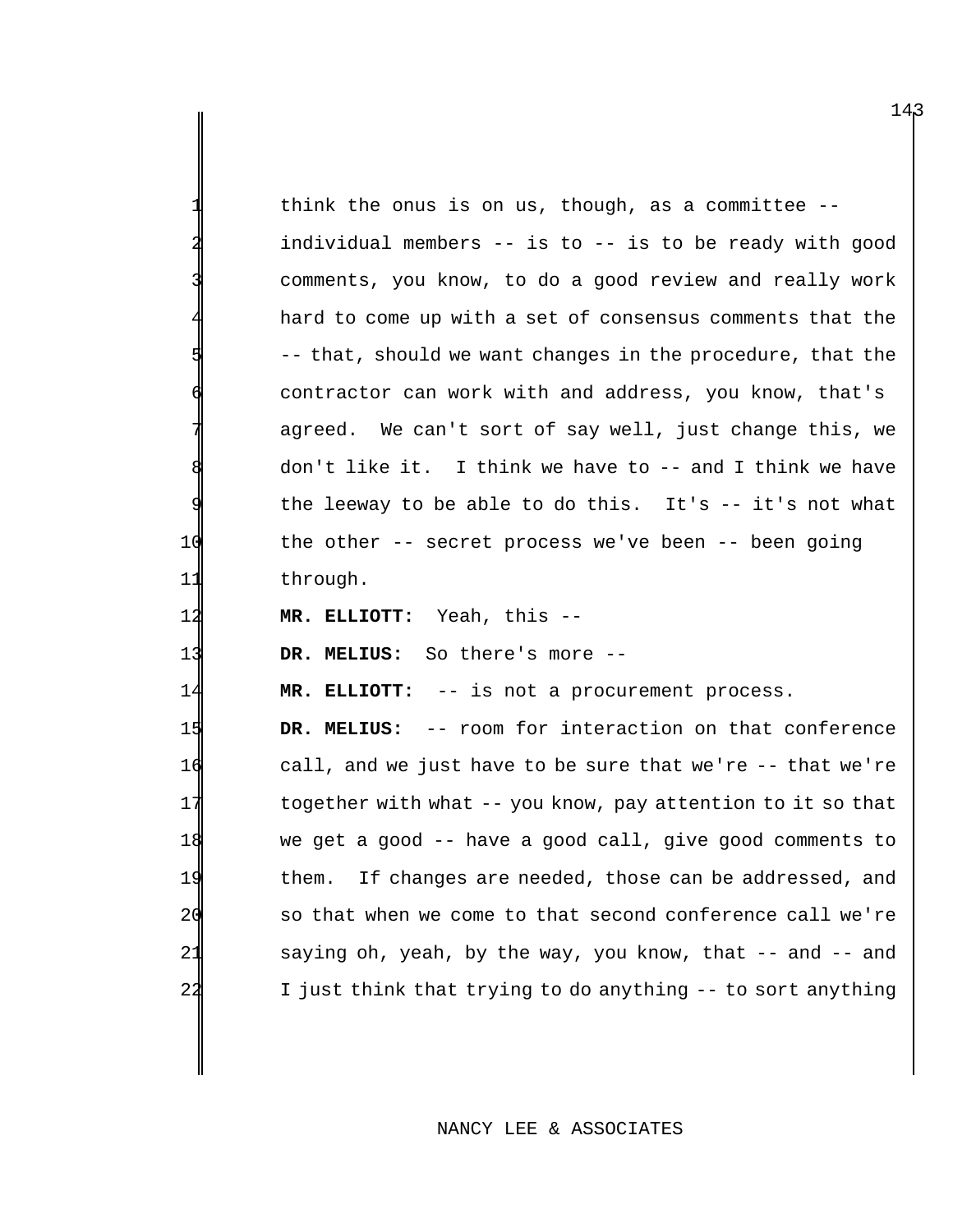else between -- in terms of contact in that process I think is potentially dangerous.

MR. ELLIOTT: No correction, I just would support that. I'm very concerned about a working group working with the contractor to try to come up with the procedure, the process, because I can envision that there are going to be questions raised about well, how do you want to do this, what's the approach you want to  $-$ - you know, questions of 9 clarification that then become well, the working group's 10 providing advice and direction, essentially. Whatever 11 they say in response to those questions is on behalf of 12 the Board, and we can't go there.

 As far as the individual dose reconstruction reviews and a member of this body working with your contractor, I think you've got to come to grips with a very well-defined 16 structure of that process so that you avoid this situation. You're not going to sit there as one member of this advisory body working with two members of your contracting staff and tell them we want to go off in this direction, which has not been couched and a consensus approval gained from the body.

22 **DR. ZIEMER:** The suggestion is to have a conference call

# NANCY LEE & ASSOCIATES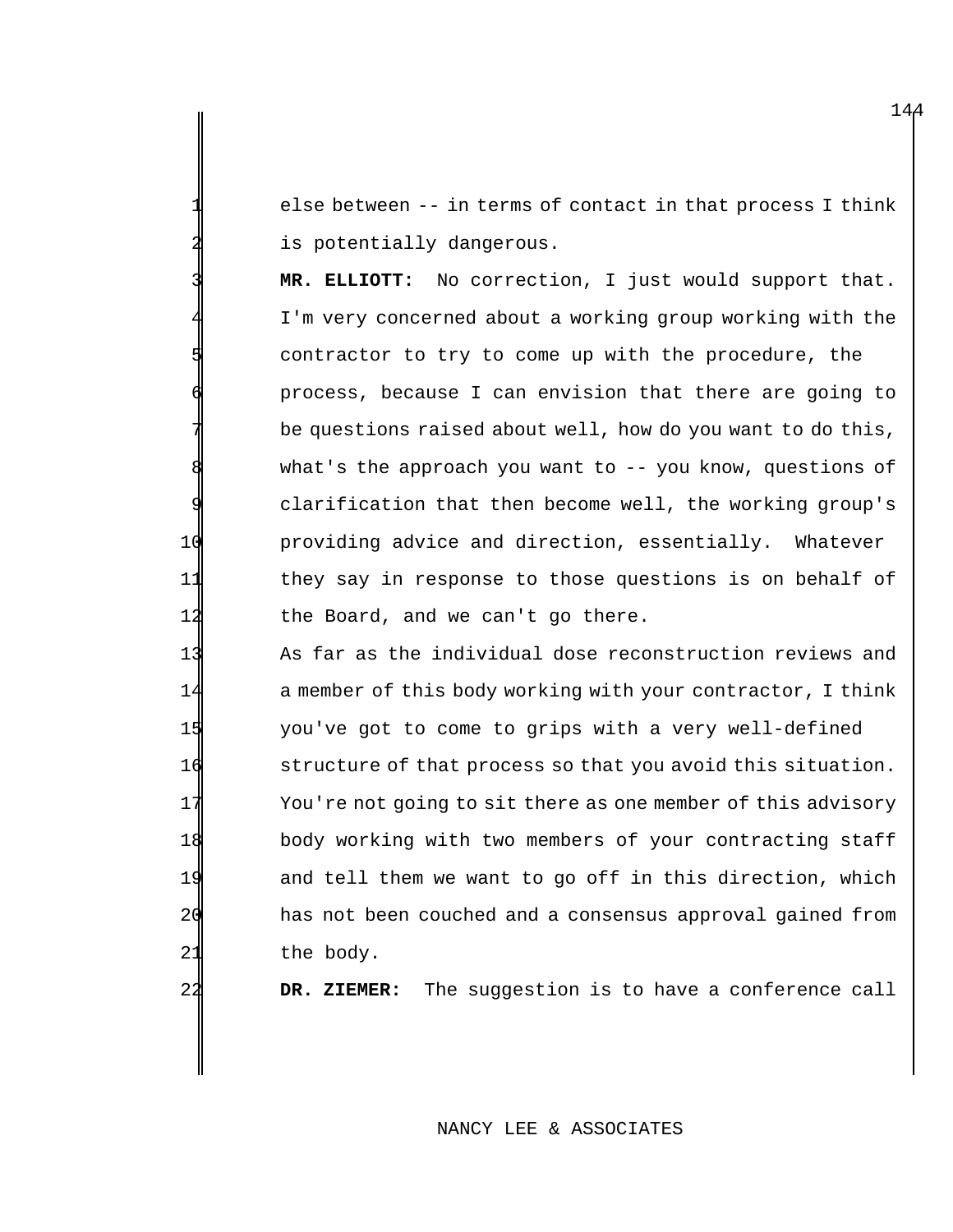meeting in -- shortly after a month from now, and set some time aside a couple of weeks later, if needed, for a follow-up. Is -- is there any objection to proceeding on 4 that basis? Because if there's none, we want to look at some dates right away. Are there any that think that there should be some other path to follow on this? Here's your opportunity to suggest an alternative.

#### (No responses)

If not, let's  $--$  I'm going to take it by consent that we agree that we should proceed on that basis. Today is February 5 and the month for the contractor basically ends 12 or is over March 5 then 'cause they just got their go-ahead one day ago. So if you allow a little time for review, you could look at the end of the week of the 8th or the beginning of the week of the 15th of March. How many days do you want to allow? We need a little time for transmission and distribution. How about March 15th? It's a Monday.

 **DR. MELIUS:** (Off microphone) (Inaudible) the contractor (Inaudible) they're going to be (Inaudible) time or maybe 21 a little early or going to push the deadline? **DR. ZIEMER:** Probably not going to want to say, but we're

#### NANCY LEE & ASSOCIATES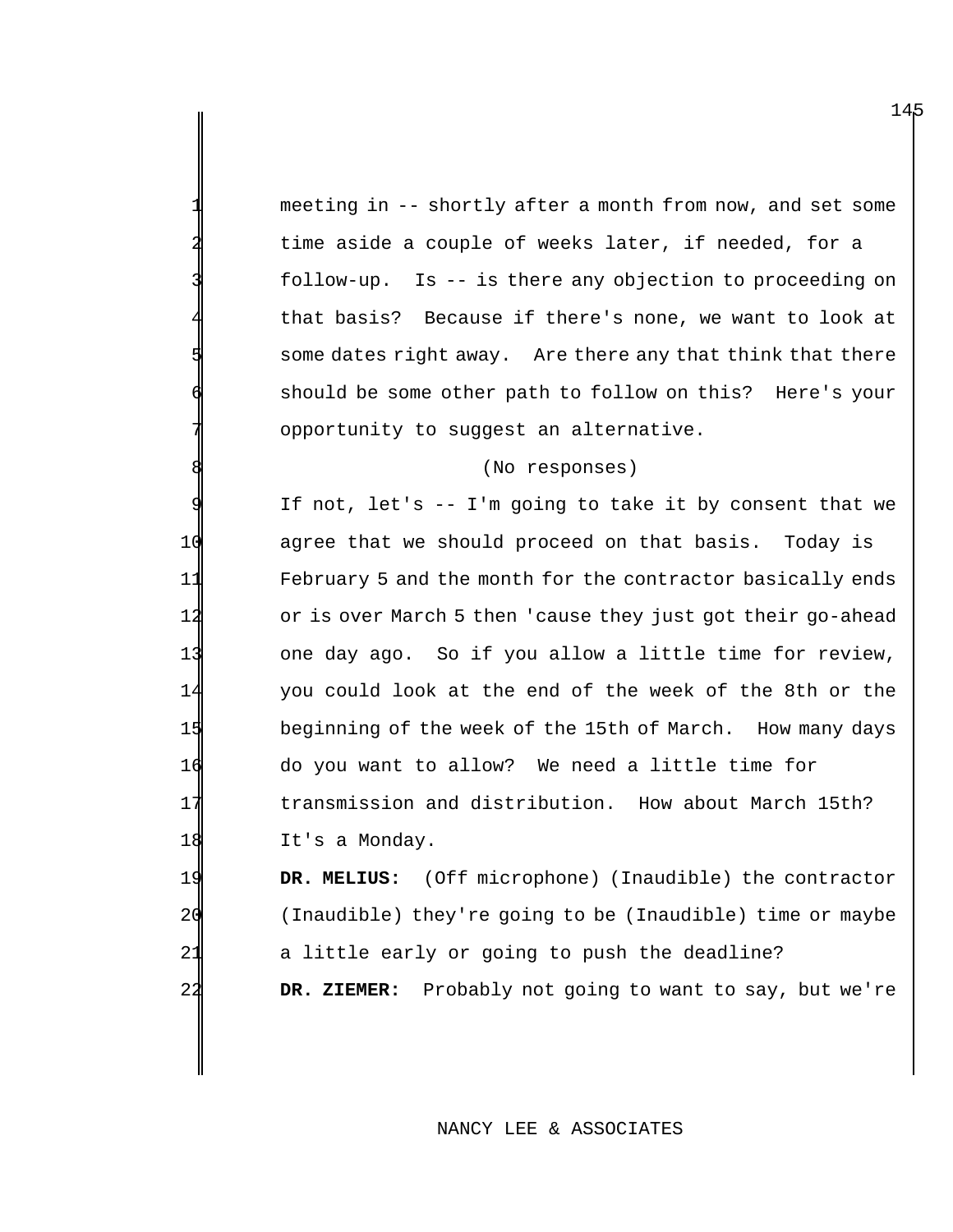|                | going to assume they're going to be on time. Right?         |
|----------------|-------------------------------------------------------------|
|                | DR. MELIUS: (Off microphone) (Inaudible)                    |
|                | 11th?<br>DR. ZIEMER:                                        |
|                | MR. PRESLEY: Is that going to give us time to get it out?   |
|                | Got to allow two days to FedEx to get it to us and a couple |
|                | of days to read it.                                         |
|                | Would it be electronic or<br>DR. ZIEMER:                    |
|                | Electronic?<br>MR. PRESLEY:                                 |
|                | MR. ELLIOTT: We will do both. We'll try to make both        |
| 10             | happen. I am -- I'm -- we'll talk to the contractor         |
| 11             | tomorrow, make sure we get it in electronic format so we    |
| 12             | don't have to try to convert it, and we can produce it to   |
| 13             | you in both formats.                                        |
| 14             | DR. ZIEMER: Which means you would have it in your hands     |
| 15             | presumably by the 8th, and you'd have several days to look  |
| 16             | at it. The 11th? Did you say 11th was bad? We're on         |
| 17             | March 11th. Is that bad? Any conflicts March 11th?          |
| 18             | MR. ESPINOSA: It's not so much the day as much as it is     |
| 19             | the time for me, so                                         |
| 2 <sub>0</sub> | DR. ZIEMER: 6:00 o'clock in the morning, Eastern Standard   |
| 21             | Time.                                                       |
| 22             | (Inaudible)<br>MR. ESPINOSA:                                |
|                |                                                             |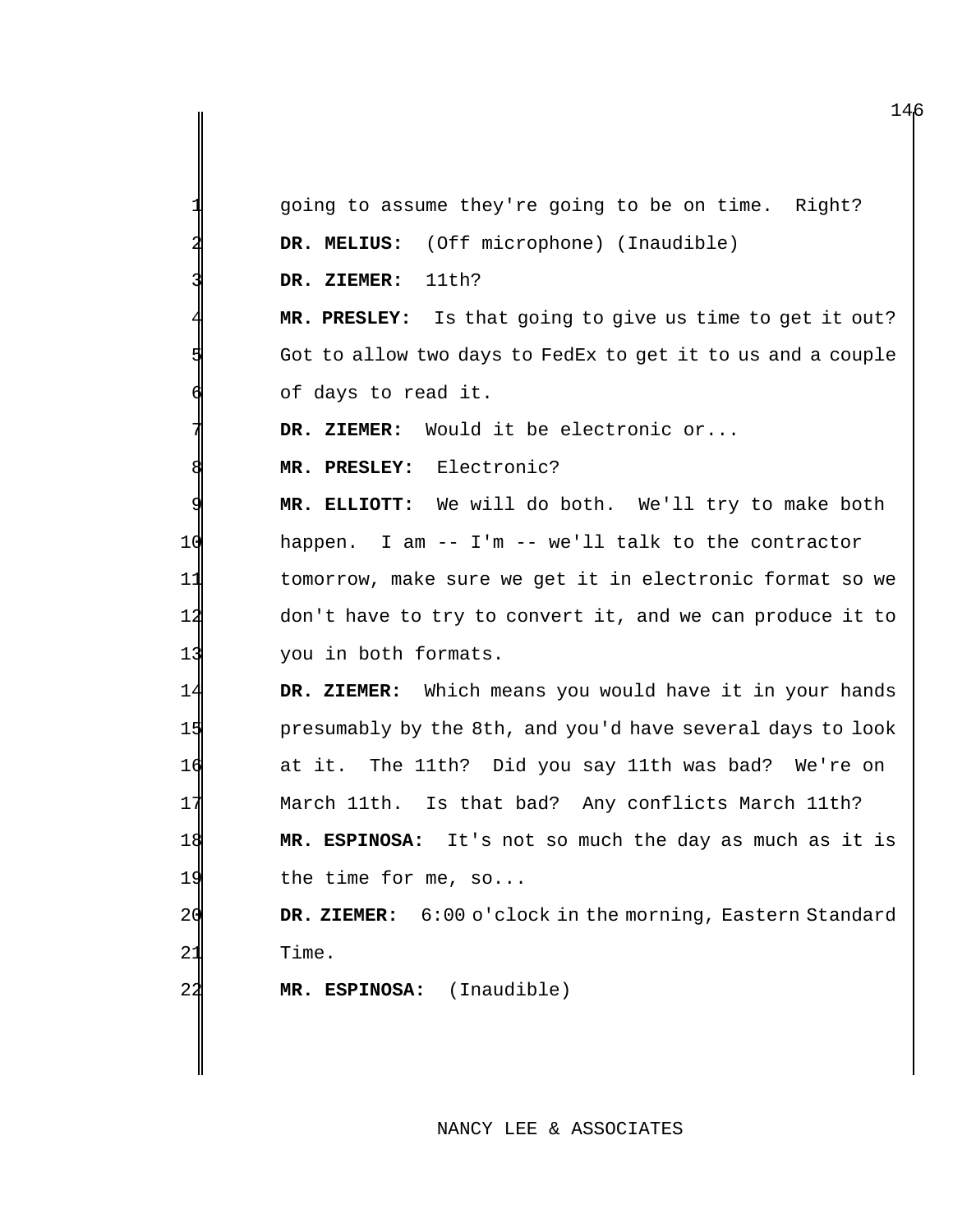|                | DR. ZIEMER: No, how about early afternoon on the east            |
|----------------|------------------------------------------------------------------|
|                | coast? Or late morning east coast? Okay. How about               |
|                | $1:00$ p.m. on the 11th?                                         |
|                | MS. HOMER: How much time? How much time?                         |
|                | <b>UNIDENTIFIED:</b> (Off microphone) Give it two hours?         |
|                | DR. ZIEMER: Two hours.                                           |
|                | MS. HOMER: Okay.                                                 |
|                | DR. ZIEMER: (Off microphone) Okay, that's what we'll             |
|                | shoot for. Then we want to (Inaudible) task four -- task         |
| 1 <sub>0</sub> |                                                                  |
| 1              | DR. MELIUS: (Off microphone) I get to (Inaudible) FedEx          |
| 12             | (Inaudible).                                                     |
| 1              | DR. ZIEMER: -- task two proposal, task 2-A or two                |
| 14             | whatever-it-is, site profile review procedure. And then          |
| 15             | how about a follow-up meeting the week of -- how about March     |
| 16             | -- or April 1st? That would actually be three weeks later.       |
| 17             | That would allow -- would allow two weeks for the                |
| 18             | contractor plus a little time for us -- or the week of the       |
| 19             | 29th of March.                                                   |
| 20             | (Off microphone) (Inaudible)<br>DR. ROESSLER:                    |
| 21             | Gen Roessler has a question first.<br>DR. ZIEMER:                |
| 22             | Did we decide the contractor $-$ - I guess it's<br>DR. ROESSLER: |
|                |                                                                  |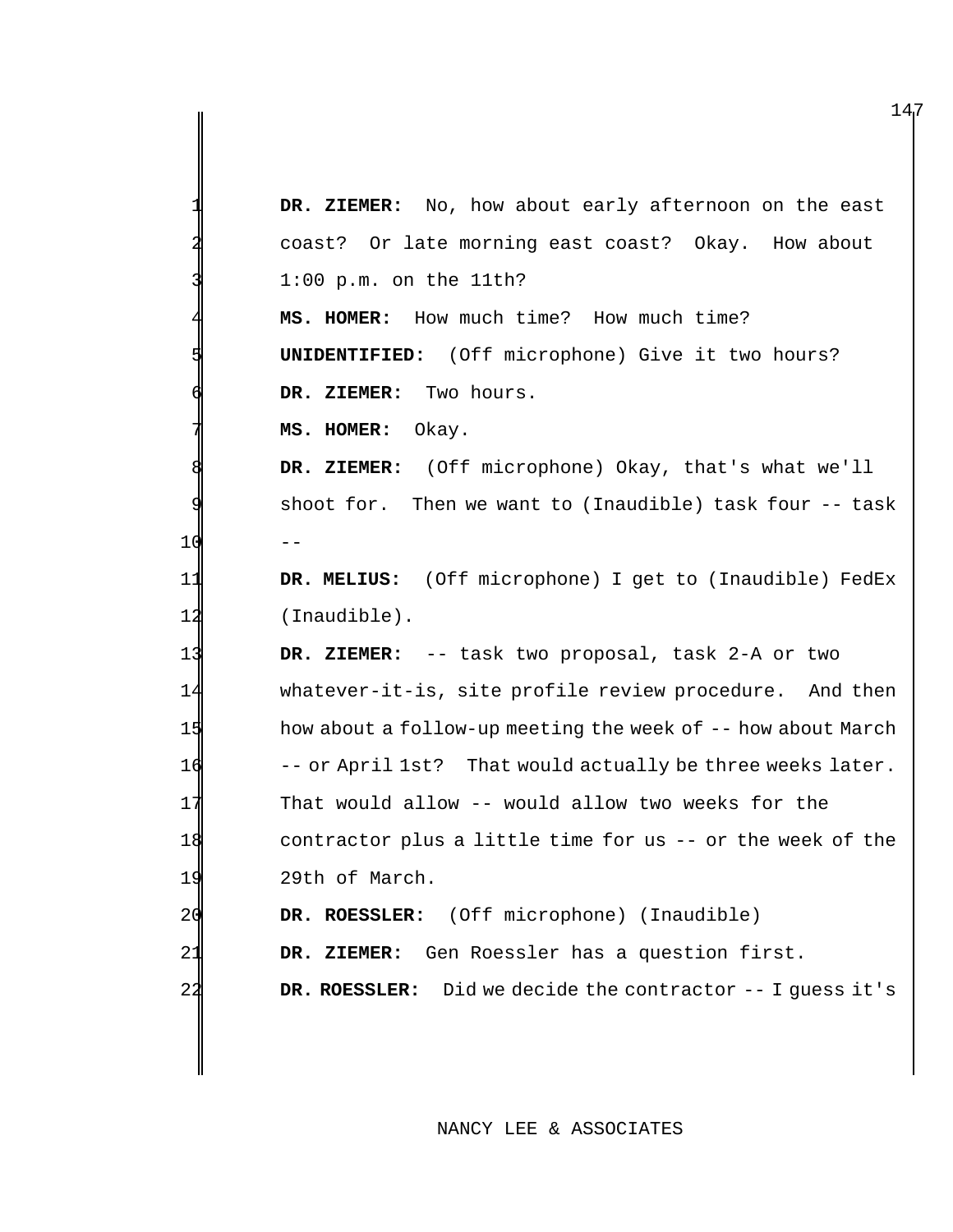|                  | a public meeting, the contractor can listen in on the -- |
|------------------|----------------------------------------------------------|
|                  | DR. ZIEMER: That's correct --                            |
|                  | DR. ROESSLER: So out of --                               |
|                  | DR. ZIEMER: -- and members of the public can, as well.   |
|                  | DR. ROESSLER: Out of courtesy, should we check to see if |
|                  | they're available on these dates, or one of them are     |
|                  | available on the dates, also, when we have these calls?  |
|                  | They're working for us. I think we should find out.      |
| 9                | DR. ZIEMER: John will make somebody available. Right?    |
| 10               | DR. MAURO: We'll be there.                               |
| 11               | DR. ZIEMER: They'll be there. March 1st okay -- April    |
| 12               | 1st -- April 1st.                                        |
| 13               | MS. HOMER: What time?                                    |
| 14               | DR. ZIEMER: 1:00 o'clock again, same thing?              |
| 15               | MS. HOMER: 1:00 o'clock?                                 |
| 16               | DR. ZIEMER: Okay.                                        |
| 17               | MS. HOMER: Two hours?                                    |
| 18               | DR. ZIEMER: Now I would hope that that second call would |
| 19               | not require two hours. We can set it aside, but assuming |
| $\overline{2}$ C | that the -- if there were significant changes and the    |
| 21               | contractor's responsive to them, we should have a pretty |
| 22               | pretty sound document by then and just take a formal     |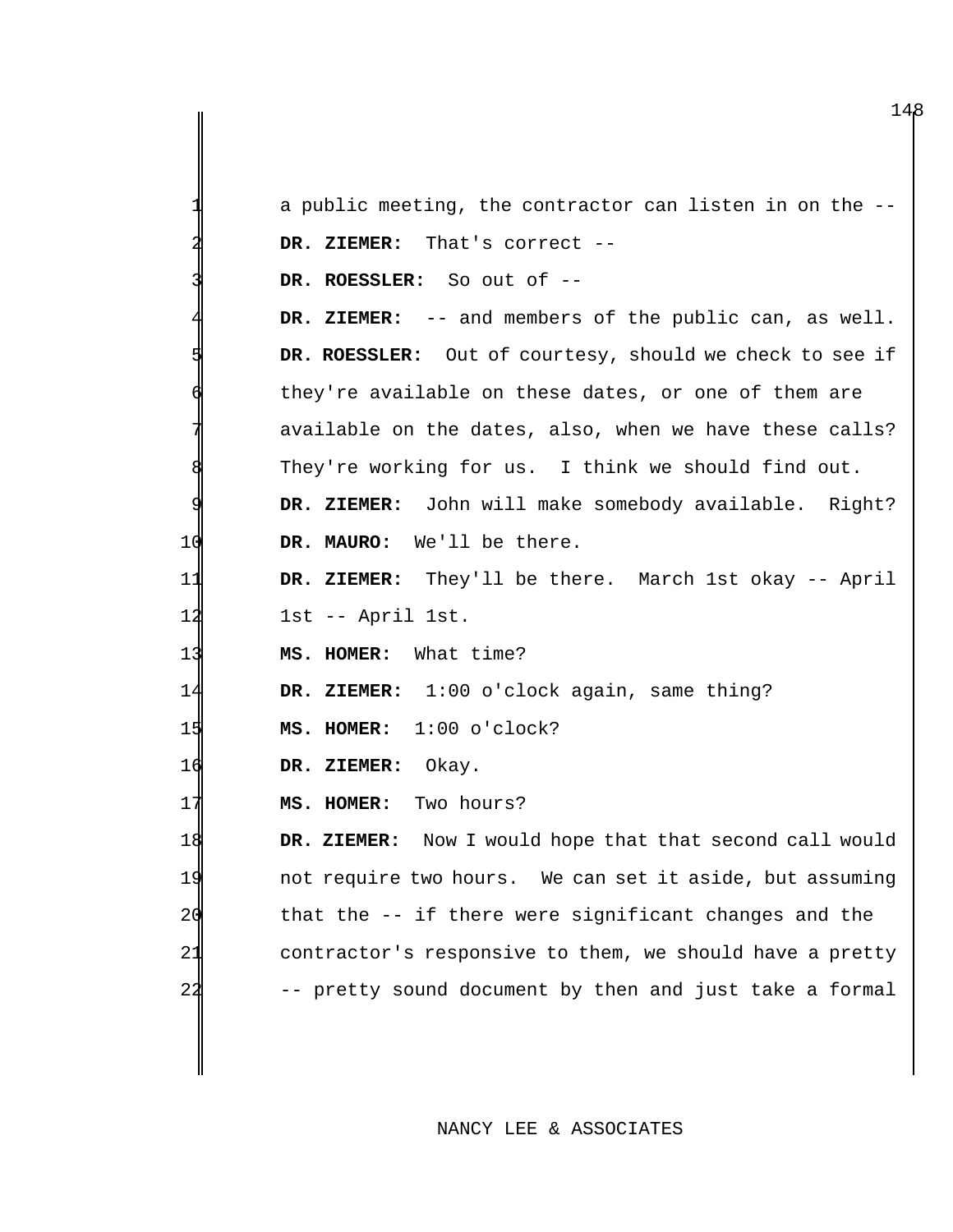approval.

|                | And we can hope that it's not needed at all.<br>DR. MELIUS:    |
|----------------|----------------------------------------------------------------|
|                | DR. ZIEMER: Yes, but we'll set the time aside in case we       |
|                | Is that agreeable to everyone? Okay, we will<br>need it.       |
|                | hope that Henry has those times available, as well.            |
|                | Okay, so that takes care of when and who approves the task     |
|                | two kickoff. Do you want to now -- let me ask if the Board     |
|                | is ready to discuss some criteria related to selection of      |
|                | this first group of sites that might be reviewed? And we       |
| 10             | don't necessarily have to identify, for example, ten of        |
| 11             | them at this time, but we might want to think about            |
| 12             | identifying the first batch. Roy?                              |
| 13             | DR. DEHART: Before we leave this specific topic, would         |
| 14             | it be wise to get a consensus as to who can represent the      |
| 15             | Board for clarification on part of the contractor?             |
| 16             | That would probably be wise, and $I$ -- I guess<br>DR. ZIEMER: |
| 17             | when we say clarification, $I'm$ not sure -- could somebody    |
| 18             | clarify what we mean by clarification?                         |
| 19             | Cori will clarify the clarification.<br>DR. MELIUS:            |
| 20             | DR. ZIEMER: Thank you.                                         |
| 21             | MS. HOMER: Well, no, I won't clarify that, but I want to       |
| $\overline{2}$ | remind you that no group or Board can take action for --       |

# NANCY LEE & ASSOCIATES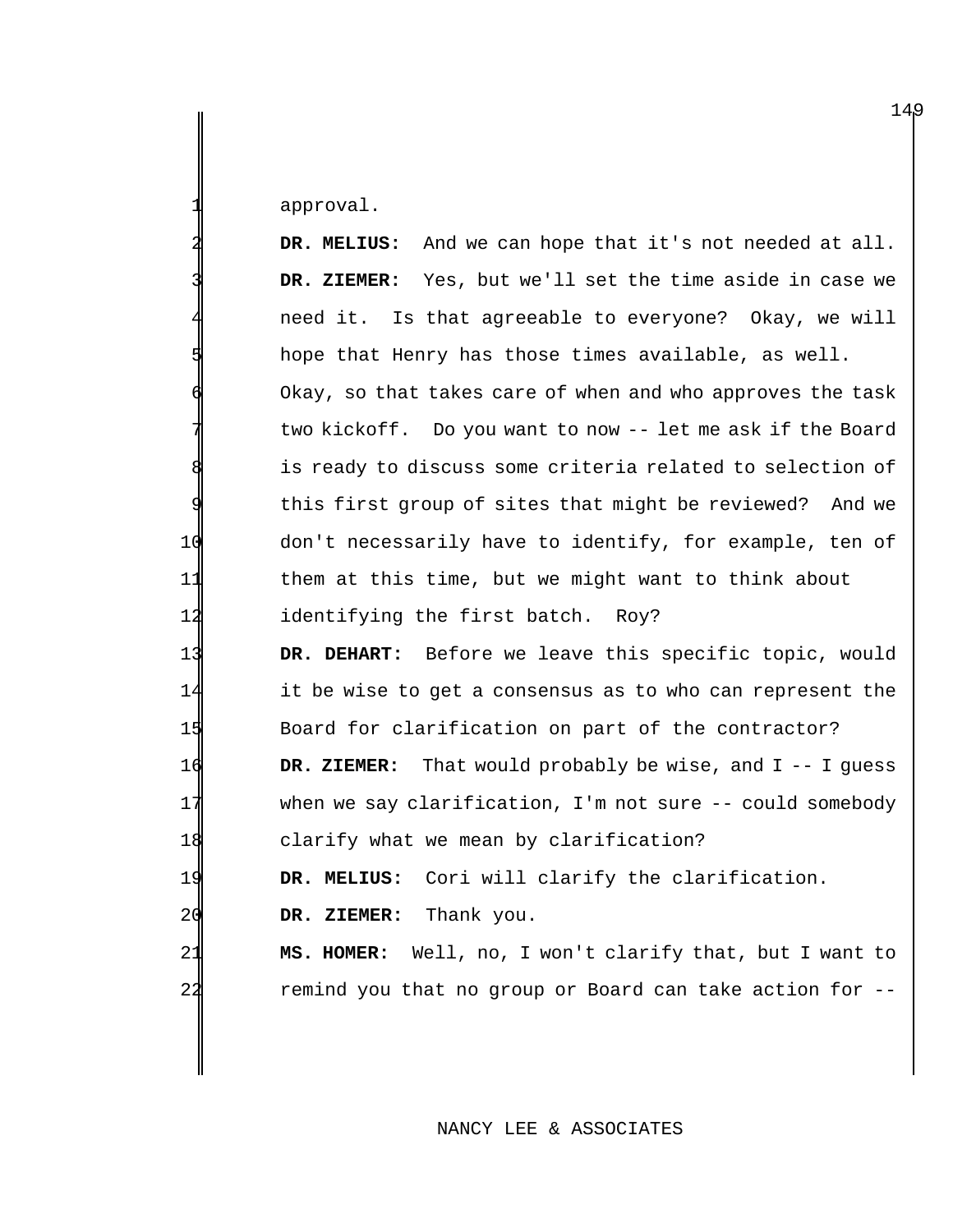or no group or subcommittee can take action for the Board under any circumstances unless there's very specific written authority, even if it's clarification.

DR. DEHART: That's why I brought this up.

5 **MS. HOMER:** Okay.

DR. DEHART: Clarification would be if the contractor had a question on something within the statement of work as they've started pursuing trying to lay out the  $-$ - the work effort and they need someone to talk to. Who do they call 10 and who would represent the Board in that conversation? 11 **DR. ZIEMER:** And in connection with that, does there need 12 to be an Agency person also available or present at that 13 time?

 **MR. ELLIOTT:** Yes -- yes, there would, and I think what we're talking about here is delegation of authority, if you will. And we would also like to know what the Board's **pleasure would be with regard to payment of vouchers that**  come in. Do you want to delegate that to -- to like, you 19 know, Martha to do without having to come back to the Board and get a Board approval on, you know, paying out on a voucher. So these are delegations of authority that -- 22 that you do need to establish.

### NANCY LEE & ASSOCIATES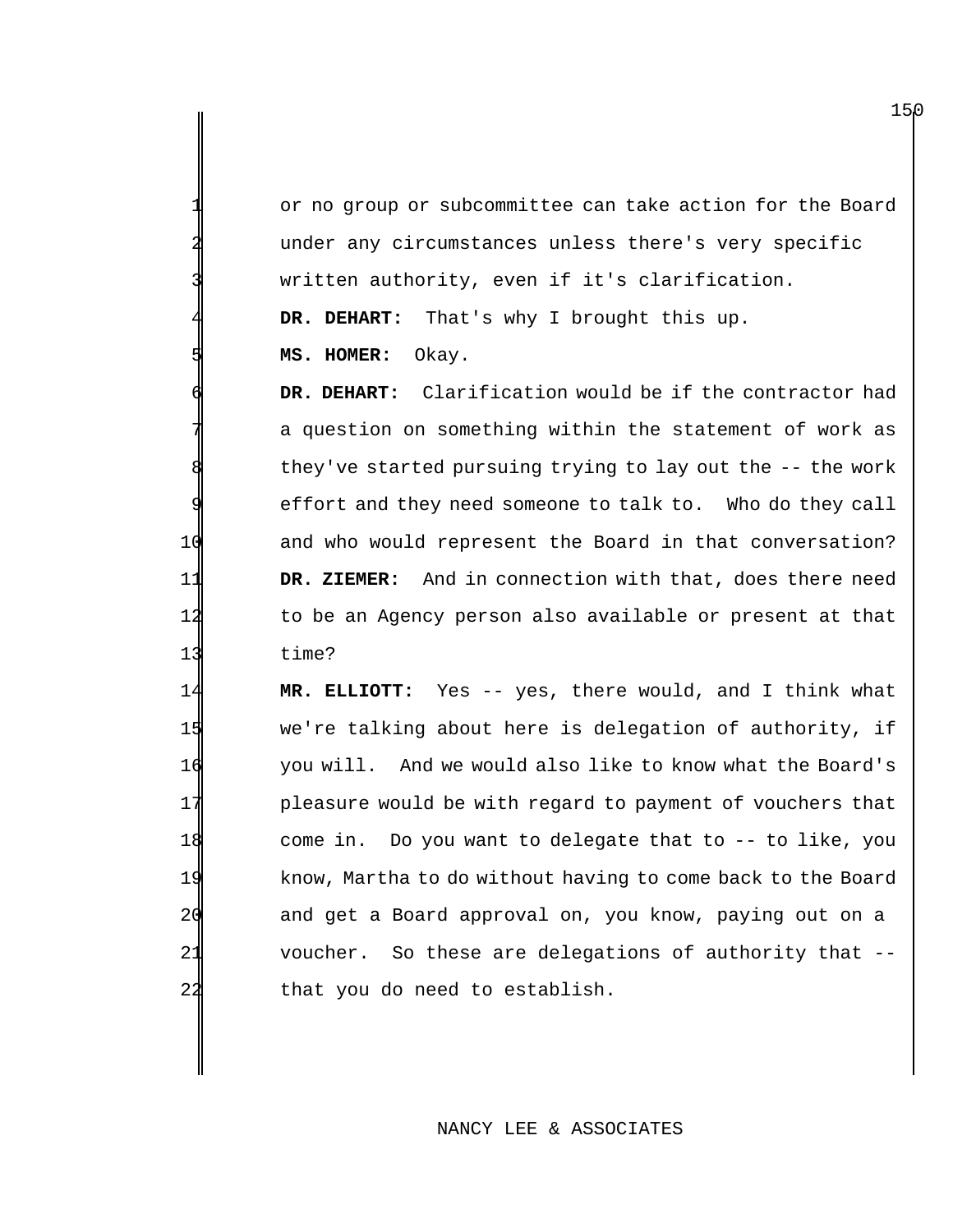DR. ZIEMER: I wonder if I could ask -- and perhaps staff can help us with this at some point, Martha or others -am I making all that noise?

#### **UNIDENTIFIED:** Yes.

 **DR. ZIEMER:** Okay. And that is, on things like payment of vouchers, perhaps -- perhaps you could identify those kind of sort of mechanical things for which we are responsible -- not necessarily today, but -- and for which the Board could clearly say we will delegate this on our behalf and require some kind of reporting back on where the budget is and so on. If we could identify what those things are and maybe at that point we could approve some kind of process. Clearly the Board does not want to get to -- have a meeting every time we act on paying a -- an invoice. I think that's the case. Jim.

**DR. MELIUS:** What I was going to say is yeah, I think we ought to get a list of those circumstances, but that -- I think the only times it would be -- at least I can think of that -- where would be questions is when it's contingent on receipt of a satisfactory product, when have we approved it so therefore it's released to, you know, NIOSH. I think -- I know -- I don't know what the financial -- other

### NANCY LEE & ASSOCIATES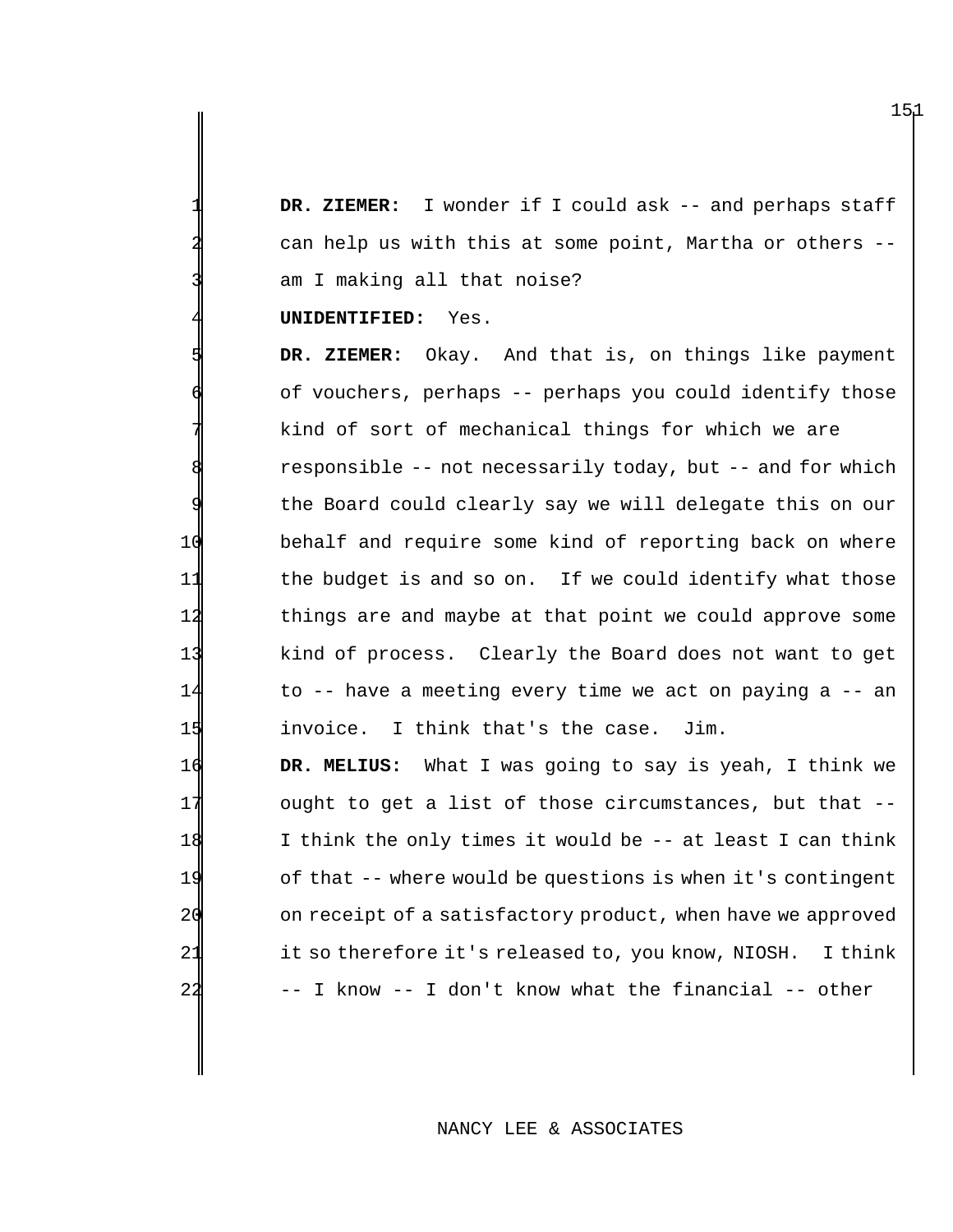financial things are on the document  $--$  in the contract, but to the extent that they're contingent on acceptance by the Board, then I think that's where we need to have a clear procedure to sign off --

5 **DR. ZIEMER:** Well, I think that could be spelled out in what I'm talking about here because clearly there will be regular billing of time and effort against the contract by the contractor, I assume, on some basis -- monthly or as work proceeds. And if that requires some kind of 10 blanket approval or specification of who signs off on it, 11 we need to know what that is and who does it.

 **DR. MELIUS:** Also just speaking to the immediate issue here with this task, I think -- the contractor has an opportunity tomorrow to ask us questions about this, so hopefully those -- everything will get clarified tomorrow 16 and then I think we go to our next meeting and not -- 'cause otherwise I think this delegation gets pretty awkward -- do that. At the next meeting we can then, you know, do a formal motion that -- say there's some minor changes that -- either directing the contractor to do it with these minor changes or, you know, contingent on those being submitted and approved by -- you know, reviewed by -- by

#### NANCY LEE & ASSOCIATES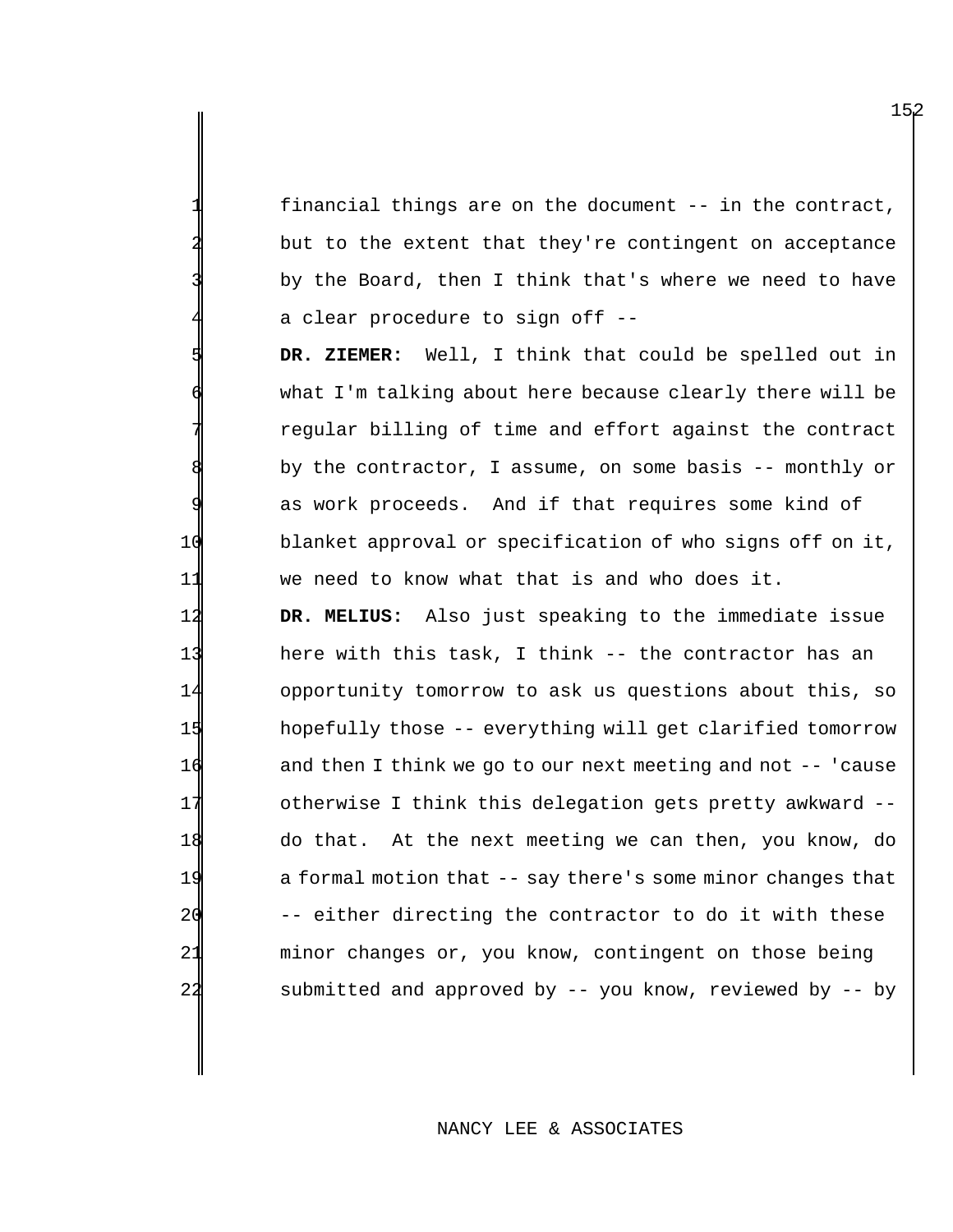Paul. I think that's probably the most direct way of -of doing it, but I think we can do  $-$ - make it a very specific delegation at the time of that conference call, and we -what we have to do is remember to do that.

 **DR. ZIEMER:** The question that was raised, though, on clarification, who does clarification, I don't know that we've answered that, really, for  $-$  for this  $-$  for the next four weeks or however long it is. I know that on the task order bidding process, the Agency has a person on deck that is available to respond to questions of clarification because that arose. Right? The contractor says what does this mean; I'm bidding on this, what does this phrase ask me to do?

 **MR. ELLIOTT:** And let me speak to that so that everybody -- everybody understands what we did there. Yes, there were some questions that came back through the procurement office to us about what does this particular piece mean or what -- how can I better understand that, and we tried to craft a response. But we didn't give that response up until we had Dr. Ziemer's approval on it. So that -- we weren't working in a vacuum without the Board -- some -- some insight from the Board, so we used Dr. Ziemer as the

### NANCY LEE & ASSOCIATES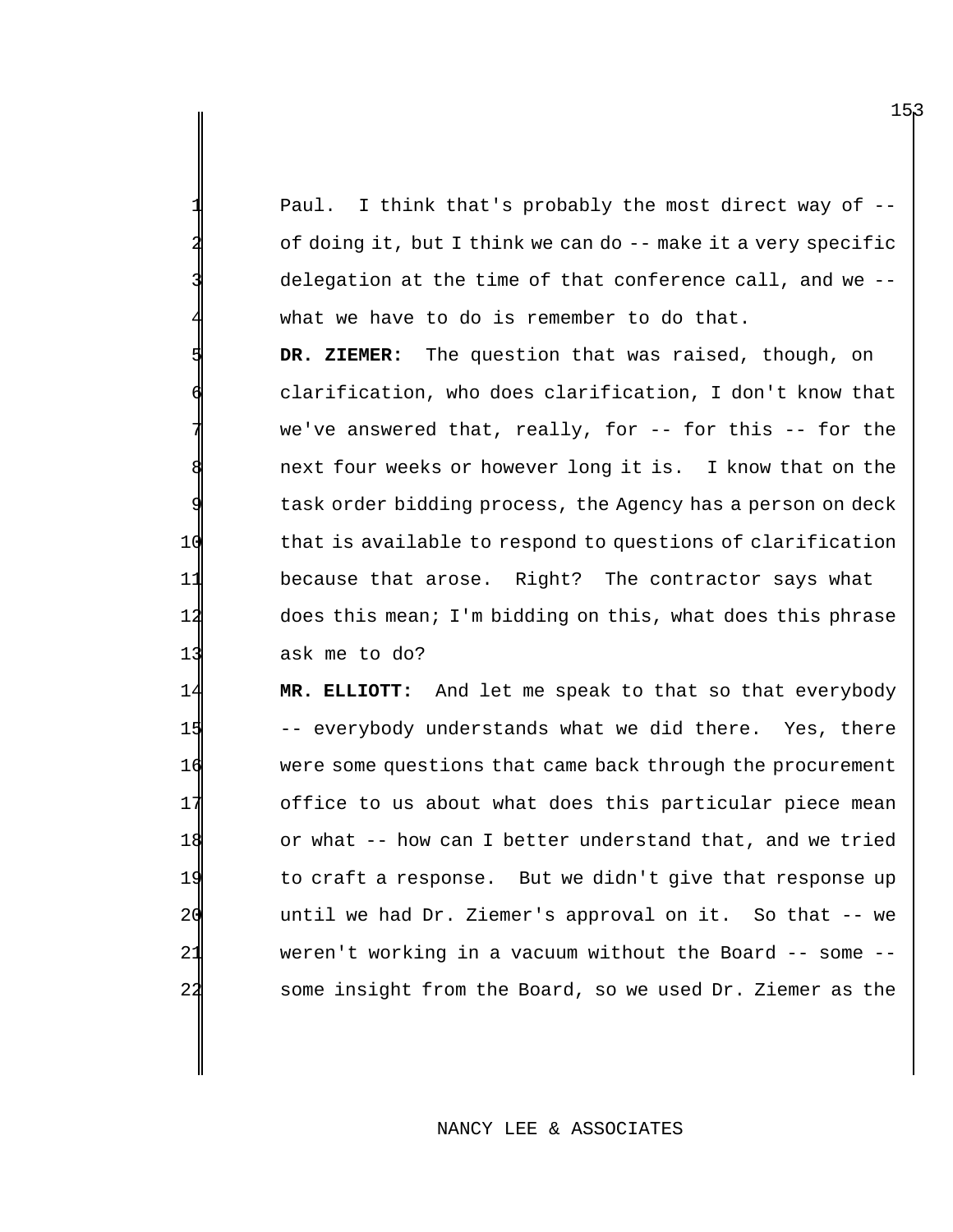Chair, and these were things that we felt  $-$ - and I hope 2 you agree, Dr. Ziemer, were not issues that needed to be brought before the whole body. They were simple points of clarification that we thought our answer would enlighten the contractor and we had your approval to provide that information back to the contractor. DR. MELIUS: I would think that for this proc-- you know, this activity that we're underway now that we'd follow the same process. And if it gets beyond that, then I think 10 it almost behooves us that it has to go to the full Board, 11 under the current circumstances. And I mean it's a very 12 awkward situation because we're reviewing NIOSH, NIOSH 13 doesn't want to be in the process of making decisions about 14 this review, and we've also got the FACA and procurement 15 thing to balance out. And I think we just -- you know, 16 err on the side of being careful, but again, I think -- 17 you know, this -- most -- clarification, if it takes place, 18 should take place tomorrow when we talk to the contractor. 19 And if not, if it's something significant, it's going to 20 have to wait till the next meeting and hopefully that won't 21 take place.

22 **MR. ELLIOTT:** The distinction I'd like to make here,

# NANCY LEE & ASSOCIATES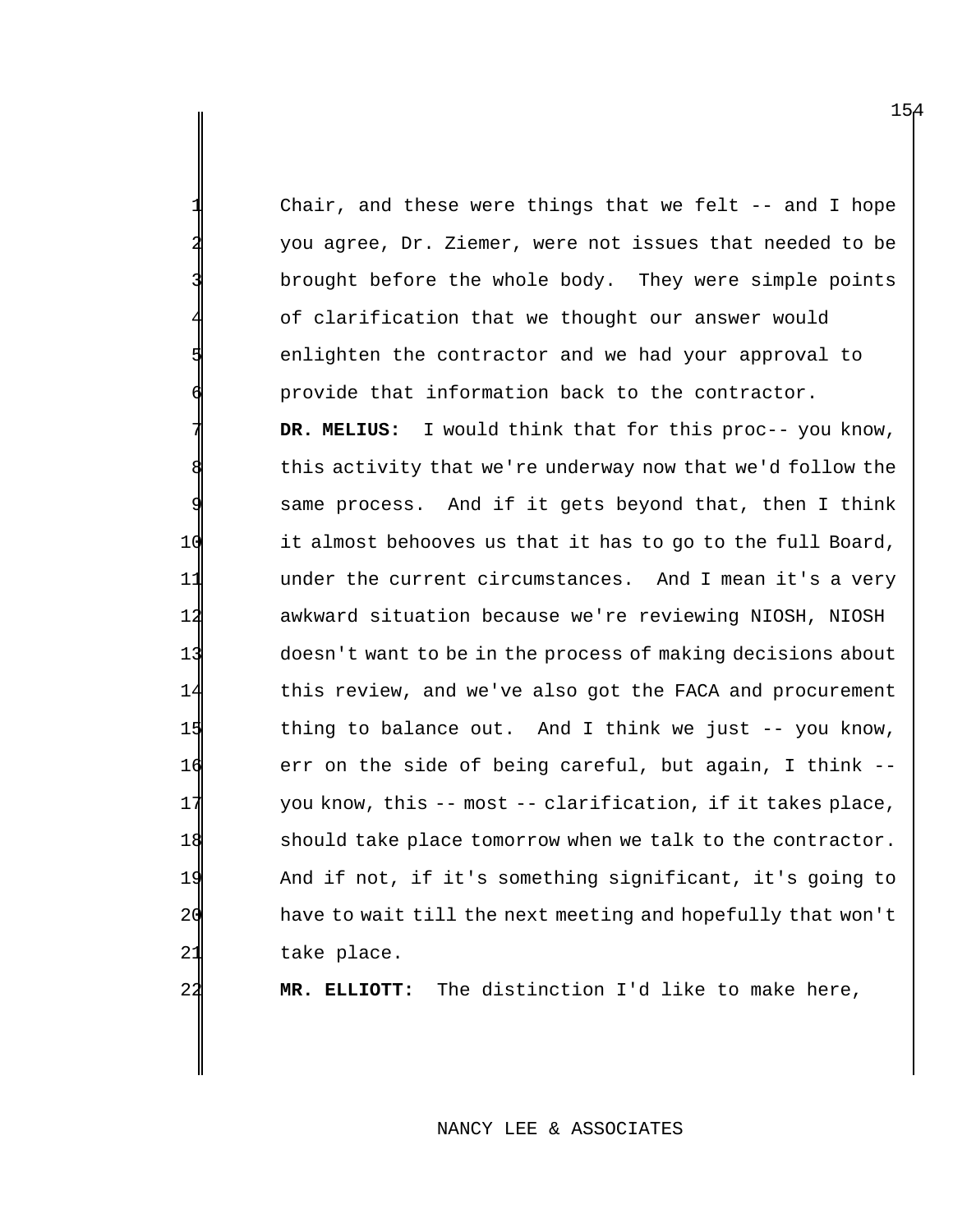though, is that what we were doing as I just described it was under the closed session type of process. Okay? It wasn't going to be done in the public venue anyway. What we're talking about now, though, where you're dealing with a specific task and points of clarification, questions about how to proceed from your contractor, I don't want to be in that situation where I'm crafting a response and getting somebody's reaction to it. I think that response needs to be crafted by somebody this Board designates. 10 **DR. MELIUS:** And when that comes up, I think -- and if we 11 have to formalize this, we should -- is that we'd say you 12 go -- you go to the Chair. For this particular activity, 13 you'd go to the Chair. But I think in terms of the public 14 transparency of that process, that we would then expect 15 Paul to report back at the conference call, look, during 16 this process the -- you know, I was, you know, asked these 17 questions. This is what I told them. And then the Board 18 knows, the public knows and -- and I think, you know, we're 19 within, you know, the spirit and -- and probably the 20 actual, you know, regulations regarding the -- this 21 process.

22 **DR. ZIEMER:** It may be, for example, that there are very

# NANCY LEE & ASSOCIATES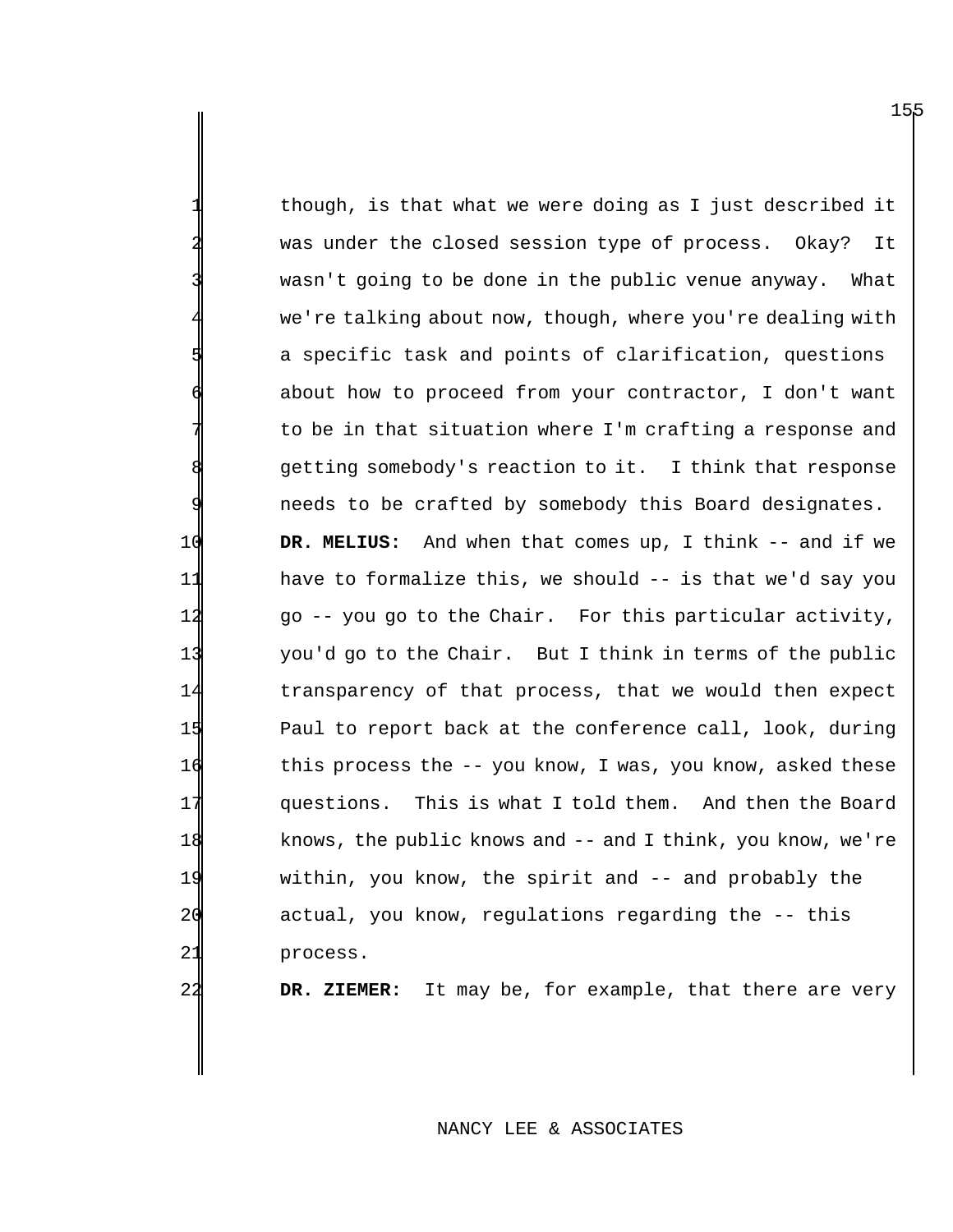simple clarifications needed that have nothing to do with policy or actually how things are going to proceed, but something needs clarification -- something as simple as do I provide this in Word or WordPerfect? That doesn't -- very simple. So there's a sense in which either the Chair or the NIOSH staff person, if it's Jim or Larry, has to make a judgment as to the significance of what's being asked and whether or not the answer can be given without Board input. And as you say, hopefully we'll make whatever clarifications are needed at the session tomorrow afternoon when the folks are here with us. Okay. Other comments before we move on? Tony, yeah. **DR. ANDRADE:** I think it'd be very helpful to have, as Jim suggested, a list of those activities -- general activities, items -- administrative type actions that we should be able to delegate to other offices within NIOSH without any further Board action -- for example, the approval of invoices -- and/or such that we can begin discussion on when the Board should be looking at -- and I'm not sure if these timetables exist; I've forgotten, 21 as well -- as to when products are due. And based on those products, whether or not the Board should approve the work.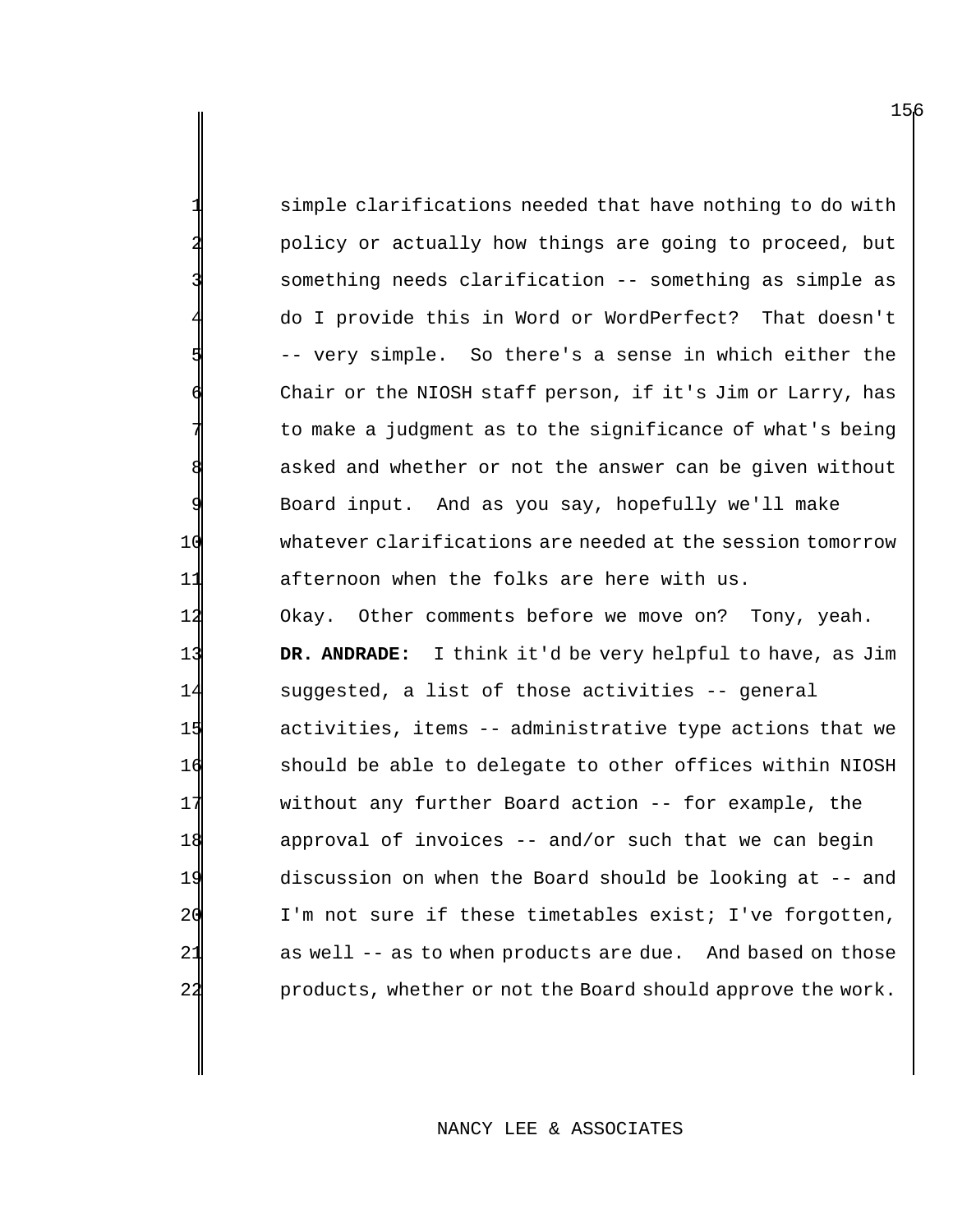But not until we have that list in front of us can we start to intelligently make decisions about those sorts of things. Now I'm sure there are simple things that we can take care of by tomorrow if NIOSH staff would be willing to put that list together.

DR. ZIEMER: Thank you. Other comments?

(No responses)

Now the other item I was suggesting we proceed with is the issue of selection of sites for the initial group of reviews. Now there are a number of large sites, and if you looked at the -- our suggestion of -- or our -- our statement of work was that we would do ten or 12 DOE sites and several -- I think it was up to four of the AWEs. The 14 ten to 12 DOE sites -- I think intuitively most of us said well, that's the ten big sites or something like that, but it may not be all of the sites on the list. I forget how many were on that list that we had -- 15? So there needs to be some kind of reason for not doing some of these, at least during the first year. We may eventually do more later, but I think it would be useful if we could identify some objective criteria on which to make the decision so 22 that we're not doing it just based on our warm fuzzy feeling

#### NANCY LEE & ASSOCIATES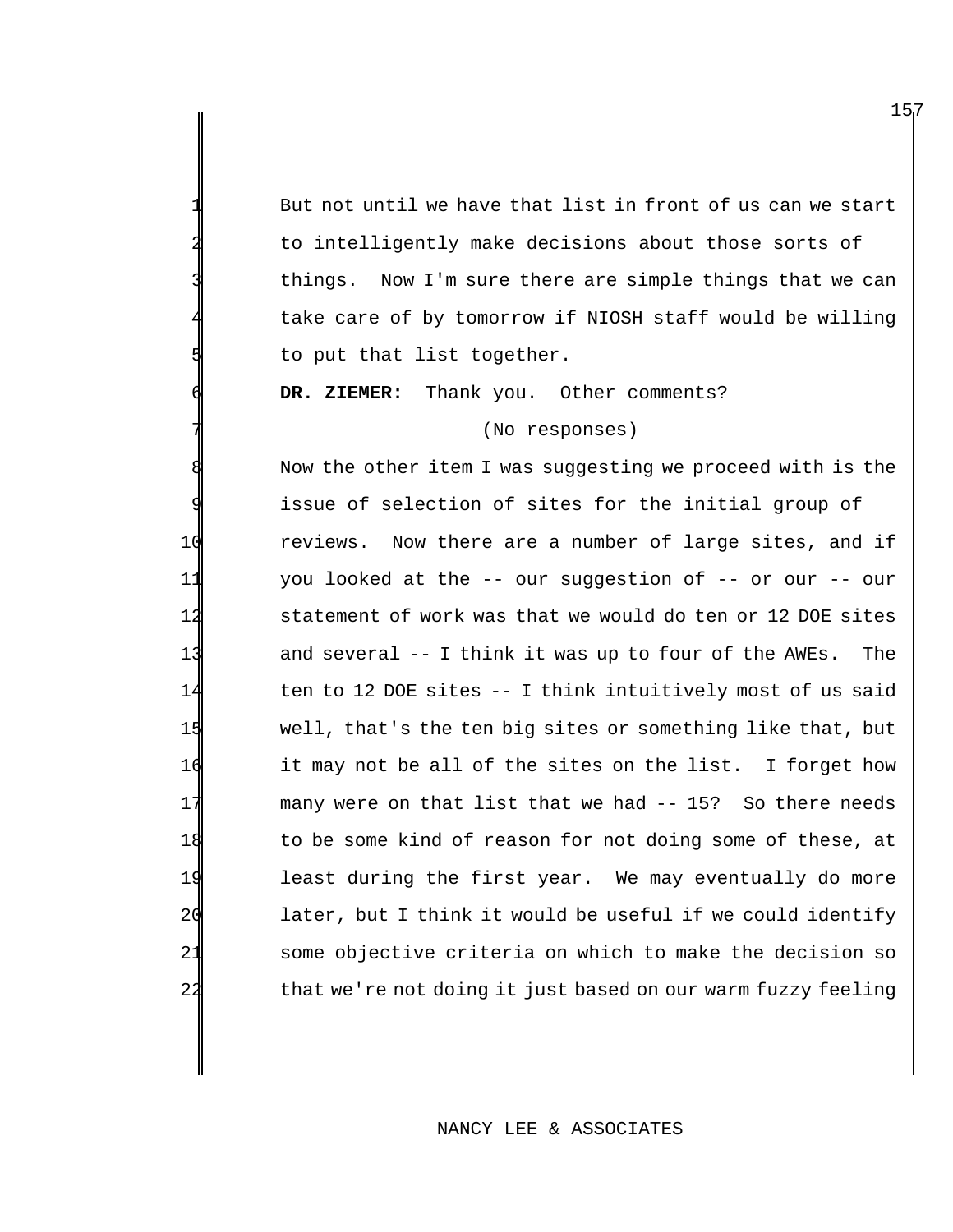about some particular sites. And I wonder if any of you have suggested criteria that might be used for that purpose. I will suggest some if no one else does, but -open the floor for that. I had already suggested one that might be a possibility and that was the number of cases -- DR cases generated by a site. Jim, Wanda? Wanda's first.

 **MS. MUNN:** I was very interested in seeing the figures that Jim gave to us earlier today with respect to the percentage of claims received as opposed to worker population. It seems to me that those figures may be one of the criteria 12 that we may want to consider when we're thinking about which sites we want to look at and which ones we do not. It appears that it might be wise for us to look at a couple 15 of the sites with the larger percentage of claims to worker 16 personnel, and that we would similarly want to look at a couple of the very lowest and fill in in between. Those -- those percentages probably tell a story of their own, and whether the site profiles are a key part of that story I don't think we can tell unless we decide that we want 21 to look at both ends of that spectrum.

22 **MR. ELLIOTT:** Wanda, I think the percentages you're

# NANCY LEE & ASSOCIATES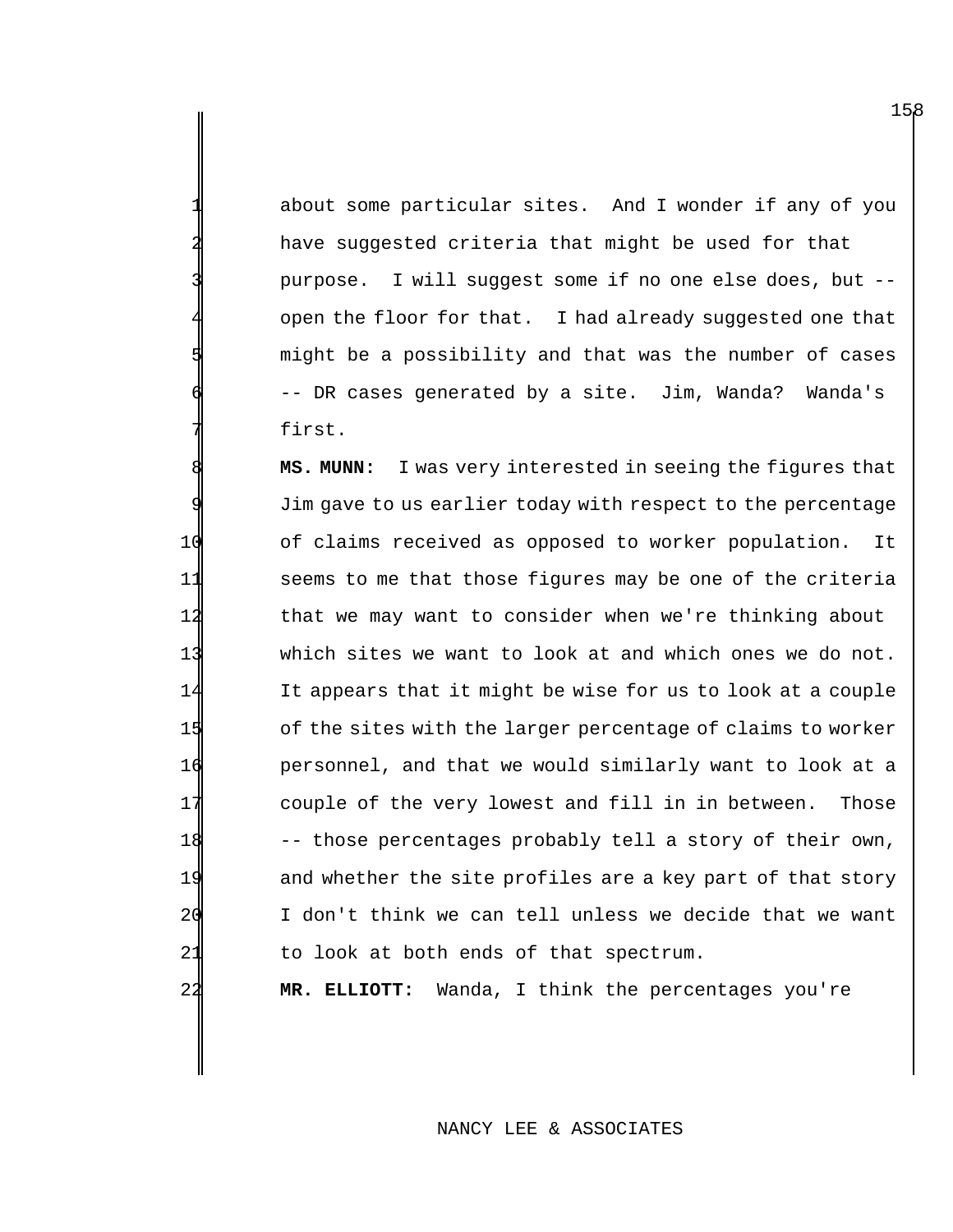referring to were in Pete Turcic's presentation, and those are not -- not clearly related to the number of cases we have in dose reconstruction, but I have a report here that, if you want to know how many cases we have and how many we've completed for a given site, I can share that with you upon your request.

**MS. MUNN:** (Off microphone) (Inaudible)

DR. ZIEMER: Okay, thank you. Jim and then Michael. DR. MELIUS: It might be helpful if we had that 10 information, Larry and -- I mean not right now or tomorrow 11 morning or whenever we want to talk about this. Also, with 12 some input from Jim Neton as to how complete these site 13 profiles are. I haven't gone through what's on -- 14 comprehensively what's on the web site, but there are 15 **reserved sections and so forth that -- that we may want** 16 to think about in terms of scheduling issues that -- that 17 they're partially done now but you know that within three 18 months or whatever that -- that major sections will be 19 completed and may be more appropriate at that point in 20 time. And I think if we also had that list arrayed we could 21 also think about the diversity of processes at those sites 22 that we -- and just as -- you know, for example, do we need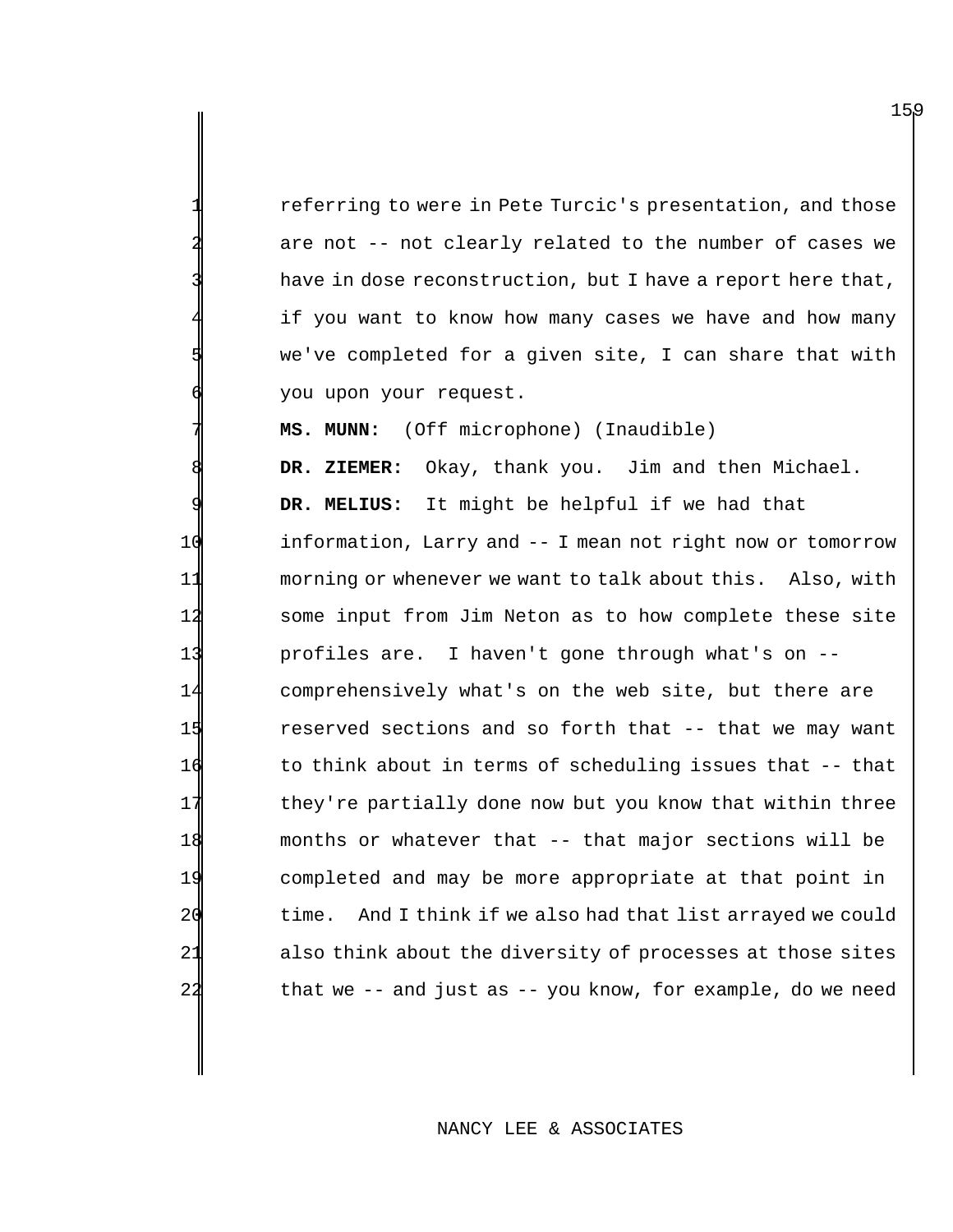to do both Portsmouth and Paducah or  $-$ - or, you know, uranium -- uranium enrichment -- how alike are some of these sites and -- and so forth in terms of some of the issues that might be encountered there on a site profile. 5 So I think if we arrayed that -- again, it's going to come down to -- I don't think we can have completely objective criteria, but I think if we had that type of information arrayed in front of us, then we could make a selection. And we may tier it. You know, these are the first three 10 or five or whatever and then, you know, defer choosing some 11 others or delay -- delay some at some point in time. But 12 I think if we had that it would be a pretty straightforward 13 process. And I think we could probably do the same with 14 the AWE sites or AEC sites, also.

 **MR. GIBSON:** I pretty much agree with Jim's comments. I 16 iust wanted to add that I think it would be important to look at some of the sites that had a very diverse operation and had a very diverse amount of isotopes on site to determine the adequacy of the site profile.

20 **MR. OWENS:** I think it's important, particularly in regard 21 to the SEC sites, that we consider those sites that are 22 not SEC status currently and the number of workers who have

#### NANCY LEE & ASSOCIATES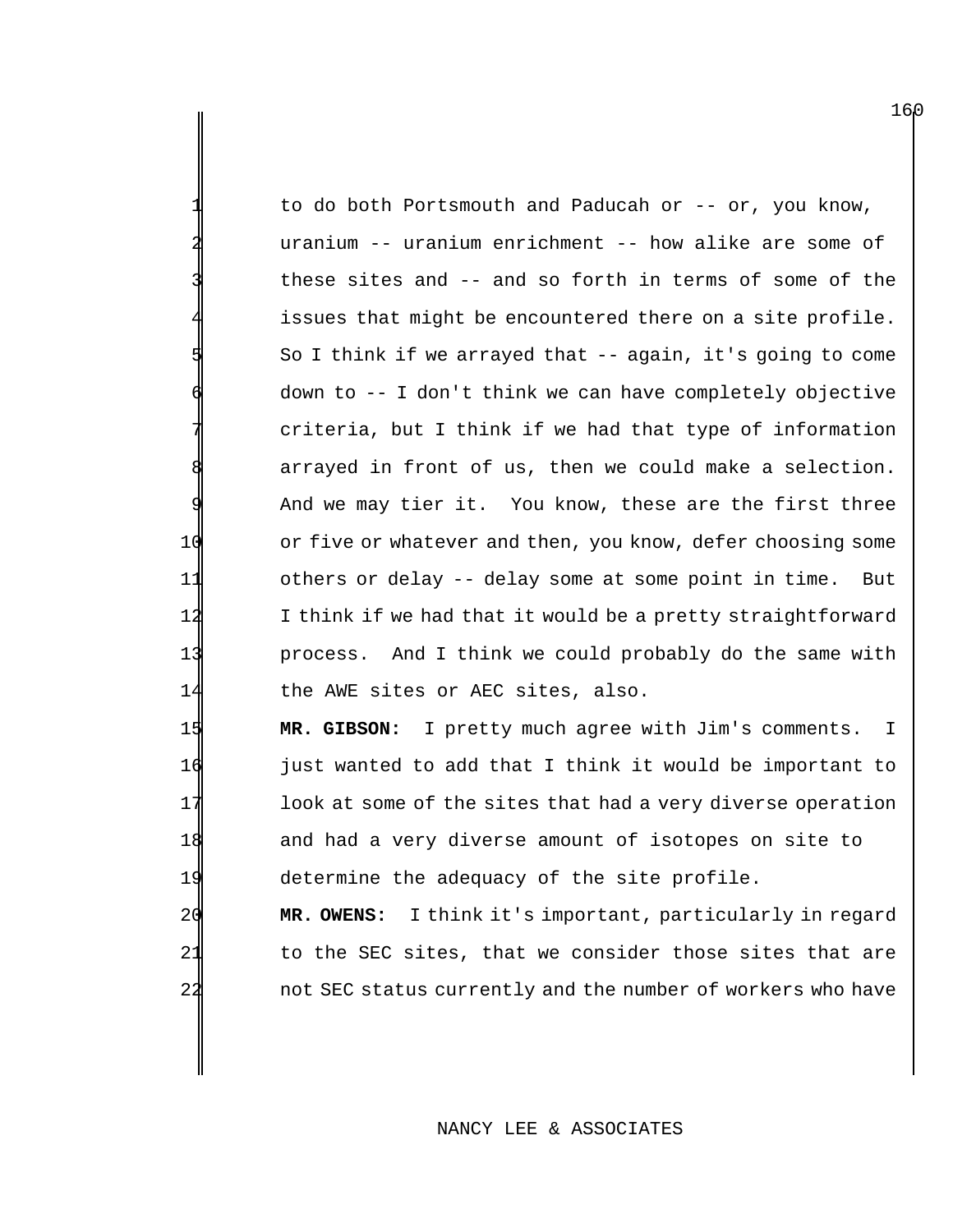worked at those particular sites versus the number of claims that have been filed at those sites. I think that if we review the procedures based on that, that might aid the credibility of the program overall from the standpoint of the under-represented numbers of workers who have filed in those areas.

DR. ANDRADE: Actually I had two suggestions. This morning, after one of the presentations, I was sort of surprised at the number of claims denied from SEC sites, 10 and some explanations were given. Nevertheless, I think 11 that it would be interesting to look at one or more of those 12 sites, especially with the high turn-down rate.

 And my other idea, which purely addresses my health physics curiosity, would be to look at a site which we're looking 15 at heavy external dose, and also another site with a fairly healthy amount of work in which one could potentially have received or there are records to show that there were -- that there were significant intakes. I think -- those 19 would be my suggestions.

20 **DR. DEHART:** I don't know all the sites specifically, but 21 I'm sure there are some sites that have rather unique 22 energy levels or sources that's not common among the other

### NANCY LEE & ASSOCIATES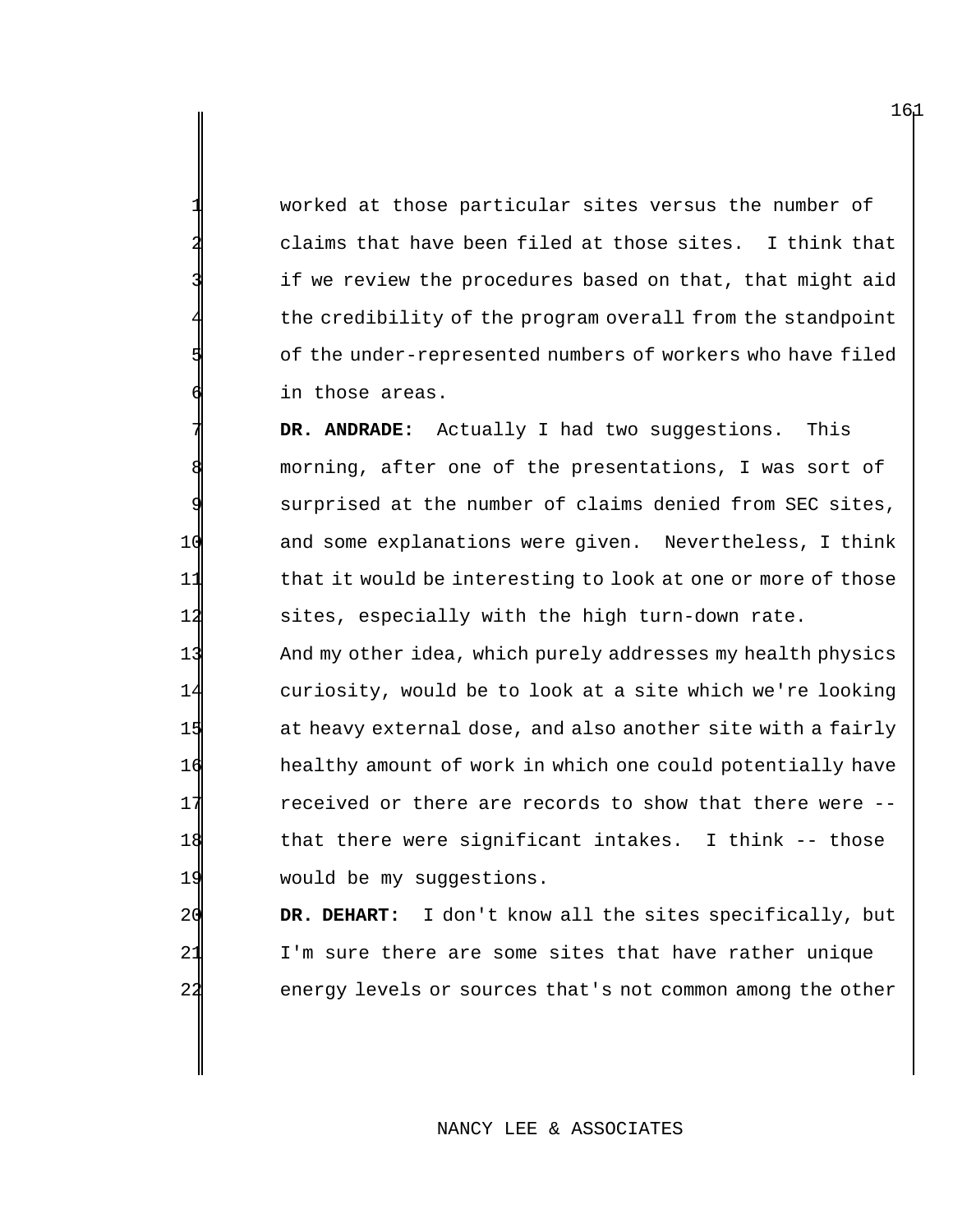sites and I would like to add that to the list so we'd be sure to pick up the unusual.

 **DR. ZIEMER:** Sites with unusual nuclides or sources of radiation?

DR. DEHART: Sources of radiation. Specific different kinds of isotopes that are unique to a facility, for example.

 **MS. MUNN:** I was writing down what other people were saying and thinking about how I might go about that myself, and I wound up with five different bullets which I thought perhaps we might be able to put into a matrix of some sort to get a good cross-section. Those five bullets I had were number of claims or workers; the type of activity, which would include internal or external dose and different types of sources; years of operation; geographic distribution; and SEC sites. If we were to place those specific -- consider those as being basic items that we wanted to assure were included, then we could make some decisions about how many might fit one or more of those 20 categories.

**DR. ZIEMER:** Jim?

**DR. MELIUS:** I would modify that slightly and say I think

### NANCY LEE & ASSOCIATES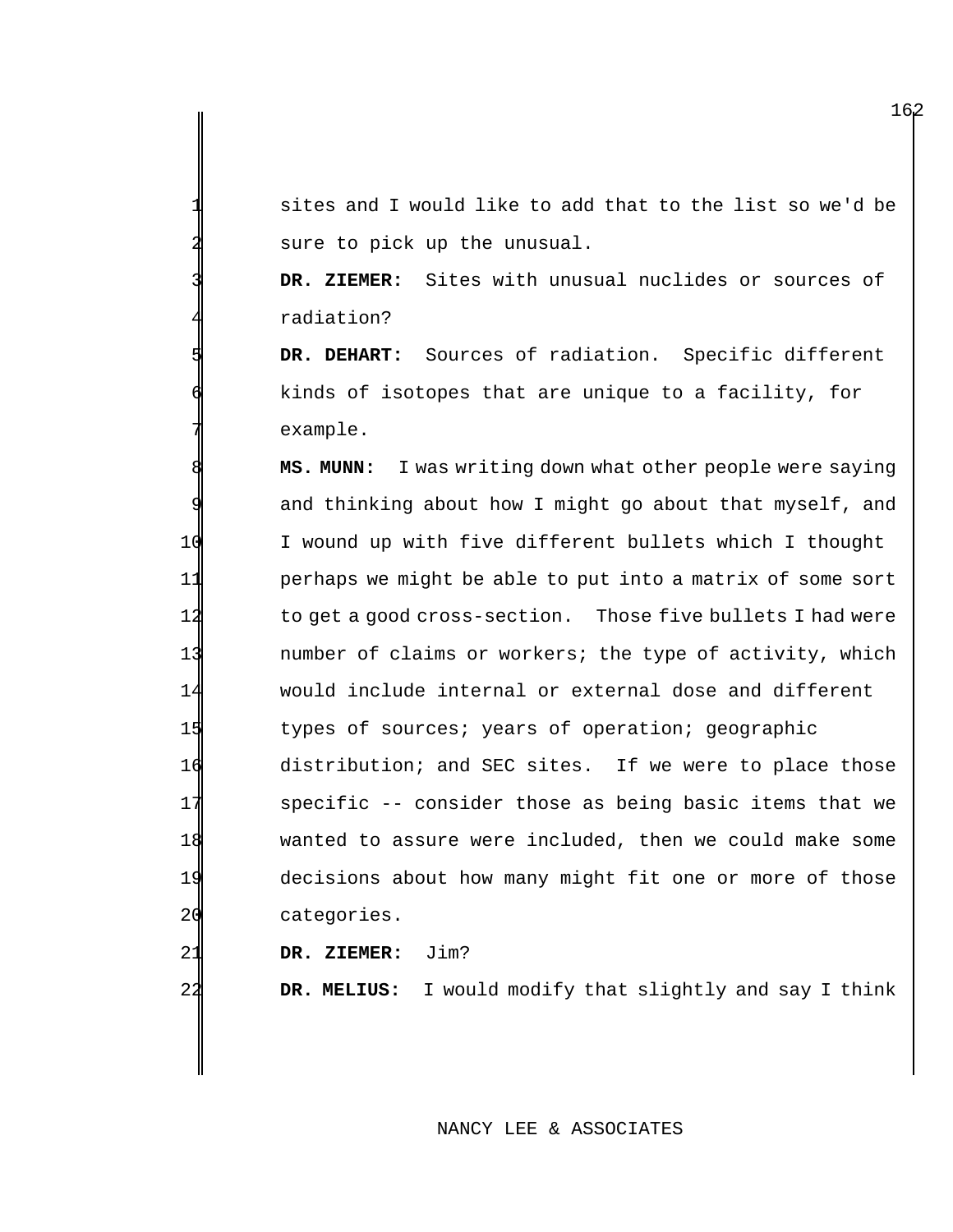|                | we should look at both the number of workers potentially    |
|----------------|-------------------------------------------------------------|
|                | there -- I think is what Leon was getting at a little bit   |
|                | -- as well as the number of claims that have come in so     |
|                | far, 'cause that would sort of give us a sense of both what |
|                | NIOSH's immediate priorities are, which are going to --     |
|                | you know, what's covering the most cases with the site      |
|                | profiles, as well as down the road.                         |
|                | (Off microphone) (Inaudible)<br>MS. MUNN:                   |
|                | DR. MELIUS: I thought you said (Off microphone)             |
| 10             | (Inaudible).                                                |
| 11             | MS. MUNN: (Off microphone) (Inaudible)                      |
| 12             | DR. MELIUS: I wanted both.                                  |
| 13             | DR. ZIEMER: Tony, you have another comment? Actually        |
| 14             | there have been -- about a dozen different criteria have    |
| 15             | been suggested here, and there are sites that -- any given  |
| 16             | site probably meets a number of those criteria. We would    |
| 17             | need to -- we would -- we would need to determine which     |
| 18             | of these criteria are the important ones. You could         |
| 19             | probably make a case for most any site, based on one or     |
| 20             | more of these criteria. But the whole point is I think      |
| 21             | that when we're ready to select sites -- and I'm going to   |
| 2 <sub>2</sub> | suggest that we might want to wait till tomorrow to         |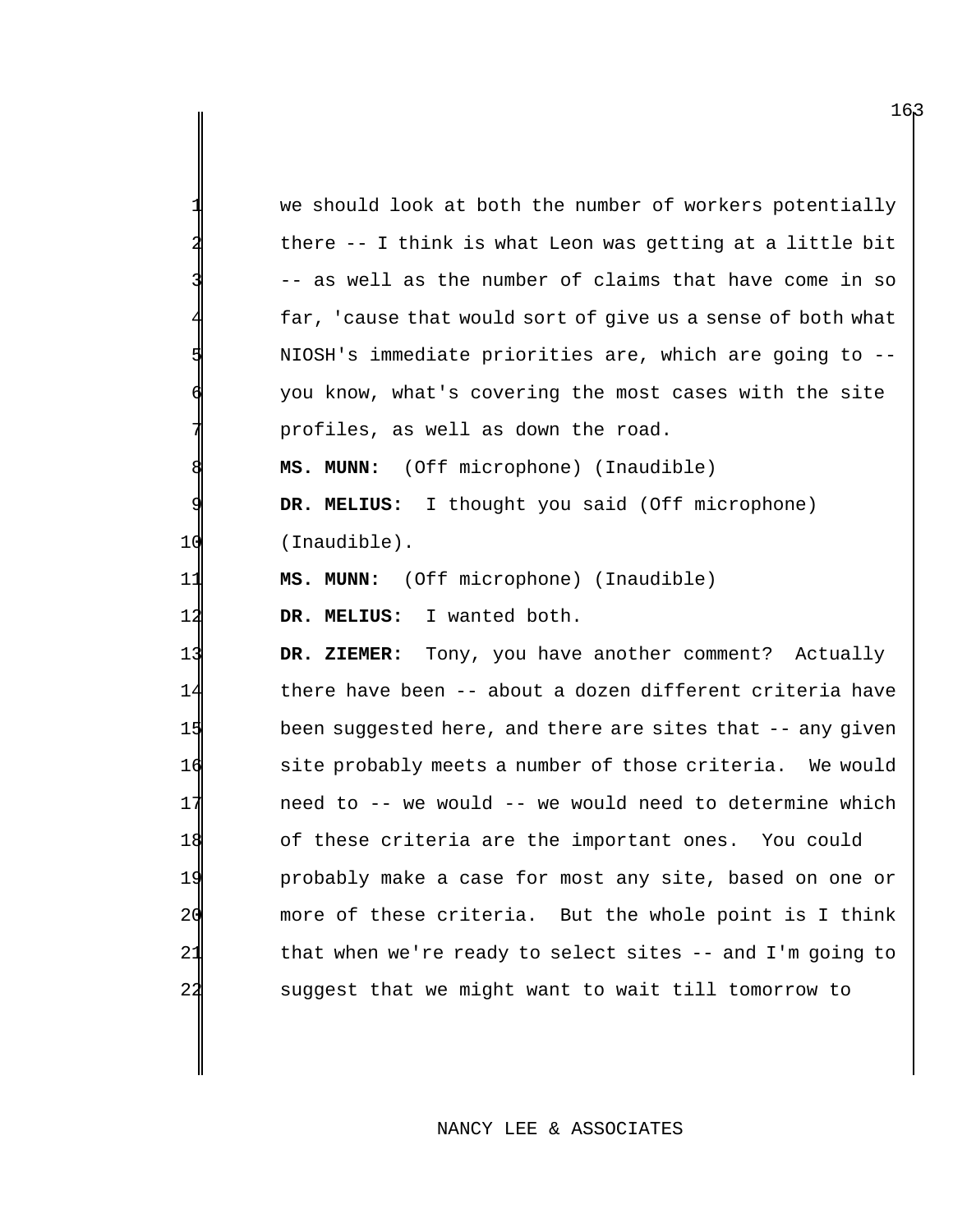actually do that 'cause you need to think about this -but one would then couch the selection in terms of some of these criteria. I'm not sure that it's worth trying to say one of these criteria is any more important than the other. They're probably all important in their own way. But at the point at which we're ready to make that selection, it seems to me that with the selection we have a rationale that couches or expresses why that site was selected, perhaps in terms of one or more of these, as 10 opposed to simply saying I like that site better or I used 11 to work there or whatever it might be.

 **DR. ROESSLER:** This might be a dangerous suggestion, but another approach would be, since we have -- since we could include most of the sites that are on the list, maybe we should look at it from the point of view of eliminating a site because it overlaps with another site or because -- for some reason. Would it be easier to approach it that 18 way?

19 **DR. ZIEMER:** I don't know.

20 **DR. MELIUS:** I think we might need a little bit of both 21 and, you know, not to avoid some of the overlap but -- do 22 that. Can we delegate -- and since Larry has the numbers,

### NANCY LEE & ASSOCIATES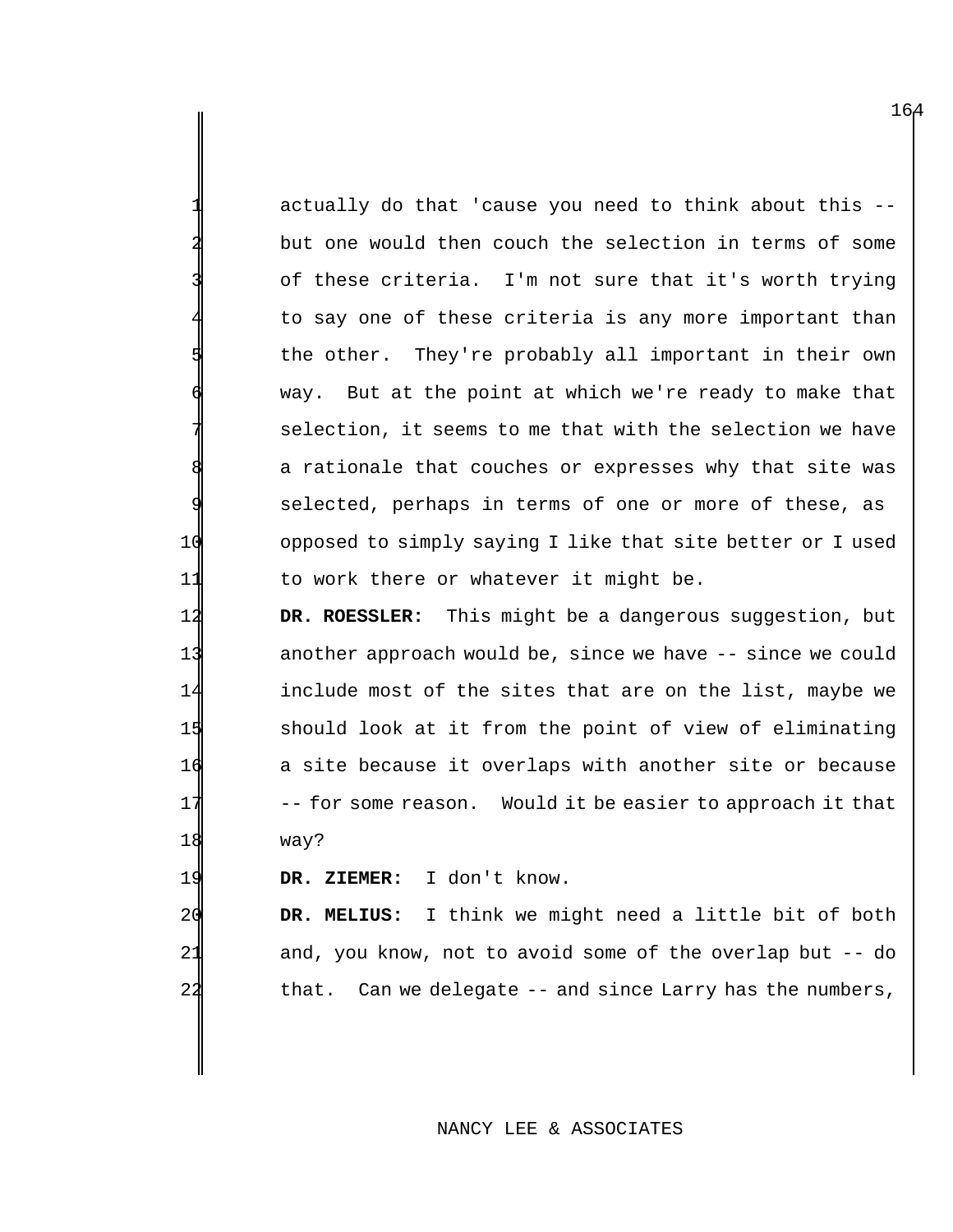|             | Larry have one of his staff people do -- give us a listing |
|-------------|------------------------------------------------------------|
|             | that we can -- both as a handout and as a power point      |
|             | tomorrow that would list the sites with some of these      |
|             | numbers involved and maybe some of these other             |
|             | characteristics, but more importantly just the numbers so  |
|             | that we have an array --                                   |
|             | DR. ZIEMER: Or at least the ones that they have readily    |
|             | available -- numbers of case --                            |
|             | DR. MELIUS: Right.                                         |
| 10          | DR. ZIEMER: -- numbers of workers at the site --           |
| 11          | DR. MELIUS: Right.                                         |
| 12          | DR. ZIEMER: -- percentages of cases submitted. They'd      |
| $\mathbf 1$ | certainly know which have mainly external/internal --      |
| 14          | DR. MELIUS: Yeah, I think we --                            |
| 15          | DR. ZIEMER: -- which are the broad sites as far as         |
| 16          | diversity of operation.                                    |
| 17          | DR. MELIUS: Yeah, and long -- and then maybe status of     |
| 18          | the site profile. If we don't have a site profile, it's    |
|             | hard to review it, so -- that -- and if we could have that |
| 20          | for -- for tomorrow morning for discussion, I think we can |
| 21          | then talk -- go through some of these other criteria and   |
| 22          | make an initial selection and --                           |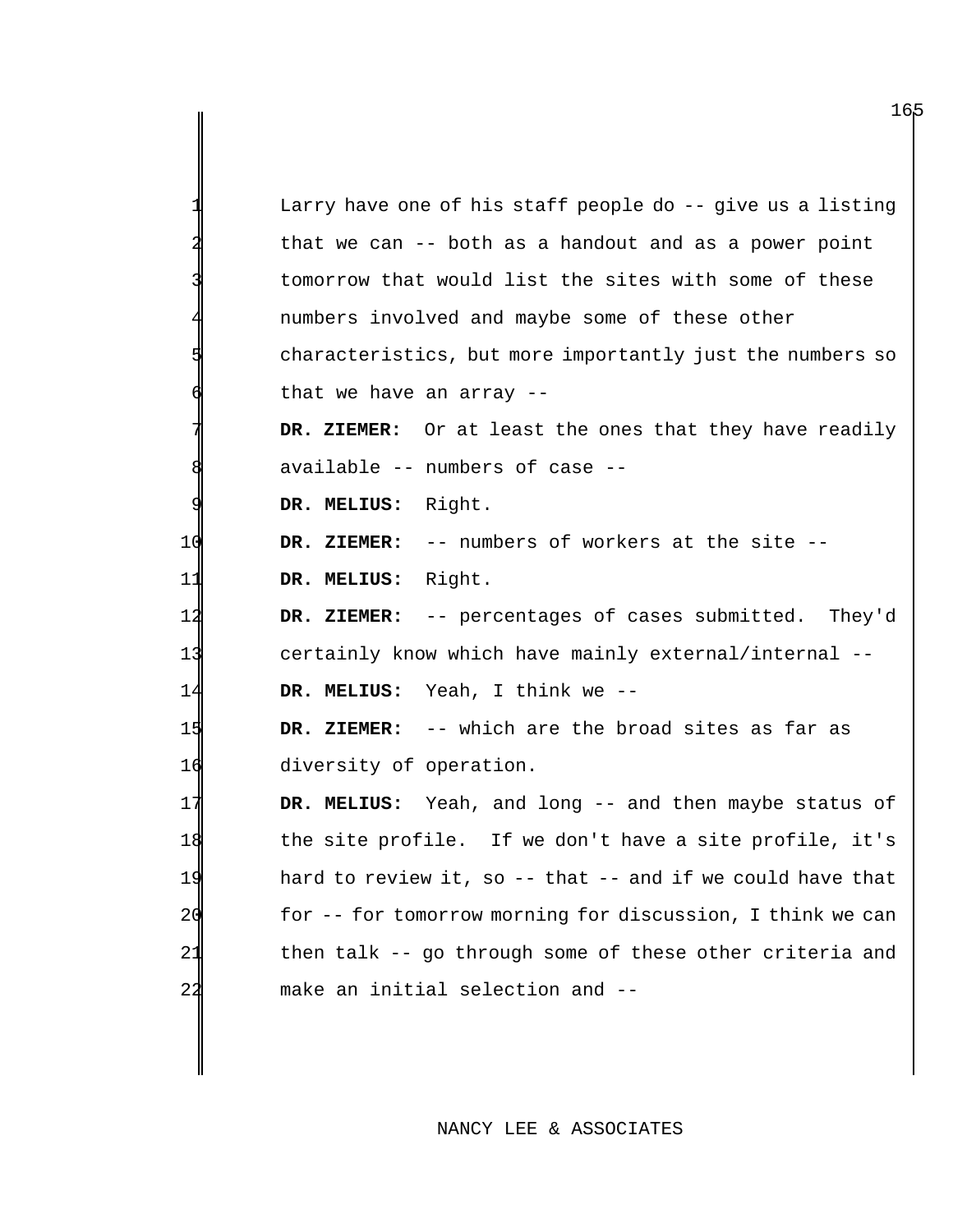DR. ZIEMER: Is it feasible to at least get that for the 15 sites on the chart  $--$  or the two groups of... I think much of that you already have.

 **MR. ELLIOTT:** It's very feasible. I could just read it to you right now and you could write it down. The feasibility comes into play as to what we have scheduled for this evening and rest time for staff to get through the night, I guess. But we certainly have, in Jim Neton's presentation, this one slide that shows you the top 15. I can present to you the number of claims that we have in 11 our hands for those 15 and how many we have worked through. **DR. MELIUS:** Well, whatever is feasible to do, if you could get that organized, either into a quick briefing and we'll write it down tomorrow morning, or into an overhead and handout, that's -- that's fine, also. But I think just so we're all working from the same numbers and the same list of sites, then I think we can go from there and -- I'm not trying to keep you up too late. **DR. ZIEMER:** We can do that in our work session tomorrow

20 and just all do it at the same time. That's good. 24 Rich, you have another comment?

22 **MR. ESPINOSA:** Yeah, I do. Along with the percentage on

NANCY LEE & ASSOCIATES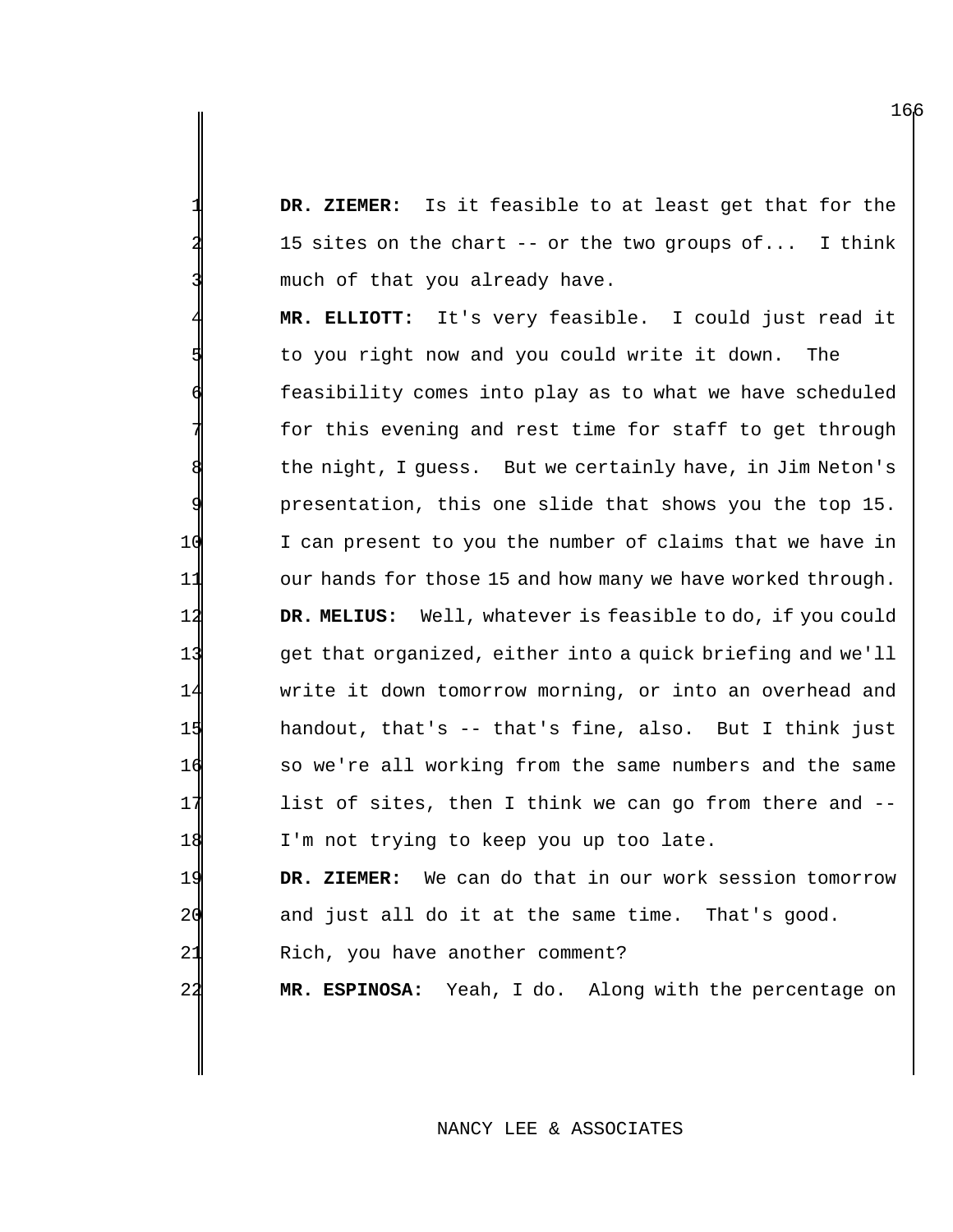|                | -- on all these sites, I'd also like to see it done by            |
|----------------|-------------------------------------------------------------------|
|                | district, you know, the Denver -- one out of each one, not        |
|                | maybe three out of the same district, like Jacksonville.          |
|                | DR. ZIEMER: Get some national spread on these is what             |
|                | you're saying.                                                    |
|                | MR. GRIFFON: Geographic, yeah.                                    |
|                | MR. PRESLEY: Geographic spread.                                   |
|                | Good point, yeah.<br>DR. ZIEMER:                                  |
|                | MR. PRESLEY: Paul, something else you might want to ask           |
| 1 C            | to be put in there is whether a national lab, production          |
| 11             | area or a gaseous diffusion plant.                                |
| 12             | Thank you. National lab, a production<br>DR. ZIEMER:              |
| 13             | facility or a gaseous diffusion.                                  |
| 14             | Gaseous diffusion.<br>MR. PRESLEY:                                |
| 15             | Okay, very good. We still have a little<br>DR. ZIEMER:            |
| 16             | Maybe if we have the data, we should go ahead and<br>time.        |
| 17             | do some jotting-down now. Do we have it or not?                   |
| 18             | <b>DR. MELIUS:</b> Can I make one more -- I hope it's a practical |
| 19             | suggestion -- possible. But there's the one -- that one           |
| 20             | power point slide in Jim Neton's that listed all the sites        |
| 21             | for the site profiles and the documents and the stars and         |
| 2 <sub>2</sub> | If you could blow that up, you know, into a --<br>so forth.       |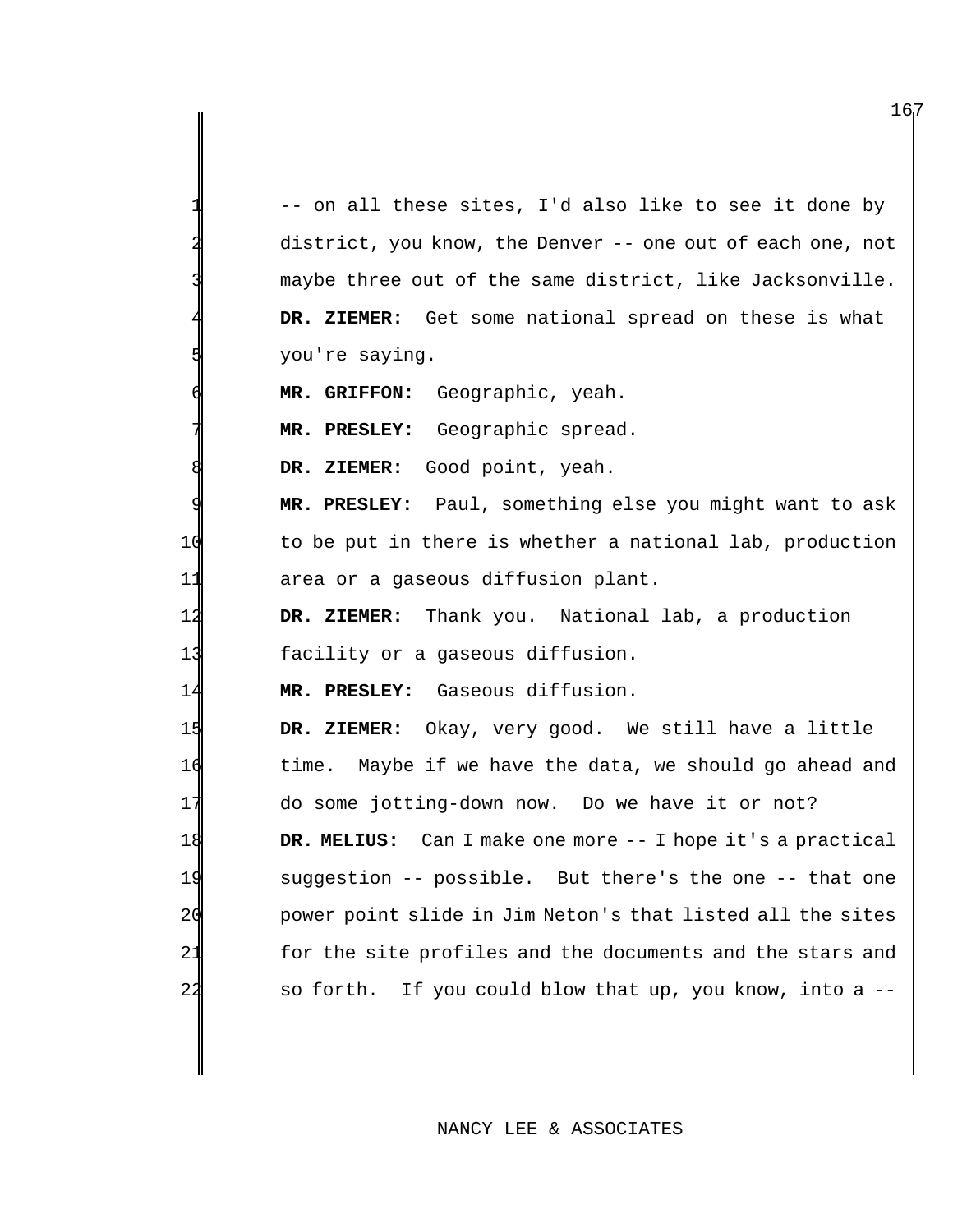so it's printed out in a single page, that would be a pretty good list to work off of and then we can write in the numbers tomorrow.

DR. ZIEMER: Is that do-able, Jim, or...

 **DR. MELIUS:** And that also has some idea of what the status is of the -- that presents the status of the site profiles. DR. NETON: (Off microphone) (Inaudible)

 **DR. ZIEMER:** We have a little tiny thing we can barely read. Yeah, that -- that's -- Jim, is slide five of your presentation I think is the one you're referring to.

Right?

14 MR. GRIFFON: Can you -- can you read down the number of claims now, by site, or is that -- why don't -- let's just 14 do it now and get the numbers down.

**DR. ZIEMER:** What is it you're going to read?

 **MR. ELLIOTT:** I'm going to read for Fernald and for all subsequent sites on the slide that Jim had of site profiles for the top 15 DOEs -- sites, the number of claims that we have current --

**DR. MELIUS:** (Off microphone) (Inaudible)

 **MR. ELLIOTT:** Well, we have 443 claims for Fernald; we've finished 51.

NANCY LEE & ASSOCIATES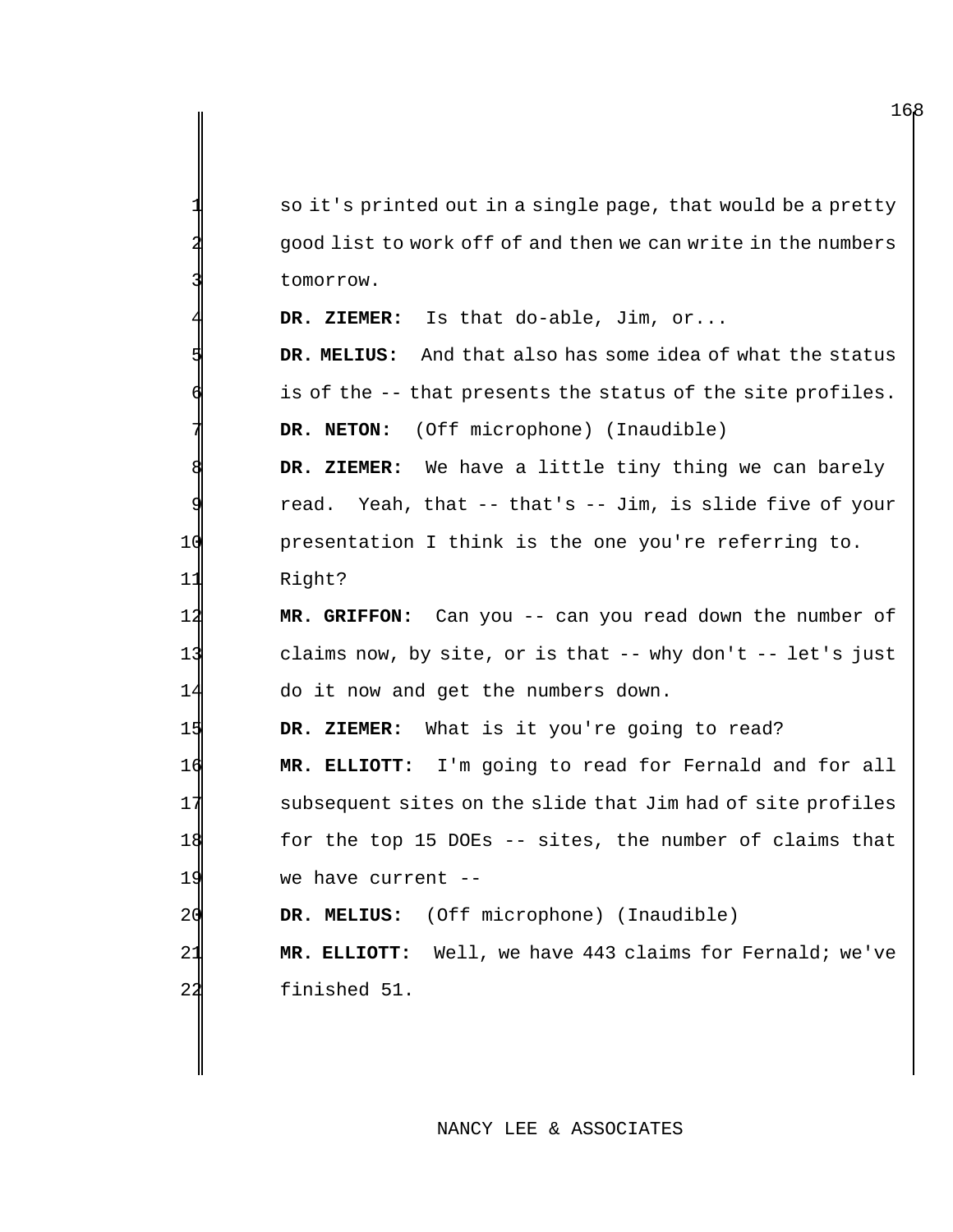|                | <b>UNIDENTIFIED:</b> (Off microphone) (Inaudible)               |
|----------------|-----------------------------------------------------------------|
|                | MR. ELLIOTT: (Off microphone) I'd have to go through            |
|                | They're not in (Inaudible).<br>these.                           |
|                | DR. DEHART: If we're going to do that, let Jim put the          |
|                | slide up and then we can figure out where it goes on this       |
|                | chart.                                                          |
|                | DR. ZIEMER: Yeah, Jim, can you (Inaudible) that slide?          |
|                | MR. ESPINOSA: Or could we have somebody type it in or           |
|                | Paul, can we get somebody to type that in up on the screen?     |
| 10             | <b>UNIDENTIFIED:</b> (Off microphone) Can you put your slide -- |
| 11             | DR. ZIEMER: Yeah, can you pull that slide up, Jim, slide        |
| 12             | number --                                                       |
| 13             | DR. NETON: (Off microphone) (Inaudible)                         |
| 14             | DR. ZIEMER: -- slide number five, or not?                       |
| 15             | DR. NETON: What I would propose is a slight modification        |
| 16             | of the slide where I could -- if you recall, I had green        |
| 17             | dots for just whether it was finalized or in OCAS review.       |
| 18             | I would suggest that I would make it a little more detailed     |
| 19             | and put in the ones that have actually been approved that       |
| 2 <sub>c</sub> | are out on our web site.                                        |
| 21             | MR. PRESLEY:<br>Yes.                                            |
| 2 <sub>2</sub> | That's not a problem.<br>DR. NETON:                             |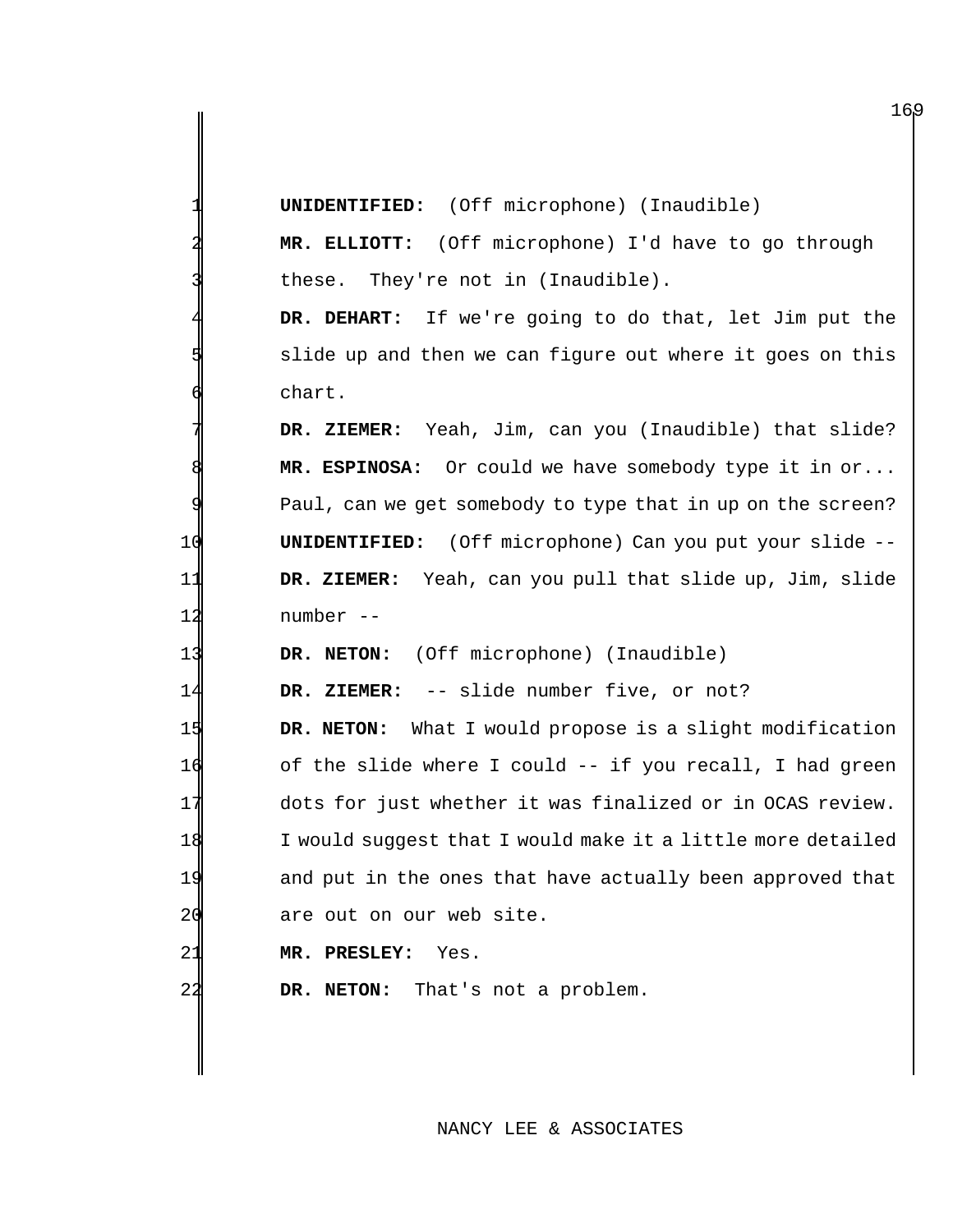**MR. PRESLEY:** Larry, are you going to take these in the order they are?

**MR. ELLIOTT:** I was planning to.

DR. MELIUS: The thing I think we need to talk about is for tasks one and three, which we'll deal with in closed session. But someone needs to take a look at the task order for those and the schedule for that 'cause depending on our decisions tomorrow there may be deliverables for those that come due within that next two-month time period and -- and, you know -- and for the work that's contingent on that, and I think we need to figure out how that's -- might -- how that might fit into the schedule and if this -- may be as simple as just defer -- deferring that to the conference call, also, but that may be a little bit -- again, the schedule --

 **DR. ZIEMER:** I don't think we'll know till we talk 17 tomorrow, though, because recall that last time we changed some deliverable dates.

 **DR. MELIUS:** Yeah, I just get a little concerned that -- this sort of mix of closed session and open issues, and I agree with you, it's -- till we -- made some decisions, we don't know, but at least we ought to be thinking about

### NANCY LEE & ASSOCIATES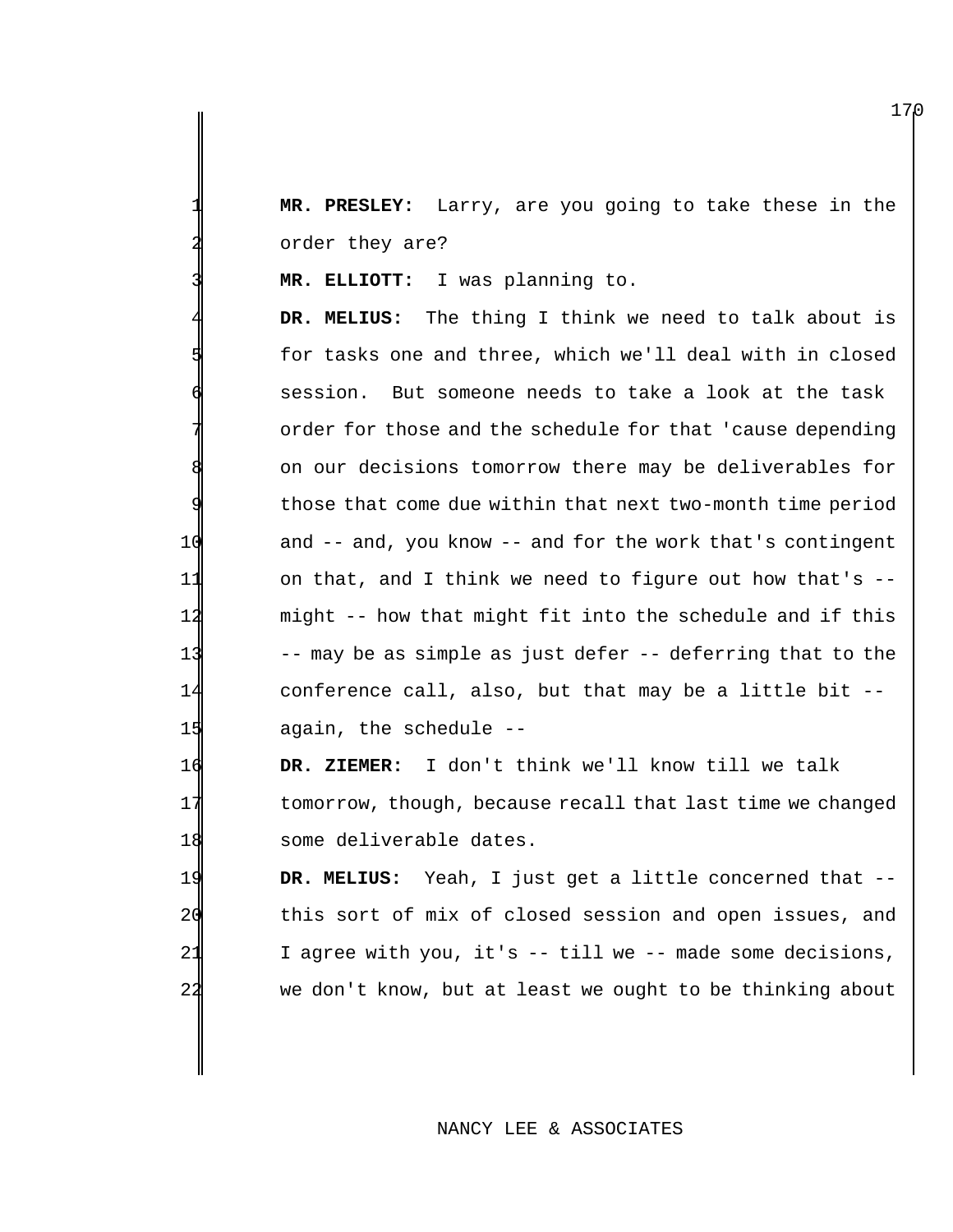|   | it so we can talk that if this is what needs to be done     |
|---|-------------------------------------------------------------|
|   | and -- and what's the contingency schedule 'cause           |
|   | presumably if it's something -- a task is awarded, then     |
|   | there'll be some time for NIOSH to process it, so what will |
| 9 | that time frame be. Maybe it's something -- the second      |
| ศ | conference call becomes something we have to do something   |
|   | at.                                                         |

 **DR. ZIEMER:** Okay, here's the chart. Fernald is the first one, 443 claims.

 **MR. ELLIOTT:** In-house and 51 completed. And when I say completed, these are the -- over to DOL for decisions. **DR. NETON:** I'd just like to point out that there is no site profile completed for Fernald at this time. Those are in house -- many of those chapters are in house for 15 review, but those must have been completed under the DOE complex-wide technical bulletin I talked about this morning, just so the Board's aware of that.

 **MR. ELLIOTT:** Hanford -- Hanford would be 1,631 claims, 64 completed. INEEL, 566 claims, 26 completed. The IOP is Iowa Ordnance Plant, 554 claims, zero completed. 21 Mound, 273 claims in house and --

**DR. ZIEMER:** Whoa, whoa, whoa, you skipped --

NANCY LEE & ASSOCIATES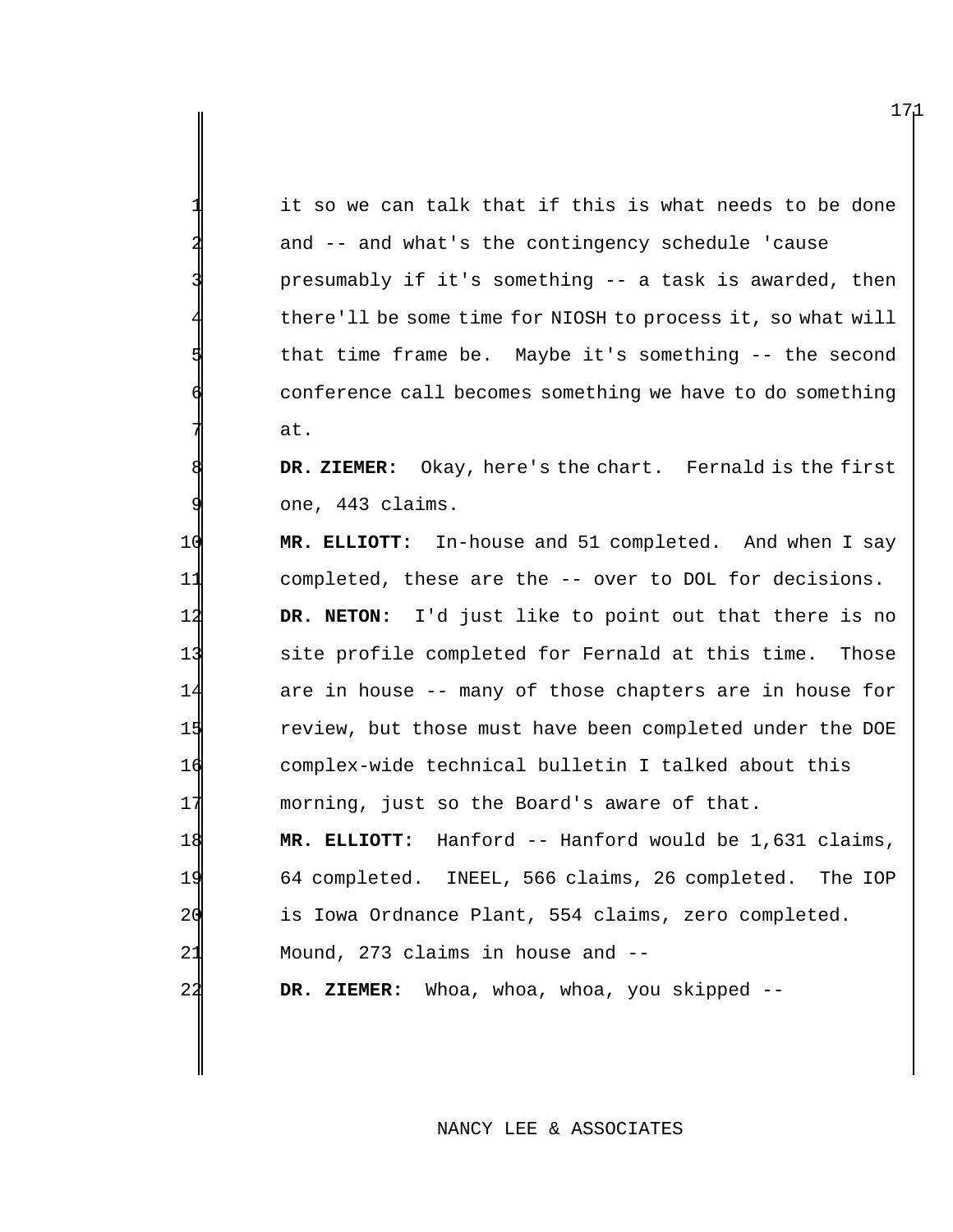|                | MR. ELLIOTT: On, LANL, I'm sorry --                           |
|----------------|---------------------------------------------------------------|
|                | DR. ZIEMER: $K-25$ .                                          |
|                | MR. ELLIOTT: Okay, well, let me give you Mound -- I'm on      |
|                | Ohio, so let me give you Mound, 273 in house and 18           |
|                | completed.                                                    |
|                | Let me go back to Tennessee and get $K-25$ . $K-25$ , 972 and |
|                | 30 completed.                                                 |
|                | Los Alamos, 551, nine completed. Mound, 273, 18               |
|                | completed. Nevada Test Site, 868 claims, 21 completed.        |
| 10             | And you can make any comment about this while I'm             |
| 11             | searching. I mean there's several comments you might want     |
| 12             | to make about some of these -- like you did on the first      |
| 13             | one, you know --                                              |
| 14             | DR. NETON: I need to -- I need to fill out these circles      |
| 15             | tonight with some little finer detail. I can do that.         |
| 16             | DR. MELIUS: (Off microphone) Might you also put some of       |
| 17             | these numbers into a slide and give us (Inaudible)?           |
| 18             | (Off microphone) Well, I was hoping one of our<br>DR. NETON:  |
| 19             | people were taking these down, but (Inaudible) -- I'll get    |
| 2 <sup>c</sup> | the numbers and I'll (Inaudible). I'll put them on a          |
| 21             | slide.                                                        |
| 2 <sup>2</sup> | Paducah, 732, ten completed. Pantex, 279<br>MR. ELLIOTT:      |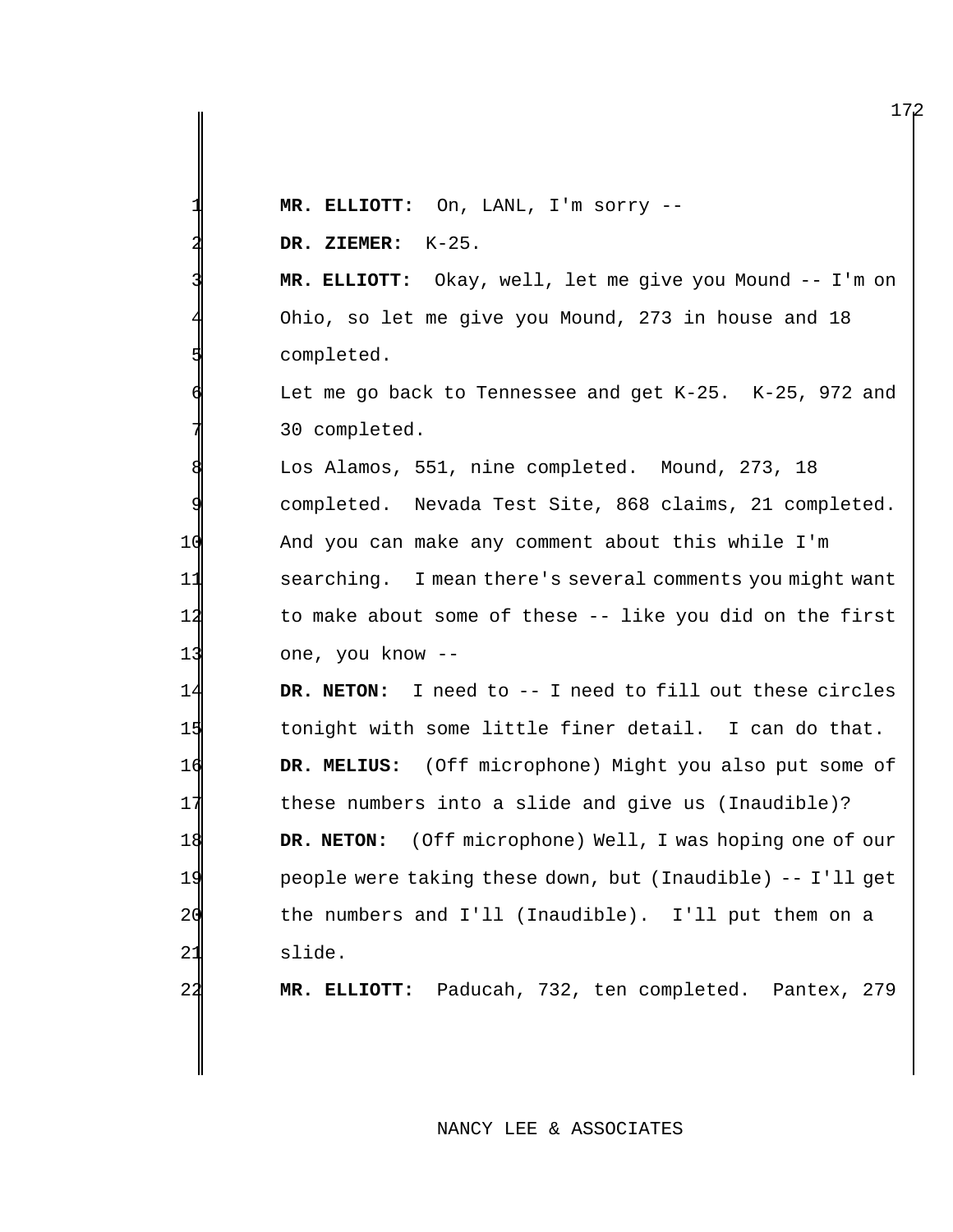|                                                          | -- or excuse me, 297, eight completed.  Portsmouth Gaseous |
|----------------------------------------------------------|------------------------------------------------------------|
|                                                          | Diffusion Plant -- is that next? Yeah. Okay, that's 314    |
|                                                          | and 12 completed. Rocky Flats, 807 and 26 completed.       |
|                                                          | Savannah River Site, 1,965 claims, 515 completed. Oak      |
|                                                          | Ridge National Laboratory, X-10, 997 claims, 2-- I think   |
|                                                          | it's 25 completed. And Y-12, 1,989 claims, 120 completed.  |
|                                                          | You want to go into AWEs?                                  |
|                                                          | DR. ZIEMER: Can you give us the ones on that next slide,   |
|                                                          | Bethlehem, Blockson, so on?                                |
| 1 d                                                      | DR. NETON: You want that next slide for AWEs?              |
| 11                                                       | DR. ZIEMER:<br>Yes.                                        |
|                                                          |                                                            |
|                                                          | MR. ELLIOTT: Bethlehem Steel, 494 claims, 448 completed.   |
|                                                          | Blockson Chemical, 107 claims, 49 completed. Huntington    |
|                                                          | Pilot Plant, 63 claims, 23 completed. Mallinckrodt         |
|                                                          | Chemical Company -- and this is on Destrehan Street -- 163 |
|                                                          | claims, 24 completed, so that does not include the other   |
|                                                          | Mallinckrodt sites. That's only Destrehan Street.          |
|                                                          | While we're there, though, Weldon Spring plant, 129        |
|                                                          | claims, seven completed. Aliquippa Forge, 21 claims,       |
|                                                          | three completed.                                           |
| 12<br>13<br>14<br>15<br>16<br>17<br>18<br>19<br>20<br>21 | I can't report on -- my report is not generated so that    |
| 22                                                       | I can easily provide you numbers on complex-wide uranium   |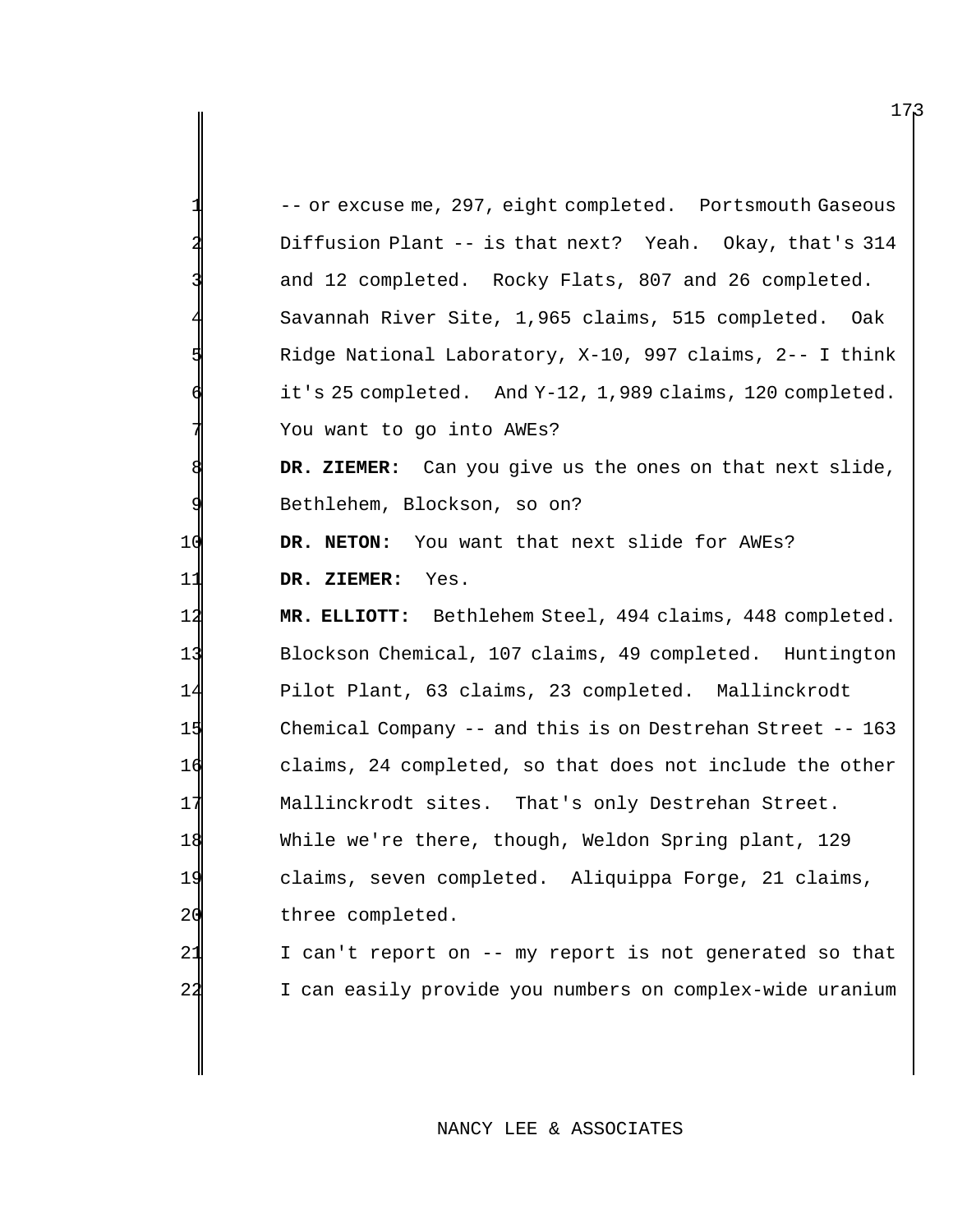facilities. That's a large number of different sites. Nor can you  $-$  I don't think I've got anything here for Tennessee Valley Authority. I don't believe we've done any. 5 **DR. ZIEMER:** Jim, when you provide your slide tomorrow, will that then indicate the status of the -- the reviews on the --**DR. NETON:** I can break it down into whether -- whether the green means that it's actually approved and available 10 for review now or -- 11 **DR. ZIEMER:** Yeah, that's what I'm asking. 12 **DR. NETON:** (Off microphone) -- under -- under 13 (Inaudible). 14 **DR. MELIUS:** Some idea whether it's comprehensive or 15 complete. There aren't large sections that are reserved 16 that would -- that you're working on that -- 17 DR. NETON: Right, I think --18 **DR. MELIUS:** I don't think we want our contractor to review 19 something that's half done. I mean and -- or where there's 20 large, important things that are going to affect a lot of 21 claims completed. Now if it's something that affects a 22 small number or whatever, it's not an important issue, then

NANCY LEE & ASSOCIATES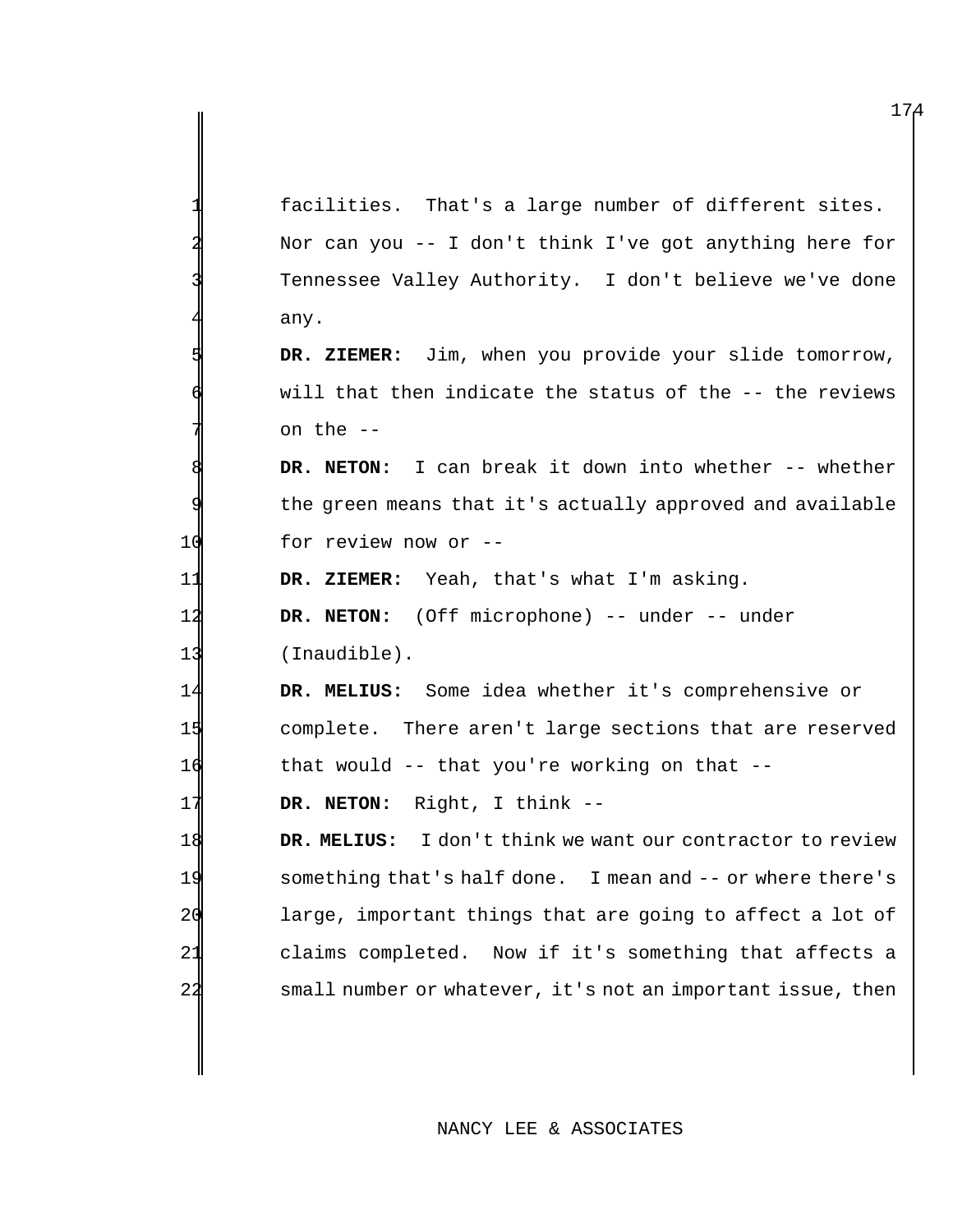I think that's different.

DR. NETON: (Off microphone) My gut feeling, there are very few that have large, gaping holes. An exception may be residual contamination in AWEs we haven't figured out yet (Inaudible). I hope I can fit it all in one slide. I mean this is already kind of crowded and (Inaudible). I might try to break it into two.

 **DR. ZIEMER:** Okay. We will return to this topic then tomorrow as part of our work session. Now we're going to adjourn here momentarily. I do want to ask Jim if you would provide a straw man wording on your proposed motion 12 for tomorrow concerning a letter to the Secretary, and that'll give us an opportunity then to do some wordsmithing, if necessary. Okay?

15 Any other comments before we recess? We're going to 16 recess until 7:00 p.m., at which time we'll reconvene for 17 the public comment session of our meeting.

 **DR. MELIUS:** Just one more thing just to reiterate for tomorrow morning if Martha or somebody could provide for us what any other scheduled tasks should -- scheduled products or deliverables, should tasks one and three get awarded in the near future so that we can figure that --

### NANCY LEE & ASSOCIATES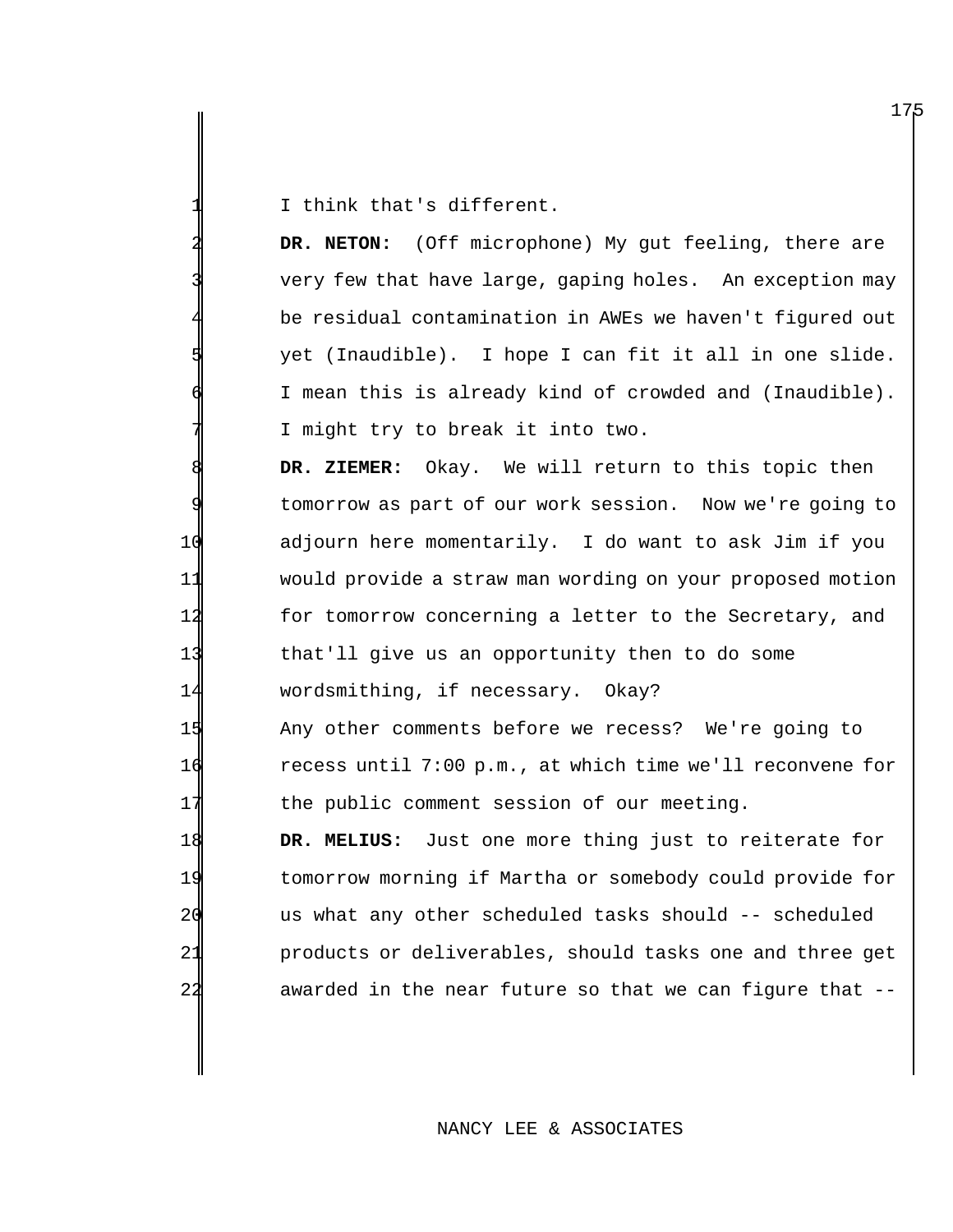|    | DR. ZIEMER: Or at least if there's some items that we need  |
|----|-------------------------------------------------------------|
|    | to take action on right away, then --                       |
|    | DR. MELIUS: (Off microphone) (Inaudible).                   |
|    | DR. ZIEMER: Right, thank you. Then we'll recess until       |
|    | 7:00 o'clock this evening. Thank you.                       |
|    | (Inaudible) this room and you should be able to leave       |
|    | things here if you need to.                                 |
|    | (Whereupon, a recess was taken to 7:00 p.m.)                |
| 9  | <b>INTRODUCTION</b>                                         |
| 10 | (7:00 p.m.)                                                 |
| 11 | DR. ZIEMER: Good evening, everyone. This session this       |
| 12 | evening is the public comment period portion of the 21st    |
| 13 | meeting of the Advisory Board on Radiation and Worker       |
| 14 | Health. I'd like to remind you, if you haven't already      |
| 15 | done so, to please register your attendance with us         |
| 16 | tonight. There's a book at the back table. Most of you      |
| 17 | I think have already registered. If you neglected to do     |
| 18 | that or missed it, please do so so we have a record of your |
| 19 | attendance with us here tonight.                            |
| 20 | My name is Paul Ziemer and I serve as Chairman of the       |
| 21 | Advisory Board on Radiation and Worker Health.<br>I would   |
| 22 | like to spend a few minutes here at the beginning,          |
|    |                                                             |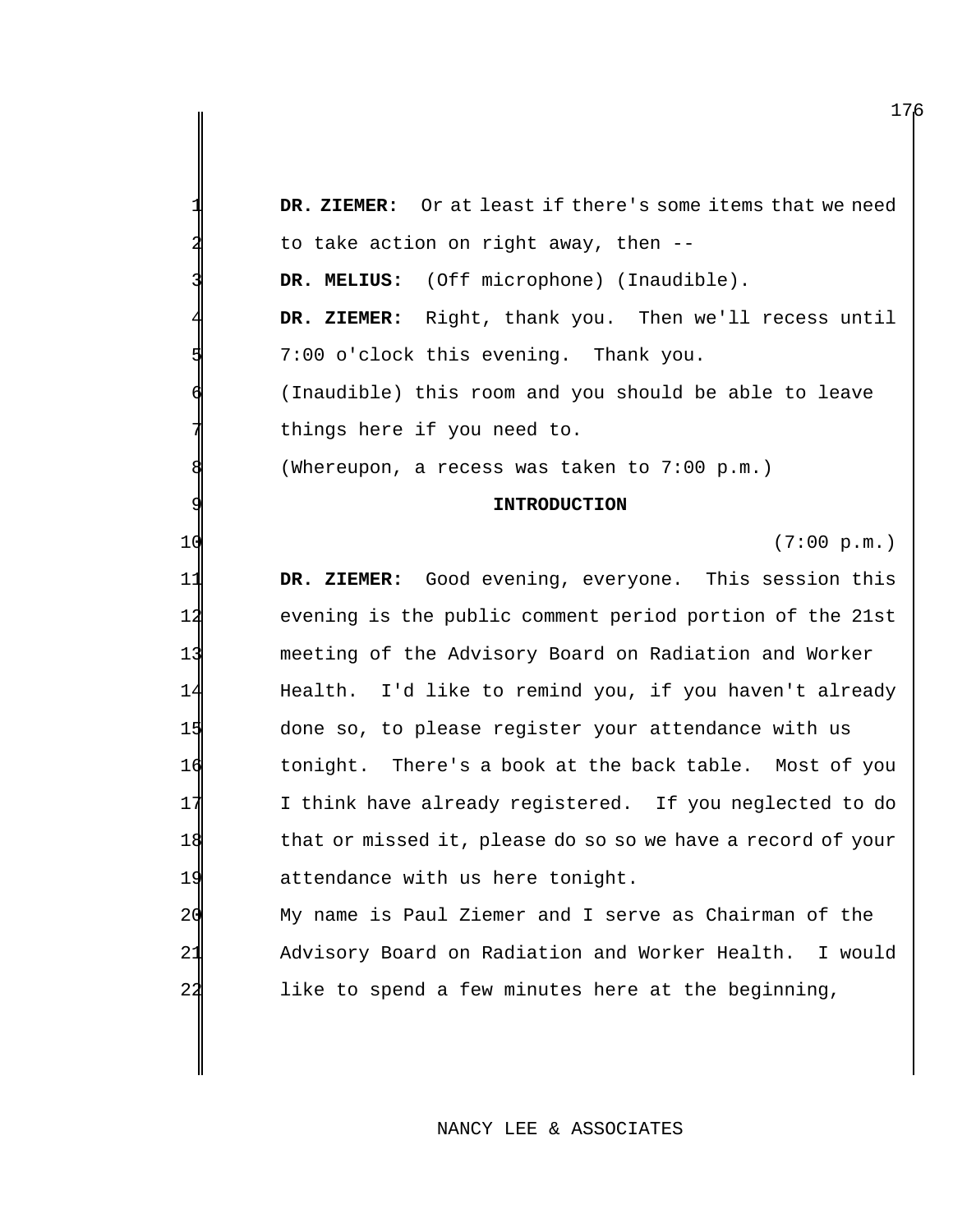particularly for the benefit of a number of visitors who we have -- and we do welcome, particularly those from the Savannah River Site that are with us here this evening. I'd like to take just a few minutes and familiarize you with the role of the Advisory Board with respect to the larger program, the Energy Employees Occupational Illness Compensation Program. And then we will have an opportunity for -- primarily for public comment, hearing from you.

 We do actually ask that if you wish to make public comment, you also sign up to do so. Some of you have already done 12 that. If you do want to make public comment and have not already signed up to do so, Cori in the back has the sign-up sheet for public comment. The reason we ask you to sign up is simply so we have an idea of how many wish to comment 16 and whether or not we need to restrict or apportion the 17 time accordingly.

 But let me begin then and take just a few minutes to talk a little bit about the role of this Advisory Board. I 20 already indicated this is our 21st meeting. This Board has been meeting regularly for the past two years, actually, which means that we meet nearly every month.

#### NANCY LEE & ASSOCIATES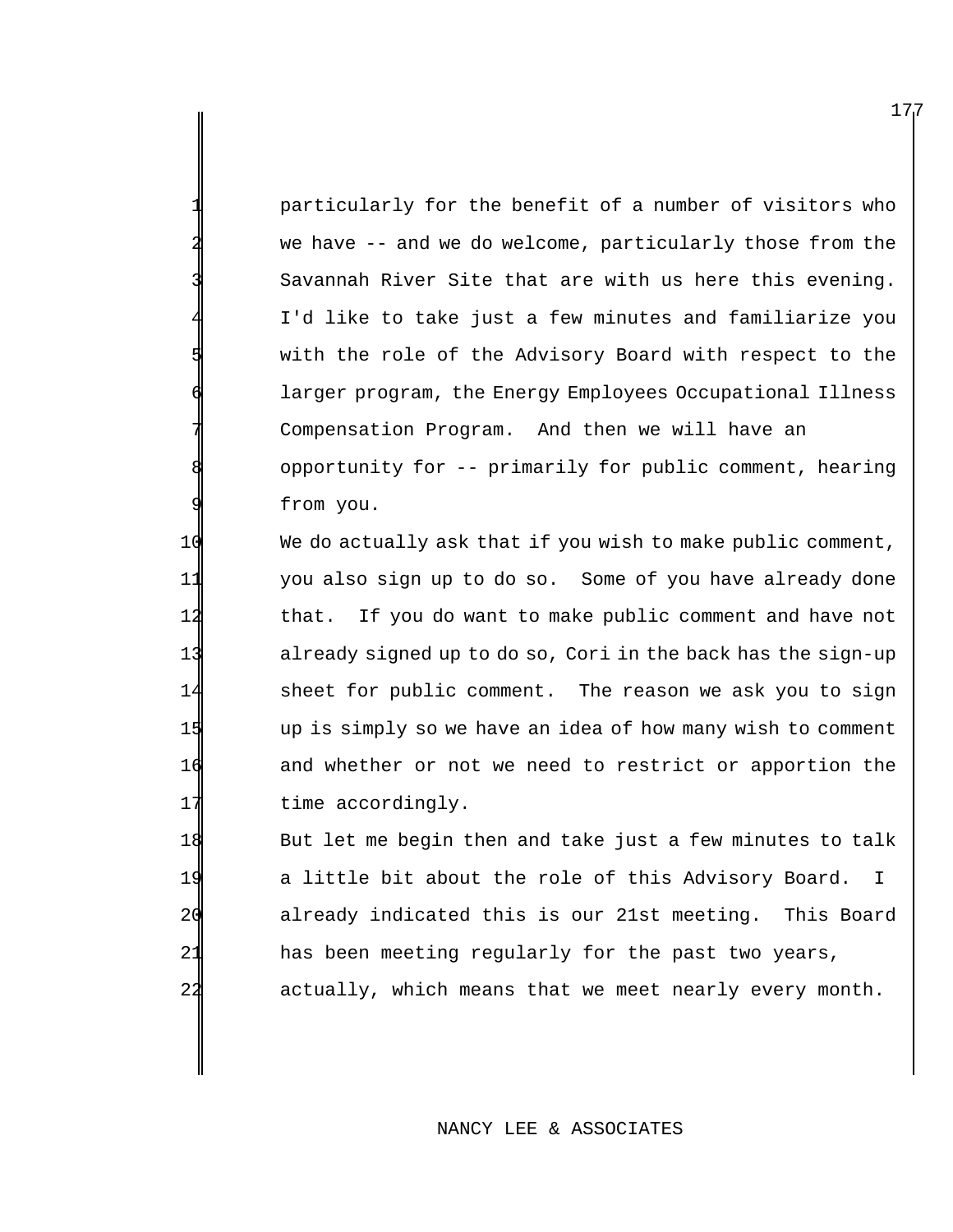And one of the questions is what do we do. And I want to familiarize you with that so that when you make your public comment, what you say might be helpful to us in carrying out our role and our function. Jim, if you'll advance the slide there.

First of all, to remind you that the program of which we are a part involves a number of groups. There are a number of Federal agencies involved with this, and I'm not going to discuss their roles -- Department of Labor, Health and Human Services -- particularly NIOSH or National Institutes for Occupational Safety and Health, Secretary 14 of Energy or Department of Energy, and the Attorney General. Those individuals and their agencies all have various roles that are defined by the legislation that brought this program into existence.

 In addition to those Federal agencies then, this Advisory Board exists. This Board was appointed by the President under authority that is spelled out in the legislation. Could we have the next slide?

 The Advisory Board is specified as consisting of no more than 20 members appointed by the President, who also designates the Chair of the committee. Now in reality,

#### NANCY LEE & ASSOCIATES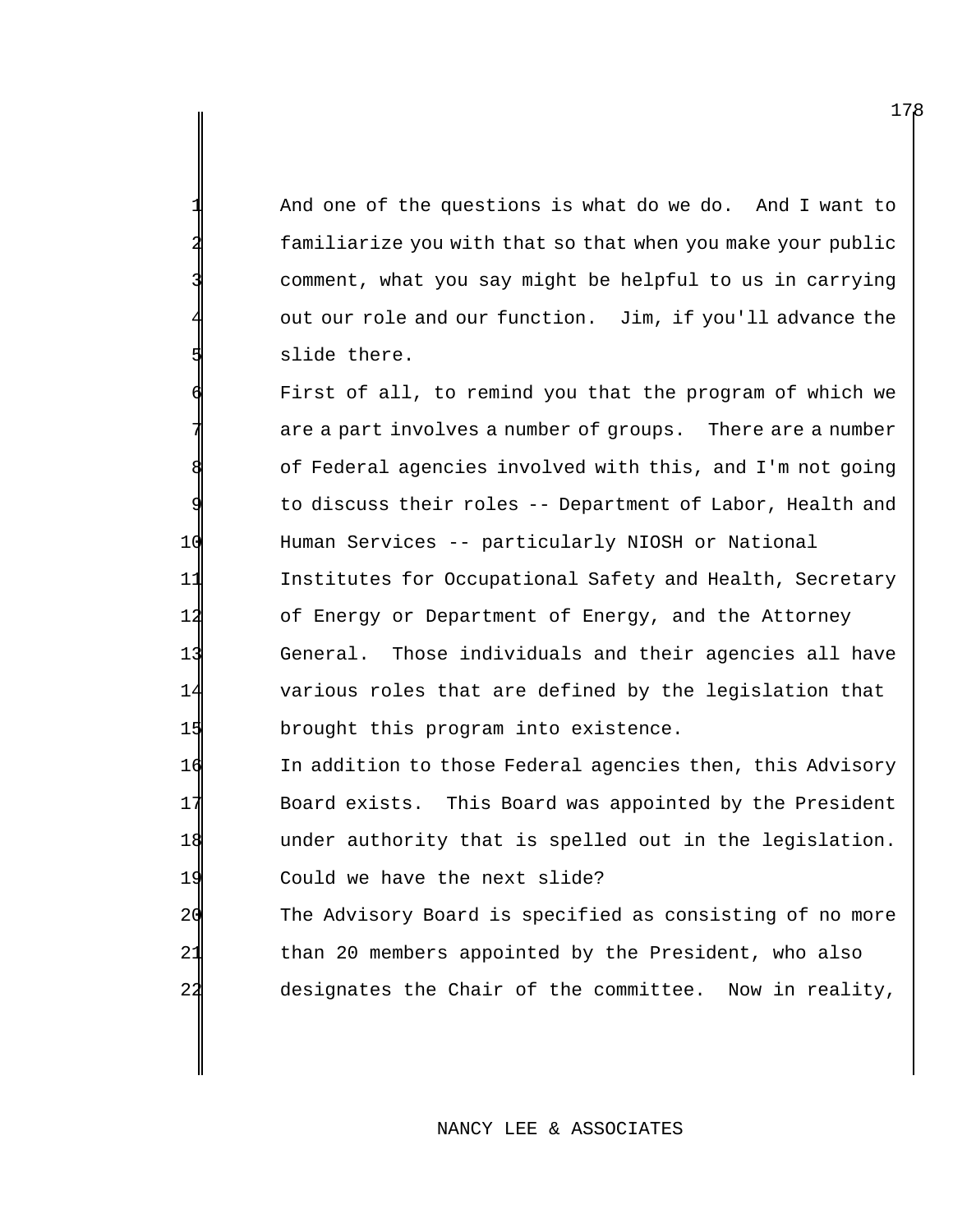the committee does not have 20 members. The White House has appointed just a dozen of us, plus there is a Federal official, and I'm going to introduce those folks in just a moment.

The Executive Memorandum that spells out the operation of this Advisory Board also specifies that the membership should include affected workers and their

representatives, and representatives of the science and -- or scientific and medical communities, as well.

 So with that as a little bit of background, let me introduce the members of the Board. I'm going to put their names 12 here on the screen -- Jim, if you'll give us the next slide -- and I will identify to you the various members of the Board. The slide also contains a phrase or two giving you a little idea of what their background -- indeed, we have 16 quite a cross-section of people.

17 I've introduced myself as Chair, Paul Ziemer. Our Federal official, who serves as our -- essentially our Executive on this committee -- is the Director of the Office of Compensation Analysis and Support for NIOSH and that's Larry Elliott. Larry, make a motion here -- no applause, 22 please.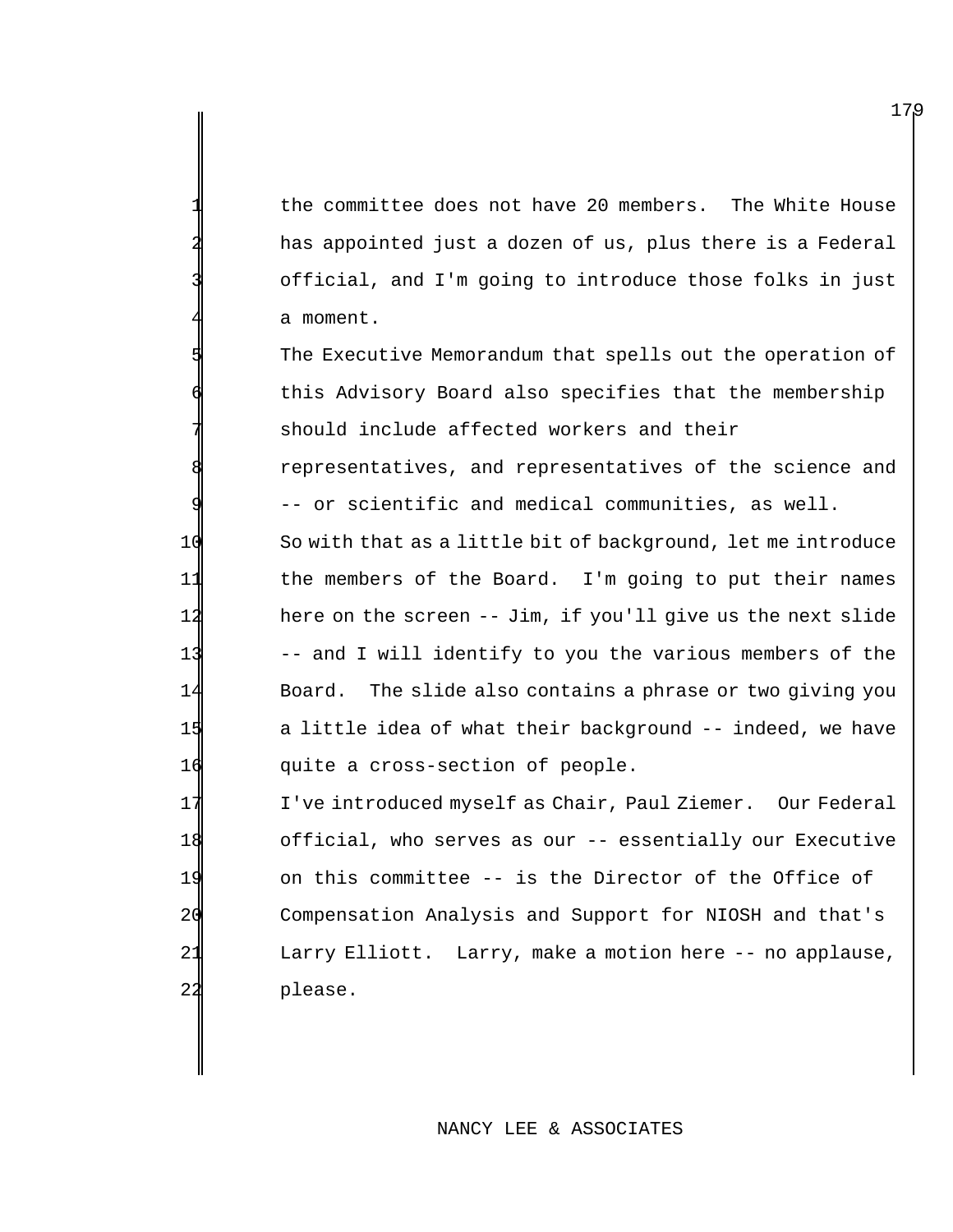|    | MR. ELLIOTT: (Indicating)                                  |
|----|------------------------------------------------------------|
|    | DR. ZIEMER: Then absent this evening, and he'll be         |
|    | joining us tomorrow, we believe, is Dr. Henry Anderson,    |
|    | who's a medical officer from the State of Wisconsin.       |
|    | Antonio, or Tony, Andrade from Los Alamos over here.       |
|    | (Indicating)<br>DR. ANDRADE:                               |
|    | DR. ZIEMER: Roy DeHart, Dr. DeHart is from the State of    |
|    | Tennessee, so glad to have Roy on the committee.           |
|    | DR. DEHART: (Indicating)                                   |
| 10 | DR. ZIEMER: And then Richard Espinosa.                     |
| 11 | MR. ESPINOSA: (Indicating)                                 |
| 12 | DR. ZIEMER: Richard is from the Los Alamos National        |
| 13 | Laboratory. And then continuing, Michael Gibson, with      |
| 14 | Babcock and Wilcox* in Ohio.                               |
| 15 | MR. GIBSON: (Indicating)                                   |
| 16 | DR. ZIEMER: Mark Griffon is an entrepreneur, has his own   |
| 17 | consulting firm.                                           |
| 18 | MR. GRIFFON: (Indicating)                                  |
| 19 | Dr. James Melius, who is from New York and<br>DR. ZIEMER:  |
| 20 | involved with the New York State Labor's Health and Safety |
| 21 | Trust Fund.                                                |
| 22 | (Indicating)<br>DR. MELIUS:                                |
|    |                                                            |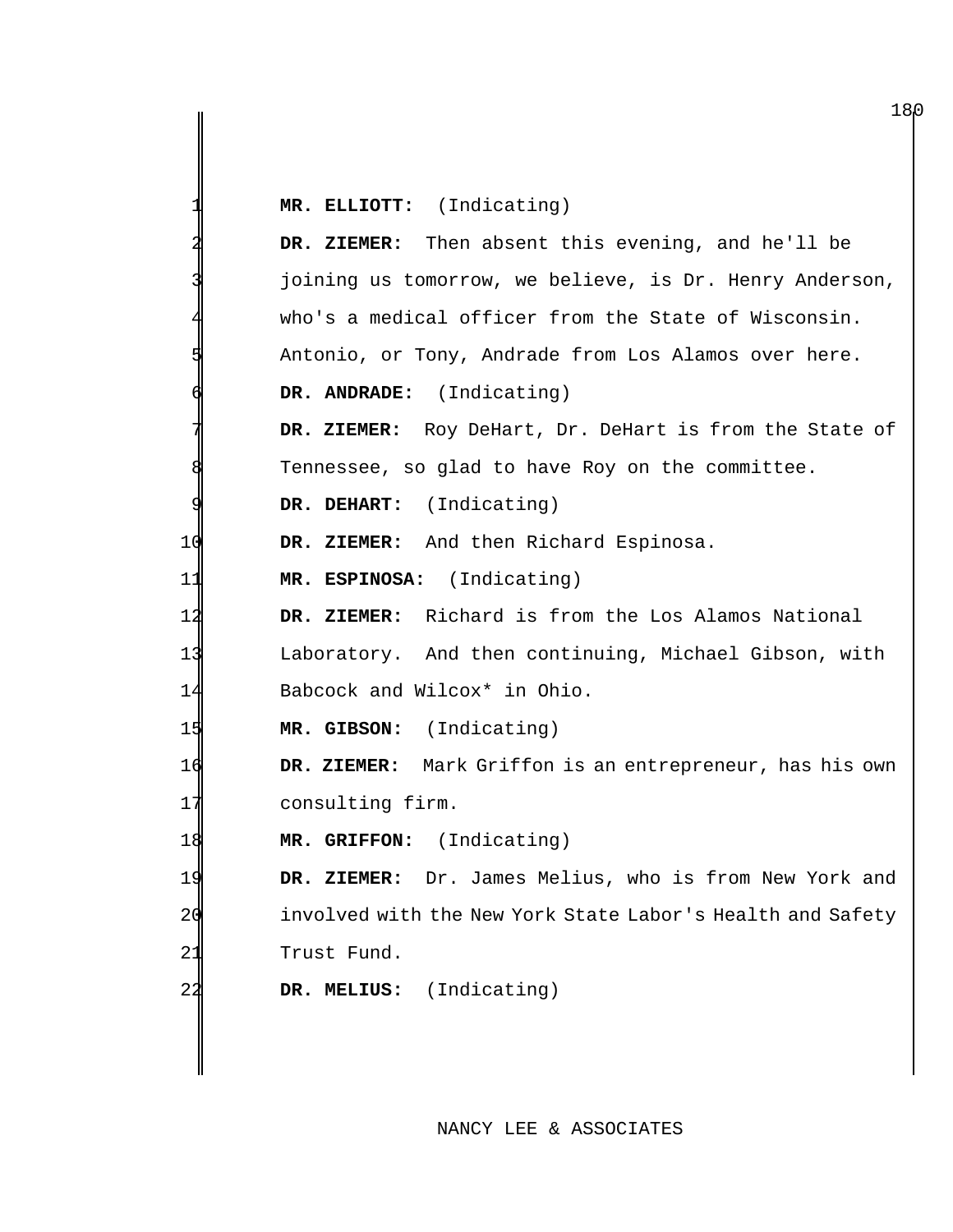|    | DR. ZIEMER: Wanda Munn, a retired nuclear engineer from     |
|----|-------------------------------------------------------------|
|    | the Richland, Washington area near the Hanford site.        |
|    | (Indicating)<br>MS. MUNN:                                   |
|    | DR. ZIEMER: Charles Owens, who's with U.S. Enrichment       |
|    | Corporation in Paducah.                                     |
|    | MR. OWENS: (Indicating)                                     |
|    | DR. ZIEMER: Robert Presley, retired from the Oak Ridge      |
|    | facilities, an engineer.                                    |
|    | MR. PRESLEY: (Indicating)                                   |
| 10 | DR. ZIEMER: And then Dr. Gen Roessler, a retired            |
| 11 | professor, previously of Florida and now living in the warm |
| 12 | state of Minnesota.                                         |
| 13 | (Indicating)<br>DR. ROESSLER:                               |
| 14 | DR. ZIEMER: So that is the advisory committee. Could we     |
| 15 | have the last slide?                                        |
| 16 | The role of the Advisory Board is three-fold, and this is   |
| 17 | also spelled out. One is that the Board is specified as     |
| 18 | being responsible for commenting and assessing what is      |
| 19 | being done, specifically by the NIOSH group, in terms of    |
| 20 | the rule-making that has occurred dealing with how one goes |
| 21 | about determining probability of causation.<br>The exact    |
| 22 | words from the legislation are specified here on the slide, |
|    |                                                             |

# NANCY LEE & ASSOCIATES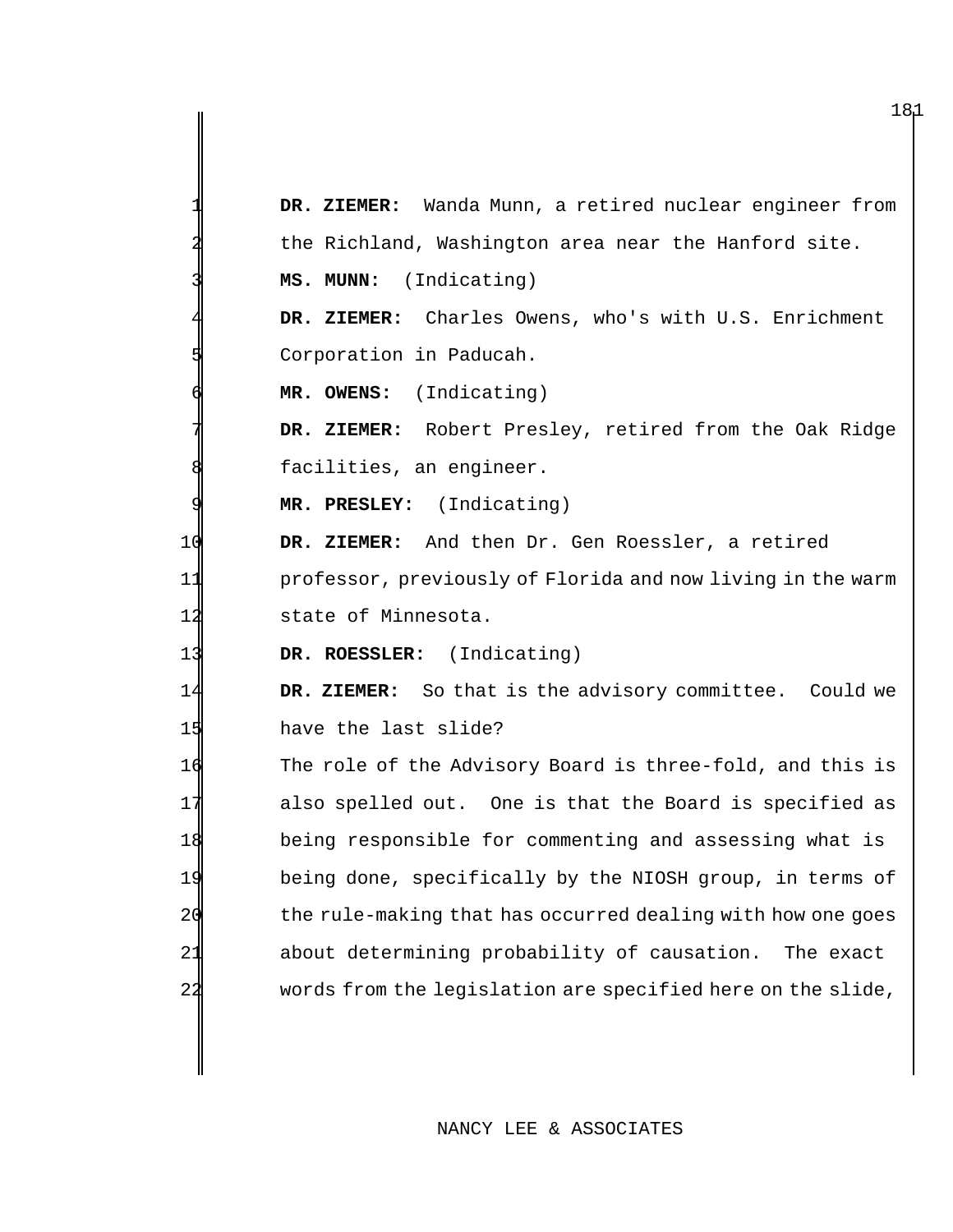but basically that is a role that the Board is required to carry out.

The Board is also required to advi-- and this advice goes to the Secretary of Health and Human Services -- to advise the Secretary on the validity and quality of the dose reconstruction efforts. And that's an ongoing process. In fact, the Board is in the process of  $-$ - of using a contractor to help it in -- help "it", the Board -- in carrying out this responsibility in evaluating the dose 10 reconstructions that are being done by NIOSH and its 11 contractor.

12 And then finally, at the request of the Secretary, the Board is to advise the Secretary on whether or not there is a class of DOE employees for whom it is not feasible to estimate dose and whether or not there's a likelihood that such individuals may have health endangerment due to their exposures to radiation. That then is related to what's called the Special Exposure Cohort.

 The Board does not -- does not -- carry out the dose reconstructions individually. We do not process the cases, the claims that are made. We do not in fact deal with individual claims, but rather the evaluation and the

## NANCY LEE & ASSOCIATES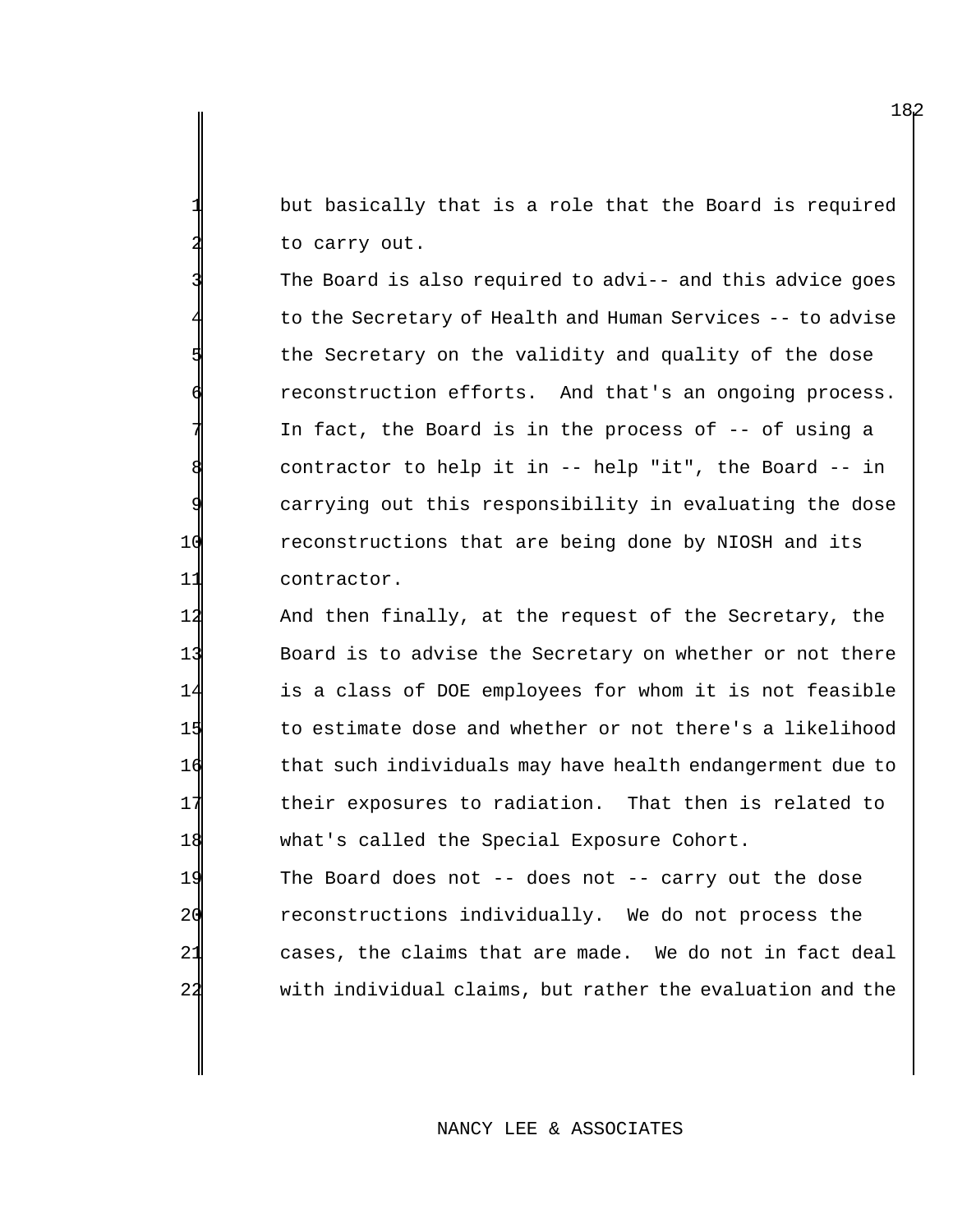review and the examination of the process by which these things are going on.

3 So in terms of the public comment, I need to tell you that we are not here at this meeting and our other meetings 5 specifically in the role of a question/answer type of session. We do like to get public comment so that we understand what things look like out there. And even though we -- we do not deal and cannot in the public forum deal with people's individual cases, we're glad to -- if 10 you want to share something about a case you may be involved 11 in, we're glad to hear that insofar as it helps us 12 understand how things are going, how people are -- how 13 cases are being handled; are there things in the system 14 that need to be looked at.

 And so as we open it for public comment tonight, again, the Board is not here necessarily to answer questions you might have on your case or a case you might be involved in. In fact, we can't do that in a public forum. We are here to listen. If you have concerns about the process or observations or things of that sort that will help us 21 as we move forward, that -- that's the sort of thing we would like to hear. So you are free to tell us what you

## NANCY LEE & ASSOCIATES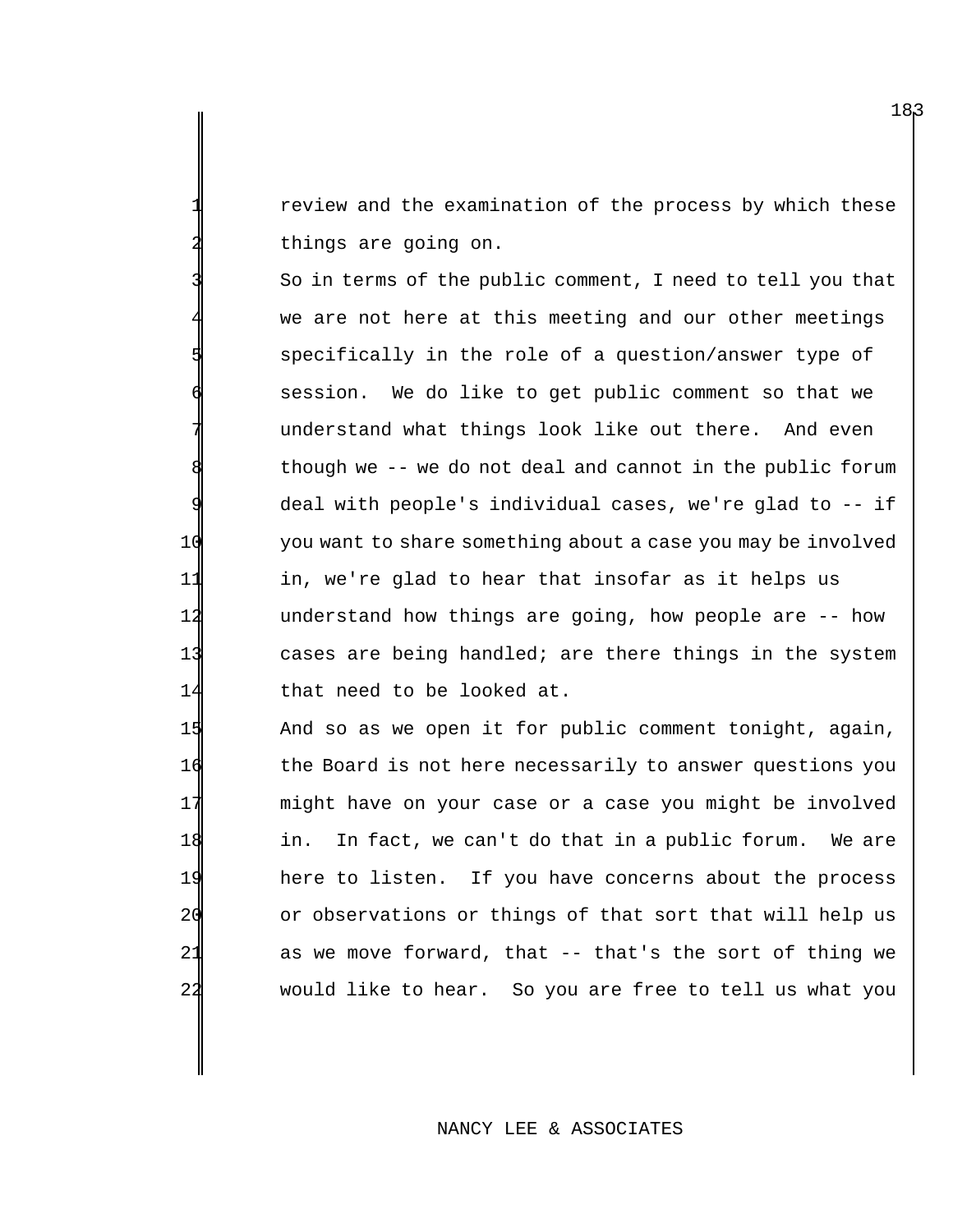wish. And as I say, it's a -- it's a comment period as opposed to a  $Q$  and  $A$ , question and answer, period. We're primarily here to listen.

If you do have specific issues that may need to be raised with the Agencies -- Department of Labor, Department of Health and Human Services -- those can be brought to them and your answers to those kinds of questions could be individually handled by staff later, or we can relay them 9 on.

 Now let me -- with those sort of preliminary comments, I'm going to open the floor, and those that do have comments to make, we do ask you to approach the mike here. A public transcript is kept of these proceedings so our public recorder here needs to be able to hear through is phones 15 What you are saying. So --

 Oh, one other thing. Before we do that, it's been requested that we find out who is here tonight, and so I'm going to move into the audience here. This is not "What's My Line" or -- but I'm going to start passing the mike around here. Just introdu-- tell us who you are, if you 21 represent a -- some -- some of the people are I know Feds and represent agencies. You can -- if you're willing to

## NANCY LEE & ASSOCIATES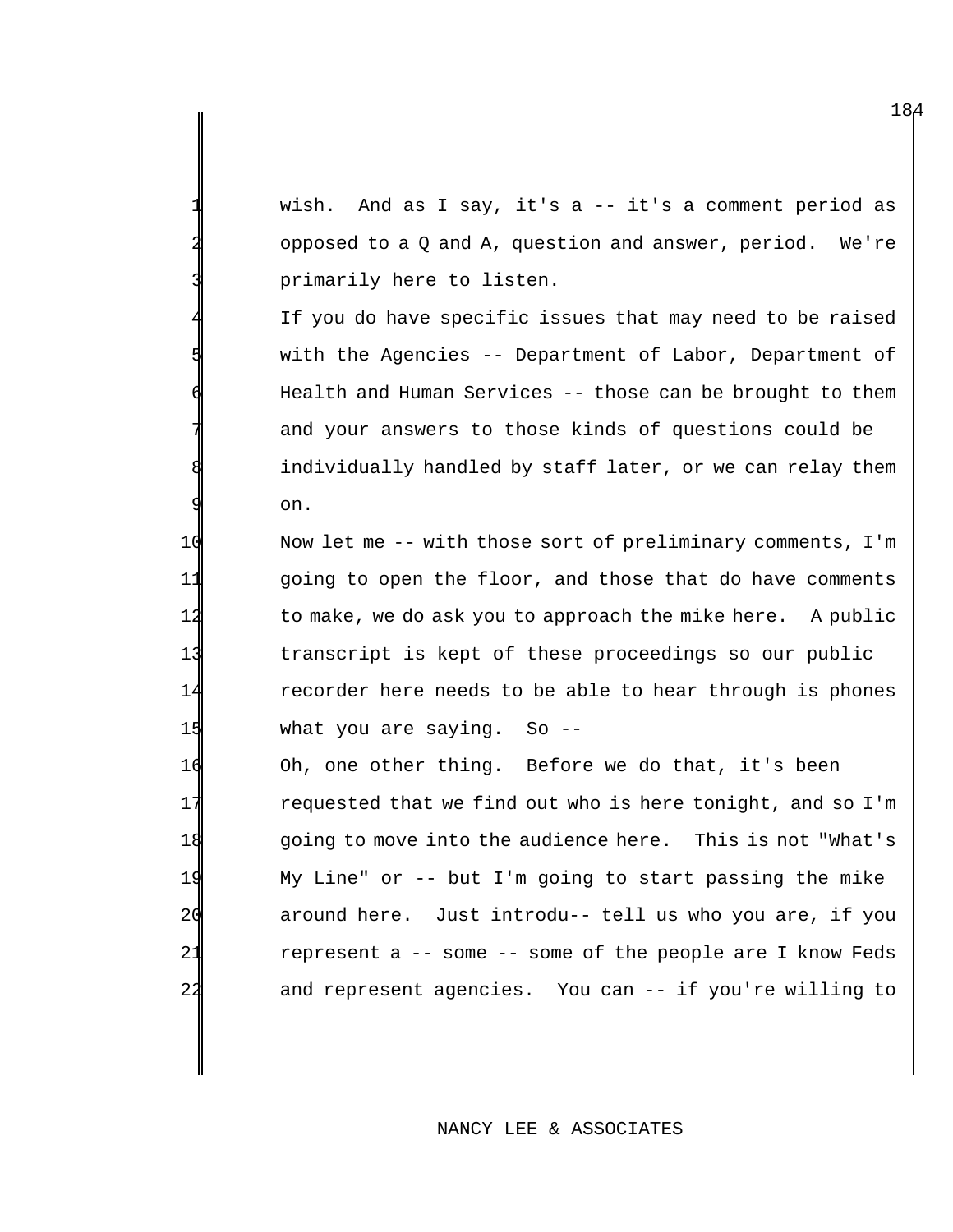admit it -- tell what agency you're with. But otherwise, identify yourself and where you're from. Don't take too -- this is not the public comment period. 4 **MR. NESVET:** Hi -- DR. ZIEMER: And you can pass it on down. 6 **MR. NESVET:** -- I'm Jeff Nesvet. I'm the Associate Solicitor for Federal Employees and Energy Workers Compensation at the Office of Solicitor for the Department of Labor. 10 **MR. NAIMON:** David Naimon with the Department of Health 11 and Human Services. 12 **MS. HOMOKI-TITUS:** Liz Titus with the Department of Health 13 and Human Services. 14 **MR. BEATTY:** My name is Ray Beatty. I'm a representative 15 from the Fernald Atomic Trades and Labor Council, here as 16 a representative from Fernald, Ohio. 17 **MR. CALLOWAY:** I'm Allen Calloway, vice president of the 18 Fernald Council. 19 **MR. ROWE:** Gordon Rowe, construction electrician from 20 1579 in Augusta, Georgia. 21 **MR. ROCQUE:** Dennis Rocque, construction electrician, 22 IBEW 1579 here in Augusta and also secretary/treasurer of

# NANCY LEE & ASSOCIATES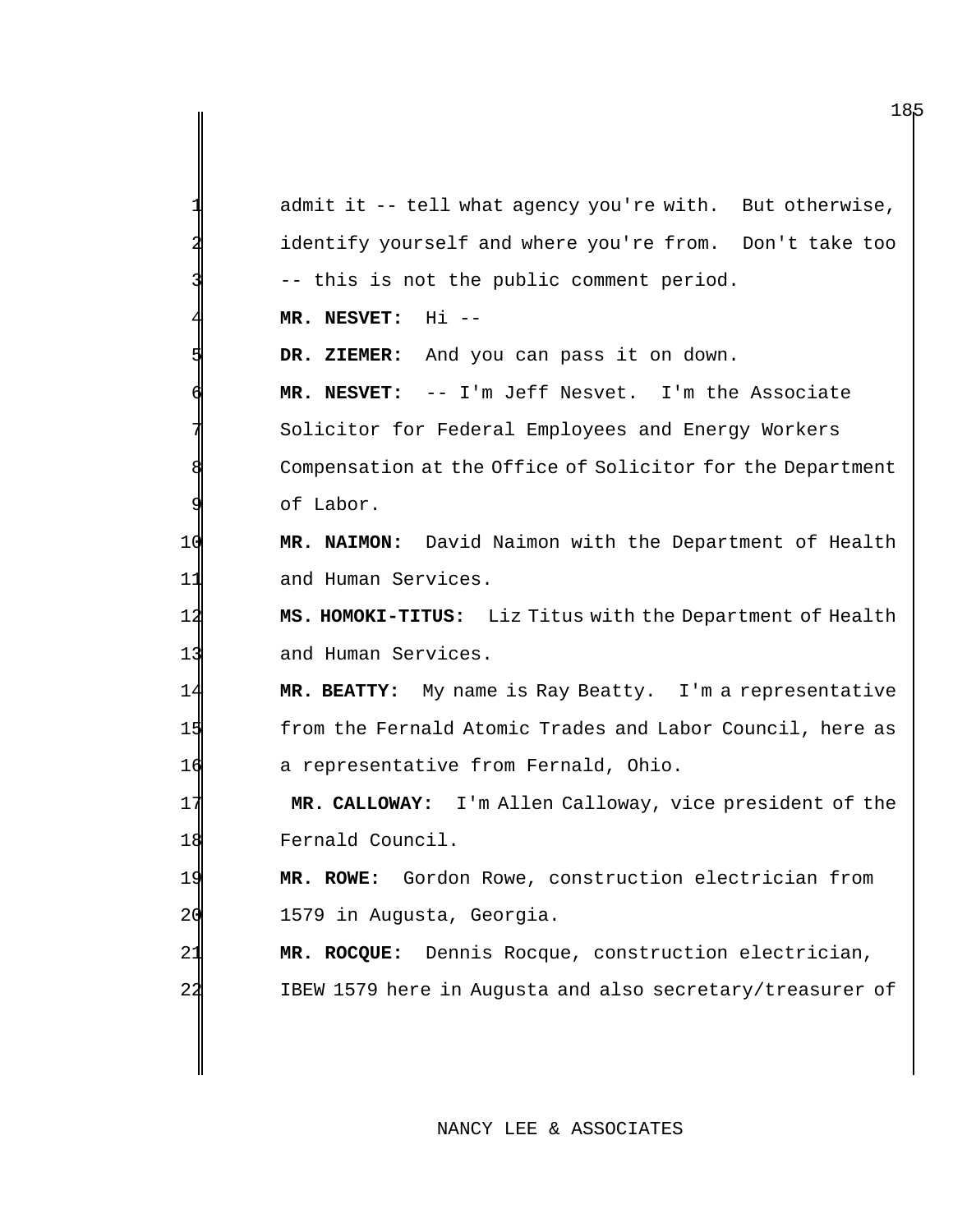Augusta building and trades.

2 **MR. JERNIGAN:** Charles Jernigan, manager for the Augusta building and trades medical screening program in Augusta, Georgia.

MR. BEARD: Morris Beard, construction electrician, Augusta, Georgia; Local 1579 and training director for the CSRA electrical JATC, also with the Augusta building trades.

9 **MR. KATZ:** Ted Katz, and I work -- I work for NIOSH. 10 **MR. WARREN:** Bob Warren. I'm a lawyer from Black 11 Mountain, North Carolina.

12 **MR. MILLER:** Steve Miller, assistant business manager for 13 the IBEW.

14 **MR. HUTCHISON:** Johnny Hutchison, IBEW electricians 15 organizer for local union 1579.

16 **DR. MAURO:** John Mauro. I'm a health physicist with 17 Sanford Cohen & Associates.

18 **MR. ROESSLER:** I'm Chuck Roessler. I'm an interested 19 health physicist.

20 **MS. TOOHEY:** Beverly Toohey, Oak Ridge, Tennessee. 21 **DR. TOOHEY:** Dick Toohey, Oak Ridge Associated 22 Universities. I'm the project director for the dose

# NANCY LEE & ASSOCIATES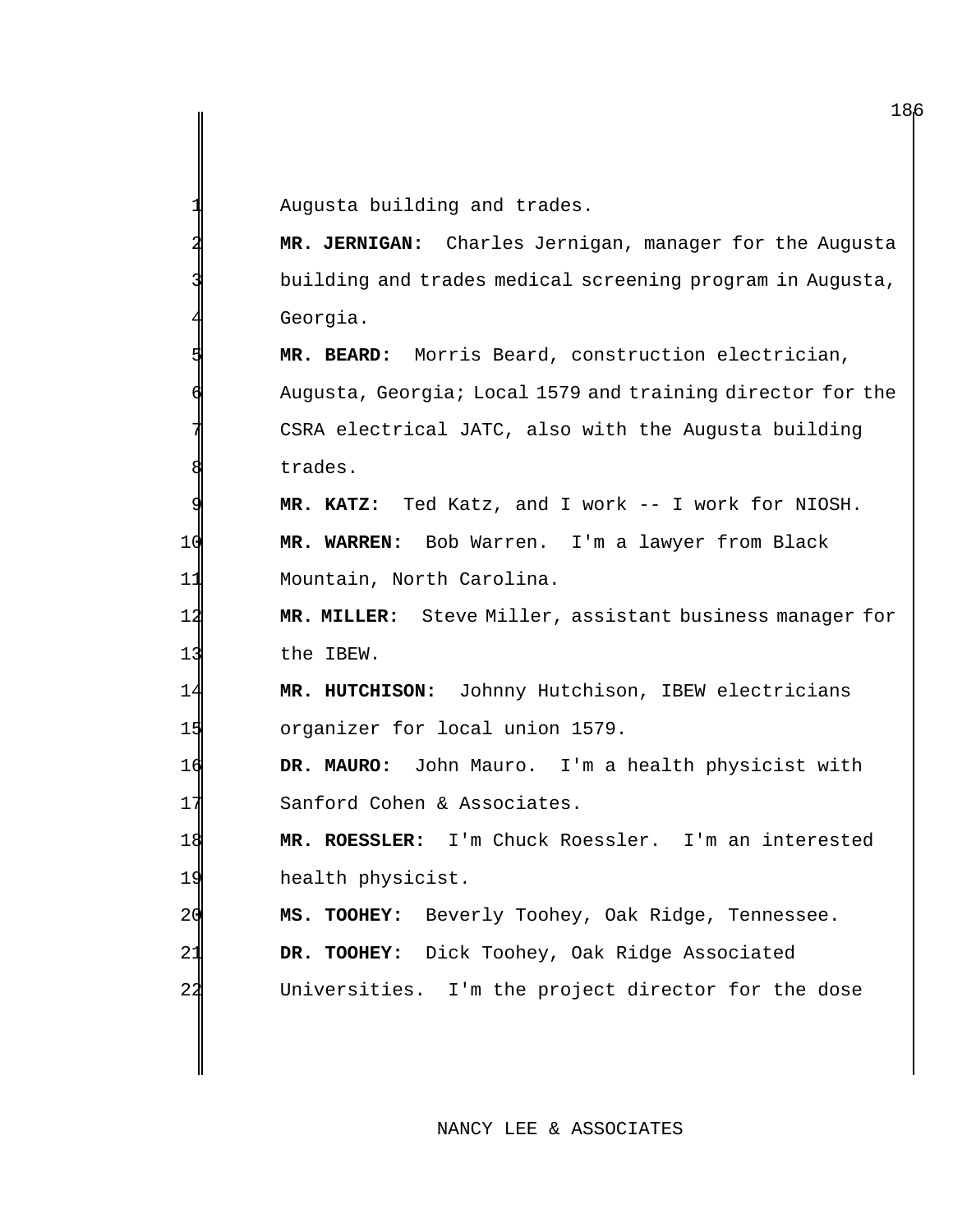reconstruction contract with NIOSH.

|                | MS. HOMOKI: Zee Homoki, Aiken, South Carolina.            |
|----------------|-----------------------------------------------------------|
|                | MR. HOMOKI: Steve Homoki, Aiken, South Carolina.          |
|                | MS. WASHINGTON: Grace Washington, North Augusta.          |
|                | MR. TURCIC: Pete Turcic. I'm the director of the Energy   |
|                | Employees Compensation for the Department of Labor.       |
|                | MS. MILLER: I'm Kay Miller. I'm a previous employee with  |
|                | DOE, Savannah River Site.                                 |
|                | MS. GANTZ: Julie Gantz from Augusta, and I'm a former     |
| 10             | employee of Westinghouse, Savannah River Site.            |
| 11             | DR. UTTERBACK: I'm David Utterback. I'm with NIOSH in     |
| 12             | Cincinnati, Ohio.                                         |
| 13             | MR. MILLER: I'm Richard Miller with the Government        |
| 14             | Accountability Project and I am not with the government.  |
| 15             | MR. HILLS: I'm Warren Hills, Sr., president of the        |
| 16             | Georgia/South Carolina district council, business manager |
| 17             | for the laborers local 1137 here in Augusta,              |
| 18             | secretary/treasurer for the South Carolina building       |
| 19             | trades.                                                   |
| 20             | MR. MORGAN: I am Benyoel Morgan, president of local 527   |
| 21             | of transport workers union.                               |
| 2 <sub>2</sub> | MR. WILLIAMS: Larry Williams, U.S. Department of Labor,   |

# NANCY LEE & ASSOCIATES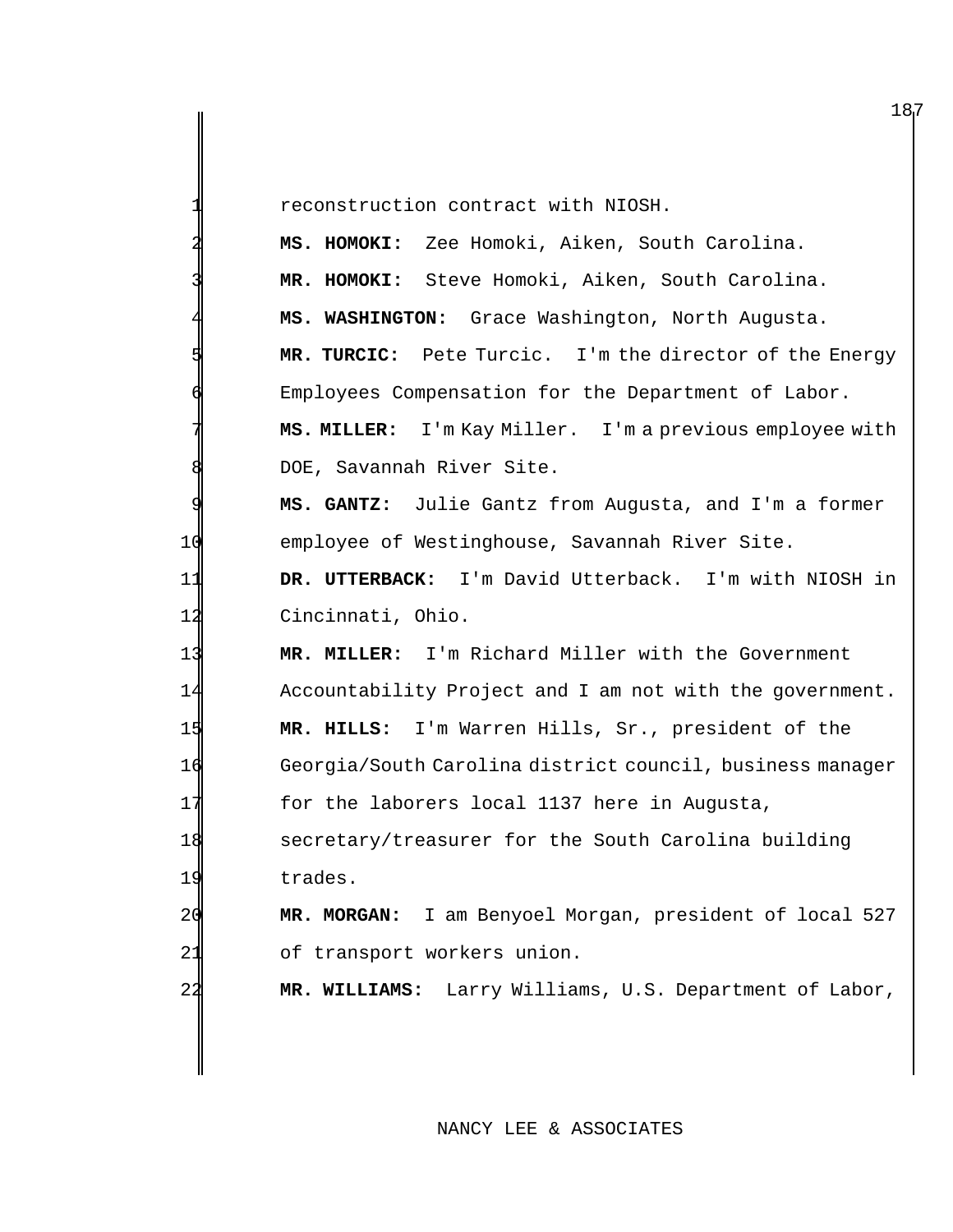from Jacksonville, Florida.

|                | MR. LAWSON: Howard Lawson, Y-12 plant, electrician and      |
|----------------|-------------------------------------------------------------|
|                | also the atomic trades and labor council, health and safety |
|                | representative. And also the representative for X-10.       |
|                | MR. ANFIELD: My name's Isaiah Anfield. I'm a former         |
|                | employee at duPont and I'm a member of local 1137, general  |
|                | mason's local union, and I have a personal injury.          |
|                | MS. DIMUZIO: I'm Martha DeMuzio. I'm from NIOSH.            |
|                | MS. MAIER: Hilda Maier, Nuclear Test Personnel Program.     |
| 10             | MS. DAVIS: I'm Allison Davis with NIOSH.                    |
| 11             | MR. FRANSON: I'm Bill Franson. I'm the district             |
| 12             | director for the Jacksonville district office, U.S.         |
| 13             | Department of Labor.                                        |
| 14             | MR. KOTSCH: I'm Jeff Kotsch, the health physicist with      |
| 15             | the DOL energy program.                                     |
| 16             | MR. HENSHAW: Hi, I'm Russ Henshaw. I'm an                   |
| 17             | epidemiologist with NIOSH in Cincinnati.                    |
| 18             | DR. HOFFMAN: I'm Owen Hoffman. I'm president of SENES       |
| 19             | Oak Ridge, Incorporated. We're the consulting firm that     |
| 20             | has developed the Interactive RadioEpidemiological          |
| 21             | Program that calculates probability of causation.           |
| 2 <sub>2</sub> | I'm Jim Neton. I'm with NIOSH in Cincinnati.<br>DR. NETON:  |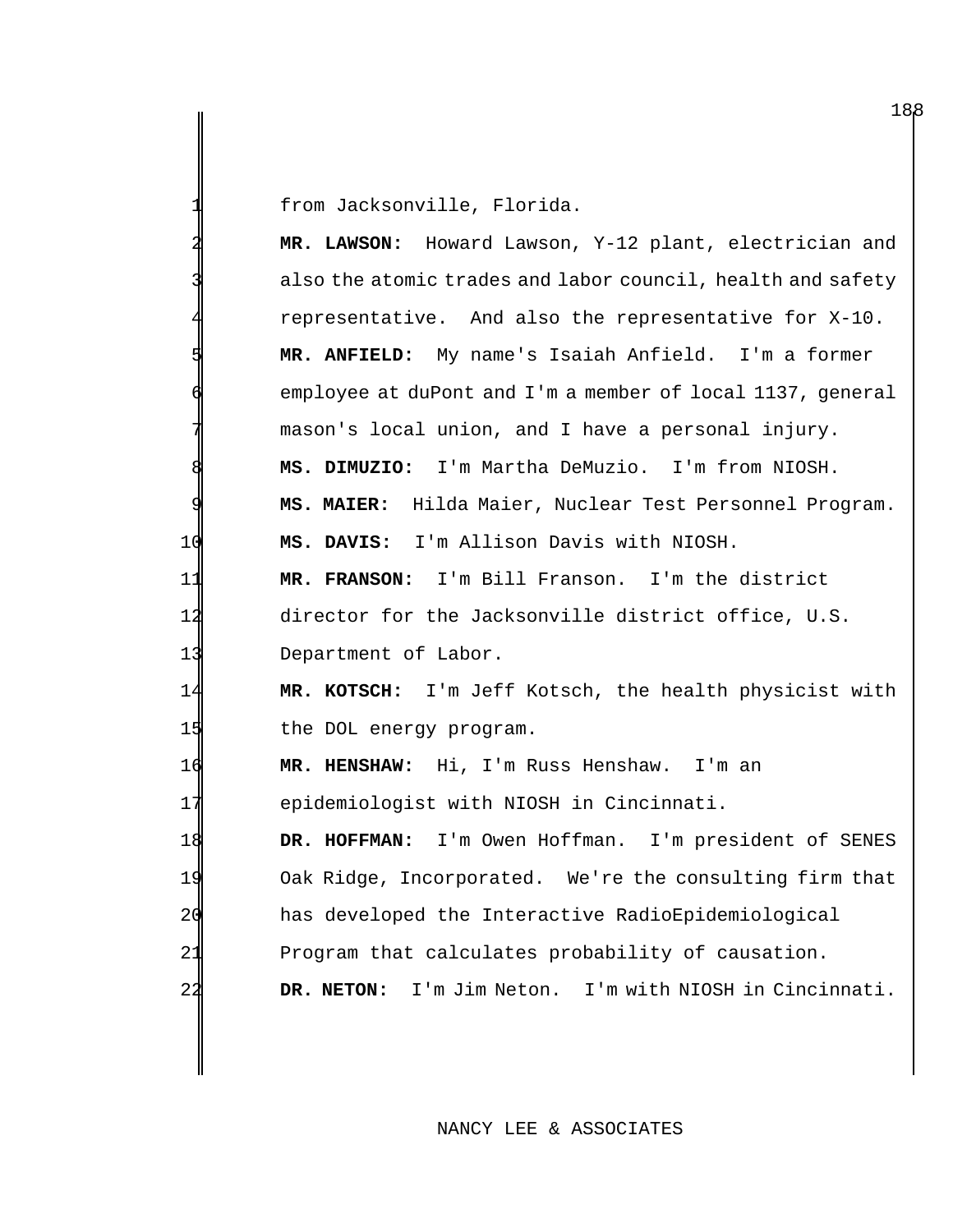**DR. ZIEMER:** Cori?

 **MS. HOMER:** I'm Cori Homer and I'm with NIOSH Atlanta. DR. ZIEMER: Okay. Thank you very much. We appreciate everyone being here.

#### **PUBLIC COMMENT**

We're going to begin with Dennis -- is it Rocque? Just Rocque,  $R-o-c-q-u-e$ , Rocque. Okay. I'm going to put the mike up here, Dennis, if you'd come on forward. **MR. ROCQUE:** Good evening, Mr. Chairman, and members of the committee. I bring you greetings of welcome to Augusta on behalf of T.S. Yarborough, business manager of local 1579 and International Brotherhood of Electrical Workers, and also the president of Augusta building and construction trades council. I apologize for Mr.

 Yarborough's absence, as he is at home recuperating from surgery.

17 My name is Dennis Rocque, and I'm the organizer from local 1579 of the International Brotherhood of Electrical Workers and also secretary/treasurer of the Augusta building and construction trades council. It is in this capacity that I am here tonight. Our case is also on behalf of the South Carolina building and construction

## NANCY LEE & ASSOCIATES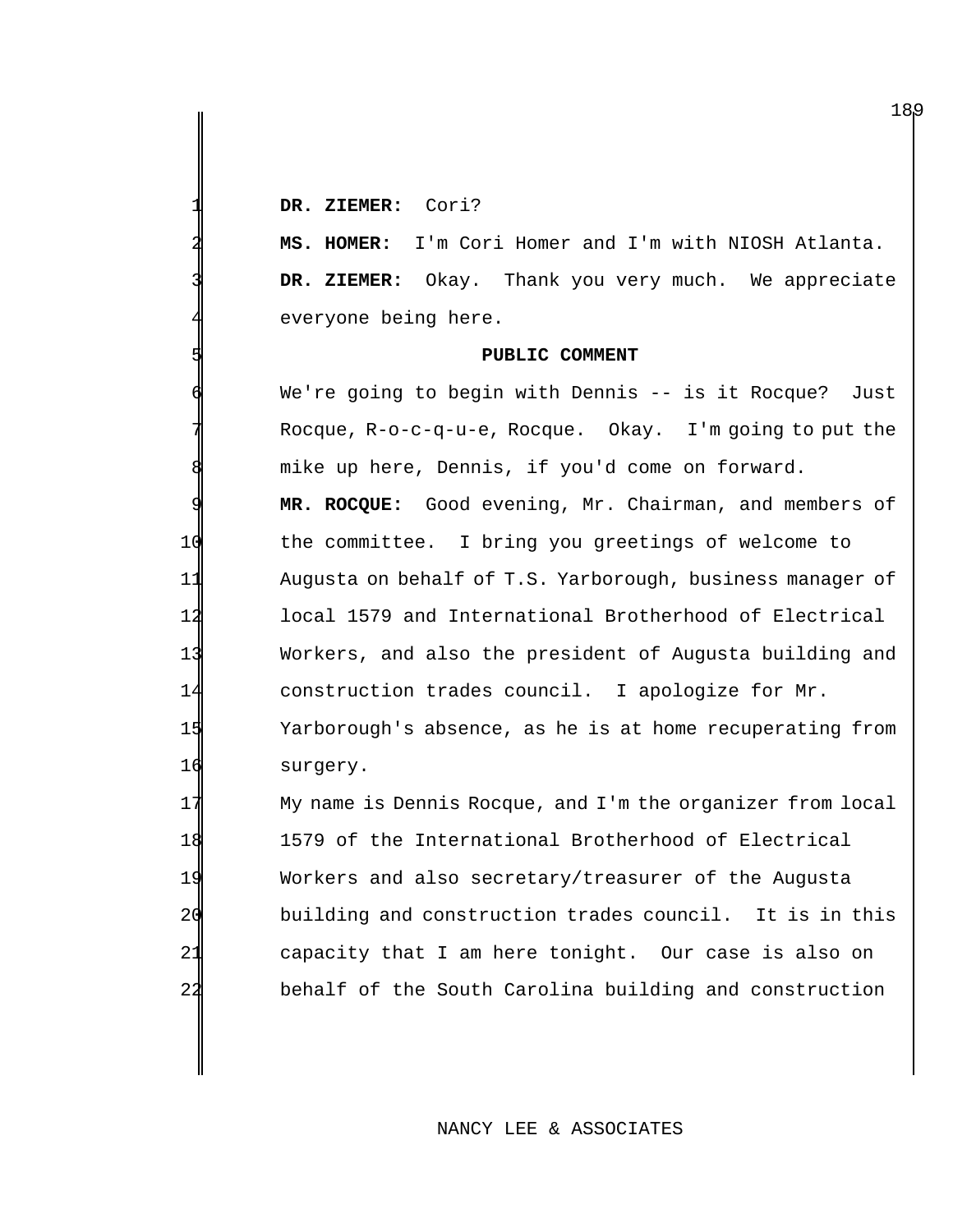trades council. It is my understanding that this Board is responsible for reviewing the dose reconstruction program that is part of the radiation compensation program. I wish to thank you for your cooperation and your commitment at the request of national building and trades for, first, holding meetings near DOE sites, and secondly for having this session in the evening, which enables workers and their survivors to come and ask questions or express their concerns.

 Mr. Chairman, not only does the national building and construction trades have a stake in this program, we in Augusta have a very big stake. There have been 37,000 construction workers at Savannah River Site with potential radiation exposure. We're not here asking for charity. We're here asking you for justice, the justice working men 16 and women so adamantly deserve. We don't just want a program, we want one that is fair and consistent and timely. This can only be achieved by making special considerations for construction workers. Let's not kid ourselves. We all know the individual dose reconstruction program does not work for construction 22 workers.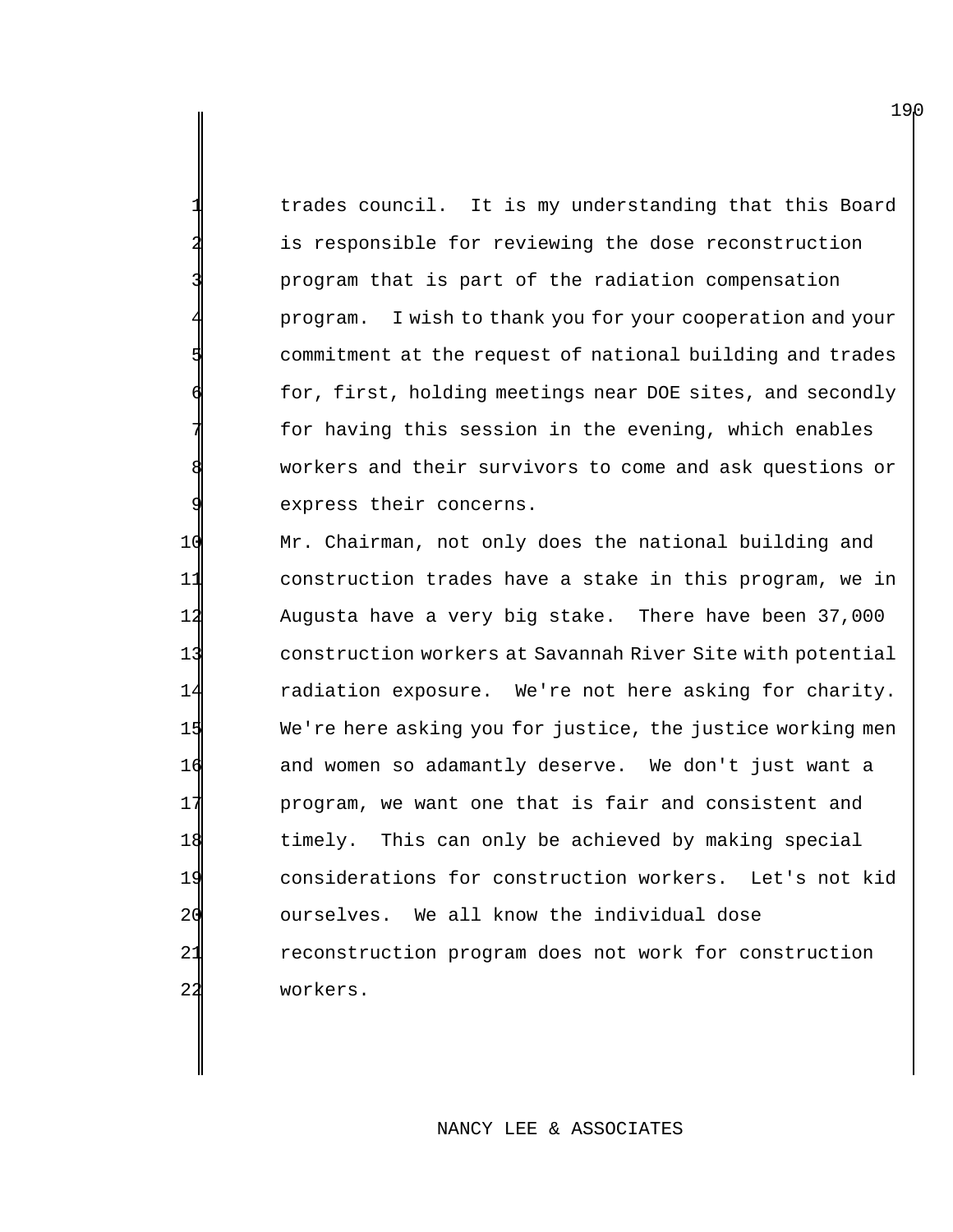Look at the life of our members. They are employed intermittently. They are on and off the site. They work for subcontractors, and when they are on the site they work all over the place. No two construction workers are alike in what they do.

We know through experience at SRS. Our members had experiences with very high exposures that were not properly monitored. Radiation monitoring and dose recording was not systematic or accurate. Construction workers didn't recall details of their employment on the site, or can't recall, and the survivors can't be expected to do this, either. Look at what SRS is. As you know, people were drilled -- it was drilled in workers' heads that you didn't talk about what you did out there. On top of that, we have dangerous work, and you don't want to go home and tell your families what you do every day and have 17 them worry for eight, ten, 12 hours a day. Construction workers -- it's a tough life, as you know,

 and for these reasons we think that our members and survivors need much more assistance with the claims they process. They need someone who understands construction to give that assistance. They're either elderly workers

#### NANCY LEE & ASSOCIATES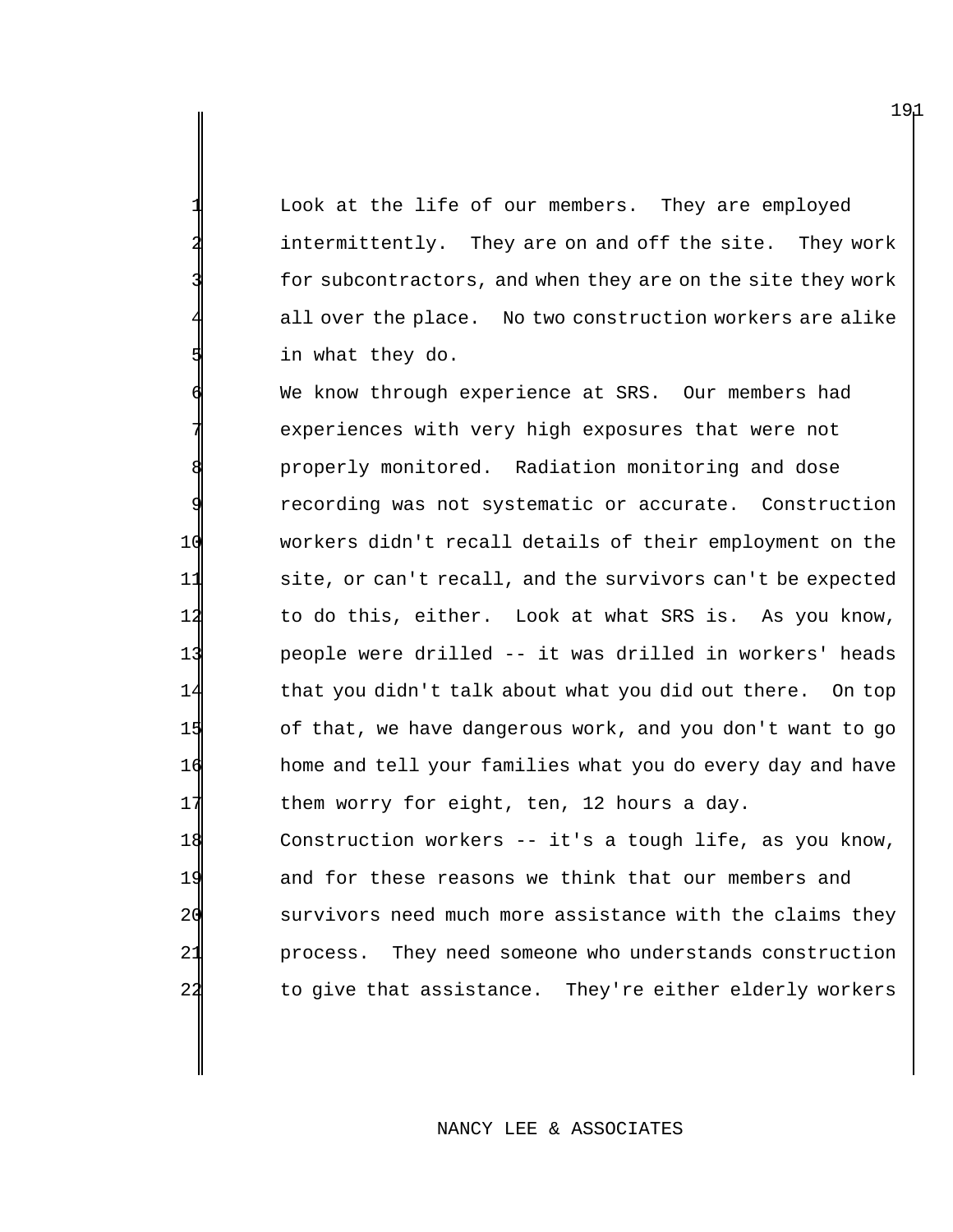with cancer or their survivors. Either way, they are mostly old and frail.

Mr. Chairman, it is for these reasons we think construction workers should be included in the special cohort, which is a special section of the law that covers workers with radiation exposure but lack adequate monitoring records. The program is taking too long. Over 15,000 claims have been filed and less than 1,500 completed after three years. It is unbelievable, inconceivable that DOE has burdened 10 these members with the long slow process of just providing 11 -- or just proving employment. We know for a fact that 12 DOE has medical, dose and security records that go back 13 to 1951. DOE should have to produce that information. 14 Mr. Chairman, our members have stopped filing claims 15 because they don't believe in or trust the program. To 16 get them to file claims, they need to know that the program 17 is for them and the program is real.

18 Again, Mr. Chairman, we ask you for justice. We ask you 19 to put our members in a special cohort, and I thank you 20 for listening. Thank you for your time.

21 **DR. ZIEMER:** Thank you very much, Mr. Rocque. We 22 generally allow the Board members, if they wish, to ask

NANCY LEE & ASSOCIATES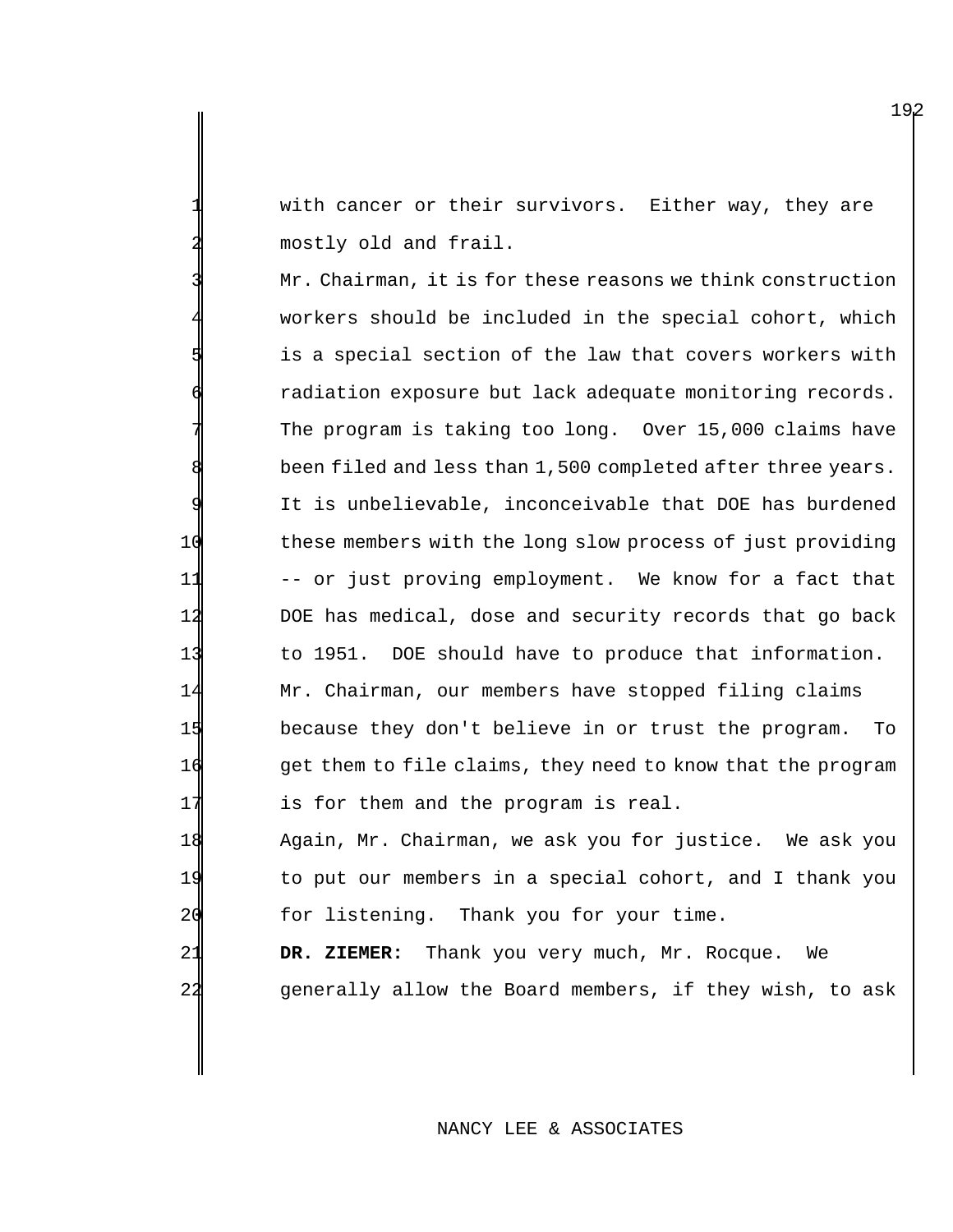any questions, and if you're agreeable -- they may not have any, but if they do, give them the opportunity to ask anything of Mr. Rocque at this point. Yes, Richard Espinosa.

5 **MR. ESPINOSA:** On the SRS site, about how many building and constructors work on the site on a day-to-day basis? 7 **MR. ROCQUE:** Well, I mean it -- today, I don't -- I don't know. I don't have the exact figures today because they're laying off  $-$ - 700, 800.

10 **MR. ESPINOSA:** Okay, what about --

11 **MR. ROCQUE:** We have had as many in the early eighties as 12 just 1,200 electricians out there alone, so I mean it -- 13 2,000, 3,000, 4,000.

14 **MR. ESPINOSA:** What about with IBEW?

15 **MR. ROCQUE:** With IBEW today we have probably somewhere 16 in the vicinity of about 200.

17 **UNIDENTIFIED:** (Inaudible)

18 **DR. ZIEMER:** Yes, you'll need to approach a mike, sir. 19 Identify yourself for the record, please, again.

20 **MR. ANFIELD:** My name is Isaiah Anfield and I'm a former 21 employee of E.I.DuPont back in the eighties, and at the 22 present right now I have a medical problem and I just want

## NANCY LEE & ASSOCIATES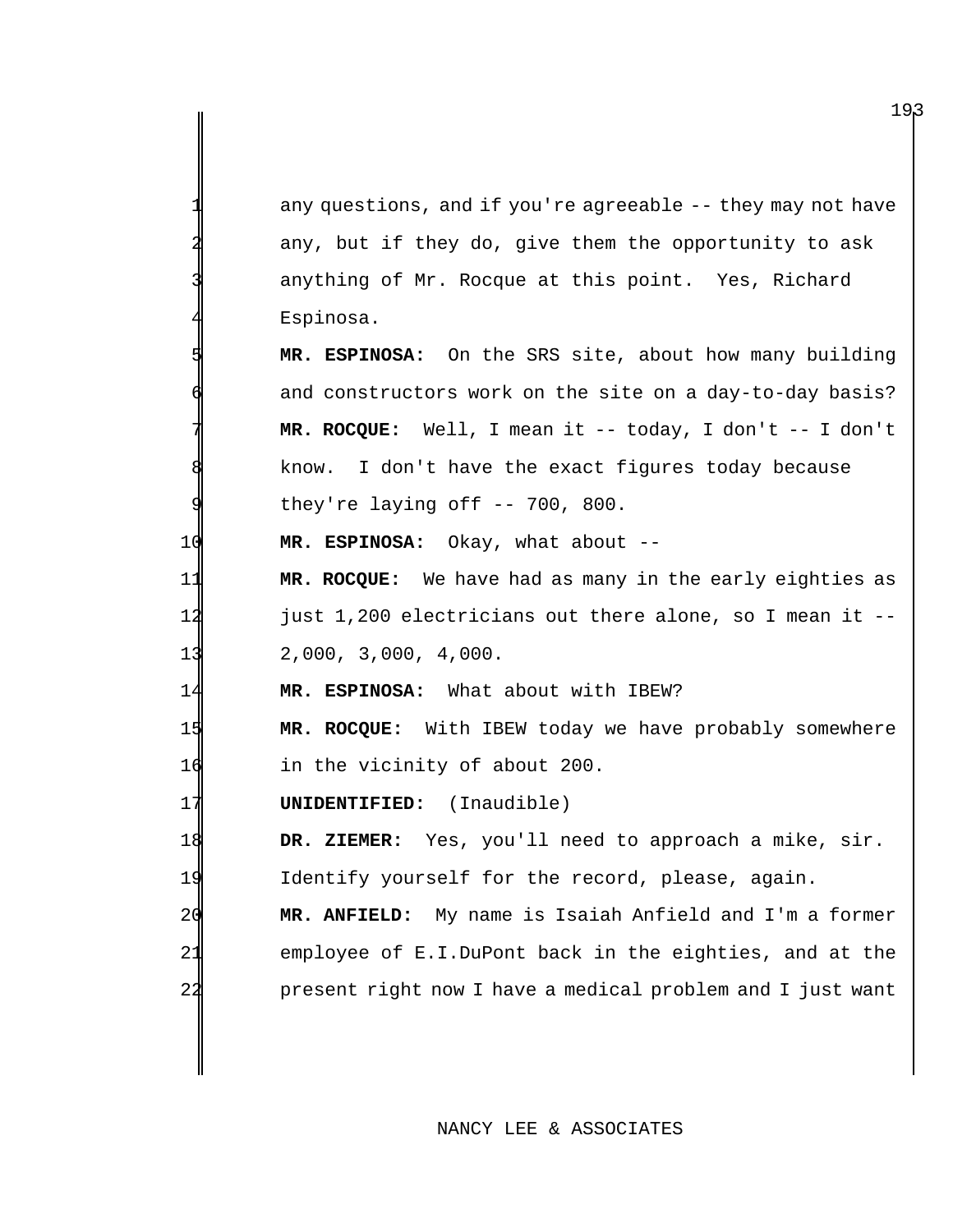|    | to know what -- I mean what y'all doing, going to wait on       |
|----|-----------------------------------------------------------------|
|    | me to die or what? That's all I got to say.                     |
|    | DR. ZIEMER: Okay. Thank you. Other comments or                  |
|    | questions? Yes, Jim.                                            |
|    | DR. MELIUS: You're familiar with the screening program          |
|    | $ -$                                                            |
|    | MR. ROCQUE: Yes, sir.                                           |
|    | <b>DR. MELIUS:</b> -- here for that? And is the kind of history |
|    | and the information that comes from that program, is that       |
| 10 | something you think could be useful in providing a better       |
| 11 | description of your work out there and activities?              |
| 12 | MR. ROCQUE: I think that it would be, yes.                      |
| 13 | DR. MELIUS: I know it's real hard to, you know, figure          |
| 14 | out what you did and what people -- where they worked and       |
| 15 | so forth out there --                                           |
| 16 | MR. ROCQUE: Right.                                              |
| 17 | DR. MELIUS: -- and NIOSH is -- sort of has to do one            |
| 18 | interview for everybody, and -- and if we could get             |
| 19 | something more focused, and I'm just wondering if that --       |
| 20 | that kind of a -- tools they've developed and the               |
| 21 | questionnaires or something you think better gets at what       |
|    | kind of work you did and what, you know, your members were      |
|    |                                                                 |

# NANCY LEE & ASSOCIATES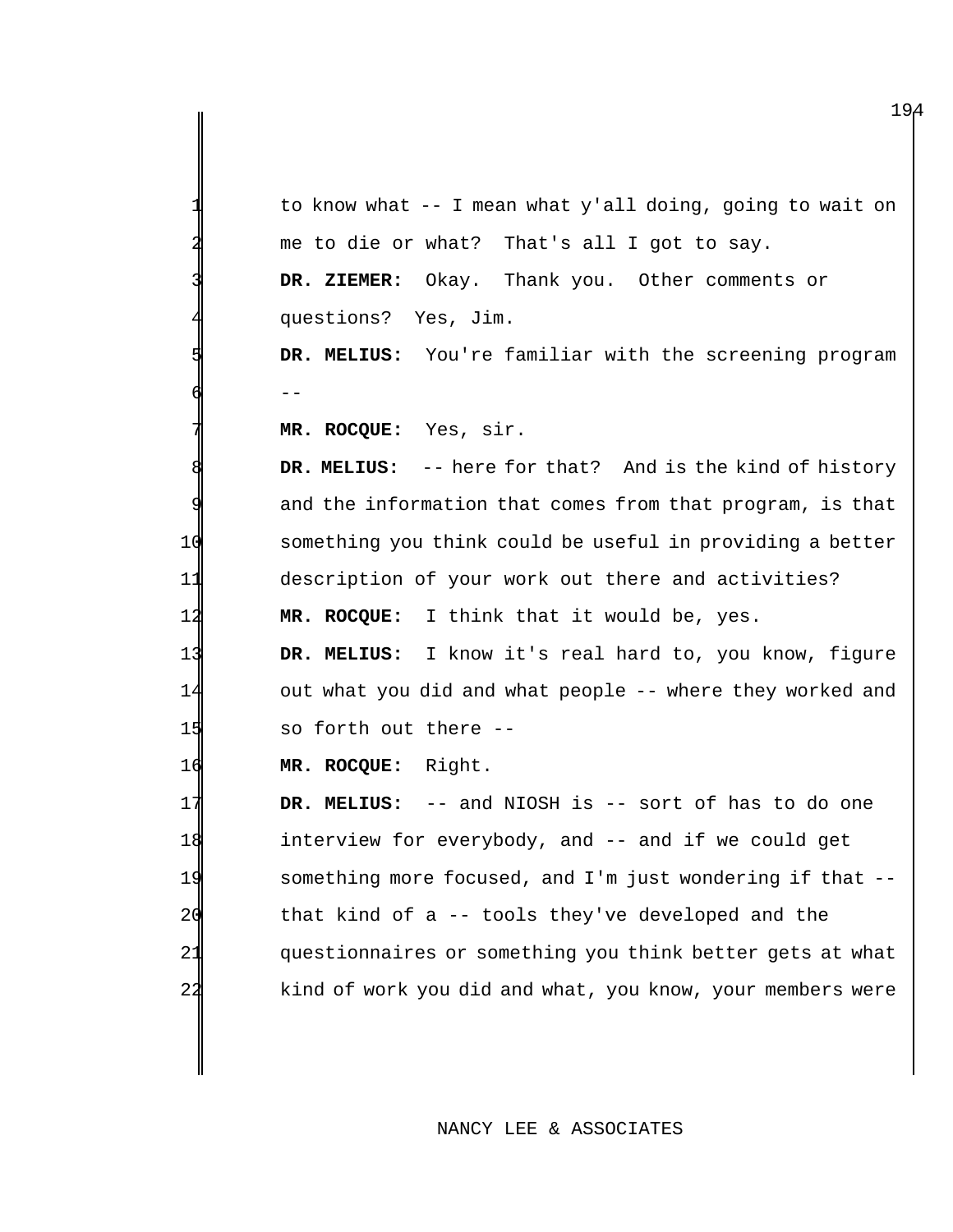exposed to.

 **MR. ROCQUE:** I mean it could be helpful, but you know, from my experience, I worked out there for 12 years, and I couldn't tell you every place that I worked, every area. I couldn't tell you every test that I performed. And you know, when you get up there and  $-$  60 years old, 65 years old, you -- you certainly don't remember. And like I said, even -- when these folks are dead and gone, you have families that won't even know what they did out there, you know. It was just a mystery. All they know is you -- my daddy worked at the bomb plant. My mother worked at the bomb plant. That's -- nobody talks about it. So you know, even -- even with that, can you go back and reconstruct -- trying to say, it may be helpful, but I doubt it. **DR. MELIUS:** Thank you. **DR. ZIEMER:** Thank you very much, Dennis, we appreciate your -- **MR. ROCQUE:** Thank you, Mr. Chairman. **DR. ZIEMER:** -- input to the Board. Now I have no other **names on my list, and I don't -- I know that you don't want** me to sit here and tell my favorite attorney jokes and so

## NANCY LEE & ASSOCIATES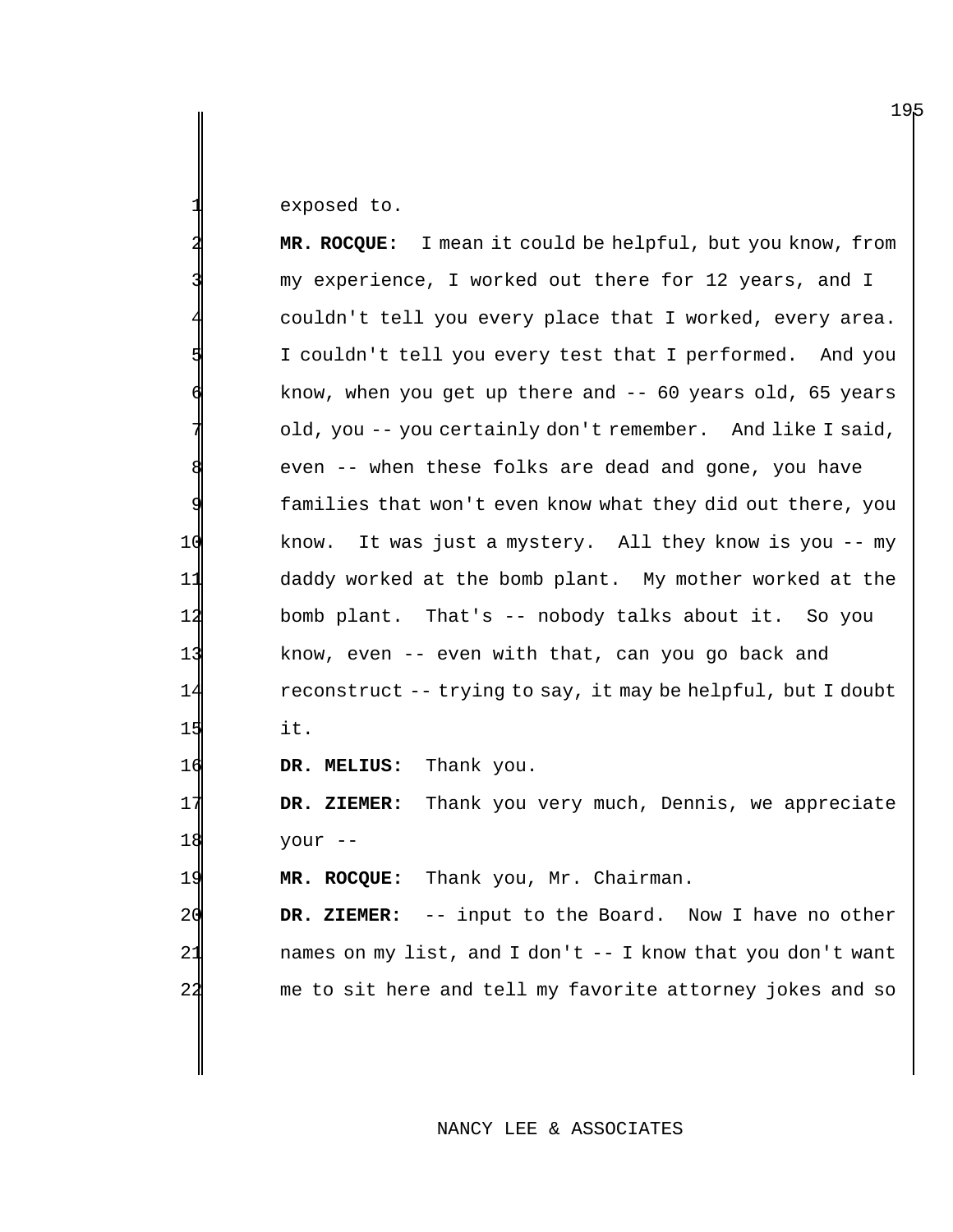on, so I'm just going to open the floor and ask, even if you didn't sign up, you now have an opportunity to -- to say anything you wish.

**UNIDENTIFIED:** (Inaudible)

 **DR. ZIEMER:** Again, we do need to have you use the mike in order to be able to record this, so if you don't mind, you'll need to identify for the record who you are. **MR. JERNIGAN:** I'm Charles Jernigan. I manage the screening program for the building and construction trade here in Augusta. And just to comment on your question as to whether it would be helpful or not, we've been doing these screenings for about five years now, and we struggle through these interviews trying to help people remember, and it is a -- a young guy can come in, he remembers what he did two years ago or five years ago. But like Mr. Rocque said, a lot of these people are getting up in age and a lot of them are 75, 80 years old. And to ask them what they did in 1951, it's a mystery to them.

 Those interviews can be helpful because we do an in-depth interview, and we really do all we can to help them 21 remember. And they do remember more than what they think 22 they can, once we get to talking to them. But it is very

## NANCY LEE & ASSOCIATES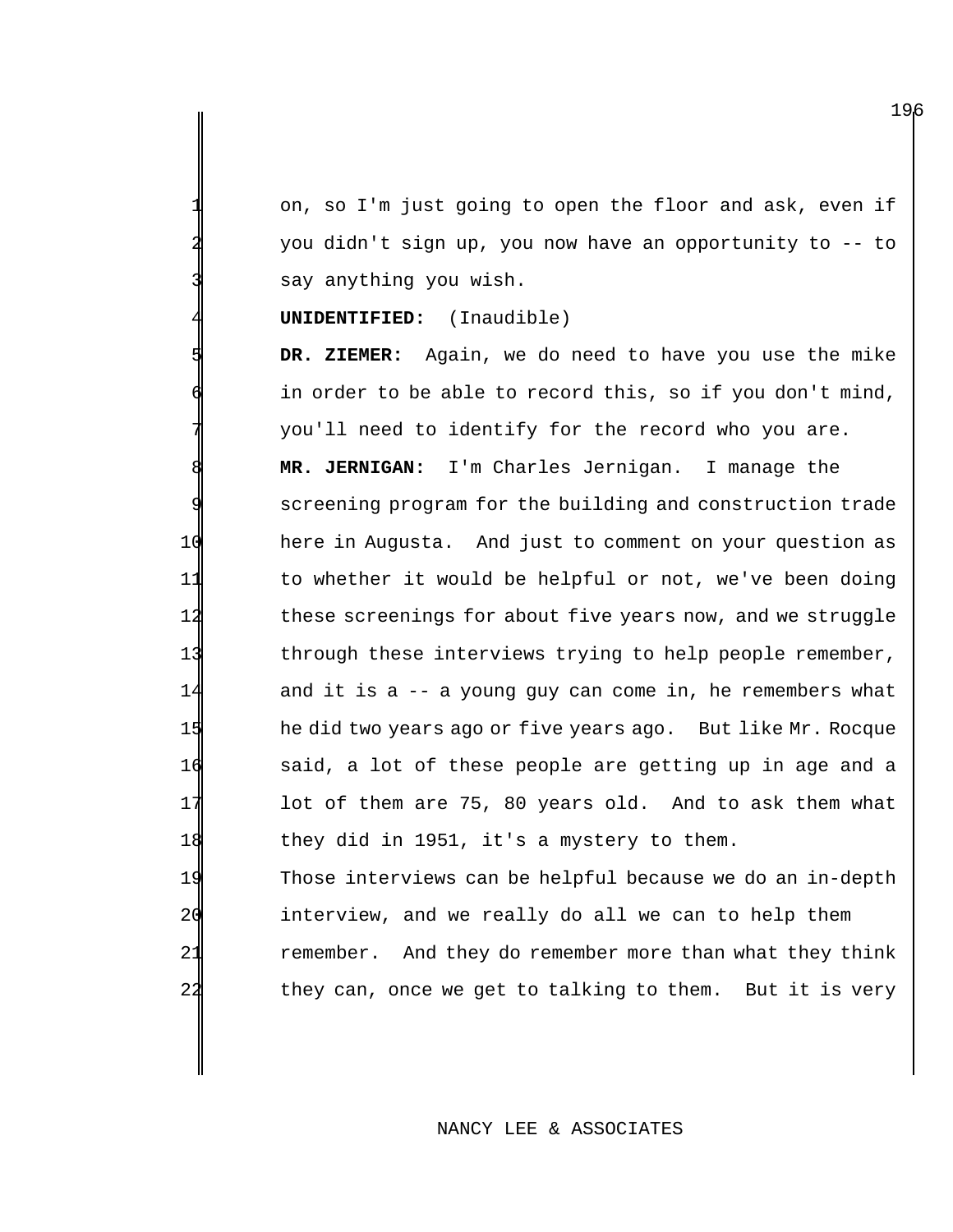hard to get those people to remember where they worked, even the years. Sometimes they're four, five years off from when they think they work out there. But as a general rule, we do get some good information in those interviews that probably would be helpful to you.

6 **DR. MELIUS:** Can I just ask you a follow-up question? Have you ever, as part of that program, done any work looking at employment records or, you know, other exposure information records that might -- does that help any more 10 or is that just --

11 **MR. JERNIGAN:** We don't have access to any records. 12 **DR. MELIUS:** Okay.

 **MR. JERNIGAN:** All we get is what the individual can remember. And if he has anything personally that he wants to bring in with him, now we look at that. But as far as having access to records from DOE or from the plant, we 17 have no access to that. We have to pretty much rely on what he -- he can remember.

 **DR. ZIEMER:** Any other follow-up -- yes, Richard, please. **MR. ESPINOSA:** I know within my local union -- it's not a question, it's more of a comment. Within my local union dealing with the retirees throughout the sheet metal

## NANCY LEE & ASSOCIATES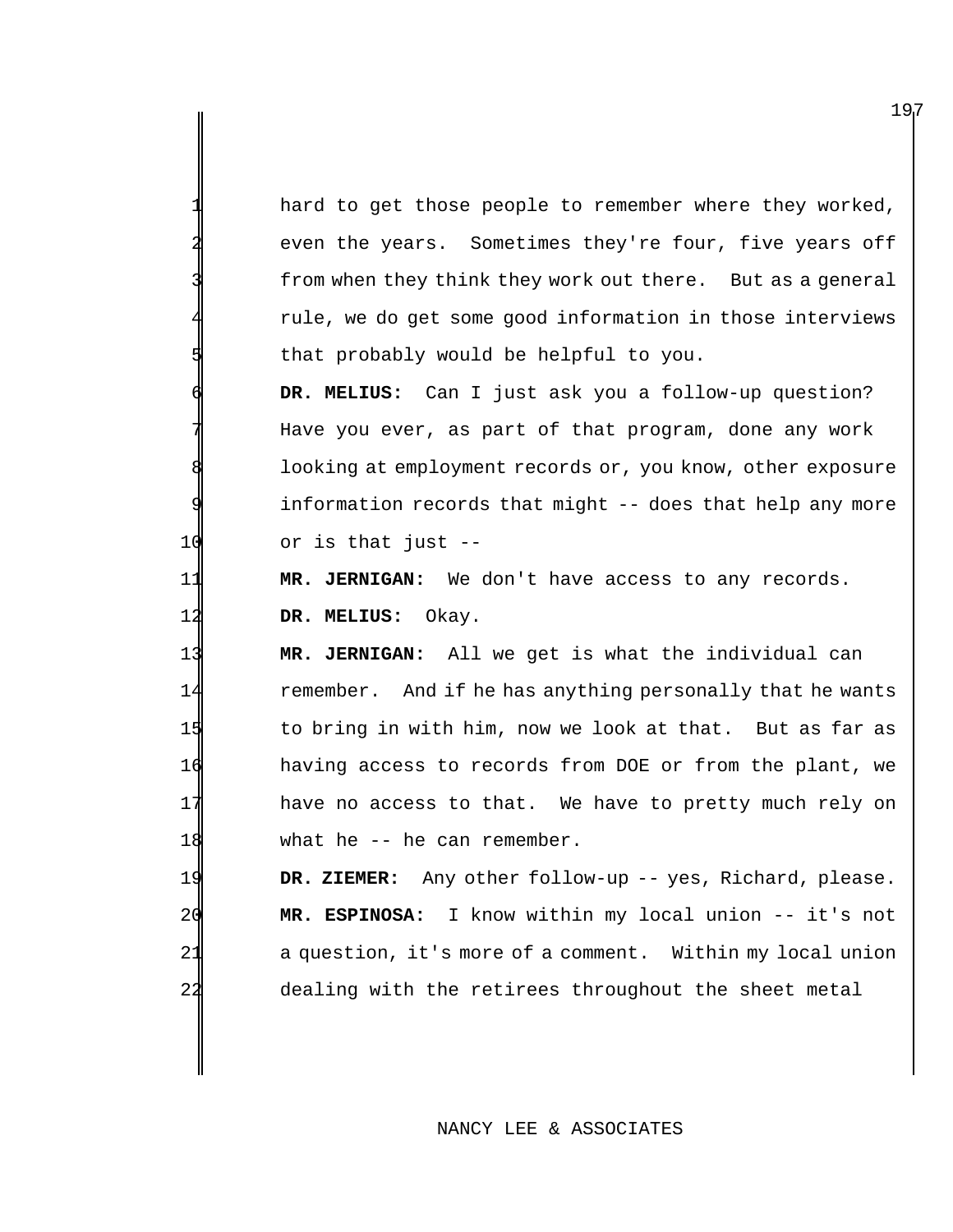workers, as well as building trades, you know, my  $-$ - the retirees with my local can tell me how to build an ogee offset just out of memory, but they can't remember the areas, the facilities and the people that they worked with. And I imagine that's the same thing that's going on --6 **MR. JERNIGAN:** It's a very big problem, and especially when you get into, in your case, survivors having to get involved in placing claims. Like Mr. Dennis said -- Mr. Rocque said, years ago they were not allowed to even talk 10 to their families about what they did on that plant. Even 11 people come in today to go through the screening process, 12 they want to know if we have permission for them to talk 13 to us. And they never told anybody where they worked. 14 They just knew they -- families just knew they worked at 15 Savannah River Site, so unless -- I don't know, you'd have 16 to have a crystal ball with those people to figure out where 17 -- where those people worked. And from my experience with 18 DOE and Savannah River Site, you get very little help from 19 out there.

20 **DR. MELIUS:** Just along the same lines, when you use 21 various -- I don't know exactly what you use. I know I've 22 helped with the -- when they set up the Fernald program

#### NANCY LEE & ASSOCIATES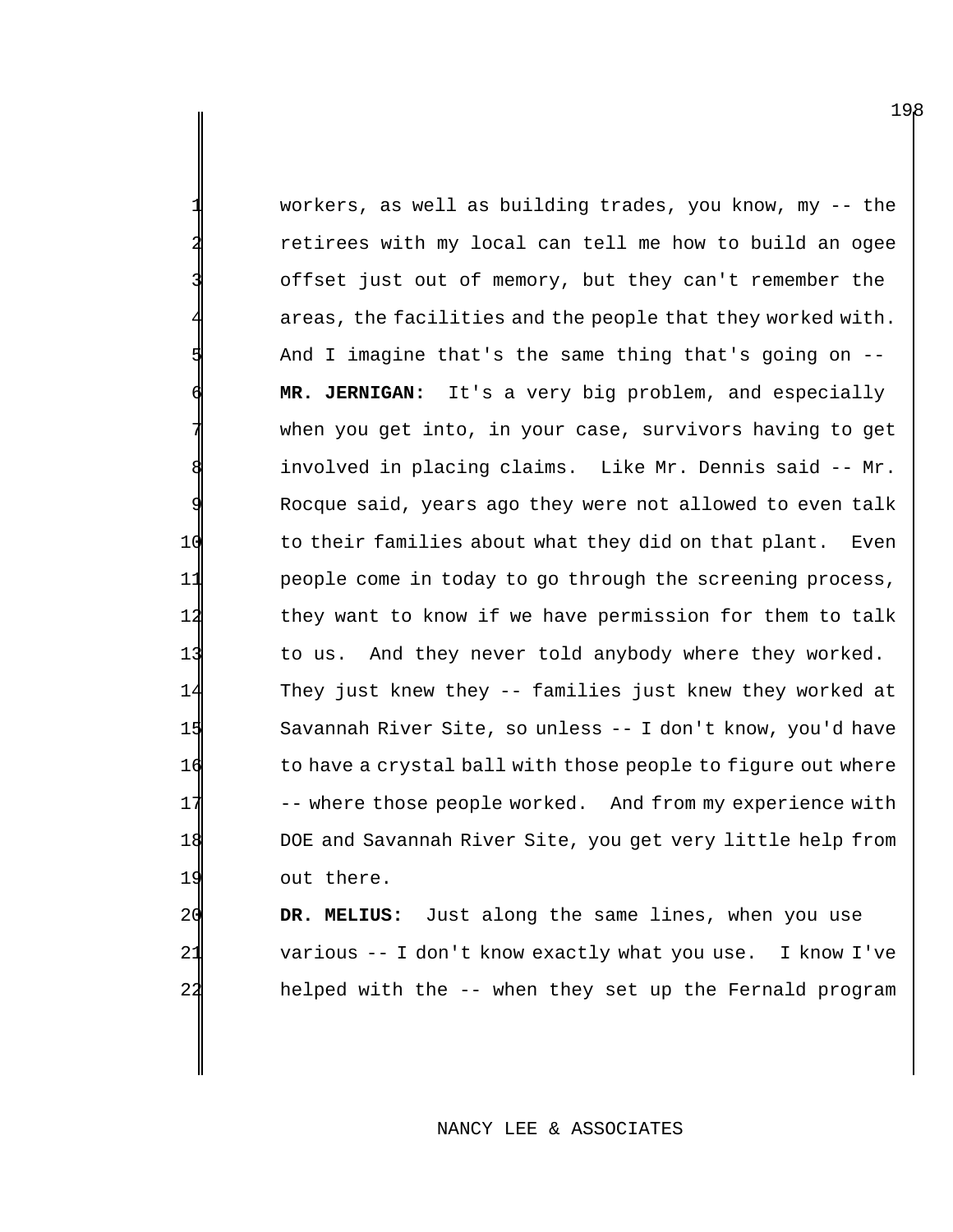in terms of sort of pictures and buildings and -- from the past to help people remember where they might have worked or where a project took place. Have you used that, and also have you -- to what extent have you tried to piece together what happened in a particular job out there that -- you know, from fellow workers or from what information people have that at least --

MR. JERNIGAN: We go through a process, like we do have overviews of every area out there that has all the buildings on it. We have maps on the wall which we walk them through and -- and you ask them questions like do you remember if the building was above ground or below ground, was it a tall building or a short building. You know, you 14 go through a pretty lengthy process of trying to help them remember anything they can -- do you remember your foreman's name, do you remember anything about the people you worked for. We -- we train our interviewers to really do an in-depth interrogation with these people, and we start off with maps and pictures. And sometimes you get 20 very little.

21 **DR. ZIEMER:** Thank you very much. Again we have another 22 comment here.

#### NANCY LEE & ASSOCIATES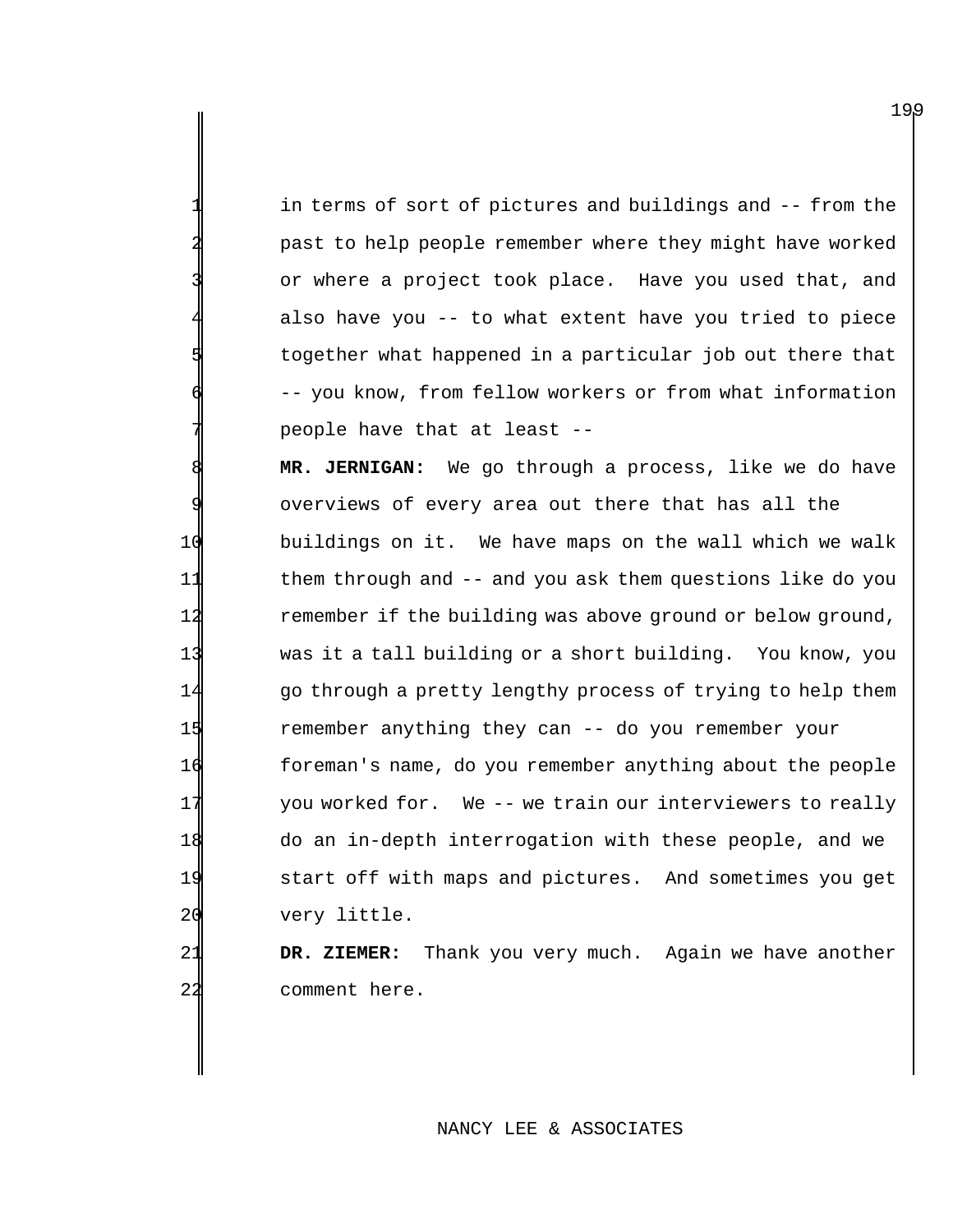1 **MR. ROWE:** I'm Gordon Rowe, construction electrician out 2 of Augusta, Georgia. I worked at the Savannah River plant for approximately 15 years. As construction workers, we were moved about to various areas wherever they needed help, wherever there was a need for workers at a certain time, depending on what areas were building up or revamping and what-not. We were told to go into various buildings and what-not. There was  $-$ - lot of times we were  $-$ - there was no markings. We would dress out, go into various areas 10 -- radiation exposure areas, but there was no markings as 11 to what we were exposed to or anything like that. And a 12 lot of times we worked in areas that the maintenance people 13 -- the production workers, we helped them out. There was 14 areas that they didn't -- didn't have worker for -- workers 15 enough to do it or for various reasons, we were loaned out 16 to production doing work that they were supposed to do. 17 We as workers just went in and did our jobs. Then when 18 we -- when I came down and went through this screening 19 program, I was asked about various chemicals, all kind of 20 situations and products that I had never heard of before, 21 had -- had there been -- my point is, if Savannah River 22 Plant had pointed out the exposure or the things that were

#### NANCY LEE & ASSOCIATES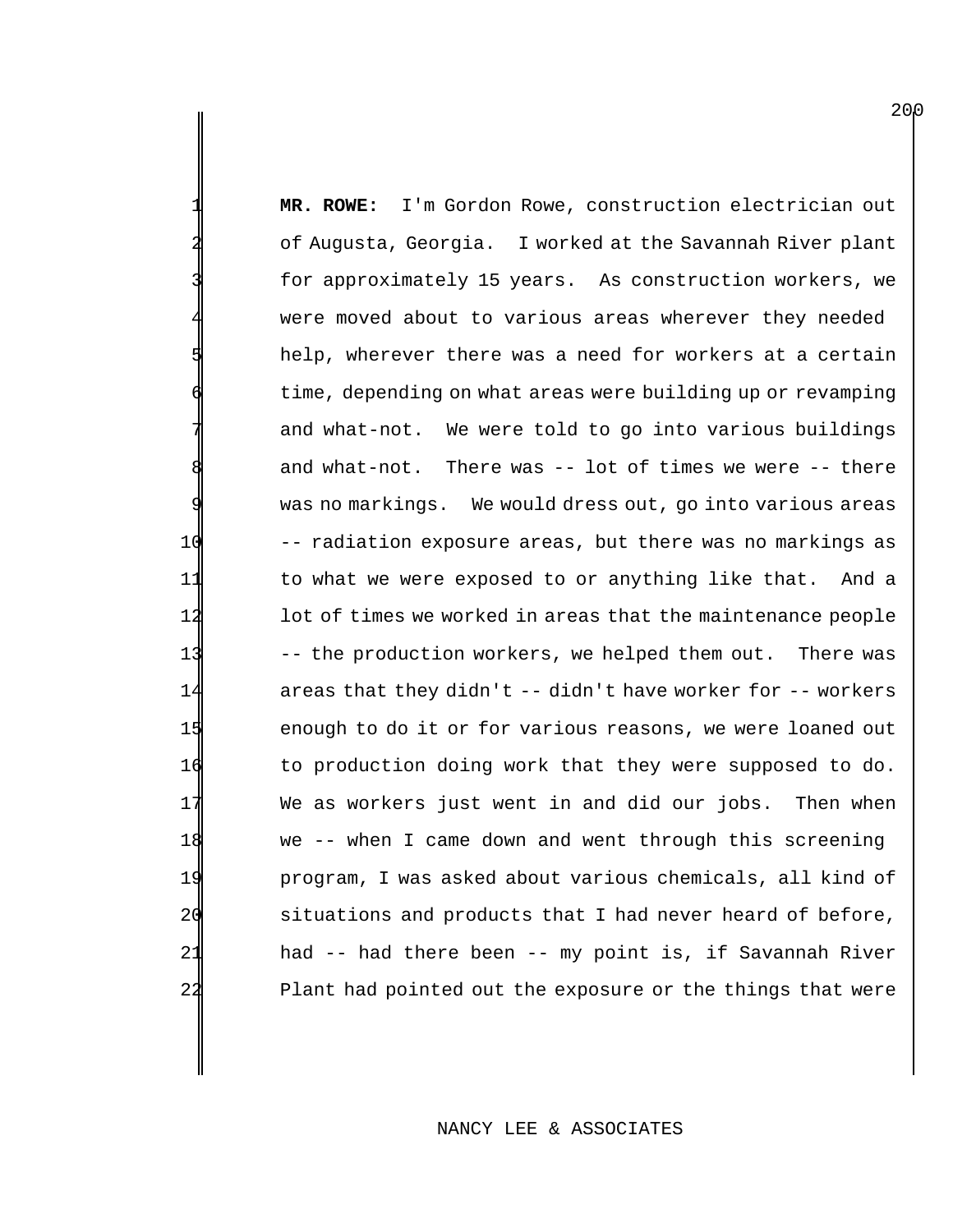harmful to construction workers, they would have been more careful and therefore would have probably -- the health conditions would have been better in the long run. 4 **DR. ZIEMER:** Okay, thank you. Follow-up questions? DR. MELIUS: Just one quick question. When you were working alongside production workers, were -- were there situations where they were being monitored, they had film badges or whatever, and were you monitored in those -those situations?

 **MR. ROWE:** Yeah, we were given -- whenever we had to dress out and go into a -- a danger or radiation -- where there was radiation, we were given commonly a radiation monitor, a pencil badge, as we normally called it. And -- but we had to turn it in when we left the plant site and then we'd pick it up, and at times there -- we found out that these monitors were not always accurate, you did not always get 17 the same monitor, and when you turned it in -- in short, there was -- there was room for a lot of mistakes. And I personally have seen reports where at the end of -- you get a quarterly report as to how many rems of radiation 21 exposures you had, and I personally have seen reports where 22 a man that worked in a radiation area lot of times during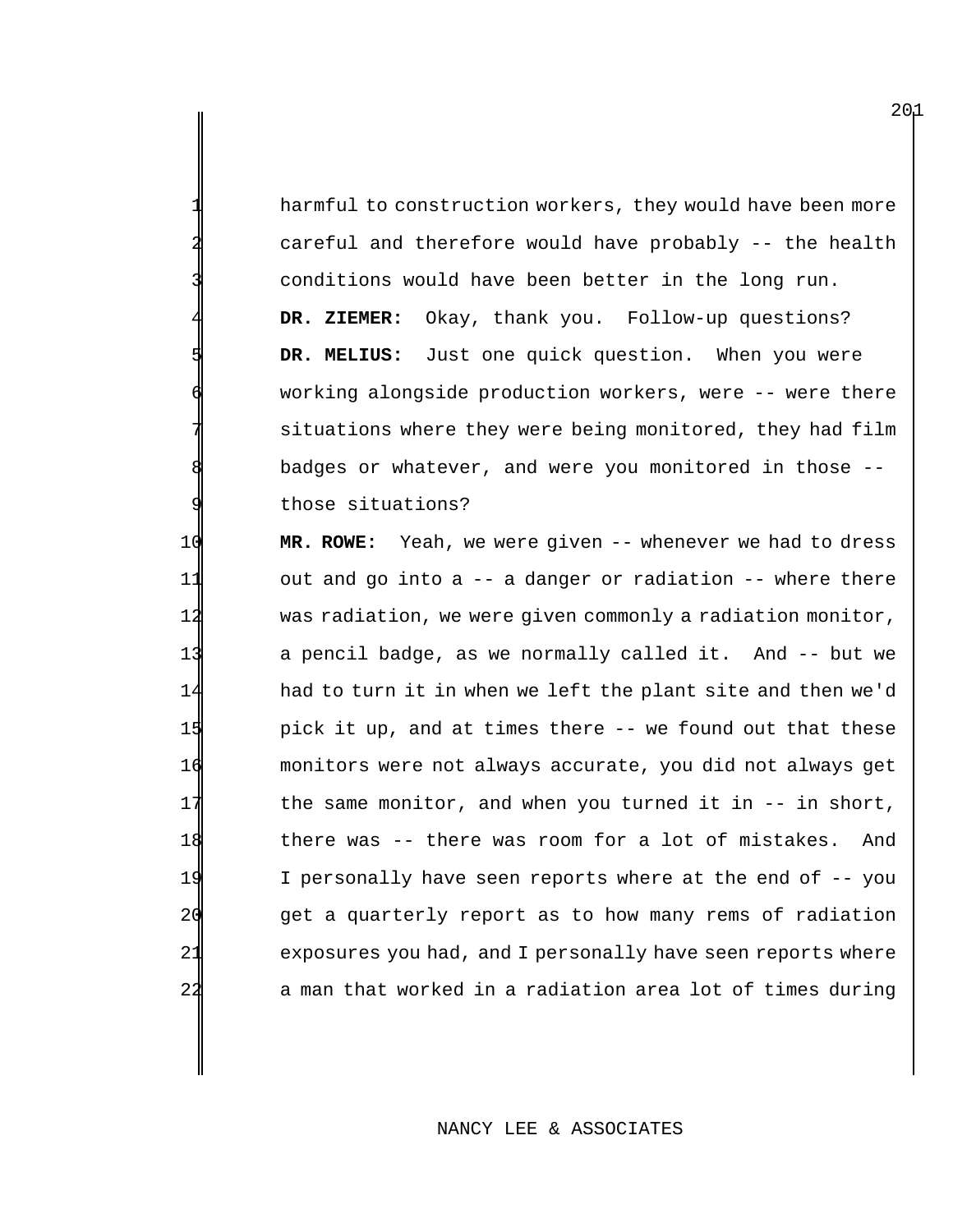the month would have the same exposure record as the man that never went into radiation, that worked in the tool room on the outside of the buildings and what-not. So as construction workers, we were doubtful about whether records were accurate or not.

**DR. MELIUS:** Thank you.

**MR. ROWE:** Okay.

 **DR. ZIEMER:** Okay, thank you very much. Are there others who wish to make comments?

 **MS. GANTZ:** Hello, I'm Julie Gantz. I worked out at Savannah River Site approximately four and a half years. 12 I was clerical. The office -- the last office that I worked in backed up to a fab lab where they were constantly melting stuff. There was no retaining wall. Myself and 15 two other women and my boss all came down with cancer. My boss has since died, two years ago. You know, we were always told we were safe, but we weren't. There were -- we always had to monitor out when we left the building, and a lot of times those monitors would go off and tell you, you know, that a part of your body was contaminated. And we were always told if -- if the monitor went off, to go back around and if it gave you the all clear sign, you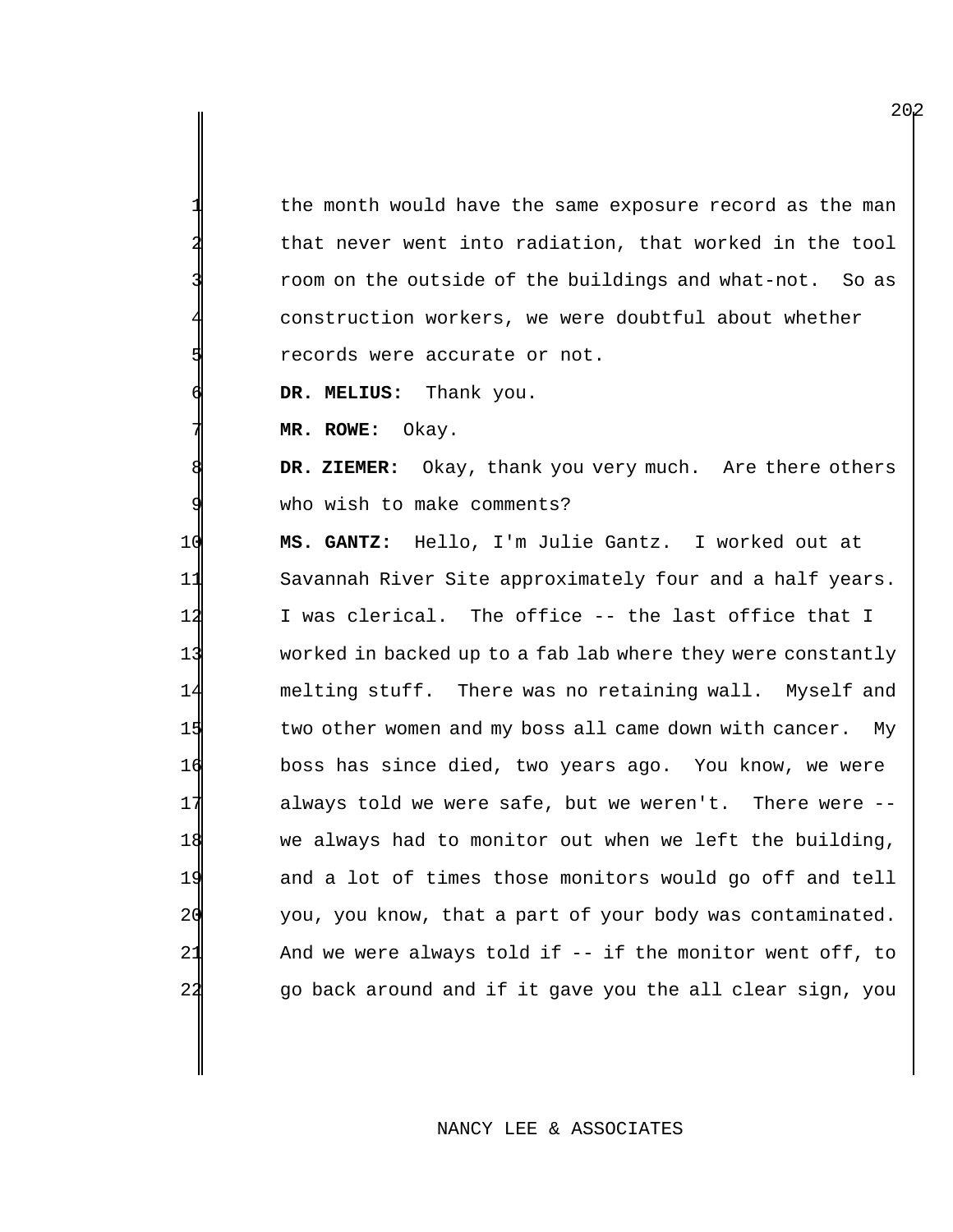were free to go. Or health protection would stick their head out and say oh, the monitors aren't working right today; go on and go, you're fine. You never knew what was 4 going on out there. It was always a need-to-know basis, and if you didn't need to know it, you did not know it,  $SO...$ 

DR. ZIEMER: Thank you very much. Again, follow-up question -- here's one, if you --

9 **MR. GIBSON:** Did the company do any additional monitoring 10 on you like they did the production workers?

 **MS. GANTZ:** No. And also in the area that I worked in, they had -- the way the hallway was shaped, it was kind of like a U-shape with labs in the middle of the hallway, 14 and I could stand and talk to a lab worker who was fully dressed out, and all there was was a door in between us with a glass window. She was fully dressed out and I was not, and it was as -- and we could talk as if we were 18 standing right next to each other.

19 **MR. GIBSON:** And so you -- you folks were never afforded 20 the same opportunity to bioassay testing --

21 **MS. GANTZ:** I never did any kind of bioassay samples.

22 There were other -- other people that worked back in the

NANCY LEE & ASSOCIATES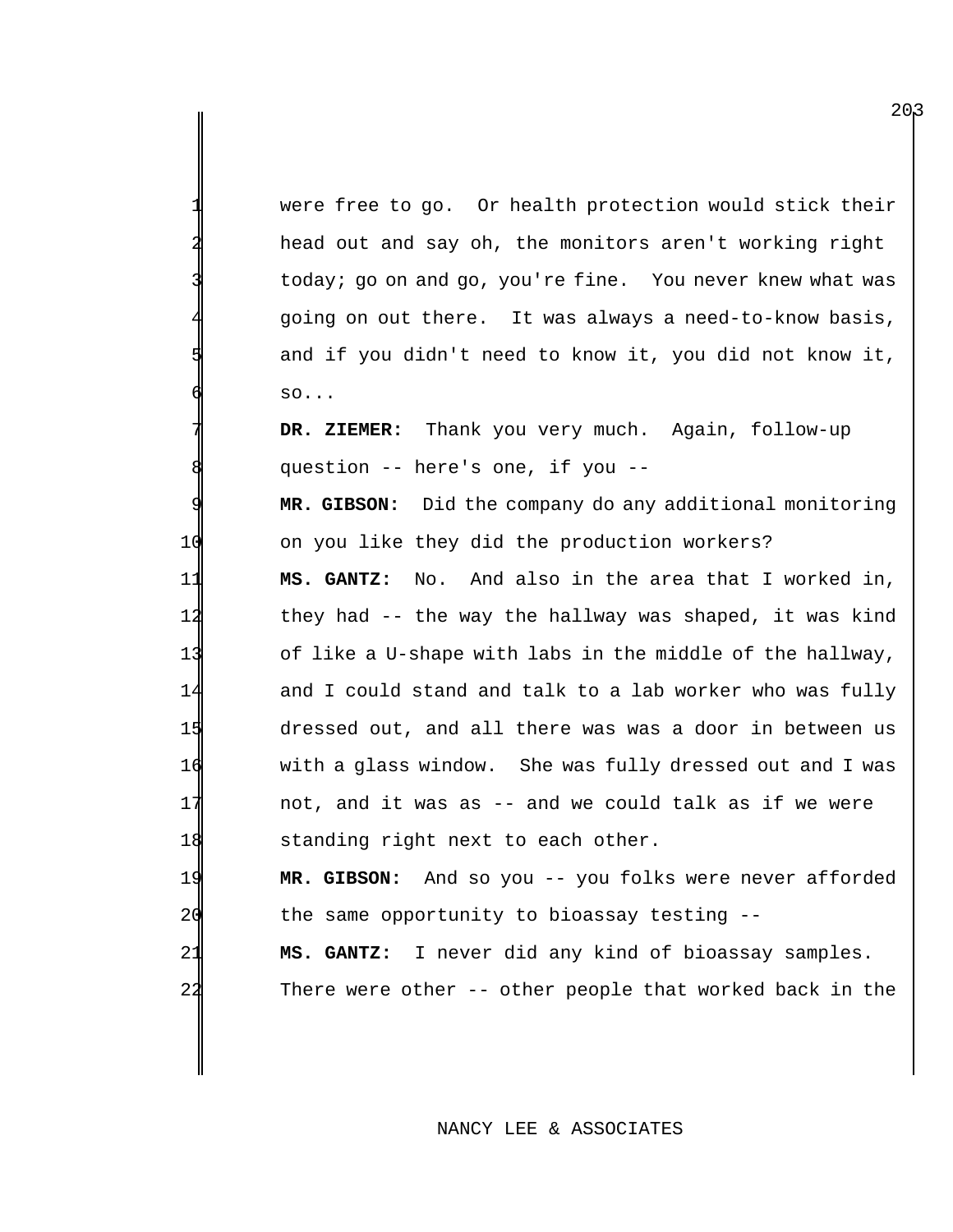area where I did, they had to do that, but I never had to 2 get an-- only testing I ever had out there was a drug test, right before I left.

MR. GIBSON: That seems to be more important to them. Thank you.

DR. ZIEMER: One more question, I think. Dr. Andrade? DR. ANDRADE: I'm curious, without revealing a name or any sort of information about your supervisor or personal information, can you tell us what type of cancer the person 10 passed away from?

11 **MS. GANTZ:** Cancer of the esophagus.

12 **DR. ANDRADE:** Esophagus?

13 **MS. GANTZ:** Uh-huh. Thank you.

 **DR. ZIEMER:** Okay, thank you very much. Are there others? **MR. HILLS:** I'd like to say good evening again, and my name is Warren Hills, Sr. I just want to make some comments 17 for the benefit of the committee here with our screening program here in Augusta. Charles I think explained pretty well what we did and what we went through with the 20 screening, until the point of filing the claim. Going through the screening, after explaining everything to those that were interviewing -- where you worked at,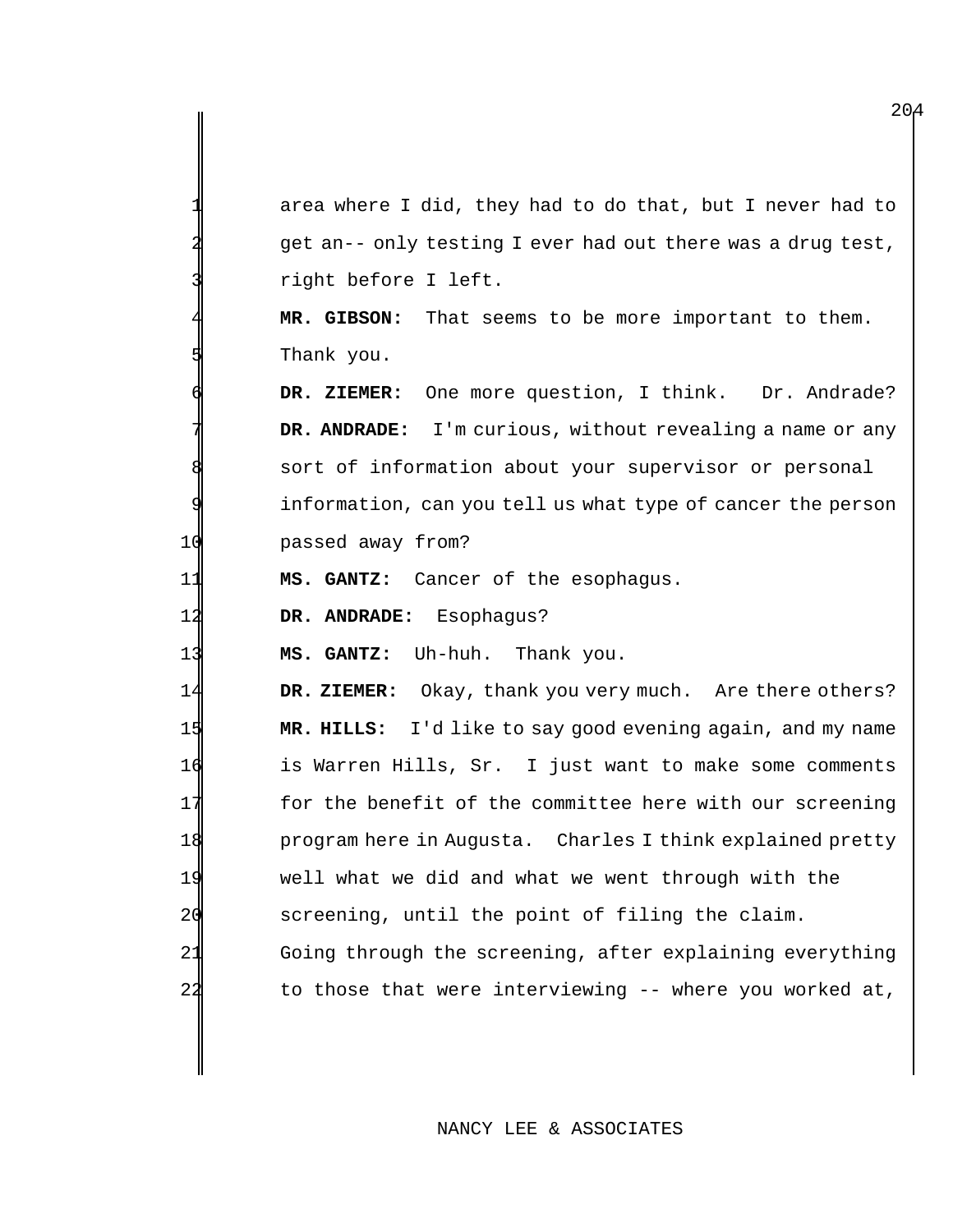how long you were there, whatever you was in, was it under the area, was it in the reactor area, whether you were around radiation, was it inside, outside, was there a lot of dust or whatever the case may be. After having done all that, they send you to get a physical. After the physical -- the physical comes back, most time when they come back they say you had a hearing loss or you have an enlarged heart. As far as skin cancer, nothing was mentioned there if you had any type cancer on your skin. 10 We had a lot of folks that had lung cancer. In my local 11 we had about three that worked at Savannah River Plant. 12 They found a spot on their lung. They removed the spot. 13 A couple of years later they died from lung cancer. Those 14 cases haven't been settled yet, and that's what a lot of 15 the families in this area are wondering why that Savannah 16 River Plant is being, we feel, looked over as far as 17 settling these claims or NIOSH finding some way to figure 18 out a dose and say if you do have cancer and your doctor 19 say you had it and you worked at that plant at least six, 20 seven, eight, nine, ten years, some of them 20 years, and 21 there's still no settlements. Some of the folks even had 22 colon cancer and we know that cigarettes has a lot to do

## NANCY LEE & ASSOCIATES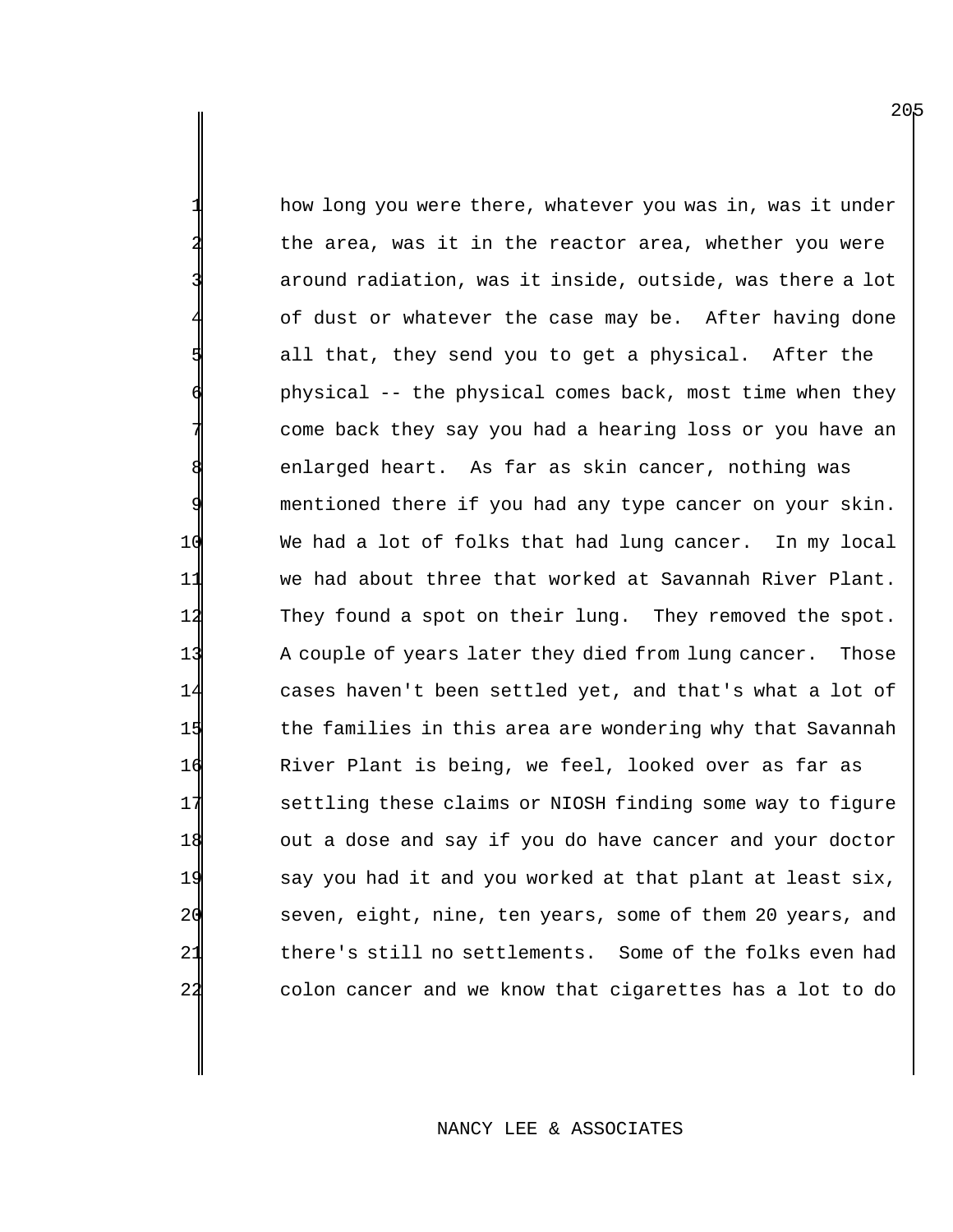with lung cancer, but the thing is that these people worked at Savannah River Plant most of their lives.

We understand that Oak Ridge, Tennessee and Portsmouth, 4 Ohio; Paducah, Kentucky, even Alaska -- all the uranium workers in the Paducah and in the Oak Ridge area have been paid -- their families have been paid or whatever. Over \$13 million has been paid out to date for this program in all of these areas I just mentioned. Nothing has been spent -- not one penny, I think -- as far as compensation 10 for any worker in the Savannah River area. We feel that 11 we should be under that Special Exposure Cohorts. And the 12 other reason we feel that they're just looking over 13 Savannah River Plant 'cause when duPont was there, even 14 after duPont left in '89 and Westinghouse-Bechtel took 15 over, duPont supposed to have been the most safest plant 16 in the world, and right now we're under the star program. 17 So if this plant was so safe, how can anybody get exposed? 18 They say there wasn't any belenium (sic) on the site, and 19 after going through some of these physicals, these 37,000 20 people, they found about eight that did have it. But to 21 date these people still haven't received any compensation 22 and the families don't know who to go to, who to talk to.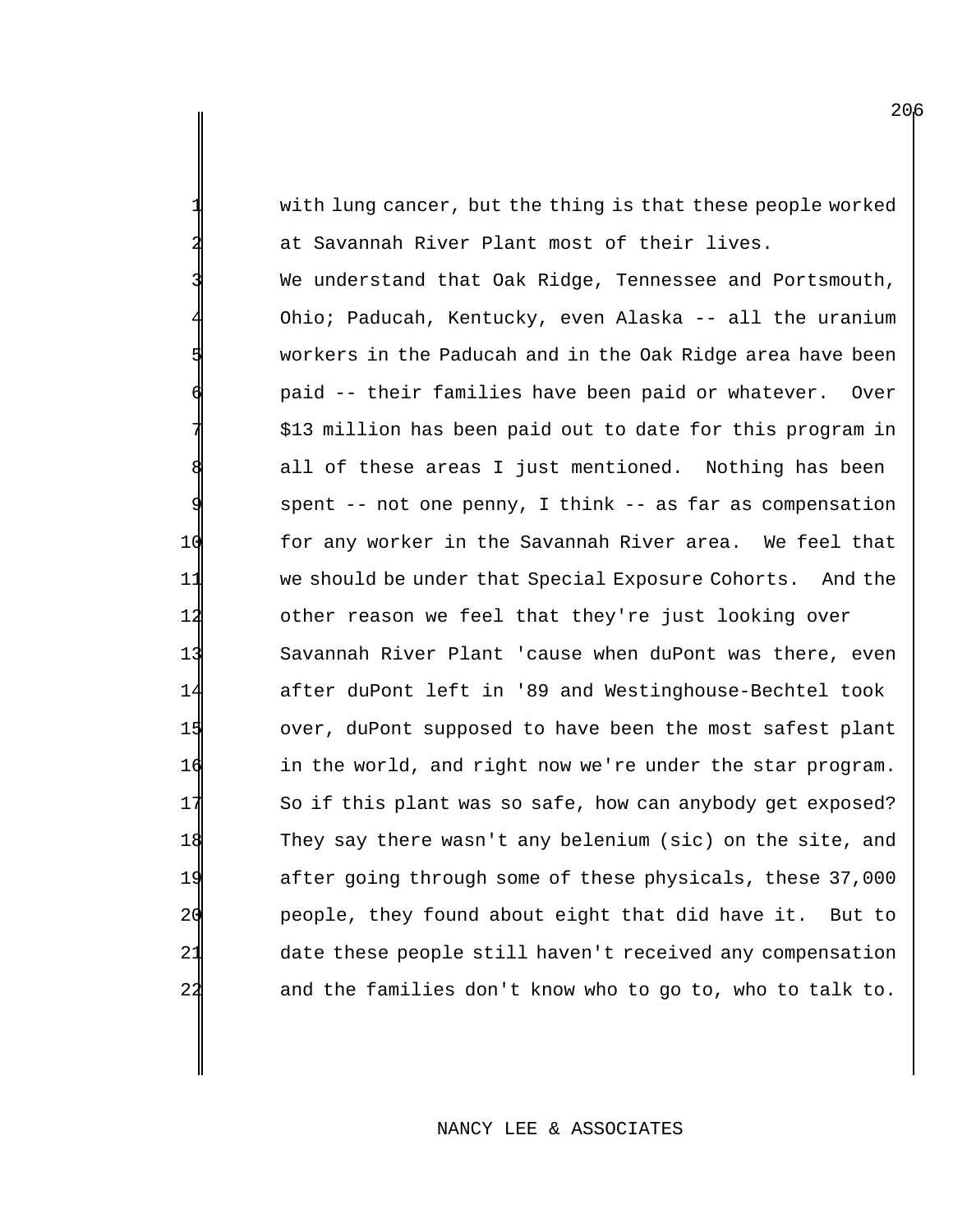|    | And you go over and you file a claim, everybody help you   |
|----|------------------------------------------------------------|
|    | -- they even come to your house to help you file a claim.  |
|    | Well, once the claim is filed, they say everything is up   |
|    | to NIOSH. And all these other areas except Savannah River  |
|    | Plant, the bomb factory, the one that did the thing that   |
|    | was supposed to be done to defend this country, and now    |
|    | the families and the relatives of gets nothing except      |
|    | committees, committees, committees. I think this is the    |
|    | fifth year, and that's my comments.                        |
| 10 | DR. ZIEMER: Thank you for your comment. Again, let's see   |
| 11 | if there's any follow-up questions here.                   |
| 12 | I'm sorry?<br>MR. HILLS:                                   |
| 13 | DR. ZIEMER: No, that's okay. I guess there are none.       |
| 14 | You're okay.                                               |
| 15 | MR. HILLS: I apologize.                                    |
| 16 | DR. ZIEMER: Perhaps there are no comments. Okay, thank     |
| 17 | you, sir.                                                  |
| 18 | Now others?                                                |
| 19 | (No responses)                                             |
| 20 | There will be another public comment period tomorrow, late |
| 21 | morning.<br>It's scheduled for the end of our morning      |
| 22 | session at 11:30, so if there's anyone here this evening   |
|    |                                                            |

NANCY LEE & ASSOCIATES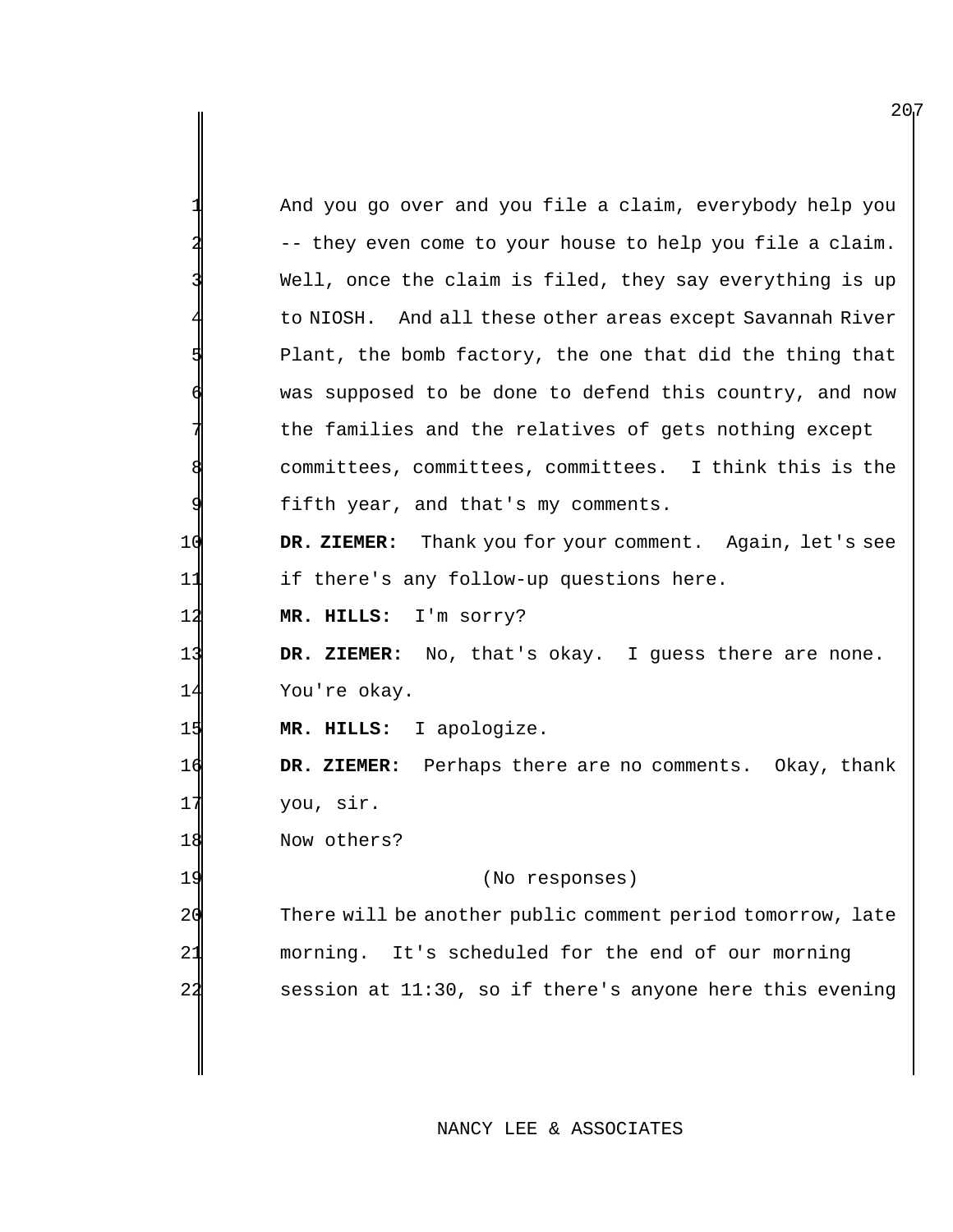that has second thoughts and said you know, I really should have said something, you can come back tomorrow and we'd be glad to hear you. Again, I don't want to cut things  $short.$  If anyone else has a comment they wish to make  $-$ another gentleman. Thank you.

 **MR. BEATTY:** Again, my name is Ray Beatty. I'm from Fernald site, and the reason I hesitated coming to the mike, I wanted to not infringe upon my brothers and sisters of the unions here. This is, you know, your site, your time to speak. But a couple of things were mentioned -- specifically one Board member mentioned Fernald site -- and we do have some baseline summaries, books that shows what went on in specific buildings, what those people did in those buildings, and it's probably very helpful. But I'd like to tell you another side of the story where an individual on our site has been there for over 20 years, he applied through the program. And I'm not sure if in the Federal program he was compensated or not. It doesn't really matter at this point on -- on this particular issue that I'd like to share with the Board. But he has applied 21 through the Workers Compensation or the Subtitle D, as I'm informed that -- upon the time of his hearing, and I'd like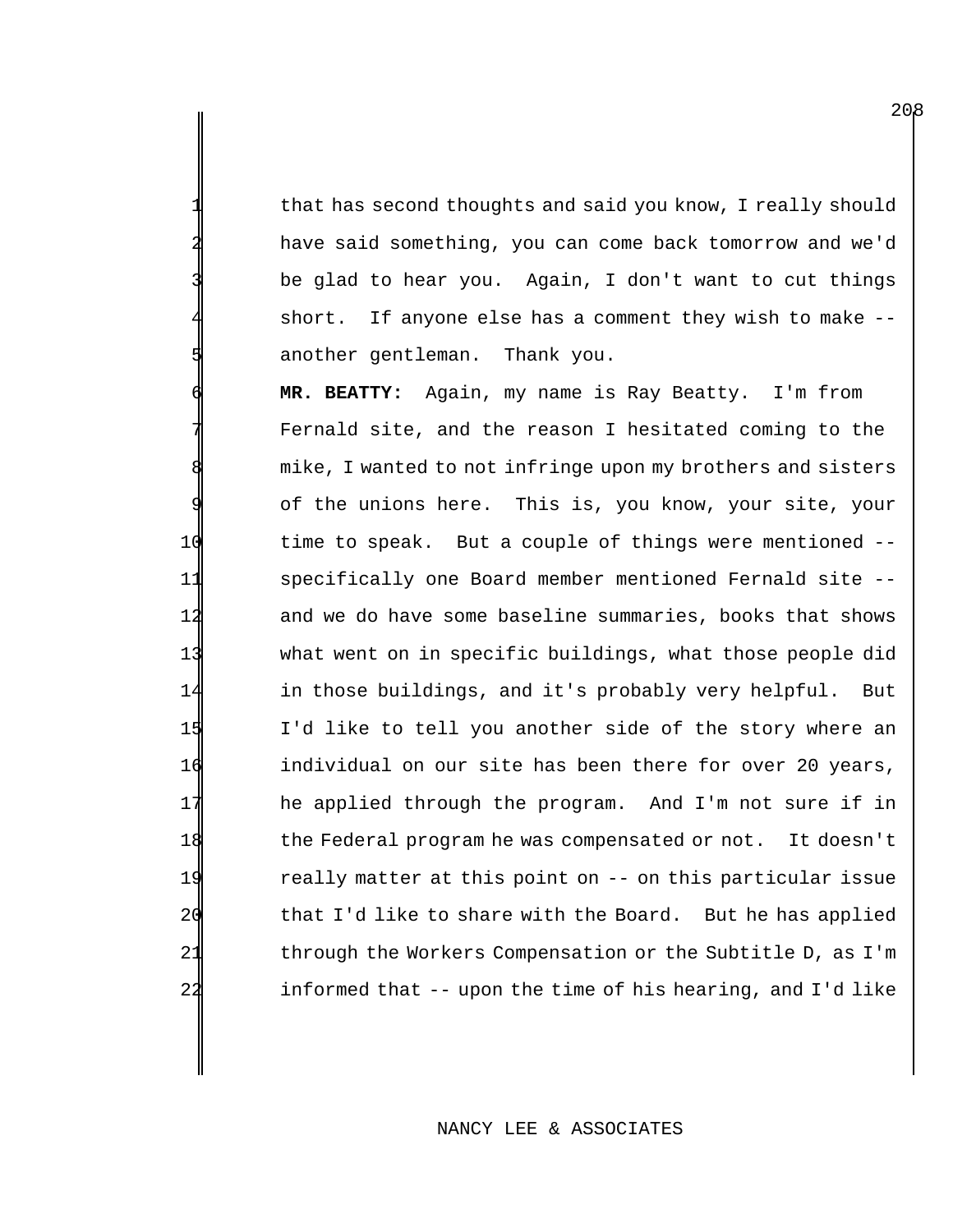for my brothers and sisters to hear this very clearly -you do get an opportunity to go before a panel and to hear your case heard. Watch and see just how many adversaries come to that same table. It happened to my friend at the 5 Fernald site, where the subcontractor that's there now came there and opposed his application for this fee -- or this  $-$ - for this award, and he's  $-$  he's been there for over 20 years. That subcontractor's been on our site for 12 years. He is affected with beryllium disease and this 10 has all been documented by the tests and various things 11 in Colorado. He shared a great deal of this information 12 with me personally, but I was under the impression talking 13 with him that that sort of adversarial result was not 14 supposed to happen, and this subcontractor did this. They 15 sent their own industrial hygienist to the hearings to 16 oppose his application. So please take note of that for 17 what it's worth. It did happen. Verification is there. 18 Thank you.

# 19 **DR. ZIEMER:** Thank you for that comment. Let's see if 20 there's any questions any Board members have.

21 (No responses)

22 Was there someone else? Yes.

NANCY LEE & ASSOCIATES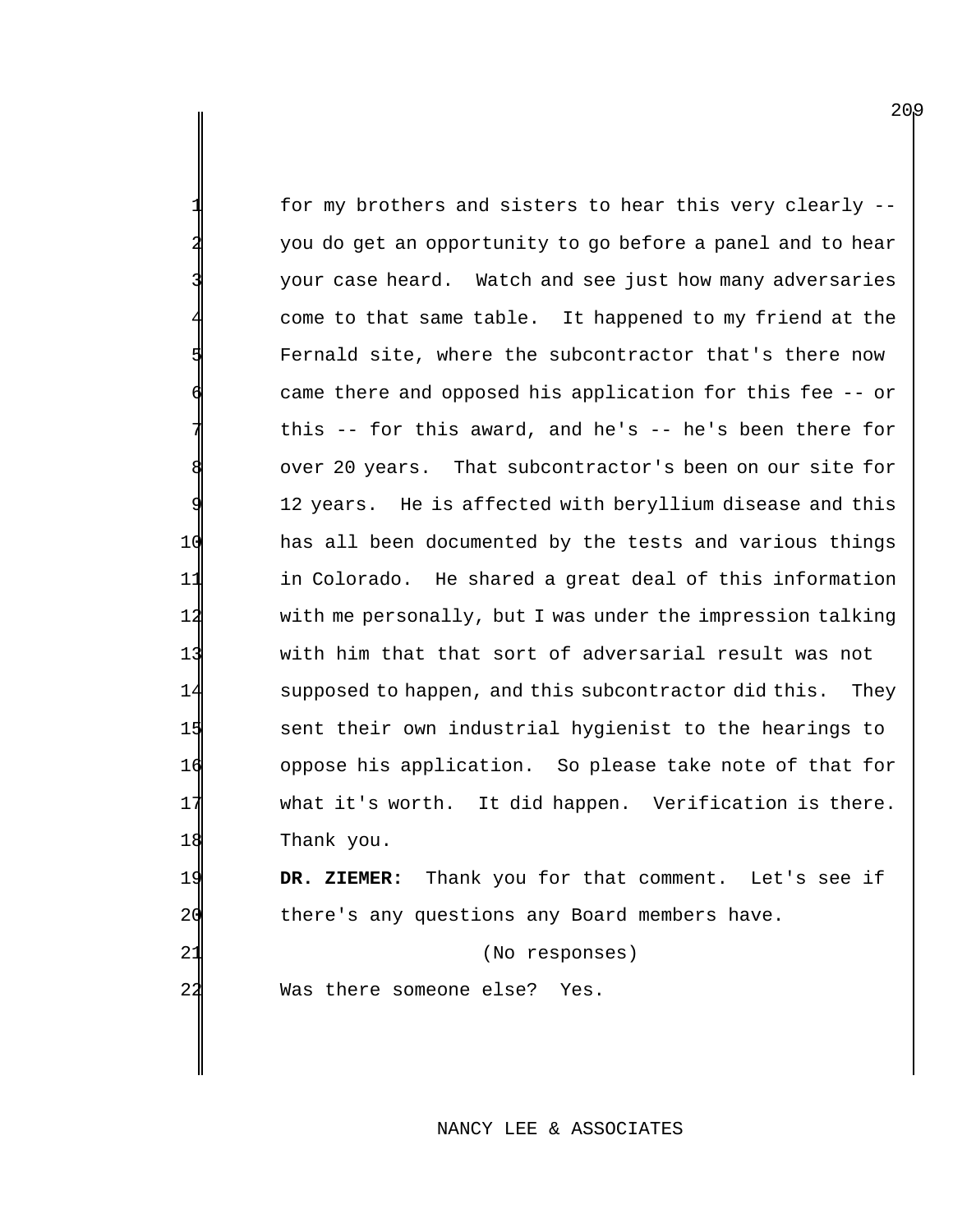1 **MS. MILLER:** I'm a little short. I'm a little bit nervous so please bear with me. I just wanted to reinforce what  $Ms.$  Gantz  $--$ 

DR. ZIEMER: Identify for the record, please, your name and  $-$ 

6 **MS. MILLER:** Oh, I'm sorry. My name is Kay Miller, and I just wanted to reinforce what Ms. Gantz had previously said. Three of us clerical ladies worked in the same office. Within about a year's time of being in that 10 office, we all developed cancer. As she said, our boss 11 had worked in there prior to the three of us. He died about 12 two years ago.

 There was no retaining wall between our office and a fabrication laboratory in the basement underneath us that was classified as an RCA. We were not told the wall was not there and had no knowledge that it wasn't there. I found out by mistake, actually when a maintenance worker was changing fluorescent light bulbs in the office. We had been getting real horrendous odors in that office and no other office on that hallway, and they would be so bad 21 that you could only be in the room about five minutes before you developed a severe headache. And I asked the worker

## NANCY LEE & ASSOCIATES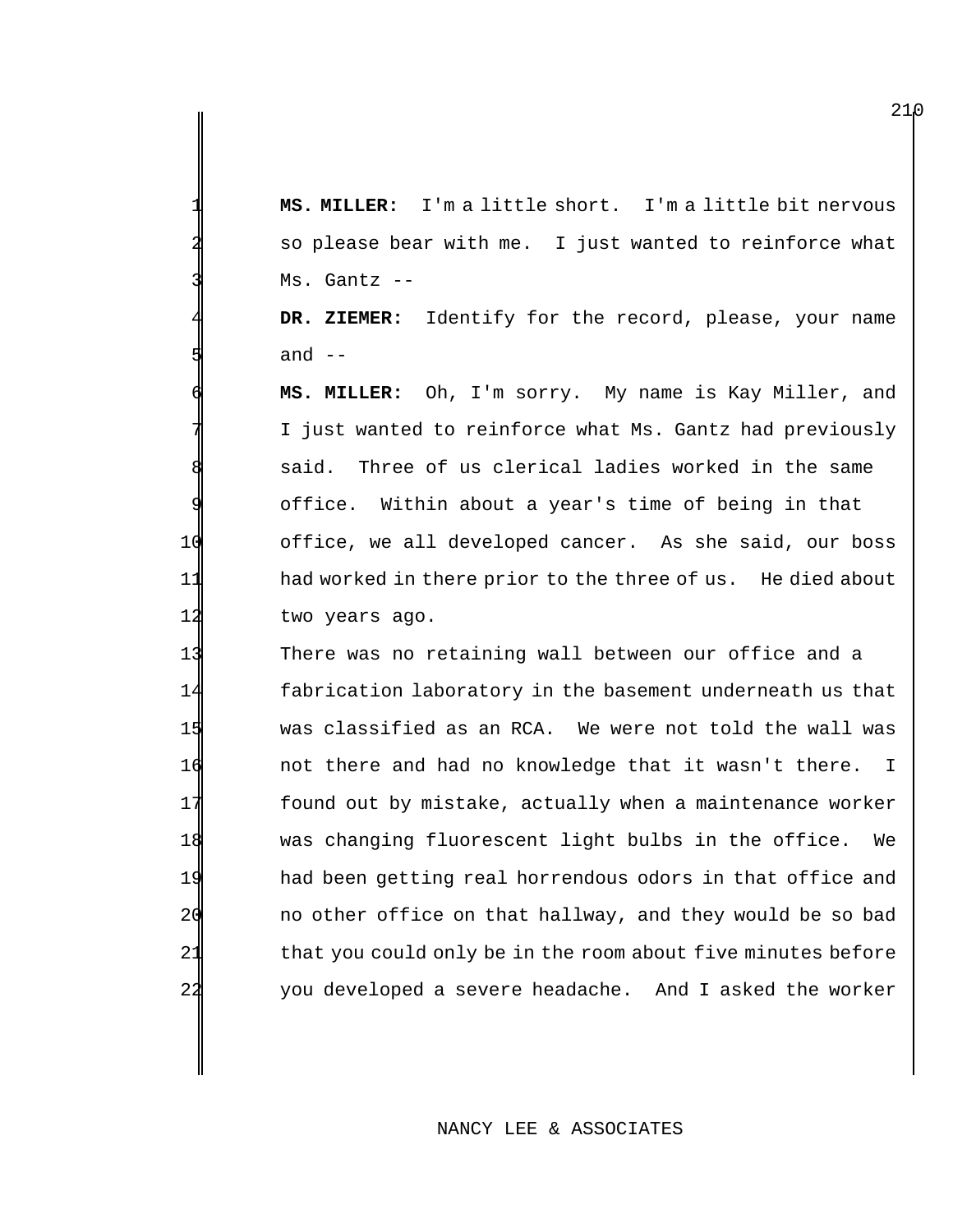to lift the ceiling tile to see if he could see where those odors may be coming from, and at that point we discovered there wasn't a wall separating our office from that laboratory.

I guess the thing that concerns me the most is both my claim and Ms. Gantz's has been denied, and it seems that that was based primarily on our TLD readings. We believe that we were exposed to something, that the probability of four 9 people working in the same office all developing cancer 10 is just a little bit for me to believe that it wasn't due 11 to something we were exposed to, and that's all I've got 12 to say.

13 **DR. ZIEMER:** Thank you. Let me again ask for questions. 14 (No responses)

15 Okay, thank you very much. Do we have any others yet this 16 evening?

#### 17 (No responses)

 It appears that we have no other individuals to make public comment, in which case we will recess for the evening. Again remind you that the Board will reconvene in the morning. We reconvene at 8:00 o'clock. Our actual session will formally begin at 8:30. The Board will be

## NANCY LEE & ASSOCIATES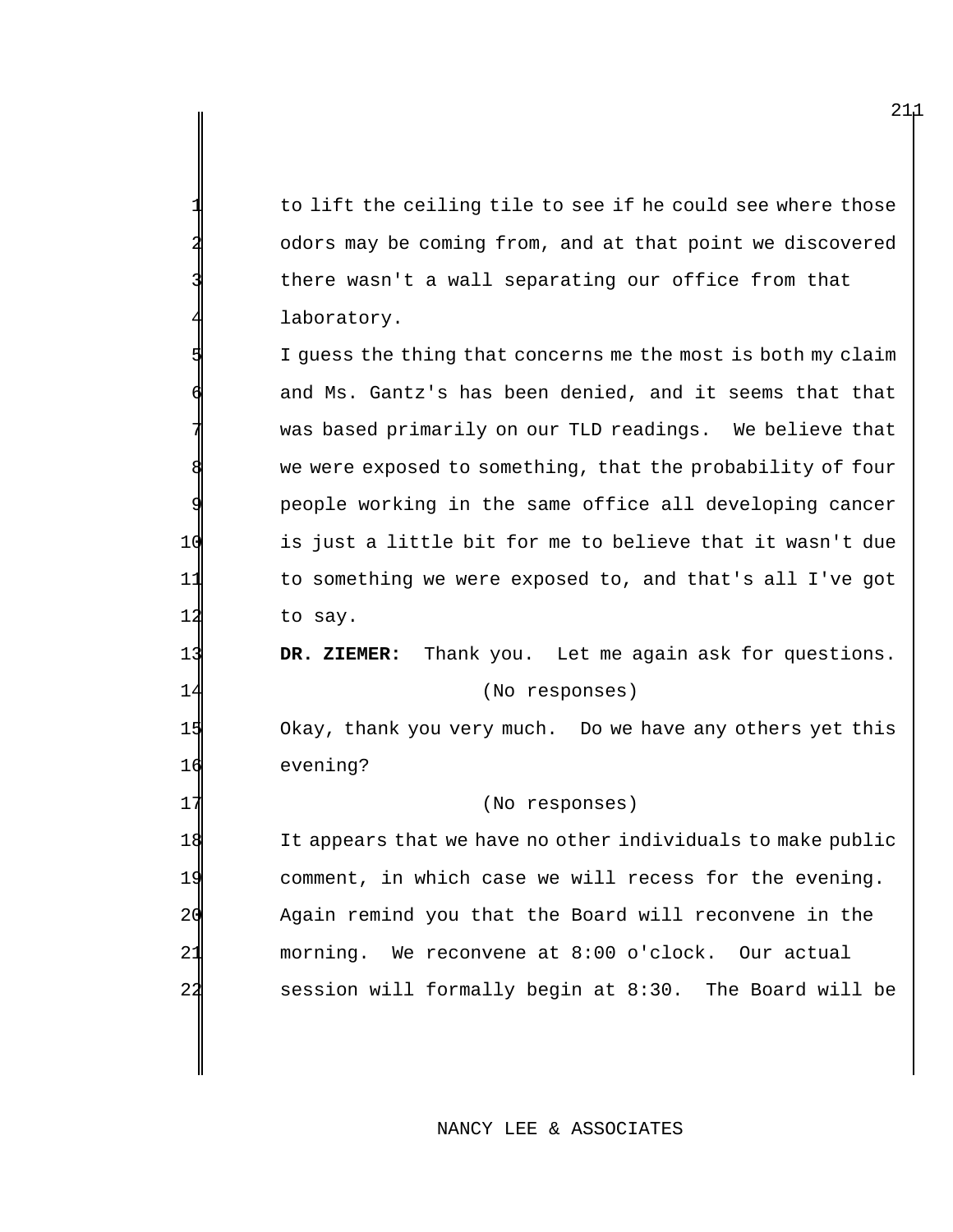discussing a number of matters and then have another public comment session at the end of the morning. Our session in the afternoon is a closed session that will involve discussion and review of a task order proposal and independent government cost estimate and therefore will be a closed session.

With that, again, I thank all of those who came out tonight. We appreciate the input that you provided, your comments. Again, you recognize that on an individual basis, the Board 10 does not deal with those cases, but in a collective basis 11 those experiences that you have and have relayed to us will 12 help us as we go forward in doing our task, and we 13 appreciate your all taking the time to come and be with 14 us and share with us this evening. And with that, I'll 15 declare that we're -- oop, yes, Richard Miller. I know 16 --

17 **MR. MILLER:** I -- I -- I promised I wouldn't speak this 18 evening.

19 **DR. ZIEMER:** No, I --

20 **MR. MILLER:** My name is Richard Miller with the Government 21 Accountability Project. I have a procedural question for 22 both the Board, for NIOSH, for ORAU, for the audit

## NANCY LEE & ASSOCIATES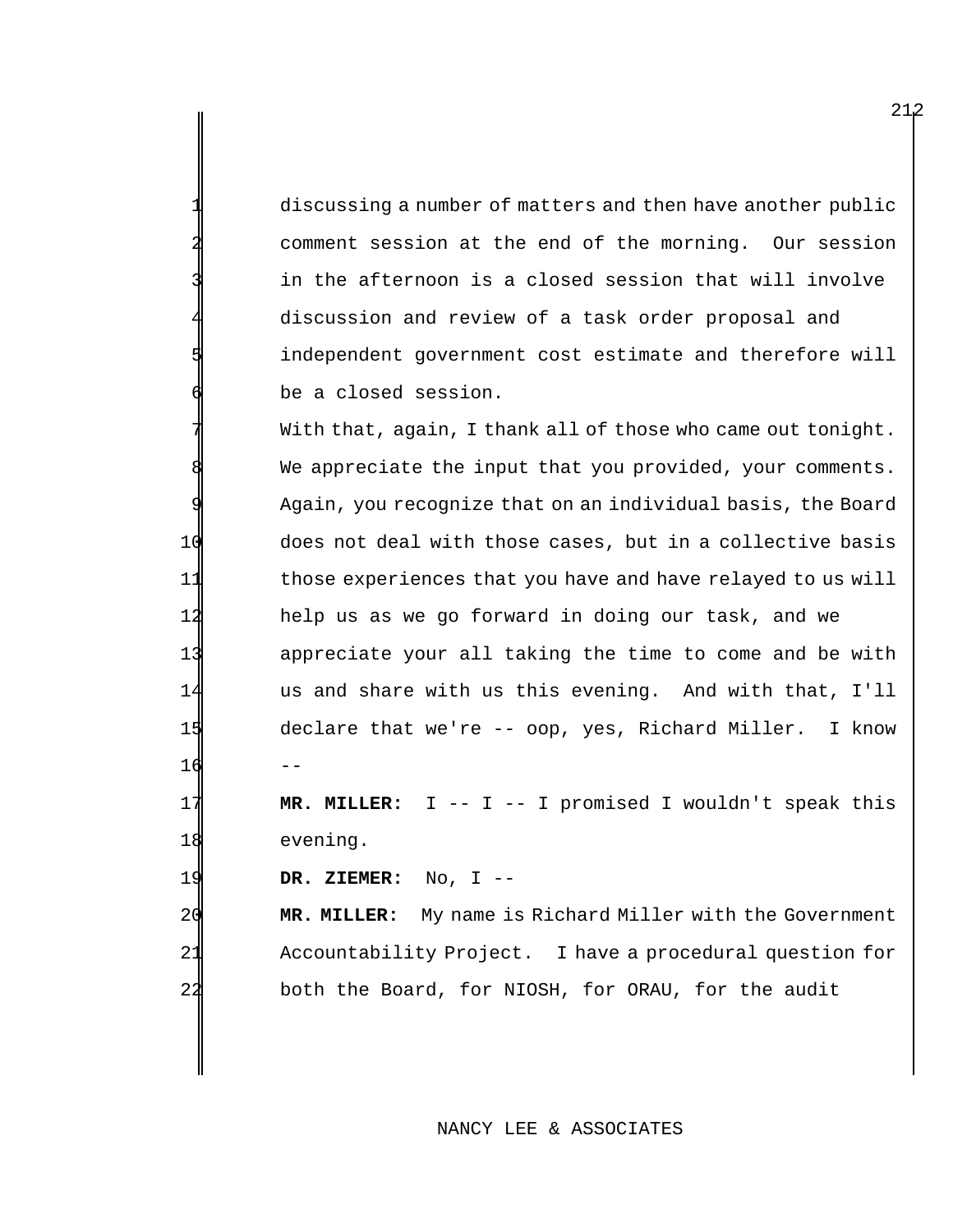contractor, and all the people who are getting paid to work on this program.

The woman who just spoke raised a really, really, really interesting and important question. I don't know what the causes of her or her colleagues' cancer were or whether she was exposed to chemicals or radiation. We don't even know the details. But what we do know is this much: That the Savannah River site profile probably skirted over that issue at about 25,000 feet.

 And the second thing that sort of strikes me, just from having listened to Dr. Neton's presentation today about 12 the efficiency guidelines that are developed is they assume that where you have unmonitored dose it couldn't possibly exceed more than ten percent of the maximum permissible body burden.

 Now the procedural question I guess I have is this. What inquiry is anybody in this room going to make about the testimony we've heard today to figure out whether your site profile missed the specific circumstances in that case by a mile? Is anybody going to look into that, or is this 21 just going to stay on the record and collect dust and people can read it on the web site if they're interested? What

## NANCY LEE & ASSOCIATES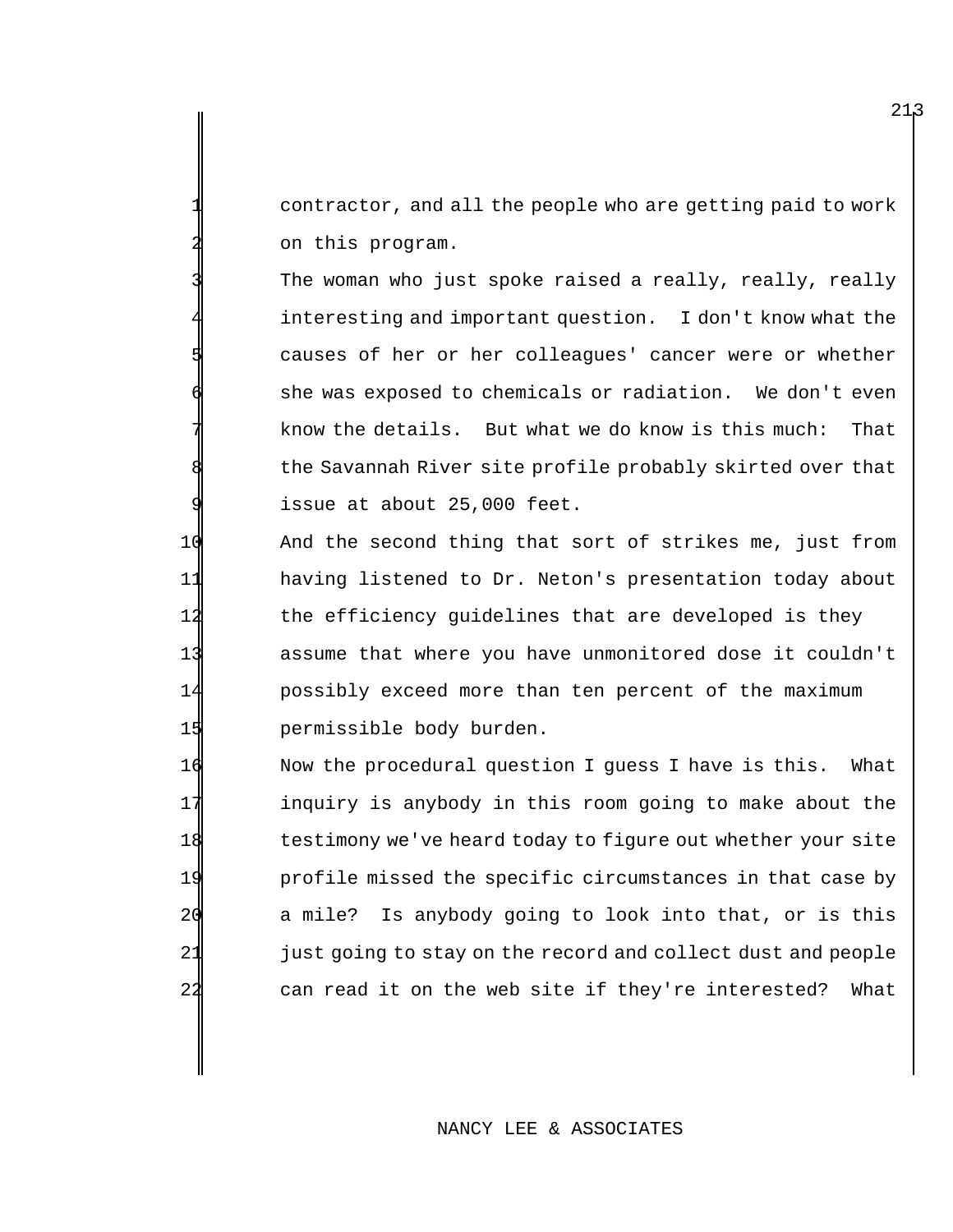|    | -- what specific follow-up will take place, if anything?     |
|----|--------------------------------------------------------------|
|    | DR. ZIEMER: Richard, you pose a question that probably       |
|    | is not answered on the spur of the moment but certainly      |
|    | is a thought-provoking question in terms of saying could     |
|    | in fact this kind of exposure not be captured, is what       |
|    | you're asking, in the assumptions made.                      |
|    | MR. MILLER: I'm making no assumption about the               |
|    | individual's case or her story --                            |
|    | No, I understood --<br>DR. ZIEMER:                           |
| 10 | MR. MILLER: -- but I am saying an unshielded                 |
| 11 | circumstance, if as-described is true, is a very             |
| 1  | interesting item uncaptured and clearly will be well         |
| 13 | disposed of through the efficiency methods -- very           |
| 14 | efficiently disposed of. And I don't know whether NIOSH      |
| 15 | or anybody in this room is going to make a commitment to     |
| 16 | deal with that situation, but I would really like to hear    |
| 1  | somebody on the Federal payroll step up and say we're going  |
| 18 | to take a look at it. And since the record remains silent,   |
| 19 | I guess it speaks for itself.                                |
| 2d | DR. ZIEMER: Thank you. Michael?                              |
| 21 | MR. GIBSON:<br>I'm not certain, Paul, but I believe that the |
| 22 | Department of Energy was instructed not to oppose Workers    |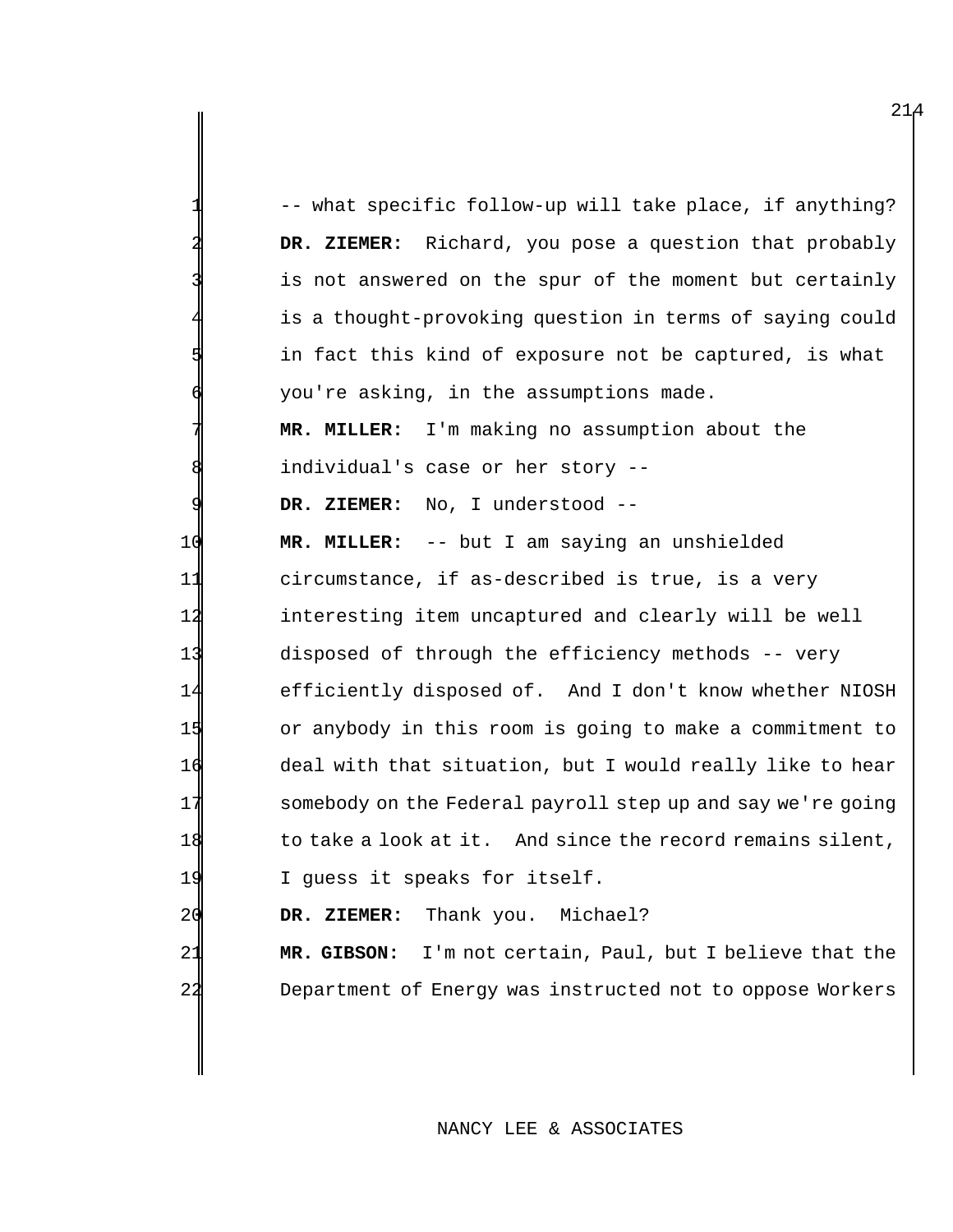| ╢ | Comp claims -- Subtitle D claims, and I was wondering if    |
|---|-------------------------------------------------------------|
|   | there's any Department of Energy officials in the           |
|   | audience, or will be tomorrow, that could address this,     |
|   | which seems to be in direct violation of what               |
| 데 | then-Secretary Richardson ordered when this law was being   |
| ศ | enacted.                                                    |
|   | Is there anyone here that -- DOE people that<br>DR. ZIEMER: |

can speak to that, or can any of the other Feds? **MR. ELLIOTT:** I don't believe there's any DOE folks here tonight, and I -- I'm -- I don't know if L. P. Singh will 11 be here -- is L. P. here tonight?

**UNIDENTIFIED:** (Inaudible)

**DR. ZIEMER:** I'm sorry, we -- we're not picking that up on the transcript here. We'll need to have you use the mike again.

 **MS. MILLER:** Again, my name is Kay Miller. We received a letter stating that workers -- our state Workers Comp had been notified that our claim was denied, and our understanding is that if your claim is denied you do not 20 receive any benefits from state Workers Comp. That was 21 the gist of the letter that I received.

**DR. ZIEMER:** Okay, thank you. The other question had to

## NANCY LEE & ASSOCIATES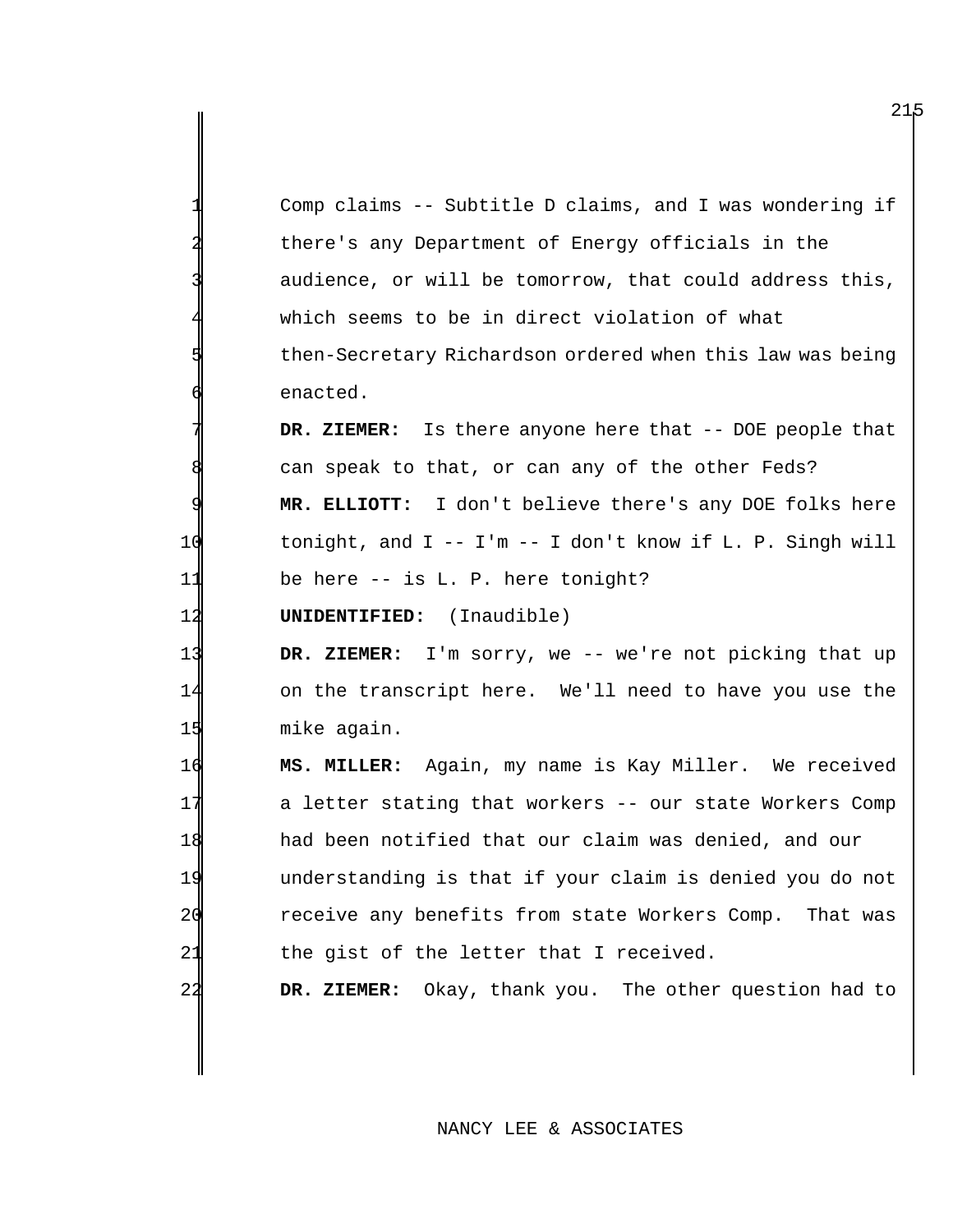do with the opposition in the testimony. Right? And I -- again, we -- I guess we don't have anyone here from DOE to respond to that.

MR. GIBSON: Paul, I was mainly referring to -- well, not only to this case, but the case that the brother -- that the gentleman brought up from Fernald.

 **MR. ANFIELD:** My name is Isaiah Anfield. I'm a former employee with E.I. duPont, local 1137 union. Referring to the lady just stepped up to the ball plate, they did me the same way, and I don't see why DOE keep playing with all these people that really actually something that 12 happened. I done been to three or four different doctors. You're still getting the same -- same correspondence. You know, it's clear to me they're just playing simple ball game. You know, and a lot of people dying, and it's not about the money, you know. It's about my health. I got my paperwork right here with me 'cause they did me the same way, writing all that bull junk talking about ain't nothing wrong with me, and there something is wrong with me. I got all my -- all -- I done (Inaudible). I done went to three or four different doctors. Now... So what is DO (sic) going to do? Y'all can have all that Advisory Board

## NANCY LEE & ASSOCIATES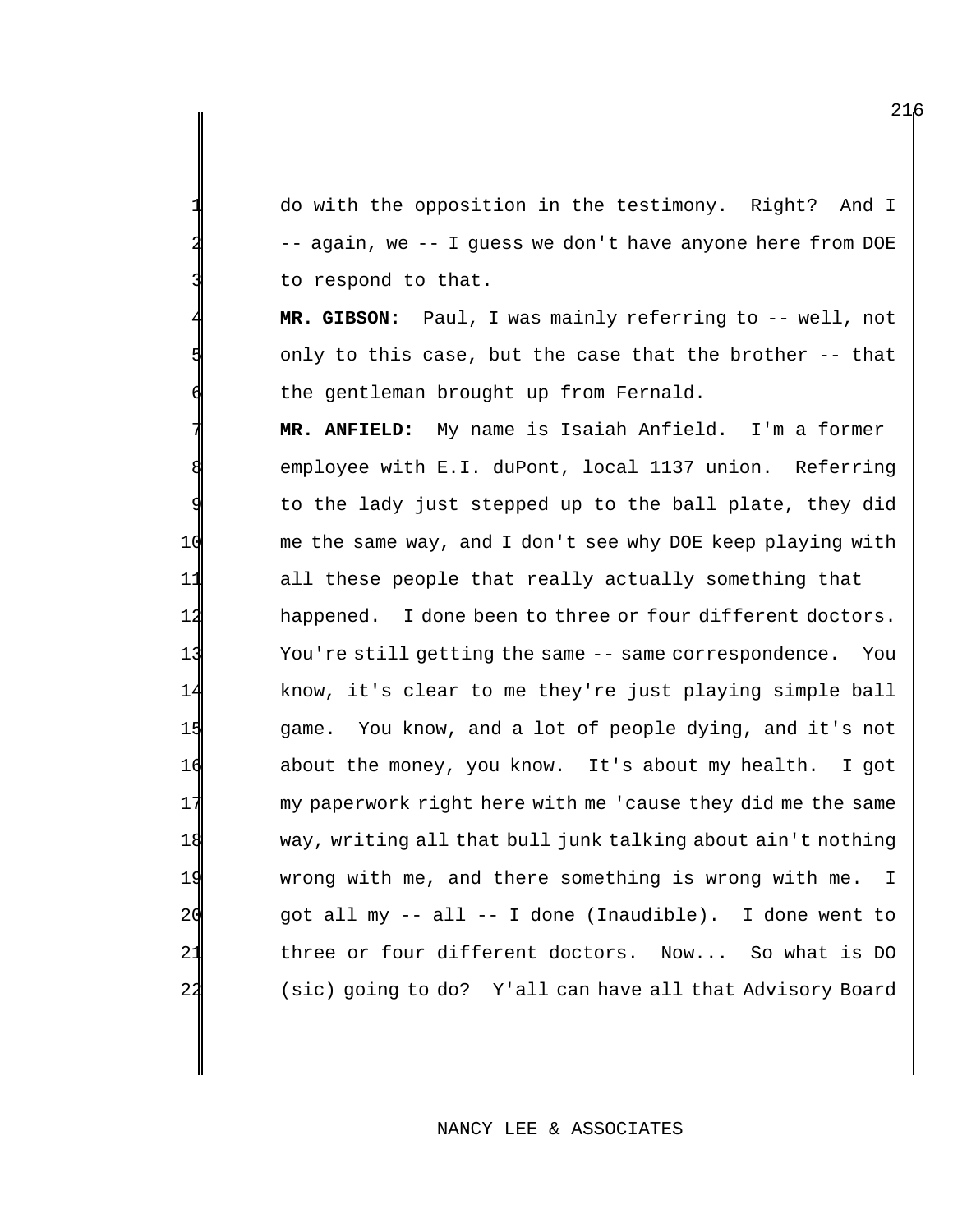|    | to meet and committee meeting. That ain't worth nothing     |
|----|-------------------------------------------------------------|
|    | if you ain't going to compensate them employees over there. |
|    | You know you're just playing games. That's what it seems    |
|    | like to me. You can have 20 different meetings. You can     |
|    | have a meeting every month. That's not comprehending        |
|    | (sic) nobody and that ain't helping nobody. What is the     |
|    | deal? What you going to get out of it? You go to four       |
|    | or five different -- and then another thing, DOE want to    |
|    | send them to they own doctors 'cause they -- they pay them  |
| 10 | by the government 'cause the government going to stick by   |
|    | one another.                                                |
|    | DR. ZIEMER: Okay, thank you. Any further comments           |
| 13 | tonight?                                                    |
|    |                                                             |

## 14 (No responses)

15 Again, we thank all those who made comments and 1 $\frac{d}{dx}$  participated. We will recess until tomorrow morning, as 17 indicated, and declare this session adjourned. (Whereupon, an adjournment was taken to Friday, February 6, 2004 at 8:00 a.m.)

# NANCY LEE & ASSOCIATES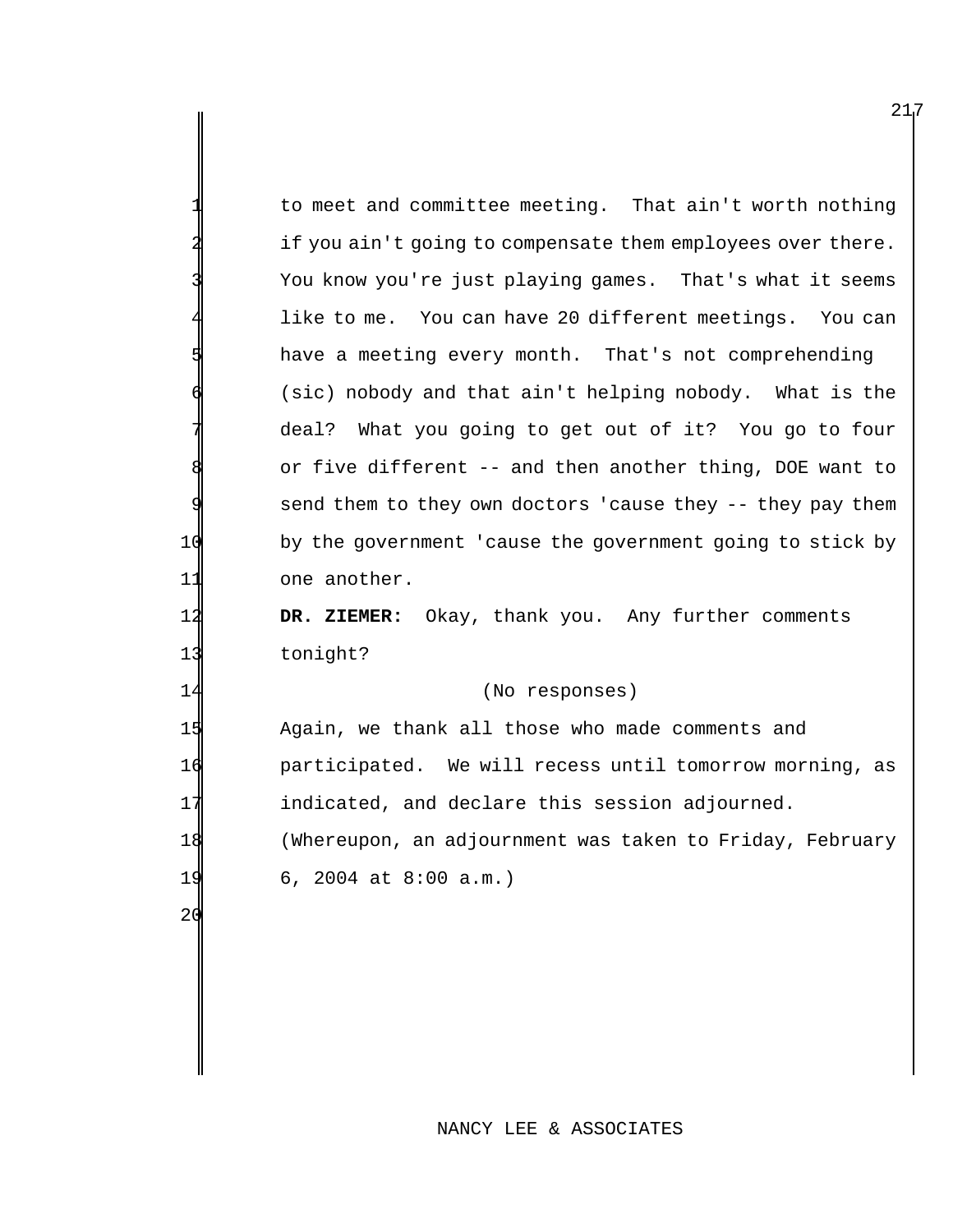FEBRUARY 6, 2004

#### **P R O C E E D I N G S**

 $(8:00 a.m.)$ 

 **DR. ZIEMER:** Good morning, everyone. I'll call the meeting back to order. This is -- we begin this morning with administrative housekeeping items. Let me ask Cori Homer if she will approach the mike and inform the Board of any specific items that she needs handled.

 **UNIDENTIFIED:** (Off microphone) She's not in here at the moment.

 **DR. ZIEMER:** She's not here. Oh, she is running something off for me, actually. Okay. Okay, Larry, do you have any items that you need to call to our attention? If you don't have anything, we can proceed.

 **MR. ELLIOTT:** While we're waiting on Cori, let me offer this, and I will try to -- what does that thing do (Inaudible). Too few jokes and a dance or two. Just to let the Board know, in Vegas we talked -- y'all talked about holding a session like we held last night and 20 how we get the word out about our meetings and all of that, 21 so I wanted to just brief you on what we tried to accomplish about notification of this meeting. One, we worked

## NANCY LEE & ASSOCIATES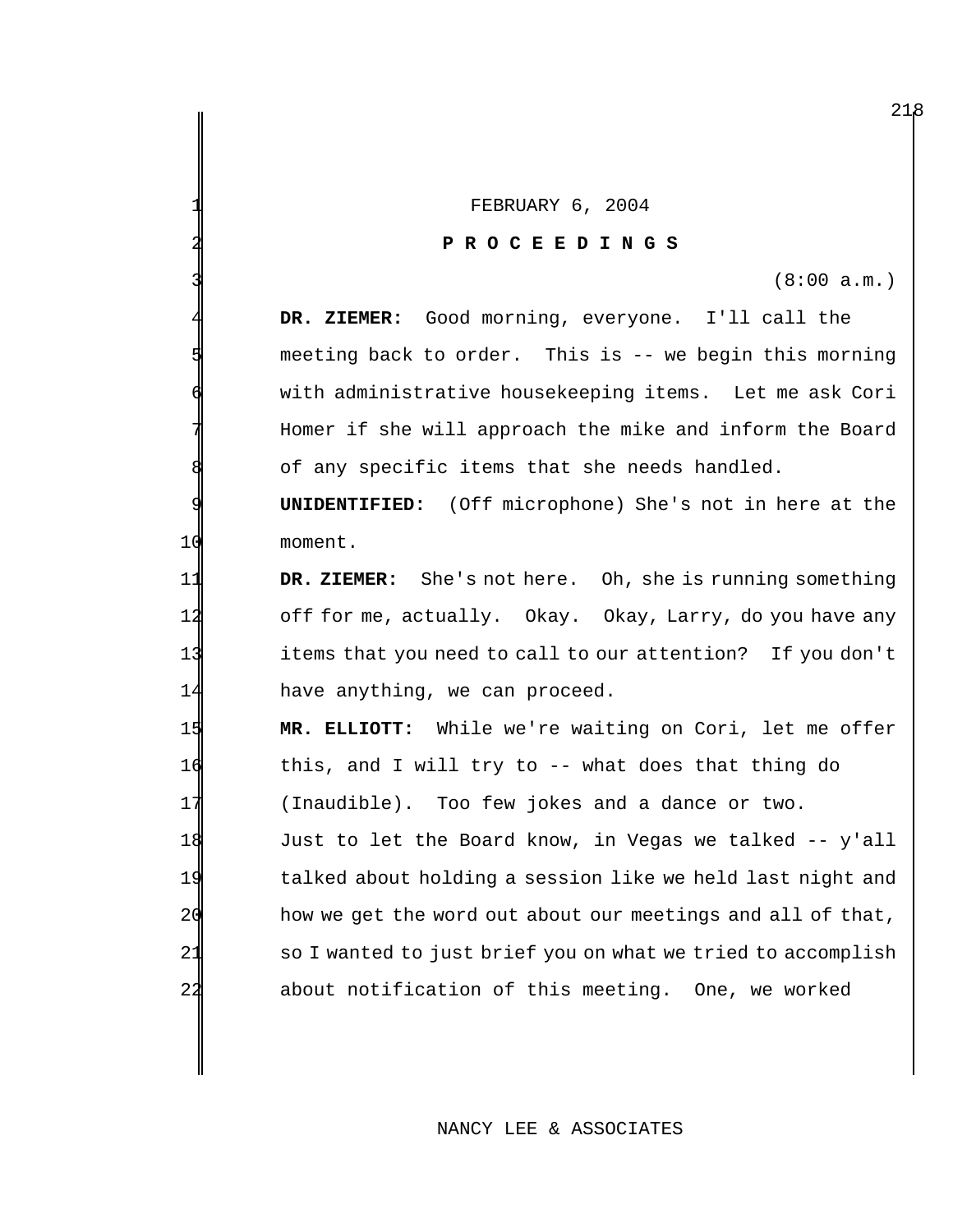through our contractor and -- using the points of contact that they have for who we talked to down here back on November 11th, and I know Dr. Melius made some contacts, Knute Ringin made contacts. We put a notice in the paper. We advertised in the local paper. Cori has a copy of that if you're interested. We contacted the site and went through the public affairs folks at the site and they sent out an announcement. I think it went site-wide. I'm not sure exactly how they did that, whether it was by e-mail 10 or it was bulletin board or what, but they did make notice 11 around the site that the meeting was going to be held. 12 We had -- we revised our standard e-mail notification and 13 updated it with new e-mail addresses and made an attempt 14 that way to get the word out. So I think we canvassed as 15 well as we could. We're trying to think of other ways that 16 we can get the word out, but I'd appreciate any thoughts 17 or comments you have about this revised approach to notice 18 -- notify people that we are meeting in their areas. So 19 I think that's about all I can do with expanding time here, 20 but I just wanted you to realize that's what had gone on 21 behind the scenes to announce this -- this meeting. 22 **DR. ZIEMER:** Looking ahead to the meeting in Richland,

## NANCY LEE & ASSOCIATES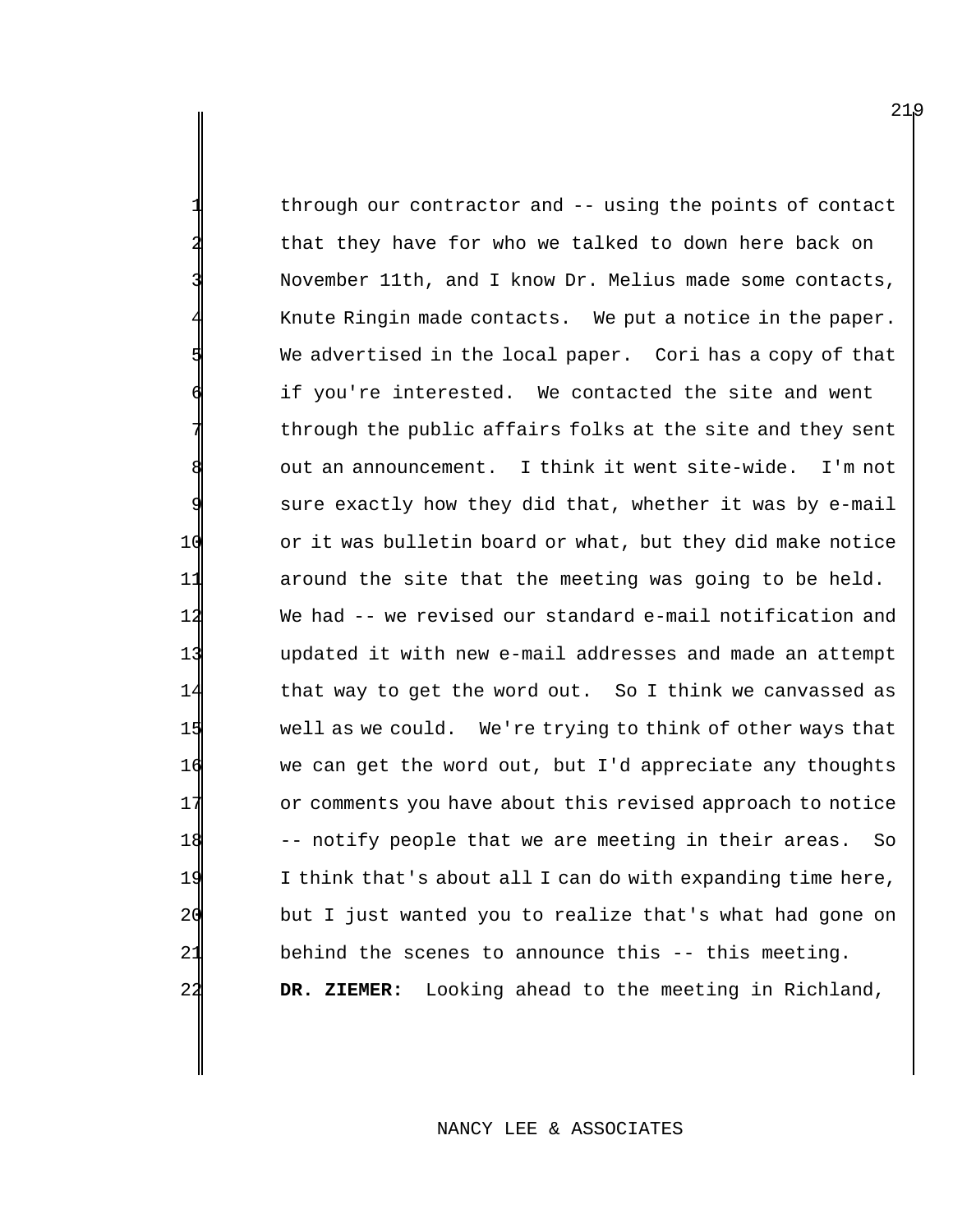Washington, the Hanford area  $-$ - and that meeting is scheduled for April -- the week of April 19th. Do we know the exact dates of that yet?

**UNIDENTIFIED:** (Off microphone) (Inaudible)

 **DR. ZIEMER:** Okay, let me repeat what she said since the mike wasn't used -- that we would meet on the 20th and the 21st, and the tour would be on the (Inaudible). **UNIDENTIFIED:** (Off microphone) On the next day.

**DR. ZIEMER:** On the 22nd.

 I'm sorry, on the 22nd would be the tour. The meeting would be the 20th and 21st. The tour would be on the 22nd, 12 tour of Hanford. And in connection with that meeting, we might anticipate again having an evening session. That seemed to be fairly successful last evening here, and so if we can do something similar at Hanford, then -- in terms of announcing and arranging that, that would be good and 17 try that again and see how that works.

 **MR. ELLIOTT:** We will, we'll do all that we've done here and try to do a little bit more, even.

 **DR. ZIEMER:** And then Wanda, is there anything else you **need to tell us in terms of preparation for that meeting? MS. MUNN:** I don't believe there's anything official. It

NANCY LEE & ASSOCIATES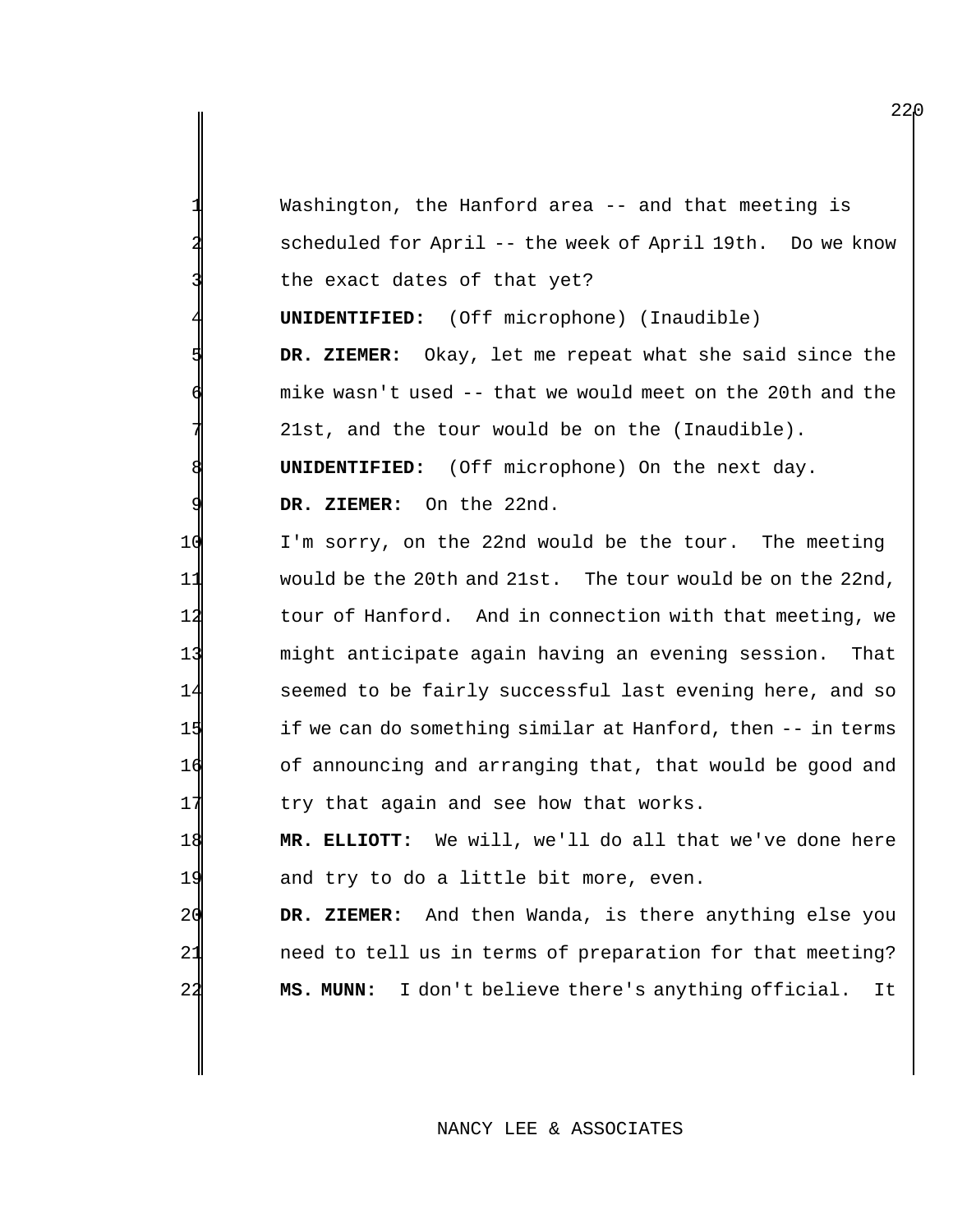|        | is my anticipation to have a reception the preceding       |
|--------|------------------------------------------------------------|
|        | evening at the Crest* Museum.                              |
|        | DR. ZIEMER: The reception would be on the evening of the   |
|        | 19th for those who arrived in time?                        |
|        | MS. MUNN: Correct, it will be at 6:00 p.m.                 |
|        | DR. MELIUS: Excuse me. Wanda also asked that -- she        |
|        | wants to have us line up and hear us all complain about    |
|        | how long it took us to get in to see her and how terrible  |
|        | the trip was and                                           |
| 10     | MS. MUNN: You will each be allotted five minutes.          |
| 11     | DR. ZIEMER: Okay. Well, Wanda, we are looking forward      |
| $12 \$ | to that meeting.                                           |
| 13     | MS. MUNN: We are looking forward to having you there.      |
| 14     | ADMINISTRATIVE HOUSEKEEPING                                |
| 15     | DR. ZIEMER: Cori is back, and Cori, do you have other      |
| 16     | housekeeping items for us?                                 |
| 17     | MS. HOMER: Just quickly, some of you have not turned in    |
| 18     | voucher information, and I have at least a half-dozen      |
| 19     | travel orders outstanding that I have no voucher receipts  |
| 20     | information on, so please return that to me as quickly     |
| 21     | as possible.                                               |
| 22     | Also, we have a need to update the roster. If your address |
|        |                                                            |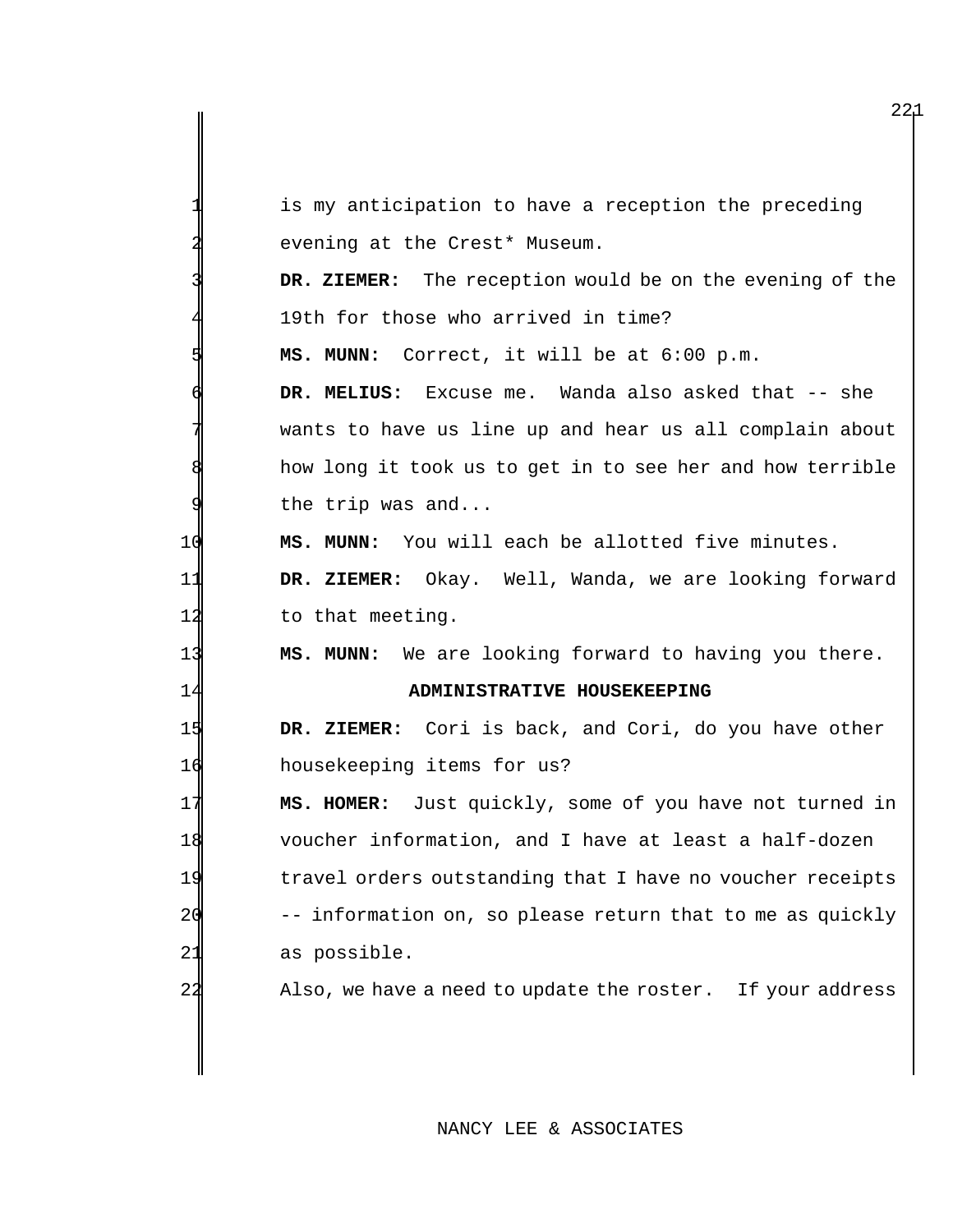or personal information's changed -- phone numbers, FAX numbers, e-mail addresses -- please let me know. You can just write it on your roster that's in your book and turn that in to me before we leave.

And on Monday I will send out an e-mail asking for your time spent -- preparation, workgroup, et cetera. Go ahead and send that to Larry and cc me so that we can get you paid.

9 **DR. ZIEMER:** Okay. Any questions or additional items 10 that anyone wishes to raise -- housekeeping issues? 11 **MR. PRESLEY:** Are we going to set --

 **DR. MELIUS:** Are we going to set another meeting? **MR. PRESLEY:** -- set our next meeting or two? **DR. ZIEMER:** Yes, we can do that. You're talking about meetings beyond the April.

#### 16 (Pause)

17 I think we will assume that by the April meeting that we 18 will have taken care of all the details on our own 19 contractor and we'll be underway with all tasks. Then the 20 question becomes how soon after the April meeting do we 21 need to meet.

22 **MS. DIMUZIO:** Dr. -- Dr. Ziemer --

NANCY LEE & ASSOCIATES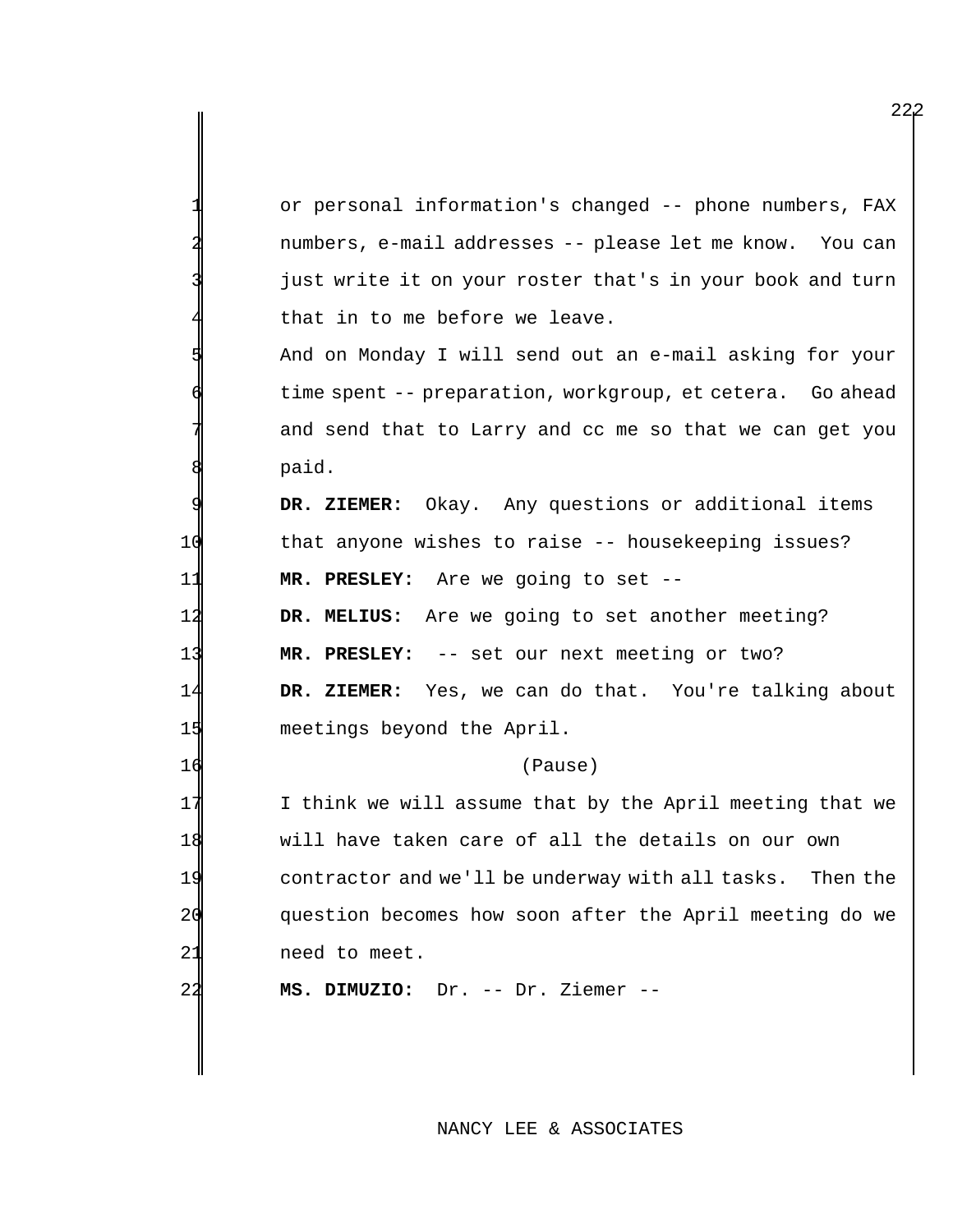|                | Yes?<br>DR. ZIEMER:                                         |
|----------------|-------------------------------------------------------------|
|                | MS. DIMUZIO: -- there is, on one of the tasks that's still  |
|                | outstanding, a two-month reporting requirement for          |
|                | completion of the task, so I don't know if you want to      |
|                | consider that in determining when your next Board meeting   |
|                | is.                                                         |
|                | DR. ZIEMER: That's task -- which task is that?              |
|                | MS. DIMUZIO: Task four.                                     |
|                | DR. ZIEMER: Task four, which has been --                    |
| 1 C            | MS. DIMUZIO: I'm sorry --                                   |
| 11             | DR. ZIEMER: -- approved.                                    |
| 12             | MS. DIMUZIO: -- task three. Three, I'm sorry. Task          |
| 13             | three.                                                      |
| 14             | DR. ZIEMER: Oh, task three has not yet been approved.<br>If |
| 15             | that gets approved soon, then we'd be talking about roughly |
| 16             | two months from now. Well --                                |
| 17             | That would take us to the April --<br>DR. MELIUS:           |
| 18             | The April meeting might cover that --<br>DR. ZIEMER:        |
| 19             | Yeah.<br>DR. MELIUS:                                        |
| 2 <sub>c</sub> | -- or we'd be close on the April meeting,<br>DR. ZIEMER:    |
| 21             | SO                                                          |
| $^{22}$        | I think --<br>DR. MELIUS:                                   |
|                |                                                             |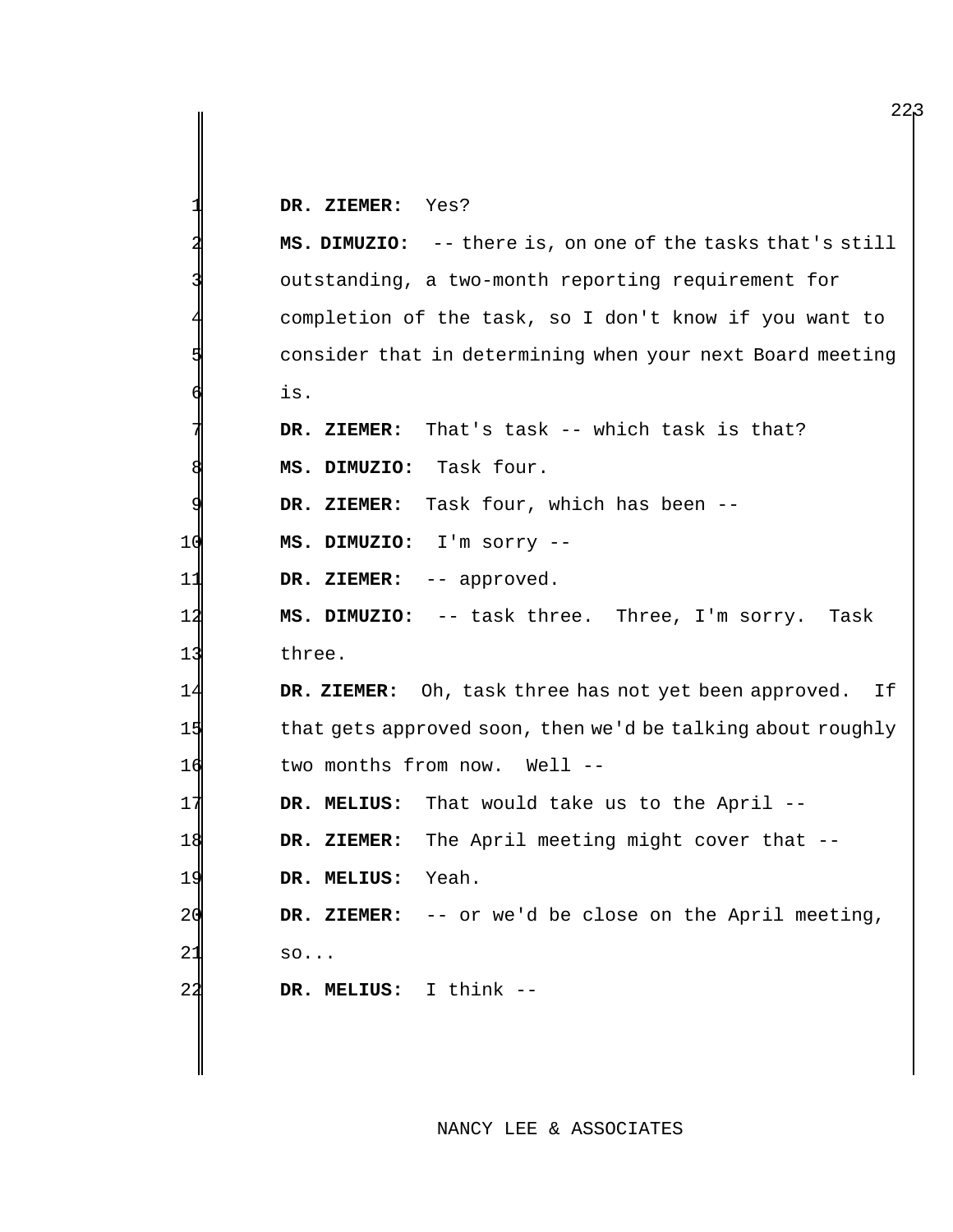|                | DR. ZIEMER: I'm wondering about early June, perhaps.         |
|----------------|--------------------------------------------------------------|
|                | It's about a six-week interval. Electronic calendars         |
|                | work wonders, right?                                         |
|                | I have -- I have a conflict basically from about the 20th    |
|                | of May almost to -- well, basically to the end of the month, |
|                | so last part of May is out completely for me.                |
|                | <b>UNIDENTIFIED:</b> (Off microphone) The week of the 10th?  |
|                | DR. ZIEMER: Of?                                              |
| 9              | <b>UNIDENTIFIED:</b> (Off microphone) May.                   |
| 10             | DR. ZIEMER: We'll be meeting, you know, April 21st, so       |
| 11             | 10th of May is only a couple of weeks later. It may be       |
| 12             | a little early. What about early June, does -- how does      |
| 13             | -- early June?                                               |
| 14             | DR. ROESSLER: I'm gone June 6th through 13th to the          |
| 15             | Ukraine, but I'd rather come here.                           |
| 16             | DR. ZIEMER: The week of June 1st?                            |
| 17             | MR. ELLIOTT: Staff looks okay.                               |
| 18             | DR. ZIEMER: Staff appears to be okay. Let's go ahead and     |
| 19             | pencil in --                                                 |
| 20             | The latter part of that week.<br>DR. MELIUS:                 |
| 21             | Memorial Day's the 31st.<br>DR. ANDRADE:                     |
| 2 <sub>4</sub> | And I've got some commitments on June 1st.<br>DR. MELIUS:    |
|                |                                                              |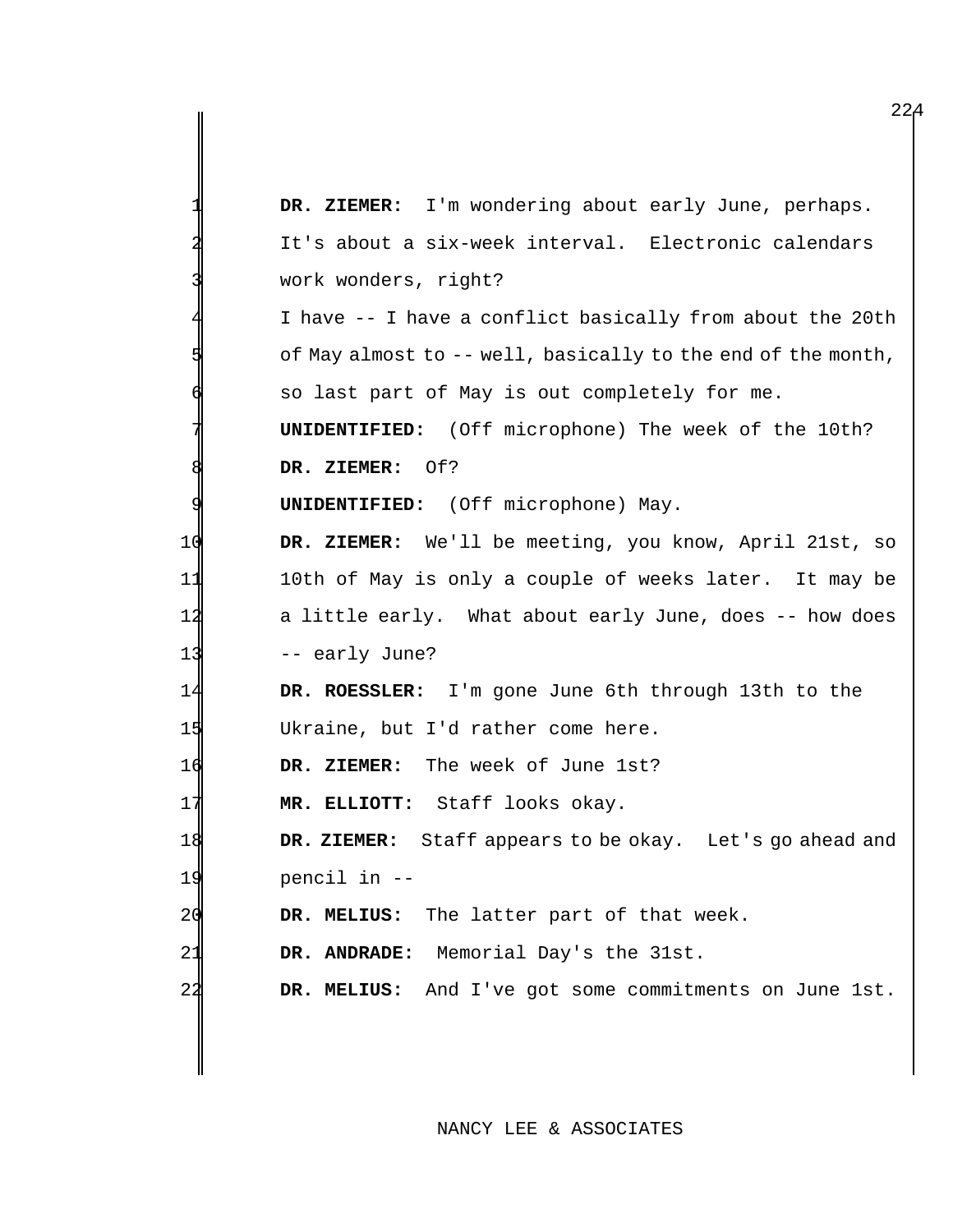|                | DR. ZIEMER: Perhaps the 3rd and 4th -- 3rd and 4th, is    |
|----------------|-----------------------------------------------------------|
|                | that bad if you're leaving for --                         |
|                | DR. ROESSLER: I have to leave on the 6th, but I --        |
|                | DR. ZIEMER: Can't do it? 2nd and 3rd? No? Tentatively     |
|                | 2nd and 3rd of June? What about location? Do we have any  |
|                | locations that we have talked about that -- I'm trying to |
|                | remember.                                                 |
|                | DR. MELIUS: We've talked about the San Francisco area,    |
| 9              | we've talked about Pantex, we've talked about Buffalo     |
| 10             | area.                                                     |
| 11             | MR. PRESLEY: We've got a lot of little places up around   |
| 12             | Buffalo. That part of the year would be -- the weather    |
| 13             | wouldn't be too bad up there.                             |
| 14             | DR. ZIEMER: Barely, right?                                |
| 15             | DR. ROESSLER: Pantex would already be hot.                |
| 16             | MR. PRESLEY: Yeah, Pantex would be hot by then.           |
| 17             | DR. ZIEMER: Any preferences?                              |
| 18             | DR. ROESSLER: How do you get to Buffalo?                  |
| 19             | Barely.<br>DR. MELIUS:                                    |
| 2 <sub>q</sub> | DR. ZIEMER: Would you like to try Buffalo?<br>Okay,       |
| $^{21}$        | Buffalo, we'll see what you can find there.               |
| 2 <sub>4</sub> | The 2nd and 3rd. Right?<br>UNIDENTIFIED:                  |
|                |                                                           |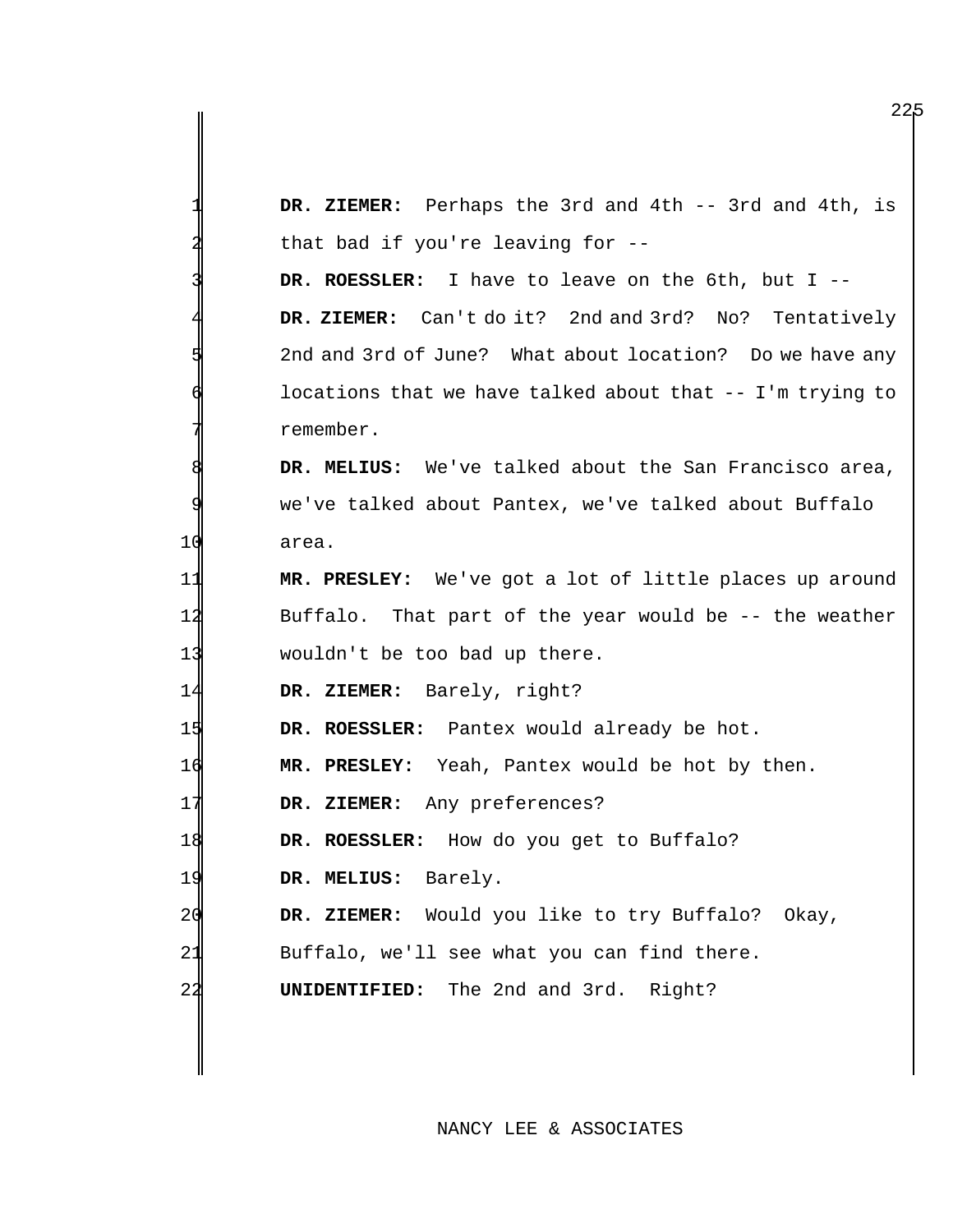**DR. ZIEMER:** Yes. **MS. MUNN:** San Francisco? MS. HOMER: San Francisco as an alternate? DR. ZIEMER: San Francisco alternate? **MR. ESPINOSA:** Sure, baseball. DR. ZIEMER: Now, Rich, we want to make sure everybody knows this is a serious  $-$ - **MR. ESPINOSA:** How about Boise, Idaho? **DR. ZIEMER:** Yeah, Idaho's another area that we need to 10 consider, and -- **DR. ANDERSON:** 'Cause the next week after that, the week of the 7th, is the (Inaudible) epidemiologists' meeting (Inaudible) be there. **DR. ZIEMER:** Actually how would the group feel about making Boise the alternate for Buffalo if -- **UNIDENTIFIED:** What about Idaho Falls? **MR. GRIFFON:** Yeah, Boise or Idaho Falls, really. **DR. ZIEMER:** Which is easier to get to, Idaho Falls -- **UNIDENTIFIED:** (Off microphone) It's easier to get to 20 (Inaudible). **UNIDENTIFIED:** (Off microphone) Idaho Falls has (Inaudible) service.

## NANCY LEE & ASSOCIATES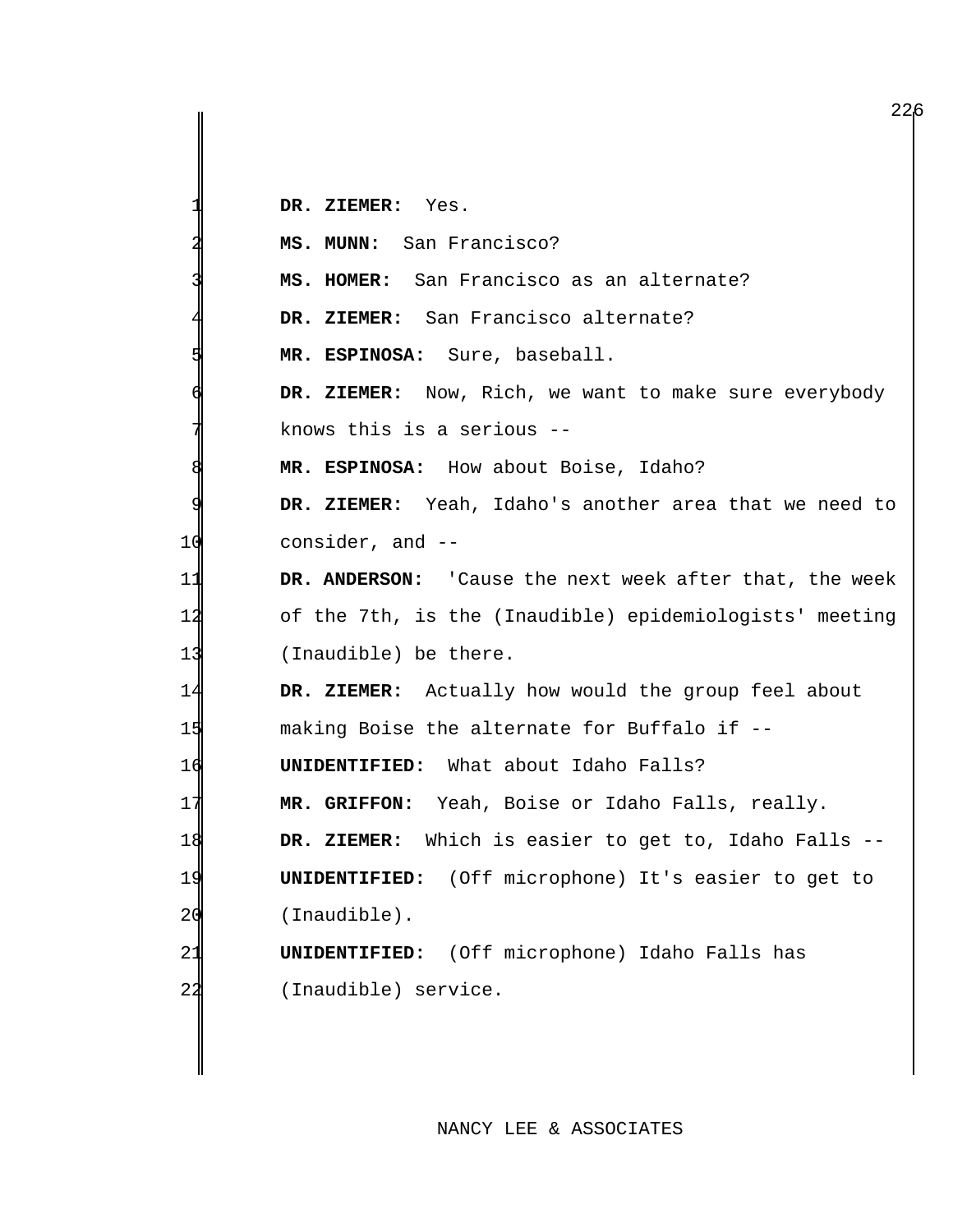|    | DR. ROESSLER: What is -- it's easier to get to Boise?        |
|----|--------------------------------------------------------------|
|    | DR. ZIEMER: Yeah, Idaho Falls would be fine.                 |
|    | (Whereupon, the Board discussed alternate venue for the      |
|    | proposed meeting.)                                           |
|    | DR. ZIEMER: Does Idaho count as east coast? I guess it       |
|    | does to people in Richland. That's right out here by Cape    |
|    | Cod, isn't it?                                               |
|    | Okay. I'm reluctant to -- too much beyond June till we       |
|    | see where we are with the contract. Are you okay just --     |
| 10 | at that point or do you want to reserve another date? You    |
| 11 | okay?                                                        |
| 12 | DR. MELIUS: I think if we -- if we --                        |
| 13 | DR. ZIEMER: We have two meetings ahead.                      |
| 14 | DR. MELIUS: Yeah, and also if we figure out the contract     |
| 15 | issues and so forth and pin down the meetings, we can always |
| 16 | (Inaudible) calendar and do it by e-mail and (Inaudible)     |
| 17 | meeting. I think we've talked about a number of potential    |
| 18 | locations, so                                                |
| 19 | DR. ZIEMER: Okay, very good.                                 |
| 20 | MS. MUNN: So where are we going in May?                      |
| 21 | DR. ZIEMER: May will be Buffalo, first choice.               |
| 22 | <b>UNIDENTIFIED:</b> May or June?                            |
|    |                                                              |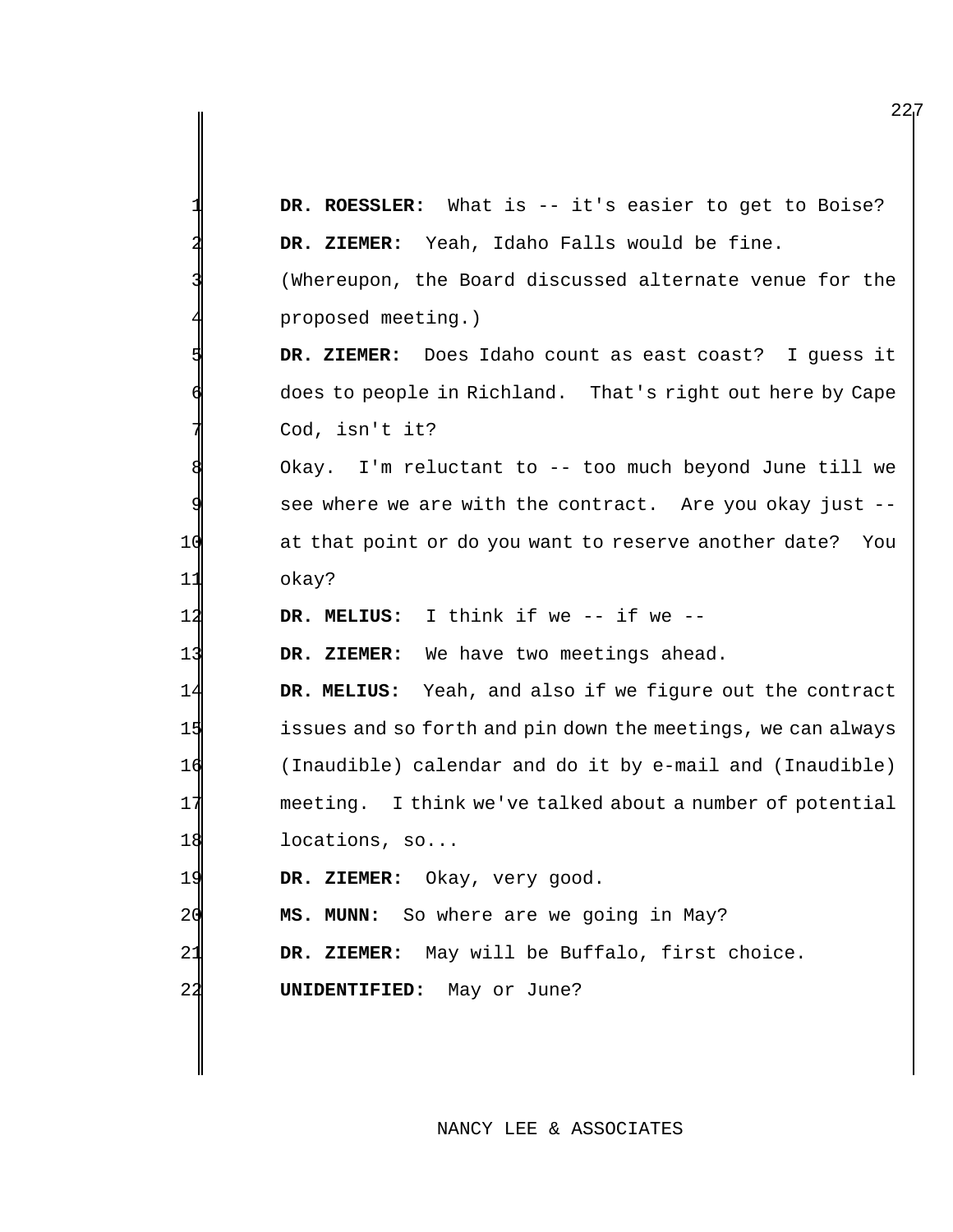DR. ZIEMER: That's actually June. It's June 2nd and 3rd. Boise's the alternate -- or Idaho Falls.

 **MR. ELLIOTT:** Idaho Falls would be better. It's closer to the site, if anybody wanted to go to the site. Buffalo's 300-plus miles away.

 **DR. ZIEMER:** It's all the same to the people in Hanford. Right?

Okay. Are we ready to go ahead with our working session? We have a number of items -- go ahead, Mark.

 **MR. GRIFFON:** Just one more housekeeping thing. I brought it up with Larry yesterday, but maybe he could just 12 update the Board on the IMBA software and the availability for the Board members.

 **MR. ELLIOTT:** Sure. We are still working on the end-user's license agreement for the IMBA-NIOSH Expert software. This is a new software program that we've had Tony James and NRP develop for us. There's one more remaining deliverable on that, another -- one aspect or piece of the software that we have yet to receive, and the license -- end-user's license agreement has to cover the Board, Sanford Cohen & Associates, as well as ORAU. Right now the current end-user's agreement that we have only

## NANCY LEE & ASSOCIATES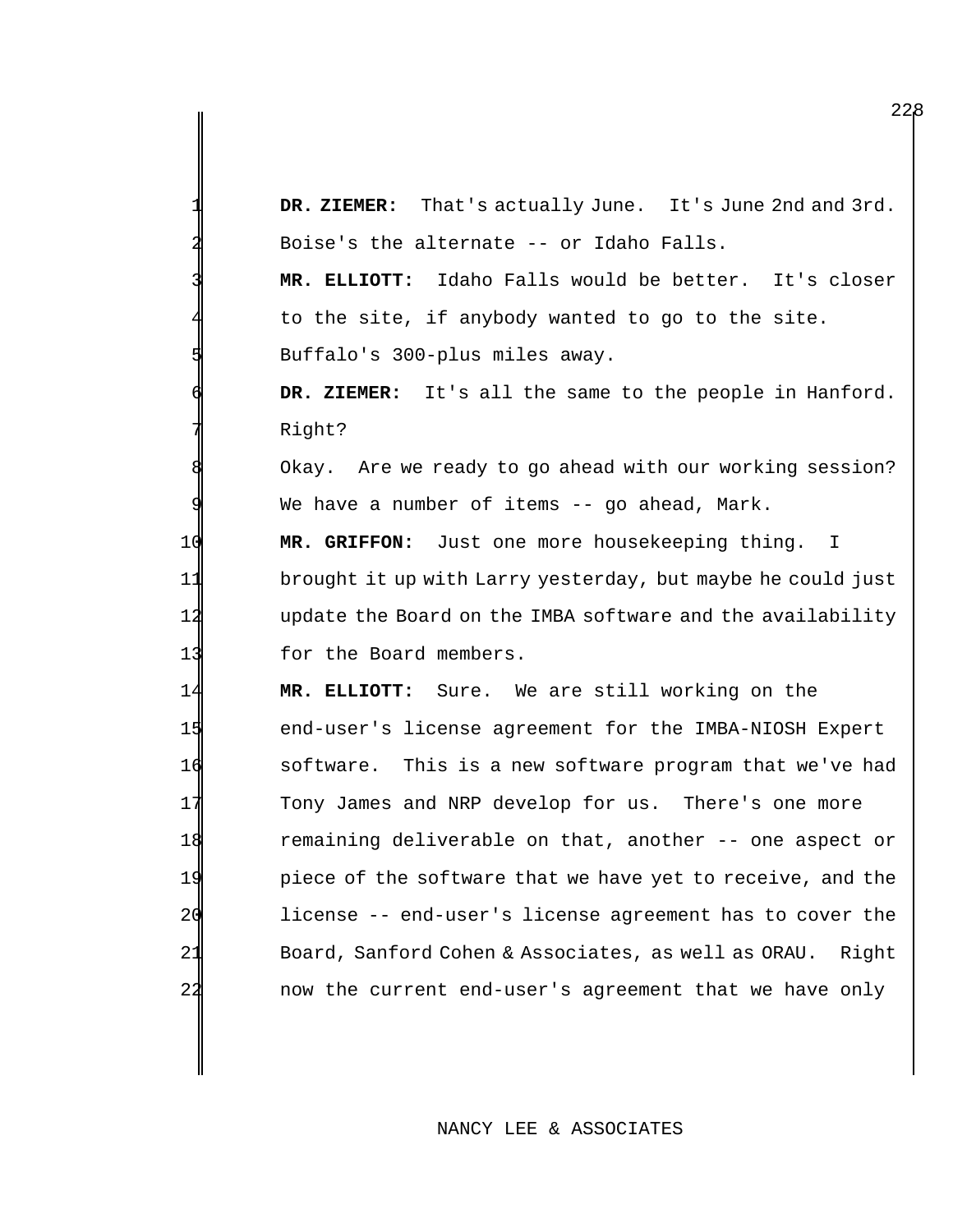covers ORAU, and so we're working through the legal aspects of that. So that's where we're at. We're working to try to finalize that end-user's license agreement. As soon as we have it in place, you'll have it.

 **DR. MELIUS:** Can I -- two issues. One is for the next - agenda for the next meeting in Hanford, and I really would like us to talk about the Blockson Chemical issue. I think we at least need a presentation on what's happening with that, and I think it's an issue related to sort of the basic methodology and guidelines for what happens in terms of dose reconstruction. And I don't know if I completely understand it, but I think we certainly -- there's enough information we have, and since NIOSH is moving ahead with completing dose reconstructions for a number of the claimants, I think -- we may be too late, but I think we really do need to get that out there and discuss it and at least get it addressed. So I ask that you put that on 18 the agenda for the next meeting.

19 **DR. ZIEMER:** Is that do-able?

20 **MR. ELLIOTT:** Well, I don't know if it's do-able or not. 21 We'll have to see where we're at within -- at that point 22 in time in the evaluation of how we're going to handle that

#### NANCY LEE & ASSOCIATES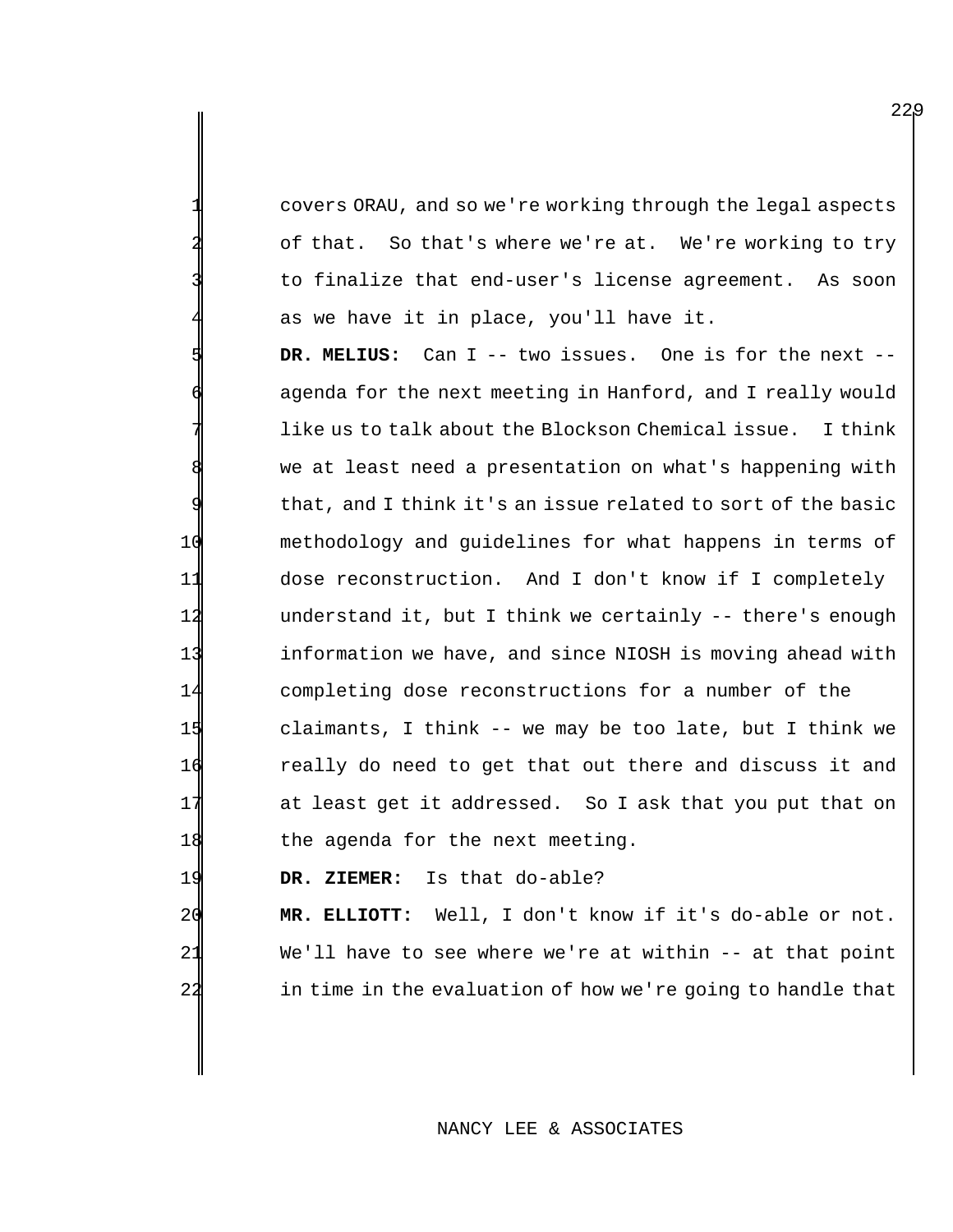1 issue.

2 **DR. MELIUS:** Well, Larry, I beg to differ. I don't think it matters where you are. I think as a Board we're supposed to advise you on guidance on dose reconstruction. This is not a rule-making. If it's a rule-making, tell us. It's a issue that we should provide you advice on and I see no need to delay that while you make up your mind. We're  $--$ 

 **MR. ELLIOTT:** Well, the Secretary -- you advise the Secretary and the Secretary sets your agenda. And if the Secretary decides that at this point in time it would be appropriate to present the issue for consultation, he will. But I can't -- I can't predict whether that will happen or not.

 **DR. MELIUS:** I disagree. The Secretary does not set our agenda. We are charged -- and if you read the original 17 statue, we are really charged with providing guidance on a number of specific issues in the original statute, and we do not -- providing guidance on those issues that -- 20 we provide them to the Secretary and through the Secretary, 21 but the Secretary does not set our agenda for what those issues are. There are a number of other areas that you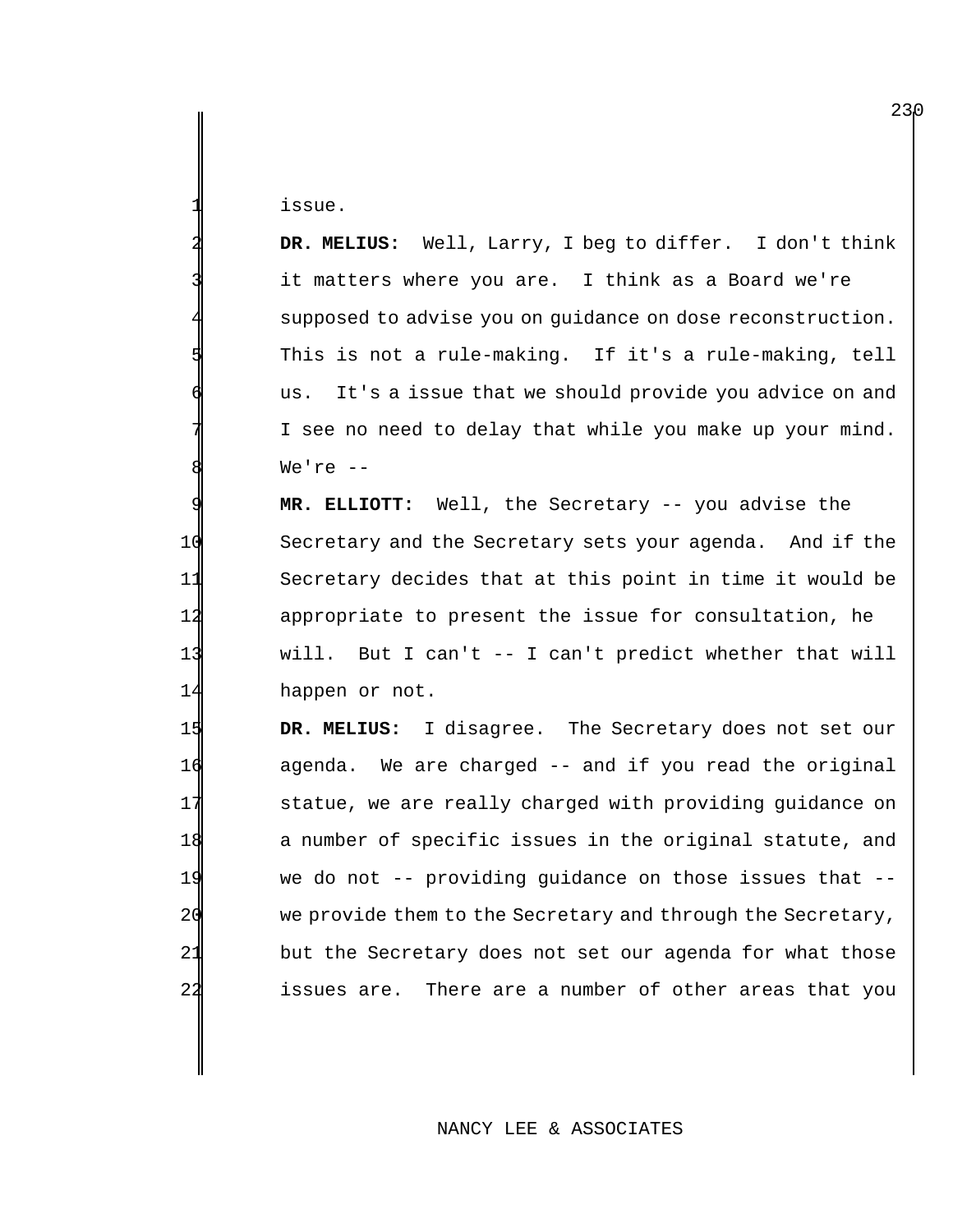may ask us for advice on through the Secretary, and that -- that is at your discretion. But I think things related to the original guidance, guidelines for dose reconstruction -- written right in the statute and those are what we're supposed to provide you with advice on. 6 **DR. ZIEMER:** Any other comments on that particular issue? I'm assuming that there -- aside from issues of where the Agency is, there's a general interest in the underlying issue that that plant represents so that perhaps even a 10 briefing on how one goes about addressing those kinds of 11 issues would be of value. Perhaps -- I don't think there's 12 any implication that the Board is necessarily smarter than 13 the staff. The idea here is to make sure that those 14 issues, as they're -- in a sense, as they struggle through 15 those issues, that if we can be of help there, that would 16 be good, too. I think it's -- I think the suggestion is 17 in the spirit of helping, to the extent that we can, on 18 addressing that issue.

 **MR. ELLIOTT:** And I appreciate that. I agree, the expressed interest is in the spirit of helping. But I disagree that -- the Secretary does set the agenda, and it's -- you know, we can point to the language of that.

#### NANCY LEE & ASSOCIATES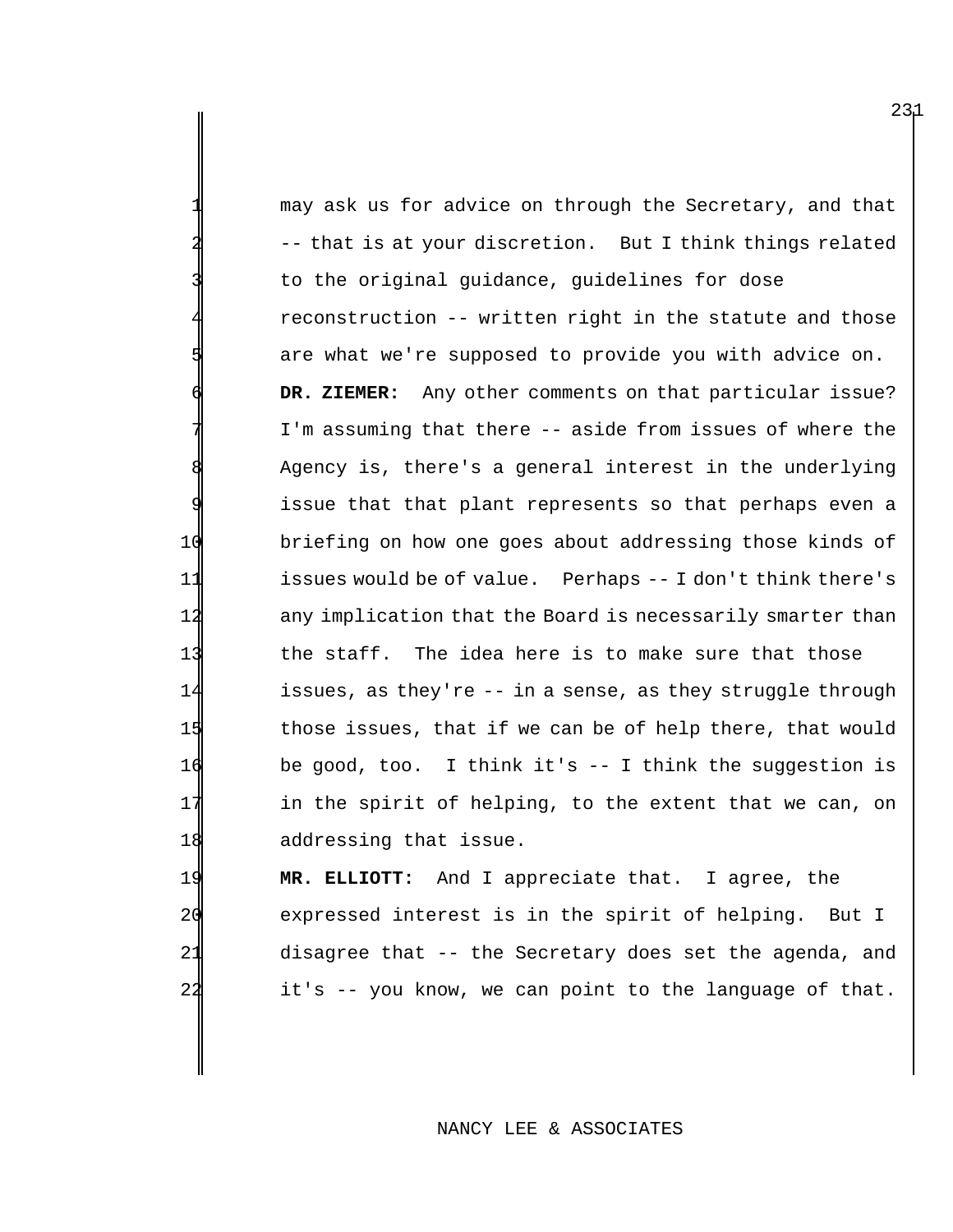|                      | DR. ZIEMER: Right. Let's go ahead with our working          |
|----------------------|-------------------------------------------------------------|
|                      | session, which deals with the SCA contract. We have with    |
|                      | us two of the $--$ oh $--$                                  |
|                      | DR. MELIUS:<br>I have one other issue I wanted to bring up. |
|                      | Okay, sure.<br>DR. ZIEMER:                                  |
|                      | DR. MELIUS: Which is -- the last meeting we briefly         |
|                      | discussed a letter that came in from three Congressmen in   |
|                      | western New York regarding the Bethlehem Steel dose         |
|                      | reconstruction, and --                                      |
| 10                   | DR. ZIEMER: Yeah, I would put that under the general        |
| 11                   | discussion area. That's not a housekeeping issue, I don't   |
| 12                   | think.                                                      |
|                      |                                                             |
| 13                   | Fine.<br>DR. MELIUS:                                        |
|                      | DR. ZIEMER: I did ask Cori to make a copy -- I brought      |
| 14<br>15             | the original with me and Cori has distributed copies of     |
|                      | my response to the Congressmen and to Secretary Thompson.   |
|                      | And if there's no objection, we'll discuss that in the      |
|                      | other session at roughly 10:00 o'clock.                     |
| 16<br>17<br>18<br>19 | We have the principals here from SCA --                     |
| 20                   | Paul, can I ask one question related to --<br>MR. GRIFFON:  |
| 21                   | I know we'll discuss it later, but do we have a copy of     |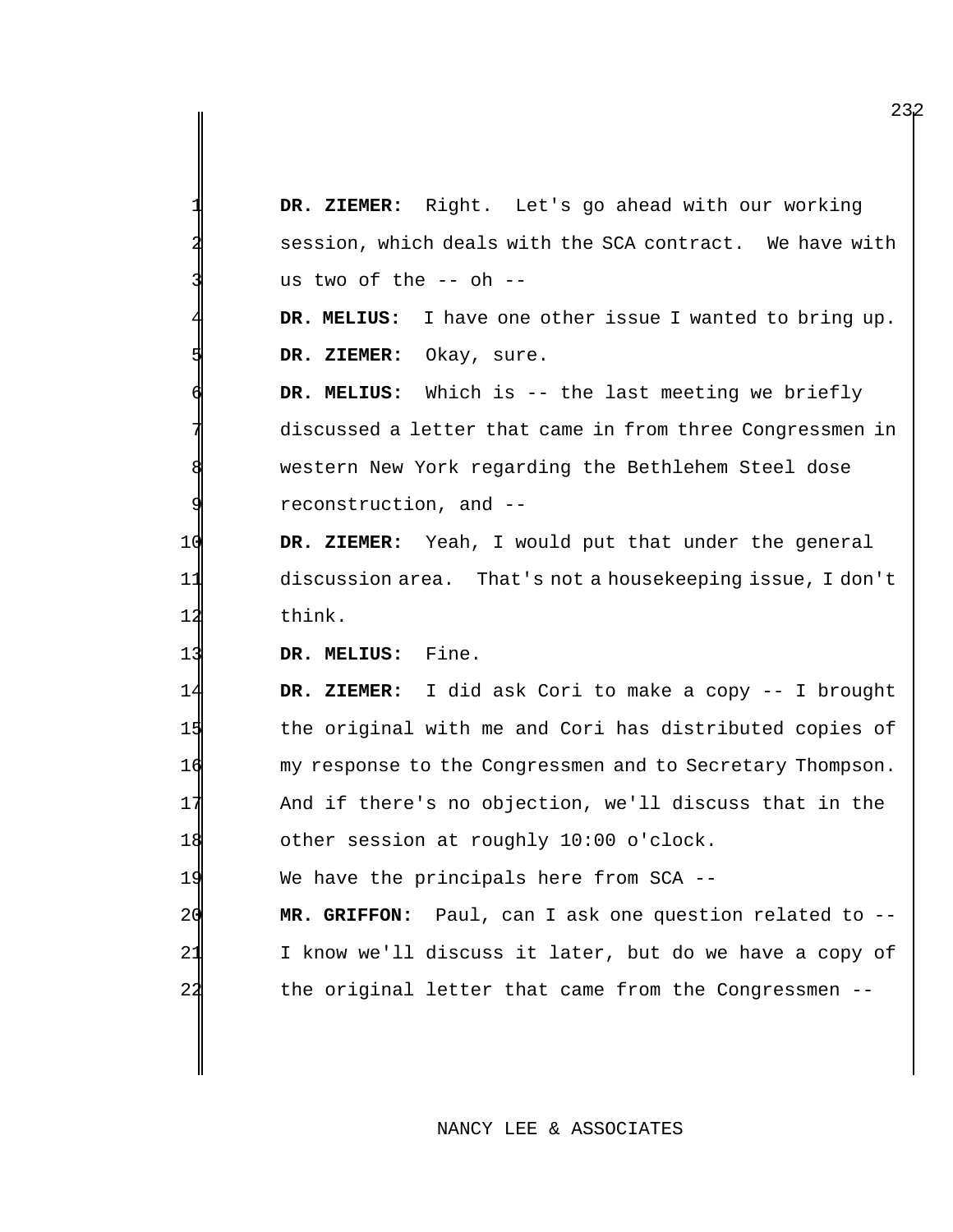|    | DR. ZIEMER: I thought that --                                |
|----|--------------------------------------------------------------|
|    | MR. GRIFFON: -- (Inaudible) the Board?                       |
|    | DR. ZIEMER: -- that was distributed at the last meeting.     |
|    | MR. ELLIOTT: It was passed out at the last meeting. I        |
|    | don't think we have --                                       |
|    | DR. ZIEMER: I have copies --                                 |
|    | MR. ELLIOTT: -- reference copies --                          |
|    | DR. ZIEMER: -- of it here, if any of you --                  |
|    | DR. MELIUS: (Off microphone) (Inaudible) copy of it if       |
| 10 | Cori wants to (Inaudible).                                   |
| 11 | DR. ZIEMER: How many need copies of the original?            |
| 12 | Several do, okay. We'll get those run off. Okay.             |
| 1  | BOARD DISCUSSION/WORKING SESSION FOR                         |
| 14 | SANFORD COHEN AND ASSOCIATES                                 |
| 15 | Now we will be discussing the task order proposal in closed  |
| 16 | session this afternoon. This morning we're discussing        |
| 1  | issues relating specifically to the tasks that have          |
| 18 | already been awarded and general issues. John Mauro is       |
| 19 | Joe Fitzgerald is here. And John and Joe, I'm<br>here.       |
| 20 | wondering if it would be useful for you to maybe pull around |
| 21 | to the front here and -- do we have a mike that they can     |
| 22 | Maybe -- maybe this one. Do we have a portable mike<br>use?  |
|    |                                                              |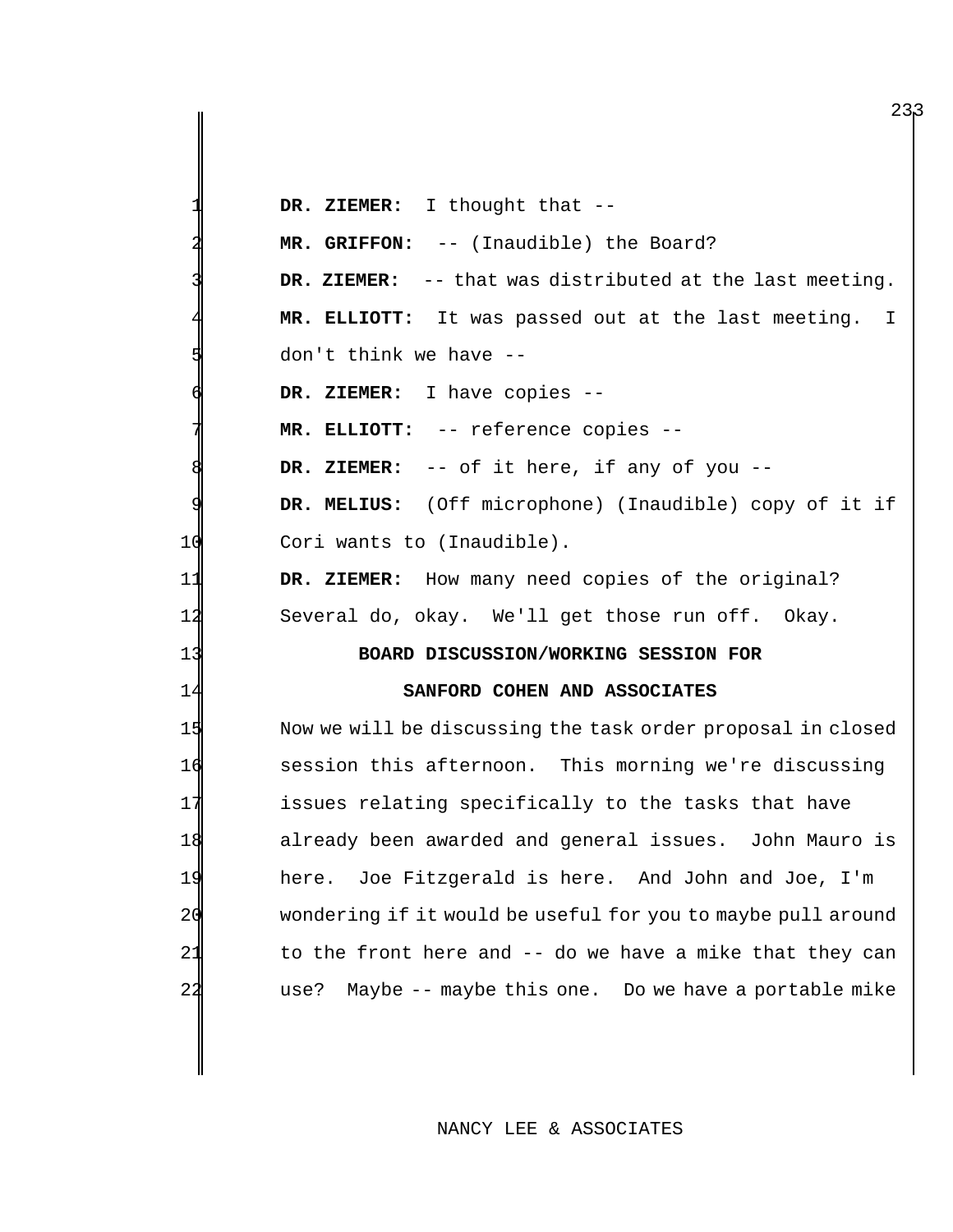|     | that could be used by these gentlemen? Yes, we do.         |
|-----|------------------------------------------------------------|
|     | Yeah, Joe and John, why don't you just pull a couple of    |
|     | chairs in the front there and you can share that portable  |
|     | You don't necessarily have to stand -- huh? He's<br>mike.  |
|     | going to give you a mike. He's going to give you a mike.   |
|     | Do you need a podium?                                      |
|     | (Off microphone) I could use the tabletop.<br>DR. MAURO:   |
|     | DR. ZIEMER: You're welcome to use the podium, if you wish. |
|     | Is that easier?                                            |
| 1 d | DR. MAURO: (Off microphone) (Inaudible)                    |
| 11  | DR. ZIEMER: Yeah, we'll pull the podium over.              |
| 12  | (Pause)                                                    |
| 13  | DR. ZIEMER: John, I believe it would be in order if you    |
| 14  | would like to begin the discussion with points and issues  |
| 15  | that -- and concerns or questions that you might have, and |
| 16  | I'll kind of let you take the lead here at this point.     |
| 17  | DR. MAURO: Fine, thank you. I appreciate that. Joe and     |
| 18  | $\perp$                                                    |
| 19  | I'm not getting a feed.<br>THE COURT REPORTER:             |
| 20  | (Off microphone) -- had a chance to --<br>DR. MAURO:       |
|     |                                                            |
| 21  | (Off microphone) That mike's not working.<br>UNIDENTIFIED: |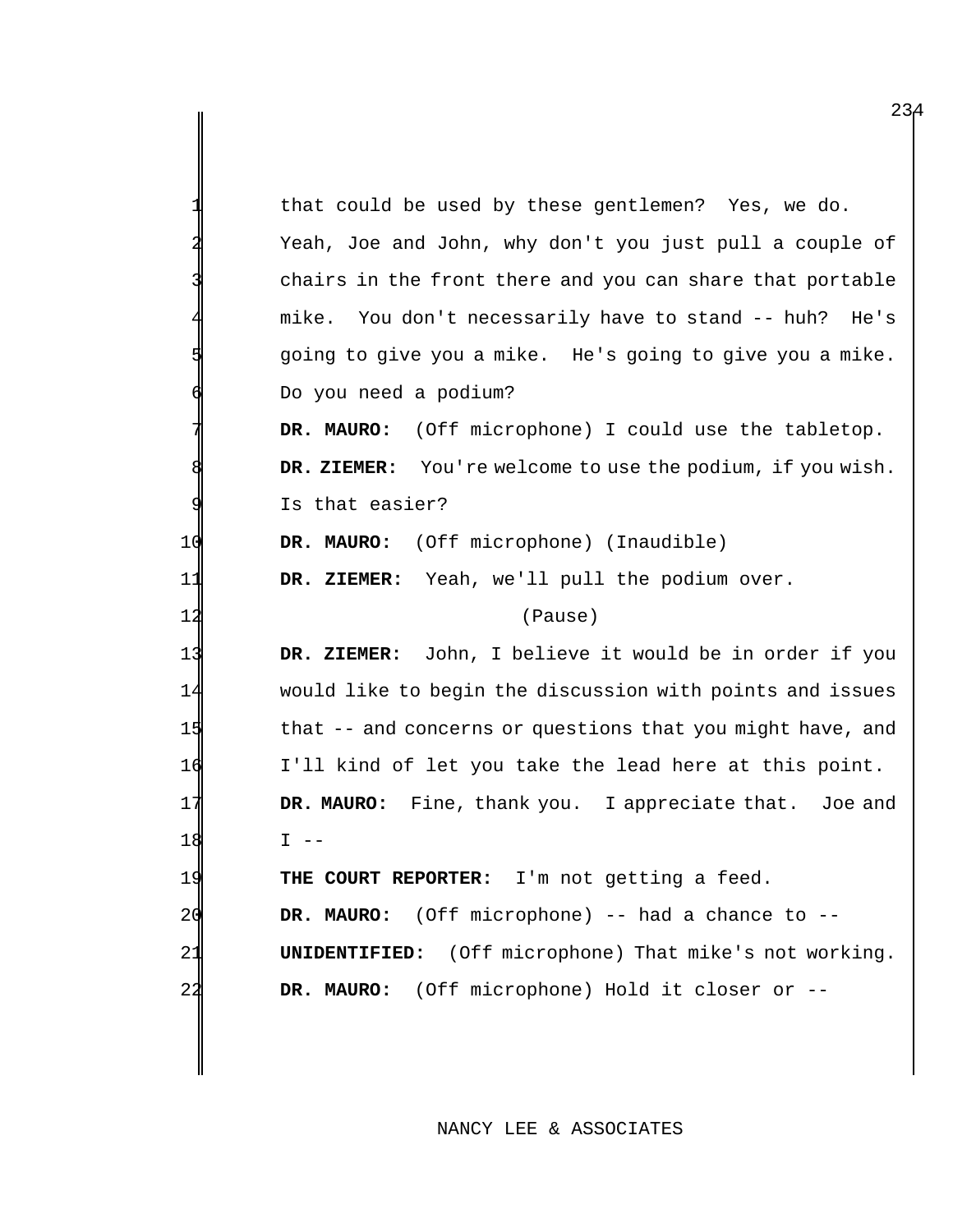DR. ZIEMER: Hold it closer or put it in the stand and raise the stand up a little bit. Oh, it won't fit.

DR. MAURO: (Off microphone) It's not working?

#### (Pause)

DR. MAURO: We got it. Okay, thank you. I sat through yesterday's meeting and also the day before yesterday SC&A did receive official authorization to begin work on task two, which is the site profile reviews, and task four, which is the -- I guess the tracking system relational database. As a point of confusion, I have been informed by contracts that it turns out that those two tasks, which we have all been calling task two and task four, administratively -- according to -- when we put in our progress reports -- are actually going to be called tasks 15 one and two because they came in first and second -- just to avoid confusion. But I'm going to continue, since I see everyone is comfortable with the two and four reference, we'll continue with the tasks two and four.

 Now let's first talk a little bit about -- I'm going to talk more, as the program manager for SC&A, on some high level or global issues. And Joe certainly is here, who is our task manager for task two on site profiles, and we'll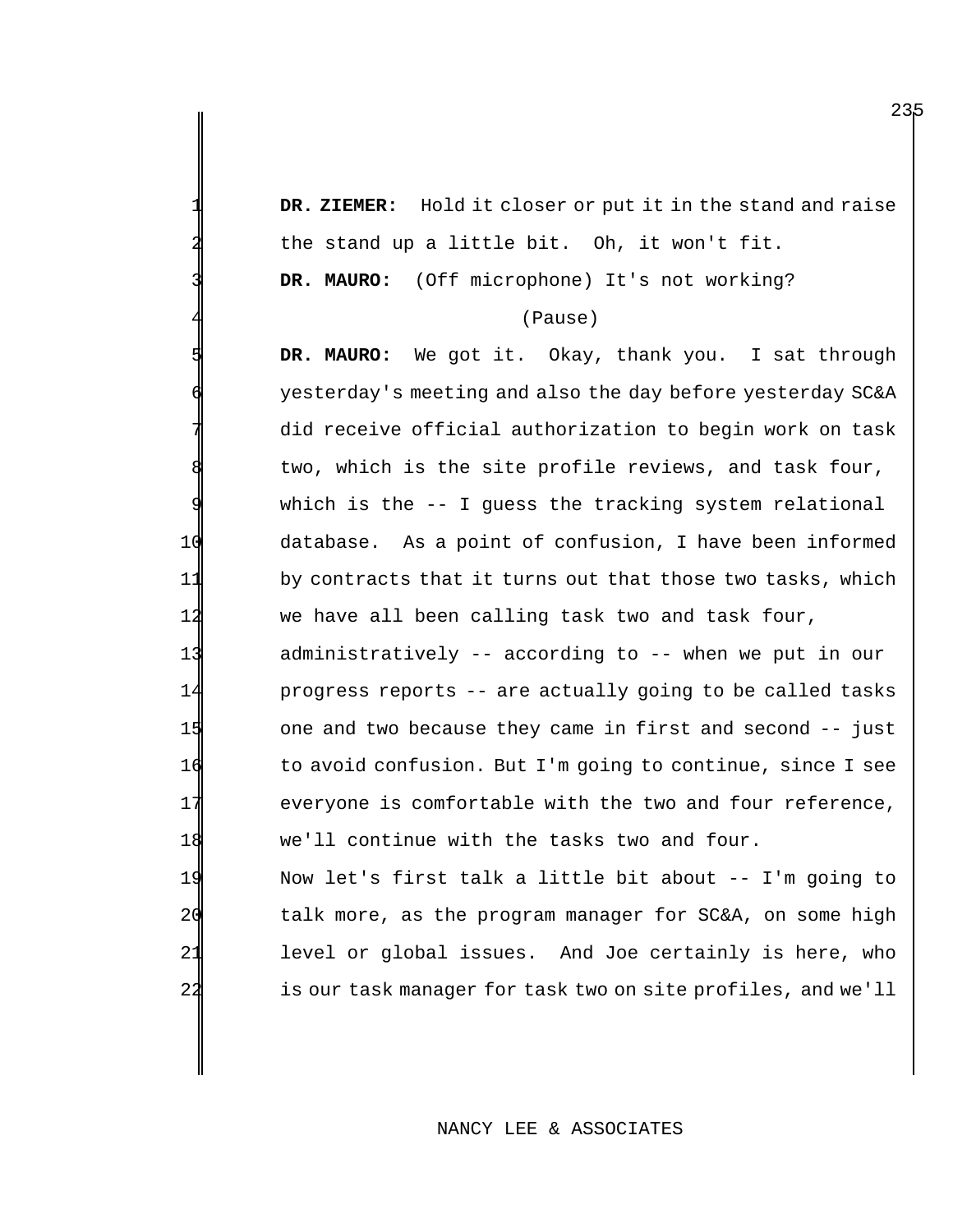get down a little bit into the more of the specific issues with Joe. So  $-$ - and I have a few notes that I took 3 yesterday -- a little scrambled, so it's almost like a little freewheeling thoughts that have gone through my head  $-$  spinning through my head, but I  $-$ - I'm going to sort of unload them a little bit.

First let's talk about our first deliverable, which is a report that's going to be due to you -- or really two reports -- one month from the day before yesterday. The 10 first deliverable is going to be our proposed plan or 11 procedure for performing our review of the site profiles. 12 The other one is going to be a description of the relational 13 database for tracking information and querying to support 14 you in evaluating the degree to which your stratified 15 sampling is meeting your needs. I'll talk about both of 16 those briefly.

 With regard to the first deliverable, which is this procedure, in our proposal we laid out our approach for performing site profile reviews. And in fact, we identified -- in about seven or eight pages -- our plan for doing that work. And it's a generic plan. It 22 identifies in effect four areas that we're going to

## NANCY LEE & ASSOCIATES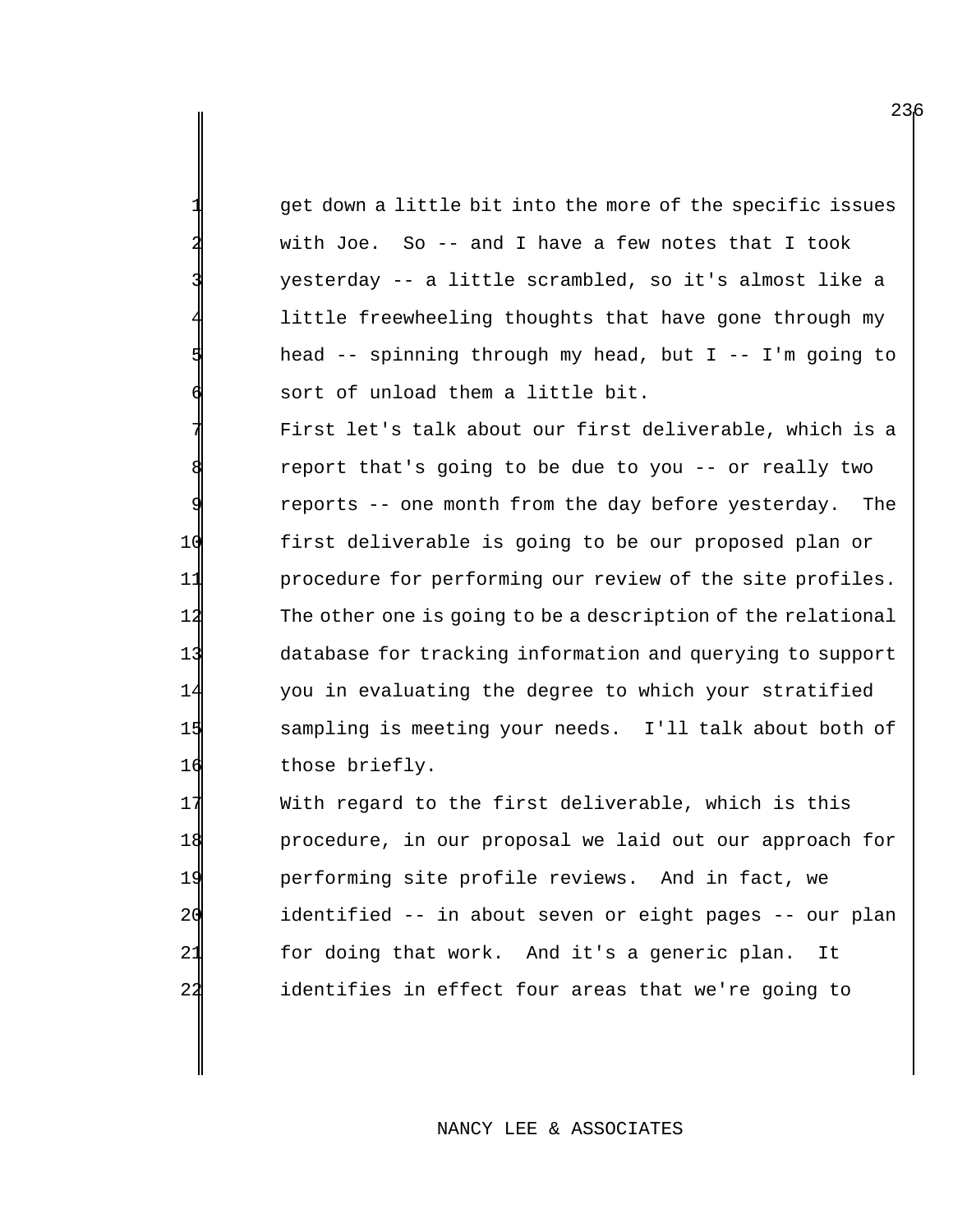explore. It's almost like sub-tasks on the things that we plan to do. I'm sure you've all had a chance to look them over.

What dawned on me yesterday -- or day before yesterday -is I read through the -- just randomly select -- not randomly. I selected the site profile for Savannah River, which appears to be a fairly complete document and I believe one of the documents that is very mature, and went through it. And one of the things that struck me was that 10 it was not -- it was a little different than I thought it 11 would be. And one of the things that struck me regarding 12 our deliverable -- now I sort of married that knowledge 13 I gained from reading the site profile with our plan to 14 -- for our first deliverable, and it struck me that I think 15 We're going to have to write plans. And I'm throwing this 16 onto the table and to Joe, also, for consideration. I 17 think our plans for performing site profiles need, to some 18 degree, be site-specific. Each site, it would appear, is 19 very -- most sites -- many of the sites, very complex. The 20 amount of technical information of potential importance 21 and potential not importance is not immediately apparent 22 of course until you go through the process of evaluating

## NANCY LEE & ASSOCIATES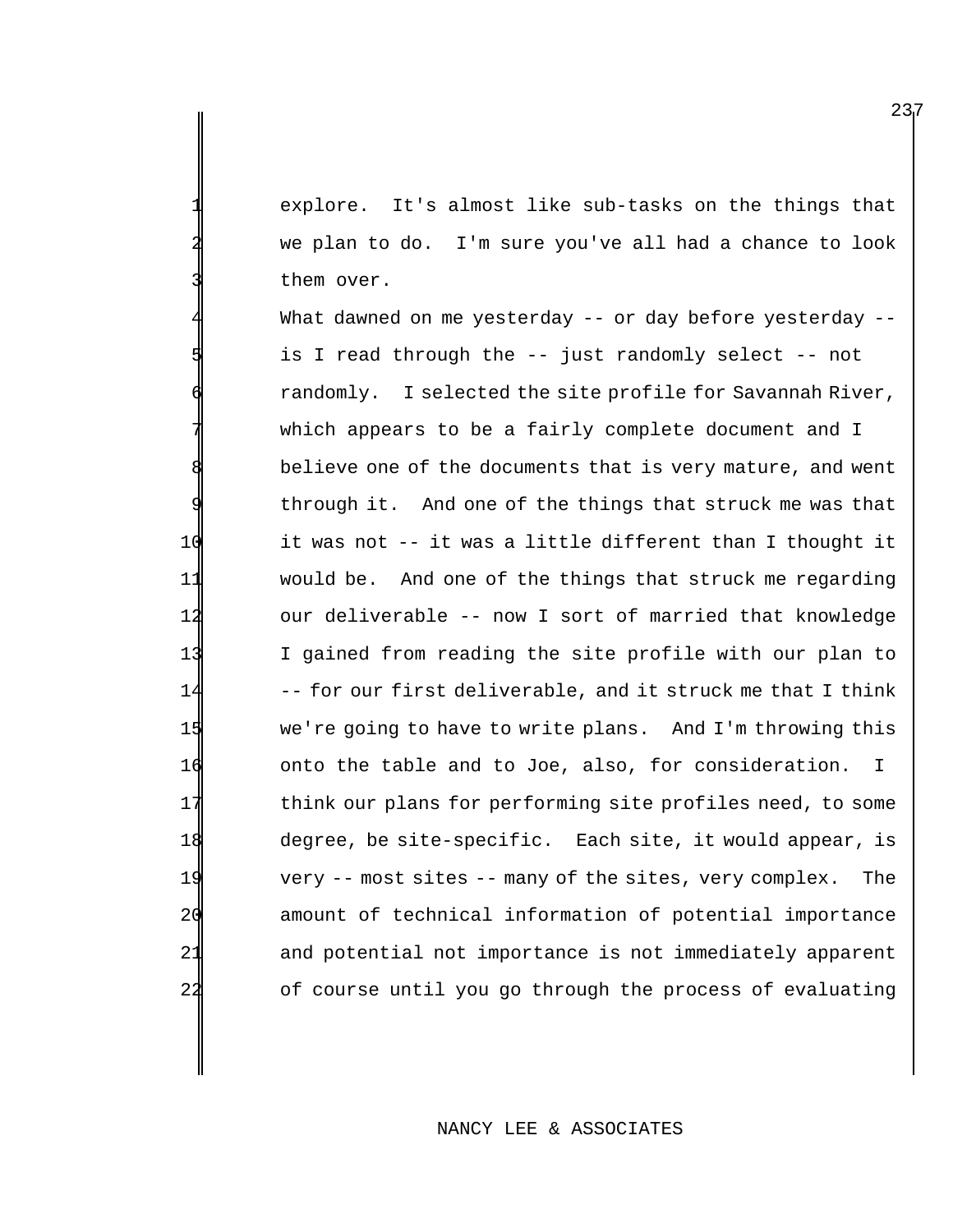how important the information is. So we're -- we are going to have to be efficient in zeroing in and delving into aspects of each of these site profiles in a way that is very focused.

 So my first thought is that our plans that we'll be submitting to you  $- - 1$ 'd like them, as the project manager, to keep control and keep focused and hold onto budget and schedule, is to write a plan that's of a generic nature, almost like an umbrella plan, but have an attachment to it that would specifically identify the strategies we currently think are the best strategies for coming at, for example, the site profile for Savannah River 'cause it contains certain information, when I look at it, that says where I think -- and this becomes a judgment call based on experience -- where the most important information 16 lies, the places where -- it's almost like within our mandate and the time scale and the budget, we can't do an exhaustive evaluation of every aspect that might be of importance.

 Now I'm looking for reaction to this. I think we have to be judicious in where we invest our resources so that we go after those things that we believe are -- are

## NANCY LEE & ASSOCIATES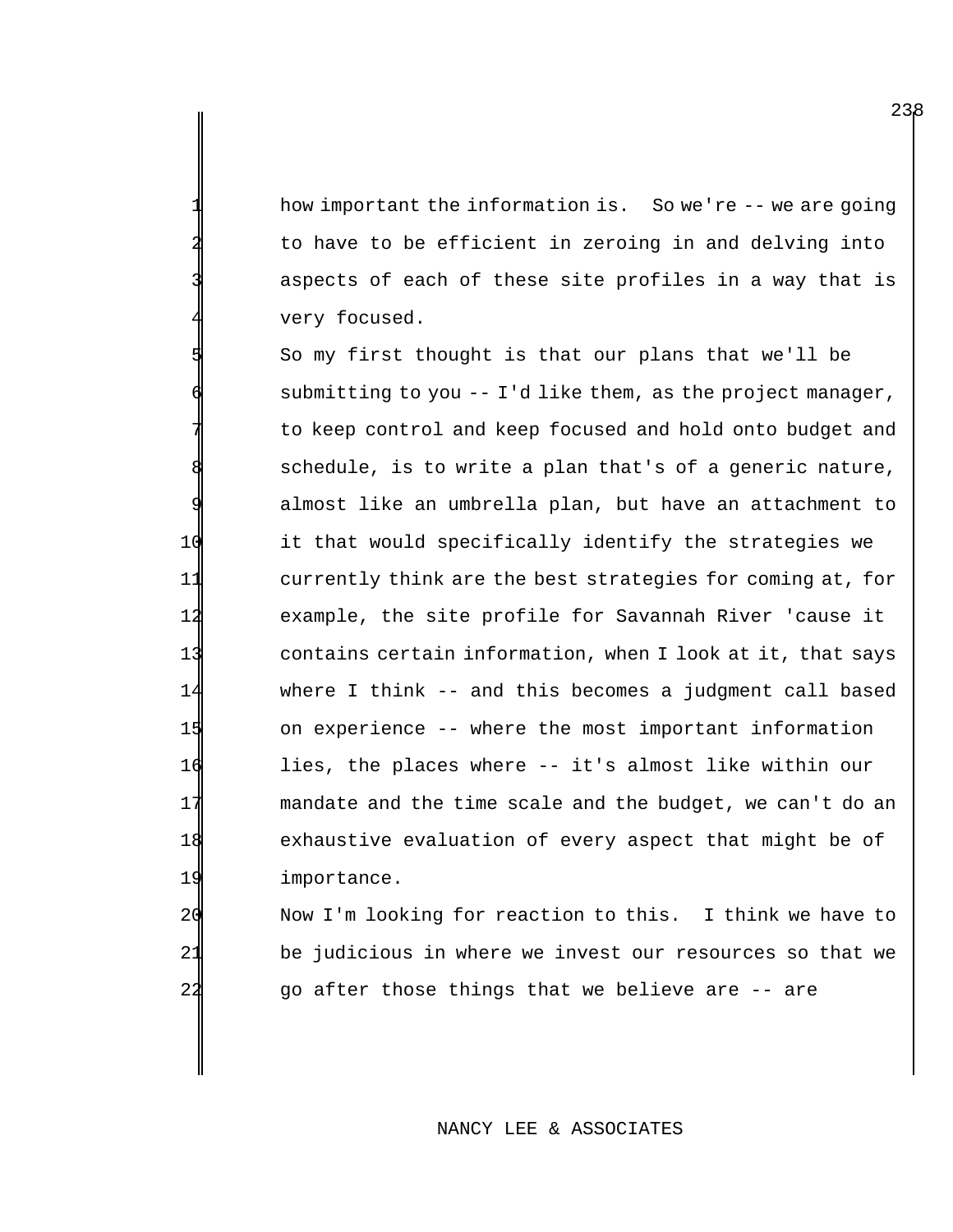prioritized.

Now here's one of my concerns. My experience in doing work like this is it's a very iterative process. You dig. You step back, you look at what you have. You speak to your client, this is what I'm seeing. And I think, based on what I'm seeing, we're going to move a little more in this direction versus that direction. And you step back and it's an -- it's an iterative process. It's not a linear 9 process because you're growing as you proceed and you're 10 realizing where your resources need to be focused.

 Now one of my concerns is that -- I think Joe and I need the flexibility to make those judgments as we mature and move through the process. So though we will write a plan that we will deliver to you at the end of the month that will lay out, on a general approach, how we plan to do it, but also -- and I'd like to propose this -- we plan to try to make it tailored to the site profiles that you folks 18 identify you would like us to take on initially. Okay? As best we can. But at the same time, I beg your indulgence 20 that as we move through it and as we learn and get smarter, we will keep you apprised of the directions that -- that the information is taking us. So it's going to be a living

## NANCY LEE & ASSOCIATES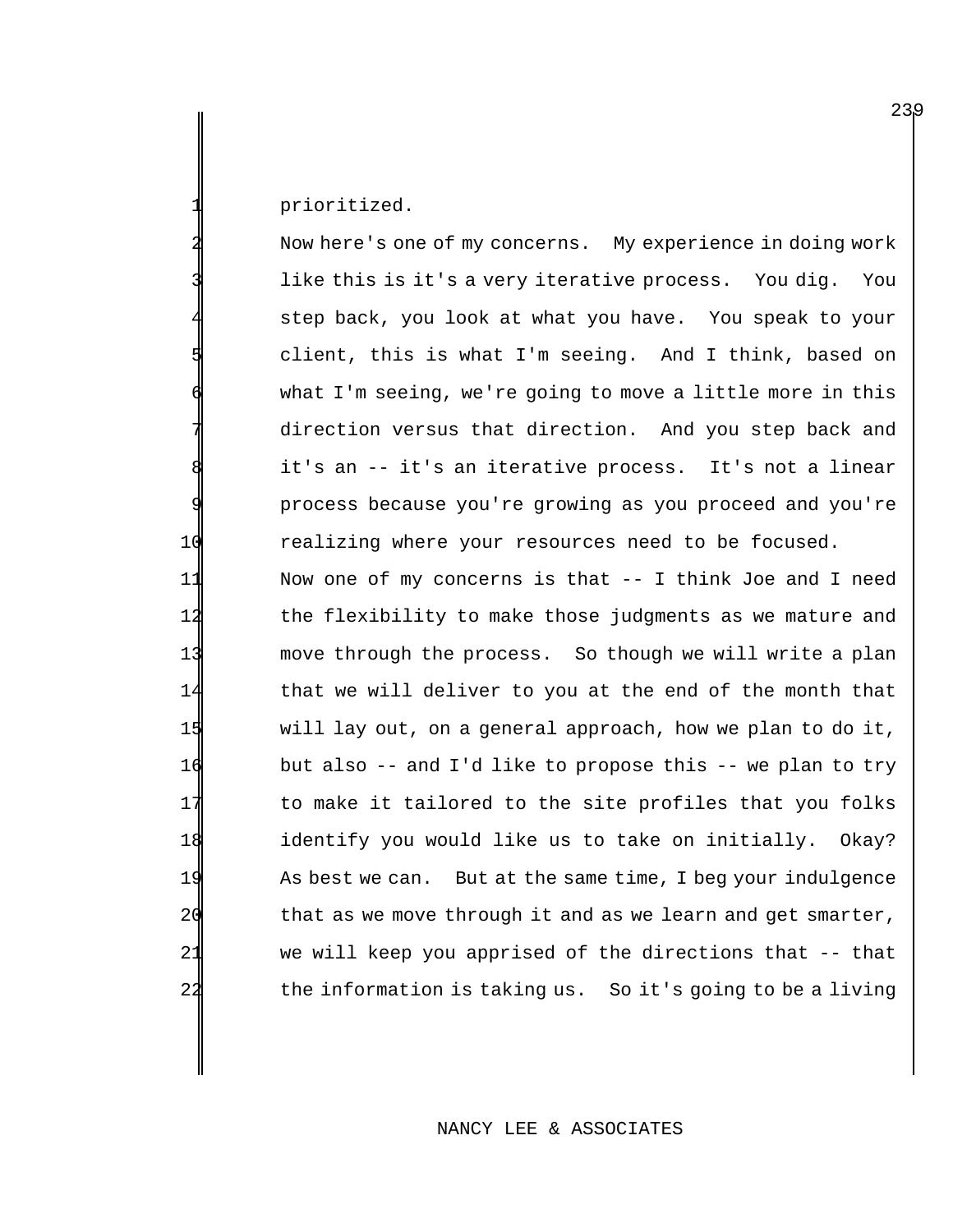process.

However, I think it's important that we have the freedom and flexibility to move down the paths that we consider to be important. We will certainly keep you apprised of it. And if at any point in the process you feel that it's -- we're taking a path that perhaps the Board is uncomfortable with, you think that maybe it's not the best path to take or you're (sic) ignoring a path that you feel might be important -- here's where a collegial relationship is important to us, but I also realize that we have a very formal process here whereby approvals need to go through a process. So I'm at a little bit of a -- a little bit off-balance here because I like the idea of the interactive, but I also don't want to have hold points unnecessarily.

 So I think I'd like -- I guess my first point to be made is that we have to learn together where the hold points are important, where we have to stop until you folks have a chance to deliberate, but where we're allowed to continue based on our judgment. We will always inform you of any direction we're taking that might be substantively different than what we originally laid out in the plan that

## NANCY LEE & ASSOCIATES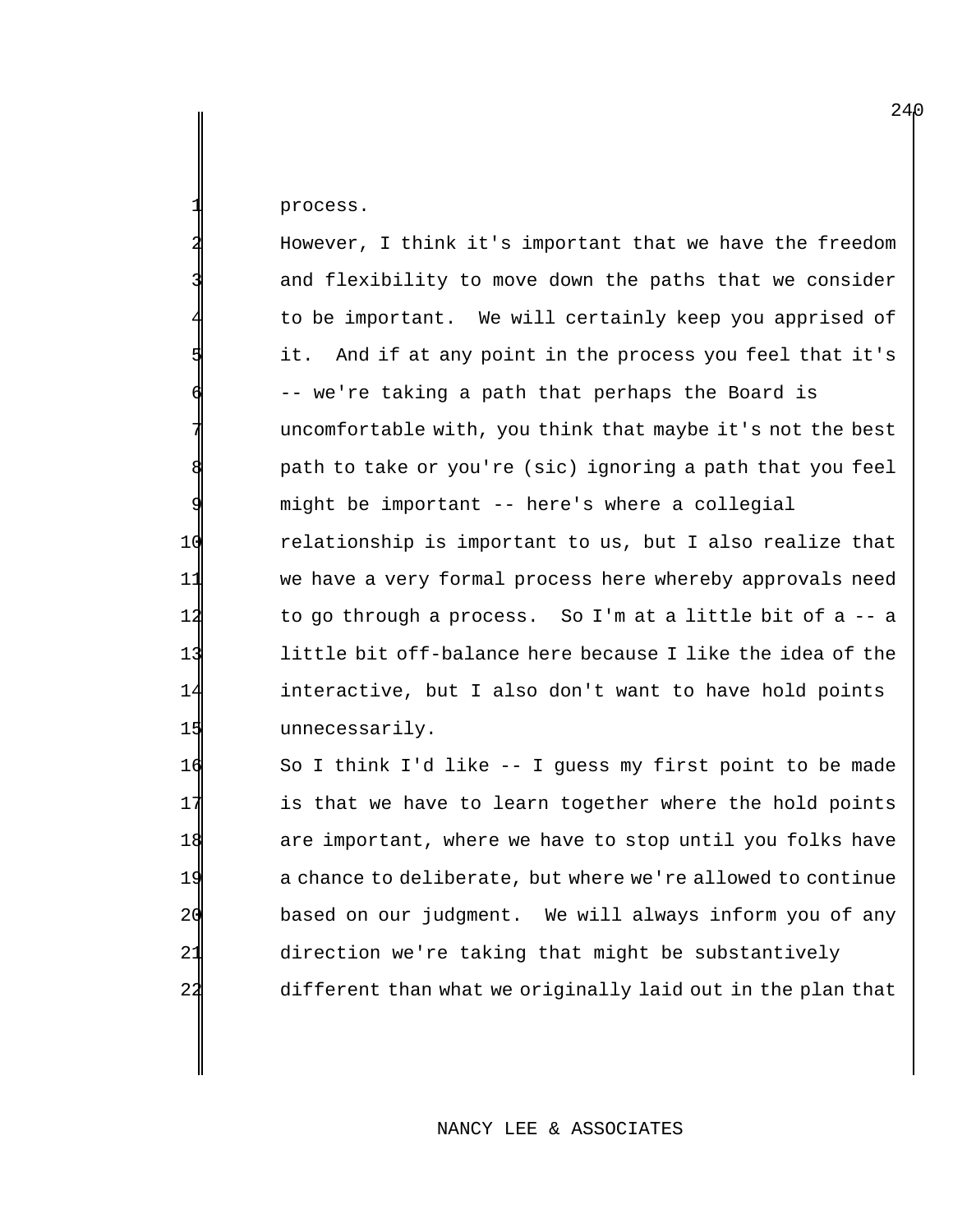you'll receive a month from now. I guess that's the first point I wanted to make.

 **DR. ZIEMER:** John, do you want the Board to comment or react as you proceed here?

DR. MAURO: I very much would like --

 **DR. ZIEMER:** Or ask questions -- okay. Let's -- on that point  $--$  Tony.

**DR. ANDRADE:** John, and also for the members of the Board, based on your comments and my own thinking as of yesterday, I wholeheartedly agree with the general direction in which you'd like to push forward on. I don't think the criteria like the numbers of employees that have filed are necessarily -- I don't believe that that particular criterion is necessarily a good one at this particular point in time. I believe that you, contractor, would perhaps feel better getting on board that learning curve with addressing perhaps a site that had a limited number of functions -- perhaps a manufacturing function or something like that -- rather than jumping into say Los Alamos, that has everything from theoretical physics to plutonium work. So it's my belief that the Board should consider something like that for a site that we believe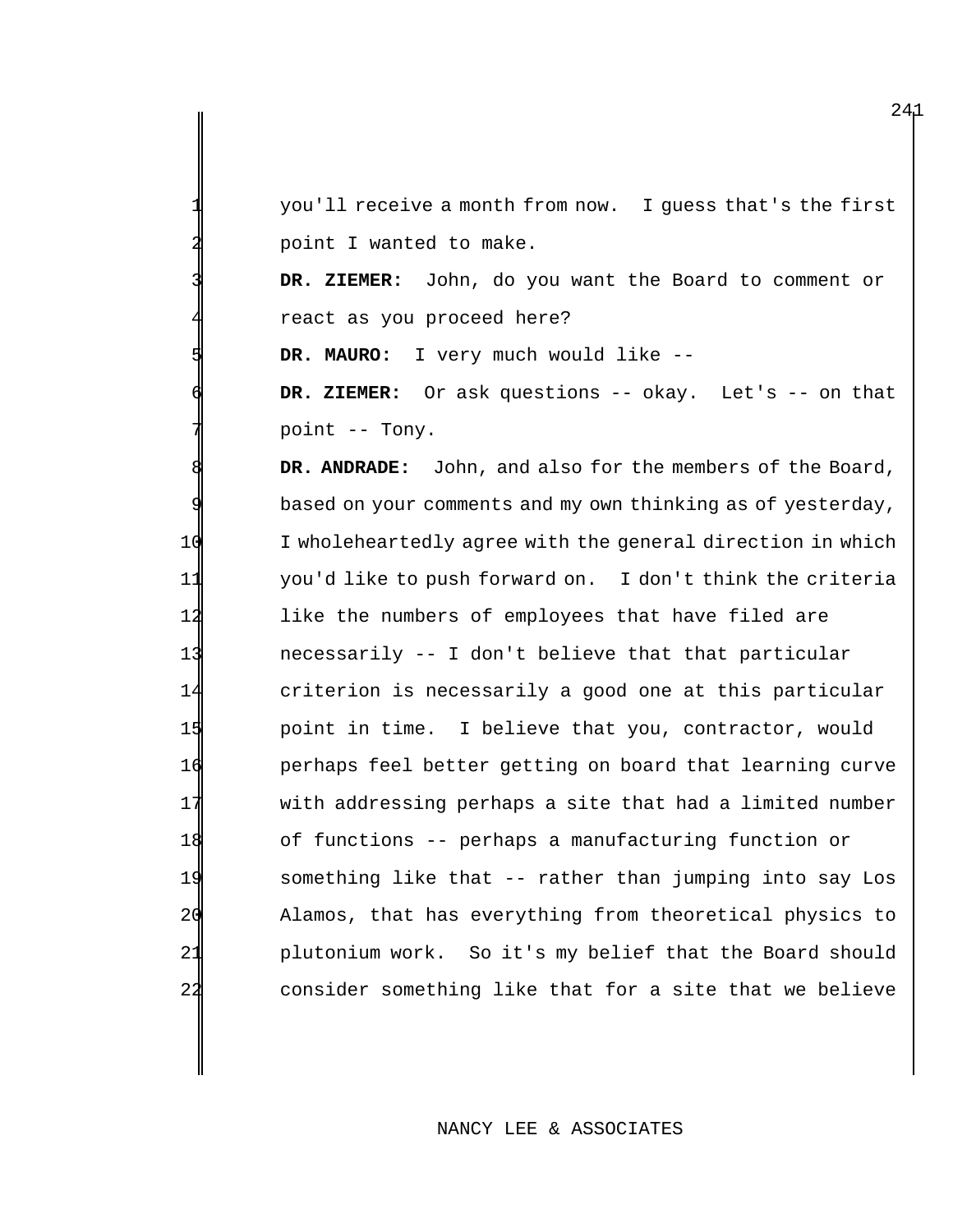is important.

2 **DR. ZIEMER:** As we proceed here, you're simply hearing comments that do not constitute official direction from the Board. Your task is (off microphone) your task. You are to come with us  $--$  to us in one month with a proposal. You are reflecting some thoughts about that right now --7 **THE COURT REPORTER:** Okay, he's off-mike.

**DR. ZIEMER:** (Off microphone) -- about the nature of what that will look like. I don't think that we can, in any 10 definitive --

 Oh, I lost the contact. I don't think, in any definitive way, that we can comment beyond some sort of general reactions and so on. Certainly the plan, if it's to be a plan that covers, conceptually, the whole gamut of site profiles, has to be a generic umbrella thing. And I think we understand that there may be specifics that would apply 17 to one facility that might not apply to other facilities. And I presume the plan would spell out how you would get at what those would be for a Savannah River versus a 20 Bethlehem Steel or something like that.

21 **DR. MAURO:** Well, that's -- that brings me -- in order for 22 **us to take the approach that I'd like to take, namely have** 

NANCY LEE & ASSOCIATES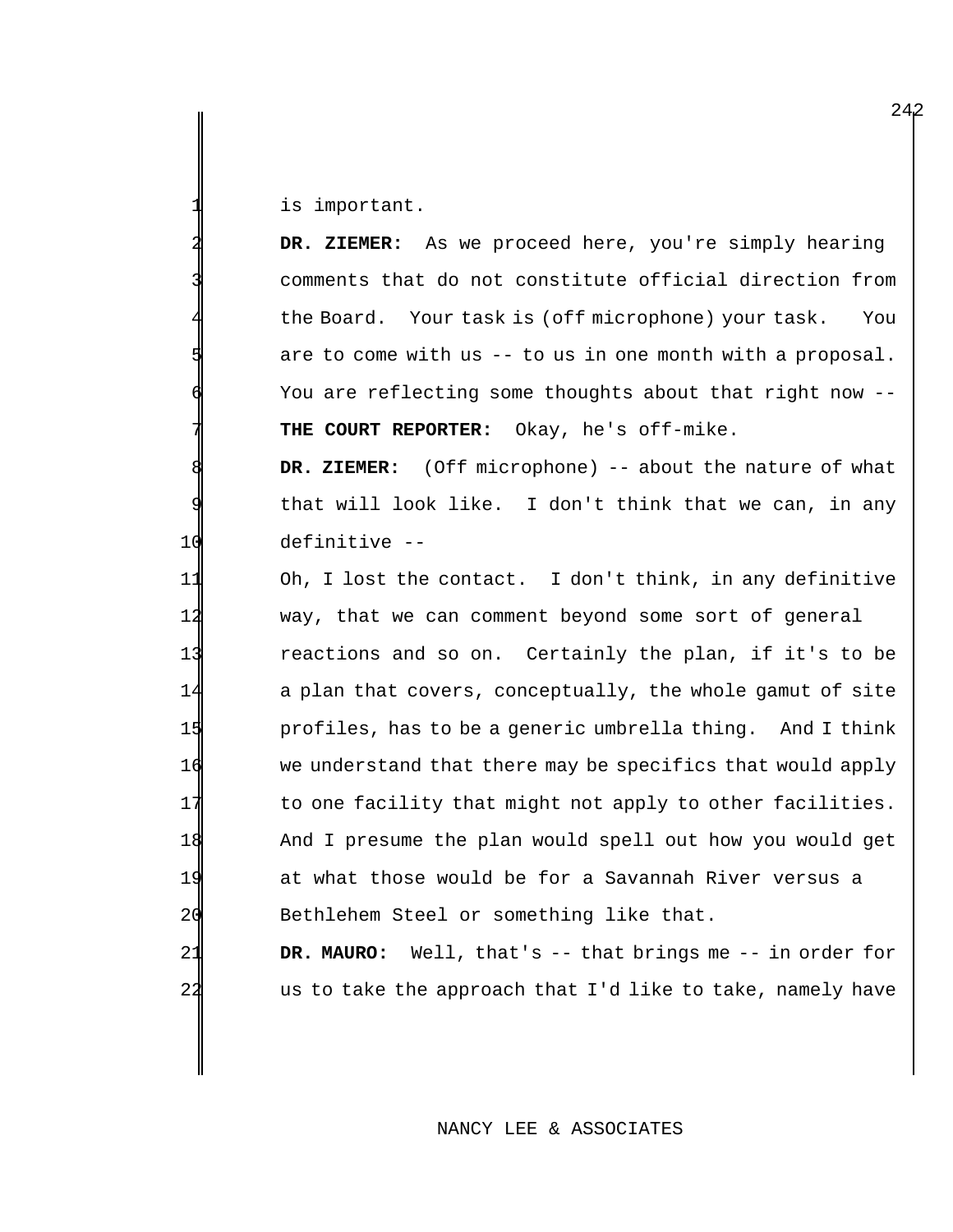an over-arching plan but have an addendum to it that explicitly addresses our plan for a particular facility, it would mean that very shortly you would need to provide us with direction on which ones you'd like us to begin with. I realize we have a list. There's a potential for as many as I believe ten to 12 DOE and two to four AWEs. The sooner -- in light of my thinking now, the sooner we have an initial list of the two, three, four, five that would --9 you'd like us to begin with, the -- it will -- it will allow 10 us in our next -- in our first deliverable, to address those 11 specific ones so that -- 'cause that's where the rubber 12 meets the road. If that's possible, that would be very 13 helpful. Otherwise what we're going to deliver to you is 14 going to be, quite frankly, of limited -- I hate to say 15 this, but -- it will give you a general idea of how we're 16 Going to come at the problem, but I think more importantly 17 is we need specific ideas on how we're going to come at 18 the problem because we're on a track that we're trying to 19 be highly efficient. And how we see efficiency and how 20 we apply our resources is going to be unique to each 21 facility. So I'd like to request a -- 22 **DR. ZIEMER:** I think based on our discussion yesterday,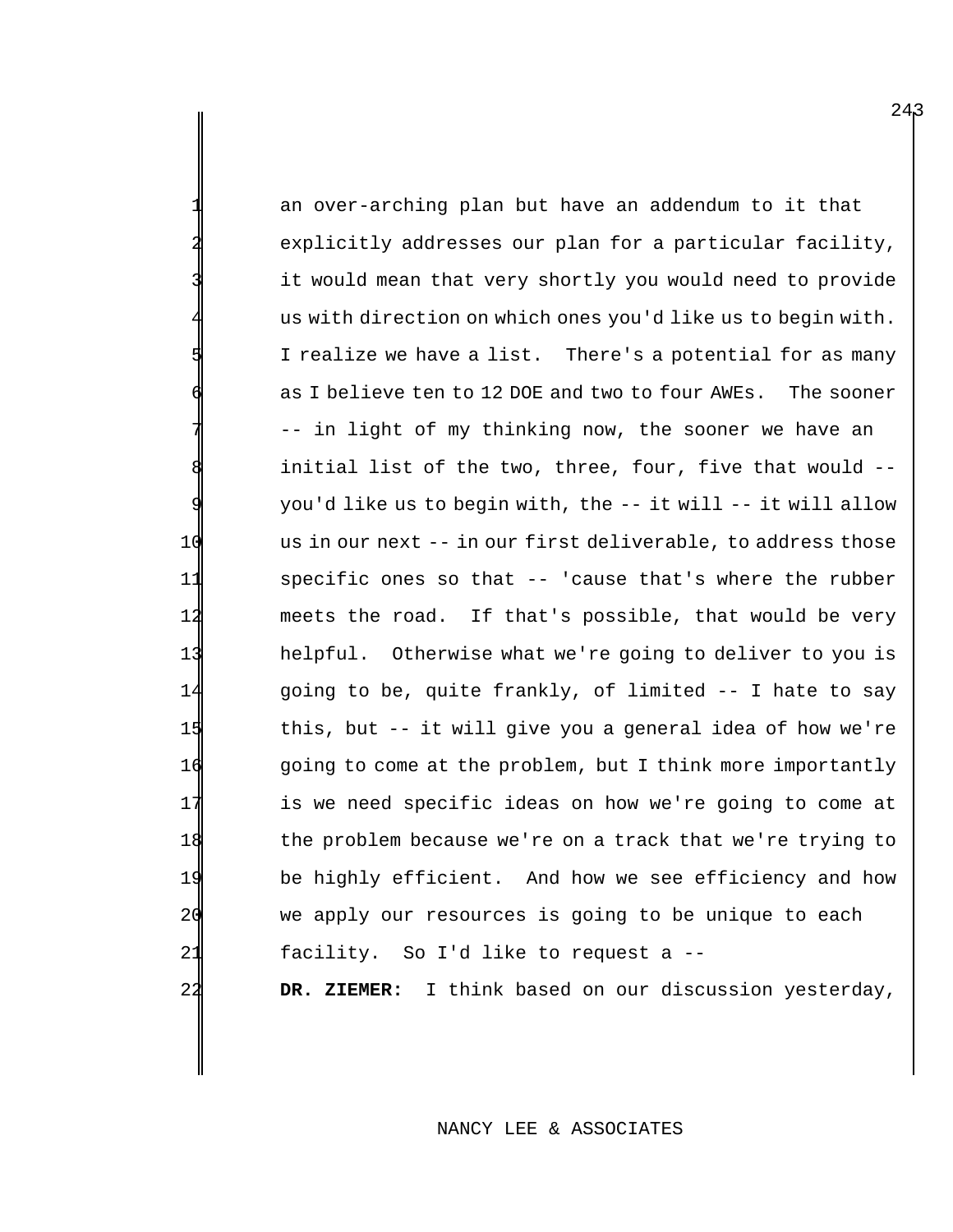it was our hope that we would have some of those yet identified at this meeting, as I recall.

Mark, comment?

MR. GRIFFON: Yeah, I think the general approach that you described is consistent with what we were thinking and the over-arching plan I think is the deliverable. The only thing I would say is that the site-specific plan  $-$ - I tend to agree with you in that I think the site-specific plans -- you can get more specific, but I think there is going to be some iterative, you know, actions as you move through the process, so I'm not sure -- I guess -- I guess what I'm sort of saying is I'd hate to see a lot of time and man-hours spent on those site-specific plans, especially if there's going to be a lot of iterative, you know -- as you move along through the process. So -- but I think the deliverable, as we laid it out, is that first sort of umbrella, generic plan that would give you the flexibility to adapt on different sites as you need to -- you know, as you see fit.

 **DR. MAURO:** That being the case -- that being the case, what I'm hearing is -- at least an initial impression -- is that our first deliverable will be a generic plan. But

#### NANCY LEE & ASSOCIATES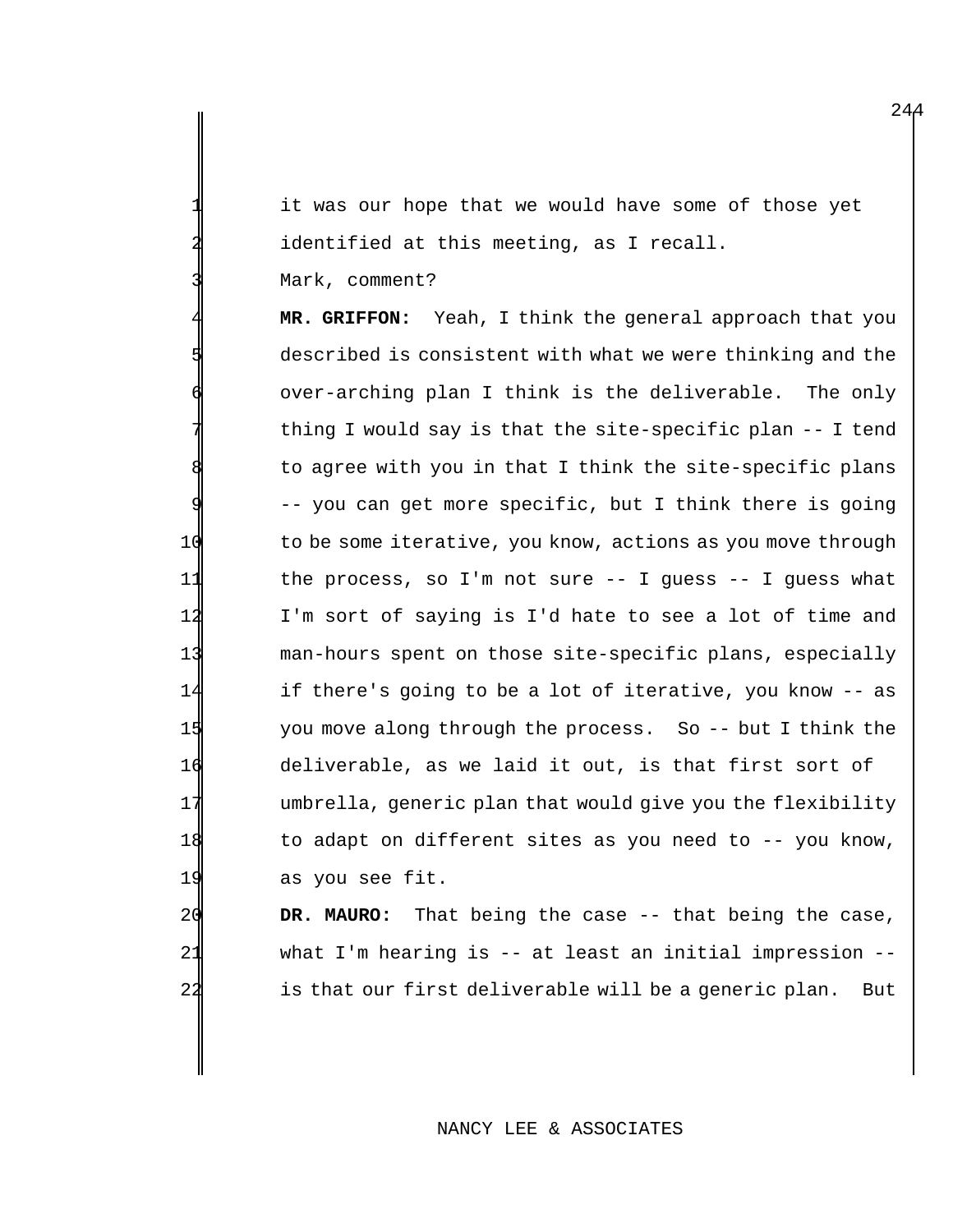then as we are authorized to proceed with particular 2 profiles, particular sites, it probably would be a good idea for us to -- when we have our internal meetings, to lay out -- to draw upon our resources, our people. How we're going to break it up  $--$  I could  $--$  right now I have a very clear idea in my mind, for example, on Savannah River, how would I come -- how I would do that. When we get to that point, we'd probably want to inform you of that and may-- and how -- and we will deliver something to you 10 to say this is our plan. Now whether that would be 11 considered a deliverable as part of our initial plan 12 procedure or just something that's part of a monthly 13 progress report or -- or some interim reports, just to keep 14 you apprised -- perhaps that's the best way to go. It 15 keeps it simpler. Anyway, those are some thoughts. 16 I move on to my second thought. When we -- and I'm not 17 too sure of the extent that we should talk about budget 18 here, and when I say "budget", I mean work hour allocation 19 and the way we do our work. We have gone through a 20 negotiation process as -- and we're at a point where that 21 process is fairly mature. And one of the things is the 22 relationship between the four tasks. Though we proposed

#### NANCY LEE & ASSOCIATES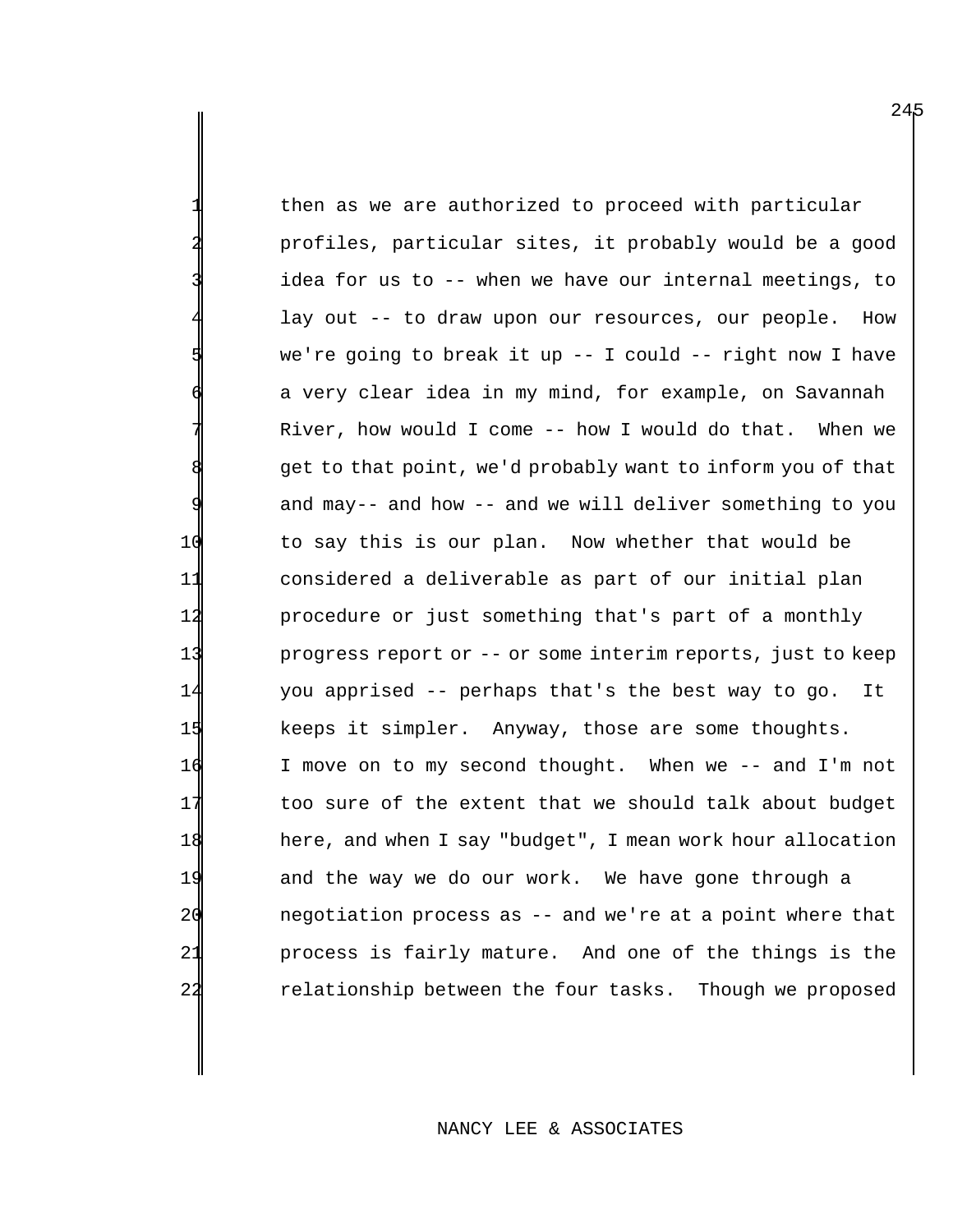each task as a separate item and they are being authorized independently, I see them as fully integrated activities. And I'm going to give you a very important perspective, in my opinion, in terms of having -- in having effects on efficiency, cost and schedule.

Let's say we receive a batch of cases that need to be processed, either basic, advanced or one of the two blind dose reconstructions. Let's say we get approval next week and a batch shows up. Okay? Now, visualize we're going 10 to assign the appropriate people, either strong internal 11 dosimetrists, neutron dosimetry, external dosimetry, 12 whatever the needs are, we will have a team of people. And 13 whether it's an advanced review or a basic review, we'll 14 have a team of people working the problem. But I'm 15 Starting to realize from conversations during breaks and 16 during -- with individual members of the Board, that a lot 17 -- a lot of the dose reconstruction for the individual 18 cases is drawing from the site profiles. That is, the site 19 profiles are becoming very important documents.

20 Now what this means to me is that I envision -- let's say 21 it's me doing a review of a case, and I realize that I'm 22 going to have to draw upon information that's in the site

#### NANCY LEE & ASSOCIATES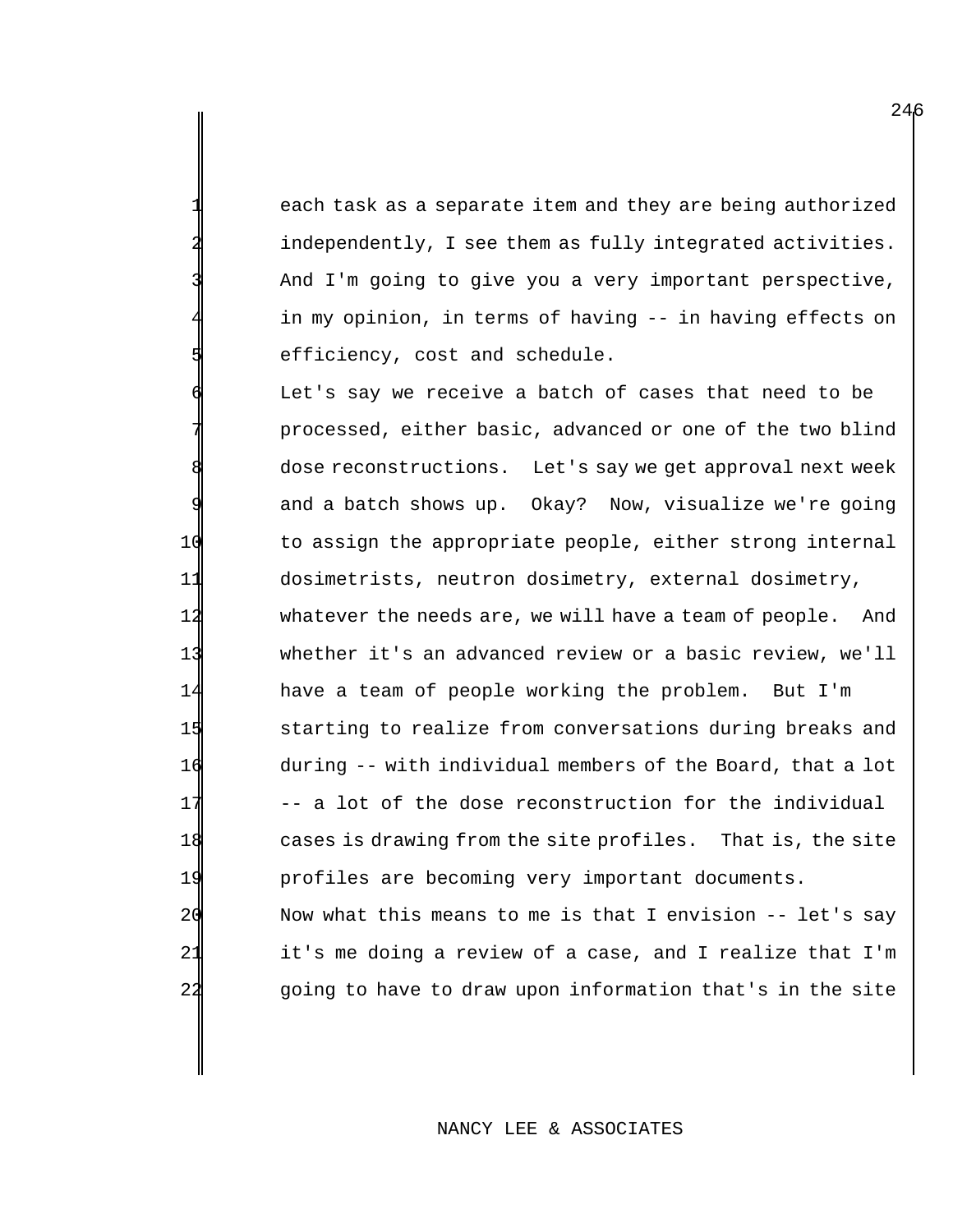profile. Now here's the -- here's the -- the catch-22. Let's say for the moment that that site profile is not one of the site profiles that Joe is reviewing. Okay, here I am doing a case -- I'll use Savannah River as an example 5 -- and I'm working it, but I say I need help from Joe on the site profile. And the way in which we budgeted our program was that's going to be available to me. That is, I'm going to be able to go say Joe, I'm looking at this person that worked at this location at this time. I have 10 this bioassay data, or I don't; help me out a little bit 11 here regarding the mix of radionuclides, chemical forms, 12 any -- any information you have on CAMs and RAMs --13 continuous air monitors and radiation area monitors -- 14 data that might be available in the database because that's 15 Going to help me validate, check or fill out my ability 16 to review the dose reconstruction. So there's a 17 presumption here. The presumption is while I'm working 18 out a case at Savannah River, Joe is going to be working 19 on the site profile, Savannah River. If that's not the 20 case, I'm at a loss. So one of the criteria when you select 21 your cases and you select your site profiles, as an 22 operational -- from my -- from an operational perspective,

#### NANCY LEE & ASSOCIATES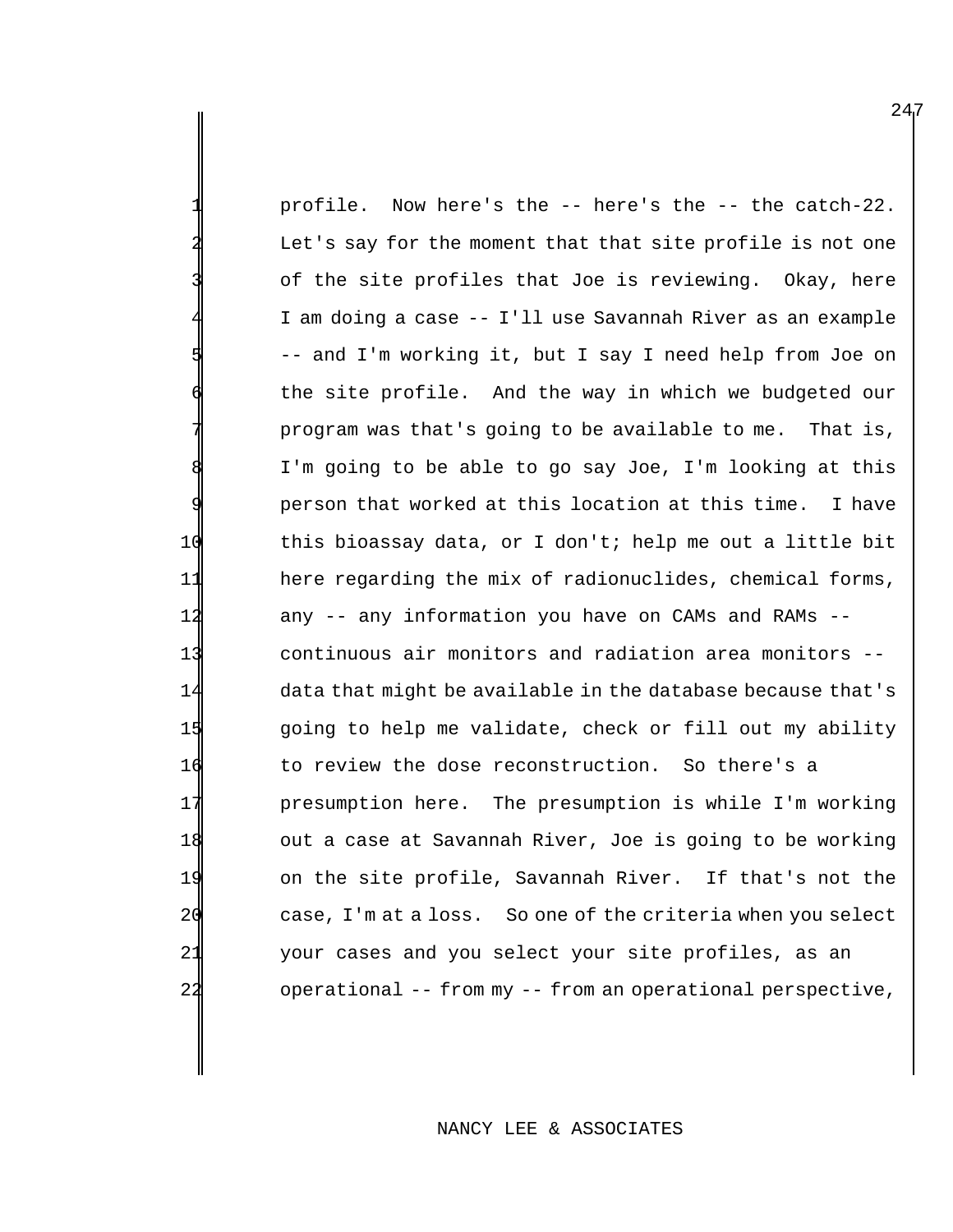they should be coupled so that I could draw upon that in an efficient way. Because the alternative is then me, as the reviewer of a case, I will have to do my own review of the site profile, independent of Joe, which is an inefficient way to do it. That is, I would  $--$  it  $-$ certainly what I do will be  $-$ - add value eventually when Joe gets to that, or when he's authorized to do that, but I see that as being an efficient way to run it. Similarly, though task three has not yet been approved -- task three, by the way, is the review of the procedures, OCAS-1 and two and all the other procedures that ORAU has developed. Now, again, there's going to be a process where we're reviewing -- from a generic point of view, not as they apply to a particular case -- those procedures. The degree to which those reviews are ongoing while I'm doing my case review -- there is a synergy that will occur. I'm envisioning a synergy where we have several minds simultaneously working different aspects of a problem, one group looking at the procedures that are being use-- have been used or have been designed for use in doing dose reconstruction; another group -- Joe's group doing site profile review while I'm doing my -- or our team is doing

#### NANCY LEE & ASSOCIATES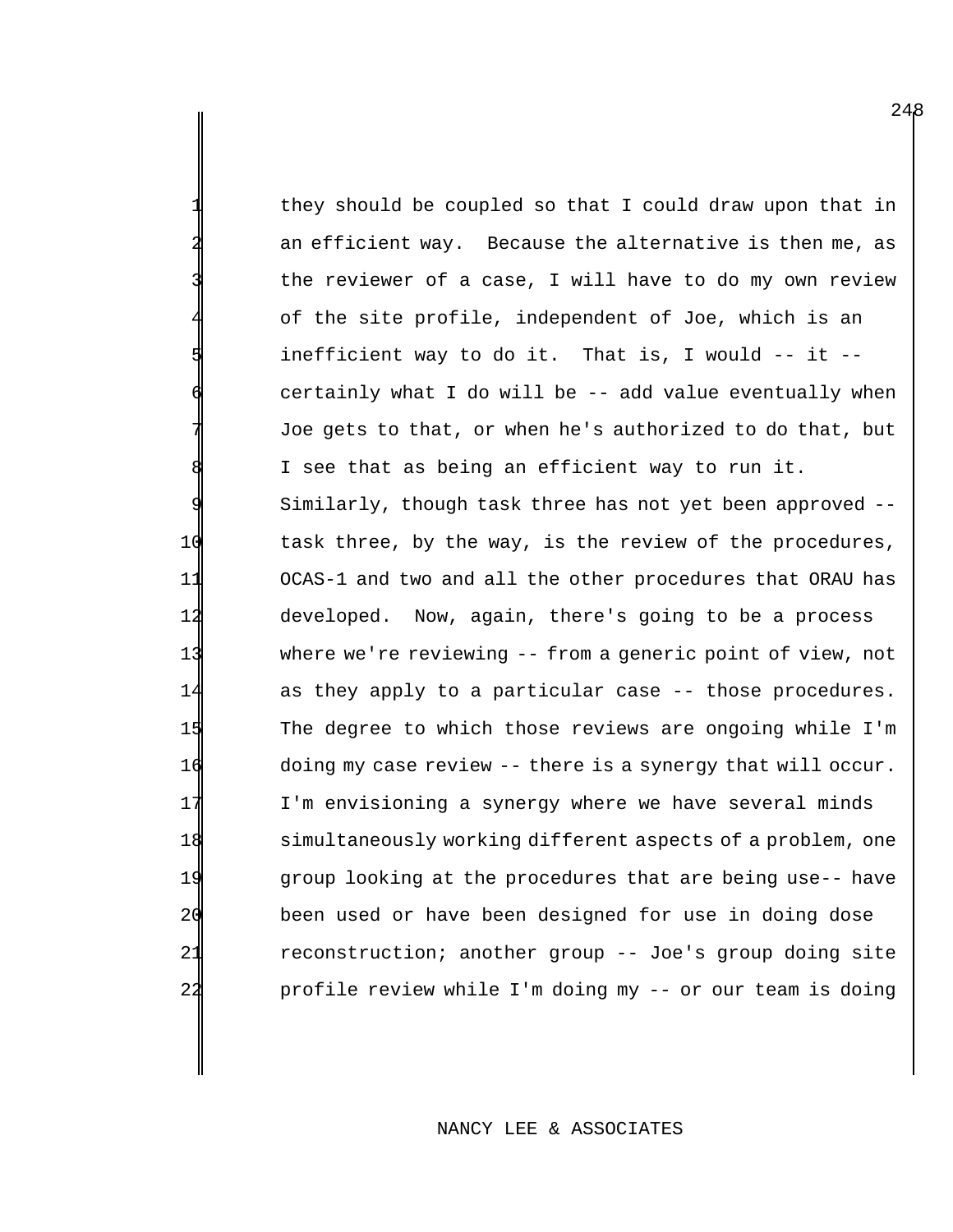a basic review or an advanced review. If they're moving together in lock-step with continuous communication, the efficiencies will be incredible. If they're not, we're going to lose a lot of efficiency and it's going to have cost and schedule implications. So that's an observation.

DR. ZIEMER: Let me interject that I think it certainly was the Board's view and the working groups view that these four tasks are in a sense integrated in the fashion that you talk about. At the same time, recognize that in the sampling process I don't think a priori one could guarantee that a given dose reconstruction would -- that's being reviewed would be from a site that has been selected for site profile review, so --

 **DR. MAURO:** I understand that, but -- it's a complex problem --

**DR. ZIEMER:** Right.

 **DR. MAURO:** -- but we'll manage it, but these are some thoughts.

 **DR. ZIEMER:** Yeah, but let's -- there's another comment. Jim?

**DR. MELIUS:** Yeah, just to follow up on that, I think that,

## NANCY LEE & ASSOCIATES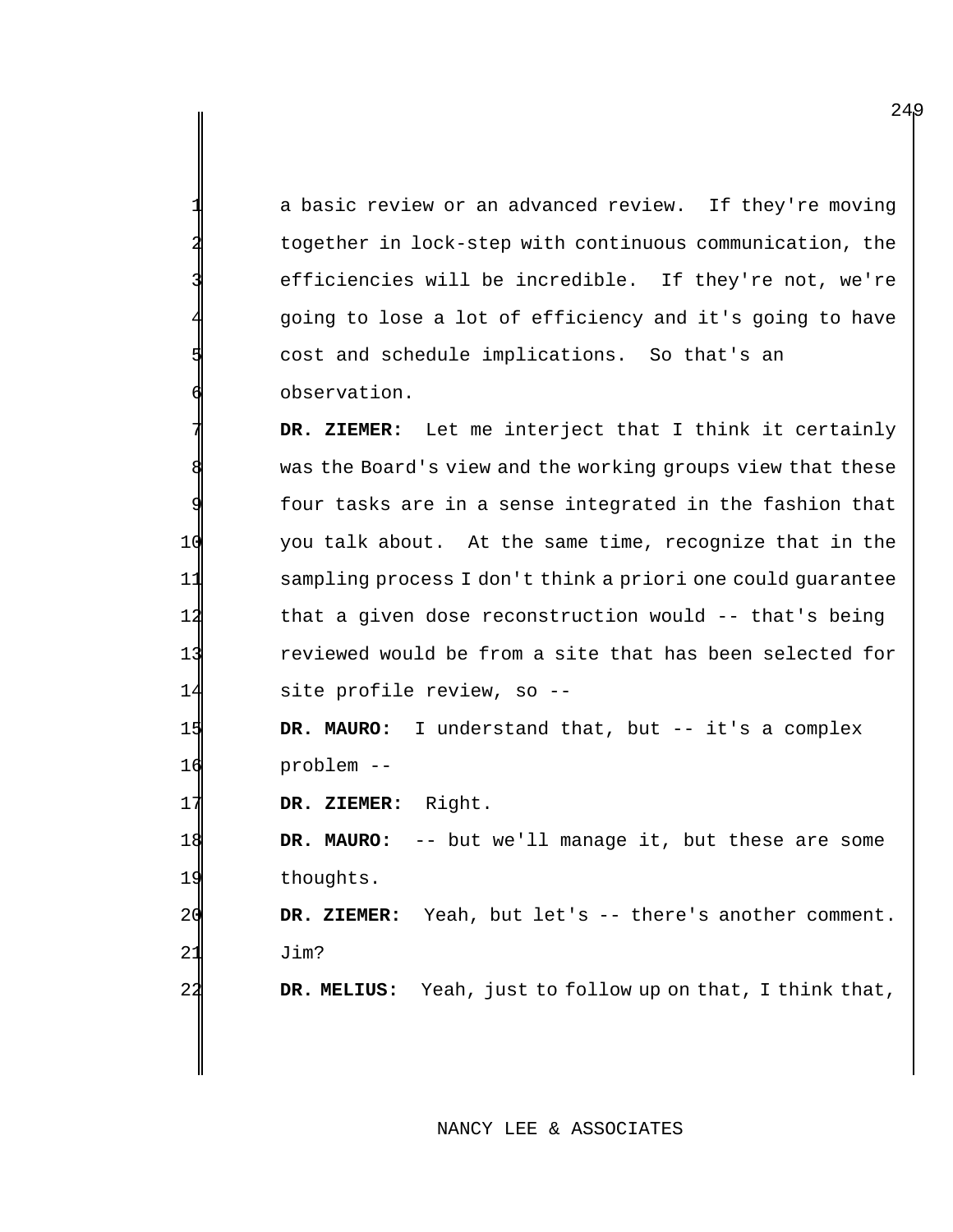given the way that NIOSH is doing the individual dose reconstructions, they do -- as I understand it, they do a site profile, then they do a number of individual dose reconstructions. So just on a random basis, it's likely they'll overlap.

I think as we charge you with doing dose reconstructions and develop a way of making that selection, it is possible in the future we may want to focus some of the individual dose reconstructions away from facilities that had site profile or things. But I think in that case we should inform you ahead of time as you're, you know, responding as to how those cases will be drawn, or at least some more specific information on that. Again, that's one of the reasons that -- some of the changes in the approaches we've made on these tasks.

 **DR. MAURO:** Therein mind our budget, our work hour allocation per case, presumed that they would be working as a couple. If they're decoupled, we do run the risk of some inefficiencies. We actually costed (sic) out the work hour allocation assuming optimum efficiency, okay? So bear -- I'm already being a project manager, recognize that we -- there are some, you know, loop -- places where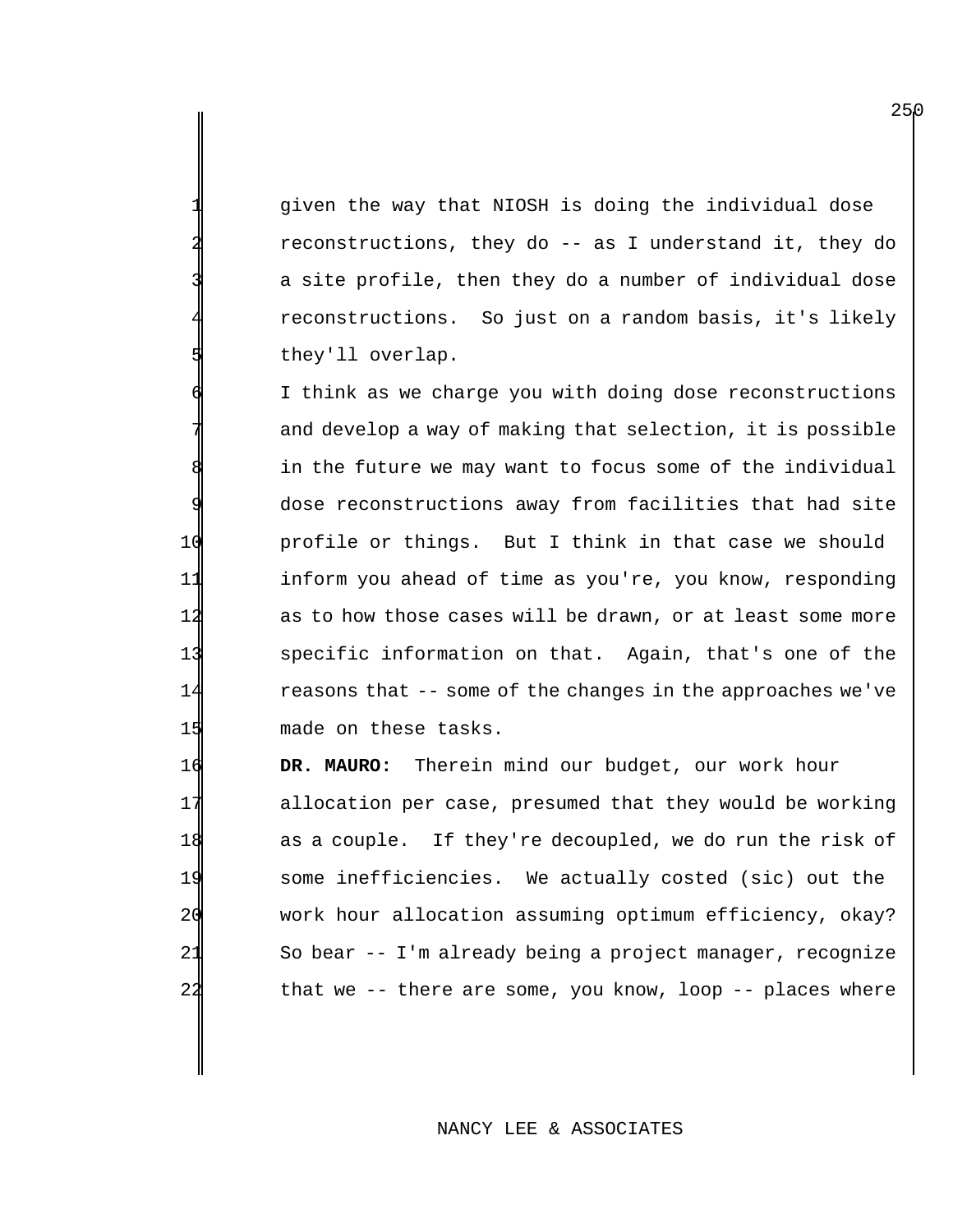we could run at these kinds of problems.

Another observation -- I have two more observations, then I'm going to turn it over to Joe. Okay? When I reviewed the Savannah River site profile, I presumed that the -- all of the site profiles will have the same fundamental organization. Let me just reiterate it to 7 you. One is that you first look at the medical expo-- in this case, after the introduction there's the medical exposure records, review that carefully. That's, in my 10 opinion, fairly straightforward. Once you understand the 11 time and the type of equipment that was used, the protocols 12 are pretty clear, in my mind, as a health physicist. And 13 we have the staff -- medical health physicist -- we're 14 okay. We're okay.

 Environ-- now here -- the second one is the occu-- environmental occupational exposures. That is releases 17 that occur from a facility that may expose some of the construction workers that we heard from yesterday. I noticed that what -- what was done -- well -- with regard to that issue is to draw upon the work that was done by RAC, Risk Assessment Corporation. That is, they did the reconstruction of the source terms, airborne emissions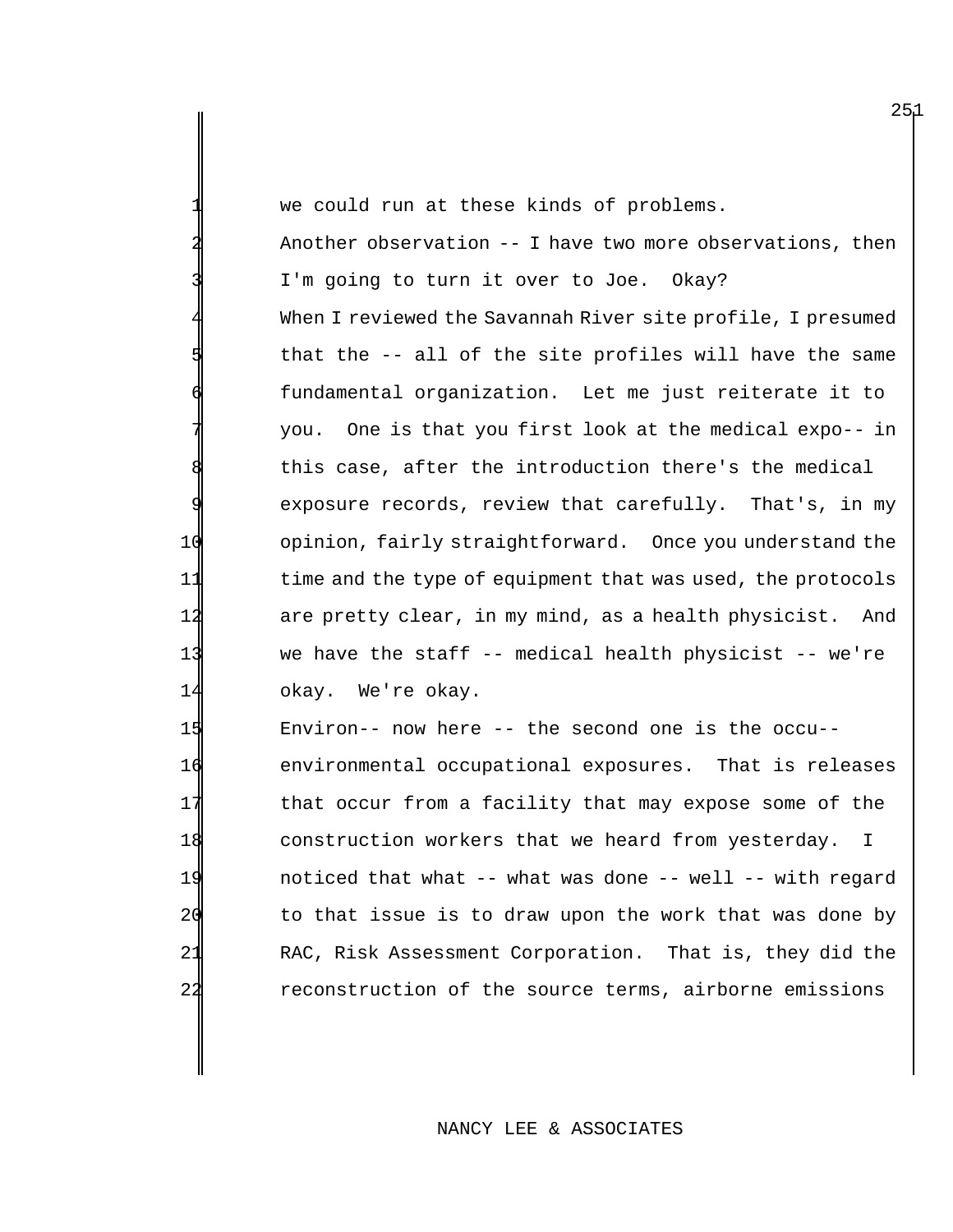from the facility for the purpose of doing off-site dose calculations, dose reconstruction. And certainly that very same source term information is of value for evaluating on-site by using appropriate meteorological models.

What I guess I was expecting was that these documents would go down -- go to source -- original source documents. That is -- in -- in effect, by using -- and this is by no means a criticism, but in effect you're using a tertiary level document. That is, when you look at records -- I've been involved in a lot of off-site dose reconstruction work, and when you go into the literature you find a hierarchy of documents. There are very high level documents that 14 represent summary level information. And then there are intermediate level doc-- then you get right down to the -- the strip charts. Okay? You get down to the nuts and bolts. My sense is, and here's where I'd like to see what your reaction is, we're going to use our judgment of when do we go down into the bowels of the problem; where -- when do we think that -- I'm not just going to trust some tertiary document as being a correct and complete representation. I'm going to go down -- because I've done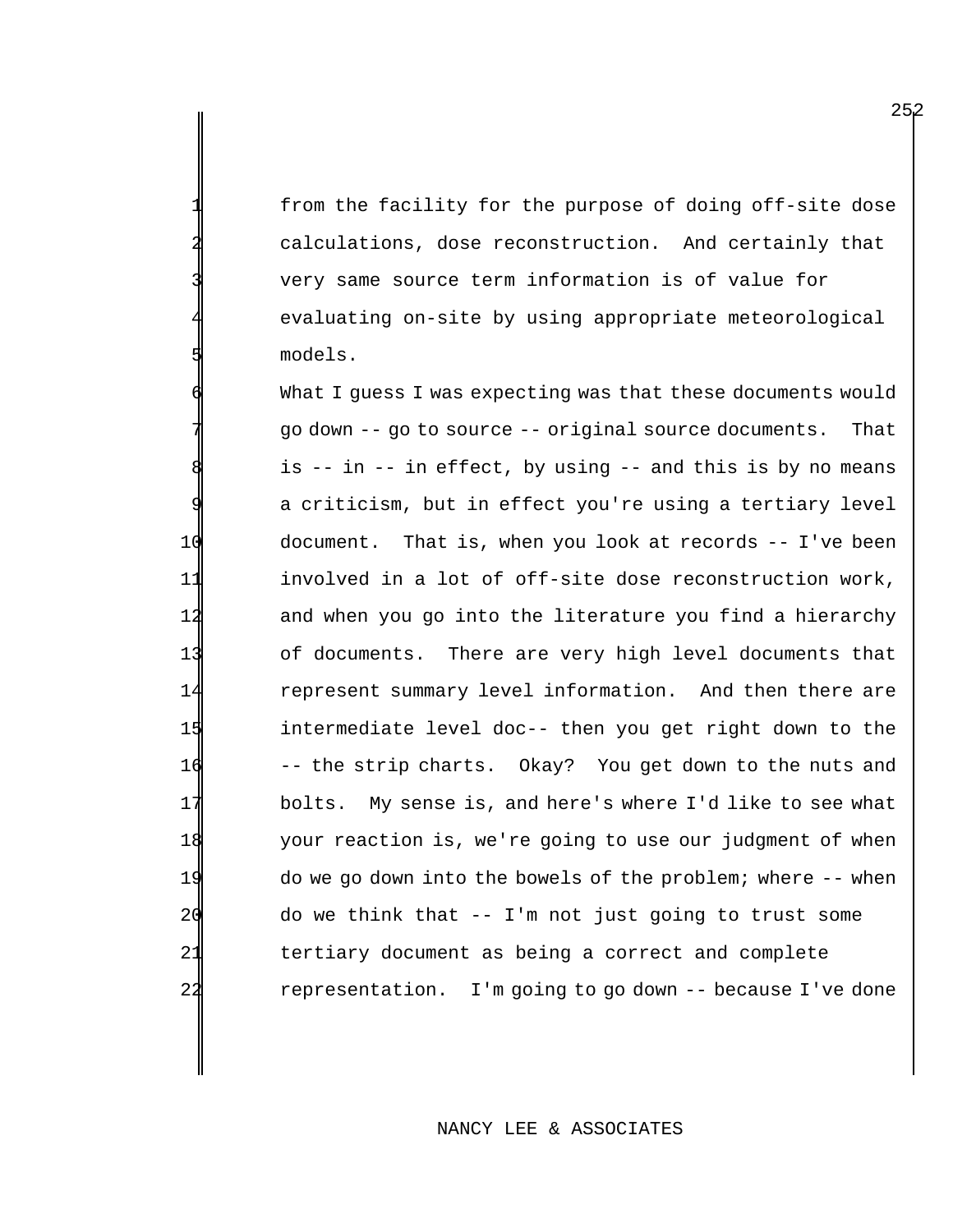this before, and I've found lots of surprises. So our plan is when we think it's important -- and here's where things get interesting. When we think it's important -- for example, let's say we're talking about the dose to a 5 construction worker from an airborne emission from a particular facility at a particular time, inhalation exposure to airborne plutonium or cesium or noble gas. When we feel as if that particular scenario might be an important contributor to dose, we're going to dip in from 10 working up here to working down there, and keep you 11 informed. How much of that we're going to have to do, we 12 don't know. So here we have another cost and schedule 13 issue. It's a living process.

 Now -- so we're -- we're going to -- we're going to keep you apprised of that, so we're not simply going to go back and take a look and say oh, okay, yeah, they -- they -- 17 they used the RAC work correctly. Here's the RAC numbers, here's the source terms, the times, yep. So we're going to check that. That's -- that's standard quality control. But then there is the more probing analysis, do we believe 21 that source term. So that's our plan. I'm hoping that you agree with that 'cause that's the only way to do this.

### NANCY LEE & ASSOCIATES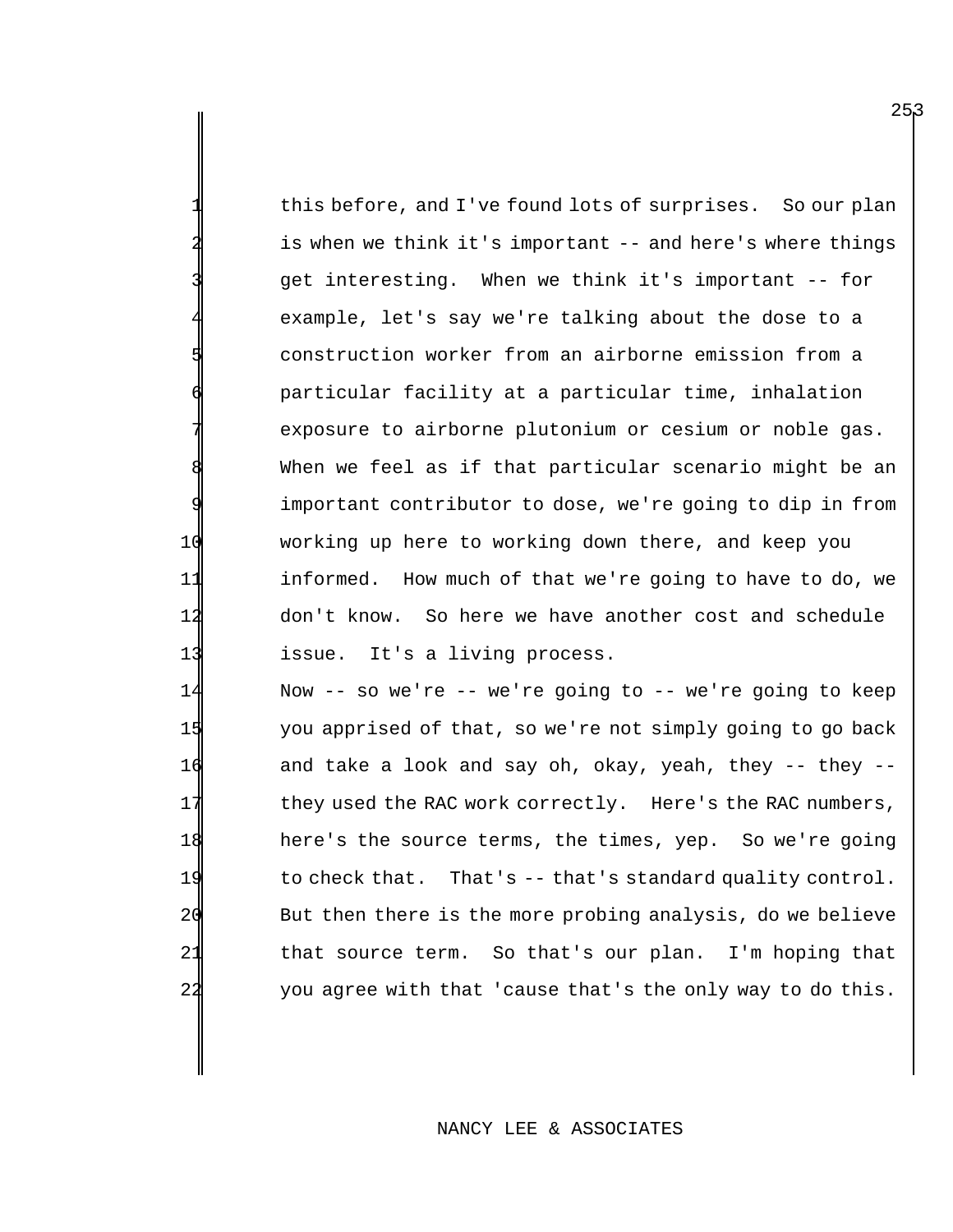Finally --

 **DR. ZIEMER:** Let's again allow a moment for comments. I think Jim has one and I have one here. Oh, you don't. Well, what you've described for us is in fact an audit procedure.

**DR. MAURO:** Yeah.

DR. ZIEMER: And it's not something we necessarily have to approve today. I think your plan will include something along the lines of what you just described to us. And in an audit procedure, a certain amount of that probing -- and then you see what your results are and report those back.

**DR. MAURO:** Yes.

 **DR. ZIEMER:** You know, we probed down, we pulled the string here, here and here, and in all cases things made -- were fine or in all cases it didn't make sense, or some distribution in between there. And based on that, then the Board can say well, there's some issue here. And certainly even that kind of audit procedure doesn't have 20 to be 100 percent audit. You selectively, based on 21 judgments and so on, start pulling those strings where --where it's appropriate.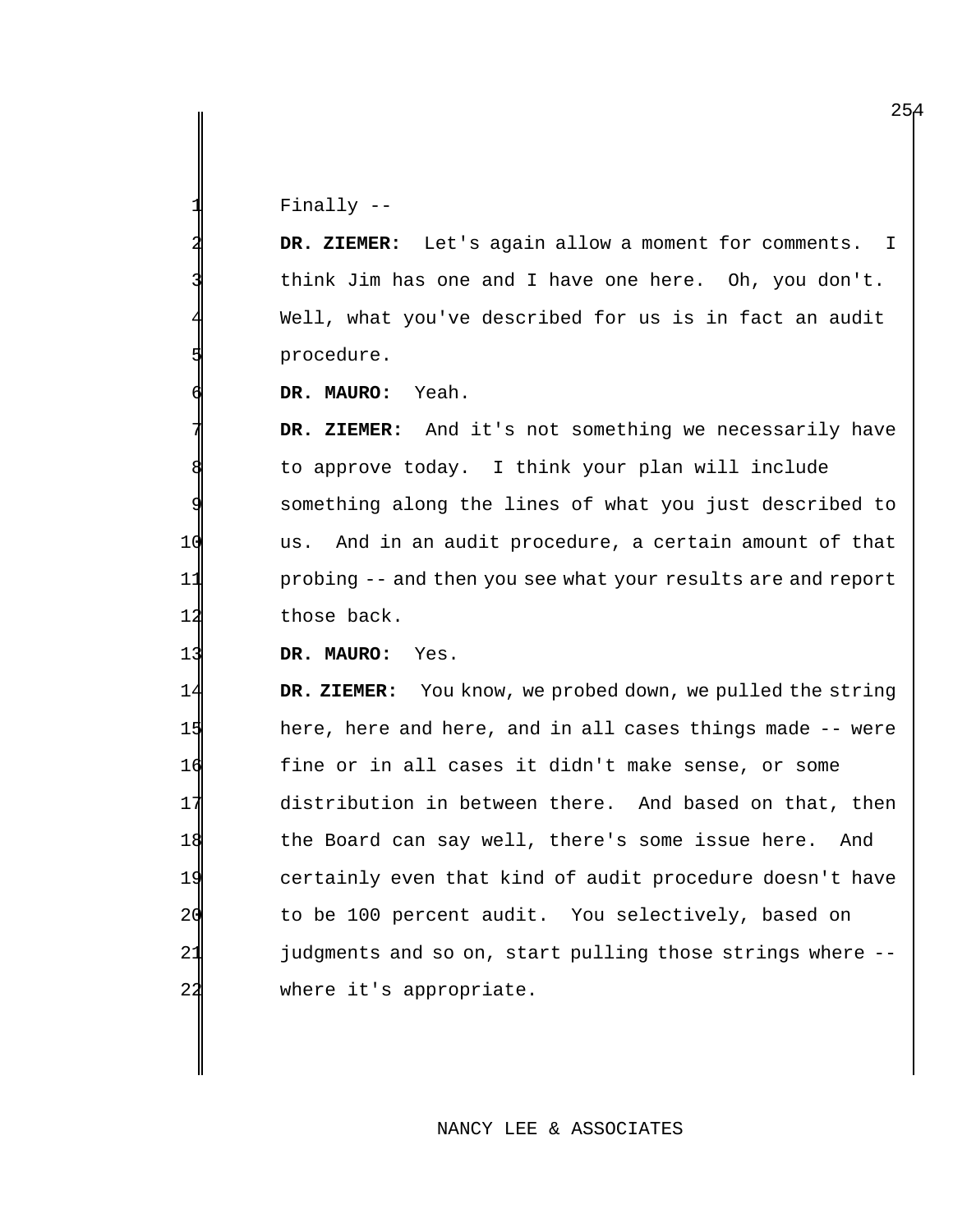DR. MAURO: But you --

 **DR. ZIEMER:** And I assume your plan will describe to us what you  $--$ 

DR. MAURO: Yes, but you see how this is an open-ended process.

**DR. ZIEMER:** Yes, yes.

DR. MAURO: And we'll keep you apprised. And when we think we're going to run into cost and schedule issues because of this 'cause we take  $-$ - we go where the information takes us, and so we're -- we're very vulnerable in terms of well, you know -- and we'll give you our reasons why we're going where we're going and -- and I -- but I guess in a way we're not going to be seeking approval if 14 -- at any point -- we'll keep you apprised, and if you feel that what we plan to do, you're -- for some reason there are problems with it, then I think certainly intervene, say no, don't do that, we don't -- regroup and give you further direction. But right now my plan is to keep you apprised, but to keep the train on the tracks and keep it going.

 Another observation having to do -- well, two more and I'll be done. When I read chapters in the Savannah River report

## NANCY LEE & ASSOCIATES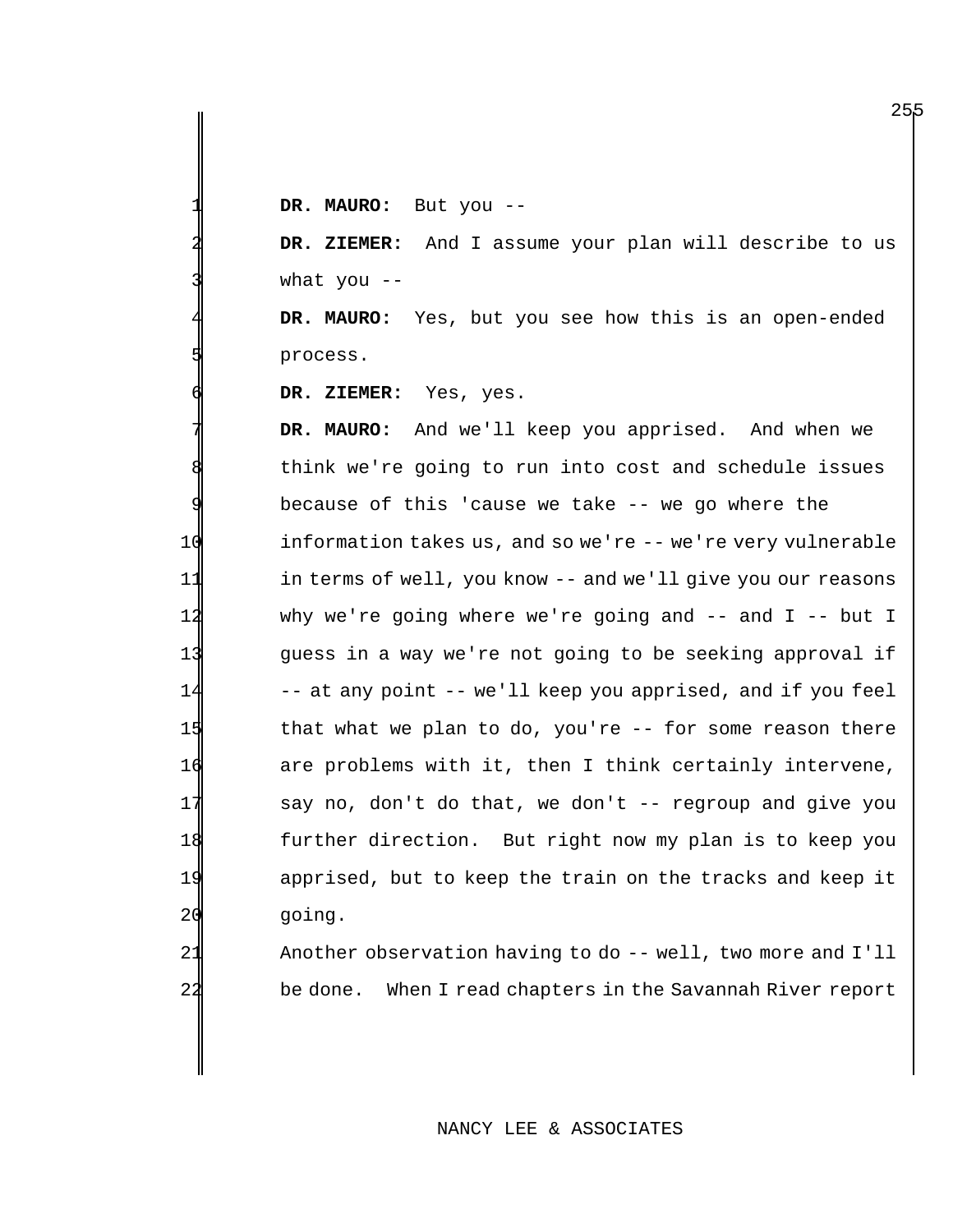dealing with occupational exposure, internal and external, I was expecting to see databases of records, of either -- bioassay data, records -- the -- database upon database upon databases of air -- radiation area monitors, continuous air monitor data. In other words, just enormous -- an ocean of data that represents location and time when the material was collected.

What is there is something a little different. It really is almost a -- a guide to the dose reconstructor to help him fill in gaps, understand what the minimum detectable 11 levels are, understand what mixes to assume, what chemical forms to assume. In other words, it's almost as if it's a helper, as opposed to a database. Okay? I think that's good that it -- you know, I guess my reaction was that's good that-- but as an auditor that's trying to independently evaluate, I sure would like that database. Is there anything going on to compile that kind of data? I mean we're talking about the tons of -- of -- the big spreadsheets of Excel databases which show, as a function of time and location, individual measurements -- whether it's bioassay or airborne radionuclide particulate or it's radiation area monitors that are taken by location as a

### NANCY LEE & ASSOCIATES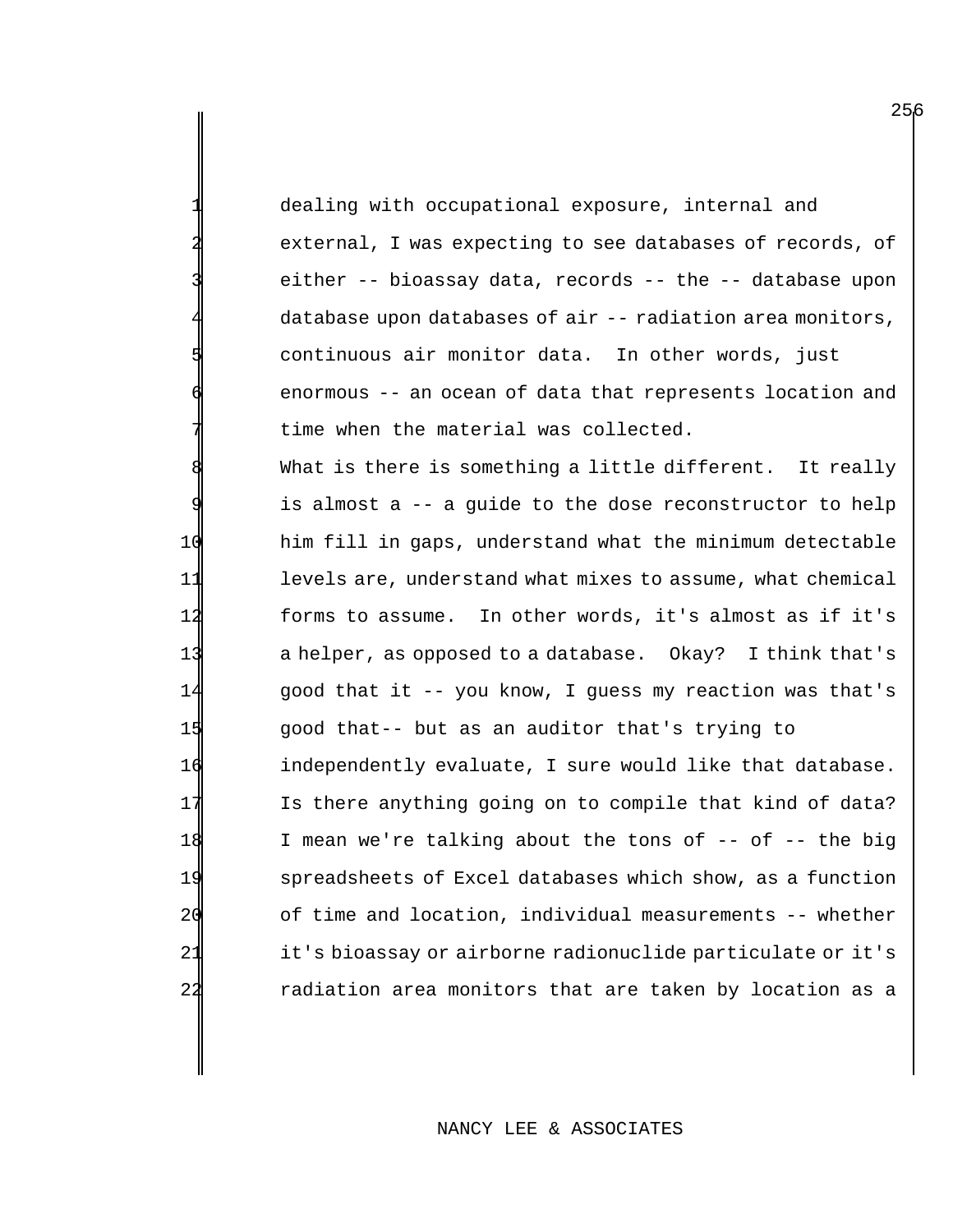|    | function of time and put into a database. That, to me,   |
|----|----------------------------------------------------------|
|    | is an important information. Now --                      |
|    | DR. ZIEMER: I don't know that we'll answer that          |
|    | specifically today, but that -- as you get underway now, |
|    | you will have an opportunity in fact to see a lot of     |
|    | underlying data that's beyond what's in the immediate    |
|    | report.                                                  |
|    | DR. MAURO:<br>Okay.                                      |
|    | DR. ZIEMER: And that's one of the things we'll want you  |
| 10 | to become familiar with is what all the supporting       |
| 11 | databases are for these things.                          |
| 12 | DR. MAURO: Okay, so                                      |
| 13 | DR. ZIEMER: And what's there and what isn't there.       |
| 14 | DR. MAURO:<br>Okay.                                      |
| 15 | DR. ZIEMER: And you know, if -- if you, as our auditors, |
| 16 | have some judgments on adequacy or lack thereof of some  |
| 17 | -- at some site, that could be part of a report.         |
| 18 | One of the --<br>DR. MAURO:                              |
| 19 | Can I just --<br>DR. MELIUS:                             |
| 20 | DR. ZIEMER:<br>One other comment here.                   |
| 21 | Can I just follow up on that, because I<br>DR. MELIUS:   |
| 22 | thought Jim Neton answered this question partially or in |
|    |                                                          |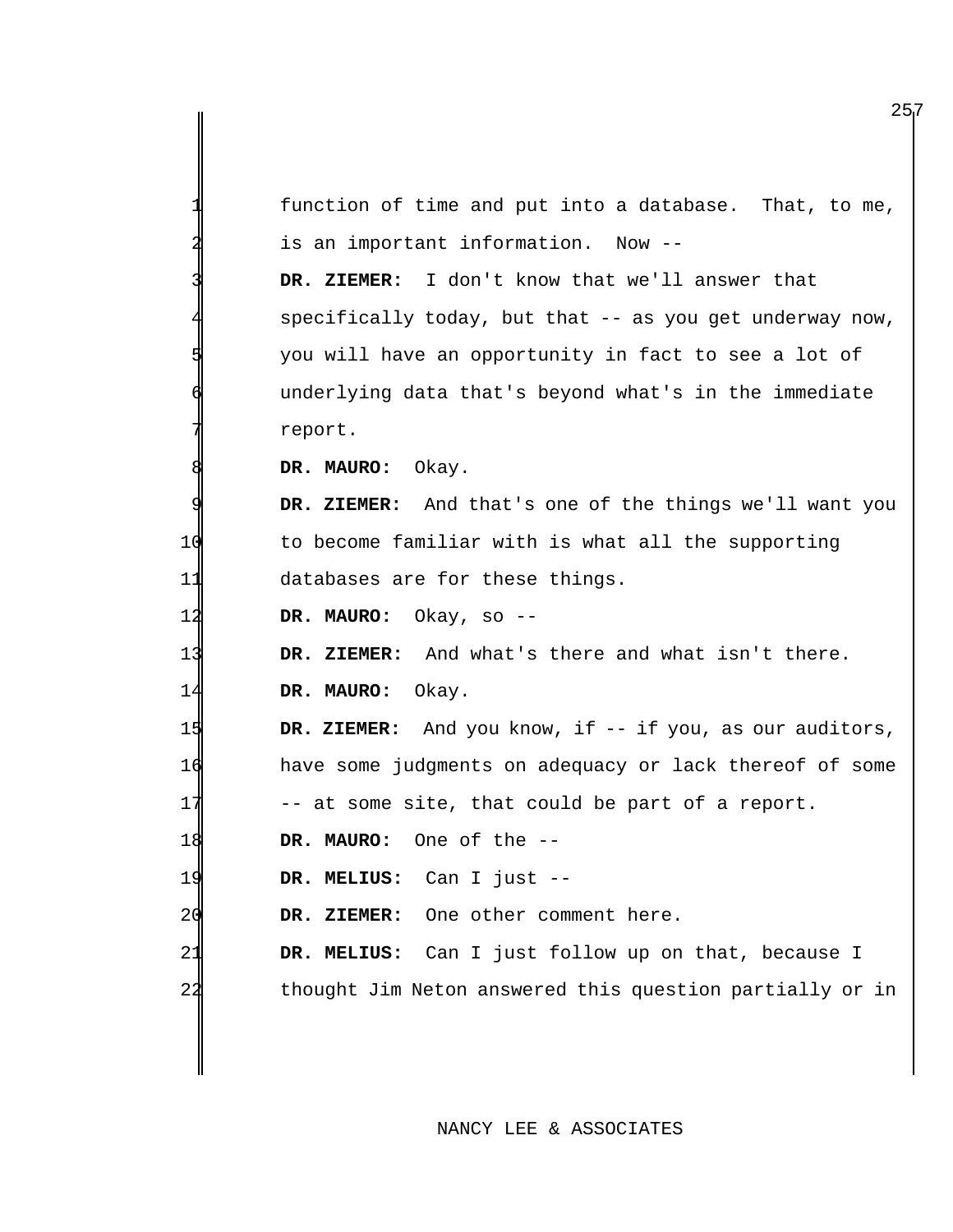his presentation yesterday and so forth, and I don't know where  $--$  I thought he had referred to the fact that they do have this compilation of information, dose -- exposure information or whatever. It's not necessarily referenced in the document, and  $-$ -

 **DR. ZIEMER:** That's why I say I think once you're into beyond what's on the web site, once the contractor has access to all those records, then you can perhaps make a better judgment on what additional things you think are needed or maybe you'll feel it's adequate and so forth. **DR. MELIUS:** But just to follow up on that, and maybe it's -- maybe you've thought of it already, but it -- for NIOSH, in producing these documents, it seems to be a common question, a common concern that people have is why isn't 15 this information look-- referenced, and it may very well have been looked at and in some sense utilized, it's just not printed there as a reference. And maybe that's something you ought to consider adding to those documents as a way of just, you know, showing what kind of a guidance, you know, this is and what other information's available. I'm not familiar with the details to know how practical that is, but it -- you know, it might be helpful. It might

## NANCY LEE & ASSOCIATES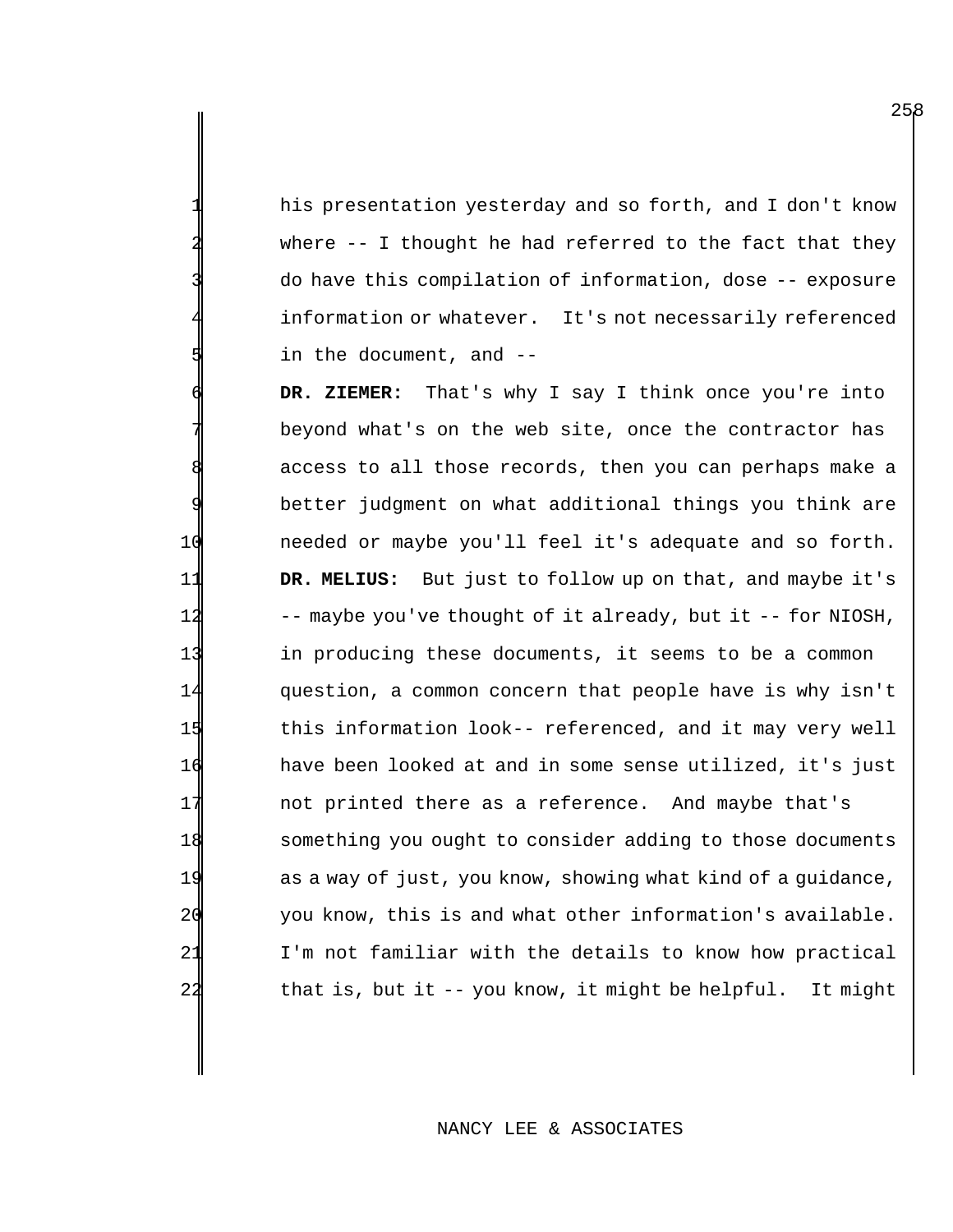be -- for other people as they're looking at these documents, also.

DR. MAURO: Last point has to do with the other 4 deliverable, the tracking system. I was speaking to Don Loomis, who is the database manager task leader on that, and re-- he knew  $-$  told him I was coming to this meeting  $today$ , and there  $--$  in his  $--$  his view is that there are no boundaries on how many fields we can handle, any kind of queries you want. But what would be helpful is the --10 is when we build the relational database that we put in 11 all of the fields and all of the types of reports built 12 into the system. Now -- that was part -- it was -- that's 13 -- the other deliverable a month from now is that program. 14 So we already have a list. We understand from your 15 request, your torp, and from our proposal what we do plan 16 to put in there. But I plan to put a lot more in there, 17 and let me explain what I mean.

 For example, all of our project management data where tak-- we took each task, one, two, three, four, and we're 20 breaking them down into subtasks and sub-subtasks. For example, on task two, the site profile work, we expect to have a number of site profiles. Each site profile's going

## NANCY LEE & ASSOCIATES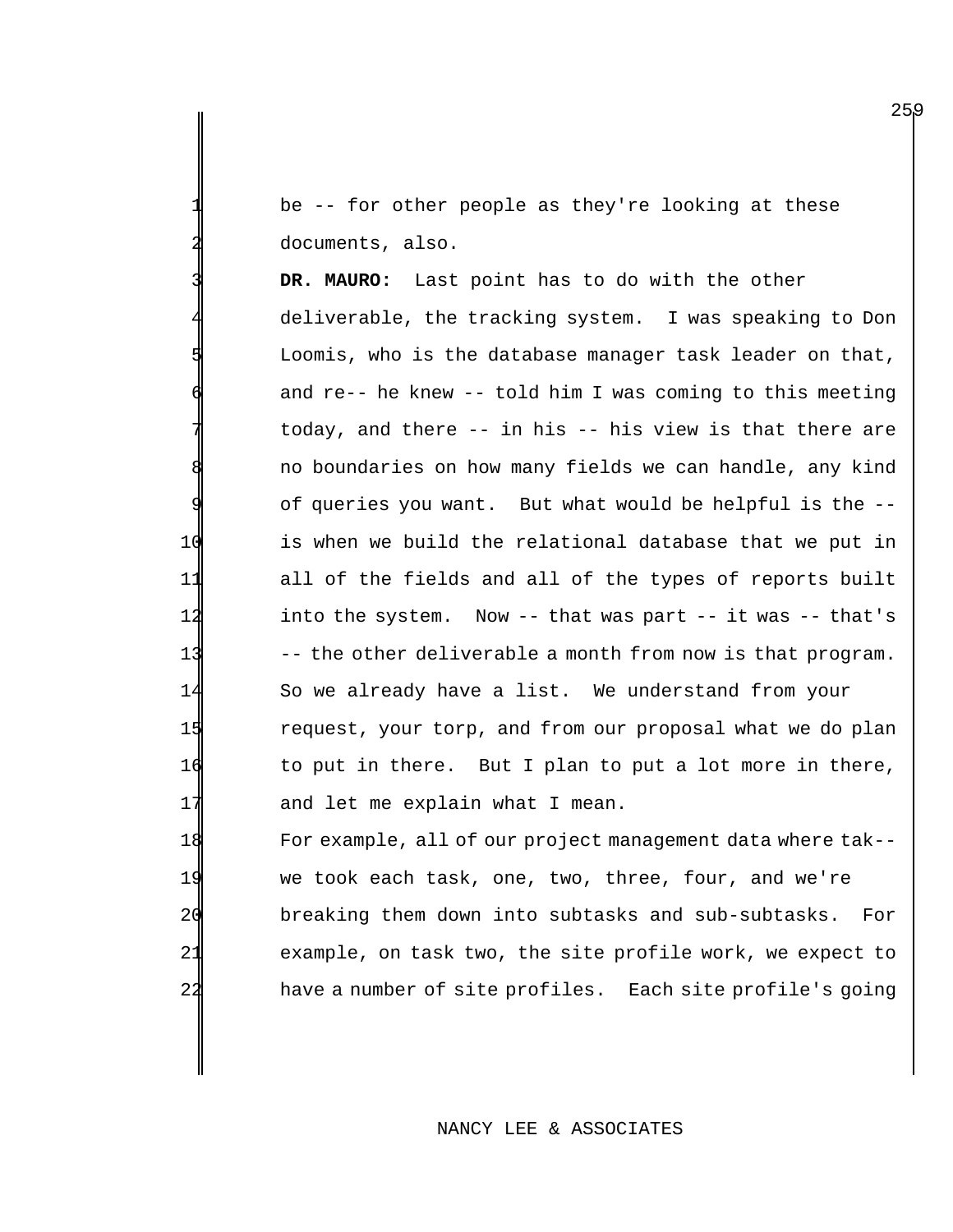to have its own point number for tracking costs. Each case that comes in on task one is going to have its own point number for tracking costs so that as a project manager I understand where the money is going and why. If there are 5 -- in a similar way -- I guess what I'm -- I'm asking you is that anything that you want to do, I don't care what it is, related to queries and sorting of data and reports that you'd like to be able to elicit from this database, we can handle. But the sooner you give it to us, the 10 better. We could revise it later, but it's a little more 11 difficult, I'm told, to do it after the fact than before. 12 And I guess that concludes my I guess initial reaction to 13 things. If there are any questions --

14 **DR. ZIEMER:** Yeah, further questions? Joe, do you have 15 additional comments or items you want to add to...

 **MR. FITZGERALD:** Thank you, John. Well, it's good to 17 finally be here after some years. I think John covered the highlights, but one thing I want to just mention -- I'm very comfortable with the task, very comfortable with 20 the touchpoints in the task, but I want to emphasize that, you know, to me, this is really doing a vertical sampling, boring down and asking probably questions that if you were

### NANCY LEE & ASSOCIATES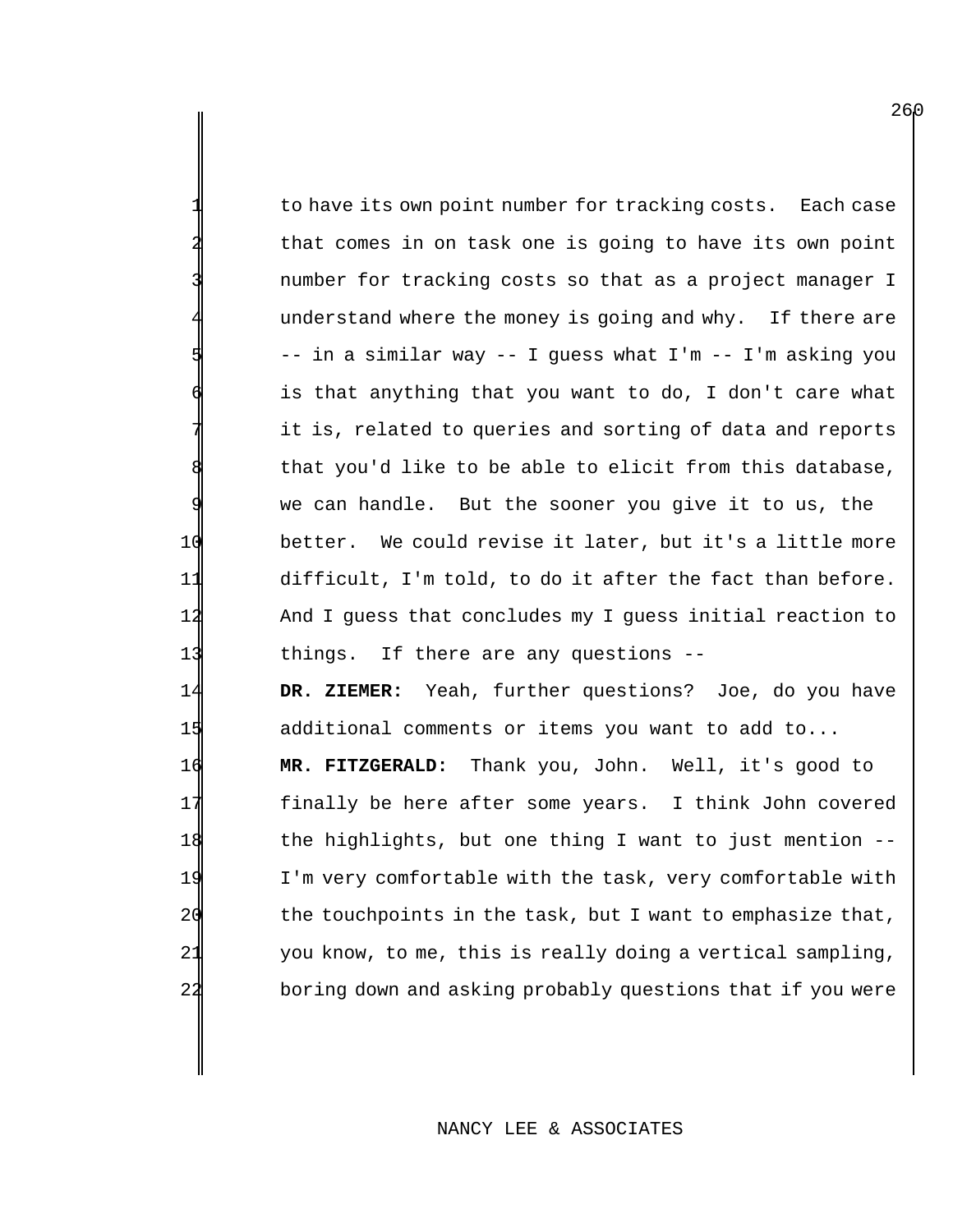doing a horizontal -- and getting the necessary as opposed to maybe totally sufficient data for dose reconstruction, you might not get to or might judge that you might not need. 4 And when you do the vertical and you push down and you actually get beyond what's on the shelf, what the paper says, then you get into situations where you will be asking for data, you'll be probably wanting to interview people that haven't been touched by the process to date. And from some limited experience over 20 years, that's going to 10 enjoin probably some challenges that we will bring back 11 to you in the way of access, the way of perhaps getting 12 information. I know that's been some of the experience 13 to date. But I think doing this kind of review is probably 14 going to engender more of those kinds of challenges in 15 terms of getting to the right kind of information and 16 digging into areas that haven't been dug into. I've done 17 it my entire career, so I know what's involved in doing 18 that, and persistence will pay. But I just want to sort 19 of lay that observation -- it's not a question for the 20 Board, but just an awareness of what -- what's involved 21 when one truly does a vertical sampling to answer the hard 22 question of adequacy and completeness. And that's the

## NANCY LEE & ASSOCIATES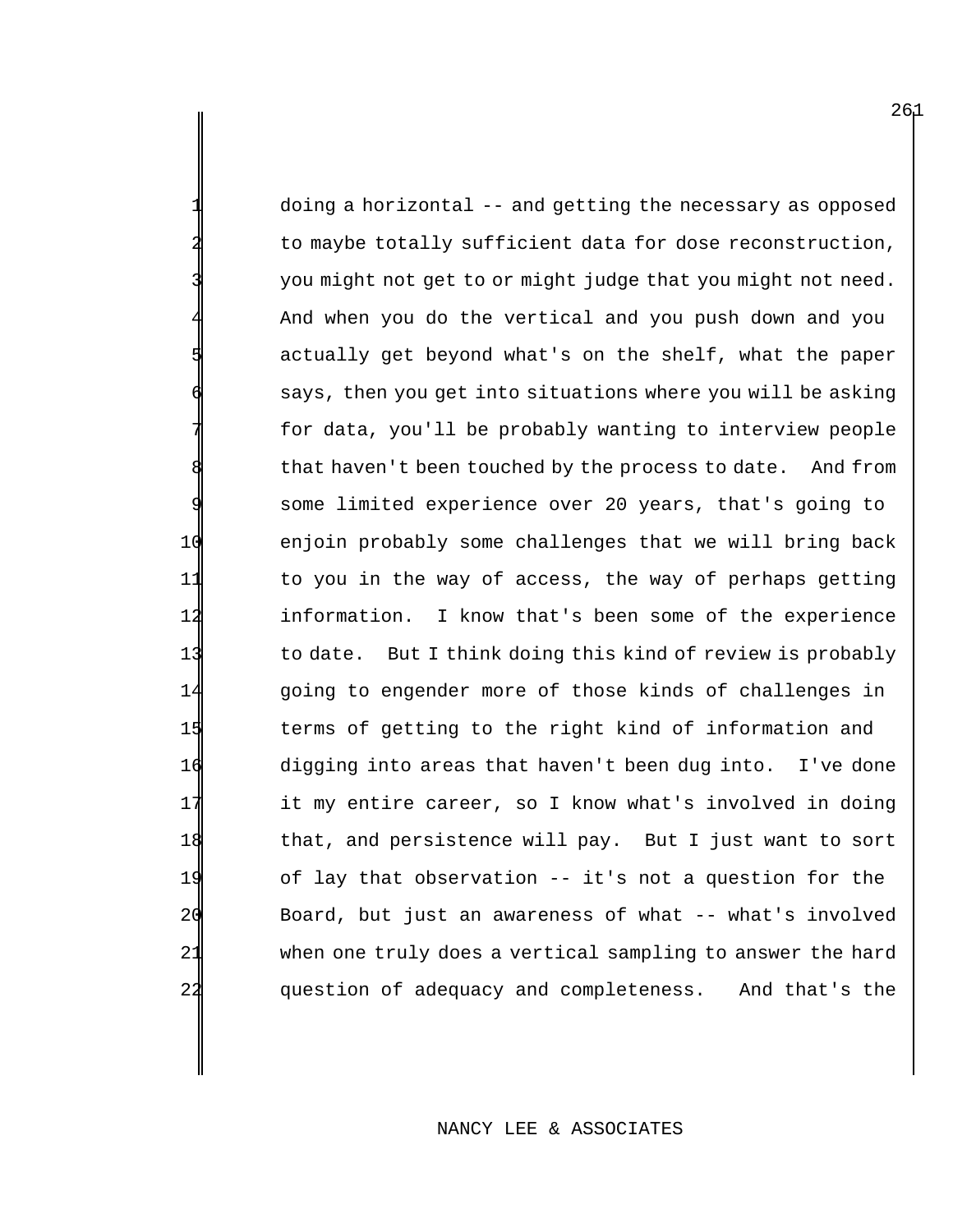-- sort of the tail end of necessary and sufficient. We're answering a sufficiency question. And so that's -- that's something that I think as we go into this it'll become clearer what -- where we might need your role perhaps in 5 some cases with the Department of Energy, where we might need some clarification as to, you know, how deep does the vertical go in some cases. But I'm pretty comfortable definitely with the scope and the tenets and certainly we'll be able to articulate a plan that will reflect what 10 we proposed in the beginning, and also what it's going to 11 take to answer that question. And I certainly do 12 understand the challenges that NIOSH and ORAU have 13 undergone in terms of doing this -- the necessary part, 14 but this is going to be a -- certainly a somewhat different 15 process. And you know, the question of access to 16 information, access to people, workers, all that, I think 17 will be certainly decidedly answered by our first forays 18 into this. So that's -- that's really my only 19 observation.

20 I think John covered some of the more tactical questions, 21 but sort of on the 30,000 foot level, that's -- that's going 22 to be, I think, the biggest challenge and the question of

### NANCY LEE & ASSOCIATES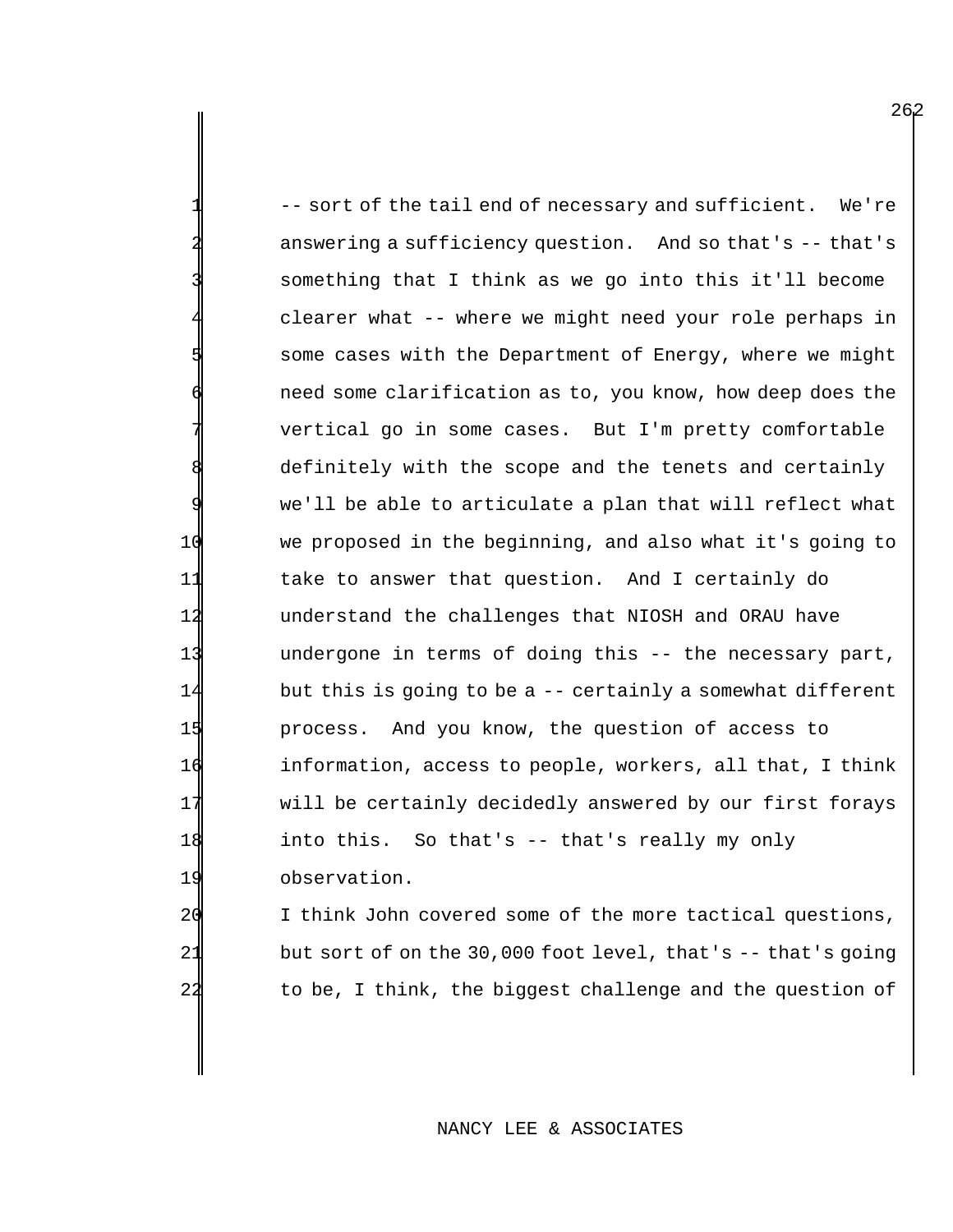how we can deliver that for you and intend to deliver that for you. So thank you very much.

DR. ZIEMER: Thank you, Joe.

**MR. FITZGERALD:** Any questions?

 **DR. ZIEMER:** Let's see if there's any questions for Joe. Jim?

 **DR. MELIUS:** I have a -- I'm not sure who it's for, but in terms -- in -- I'm not familiar with the details of what you've been awarded, or at least -- or I don't recall them, but the -- in terms of making the assignments in the site profiles, are there -- and we have to -- going to try to, 12 I think in our later discussions, sort of narrow down where to get started. In your planning and sort of to do that efficiently, I guess sort of how many does it make sense to be assigned initially or is it -- make sense to say here's the -- whatever it is, ten, 12, whatever; go get started and, you know, they'll be done under this task 18 order under the -- a year, or is it, you know, let's wait 19 three -- you know, do five now, five in three months, what -- I guess I'm trying to get some sense of what your 21 expectations are at this point.

**MR. FITZGERALD:** Well, you know, I think -- we haven't

# NANCY LEE & ASSOCIATES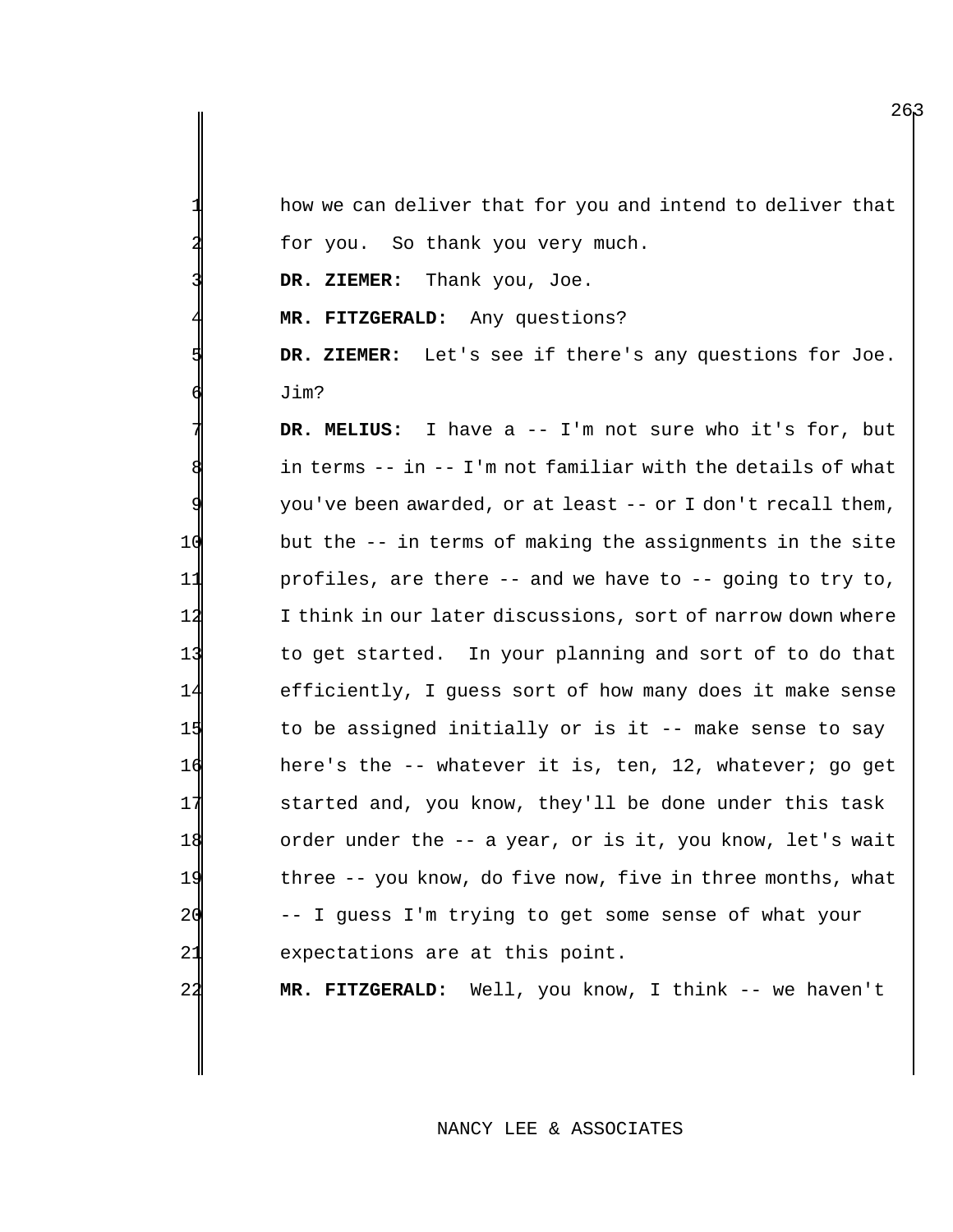chatted about the specifics of this, but certainly my expectations, we would certainly want to know what the 3 so-called menu would look like for the year. And I think there's some merit  $-$ - and again, this is the Board's purview and decision, but some merits perhaps in ramping into it with perhaps somewhat less complex sites because, again, we're establishing on the ground the procedures that we're establishing on paper, and it certainly would perhaps facilitate things.

 Nonetheless, the people that we intend to put into these reviews are not coming into it as neophytes. They have the operational experience and knowledge of the sites -- hopefully, in fact, knowledge of the specific sites. So we're -- you know, we're sort of starting at a running 15 start, and the expectation is that we know the operations, we know the histories, we know some of the issues in the **past and presumably if, again, we have access to the kind**  of information that we need to have and are able to talk to the workers -- I have to tell you that probably the most important thing is to get beyond the paper. Most of my perspective is as the further you go back in DOE operational history, the less the actual practice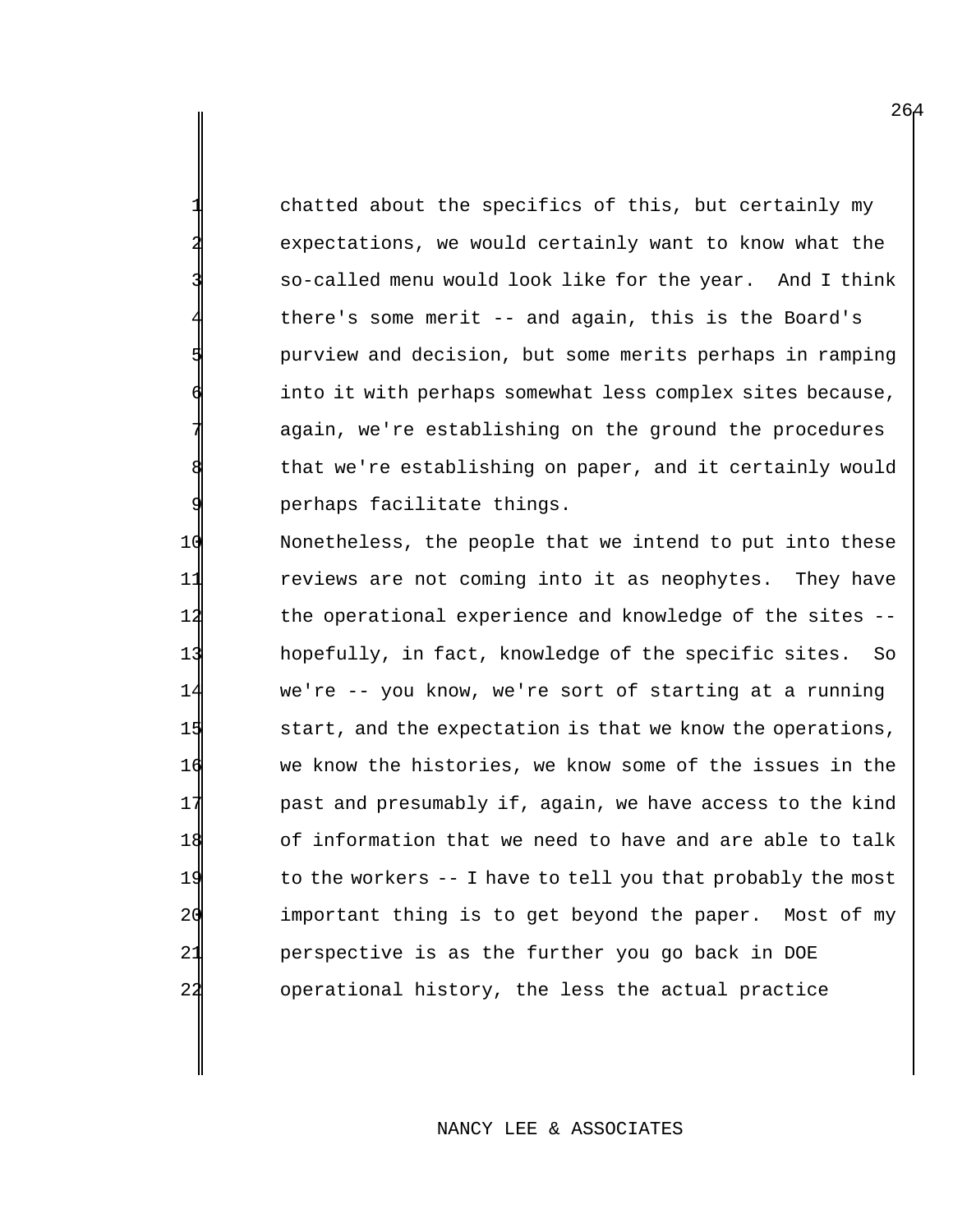resembles the paper that you're looking at. And I think if there's a mantra, that's going to be the mantra in terms of looking back through what essentially is forensic health physics, in a way, and that's how we're going to treat it.

 **DR. MELIUS:** Just in -- follow up that -- I agree it'd be nice to start with something less complex, but going back to the -- sort of the efficiency issue and so forth before, I think Savannah River's fairly complex to deal with and there's -- when you're -- in another task, presumably, that's awarded and for individual dose reconstructions, given what's been done already, there's going to be a number -- you know, randomly selected from Savannah River to look at. So having that site profile underway I think's going to be necessary, and I think NIOSH has --

16 **MR. FITZGERALD:** Right.

17 **DR. MELIUS:** -- ended up -- you know, there's a lot of -- 18 how they prioritize and --

 **MR. FITZGERALD:** Savannah River wouldn't be one that I would consider a killer in the early phases. And that may 21 sound contradictory, but in terms of what knowledge we have on the team and the source terms involved, even though it's

## NANCY LEE & ASSOCIATES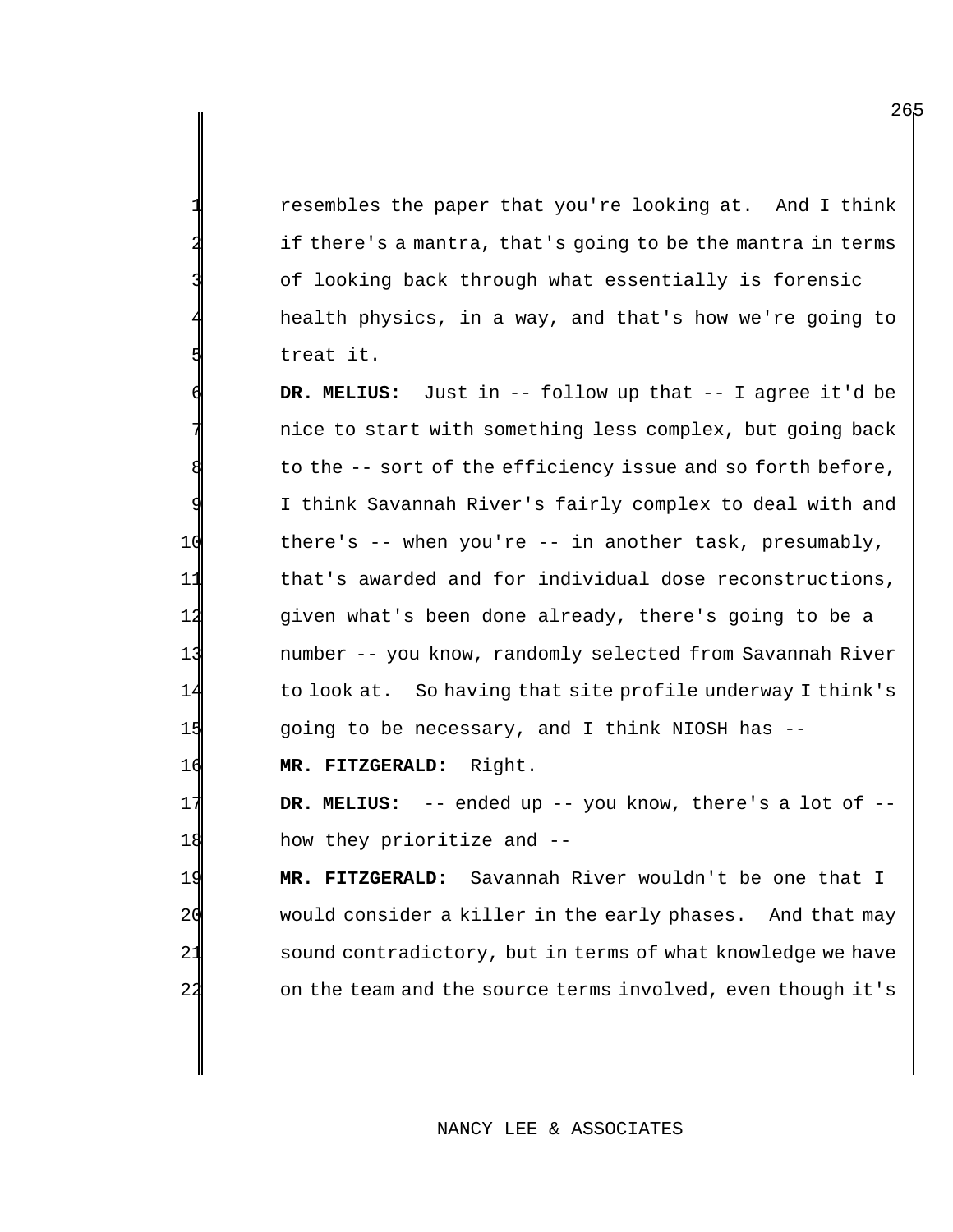a large site and has a long history, it's a fairly public history now, as compared with some other sites where, you know, the history is less known and the source terms are more diverse.

Los Alamos would frighten me a little bit in the beginning 6 because, unlike Savannah River, there just hasn't been -- Savannah River has been turned inside-out over the last ten years, so to some extent we are the beneficiaries of all that information. Other sites, the information isn't 10 quite as organized, available and picked over, so that's 11 going to cause for a lot more digging. Savannah River, 12 the challenge I think is in a couple of areas -- tritium 13 comes to mind -- where, you know, one has to go back and 14 reconstruct some of the history of the dosimetry and how 15 that was recorded. And I think it's important there to 16 sample workers, because I think there and again, you know, 17 the actual practice versus what was detailed on paper 18 diverge as you go back in time, and that's what would worry 19 me about perhaps relying on what the written records 20 suggest. So that -- answer to that question, Savannah -- 21 **DR. MELIUS:** (Off microphone) (Inaudible). 22 **DR. ZIEMER:** Wanda?

NANCY LEE & ASSOCIATES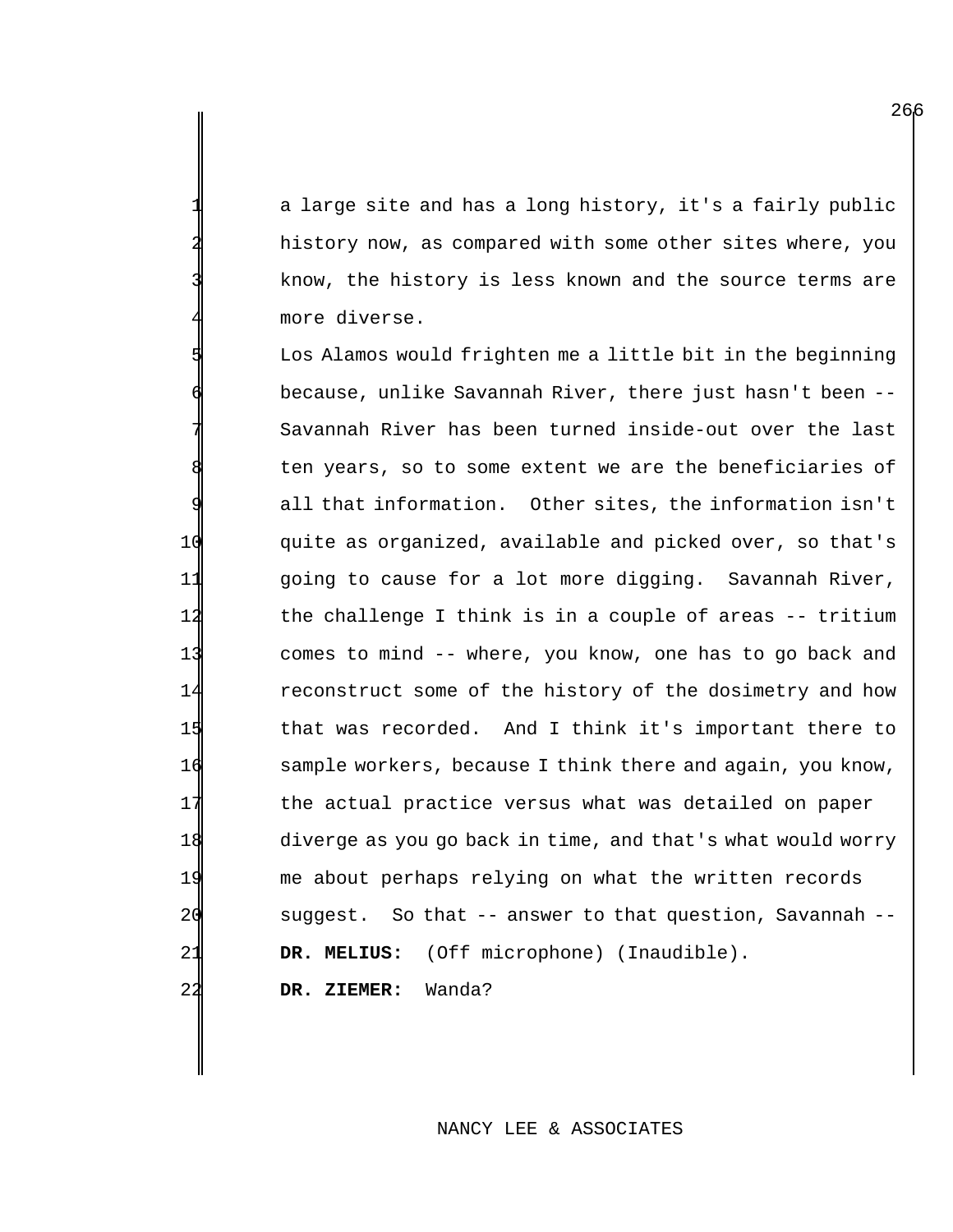1 **MS. MUNN:** It helps a great deal to have this overview, I think. From my point of view, anyway, it's reassuring that it sounds as though your plan is very close to what I, and I think many of my colleagues, had in mind when we were putting together the task proposals. But I think I heard a real challenge for us in the last of the data that you were giving us, John, insofar as identifying the fields that we want to see in the database is concerned. I think we may have only scratched the surface when we started 10 talking about how to opt for the sites that we wanted to 11 look at and pull together that information for us to 12 review. Actually considering the data fields that we want 13 to see in their product appears to me to be a potentially 14 significant activity.

 **MR. FITZGERALD:** Yeah, I might add to that that if it turns 16 out that some of the data fields we can identify will have 17 to be obtained and reviewed, you know, that's sort of a do-loop that if it's the first time, you know, it's going to take -- take time, as you can imagine, as NIOSH has already experienced, to get access and to make heads or 21 tails of it. But you know, the site profile being a living process, to some extent, you know, we certainly won't stop

### NANCY LEE & ASSOCIATES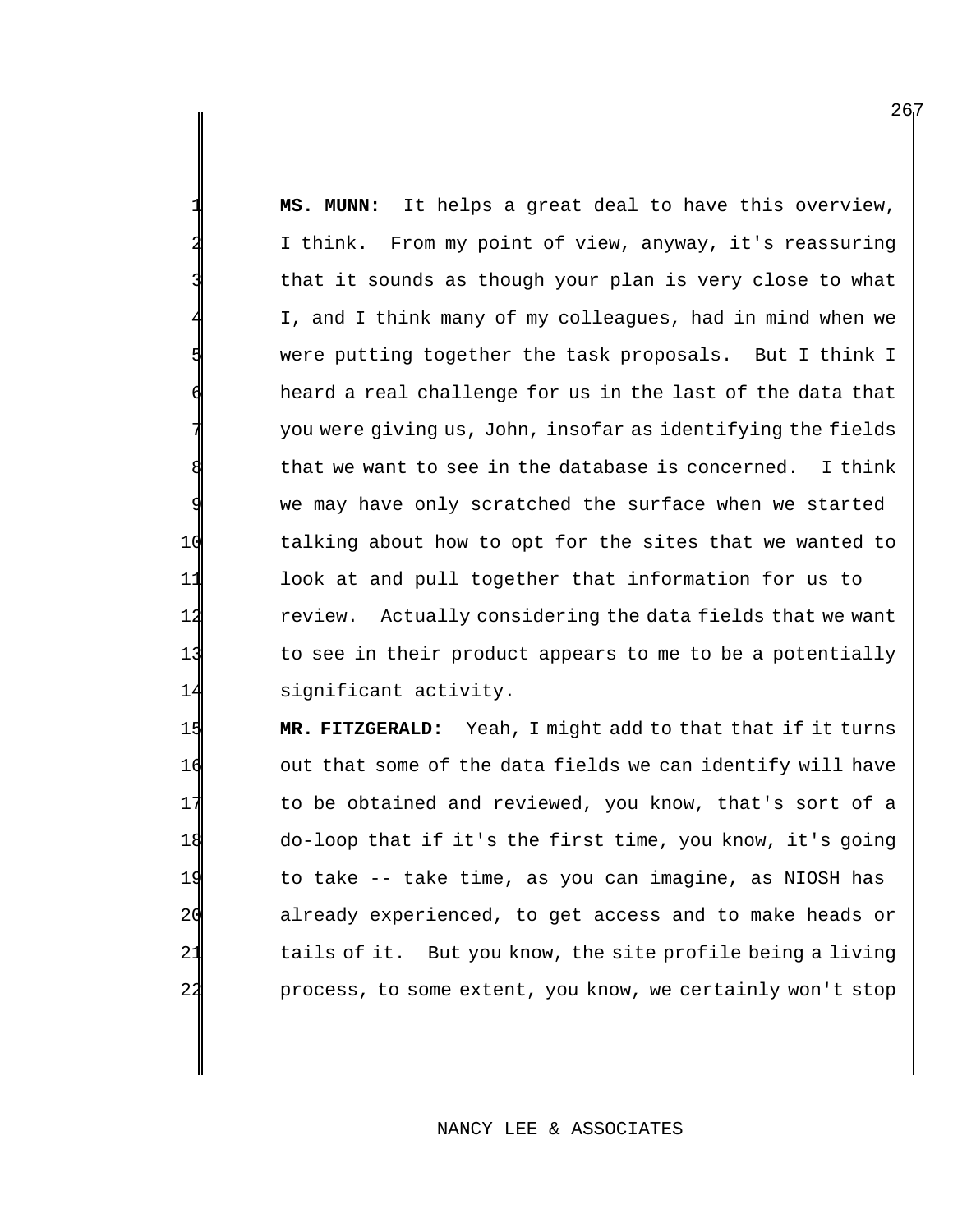and  $-$ - you know, and stop everything and go back to it. It'll be a process where we'll try to improve the analysis by virtue of being able to get the additional information. 4 You know, those are some of the vagaries of, you know, trying to dig deep and finding perhaps sources of data or data fields that may not have been accessed in the original profile. And understandably so. I mean this is the first pass at the site profiles. They're living documents. They're going to improve over time. When we dig and do 10 samples and verticals, I think what we can contribute is 11 perhaps some indications of data fields or information 12 sources that ought to be reflected in whatever upgrades 13 or iterations. So I see it as very positive feedback when 14 we do the vertical. I think that was perhaps the intent 15 of the Board is to have that kind of a check. So you know, 16 hopefully we can actually answer some of the questions in 17 terms of what data fields have been looked at on one hand, 18 and what sources information data fields might be 19 identifiable if -- if we do this kind of independent 20 digging, as well.

21 **DR. ZIEMER:** Joe, I want to kind of clarify one point, and 22 I have to keep reminding us of the difference between an

### NANCY LEE & ASSOCIATES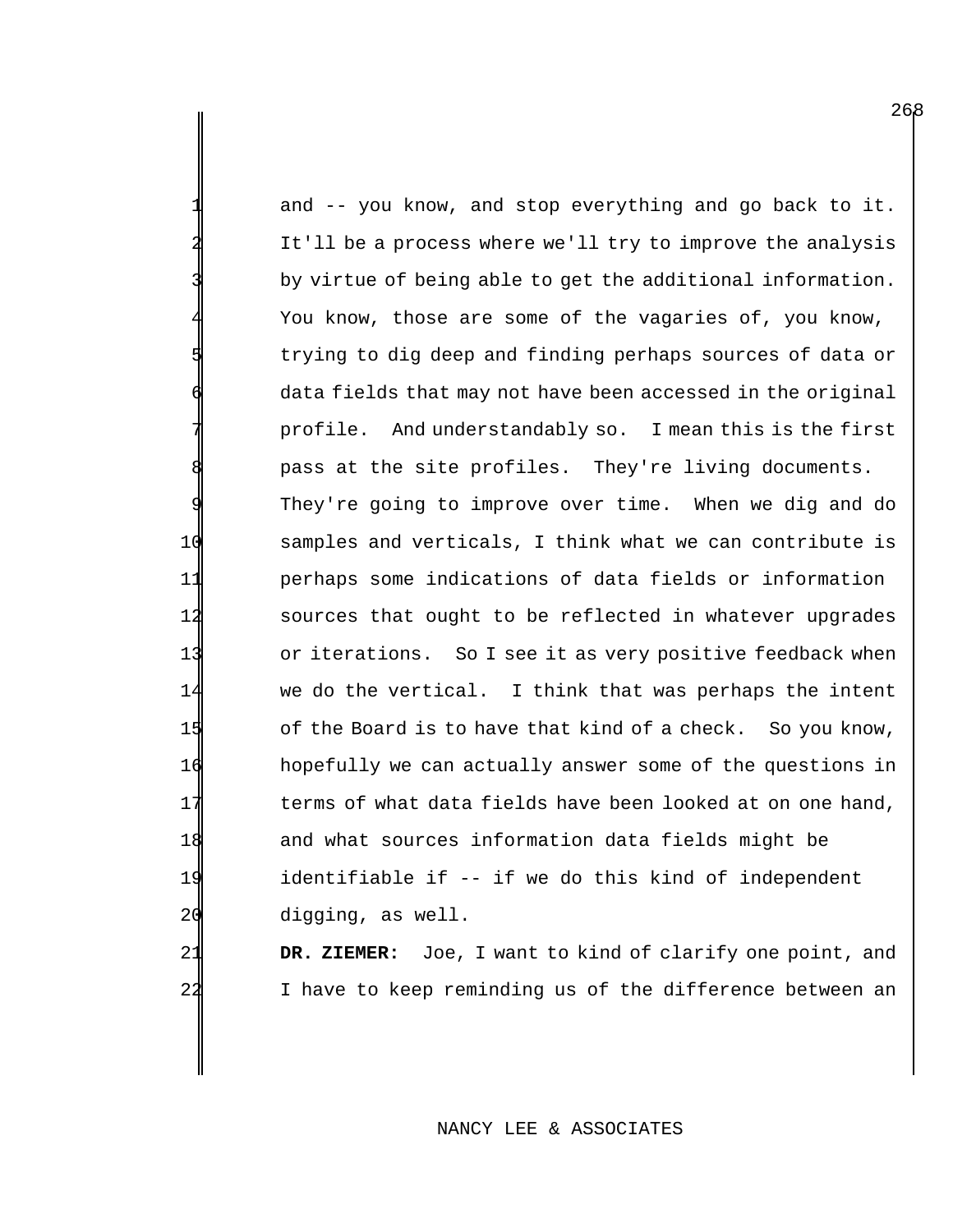audit and the difference between what the Agency does. And for example, if -- if our contractor, you folks, identified an area and said, you know, here's an area that we've got to dig into and get this information, I think in general we would pass that information along to NIOSH and say here's an area that has been identified.

**MR. FITZGERALD:** Uh-huh.

 **DR. ZIEMER:** One thing we don't want our auditors to do is to do the work of the Agency, so we always need to be careful --

**MR. FITZGERALD:** Right.

 **DR. ZIEMER:** -- and differentiate between what is the audit and what is the work. And I think you folks will also probably need to keep that in mind 'cause there will be a tendency to say here's an area where there needs to 16 be more, we need to get out there and see what's there and so on. And it may be that if you identify an area like that and -- and bring it back to the Board and the Board says to NIOSH our contractor has identified this, is this something that should be looked at. The Agency is being, in a sense, tasked with doing that, so our job is to identify those areas. So I need to continually remind us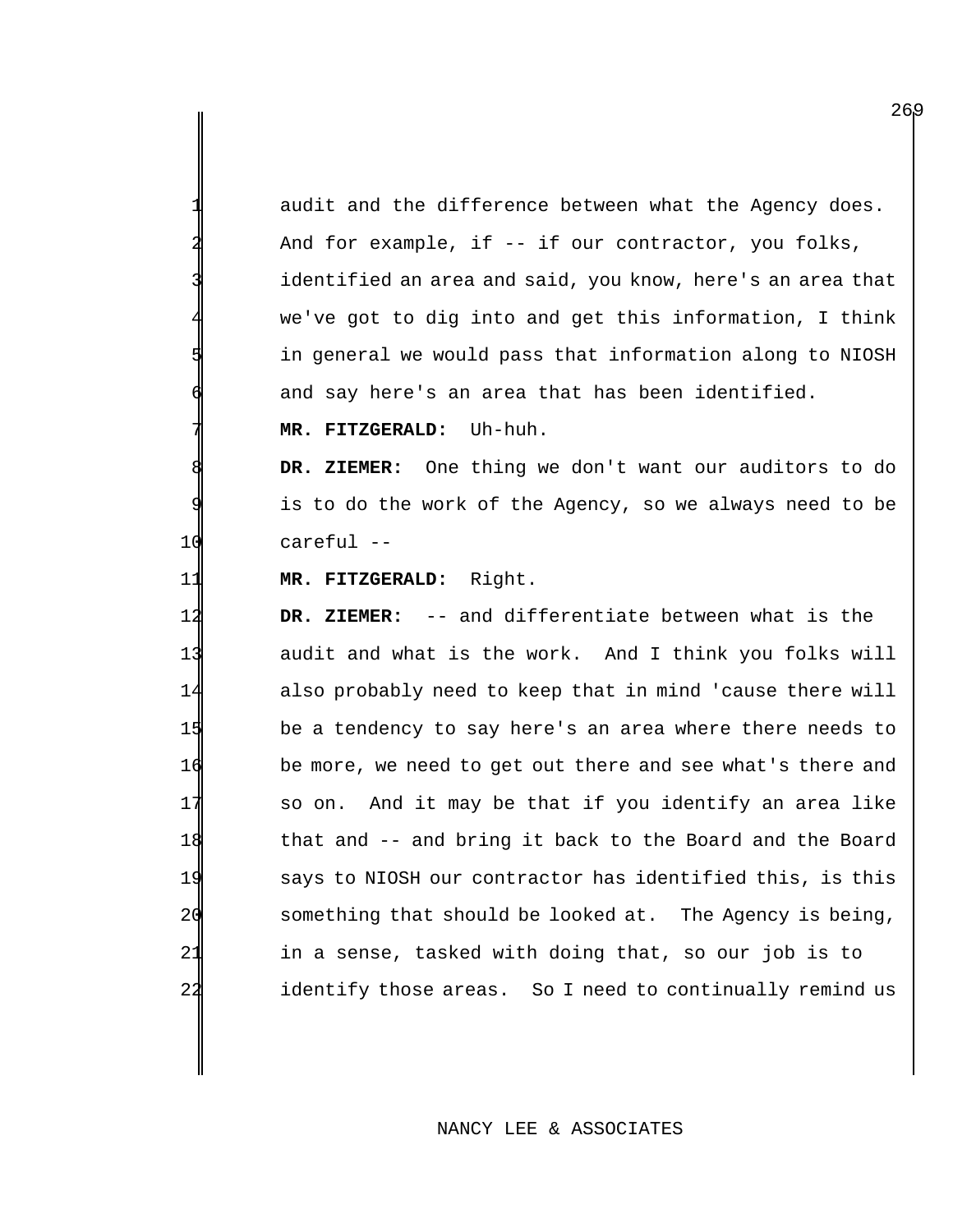and remind you as  $-$  what our part of the job is, so... 2 **MR. FITZGERALD:** Actually --

DR. ZIEMER: 'Cause we will -- we will otherwise get overly ambitious and NIOSH will have nothing to do then. 5 **MR. FITZGERALD:** That sort of resonates in my past career. Yeah.

DR. ZIEMER: You understand.

 **MR. FITZGERALD:** I understand exactly, and if one looks at it in terms of feedback, that we're feeding back issues 10 that need to be unpacked, the level of review I think that is appropriate is determine whether in fact to sniff again. I would not want to divert or distract the Board or NIOSH with, you know, we found this, this, this and that, but we haven't really spent time deciding whether it's important or not. It's got to be relevant and pertinent and something that's significant enough that would influence the dose reconstruction process; and if it isn't, then I don't think it's something that we'd want to surface. And that -- just that level of analysis, how 20 important is this and how significant is it, is the level  $2\mathbb{1}$  that I think we would contribute. And if that's the case, then we would pass it on. We certainly would not try to

## NANCY LEE & ASSOCIATES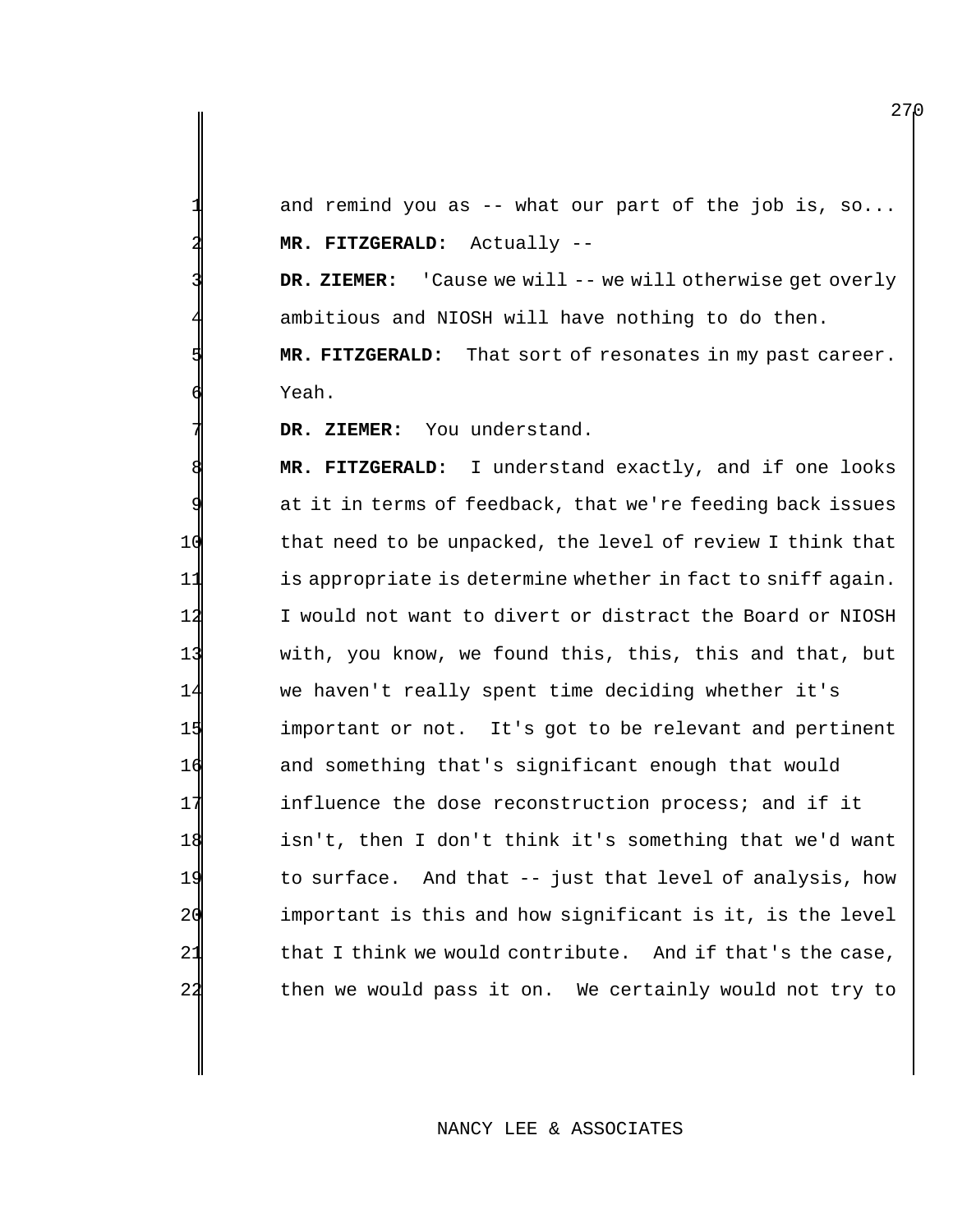run those numbers or try to do anything more than point to it.

Now what I was raising a little earlier was the fact that to judge, you know, whether there's any there or there -this is the trouble I have sometimes with requesting data from DOE. It's sort of like, you know, you have to know what you want, even if you don't know what you don't -what you don't want, you know. It's sort of one of these things that you -- well, how can I ask for it if I don't 10 know what it is? That's -- that's the dilemma that, you 11 know, I -- you almost have to at least look at the 12 information to determine what's there and whether it's 13 relevant or not, and that's the part where I think clearly 14 we have some challenges. But you know, again, persistence 15 and knowing the right kind of questions and being able to 16 work with the Board, I think, you know, we certainly will 17 get there.

18 **DR. ZIEMER:** Any other questions for John or Joe? 19 Comments?

# 20 (No responses)

21 Thank you very much. We appreciate the exchange this 22 morning. As you know, we will be deliberating this

NANCY LEE & ASSOCIATES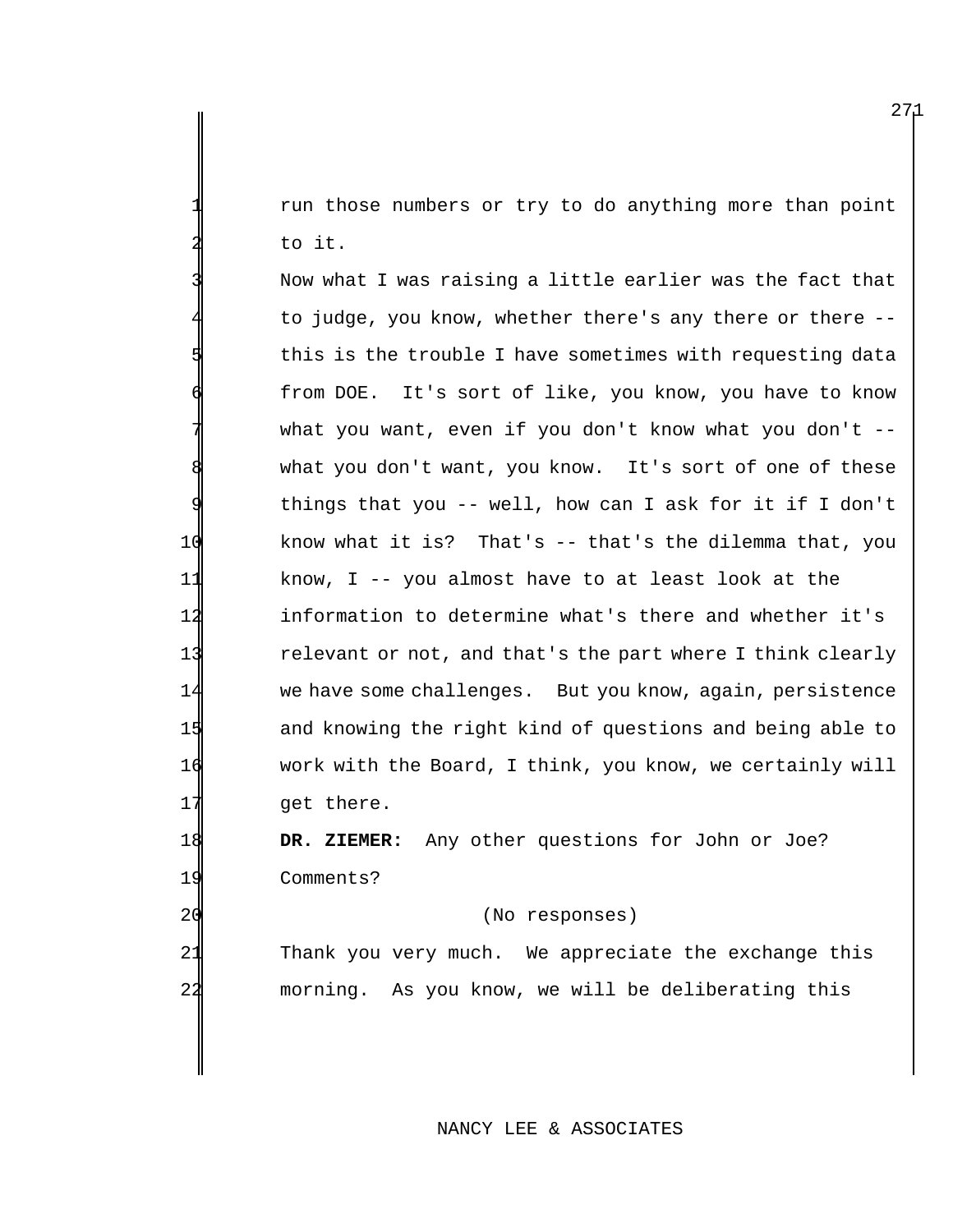afternoon and you will hear back from us after that -- those deliberations.

In this connection, we may want to proceed with the issue of the site profile selections. Well, it's almost break time I guess. Let's take a break. People are getting a little antsy. We'll take our 10:00 o'clock break and then resume. Thank you.

(Whereupon, a recess was taken.)

#### **BOARD DISCUSSION/WORKING SESSION**

#### **DOSE RECONSTRUCTION REVIEW PROCESS**

 **DR. ZIEMER:** I want to take just a moment and delineate the items we need to address here. We have the issue of selection of our initial group of site profiles. We have agreed to take from the table a motion to send a letter to Secretary Thompson relating to the Special Exposure Cohort rule-making. And it's been requested that we have the group look at or review the letter that I wrote to several Congressmen. Were there other items that we need 20 to look at? I think those are the three. Anyone identify any other items we need to address? Okay. Yes, Jim. **DR. MELIUS:** Let me -- I mean add to that list one specific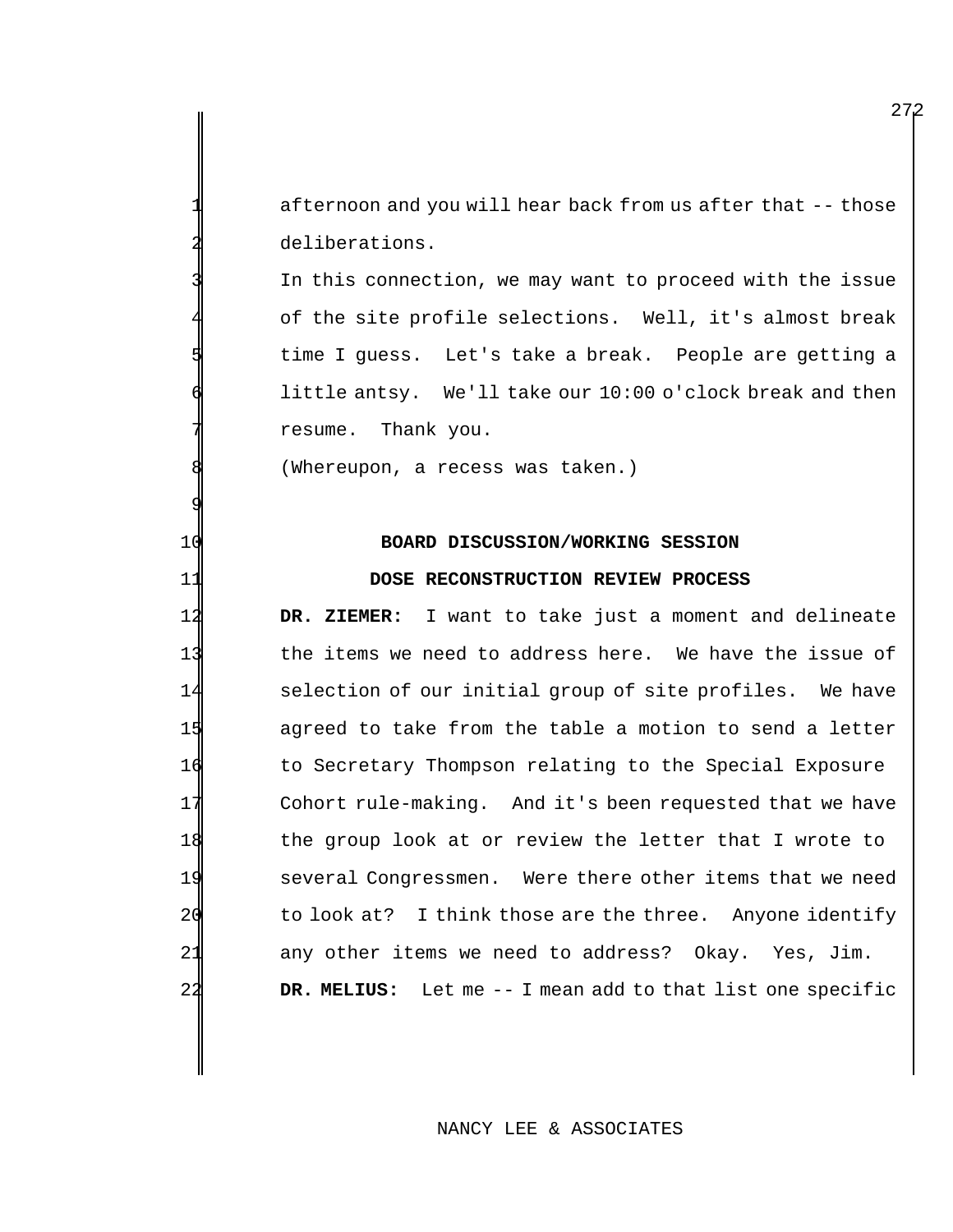sort of contract issue. We were asked to -- if we had suggestions for additional elements to the database that we relay them to the contractor, and I think we just need 4 to understand how to do that procedurally since that deliverable's due in a month and it's easier to add things ahead of time. So I think we just need to figure out how to -- how to do that efficiently and not get in trouble. 8 **DR. ZIEMER:** Right, we can look at that database -- and my guess is that -- based on what we provided and what they 10 plan to do, they probably have most of it covered, but we 11 -- if we can identify things, that's fine.

12 **DR. MELIUS:** (Off microphone) (Inaudible) us relaying 13 individual comments to you and you relaying them in some 14 way to (Inaudible).

15 **DR. ZIEMER:** Well, if we can identify things here as a 16 group, that would be fine, too.

17 **DR. MELIUS:** (Off microphone) (Inaudible) after a meeting 18 if we sent something (Inaudible).

 **MR. ELLIOTT:** You can do that either way, open session discussion and tell them what you want, or you can send 21 bthem a letter or written information, written direction. **DR. MELIUS:** (Off microphone) I don't think (Inaudible).

## NANCY LEE & ASSOCIATES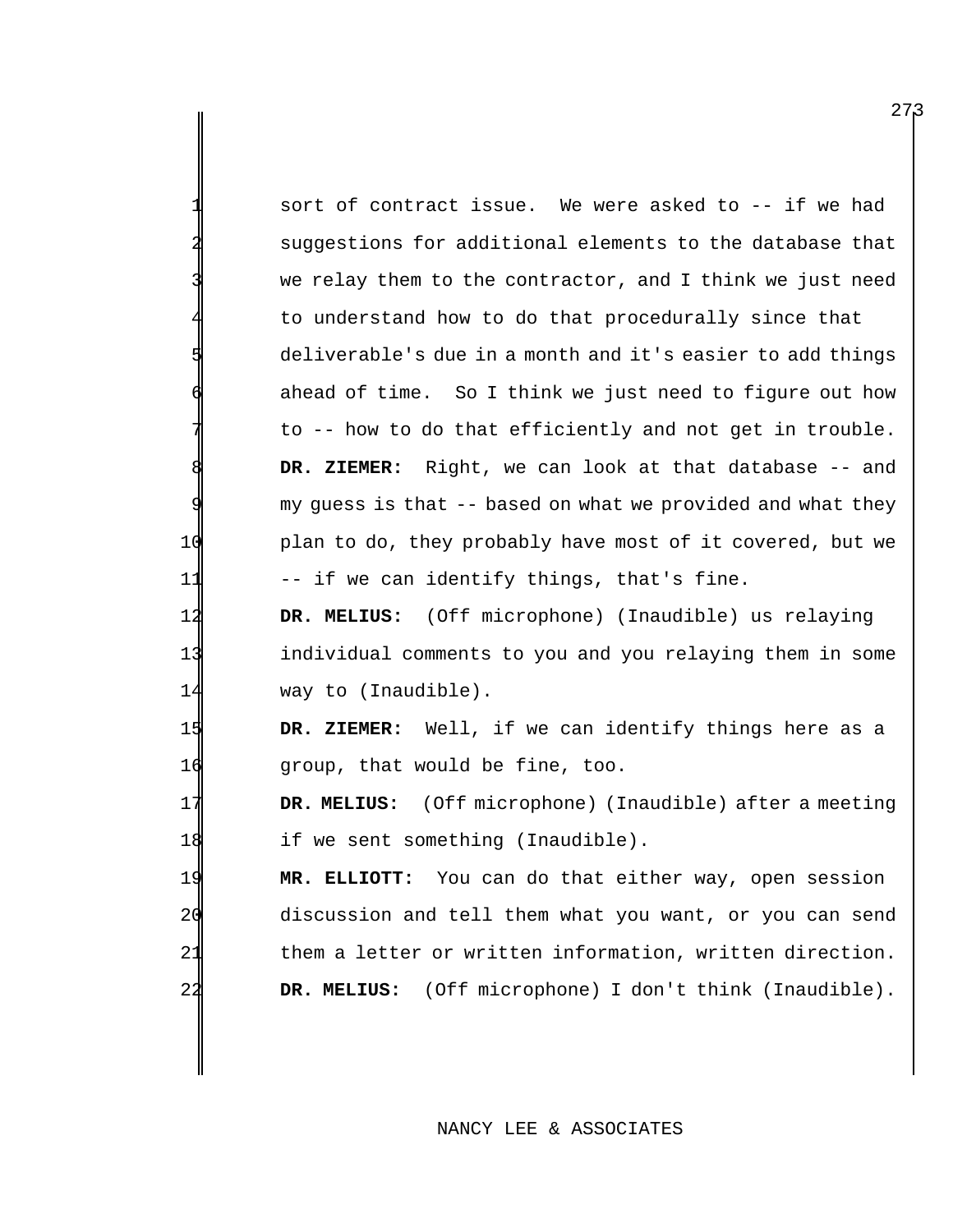| Another item that I think we should discuss is at least            |
|--------------------------------------------------------------------|
| lay out a plan for how we deal with the issue of a                 |
| subcommittee and this further interaction with the                 |
| contract and -- there's a whole bunch of issues there that         |
| I think $--$                                                       |
| DR. ZIEMER: In fact --                                             |
| <b>DR. MELIUS:</b> $-$ have to be $-$ I don't think we $-$ I don't |
| think we can $-$ -                                                 |
| (Off microphone) Delegation of authority?<br>UNIDENTIFIED:         |
| 10<br>Yeah --<br>DR. MELIUS:                                       |
| 11<br>DR. ZIEMER: Delegation --                                    |
| 12<br>DR. MELIUS: That, but I think we need to plan on how we      |
| 13<br>do that and probably complete it at the next meeting.        |
| 14<br>DR. ZIEMER: Particularly those items -- this included        |
| 15<br>everything from the invoice approvals to our working with    |
| 16<br>our subgroups to work on the dose reconstructions, so        |
| 17<br>that's -- that'll be an ongoing thing.                       |
| 18<br>Let's direct our attention then to the site profile issue.   |
| 19<br>We have now -- you have a handout which is Jim Neton's chart |
| 20<br>with the 15 facilities for which site profiles are either    |
| 21<br>completed or in process, plus a number of AWEs.<br>You also  |
| have the information on the site statistics that were --<br>22     |
|                                                                    |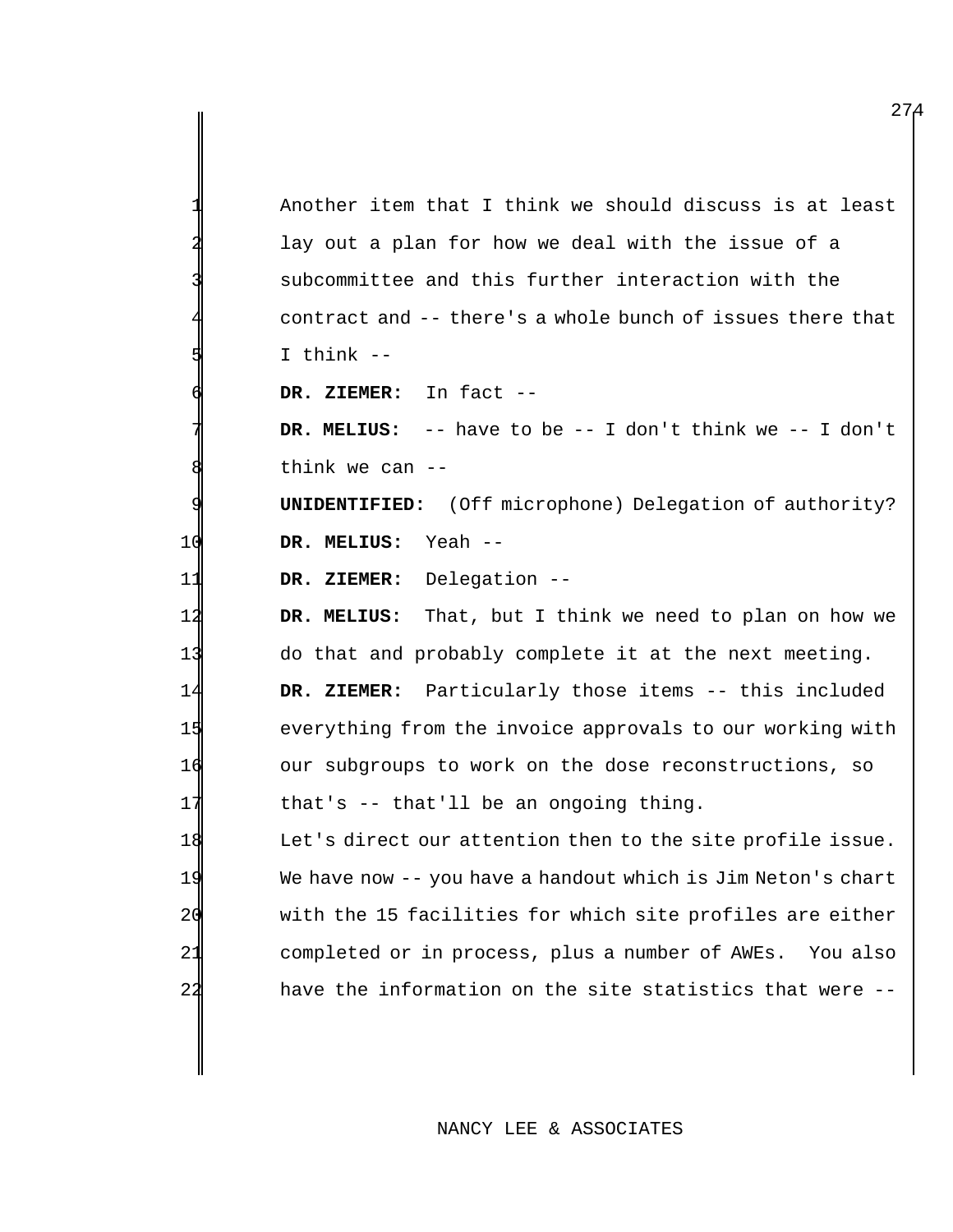|        | was provided by Larry and is now included in the handout. |
|--------|-----------------------------------------------------------|
|        | MR. ELLIOTT: Could I make a comment on that?              |
|        | DR. ZIEMER: Yes.                                          |
|        | MR. ELLIOTT: I think on that -- this is your third page   |
|        | on that -- what's been provided. Jim included a column    |
|        | there that says estimated work force, and I guess I would |
|        | like to offer this as a qualification. I think these      |
|        | numbers came from --                                      |
|        | DR. NETON: Labor.                                         |
| 10     | MR. ELLIOTT: -- Labor's presentation, but I don't believe |
| 11     | that these numbers in all cases represent all the workers |
| 12     | that worked at a site over the course of history of that  |
| 13     | site. For example, Hanford has more than 60,000 workers   |
| 14     | have ever worked at that site. They have many more than   |
| 15     | that.                                                     |
| 16     | DR. MELIUS: If I recall right, it excludes the            |
| 17     | construction work force. It's only the production work    |
| 18     | force at each of these facilities. That's what he said    |
| 19     | when he presented it now.                                 |
| 20     | Isn't that right, Pete?                                   |
| 21     | MR. ELLIOTT: Pete, is that -- are we correct in           |
| $^{2}$ | understanding the numbers that you presented at a given   |
|        |                                                           |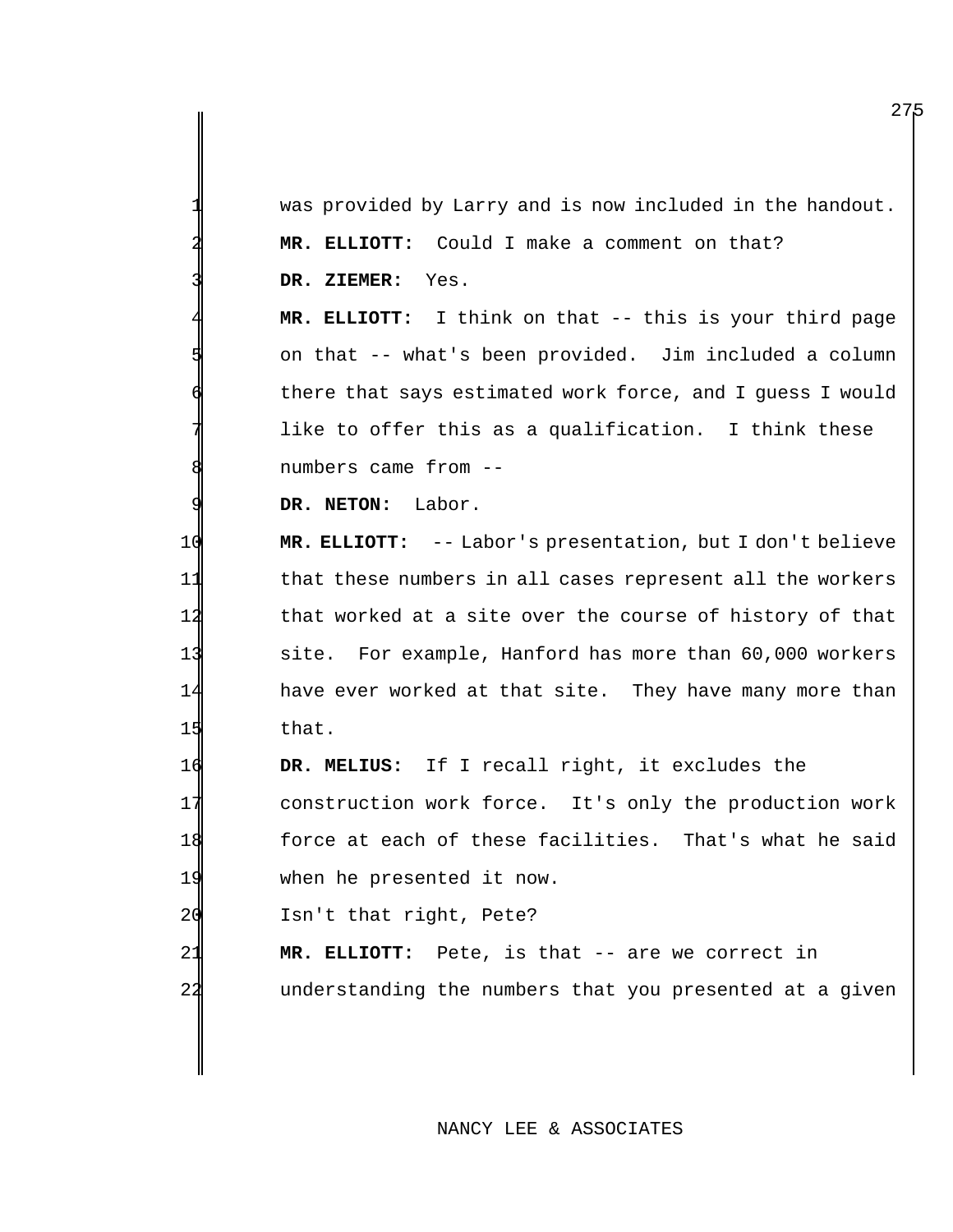site didn't include construction trades, are just the production work force?

MR. TURCIC: That's correct.

 **MR. ELLIOTT:** And in some cases is that the estimated current population or is that the estimated population who have ever worked there in production?

MR. TURCIC: (Off microphone) That was the estimated (Inaudible) program (Inaudible) production people who had worked at that site.

 **DR. ZIEMER:** Now I think as we proceed, we also may need to have some internal ground rules. If one is propos-- and this could work both ways, but if one is proposing to include a site, I suppose that we should ask people to recuse themselves from proposing or voting for a site with which they are -- are or have been affiliated. Is that fair enough? In other words, Tony perhaps would not vote on whether Los Alamos would be included in this list, for example.

Roy, you have a comment or a question?

**DR. DEHART:** I'm not sure when I look over the --

21 When I look over the diagram that we have here, the table, just which of these facilities have a complete -- a full,

## NANCY LEE & ASSOCIATES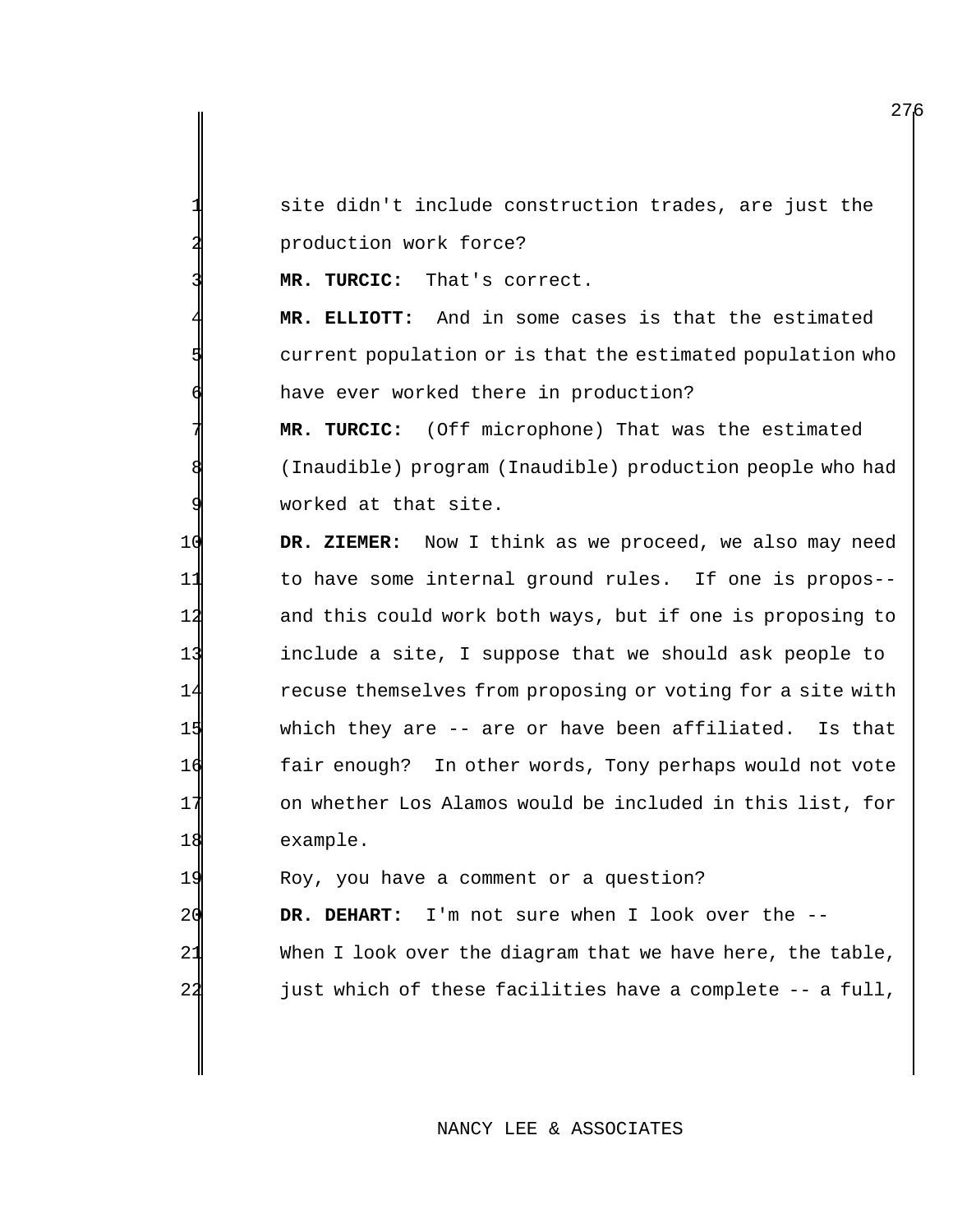|    | complete profile site status that would be able to be       |
|----|-------------------------------------------------------------|
|    | audited over the next --                                    |
|    | DR. ZIEMER: Jim --                                          |
|    | DR. DEHART: -- several weeks --                             |
|    | DR. ZIEMER: Jim Neton can --                                |
|    | DR. DEHART: -- or months?                                   |
|    | DR. ZIEMER: -- help us or Larry -- looks like -- as I look  |
|    | at this, it looks like Hanford and Savannah River are       |
|    | complete, but is that true or not?                          |
| 10 | DR. NETON: That's correct. The only two that have all       |
| 11 | chapters or Technical Basis Documents finished are Hanford  |
| 12 | and Savannah River, although you can see Y-12 is very close |
| 13 | with one green dot that is undergoing comment resolution    |
| 14 | with NIOSH at this time.                                    |
| 15 | DR. DEHART: Jim, is there an estimate over the next two     |
| 16 | to three months? That's probably as important.              |
| 17 | DR. NETON: I figured that question would be coming. It's    |
| 18 | difficult to say. Some -- some of these comment             |
| 19 | resolutions go very quickly, they're just minor technical   |
| 20 | Sometimes we end up with some -- some serious<br>issues.    |
| 21 | discussion about, you know, how to resolve an issue with    |
| 22 | missed dose or something of that nature. So it's hard to    |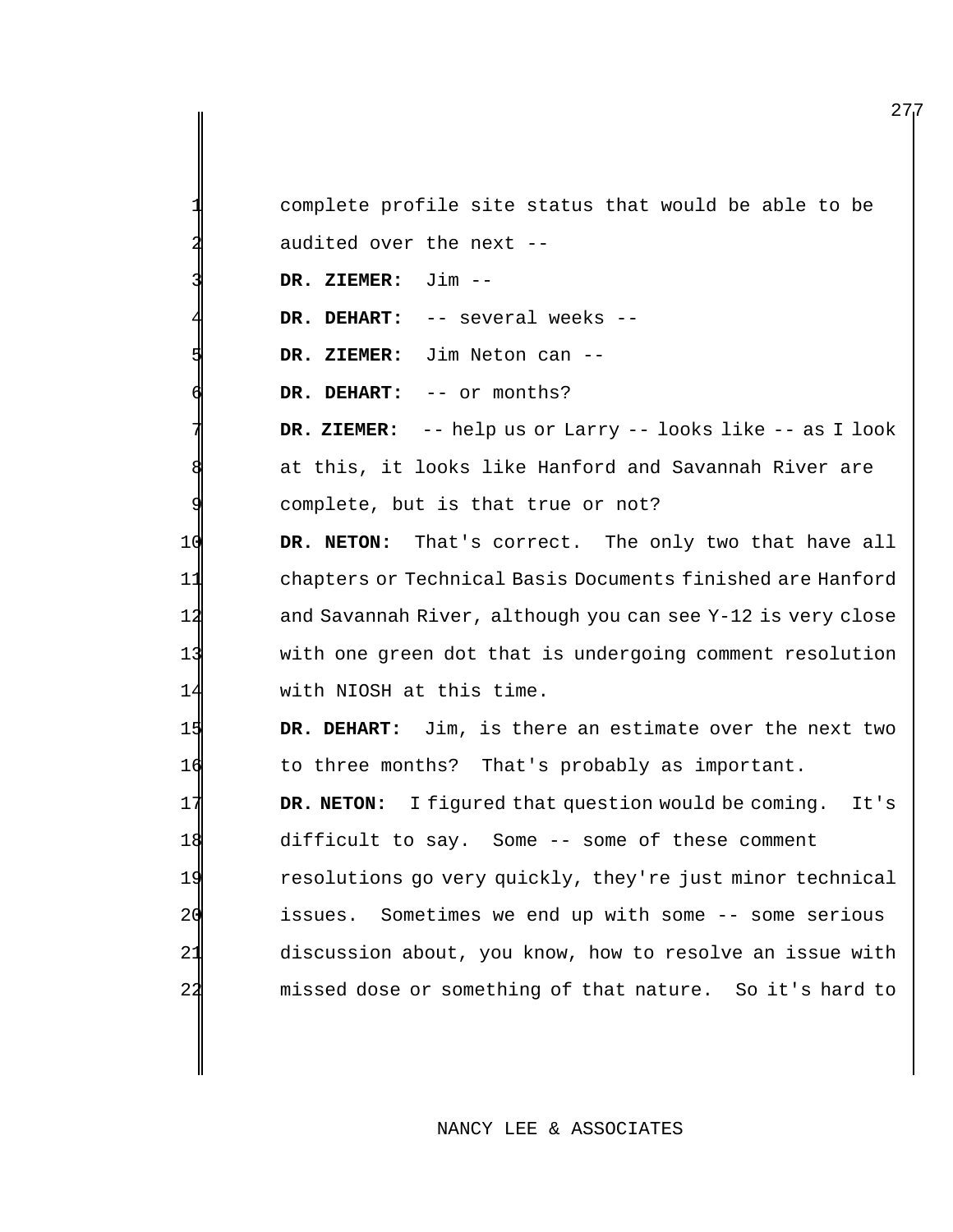say, but -- but -- you know, I wish I could put a little better -- better time frame on that.

3 **DR. MELIUS:** But the --

DR. NETON: I could go with past history, maybe. You know, past history would dictate that we could resolve these  $-$ 

DR. MELIUS: I guess is there a corollary to that, is there some that we shouldn't  $-$  can you go the other way and say some that we shouldn't start now because you know it's --10 **DR. NETON:** Where there are --

11 **DR. MELIUS:** Where they are that -- that there isn't just 12 a going to be enough there in the next few months.

 **DR. NETON:** I'm honestly not up to speed enough on all of these individual chapters. Maybe perhaps Dick Toohey could help -- he may be more aware of where -- where our more serious discrepancies lie.

17 **MR. ELLIOTT:** Obviously Iowa Ordnance Plant is not close. 18 **DR. NETON:** No.

19 **DR. ZIEMER:** Mark?

20 **MR. GRIFFON:** Yeah, just before -- before Dick went into 21 that, I had a question for clarification. When you say 24 "approved", that means that they could theoretically be

# NANCY LEE & ASSOCIATES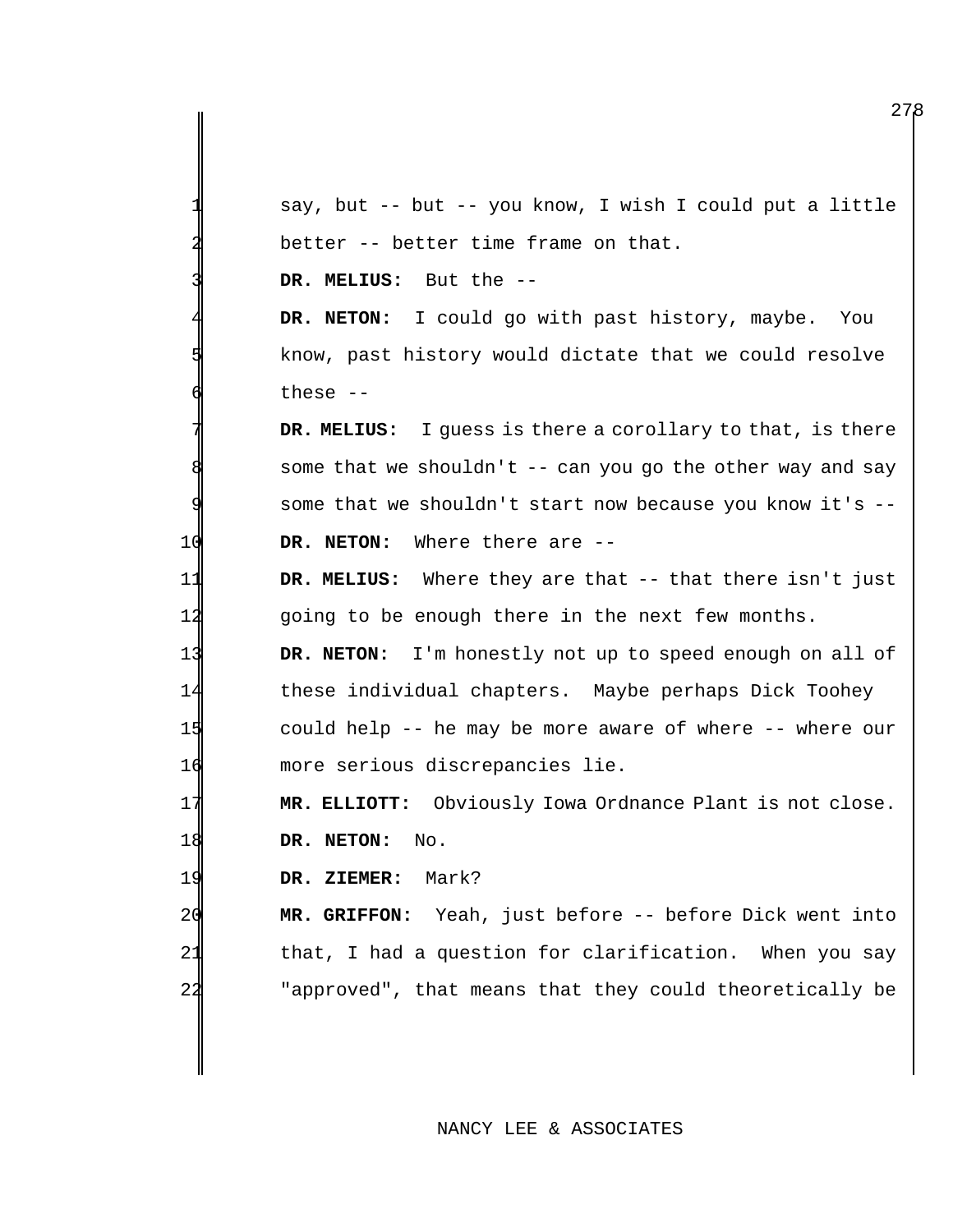audited right -- today or --

DR. NETON: Yes, they've been signed by OCAS and they're either on our web site or will be within -- as quickly as we can get it out there.

5 **MR. GRIFFON:** Okay, 'cause that was my point. I think some of these are not on the web site yet, like the  $Y-12$ , all those sections aren't up yet, but -- okay.

**DR. TOOHEY:** Dick Toohey, ORAU. The ones that, from what I know of what's going on, are farthest away from 10 completion would be Los Alamos, Mound, Pantex and X-10. 11 **DR. ZIEMER:** Now let me ask the Board -- Oh, Tony, you have 12 another comment?

 **DR. ANDRADE:** Not really a comment, but I wanted to start the -- the auctioning process, I guess. Based on the chart 15 on the degree that -- that indicates the degree of completeness for the site profiles, as well as what I think 17 are objective criteria, and that is to look at the different types of radionuclides that were processed or handled, I would suggest the following to start with. I'd say Rocky Flats because of the plutonium finishing activities that went on there. Number two, Y-12 for all of the uranium work that went on there and continues to

## NANCY LEE & ASSOCIATES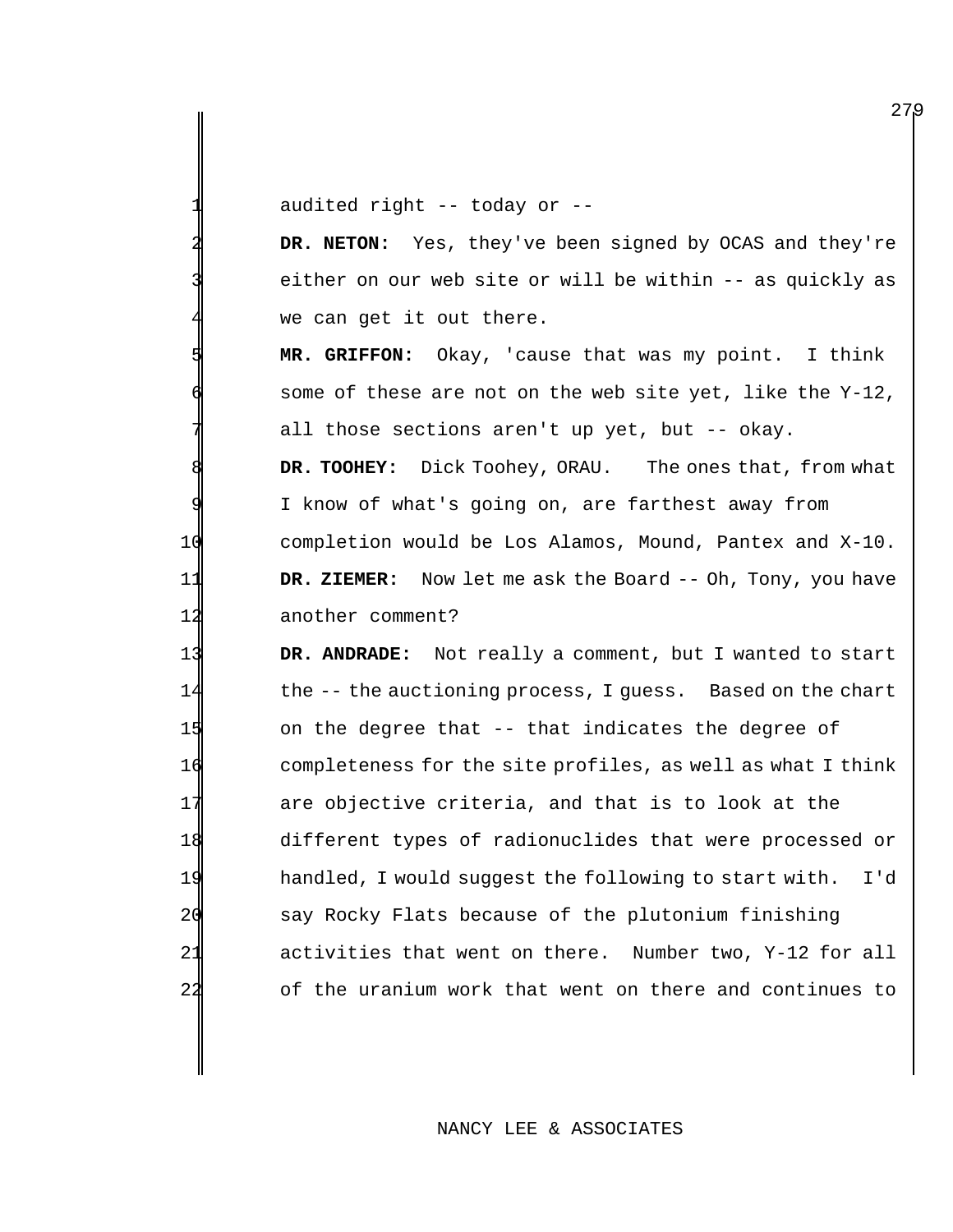go on today. And third, to step into a deeper, somewhat more complex set of operations, I would suggest Hanford for the variety of types of work that went on there from reactor -- different reactor type enrichment to -activities to other types of activities. So that's my opening gambit there, those three sites.

DR. ZIEMER: Let's hear a comment from Mike first, and then we'll get some other -- I don't know if that was a motion, but I'm going to just treat it as a suggestion right now. 10 Mike?

11 **MR. GIBSON:** Yeah, just to step back -- in process, which 12 is the last in the -- in the review process? Is it the 13 OCAS review or the ORAU review?

14 **MR. ELLIOTT:** It's the OCAS review.

 **DR. MELIUS:** I guess to that list for consideration I would 16 throw in Savannah River because of the fact that it's first, it's complete and that there's a lot of individual dose reconstructions that have been done for it, so I think -- I think they almost, in a practical sense, have to look 20 at it.

21 **DR. ZIEMER:** I have Mark and then -- who was next? Tony, 22 did you have another comment? No. Mark?

## NANCY LEE & ASSOCIATES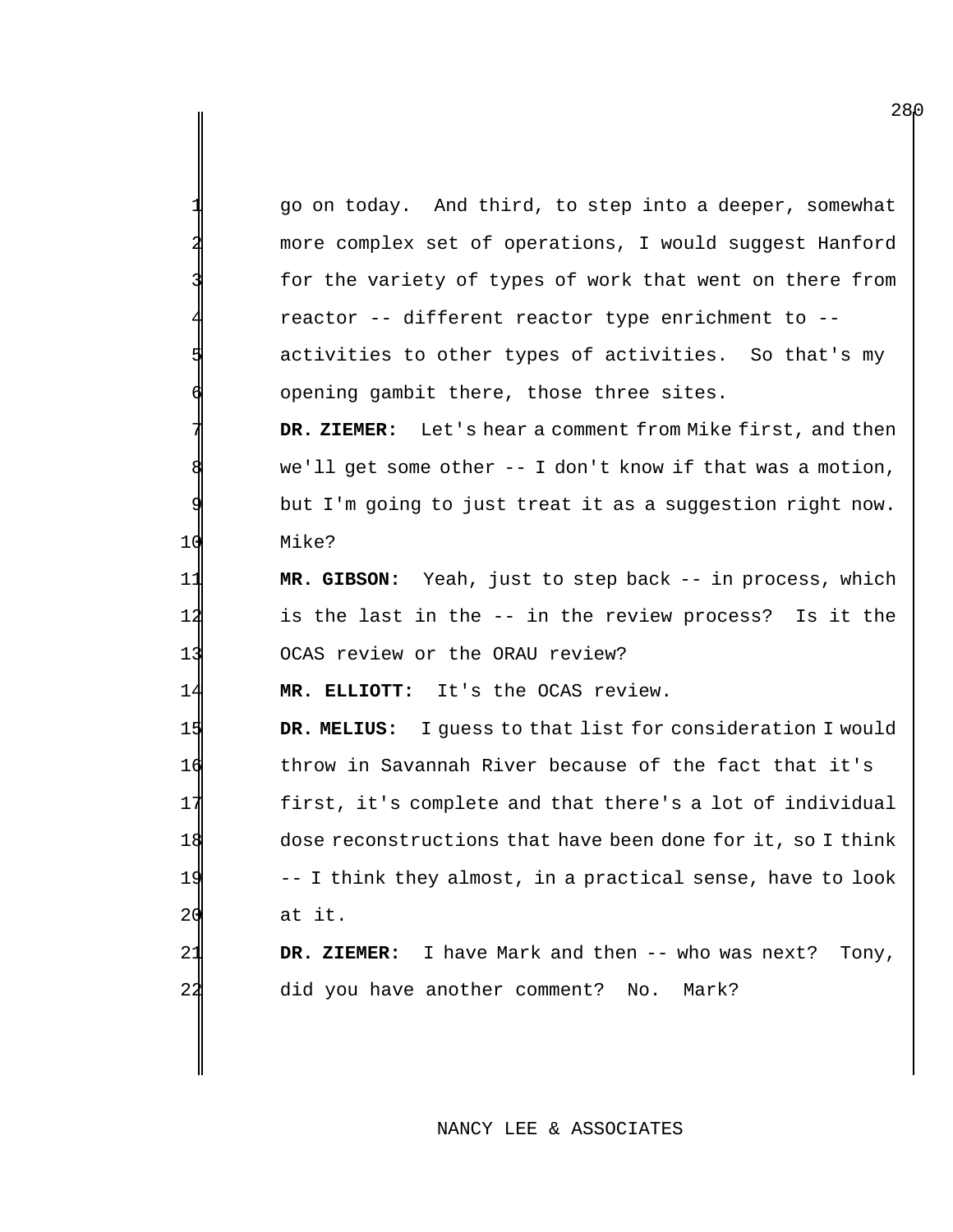|                | MR. GRIFFON: I actually -- I don't have a problem with       |
|----------------|--------------------------------------------------------------|
|                | Tony's list or Jim's addition. I'd throw out a possible      |
|                | -- if -- I was thinking of five, and my other one was Idaho. |
|                | One thing I do want to mention is that -- from the           |
|                | contractor's standpoint -- Y-12, although I have it on my    |
|                | list, it might be a little tricky for them. They have to     |
|                | reactivate clearances, and I think they have to talk to      |
|                | NIOSH about how to go about that, and I don't know how       |
|                | timely that can be achieved, but that could be a little      |
| 10             | holdup as far as getting (Inaudible) rolling too quickly.    |
| 11             | MR. OWENS: Dr. Ziemer, I'd like to possibly structure a      |
| 12             | I have five sites -- Nevada Test Site, Idaho<br>motion.      |
| 13             | Falls, Hanford, Savannah River and I would agree with Tony   |
| 14             | on Rocky Flats.                                              |
| 15             | DR. ZIEMER: Your motion is for us to designate -- let's      |
| 16             | see if I have this correct -- Hanford, INEEL, Rocky Flats,   |
| 17             | Savannah River Site and --                                   |
| 18             | Nevada Test Site.<br>MR. OWENS:                              |
| 19             | -- Nevada Test Site.<br>DR. ZIEMER:                          |
| 20             | MR. OWENS: As the initial --                                 |
| 21             | Initial group of five.<br>DR. ZIEMER:                        |
| 2 <sub>2</sub> | -- group of five that's submitted for review.<br>MR. OWENS:  |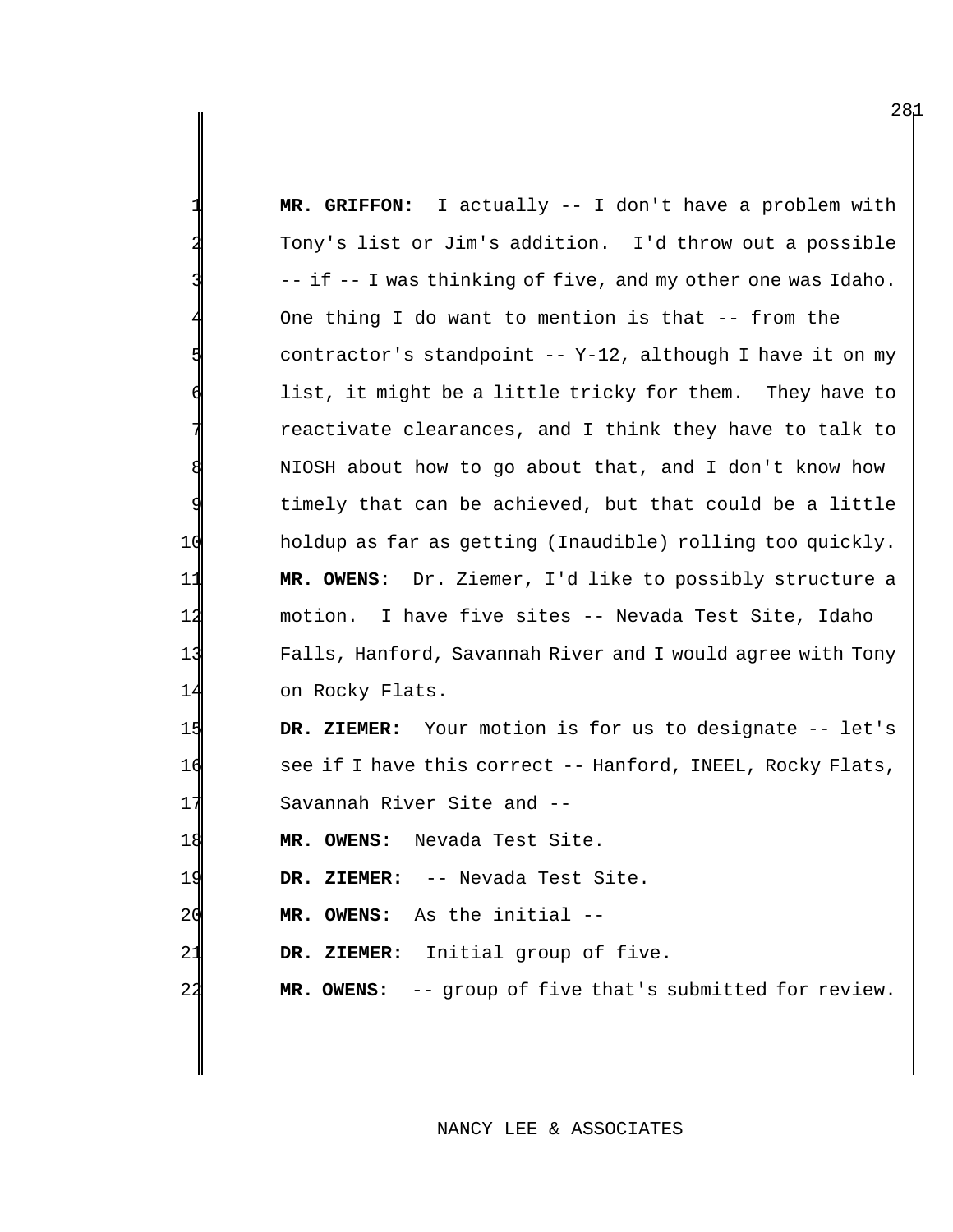|                | DR. ZIEMER: Let me ask -- we can certainly treat that as   |
|----------------|------------------------------------------------------------|
|                | a motion. Does somebody want to second that?               |
|                | DR. MELIUS: I'll second it.                                |
|                | Okay. Is there further discussion on this<br>DR. ZIEMER:   |
|                | motion? Yes, Richard then Roy.                             |
|                | DR. DEHART: We have three gaseous diffusion plants. I      |
|                | would like to see one of those added to the list.          |
|                | DR. ZIEMER: Is that a suggested amendment or just a        |
|                | comment right now?                                         |
| 1 d            | DR. DEHART: I'll make it in the form of an amendment.      |
| 11             | DR. ZIEMER: Are you asking that it be added rather than    |
| 12             | substitute, so we can have six?                            |
| 13             | Add.<br>DR. DEHART:                                        |
| 14             | Add.<br>DR. ZIEMER:                                        |
| 15             | MR. OWENS: In all due respect to Dr. DeHart's amendment,   |
| 16             | I think that, based on comments that were made yesterday,  |
| 1              | the gaseous diffusion plants, as we all know, are included |
| 18             | in the Special Exposure Cohort and I think that for the    |
| 19             | ongoing credibility of the program, those individuals,     |
| 20             | those workers at those sites are being compensated, and    |
| 21             | I think that while there is a need to review the site      |
| 2 <sub>2</sub> | profiles, I think that that can wait and I'd like to see   |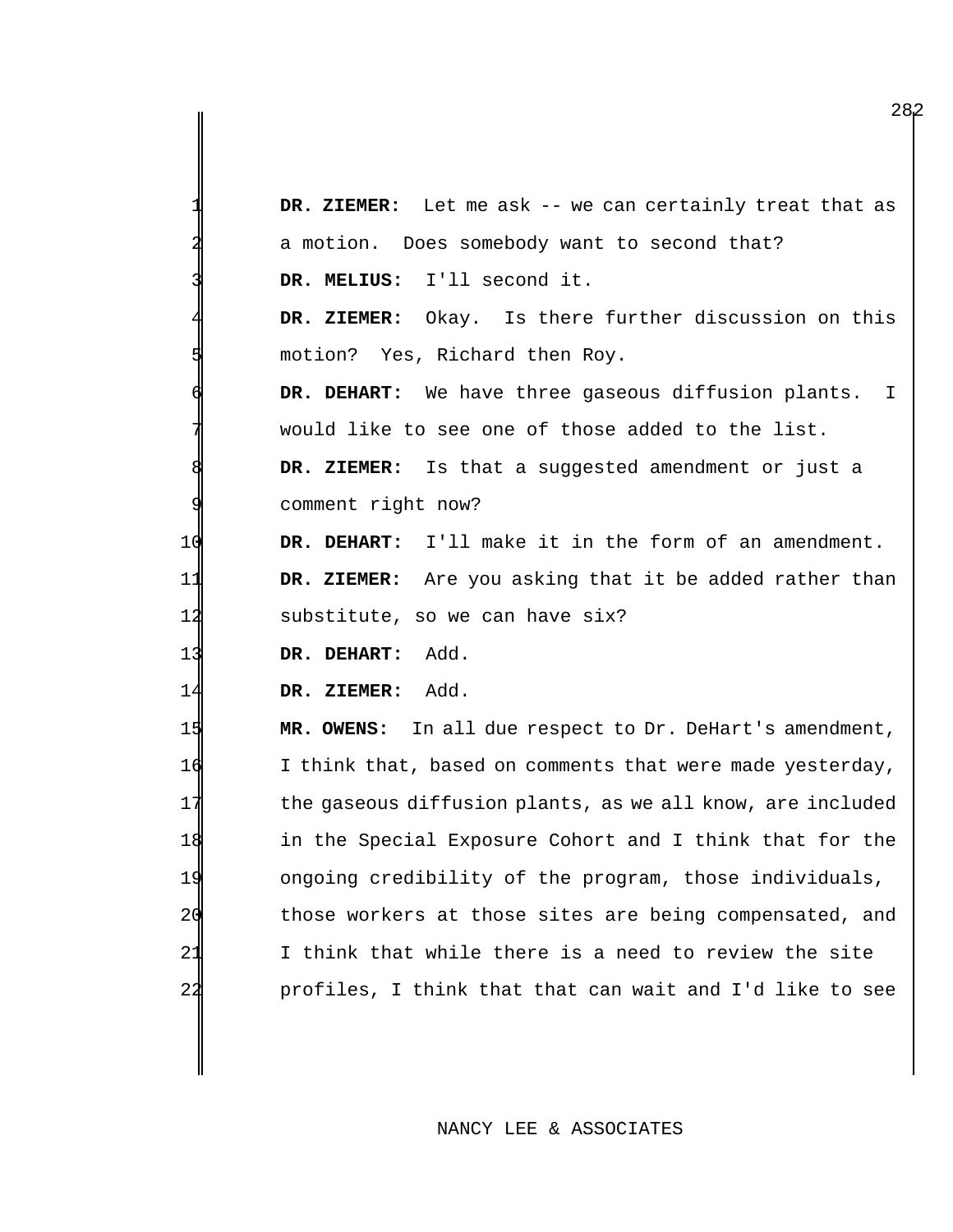these initial five be included.

2 **DR. ZIEMER:** Charles is speaking against a motion to amend that has not yet been seconded, so let me ask if there is a second to Dr. DeHart's motion to amend.

#### (No responses)

There appears not to be a second, so that motion to amend dies for lack of a second, so you don't need to speak against it, Charles. The jury will disregard his remarks. Okay, Richard, you have a comment?

 **MR. ESPINOSA:** It might be more of a question. The five that we just suggested, motion, seconded, are these being listed as a priority, one, two, three, four? Or just said 13 all five and expect all five?

 **DR. ZIEMER:** My interpretation was that it was not a prioritized list, that the contractor would have flexibility in scheduling and reviewing. Is that the understanding of the movers, that this was not necessarily listed in some priority, it's just simply the group of five? Is that -- was that the understanding? **MR. OWENS:** That was my intent, Dr. Ziemer. 2<sup>1</sup> DR. ZIEMER: Thank you. **MR. OWENS:** Those were not ranked in a priority order.

### NANCY LEE & ASSOCIATES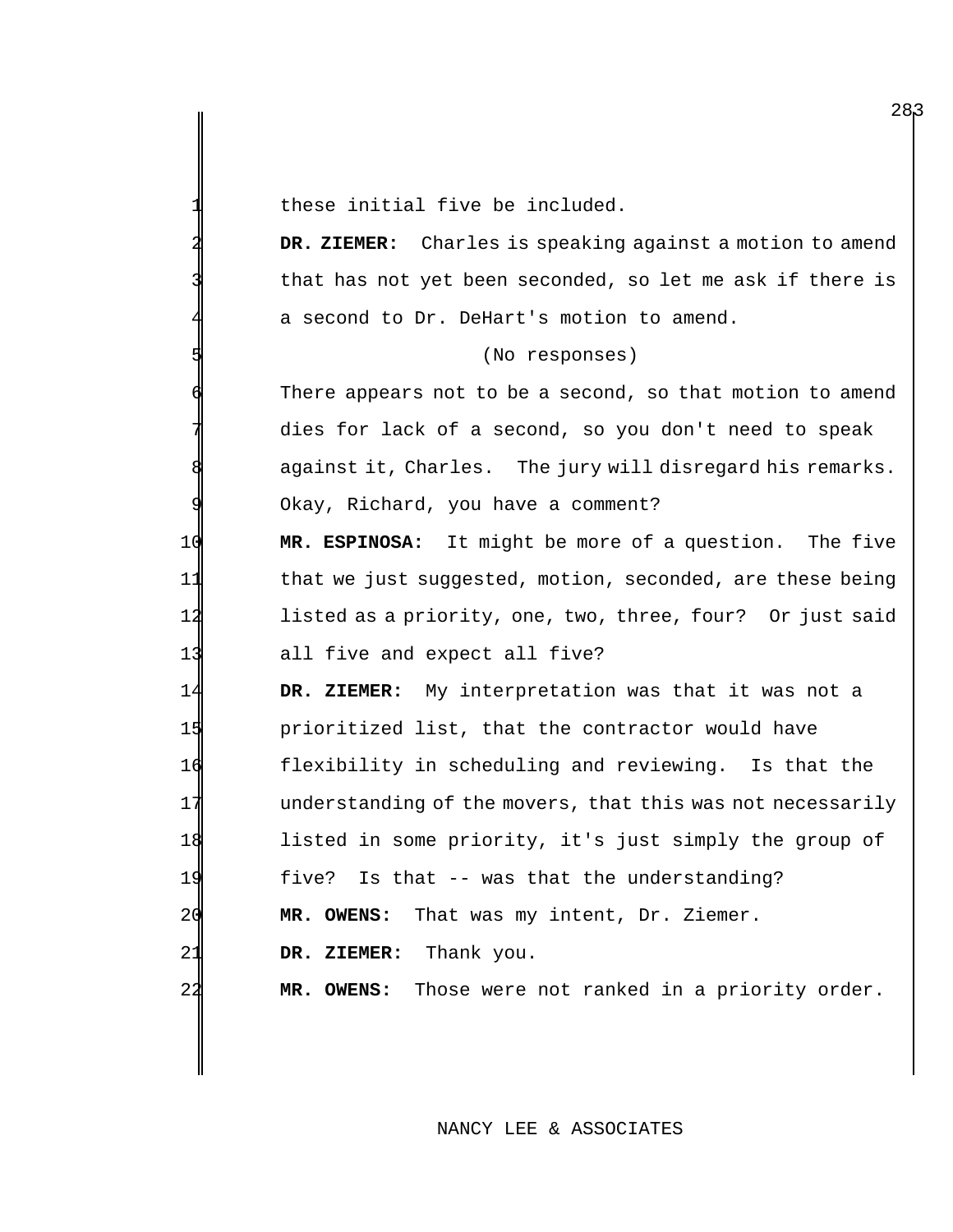DR. ZIEMER: Thank you.

 **DR. MELIUS:** Can I ask just one other question on the Y-12 or any of the other sites where clearances may be at issue, I assume that would be in process anyway or  $-$ - I don't know -- quite understand the --

 **MR. ELLIOTT:** We do need to get with Sanford Cohen & Associates and if they have clearances that need to be reinstated, we need to get started work on that right away. We don't have to wait now for the other two tasks to be awarded. We need this to start right now.

 **DR. ZIEMER:** And that would not necessarily preclude them from beginning their process on these sites, either. **MR. PRESLEY:** Paul, can I speak without getting in trouble?

**DR. ZIEMER:** You can't mention Oak Ridge.

 **MR. PRESLEY:** I would like to see one of the production plants also put in here, and that's as far as I will go. When you look at what we have here, we don't have any of the plants that have a lot of production on a lot of different types of metals there, and I think we need to 21 put one of the production plants in there. **DR. ZIEMER:** Okay, thank you. Mark?

NANCY LEE & ASSOCIATES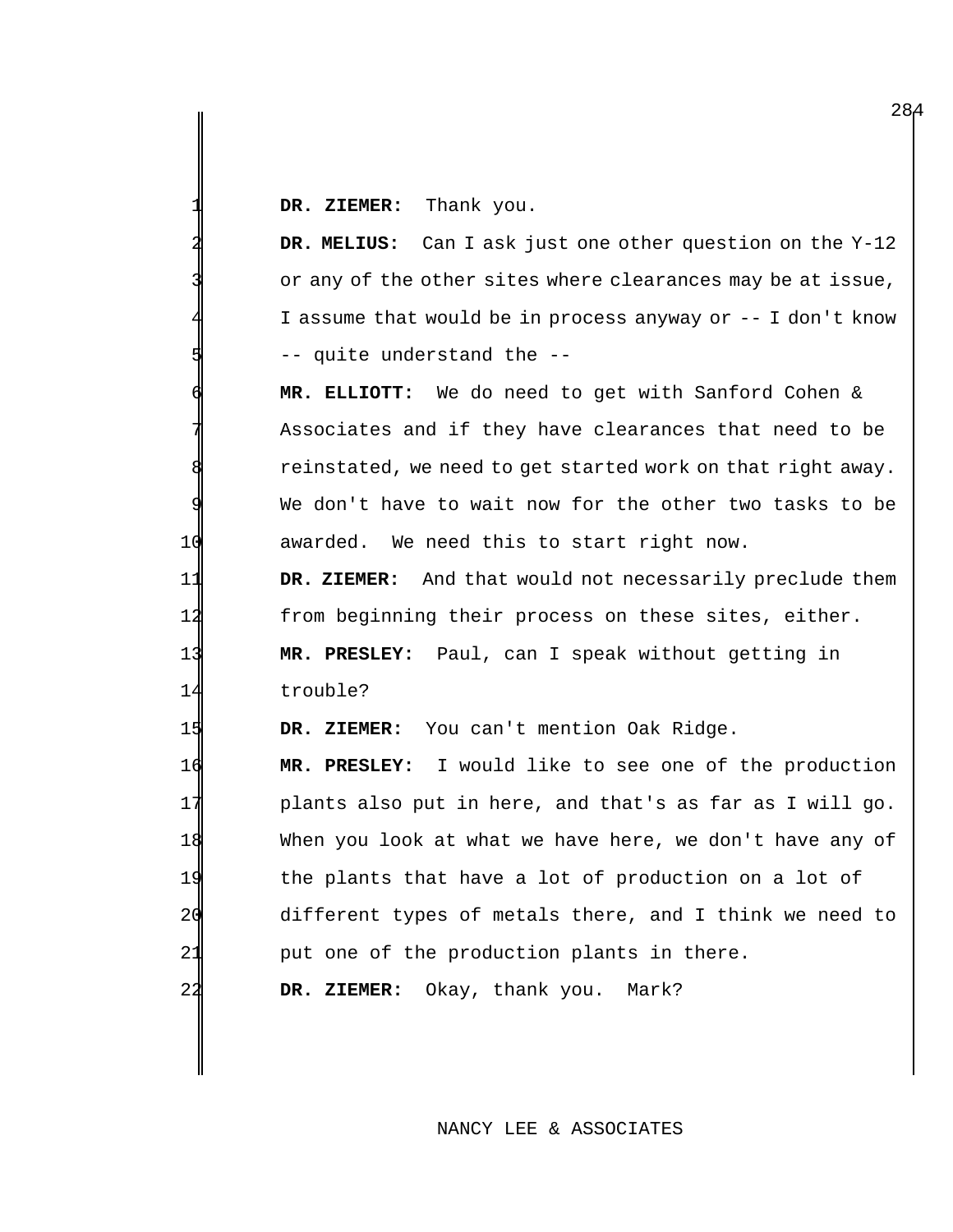|    | MR. GRIFFON: Can I propose to amend the motion to add      |
|----|------------------------------------------------------------|
|    | Y-12, notwithstanding the clearance issues? I think --     |
|    | I think that's kind of what Bob might have been getting    |
|    | $at$ --                                                    |
|    | DR. ZIEMER: Don't put words into Bob's mouth.              |
|    | MR. GRIFFON: I won't, I'm not, but --                      |
|    | DR. ZIEMER: Is this --                                     |
|    | MR. GRIFFON: -- that was also on my --                     |
|    | DR. ZIEMER: -- a motion to add it to the list or --        |
| 10 | MR. GRIFFON: That was the one difference in my original    |
| 11 | list of five with Leon's and I'm proposing to amend his    |
| 12 | list to include Y-12.                                      |
| 13 | DR. ZIEMER: That's six to be --                            |
| 14 | MR. GRIFFON: Yeah.                                         |
| 15 | DR. ANDRADE: I second that motion.                         |
| 16 | DR. ZIEMER: That's seconded. Okay. Now, anyone wish to     |
| 17 | speak for or against the motion to add Y-12 to the list?   |
| 18 | MR. OWENS: I'll speak in favor of that motion, Dr. Ziemer. |
|    | That was an oversight on my part. I did have -- I did have |
| 20 | Y-12 was -- within the group, not of five but of six, so   |
| 21 |                                                            |
|    | DR. ZIEMER: So you had -- you had six.                     |
|    |                                                            |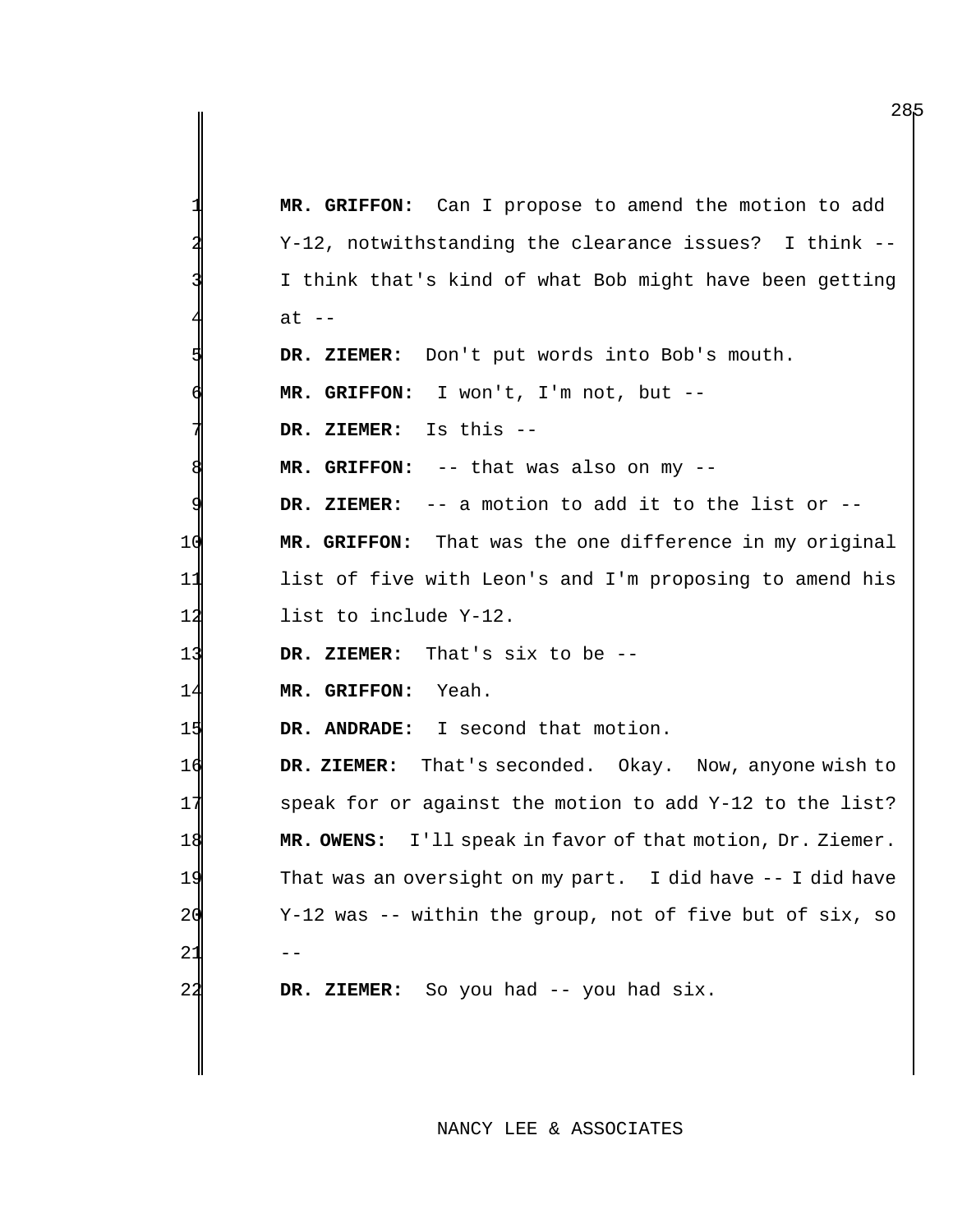|     | MR. OWENS: -- I'll speak in favor of that.                 |
|-----|------------------------------------------------------------|
|     | DR. ZIEMER: The mover is therefore telling us that this    |
|     | is a friendly amendment. Does the seconder agree that      |
|     | that's a friendly amendment? Who seconded this original    |
|     | motion?                                                    |
|     | Dr. Melius.<br>MR. OWENS:                                  |
|     | DR. ZIEMER: Dr. Melius? It sound friendly to you?          |
|     | DR. MELIUS: Yes, very friendly.                            |
|     | DR. ZIEMER: Then the Chair declares that as part of the    |
| 1 C | original motion and it -- we don't even need to vote on    |
| 11  | this amendment.                                            |
| 12  | Now Rich.                                                  |
| 1   | MR. ESPINOSA: Yeah, can you repeat the list of five with   |
| 14  | addition of the six?                                       |
| 15  | DR. ZIEMER: Yeah, the list now, as I understand it, is     |
| 16  | Hanford, INEEL, National -- well, Nevada Test Site, Rocky  |
| 17  | Flats, Savannah River Site and Y-12. That's six sites.     |
| 18  | Does that -- everybody agree that those are the six? Are   |
| 19  | you ready to vote? Comment, Robert?                        |
| 20  | Can I vote, or do I need to recuse myself?<br>MR. PRESLEY: |
| 21  | DR. ZIEMER: Perhaps what we can do -- the Chair will       |
| 22  | divide the vote into six parts. The Chair's allowed --     |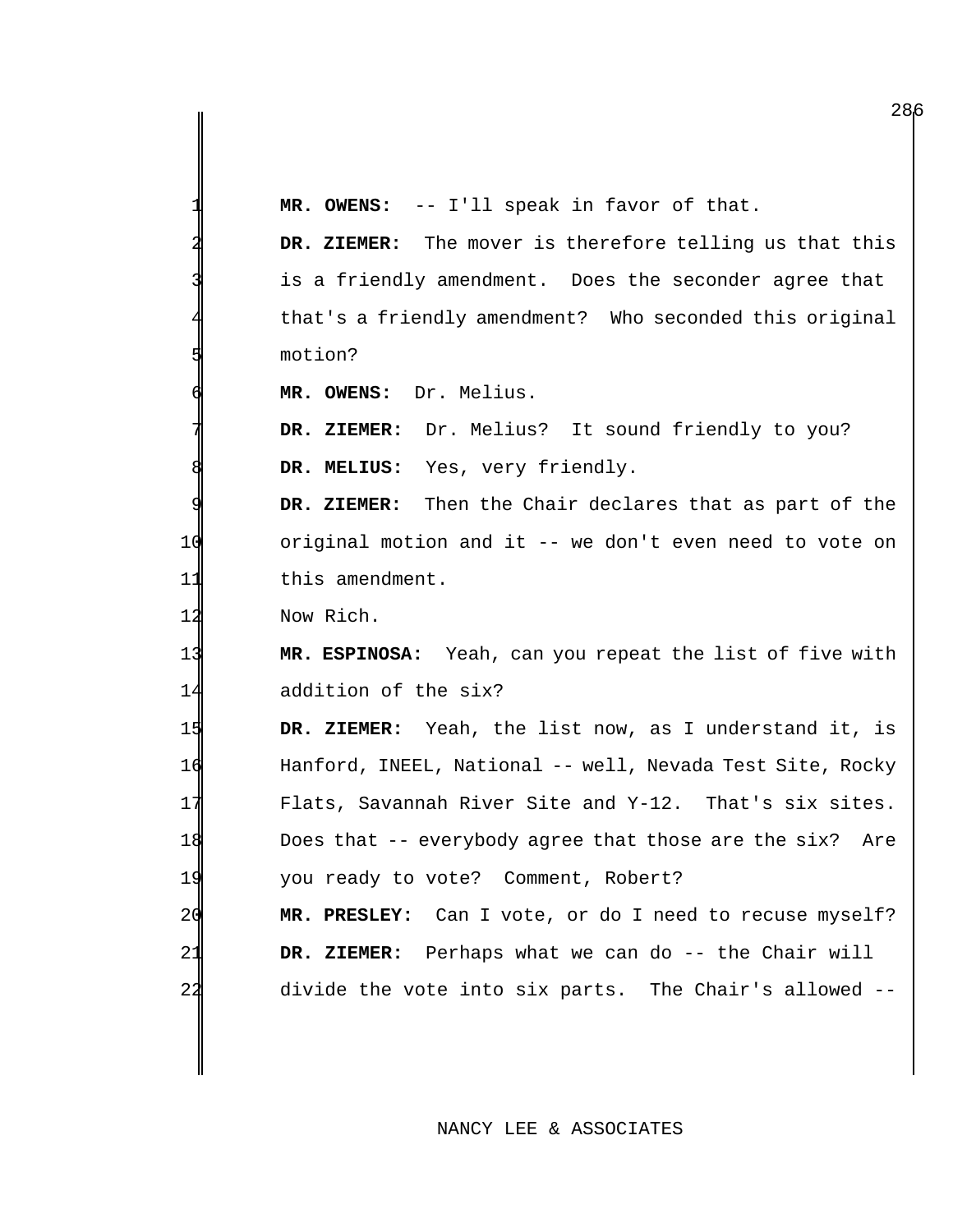|                | you can divide a motion into parts, and you can vote on      |
|----------------|--------------------------------------------------------------|
|                | those parts for which you have no conflict of interest.      |
|                | Is that agreeable?                                           |
|                | The record will then allow people to recuse themselves on    |
|                | particular votes, or abstain. And it would be -- an          |
|                | abstention would be in order. Are you ready to vote in       |
|                | six parts?                                                   |
|                | First -- the first part would be to approve Hanford as being |
|                | on the list of site profiles to be reviewed initially. All   |
| 10             | in favor, aye.                                               |
| 11             | (Affirmative responses)                                      |
| 12             | All opposed, no.                                             |
| 13             | (No responses)                                               |
| 14             | Abstaining? One. Let the record show that Wanda has          |
| 15             | abstained.                                                   |
| 16             | Idaho, INEEL, all in favor, aye.                             |
| 17             | (Affirmative responses)                                      |
| 18             | Opposed?                                                     |
| 19             | (No responses)                                               |
| 20             | Abstentions?                                                 |
| 21             | (No responses)                                               |
| 2 <sub>2</sub> | We have no Idaho folks here. Nevada Test Site, all in        |
|                |                                                              |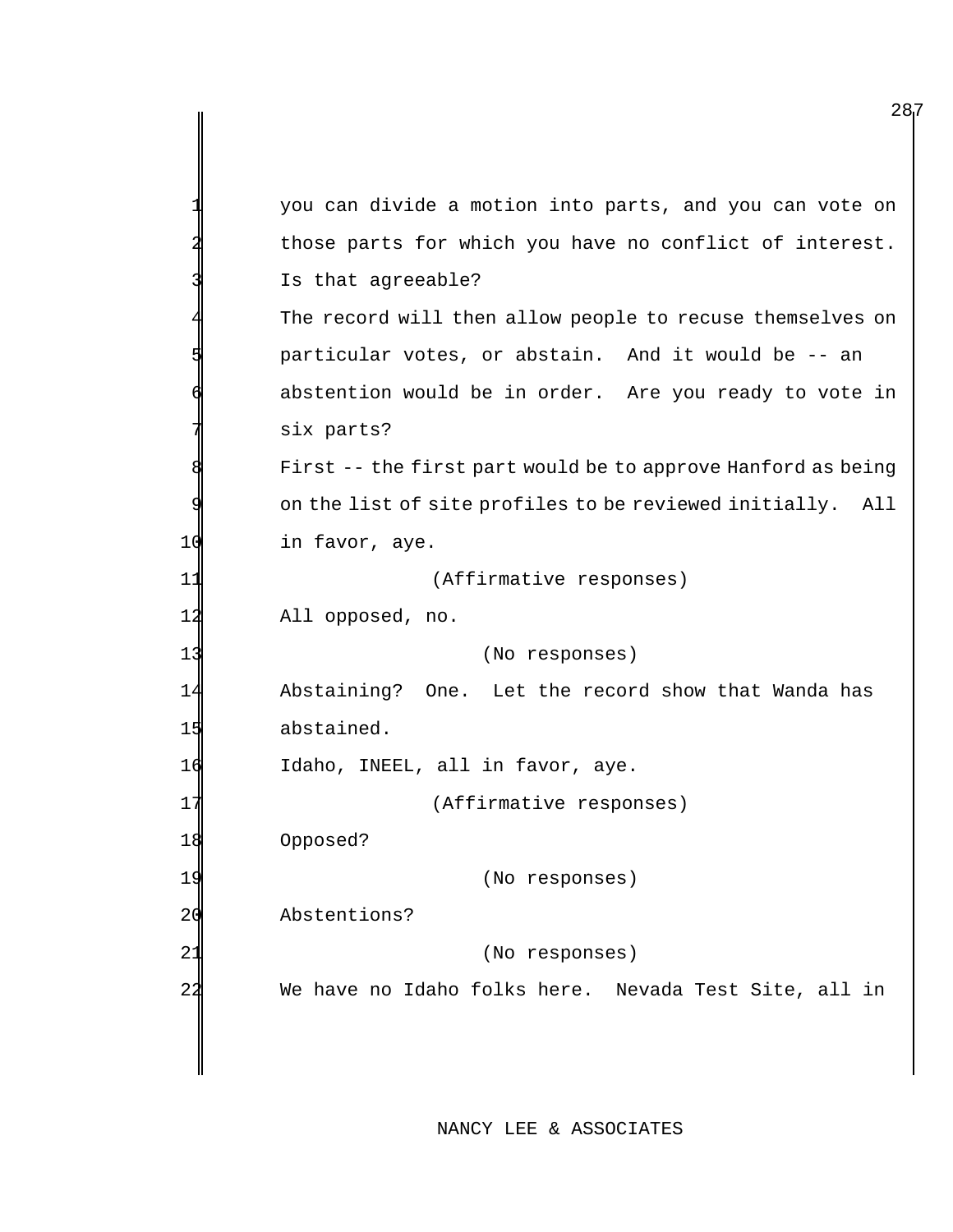favor, aye? (Affirmative responses) Opposed? 4 (No responses) Abstentions? We have two abstentions. Okay. Where am I on the list? Rocky Flats. **UNIDENTIFIED:** You may want to give for the record who the abstentions were because --10 **DR. ZIEMER:** Yes, we did indicate the abstentions. We 11 have that on the record. Right? 12 **THE COURT REPORTER:** I don't have the names. 13 **DR. ZIEMER:** I'm sorry. 14 **UNIDENTIFIED:** The names for the last one you didn't do. 15 **DR. ZIEMER:** The last abstentions were Mark Griffon and 16 Robert Presley. That was on Nevada Test Site. 17 Rocky Flats, all in favor, aye. 18 (Affirmative responses) 19 Opposed, no. 20 (No responses) 21 Abstentions? 22 (No responses)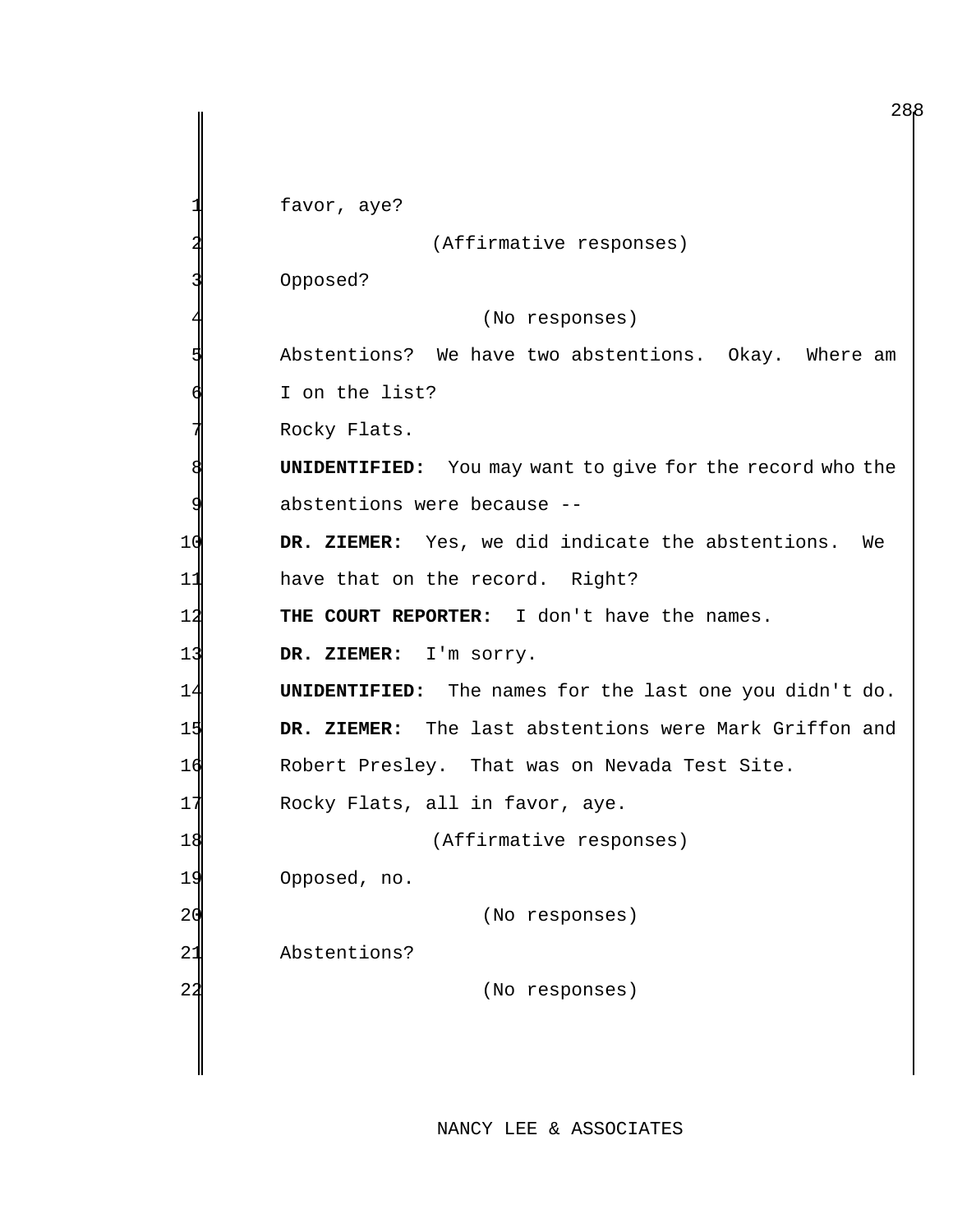|                | None. Savannah River Site, all in favor, aye.              |
|----------------|------------------------------------------------------------|
|                | (Affirmative responses)                                    |
|                | Opposed?                                                   |
|                | (No responses)                                             |
|                | Abstentions?                                               |
|                | (No responses)                                             |
|                | Y-12, all in favor, aye.                                   |
|                | (Affirmative responses)                                    |
|                | Opposed?                                                   |
| 1 <sub>C</sub> | (No responses)                                             |
| 11             | Abstentions?                                               |
| 12             | Roy DeHart abstains, Robert Presley abstains, the Chair    |
| 13             | abstains.                                                  |
| 14             | Then I declare that those submotions have all carried and  |
| 15             | those six sites will be identified to our contractor as    |
| 16             | the first group to be audited.                             |
| 17             | Now does the Board wish to identify on AWE facilities some |
| 18             | initial sites? In this case we have for the total contract |
| 19             | -- I think it was a maximum of four, was it not?           |
| 20             | Two to four.<br>UNIDENTIFIED:                              |
| 21             | Two to four. Do you wish to identify any of<br>DR. ZIEMER: |
| 22             | these at this time for initial review?                     |
|                |                                                            |

NANCY LEE & ASSOCIATES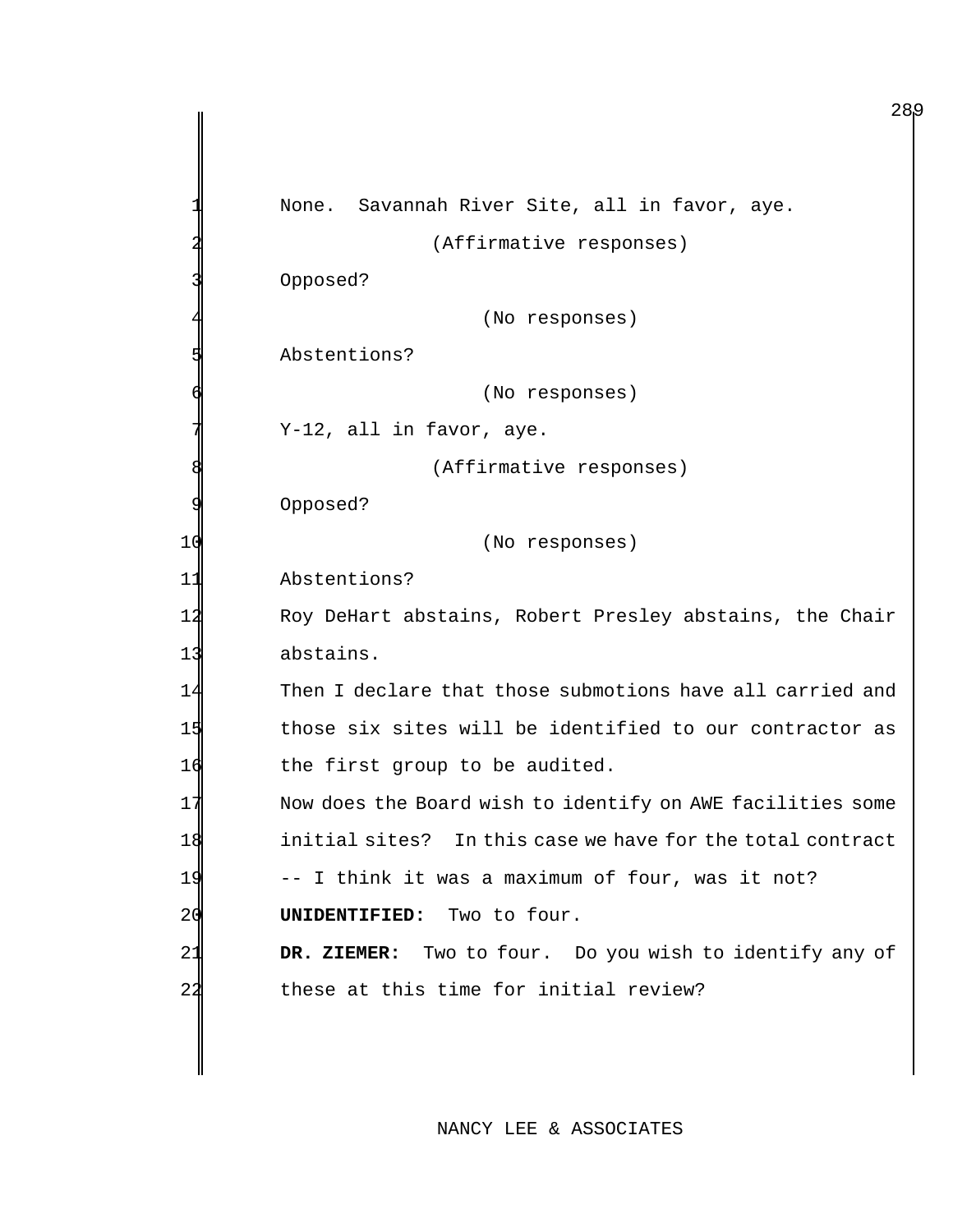**DR. MELIUS:** I make a motion that we consider Bethlehem Steel and Mallinckrodt for initial review. **MR. ESPINOSA:** Second. DR. ZIEMER: Okay. Motion has been made and seconded to consider Bethlehem Steel and Mallinckrodt for initial review. Discussion? **MR. PRESLEY:** Question. Are you going to put Weldon Springs into the Mallinckrodt -- is that going in there? DR. ZIEMER: That's a separate profile, is it not? **MR. ELLIOTT:** That is a separate profile. **DR. ZIEMER:** Thank you. Is the Board ready to vote on this motion? It appears to be so. All in favor of those two, Bethlehem Steel and Mallinckrodt Chemical, for initial audits, say aye. (Affirmative responses) Any opposed? 17 (No responses) 18 Any abstentions? (No responses) 20 Motion carries. Thank you. While we are on the issue of our audit contract, let me 22 ask at this point, do we have any material at this point,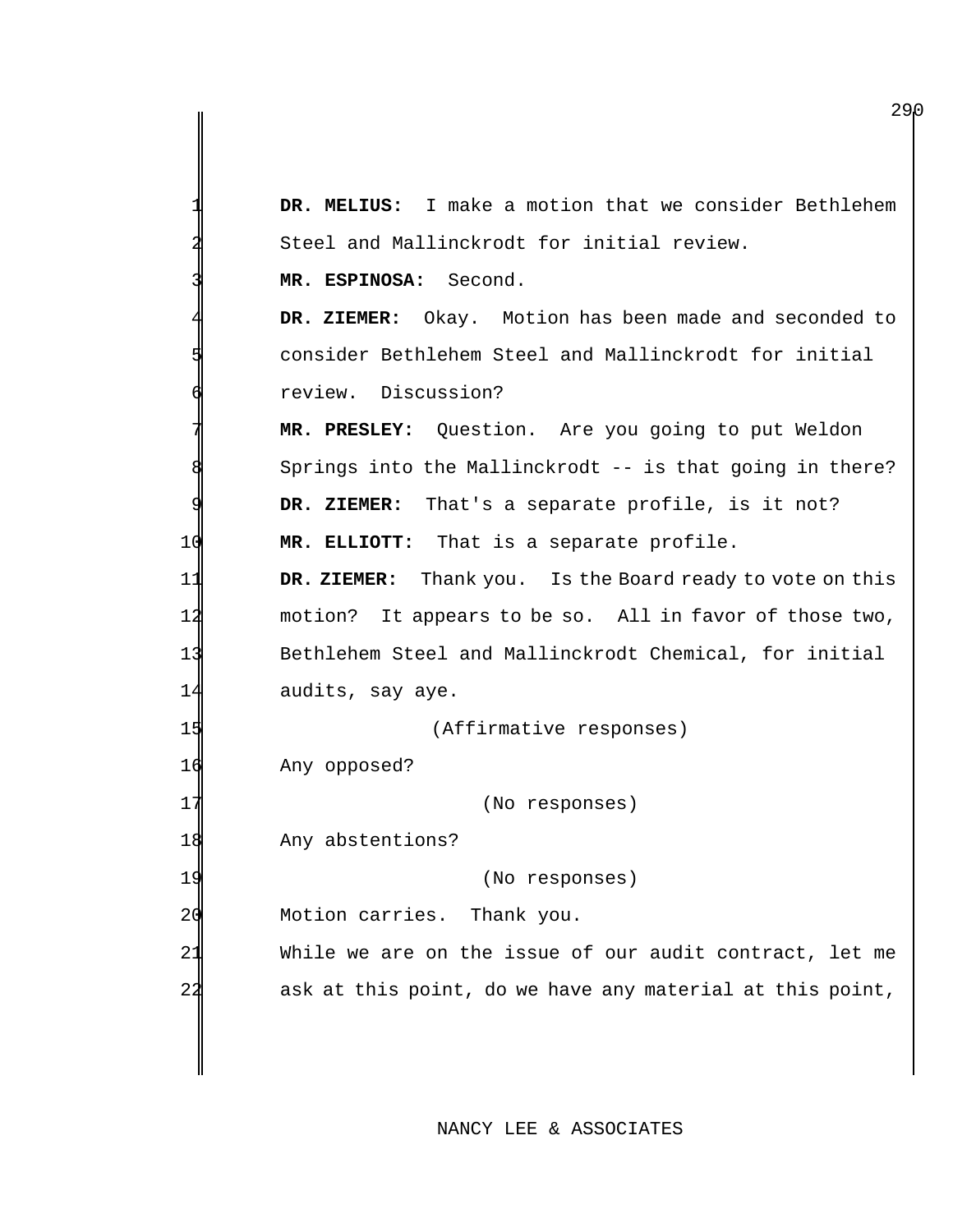information -- I don't know if it would be Martha or someone on the legal staff -- as to those issues that we would need to approve dealing with procedural matters such as invoice approvals and so on? Do we have that information today that -- are there things we could act on? **MS. DIMUZIO:** (Off microphone) Yes, (Inaudible), I spoke with (Inaudible)  $--$ 

**THE COURT REPORTER:** That mike's not on.

 **MS. DIMUZIO:** I spoke with Flo Black, who's the contracting specialist on the task, this morning and the recommendation that she's made is that the invoices would come in to NIOSH -- well, actually they go to the contracting office first for them to review, and then they come to the project officer, who is Jim, for the project. And what we could do is we could have Jim sign it. Then it goes to our finance office, but the finance office has -- holds it essentially for 30 days, so during that time frame we could send it to Dr. Ziemer and ask him if he's okay with it, and if he can approve it in that 30 days, then there's no delay in the contractor being paid. If Dr. Ziemer does have a problem with the invoice, then we could pull it back and there's no payment to the

## NANCY LEE & ASSOCIATES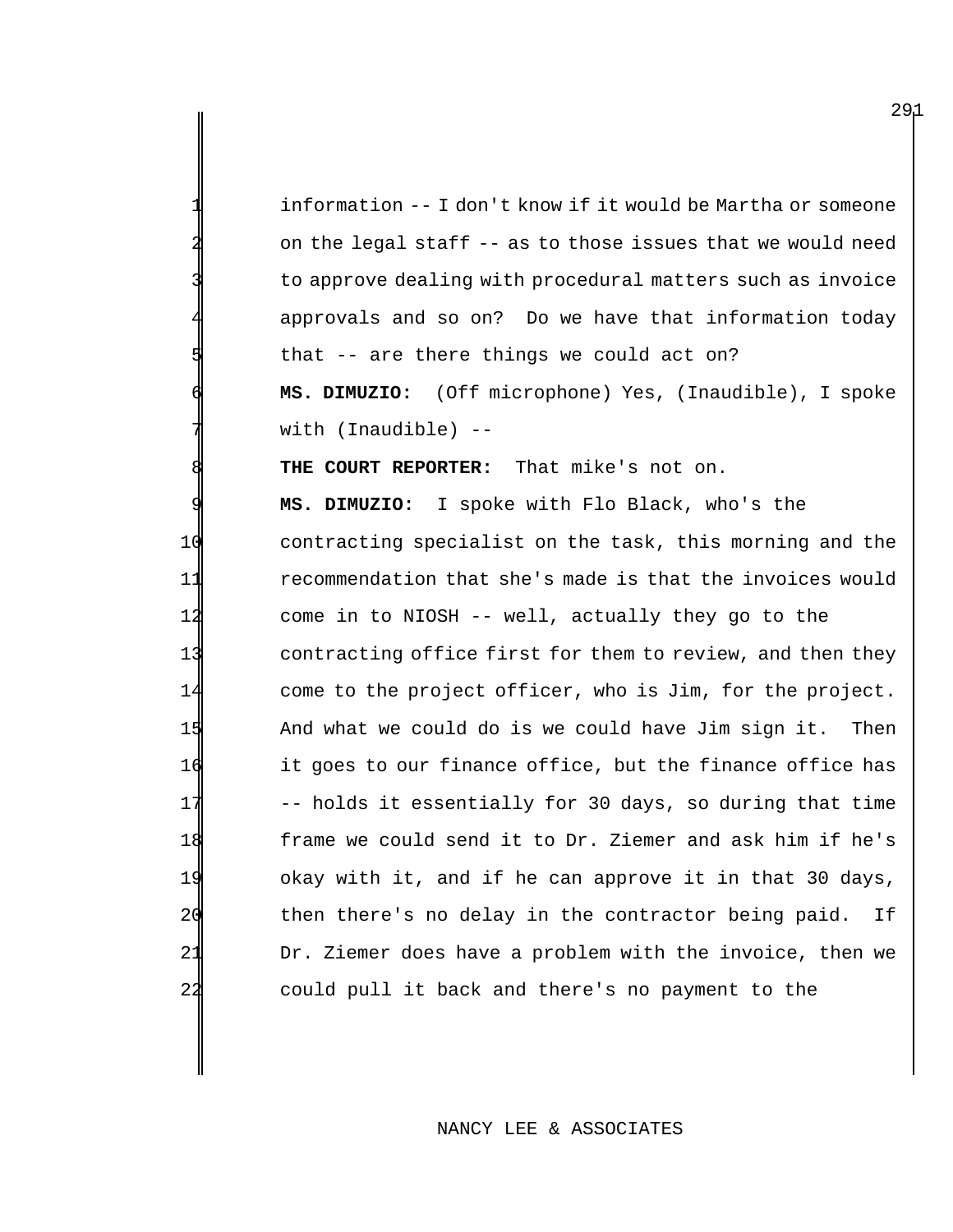contractor. So that was the recommendation of the contracting office.

3 **MR. ELLIOTT:** Martha, but we would -- if there's a problem with an invoice, in Dr. Ziemer's viewpoint, it would require at that point a full session of the Board in closed session to discuss it. Correct?

7 **MS. DIMUZIO:** That's correct, yes.

**DR. ZIEMER:** Are the invoices the only item that we can address on that issue today? I mean are there other sort 10 of mechanical things like invoices that require Board 11 action?

12 **MS. DIMUZIO:** No, I really -- I don't think so. I think 13 that's really -- as far as the administrative aspects of 14 the contract, that's really the only...

15 **DR. ZIEMER:** Thank you. Jim?

 **DR. MELIUS:** Are there implications -- should the dispute arise over paying a invoice as to whether something's been completed satisfactorily, are there implications from the fact that Jim Neton or whoever the project officer is 20 signed off on it already? **MS. DIMUZIO:** No, and that's what I clarified with -- with

22 Flo, that -- since the finance office hasn't scheduled it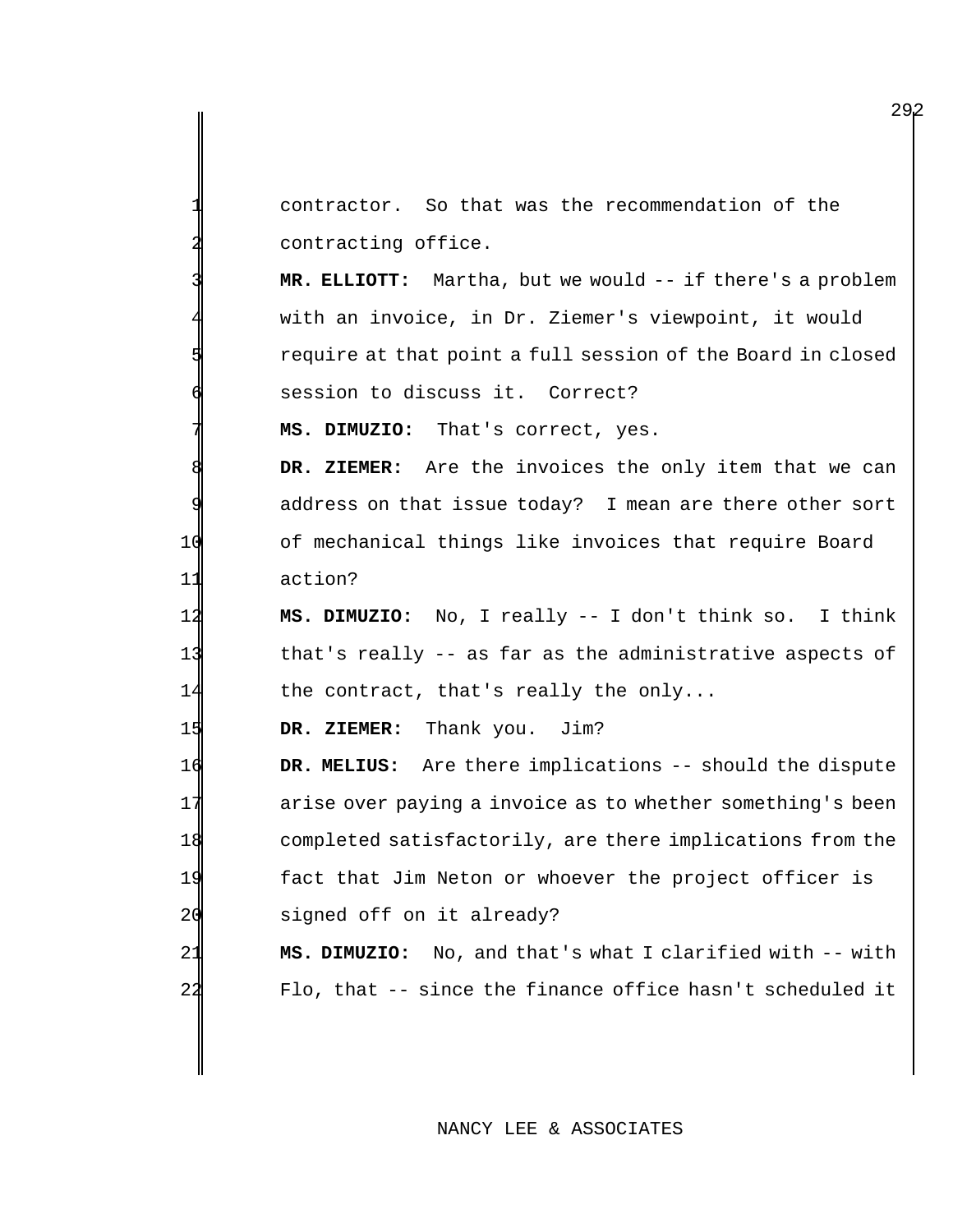for payment, it can be pulled back. We would develop - with the contracts office we would develop language in a cover letter that would be sent with the invoice -- the copy of an invoice to Dr. Ziemer, sort of explaining the process. The finance office would be aware of the process and we could pull it back. So no, that -- that shouldn't be an issue.

 **DR. MELIUS:** Just my recollection of back when I used to deal with this and these issues was that once the technical person signed off -- you're signing off on the technical merits of what was -- had been -- of the deliverable, and 12 then what the finance office dealt with was that it met the contractual. And by Jim signing it, or whoever the project officer -- I mean I just -- I mean my concern was what I said, the implications that somehow we were approving it technically -- in our -- I think a lot of -- if we're going to have an issue, I suspect it's going to be as to whether something had been completed satisfactorily in a technical sense, not over, you know, how much somebody was paid or the reimbursement for travel or something like that, which is what usually the finance office deals with.

#### NANCY LEE & ASSOCIATES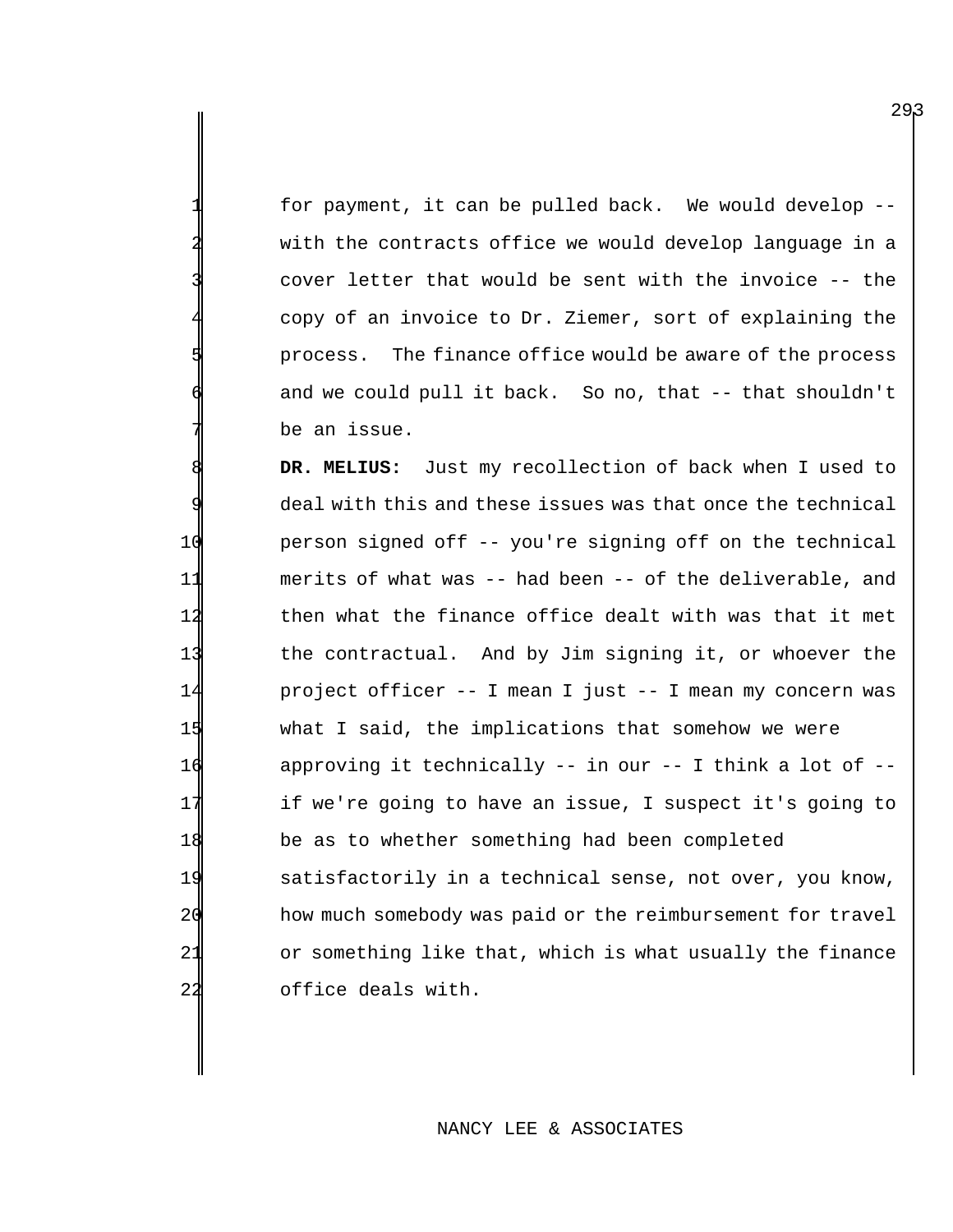1 **MS. DIMUZIO:** The -- and that's basically -- the contract is a cost reimbursement contract, so basically -- I mean the invoice will be for those costs of travel and -- and labor hours and that type of thing. Acceptance of a technical document that -- that comes in, that is handled a little bit -- that would be separate from the actual invoice because you could have an invoice for the month of February where Sanford Cohen is billing us for travel to this meeting and -- and labor hours and stuff like that, 10 yet there's no technical aspect to be reviewed.

 **DR. MELIUS:** That I understand, but what if it was, you know, a review of a site profile and a report back to the Board on that, and they billed us for 100 hours and we got a paragraph or what -- you know, whatever -- that wasn't satisfactory and -- I think that's more than an issue of 16 -- you know, it's the issue of whether the hours -- whether, you know -- not just whether the hours meet the product, but is the product satisfactory from what they were supposed to deliver.

20 **DR. ZIEMER:** A related question jumps into my mind, as 21 well, and that is do we put Jim Neton in a precarious 22 position since, in a sense, we're auditing the work that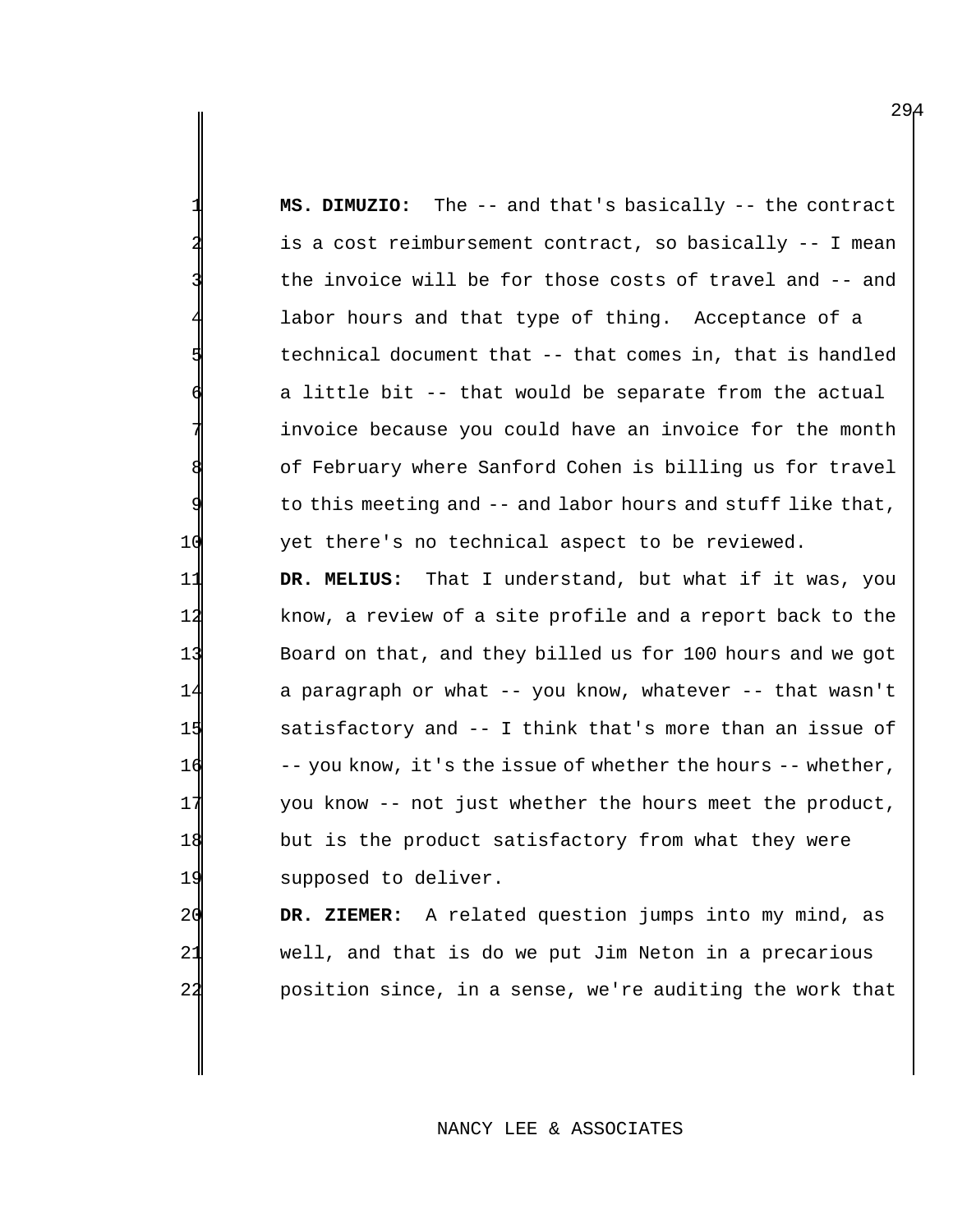he is in charge of  $-$ -

**DR. NETON:** I'd like to just --

**DR. ZIEMER:**  $--$  and I don't  $--$  obviously we have to have somebody in the Agency that's the point person. At the same time, I'm a little concerned about how that looks, Jim.

DR. NETON: I appreciate that. I would say I don't think the way the billing works on this is that you will actually receive an invoice that says here are the work hours for this site profile development that I've done. You're just going to receive a monthly invoice for hours expended on the tasks. So you're not really approving the quality of the work at that point. You're just saying do I believe 14 that the work -- that they expended this many hours, is it within the scope of the task. If the Board has a problem with the quality of the deliverables, that's a different **issue that would be fed back to us and then we would undergo**  nego-- you know, discussions with -- with the contractor. I don't -- I don't think, you know, we're going to get a bill saying here is X thousand dollars for producing this site profile. That's just not the way this is going to work -- I think. So again, we're just approving do we --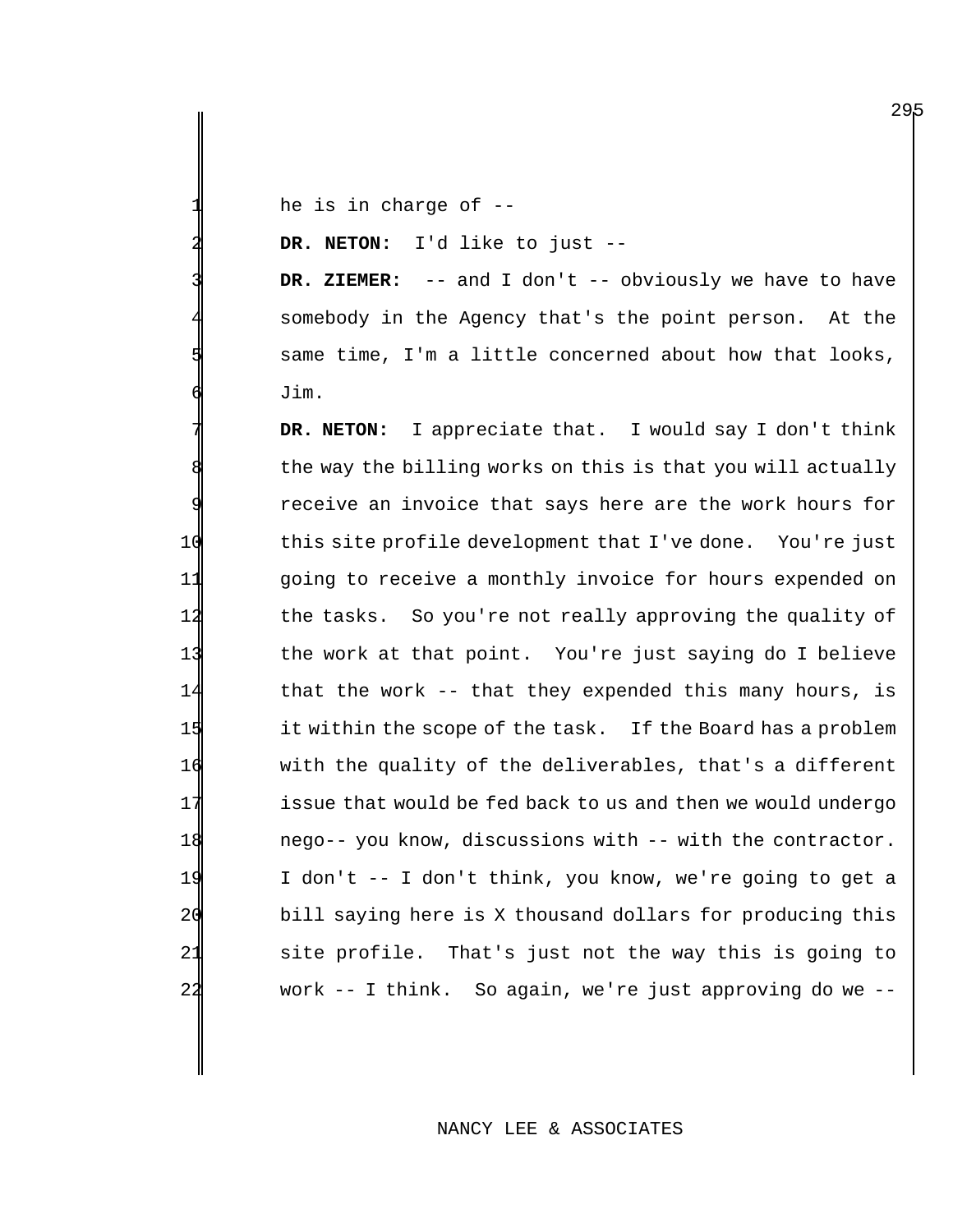do we agree that the number of hours expended was within the scope of the contract and allocated properly within the task itself.

#### **DR. ZIEMER:** Wanda?

 **MS. MUNN:** Jim's comment helps me a little, but one of the things that I needed to have clarified is we're talking about approval of all invoices from our contractor. In other words, there is not some cut-off level below which charges would automatically be sent through. There is -- we're talking about all costs from them, that -- thank you. **DR. NETON:** I just had one more thought on this. I mean as John Mauro discussed earlier, they will be providing progress reports as required, and I think that is the -- that is the point at which the Board can review those **progress reports and if** -- if there is something going awry there, then that's the opportunity to feed back and say we have a problem. But in the invoicing area I really don't think we have much control other than, you know, reviewing work hours against the contract.

 **MR. ELLIOTT:** Let me speak a little bit to this, as well. You know, the way I see this working is -- Jim right now is assigned as the technical monitor and we may in fact

#### NANCY LEE & ASSOCIATES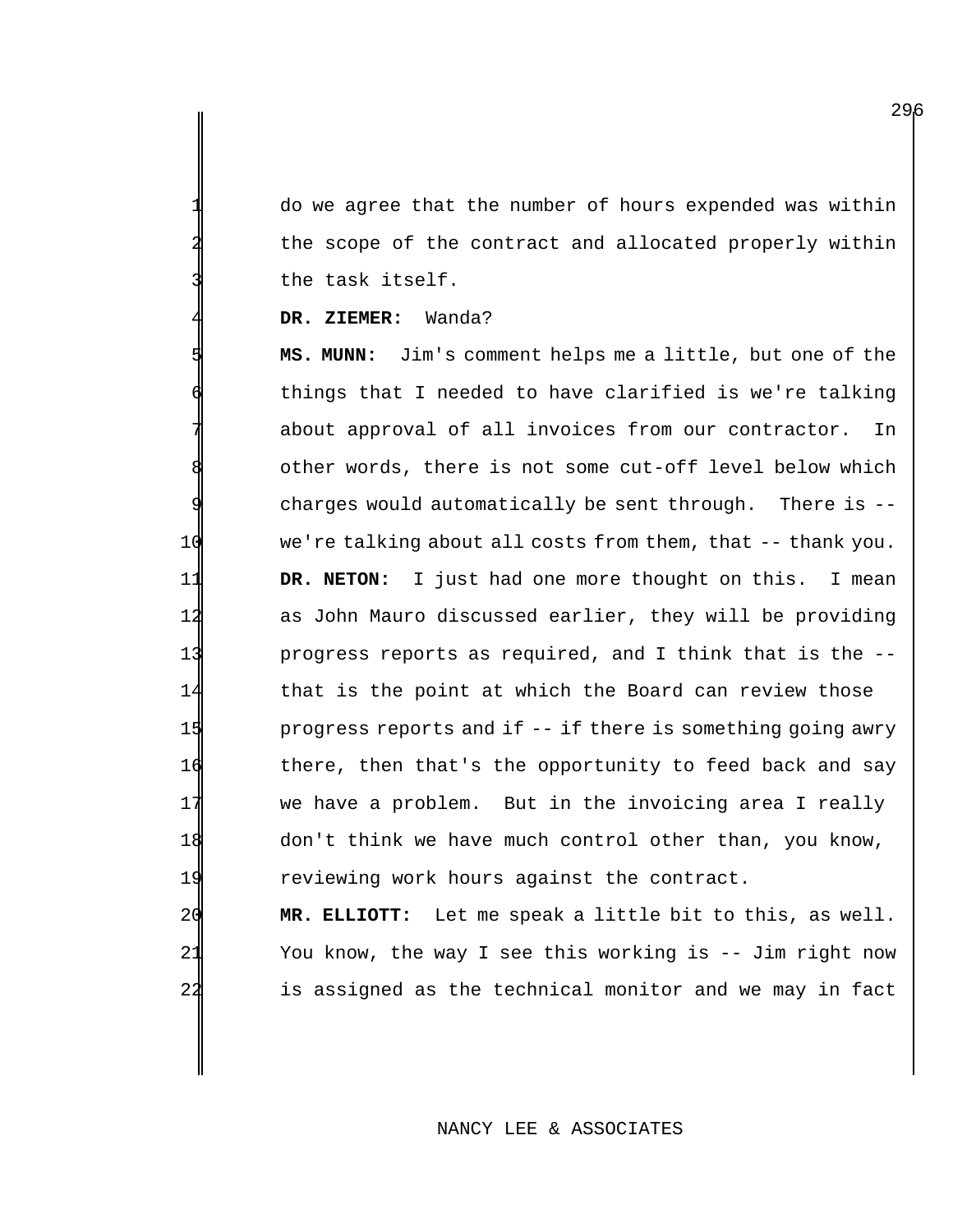make a change in that and assign somebody else. I think it's appropriate to do so, given his work load and Dr. 3 Ziemer's comment. I don't want any perception that, you know, Jim, who is the scientific -- science administrator of the program and, you know, the basis of his work being audited, and is sitting in a position of control of your audit. But the way I see this works, whoever's assigned as the technical monitor is just the first eyes that, after procurement looks at these things -- whether it's an 10 invoice or it's a deliverable, the technical monitor is 11 going to be the first set of eyes, besides Martha's, to 12 look at these. And I'm asking that person to see if 13 there's anything that looks untowards there, anything that 14 should be brought to the attention of whoever this body 15 delegates the next authority to. So if that's -- if that's 16 your Chair, we need that -- you know, a vote to make that 17 happen, that delegation of authority, so that the 18 technical monitor knows who to turn to and say you need 19 to examine this; I think there's a concern or an issue here. 20 And then it's like raising an issue to your higher level 21 -- whoever gives you direction, and that's this body for 22 us, so that person, on behalf of the Board, needs to make

#### NANCY LEE & ASSOCIATES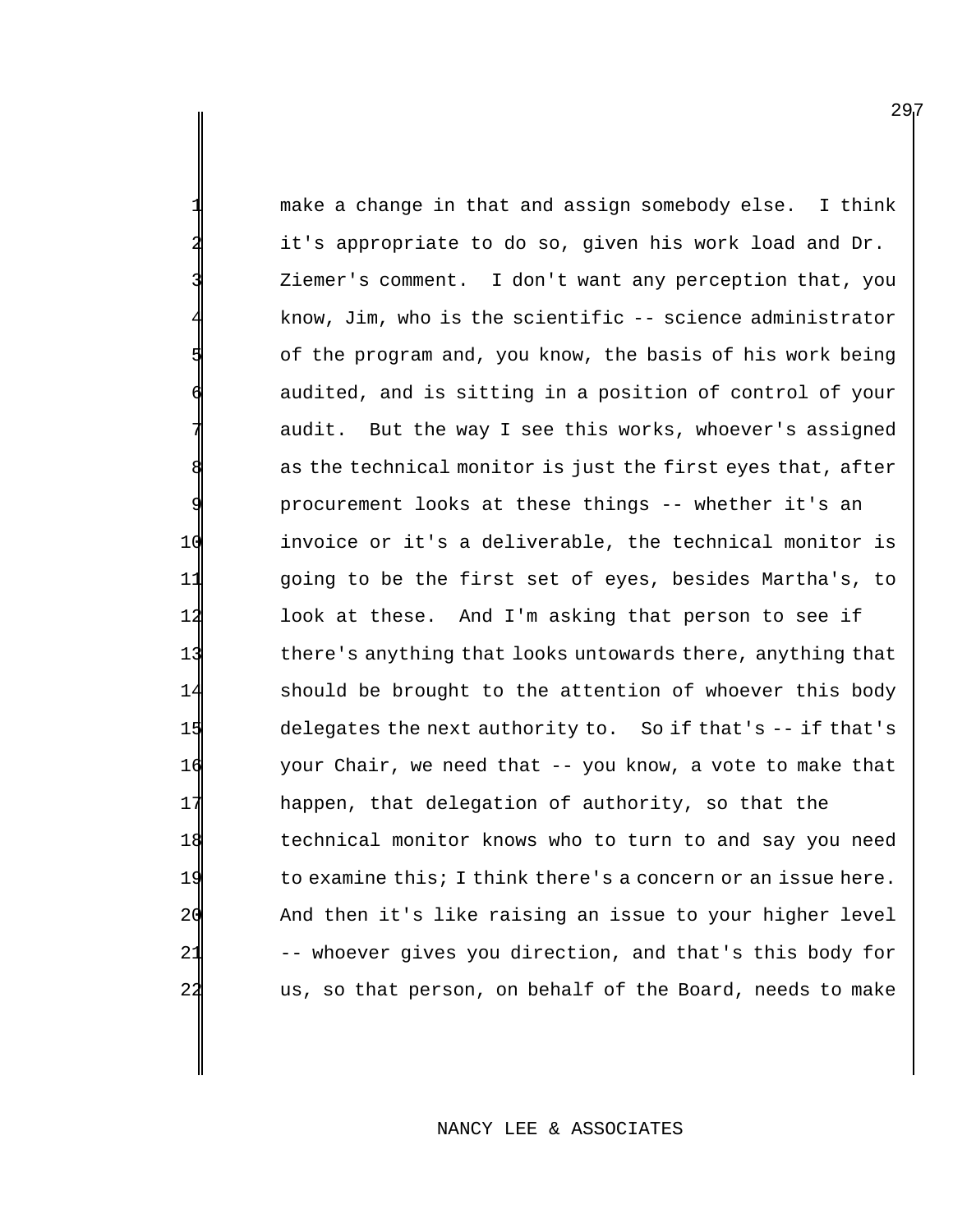a decision, do I take this to the Board or I provide direct guidance back to the technical monitor and procurement on how to handle whatever the issue may be. Does that help in any way?

 **DR. MELIUS:** All this helps. I guess I'm also concerned -- would be concerned with whoever it is that that's technical person that -- I don't think they should be turning down  $a - - i f$  they have a question about the voucher that comes in, rather than sign it and send it on to us, I don't think they should sign it. I think they should bring it to -- to Dr. Ziemer's attention and the Board's attention and have us be the ones that are, you know, reviewing that in a sense, and rather than putting you in the position of reviewing the auditor or --

 **MR. ELLIOTT:** Absolutely, I'm sorry, I was dwelling on the obverse side of that coin and on the other side, the positive side, they still shouldn't sign off on it and send it back. It still needs to be brought, whatever it is, even if the message is hey, Dr. Ziemer, here's this next invoice; I see nothing wrong with it, but you should look at it. Hey, Dr. Ziemer, here is the deliverable, the monthly progress report; I would highlight this for your

#### NANCY LEE & ASSOCIATES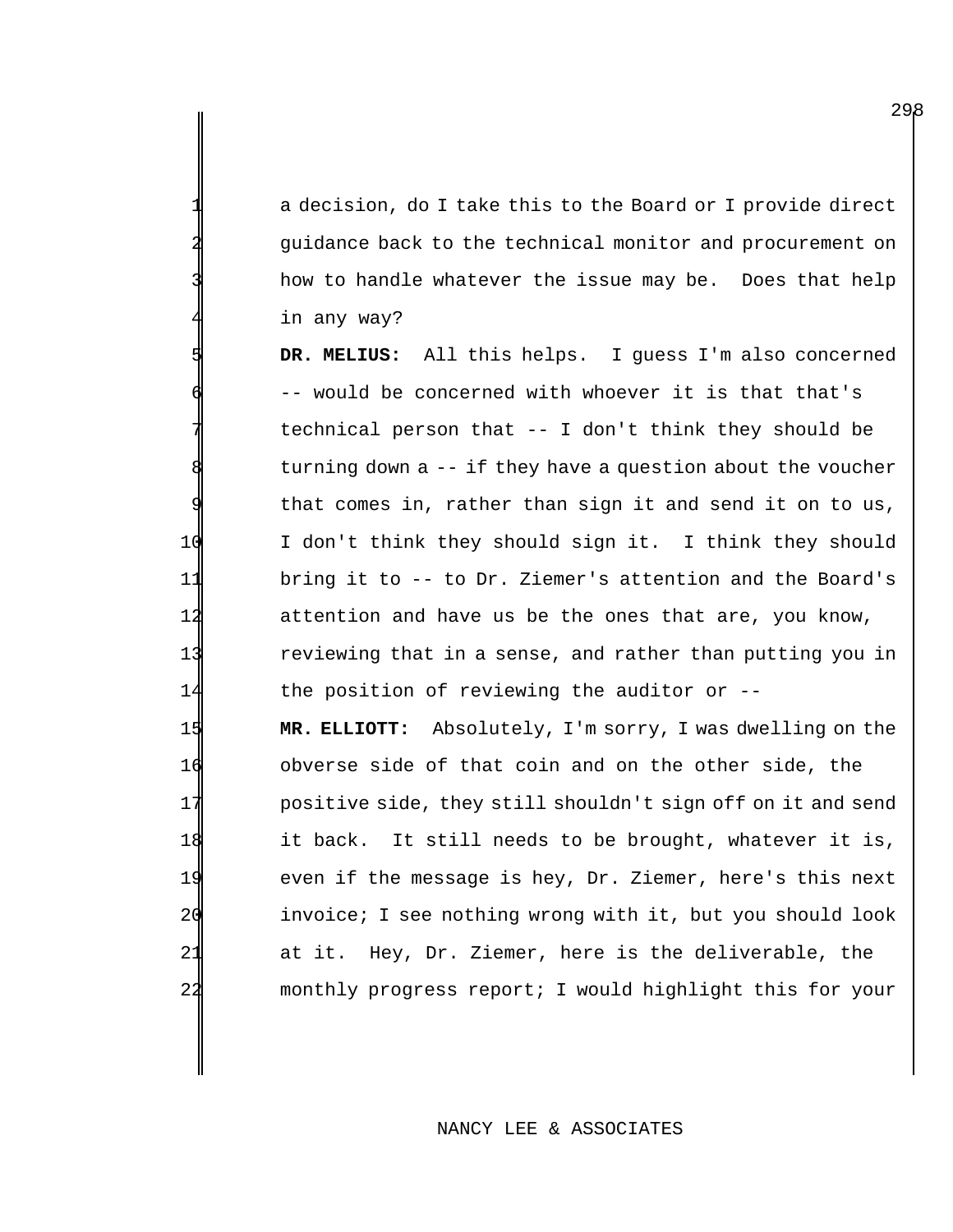attention. That's what I see going on.

DR. ZIEMER: Thank you. It would be appropriate to have a motion to authorize then, on invoices, the Chair to act on behalf of the Board.

 **MR. ELLIOTT:** Could you -- a suggestion. Could you attend to both deliverables and the invoicing process? In other words, a monthly progress report is a deliverable, a -the database management piece is a deliverable, the -- you know, a report about site profiles that have been reviewed is a deliverable, and we need somebody delegated -- maybe it's different people, but we need a vote on both of those. **DR. ZIEMER:** Before we take the action, let me point out on a deliverable, I think the only thing the Chair would do would be to confirm that it has arrived in a timely fashion and therefore an invoice might be paid. The acceptability of any of the deliverable reports, in my mind, is a Board action. So I would not speak for the Board on the adequacy or quality of a deliverable beyond affirming that it has arrived on time.

20 **DR. MELIUS:** Yeah, I agree with that, and I think that we 21 may want to, at some point, specify actions for specific 24 types of deliverables, some of which may very be

## NANCY LEE & ASSOCIATES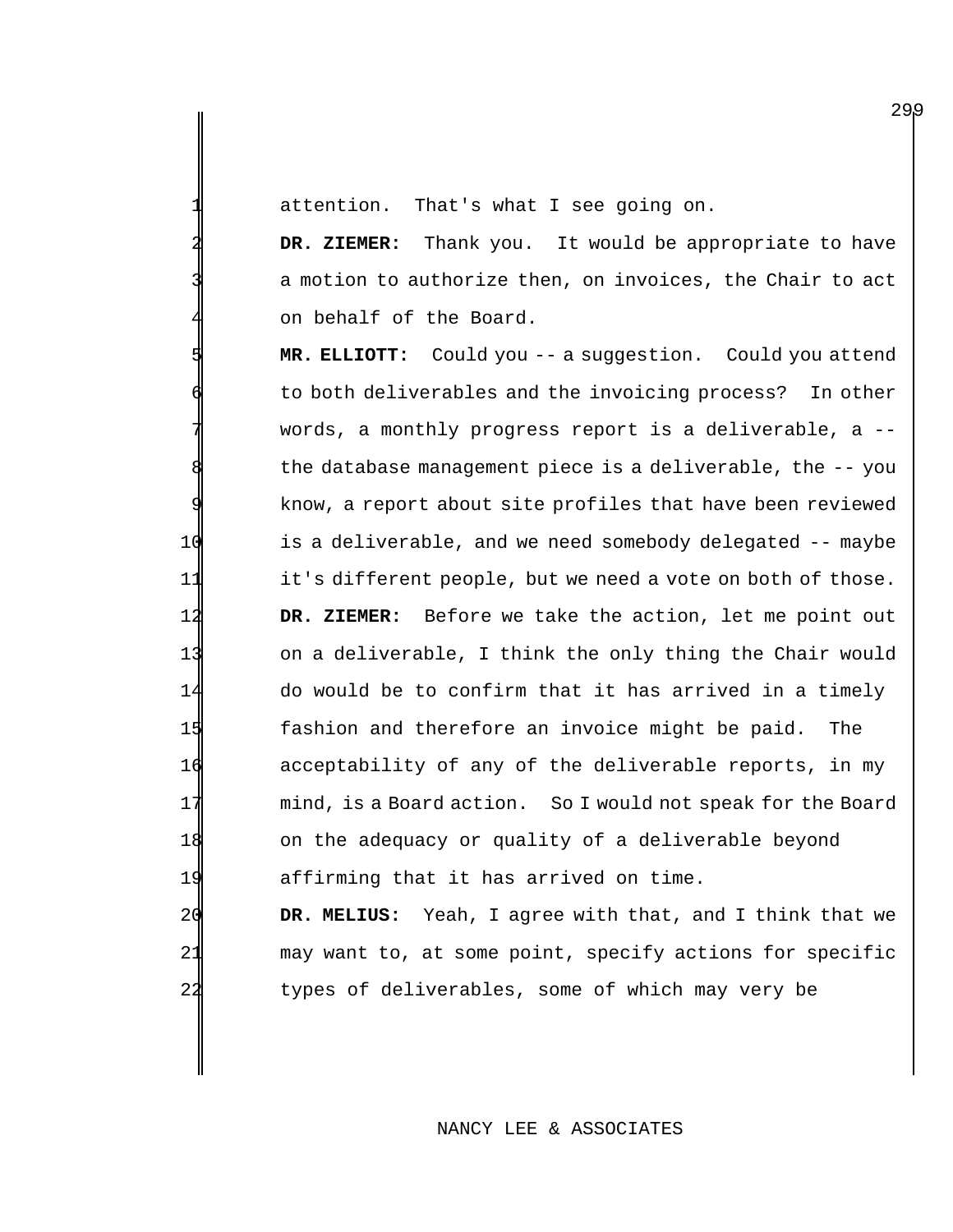appropriate that just the Chair sign off on, others that, 2 you know, it may be a subcommittee, the Board, what- however we, you know, designate. And I think if we did it specifically, I think it's more helpful for everybody, but -- in the process and that may take us a little bit -- while into the next meeting before we can do that. I think we can certainly do the vouchers today, and if there's other deliverables that are going to need to be signed off on before the conference call or the next 10 meetings, then we ought to cover those, also. 11 **DR. ZIEMER:** Okay. So the Chair would -- oh, Wanda, a

12 comment?

 **DR. NETON:** I might want to make one comment before the motion is raised. The contract itself calls for simultaneous delivery of the deliverables to both the Board -- Dr. Ziemer -- and NIOSH. So you'll receive both items simultaneously. The question is is does NIOSH actually make copies and distribute to the entire Board at the same time. I mean I don't know if Dr. Ziemer wants 20 to be in the business of reproducing the deliverables and disseminating them to the Board or should we do that at your discretion.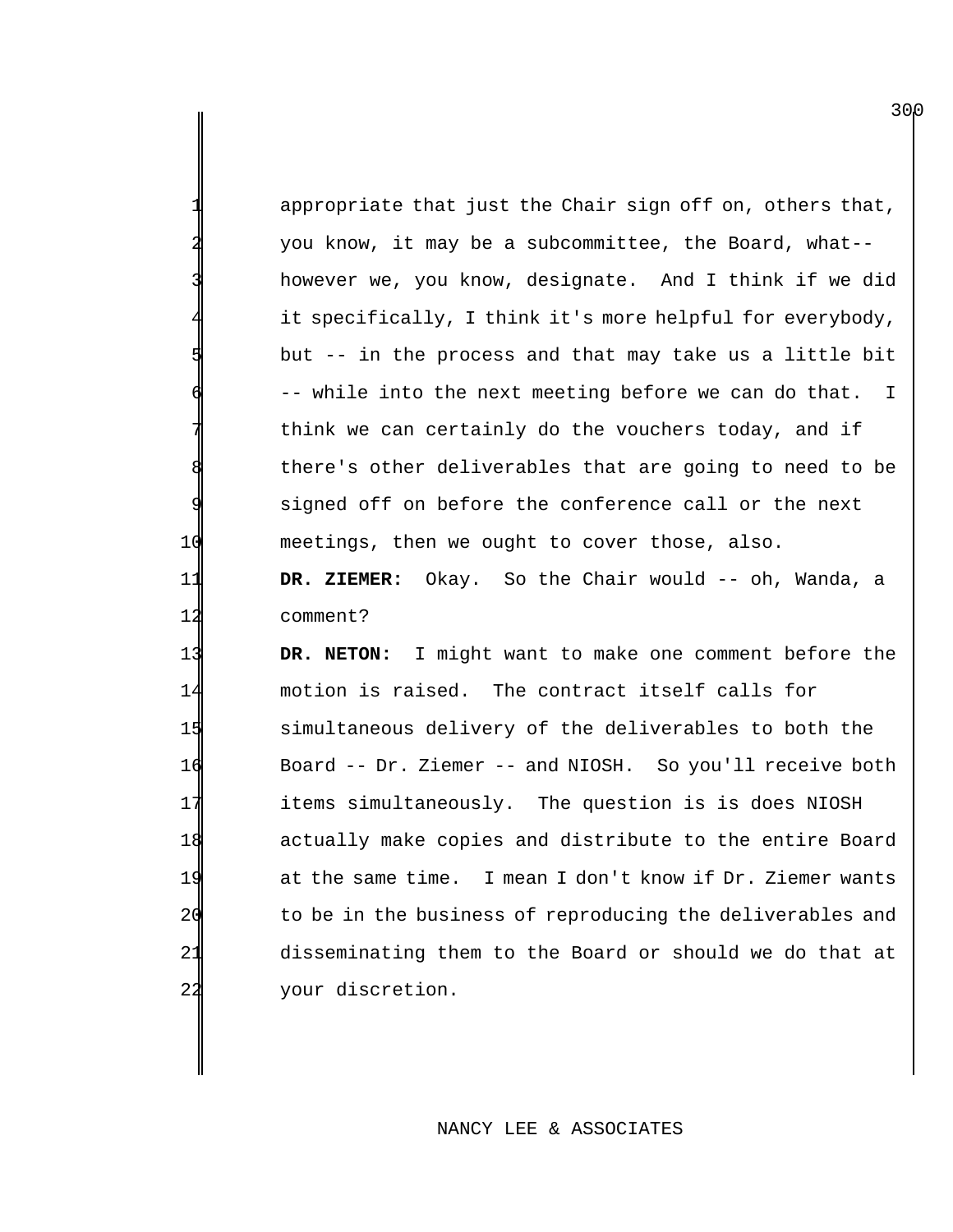DR. ZIEMER: Well, I'm certainly glad to comment on that. 2 I think NIOSH is, in a sense, tasked with providing Board support, and I think we would rely on them to do the distribution.

Wanda?

 **MS. MUNN:** I move that the Chairman of this Board be authorized to act on behalf of the Board in notifying timely deliverables' receipt and in authorizing payment of vouchers by the contractor as submitted to him. **DR. ZIEMER:** Thank you. Is there a second to the motion? **DR. DEHART:** Second. 12 DR. ZIEMER: Seconded. Discussion? **DR. MELIUS:** Someone repeat exactly what's included in the deliverable parts of that. **DR. ZIEMER:** Can you read the motion back to us, Ray? (Whereupon, the motion was repeated by the Court Reporter.) **DR. ZIEMER:** Ready to vote? Okay. All in favor, aye. (Affirmative responses) All opposed? 21 (No responses) Abstentions?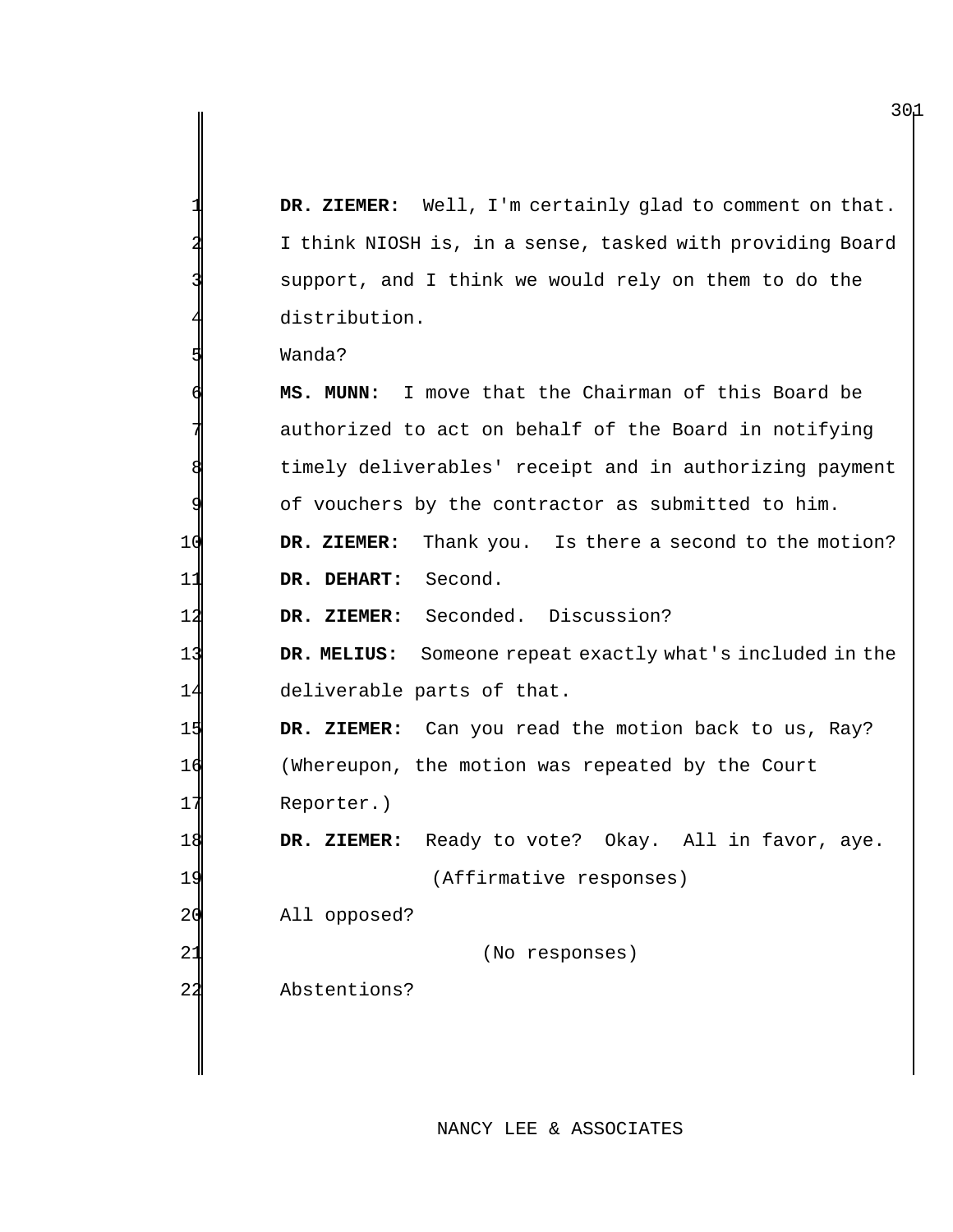(No responses)

Motion carries. Thank you.

DR. ANDERSON: Is the Chair agreeable?

 **DR. ZIEMER:** I'm always agreeable, aren't I? Next I'd ask that we take from the table the motion that was made yesterday regarding a letter to Secretary Thompson on the Special Exposure Cohort. In the meantime, we asked Jim to actually draft the letter that he was proposing so we had something to work on, and I will interpret the draft that has been distributed as the motion that is before us. That motion has been duly seconded, so we have before us a proposed letter to the Secretary dealing with this issue. I now open the floor for discussions, any proposed changes or -- you can speak for or against the motion. Tony? **DR. ANDRADE:** I had two proposed changes. One is fairly simple. It's in the very first paragraph of the letter, first sentence, which goes on to say (reading) I am writing 18 to you to express our concern about the delay. I'm a little leery of using the word "delay". It implies

20 that there's perhaps some deliberate activity in actually 21 withholding the release of the SEC draft legislation. If 22 they are having half as much problems or problem with it

## NANCY LEE & ASSOCIATES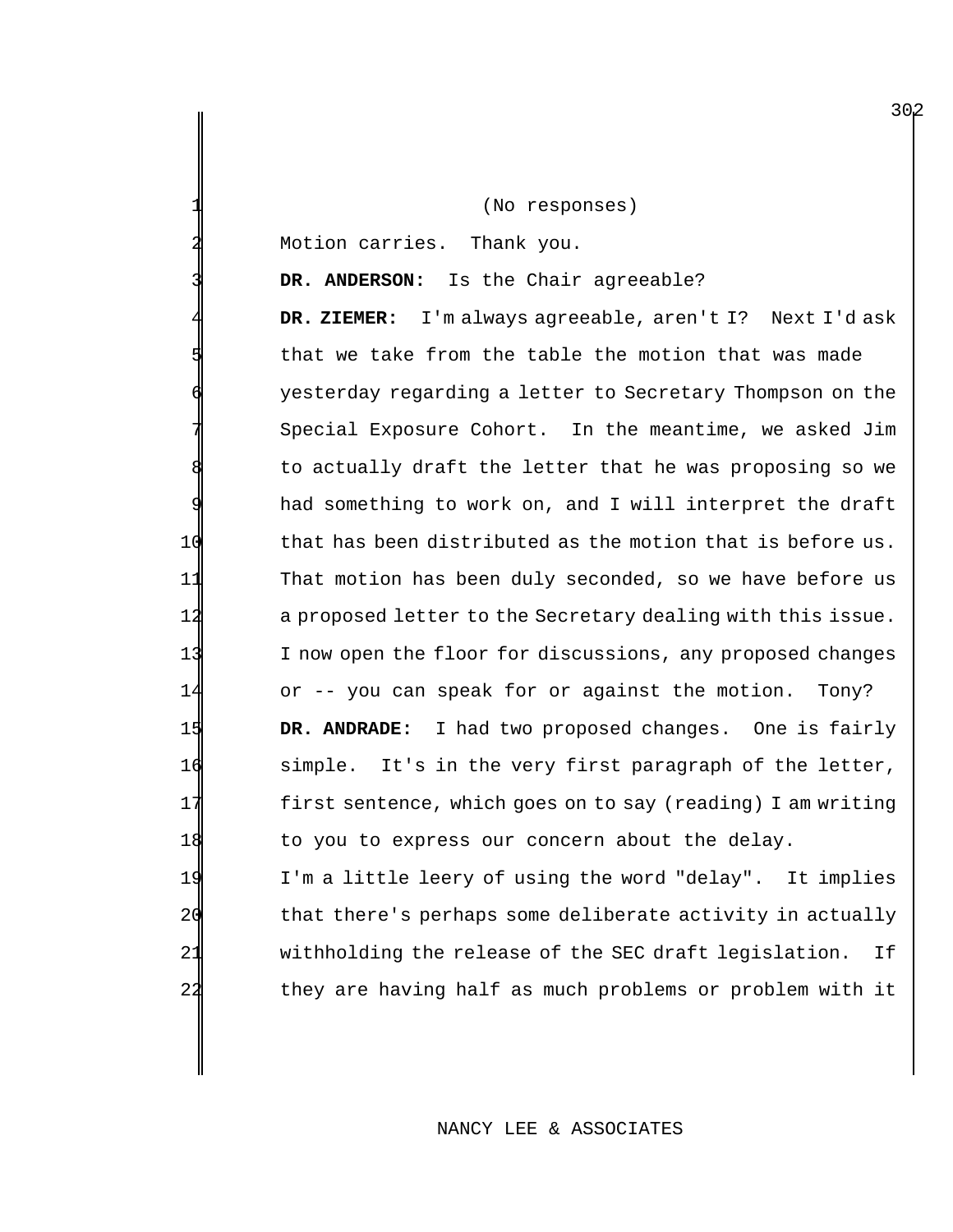| 1 | as we had in getting our comments together, then I don't |
|---|----------------------------------------------------------|
|   | blame them for taking this kind of time for its review.  |
|   | Hence, I would simply suggest that we change the word    |
| 4 | "delay" to "timeliness".                                 |

 **DR. ZIEMER:** Are you making that as a proposed amendment then?

**DR. ANDRADE:** Yes --

**DR. ZIEMER:** I'm not -- it's not obvious to me whether that is a substantive change or a friendly amendment. I might ask the movers -- mover and seconder if they regard that as friendly or neutral or -- is it different? Is the impact --

 **DR. MELIUS:** I don't have any strong objection to it. I'd probably disagree with Tony about some of the interpretation, but if people are more comfortable with 16 that word, that's fine.

 **DR. ZIEMER:** It appears that the motioner would accept 18 that. What about the seconder?

**MR. ESPINOSA:** That's fine.

**DR. ZIEMER:** Okay. Then let's consider that change. Thank you.

**DR. ANDRADE:** Second --

# NANCY LEE & ASSOCIATES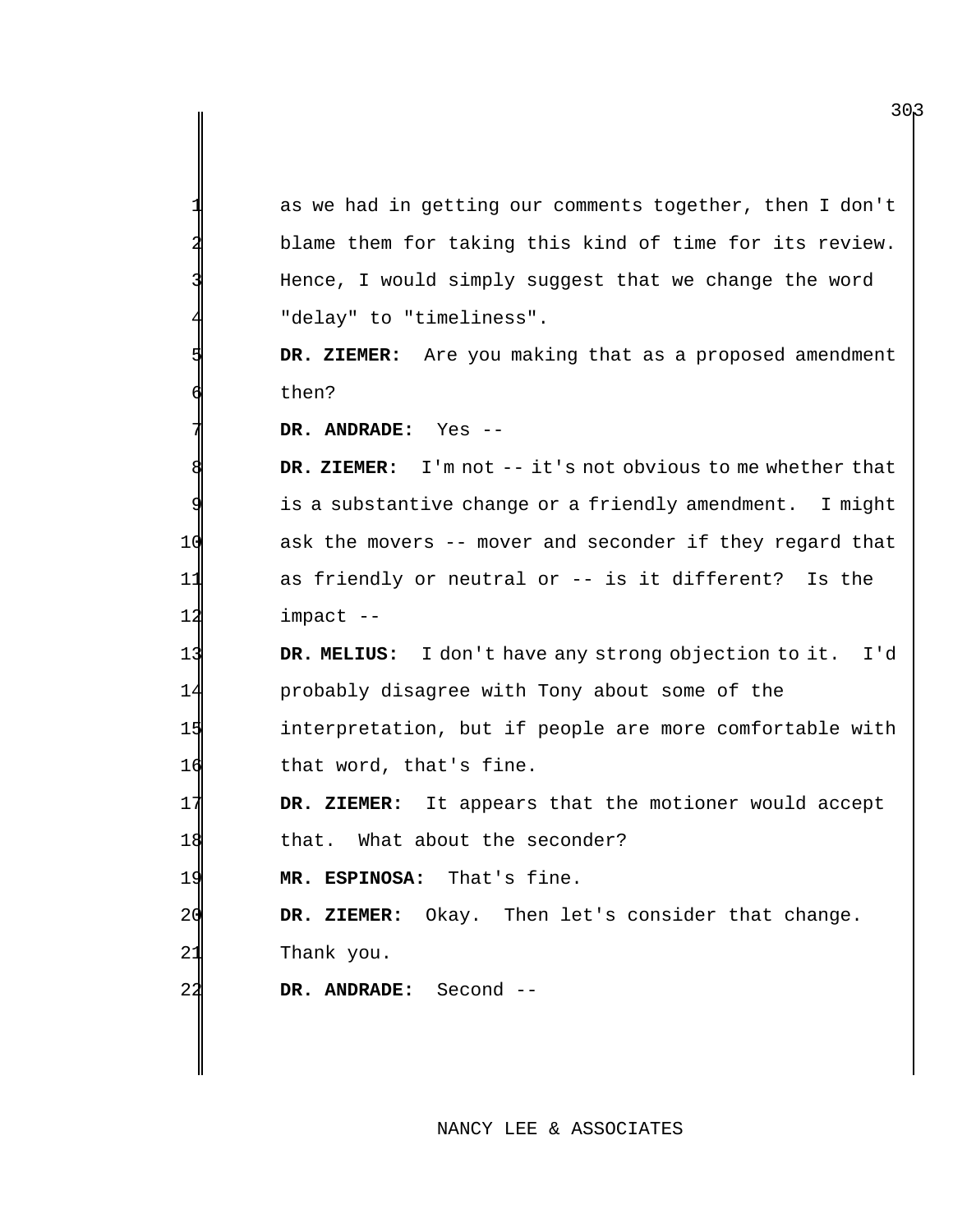DR. ZIEMER: You still have the floor.

 **DR. ANDRADE:** Right. Second of all, this may be a little bit more controversial, we go down to the bottom of the draft letter --

 **DR. ZIEMER:** Are you at the bottom of the first page or 6 --

 **DR. ANDRADE:** Bottom of the first page. I'd like to propose that we strike the entire paragraph, which carries on into the next -- onto the second page. Reason for doing that is that it implies that the SEC legislation is going to give us definitive criteria for performing dose reconstructions or for -- which are currently ongoing. And I think those methods are being developed, and I don't believe that there are going to be new criteria as far as I can recall the language in the draft legislation.

 **DR. ZIEMER:** I think I will interpret that as a motion to amend, is to strike the paragraph. Is there a second to 18 the motion to strike that paragraph?

**MS. MUNN:** Yes, I'll -- I'll second that.

 **DR. ZIEMER:** And it's seconded. Now we will discuss this proposed amendment to strike that paragraph. You may speak pro or con for the motion to amend. We need to get

## NANCY LEE & ASSOCIATES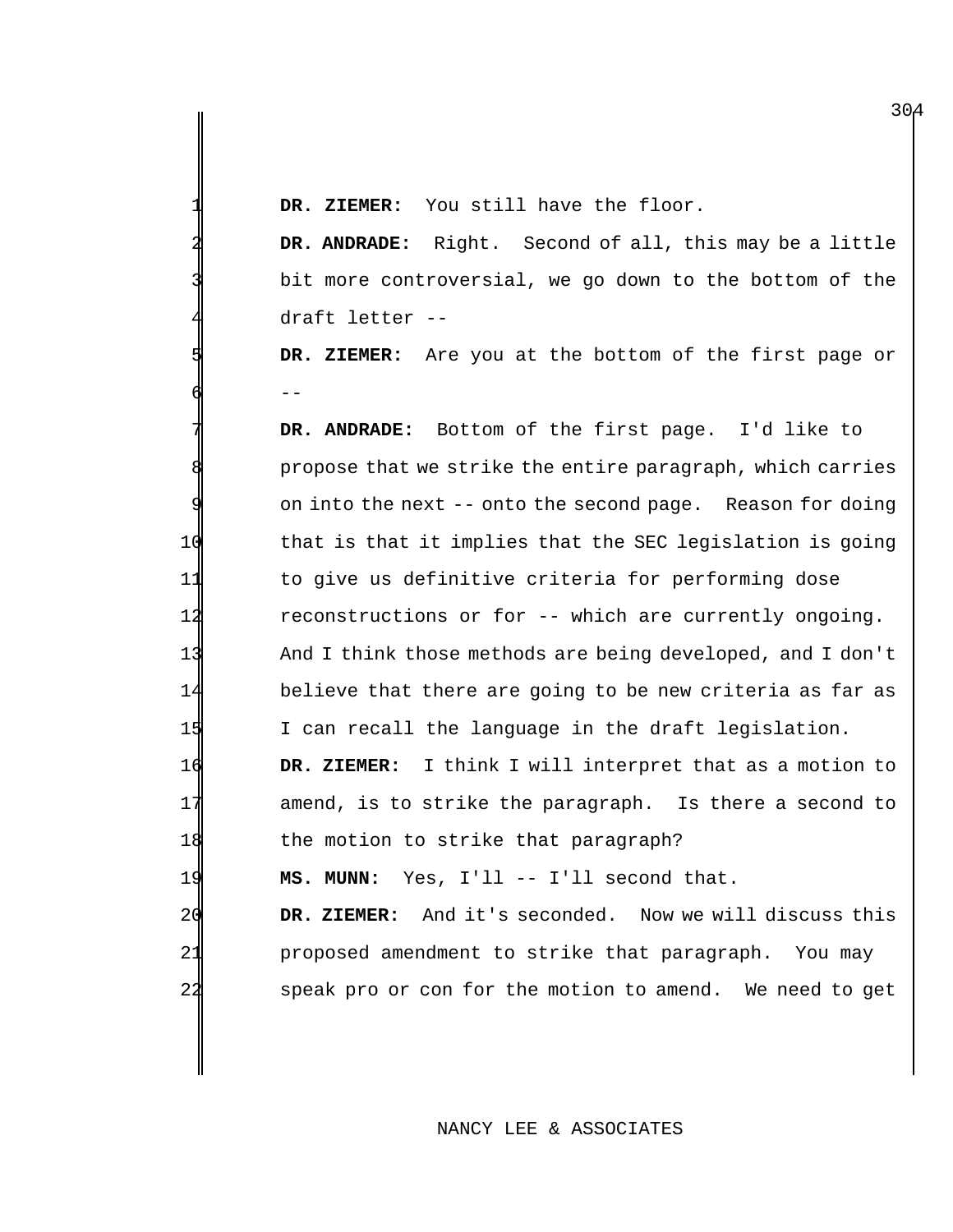some sense of the Board on this.

DR. MELIUS: I can give you my sense.

**DR. ZIEMER:** Yeah.

 **DR. MELIUS:** I think it sort of strikes to the heart of the letter and some of the rationale for why we should have concerns about this. I think it's one of the concerns about the timeliness of getting the final rule out. And I think it's an important point, and I think striking that entire paragraph is not appropriate.

 **DR. ZIEMER:** Okay. Jim speaks for retaining it. Anyone 11 -- Henry and then Mark.

 **DR. ANDERSON:** Yeah, to me, reading that, the issue is we need to know, if we do a review, rather than to say this review is, you know, inadequate because there's insufficient dose reconstruction, we need to know the definitions that are going to be used so that when we review we don't criticize a dose reconstruction that might well have fallen into the special cohort. So we -- while I'm not sure it'll help us in our definitional review, it would help us, I believe, on knowing, you know, kind of in the 21 right-hand side of this if we know what the criteria are, then when we do our reviews we could say that this --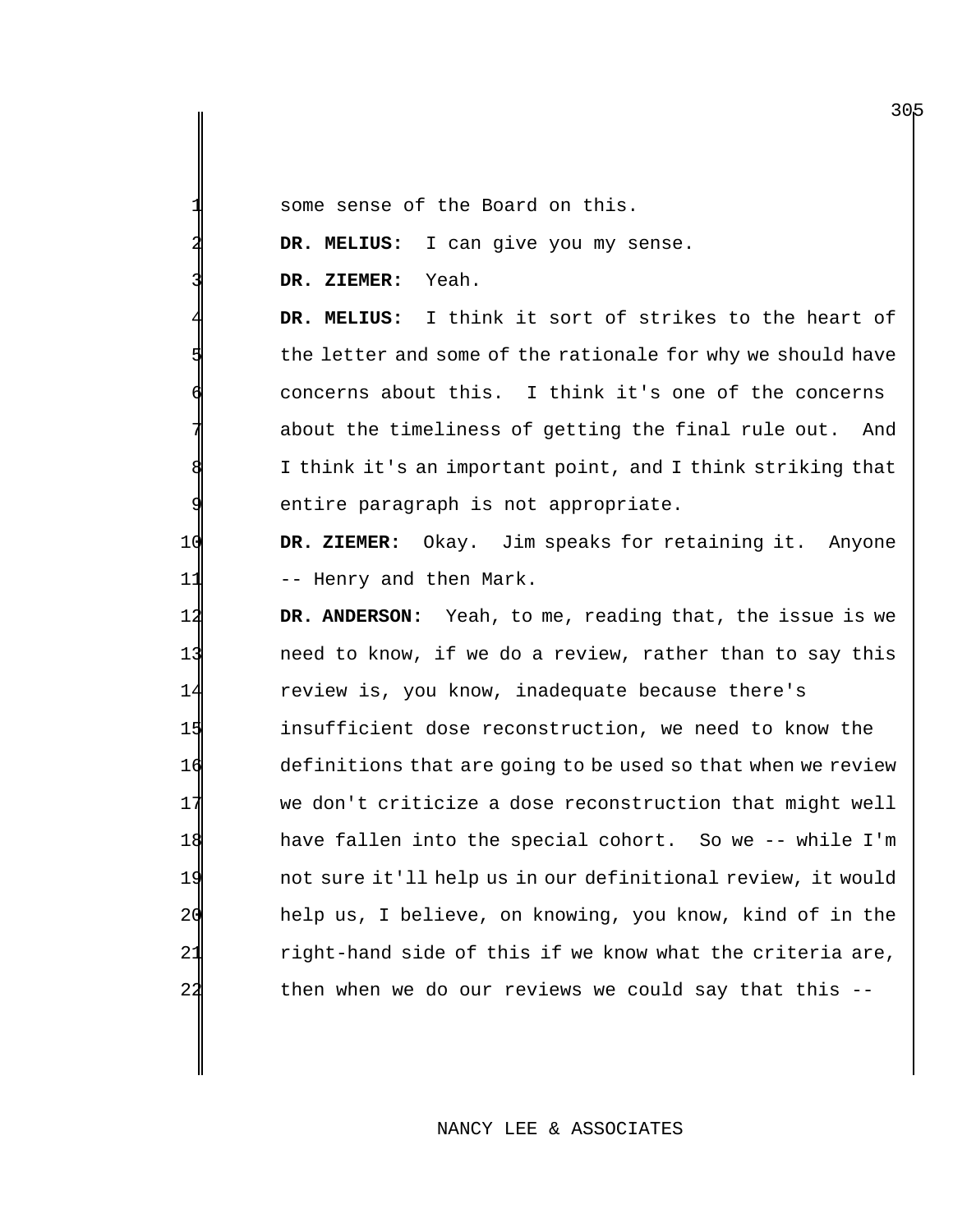whether or not this meets or would seem to meet that or we need to, in our review, critique that in that sense of the adequacy of the dose reconstruction. It may be appropriate then that that person would fall into special cohort if we know what the definition of a special cohort is. If we don't, all we're saying is there's problems with the definition and that it then goes back and you can churn and churn and churn, but it may well be  $-$ - I mean that's how I read this, it helps us set kind of the one bar that 10 has to be reached in adequate or not. And for our 11 contractor, they need to know that so they don't spend a 12 lot of time on it. And I think NIOSH needs to know that, 13 as well. I mean that's how I took it. 14 **DR. ZIEMER:** We've got Mark and then Tony. 15 **MR. GRIFFON:** Yeah, I'm speaking against the amendment, 16 as well. I just -- I was also thinking as possible 17 compromise language, the one thing that we possibly can 18 concede is that in the last part of that sentence we could 19 possibly rephrase it to say the Board will, in many cases, 20 need to rely upon the criteria defined in this rule. I

22 on that -- that line, as defined in the Special Exposure

21 think some of the dose reconstructions are not as dependent

## NANCY LEE & ASSOCIATES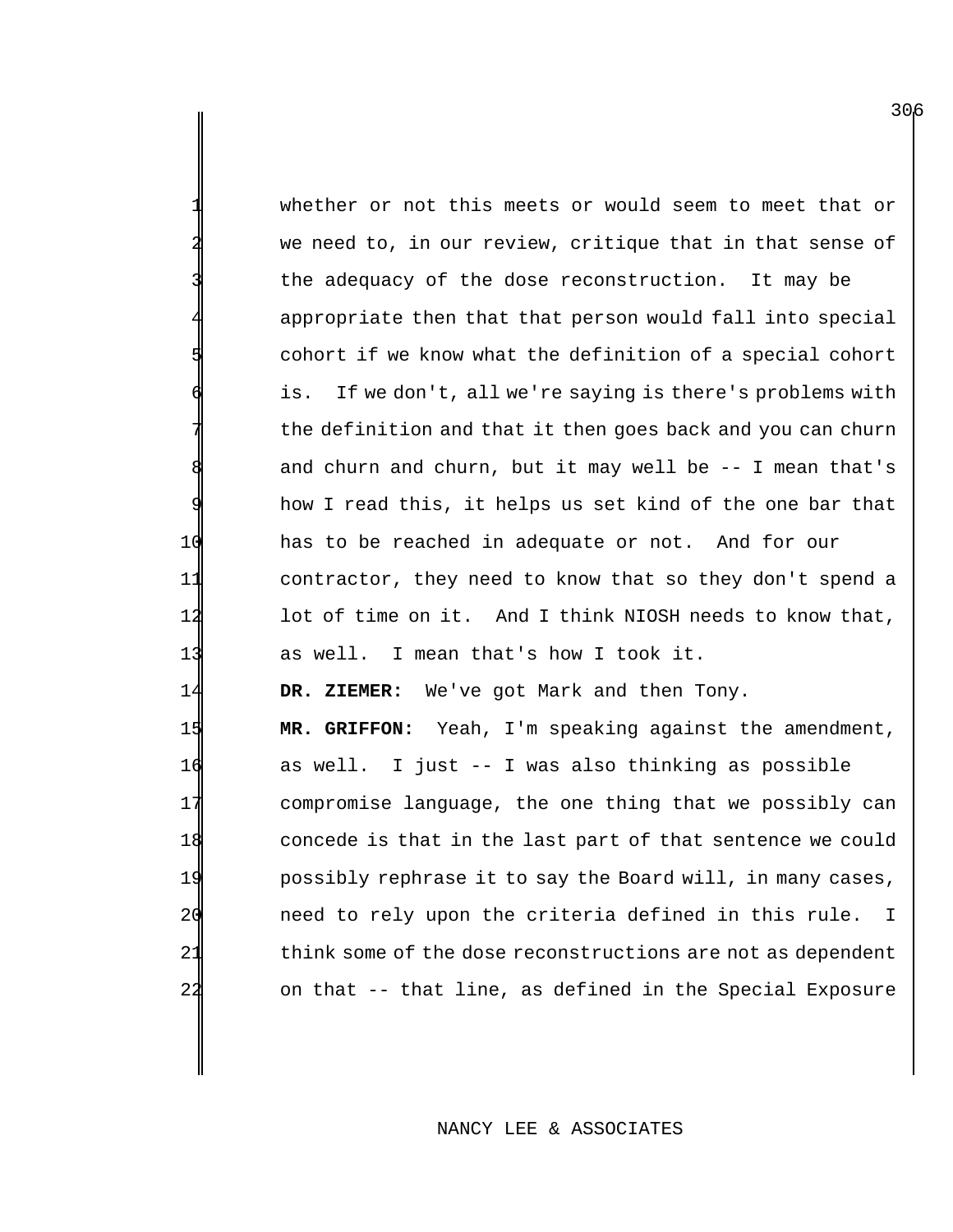Cohort rule, and you know, work has gone forward without that in place. I think that's part of Tony's point, maybe not, but I think that might be a possible compromise. I don't know if that's agreeable to the original proposer. **DR. ZIEMER:** If this motion fails, then you will have an opportunity to make those changes that -- Tony.

DR. ANDRADE: I actually like Mark's idea. I think that is a good compromise. I think the real criteria that are going to be set forth in the legislation are the guidelines by which special cohorts will be defined, so that's looking at it kind of from a different point of view. And so my last change was going to be that on the next paragraph that we just add the two words -- along with what Mark proposed -- that potentially eligible classes of workers da, da, da, have and continue to be blocked from filing petitions 16 to become members. I think that that is a totally appropriate -- and that that really goes to the heart of 18 the matter that Jim was bringing up.

 **DR. ZIEMER:** Okay. Again, you will have opportunity, after this motion, to address that issue. Other -- Gen Roessler.

**DR. ROESSLER:** (Off microphone) (Inaudible)

## NANCY LEE & ASSOCIATES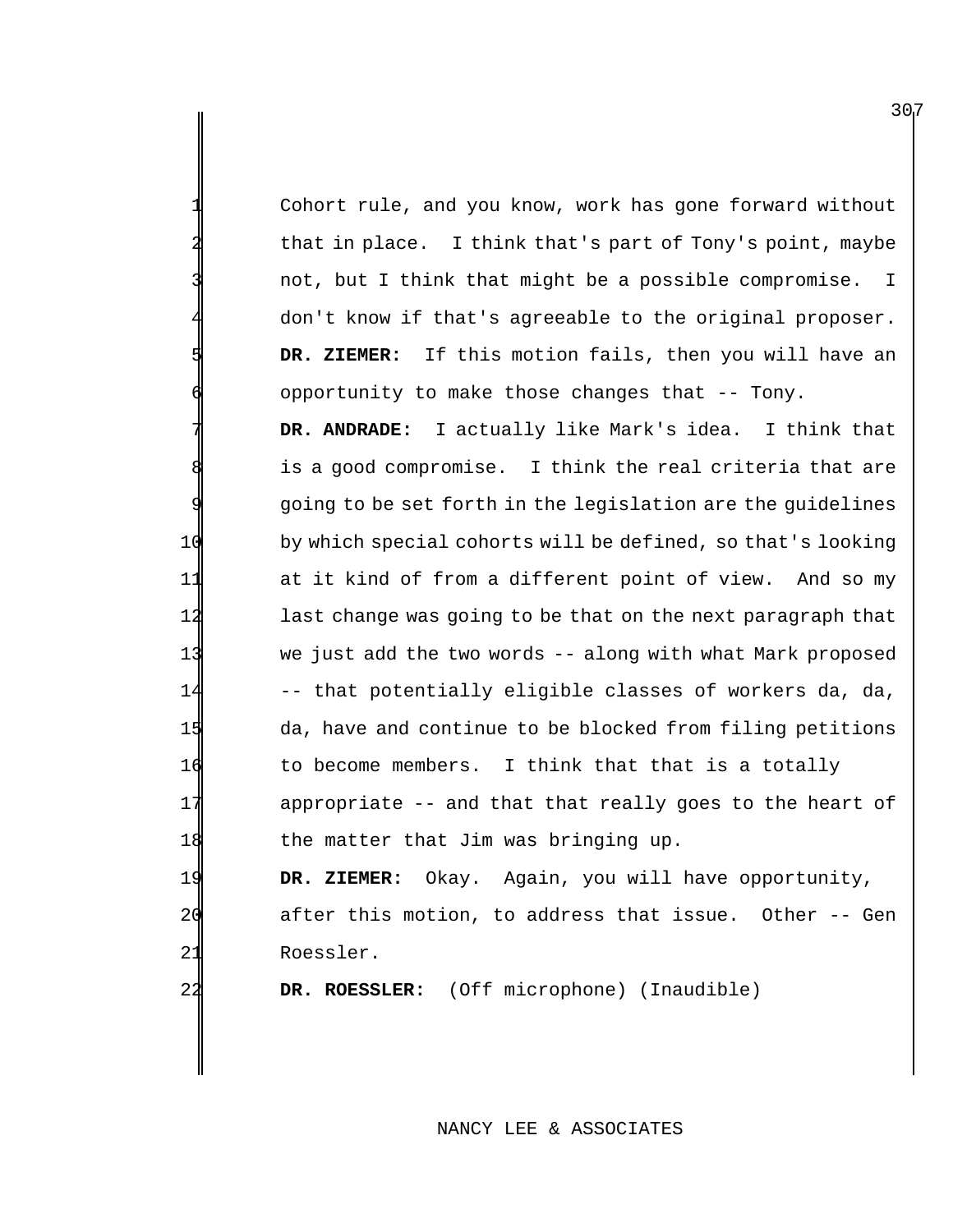|    | DR. ZIEMER: Okay, other comments on this motion? Jim?     |
|----|-----------------------------------------------------------|
|    | DR. MELIUS: Just to indicate that once we have dealt with |
|    | the amendment that's on the floor that I would be glad to |
|    | accept both of Mark's and Tony's recent suggestions as    |
|    | friendly amendments.                                      |
|    | DR. ZIEMER: Okay, a hint of things to come. It almost     |
|    | sounded like Tony was speaking against his own motion     |
|    | there, but are there other comments, pro or con?          |
|    | Okay, then all in favor of the amendment -- if you vote   |
| 10 | in favor, you're voting to strike the paragraph. All in   |
| 11 | favor will say aye.                                       |
| 12 | (Affirmative responses)                                   |
| 13 | All opposed say no.                                       |
| 14 | (Negative responses)                                      |
| 15 | The noes $--$ any abstentions?                            |
| 16 | (No responses)                                            |
| 17 | The noes have it. The paragraph remains in. We now can    |
| 18 | open the floor for certain friendly amendments, and (Off  |
| 19 | microphone) (Inaudible).                                  |
| 20 | MR. GRIFFON:<br>I guess just to restate my -- what we     |
| 21 | discussed prior to this, the end of that paragraph that   |
| 22 | we didn't strike, it says the Board -- and I'm proposing  |
|    |                                                           |

NANCY LEE & ASSOCIATES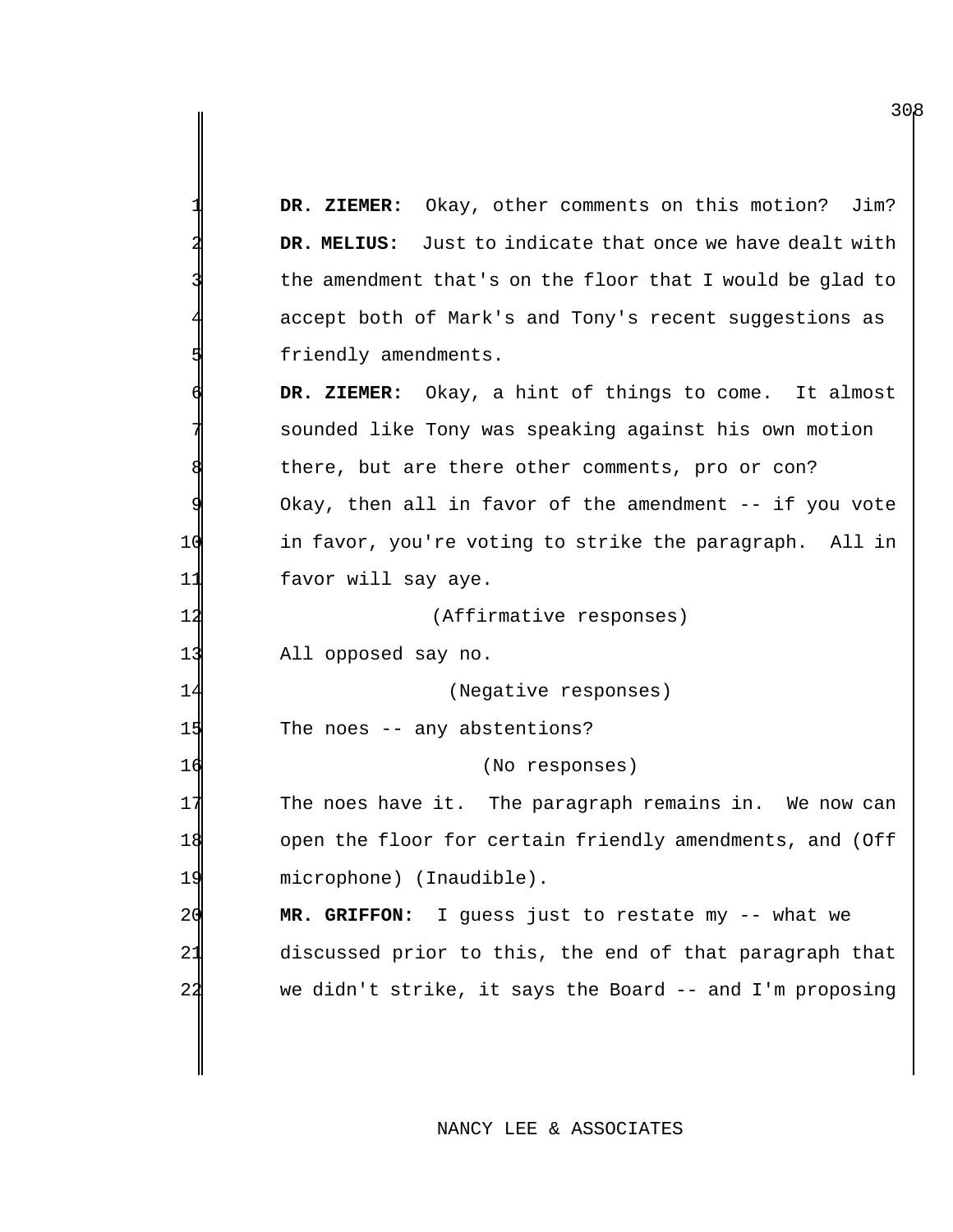that we rephrase it to say the Board will, in many cases, need to rely upon criteria defined in this final rule. And I believe that's a friendly amendment. Jim, for the record, I think you --DR. MELIUS: That is a friendly amendment. 6 **DR. ZIEMER:** Wanda? 7 **MS. MUNN:** Also a friendly amendment, I understand that the word "tasked" is commonly accepted in parlance right now, but it's one of those things that grates against the 10 grain of purists. I would really appreciate it if we could 11 change that to either "charged" or "is responsible for" 12 rather than "the Board is tasked with reviewing..." 13 **MR. ELLIOTT:** So you're speaking to the first -- or the 14 last paragraph, first page -- 15 **MS. MUNN:** Where -- I'm talking about the same paragraph 16 that Mark is talking about. I'm just talking about the 17 first line of it. (Reading) The Advisory Board, pursuant 18 to the Act, is tasked with reviewing... 19 I'm suggesting that it be changed to "charged" or 20 "responsible for". 21 MR. ELLIOTT: And reaction to that? 22 **DR. MELIUS:** I would also accept "charged".

NANCY LEE & ASSOCIATES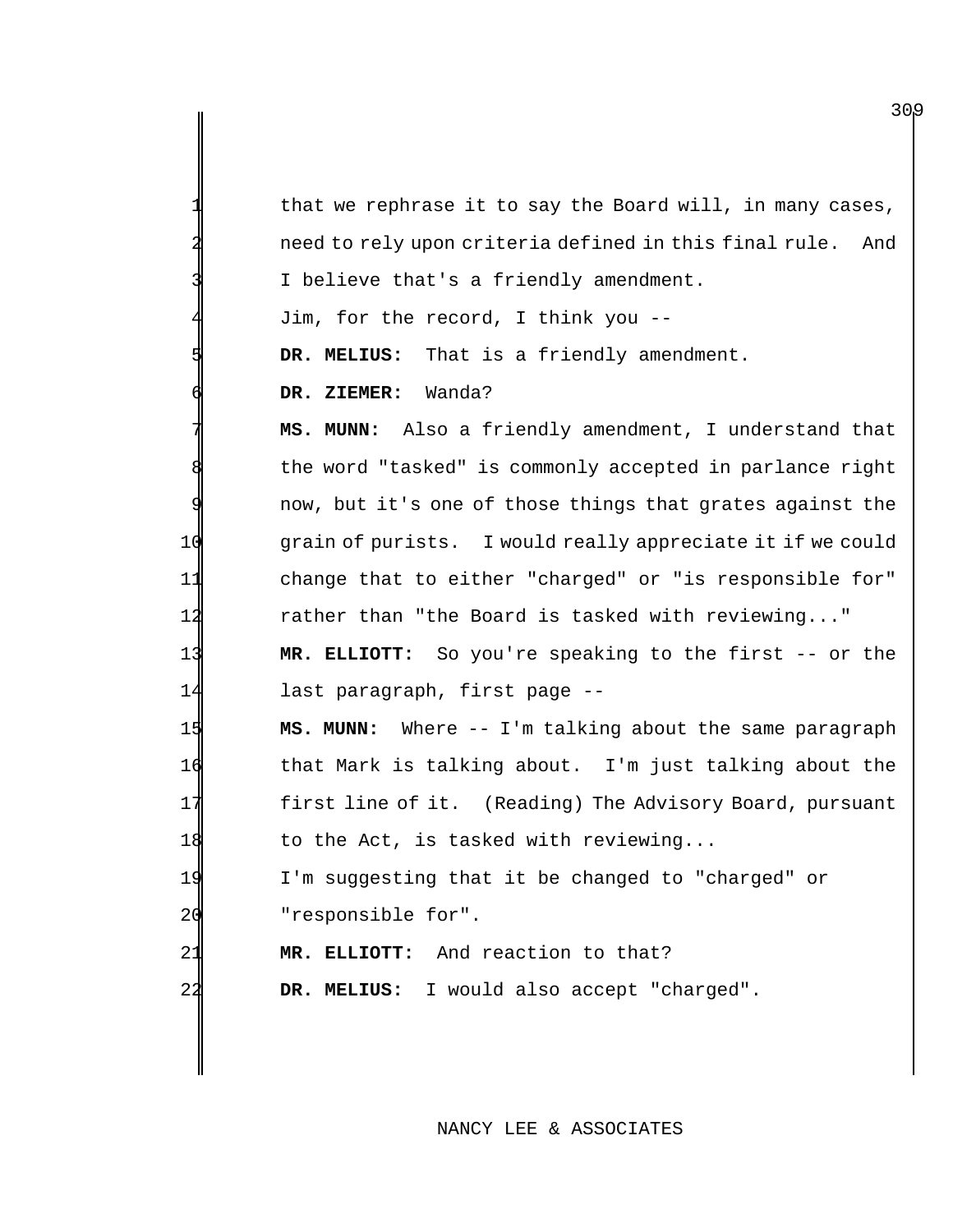**MR. ELLIOTT:** Mr. Presley?

 **MR. PRESLEY:** First paragraph, it says "On behalf of the Advisory Board..." Should that not read "The Advisory Board on Radiation and Worker Health wishes to express our concern..."

 **DR. MELIUS:** That would be fine with me, too. I think, as we've done in the past with these letters, we've let the Chair edit and -- in terms of style and grammar and -- as he feels appropriate, so...

 **MR. ELLIOTT:** Dr. Ziemer, we have a friendly amendment on the first paragraph, first sentence, to change the language to read "The Advisory Board on Radiation and Worker Health wishes to express" -- correct, Mr. Presley? **MR. PRESLEY:** Yes.

 **MR. ELLIOTT:** And then down later, the bottom of the first page, last paragraph, first sentence, "The Advisory Board, pursuant to EEOICPA, is charged" instead of "tasked". And then the next -- top of the next page, that last sentence in that same paragraph -- Mark, help me out again here with what  $--$  I  $--$ 

 **MR. GRIFFON:** Yeah, the Board will, in many cases, need to rely upon the criteria defined in this final rule.

## NANCY LEE & ASSOCIATES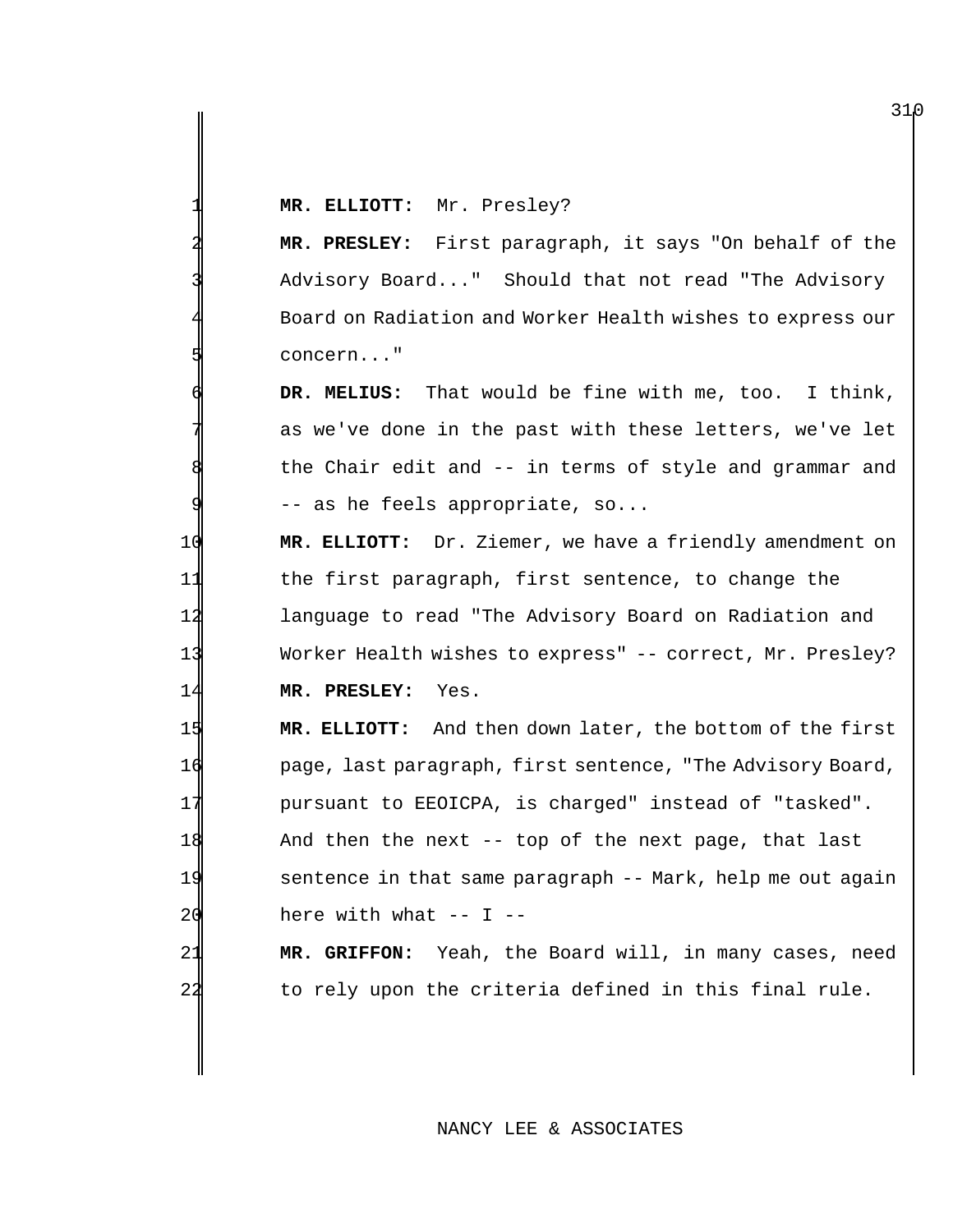|                | MR. ELLIOTT: And the proposer of the motion agreed with    |
|----------------|------------------------------------------------------------|
|                | those friendly amendments, I believe.                      |
|                | DR. MELIUS: There was an additional --                     |
|                | MR. ELLIOTT: An additional one?                            |
|                | DR. ANDERSON: Potentially eligible was the next one.       |
|                | DR. MELIUS: Yeah, in the                                   |
|                | DR. ZIEMER: Where does the --                              |
|                | DR. MELIUS: The next to last paragraph, at the beginning   |
|                | of that paragraph, "Potentially eligible classes".         |
| 1 C            | DR. ZIEMER: Thank you. While we're still being             |
| 11             | friendly, the second to last line on that first page,      |
| 12             | referring to the adequacy, I believe that the actual       |
| 13             | wording in EEOICPA is "scientific validity and quality".   |
| 14             | Is that not true? Can somebody help me? Is -- were you     |
| 15             | quoting, Jim, or $--$ I $--$                               |
| 16             | DR. MELIUS: I was paraphrasing but not quoting.            |
| 17             | DR. ZIEMER: I think that "scientific quality and           |
| 18             | adequacy" are the actual words and I'm suggesting that we  |
| 19             | use that. That's the concept for adequacy, but insofar     |
| 2 <sub>q</sub> | as we can actually quote the --                            |
| 21             | That would be fine, and also while you were<br>DR. MELIUS: |
| 2 <sub>2</sub> | out, we gave -- I think it's usual these letters -- that   |

NANCY LEE & ASSOCIATES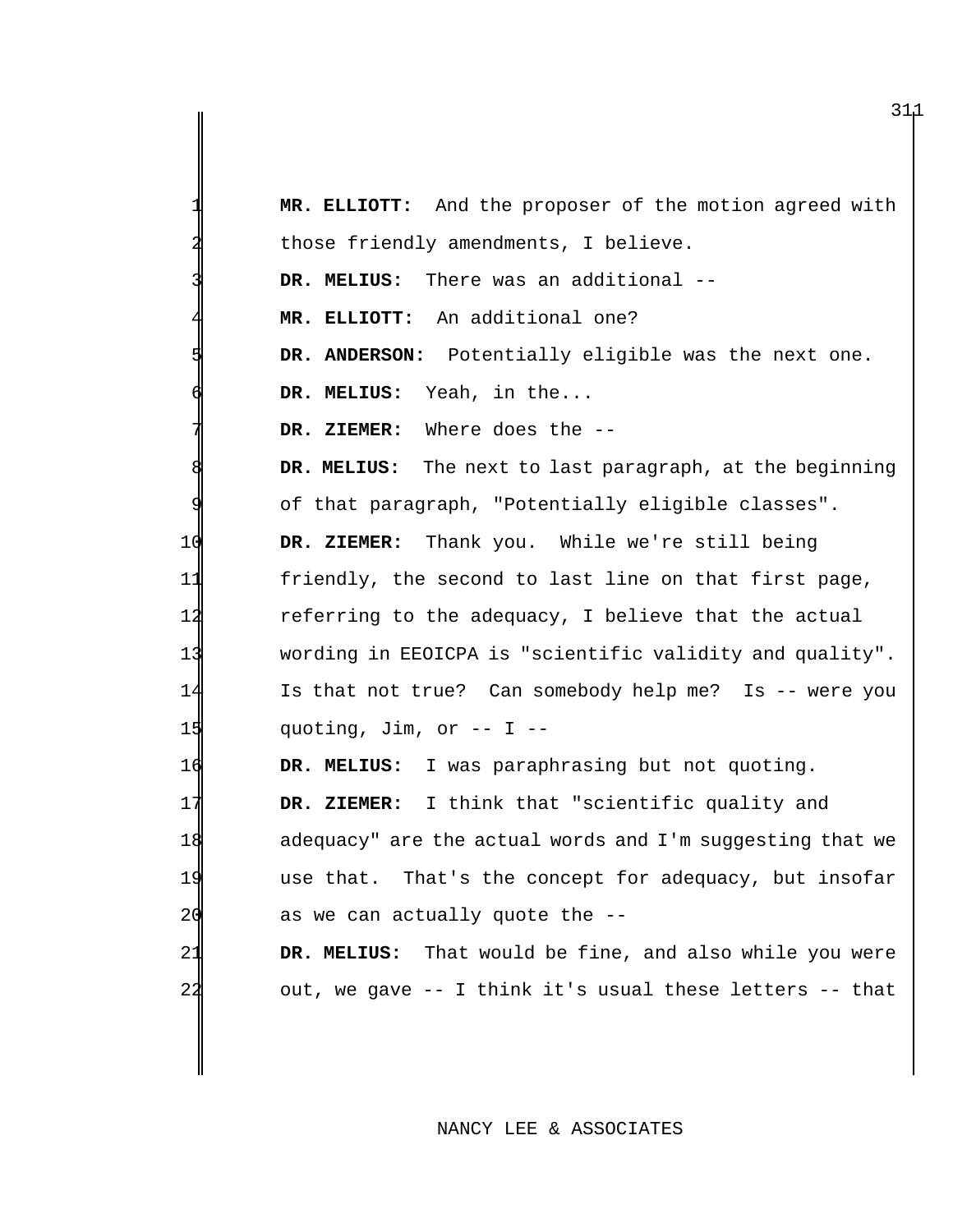you have a final say in terms of grammar and style issues,  $SO.$ ..

DR. ZIEMER: I have another question, also, again -- and maybe this will also be within the prerogative of the working thing. Were you quoting from section 42 USC 738  $-$  3874(q)? Have you confirmed that that is the exact  $$ it is in quotes in your letter.

 **DR. MELIUS:** (Off microphone) I believe it (Inaudible). **DR. ZIEMER:** Well, in any event, where we're quoting exactly, I will make sure that we quote it exactly. The other comment I had was in the second to last paragraph, "Procedures for Designing (sic) Classes of Employees" and so on, I wonder if it would be good to expand that to include 14 the -- well, in the second sentence you have the dates of the rulemaking and in the first sentence we don't -- we **just have the year.** I was going to suggest that we add in there the month of the issuing of the rulemaking and the dates of the comment period in both sentences. You 19 have it in the one but not the other.

20 **DR. MELIUS:** I didn't have --

21 **DR. ZIEMER:** I'll dig that out. If you're agreed, we'll 22 **just** add those.

#### NANCY LEE & ASSOCIATES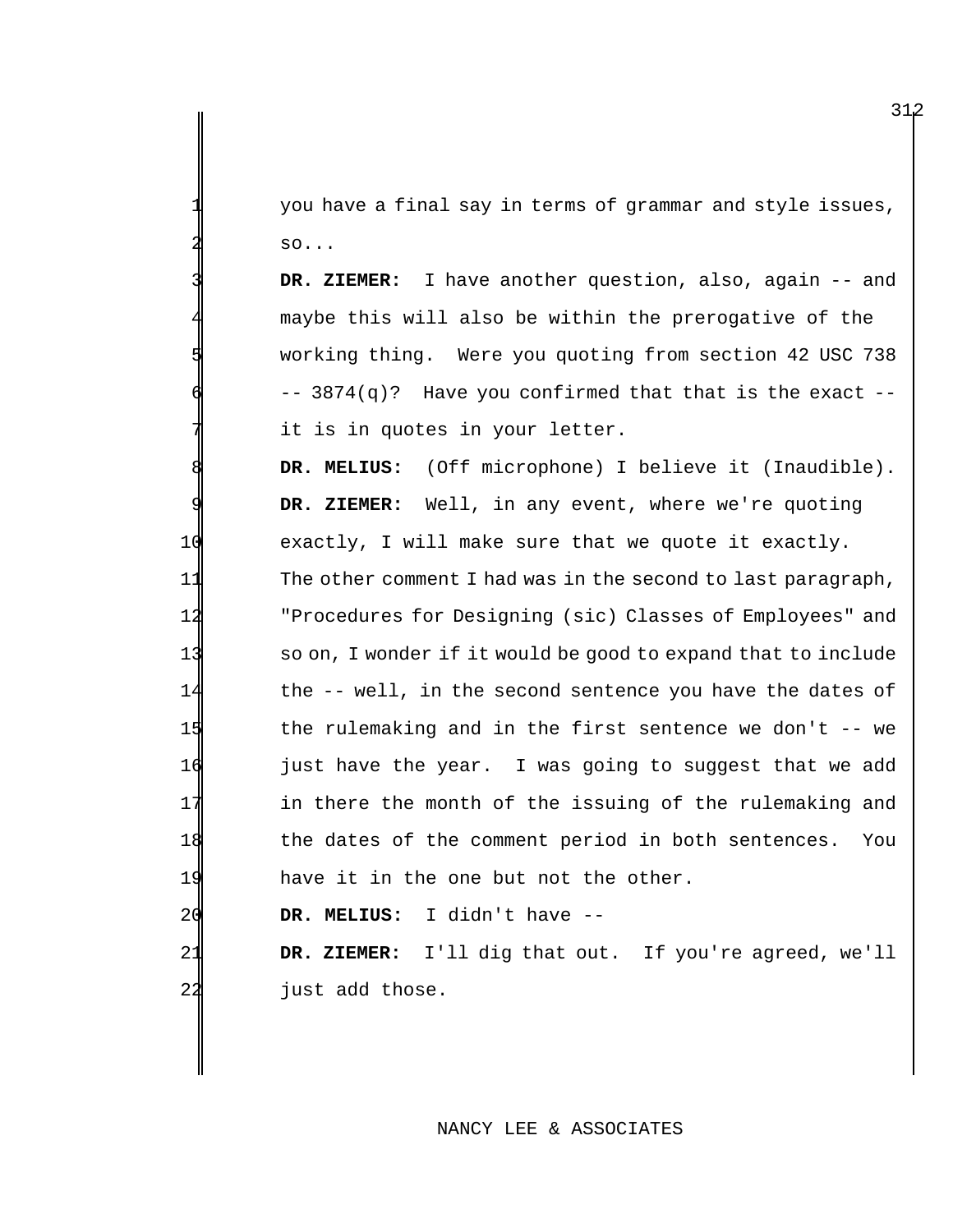DR. MELIUS: That's fine.

|    | DR. ZIEMER: Are there any other -- yes, Gen Roessler.       |
|----|-------------------------------------------------------------|
|    | DR. ROESSLER: Mine is grammatical and I probably            |
|    | shouldn't even bring it up, but I want to remind the Chair  |
|    | -- and I'm sure that as an academic person who deals with   |
|    | dangling participles so well that he'll recognize that a    |
|    | Board -- the Advisory Board is an "it", not an "our" or     |
|    | not "us".                                                   |
|    | DR. ZIEMER: I've already changed my copies.                 |
| 10 | You marked al-- thank you.<br>DR. ROESSLER:                 |
| 11 | Tony and Robert.<br>DR. ZIEMER:<br>Yes.                     |
| 12 | DR. ANDRADE: Okay, one final proposed amendment, and that   |
| 13 | is to change wording such that we can combine the last two  |
| 14 | short paragraphs, as follows. We start with "Potentially    |
| 15 | eligible" and we continue on with "classes of workers" et   |
| 16 | cetera, and keep the rest of that small paragraph as is.    |
| 17 | And then at the end of that paragraph, append "Hence, we"   |
| 18 | and then follow through with the last part of the last      |
| 19 | paragraph, so it would read "Hence, we urge you to finalize |
| 20 | the Special Exposure Cohort rule" et cetera, et cetera.     |
| 21 | In other words, we'd take out the piece that, again --      |
| 22 | This is the delay issue again.<br>DR. ZIEMER:               |

NANCY LEE & ASSOCIATES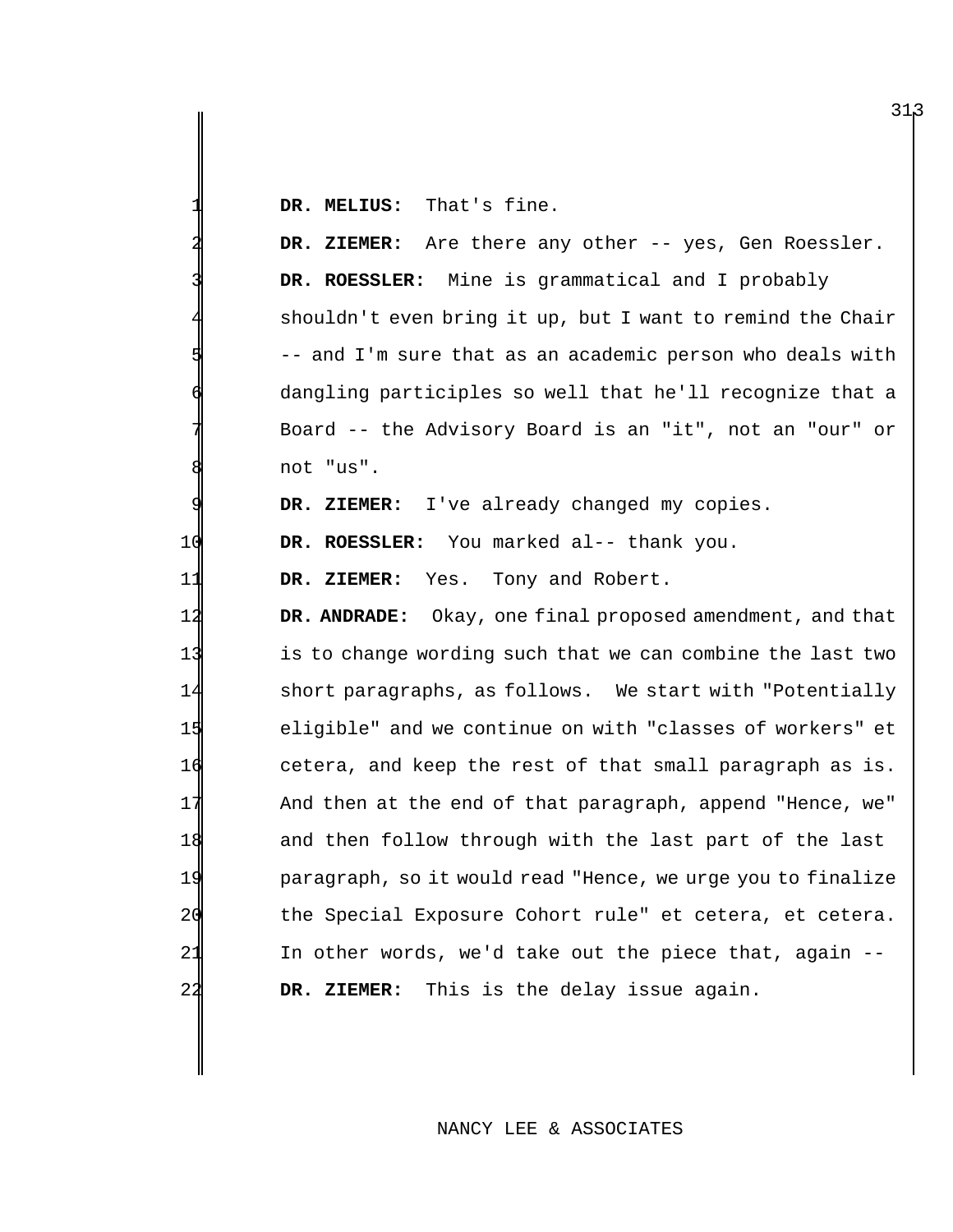|                | DR. ANDRADE: The delay issue.                             |
|----------------|-----------------------------------------------------------|
|                | DR. ZIEMER: Okay. I guess if that was friendly before,    |
|                | it's still friendly. Is that the --                       |
|                | DR. MELIUS: Yeah, I have no objection to taking that out. |
|                | DR. ANDRADE: That is my --                                |
|                | DR. ZIEMER: Agree to that change?                         |
|                | DR. ANDRADE: Right.                                       |
|                | DR. ZIEMER: Hence -- hence, the Board --                  |
|                | DR. ANDRADE: The Board --                                 |
| 10             | DR. ZIEMER: -- urges you Thank you. Are there any         |
| 11             | further friendly or unfriendly amendments?                |
| 12             | (No responses)                                            |
| 13             | Are you ready to vote on this proposed letter? You appear |
| 14             | to be ready to vote -- pardon me?                         |
| 15             | <b>UNIDENTIFIED:</b> (Off microphone) (Inaudible) second. |
| 16             | DR. ZIEMER: It was seconded originally before it went on  |
| 1              | the table, so $-$ - right.                                |
| 18             | Okay, all in favor say aye.                               |
| 19             | (Affirmative responses)                                   |
| 2 <sub>C</sub> | Any opposed, no.                                          |
| 21             | (No responses)                                            |
| 22             | Any abstentions?                                          |
|                |                                                           |
|                |                                                           |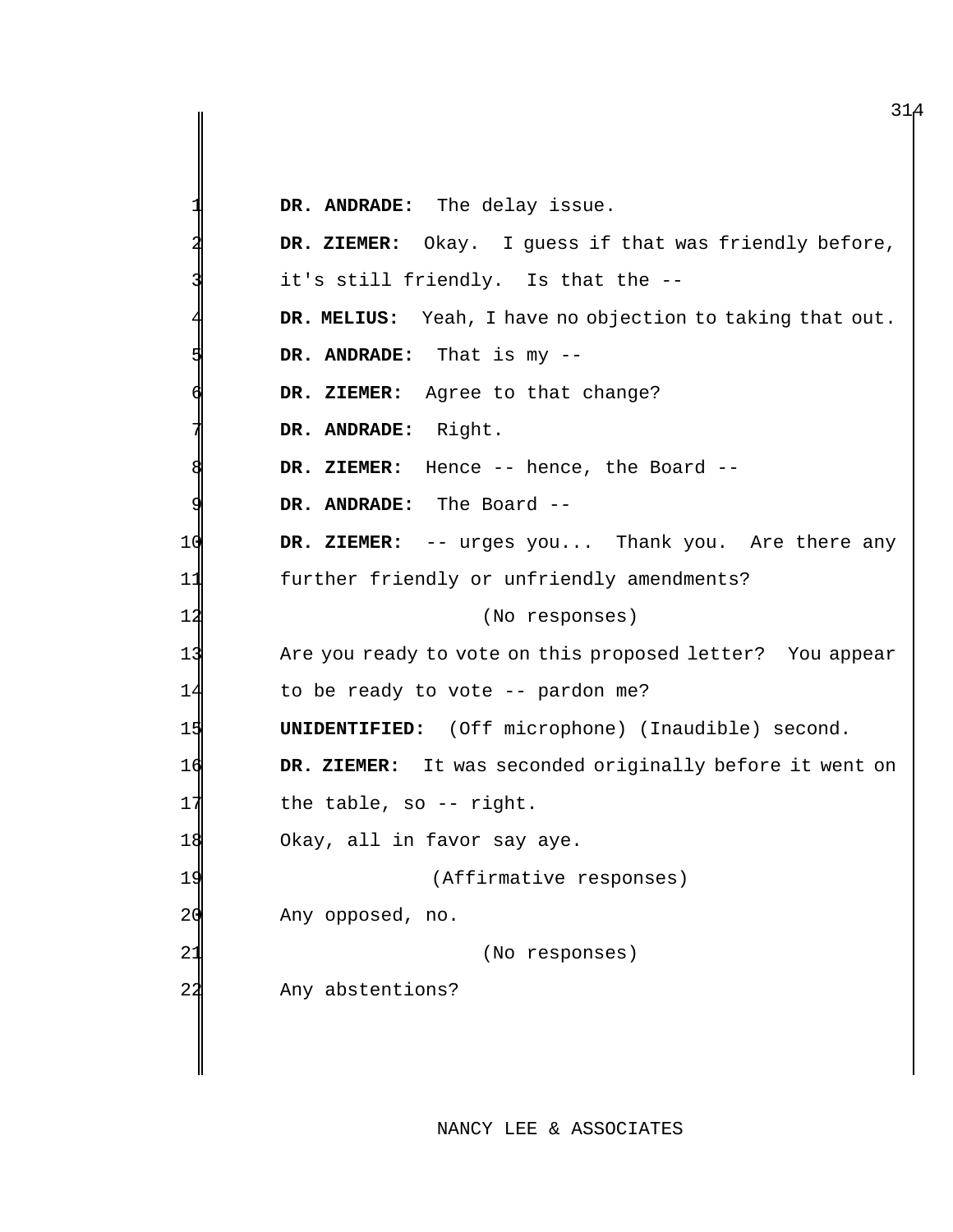|                | (No responses)                                              |
|----------------|-------------------------------------------------------------|
|                | The ayes have it, and we will prepare the final letter and  |
|                | copies will be distributed, as well, to the Board.<br>Thank |
|                | you.                                                        |
|                | Several of you asked for copies of the letter that was sent |
|                | to me by three members of Congress. Who didn't -- these     |
|                | were distributed at our last meeting, but some of you       |
|                | needed copies. Cori will --                                 |
|                | DR. MELIUS: (Off microphone) Actually (Inaudible) Cori      |
| 10             | my original of that.                                        |
| 1              | DR. ZIEMER: Cori will distribute those.                     |
| 1              | (Pause)                                                     |
| 1              | Oh, okay.<br>DR. ZIEMER:                                    |
| 14             | (Pause)                                                     |
| 15             | DR. ZIEMER: Okay. And did you distribute a copy of my       |
| 16             | response?                                                   |
| 17             | MS. HOMER:<br>Yes.                                          |
| 18             | DR. ZIEMER:<br>Okay.                                        |
| 19             | MR. ELLIOTT: Your response went to all three senators on    |
| 2 <sub>q</sub> | an individual letterhead --                                 |
| 21             | DR. ZIEMER:<br>Yes.                                         |
| 22             | MR. ELLIOTT: -- but we only passed out -- I think Cori      |
|                |                                                             |
|                |                                                             |

 $\mathsf I$ 

# NANCY LEE & ASSOCIATES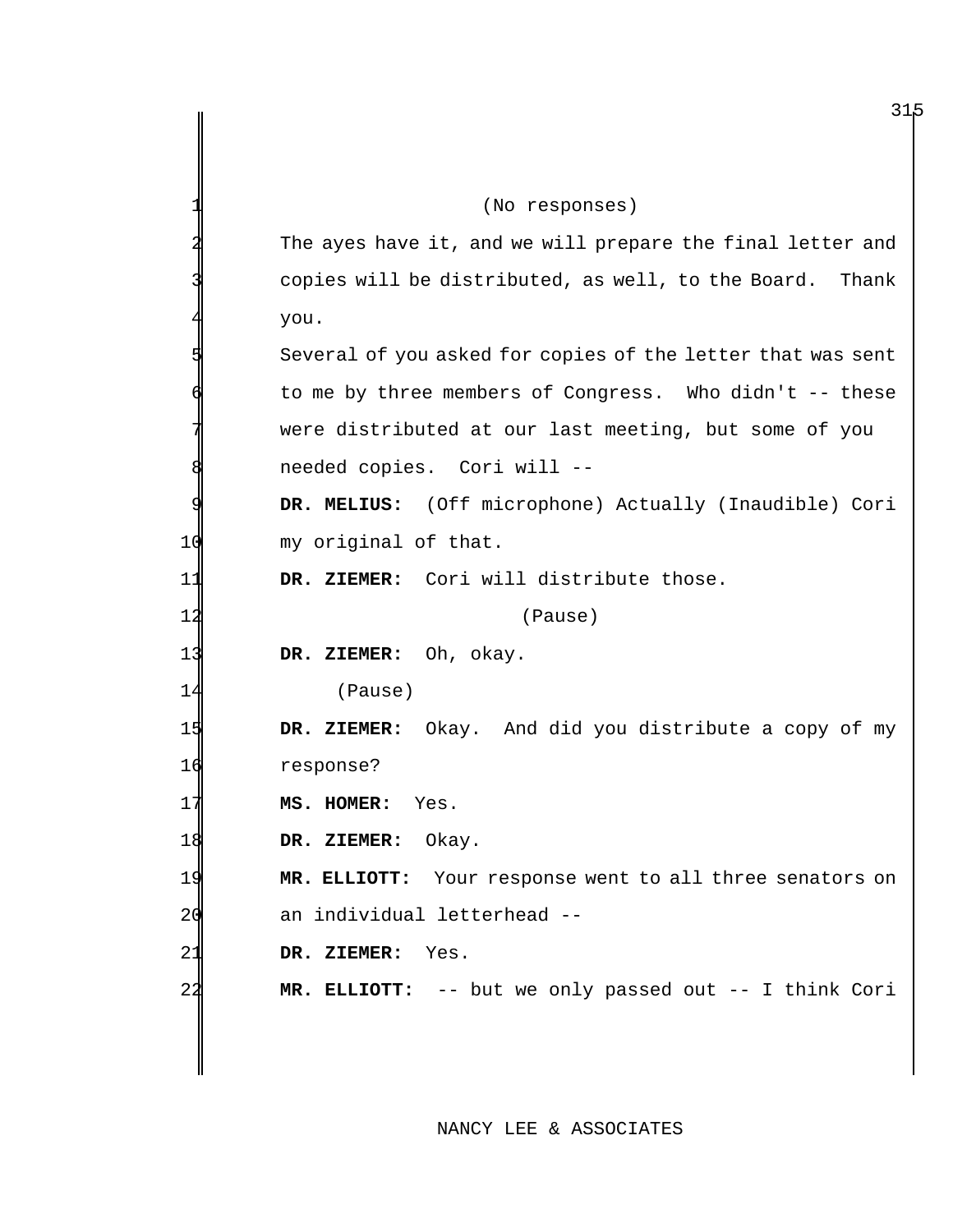only passed out the one to Ms. Slaughter.

2 **DR. ZIEMER:** They were all identical and just the names were changed. The last paragraph indicates that similar responses went to the other two Representatives, and then I also sent this, as well as copy of the original letter, to Secretary Thompson. Okay? So -- any comments or questions on that letter?

 **DR. MELIUS:** I guess I would like -- first of all, I'd like to try to work out some procedure so we understand how these letters will be handled. When I -- as I recalled the last meeting and checked back to the transcript, we talked about 12 that you were going to consult -- the Chair was going to consult with NIOSH about these issues and then share with us what was going to happen, and it was -- the "share" was vague, but I was at least expecting to get a copy of what was being sent. And if there were policy or other issues 17 related to the Board, that the Board would be consulted in some way on addressing these, that this -- and frankly, I don't completely understand what your response was and -- do that, so I think in the -- guess what I would ask in the future is that when these letters come in that we spend some time sort of being more specific about what the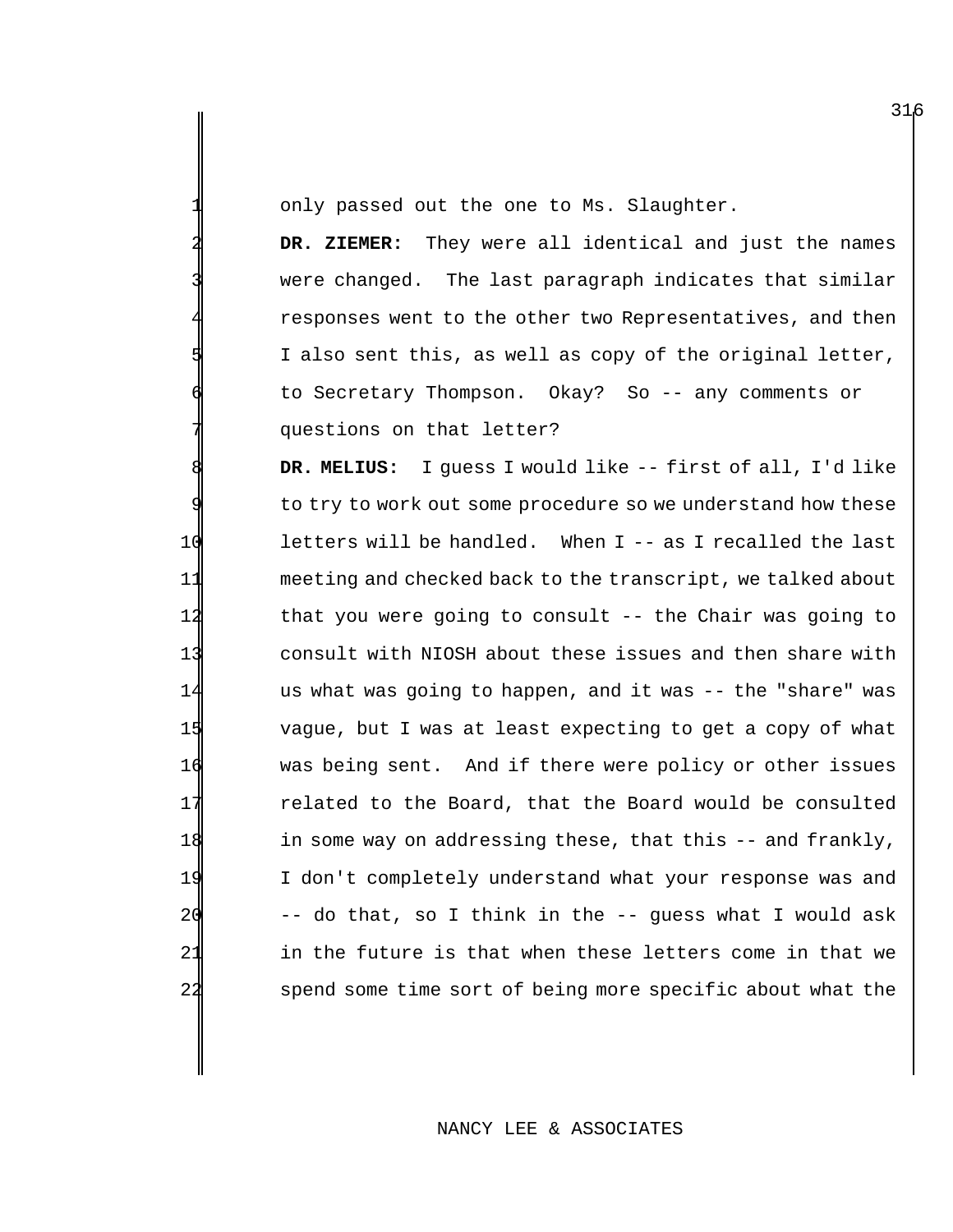1 follow-up is. 'Cause I'm not trying to fault you in that sense, 'cause --

DR. ZIEMER: No, I appreciate that.

**DR. MELIUS:** -- we might have misunderstood that, but also that if there are policy or other issues that are raised by this that affect  $-$ - that are on behalf of the Board, then I think the Board needs to talk about them and have some input into them.

DR. ZIEMER: Thank you for that comment. I was vague at 10 the last meeting 'cause I had only just received the letter and seen it on the way in, and I wanted to have a chance to kind of match it against our stated responsibilities. We were, in a sense, being asked to do some things that were sort of what I would classify as being mandated by a Congressional group to do certain tasks. Our charge comes else-- from -- from a -- both the President and from our charter. And so basically, after having laid the letter side-by-side with our stated responsibilities, I simply -- it appeared to me that the first effort to, if there were issues, had to go to the Agency. Congress, I think, can direct in fact probably agencies to do those sorts of things. But in any event, officially to transmit

## NANCY LEE & ASSOCIATES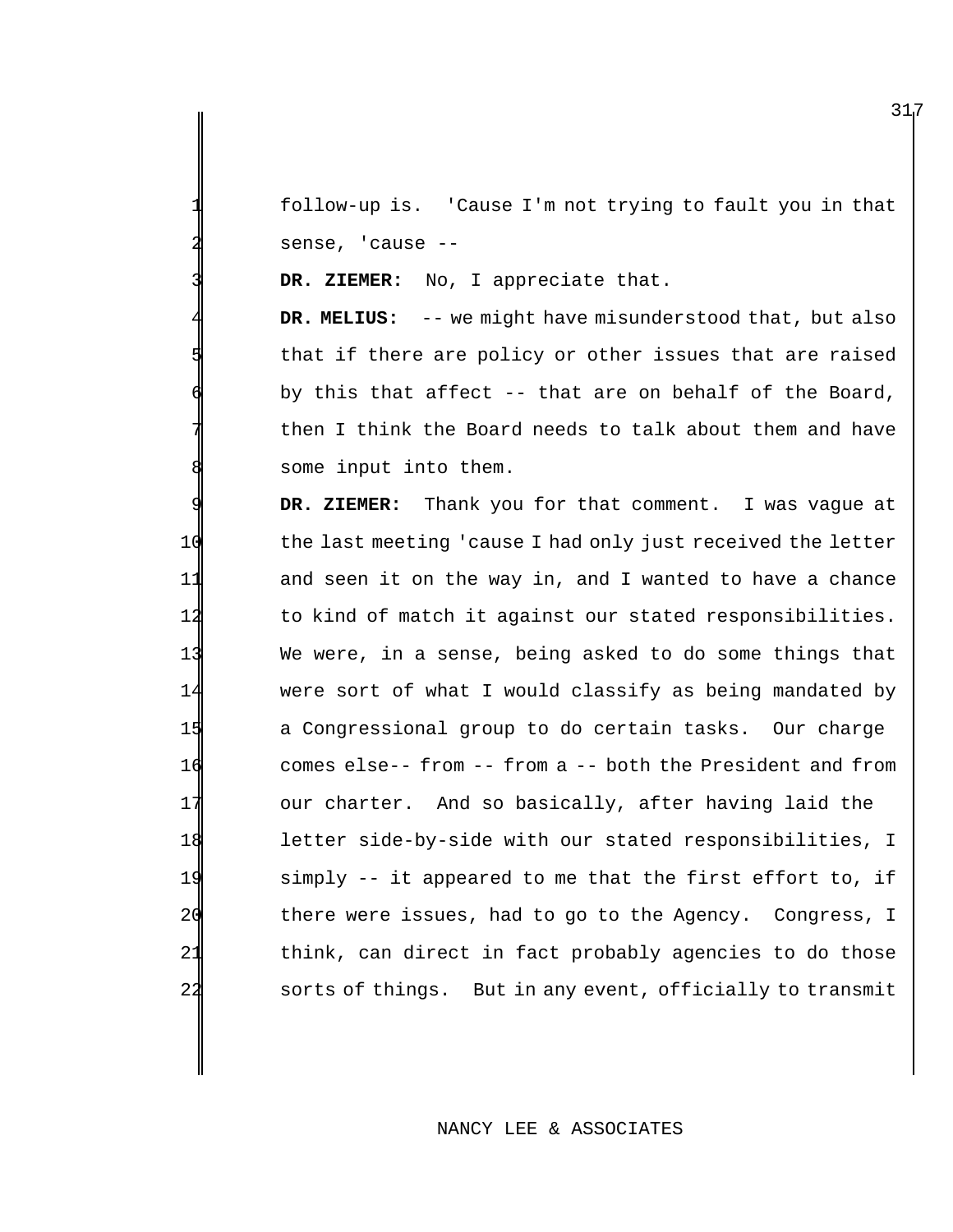their concerns to the Agency, and then secondly to let them know what we were doing in the way of audit procedures. We're being asked to specifically do an audit where we didn't even have procedures in place. Our selection of what we audit has to be based on the principles that we develop and not necessarily simply audit when -- when Congress asks us to, unless they wish to change the legislation. But that was the nature -- I don't think that I set any policy in responding. I simply told them what 10 we were doing, that as we developed the audit procedures 11 that we will ask the Agency to share them with -- with them. 12 So that's the response -- I wasn't -- I get a number of 13 letters from individuals on a variety of things. If 14 they're addressed to me personally and not the Board, then 15 I respond to them. I do not try to act on behalf of the 16 Board in terms of changing anything or setting any policy. 17 I just told them what we're doing. That was my response. 18 But I'd be glad to -- if the Board wishes, on these kinds 19 of things, to see the response in advance, I'm glad to do 20 that, too. I don't have any problem with that. 21 **DR. MELIUS:** Again, speaking personally, I think when --

## NANCY LEE & ASSOCIATES

22 I think we've talked about this before, there are letters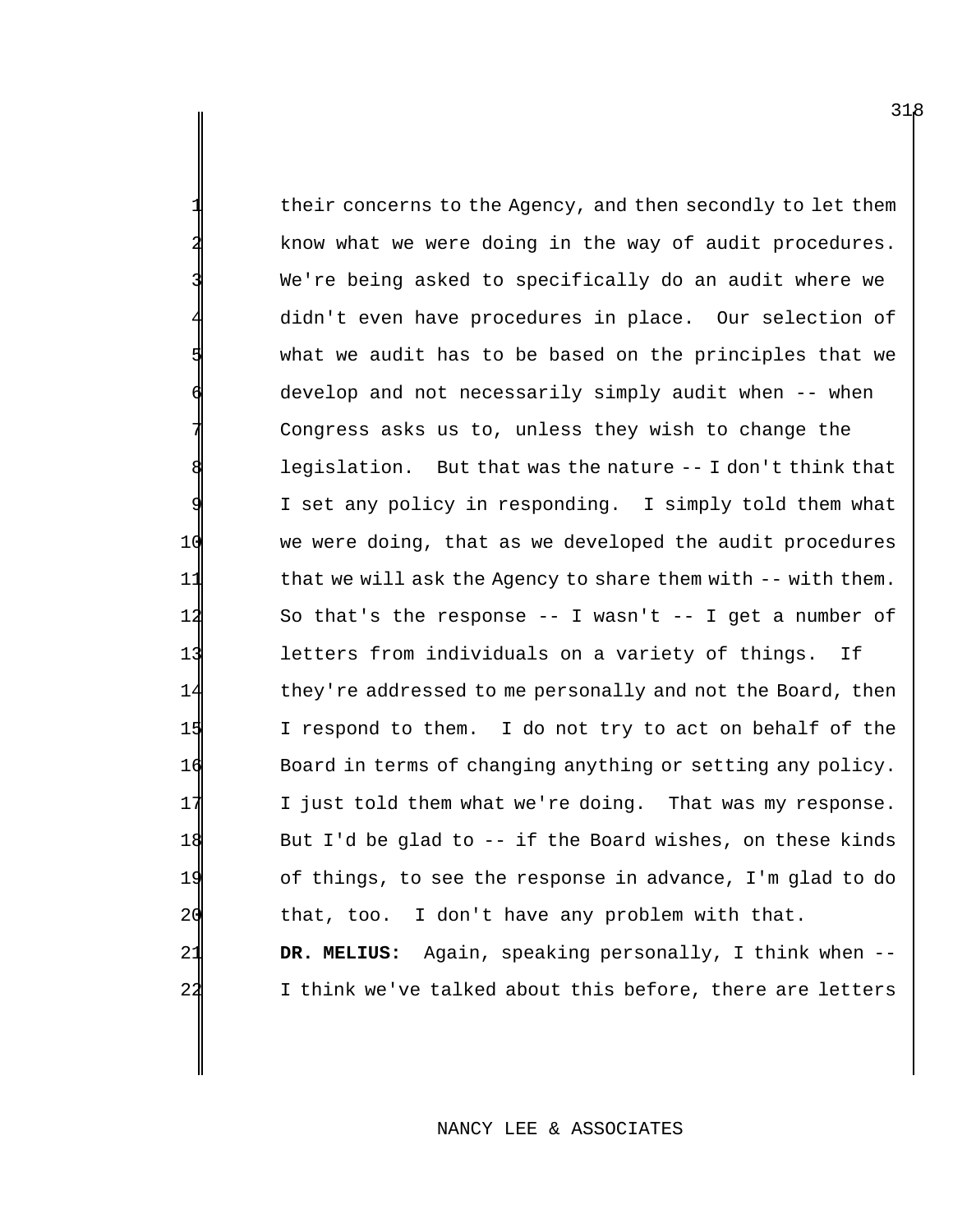that come in from individual claimants. They may come to you, they may come to the entire Board, and I think we've discussed some of the pitfalls of those as well as being discreet in how we handle them in terms of response and so forth and those I have concern-- I think when we get a letter from someone in Congress to the Advisory Board clearly asking the Advisory Board to do something, that that ought to be something we  $-$ - we discuss, or at least be informed about the response, that if you're someone in Congress, you read the law and the law clearly says that we are going to be reviewing dose reconstructions and so forth. And so I think you at least, from reading the law, it would be appropriate for them to turn to us and ask us to do that. And certainly the request was made on behalf of their constituents from the -- you know, it wasn't the -- their whim and I don't think it was a issue of, you know, what the Executive was or was not doing. You know, these are two Republicans and a Democrat that -- that wrote this letter.

 I also think that in the response -- at least I would have preferred you indicating -- at least giving a little bit better -- more of an update on where we were in this

## NANCY LEE & ASSOCIATES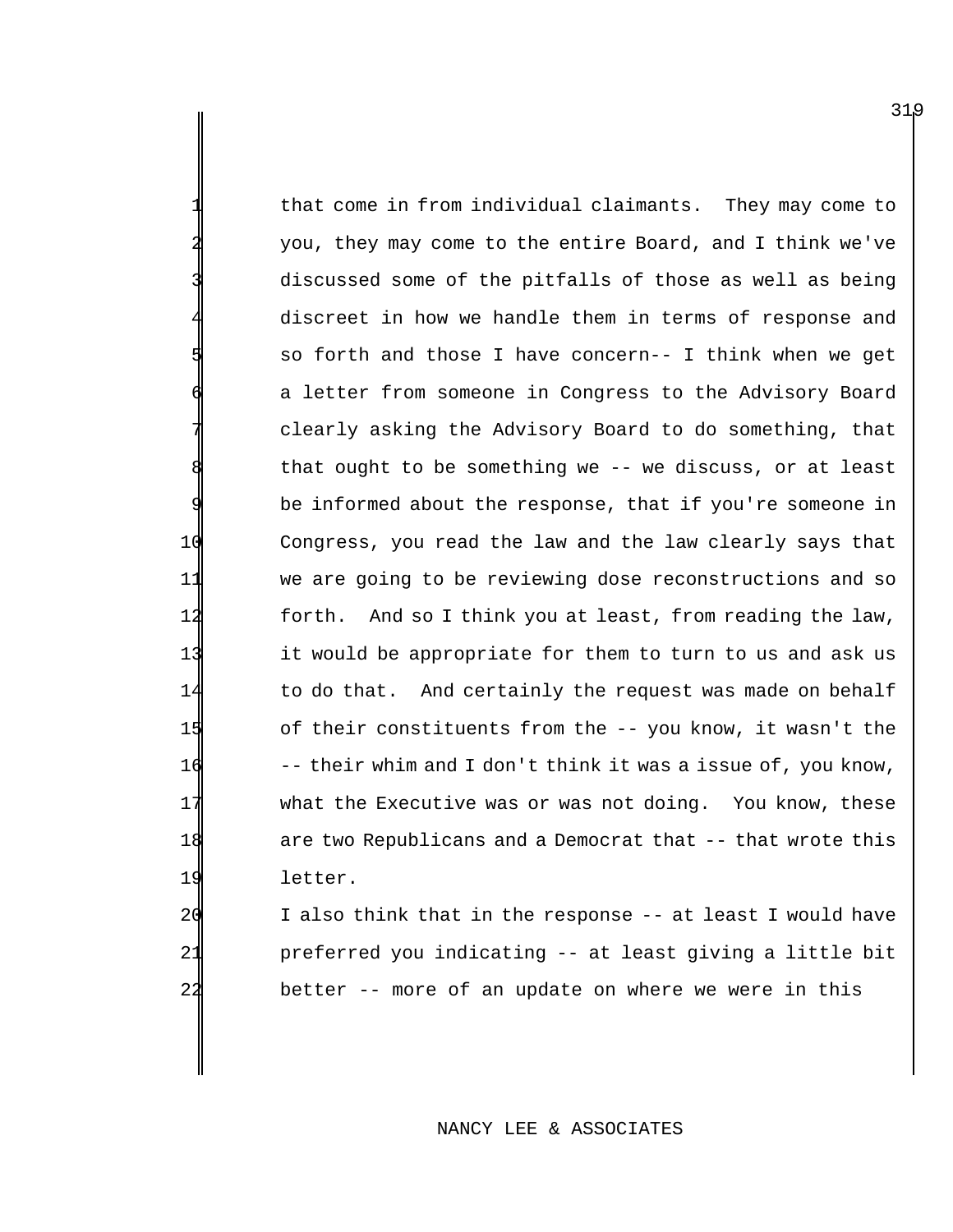process. It wasn't just that NIOSH would -- or HHS would communicate procedures, but that we were actually -- you know, at that time were in the process of awarding contract and taking up the -- to review site profiles, as well as individual dose reconstructions and that we would be making a selection. Now whether or not we take their desire in account in making that selection I think is, you know, something we could discuss. But in several ways it 9 -- it's moot now after the previous actions we've taken 10 this morning, but I guess I get a little worried that if 11 we defer too much to NIOSH that we're implying that NIOSH 12 or HHS is entirely in control of this process and that that 13 has implications in terms of the independence of our 14 review. And we -- I think our charge to review is -- when 15 Congress set this up was for an independent review related 16 to certain parameters of the dose reconstruction and that 17 we need to be careful that when we communicate that we 18 convey that we are doing an independent review and that 19 -- us and then that NIOSH is well aware of that and I think 20 supportive of -- of the need for the credibility of that 21 -- that process.

22 **DR. ZIEMER:** I thought the second paragraph basically said

# NANCY LEE & ASSOCIATES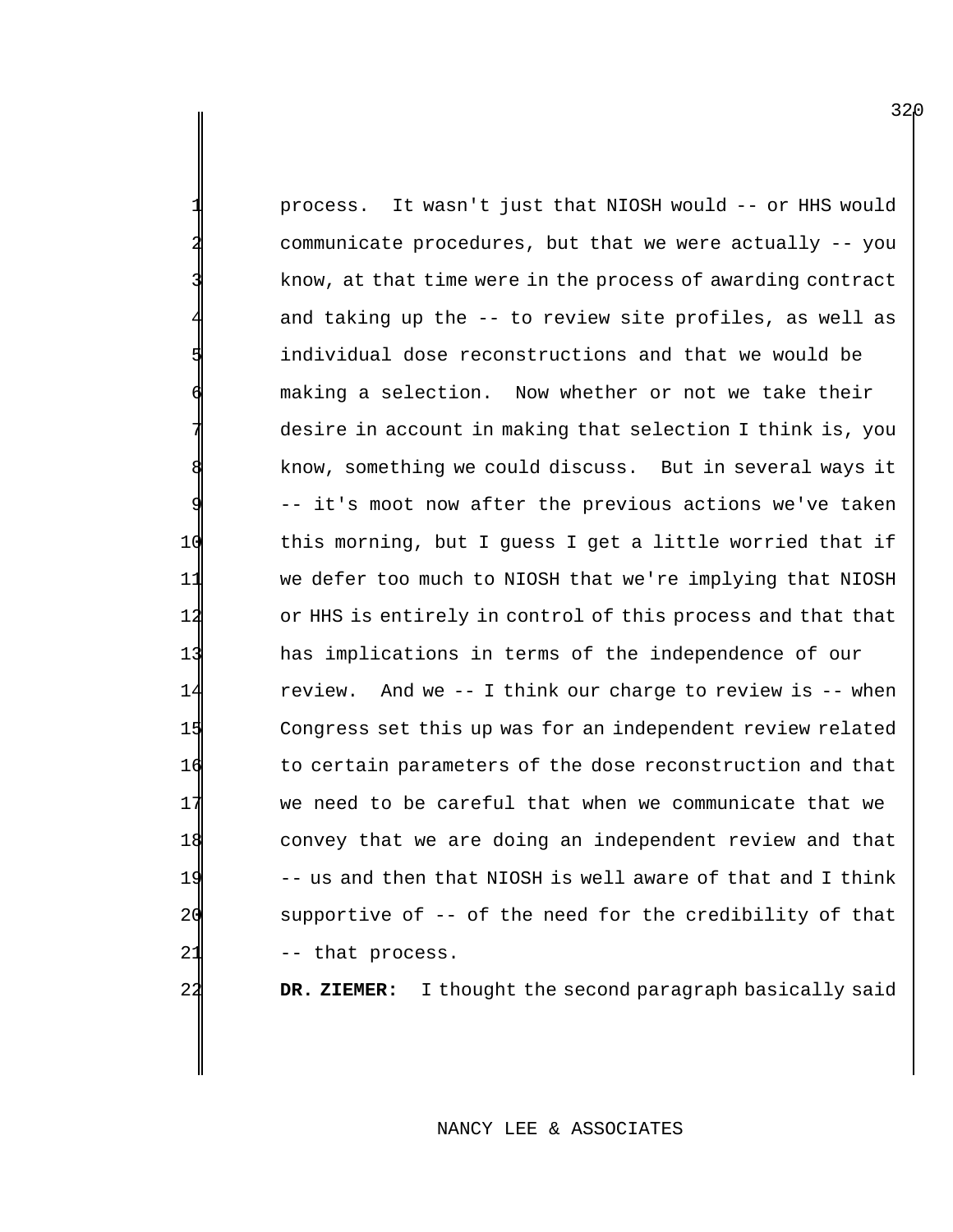that, but maybe not in the words others would have used, but -- yeah. And at that point I wasn't prepared to give them a timetable 'cause we were still in flux. I simply said we are in the process. But thank you for those 5 comments.

Other comments? Tony?

DR. ANDRADE: Paul, perhaps -- perhaps we should set a bar. The original legislation for EEOICPA was developed by Congressmen, even with great participation from Congressmen from my state, and it seems like although we shouldn't respond to the specific tasking that -- or not necessarily respond to the specific tasking that comes about because it -- this can become a circus. Okay? This can set a bad precedent if we were to do so. I think that what -- the bar or the threshold that I'm talking about may be that if there are Congressional communications that 17 go to you or to others on the Board, that we share those and that we discuss those before -- and perhaps the Board get together and collectively put a -- an appropriate 20 response together.

21 **DR. ZIEMER:** I certainly -- be glad to do that. Others 22 want to weigh in on this?

NANCY LEE & ASSOCIATES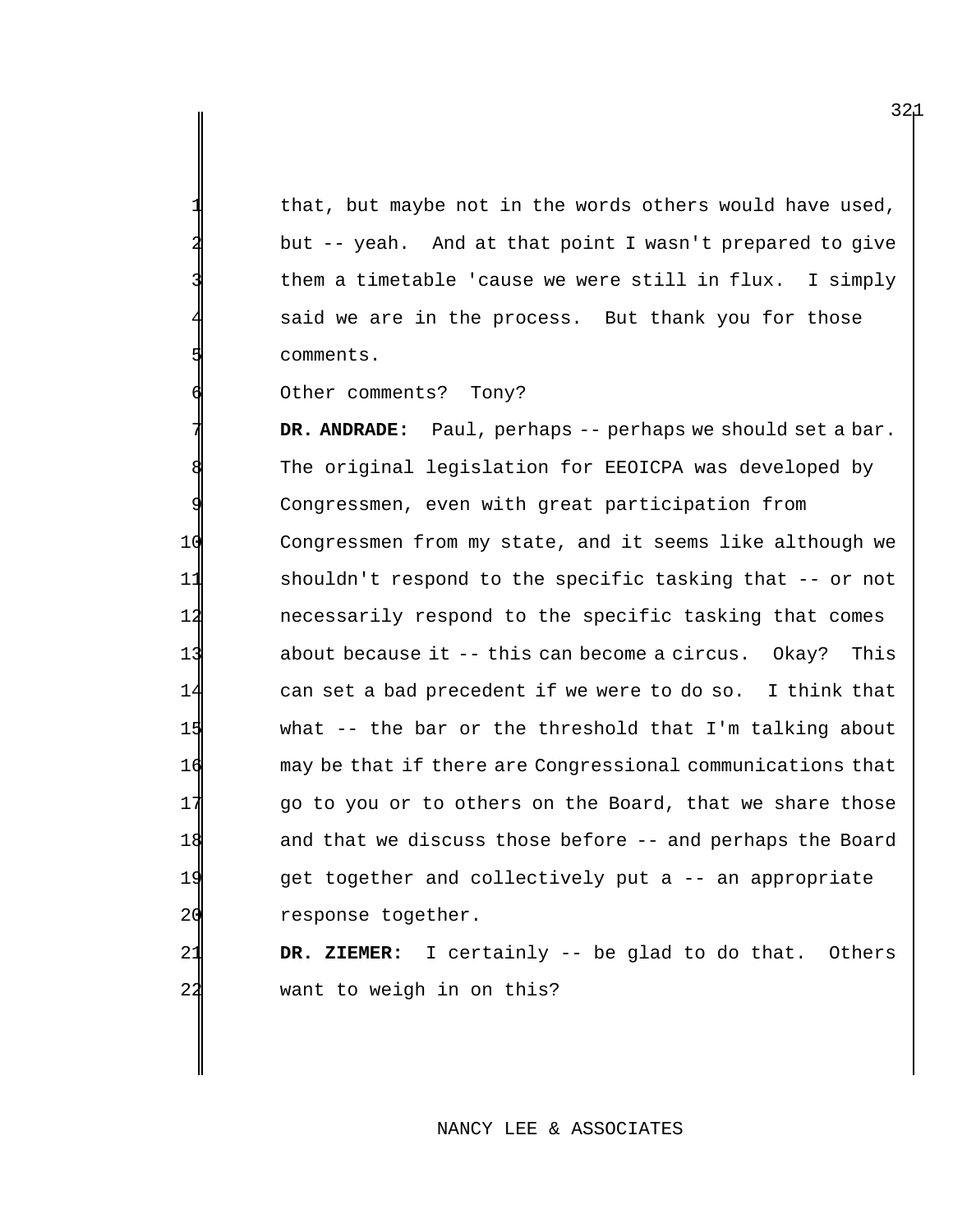DR. ANDERSON: I think it's a -- it was a fine letter. I mean the other thing we could have is kind of a routine thing to say -- you want to be timely in your response, so to wait until now, you could have gotten another angry letter, why haven't you responded, so I think something like this and then say the -- your letter will be shared with the full Board and will be discussed at the upcoming meeting, something like that. But I think, you know, now 9 -- I don't want to necessarily enter into a dialogue with 10 multiple letters, so you want to do one letter and be done. 11 But now with Bethlehem on our site profile review, so you 12 know, we are being responsive, so I think something like 13 that rather than necessarily try to get the Board together 14 on a teleconference or something, it's -- it's not that 15 pressing. But I think just to indicate that -- thank you, 16 forward it on to the Board and we'll talk about it further. 17 But it was a good letter, I thought.

18 **DR. ZIEMER:** Roy?

 **DR. DEHART:** I don't know how you would feel about it, but we now have considerable progress since your original letter was written. A follow-up letter to the three 22 Congressmen stating that we now have a contractor, by name;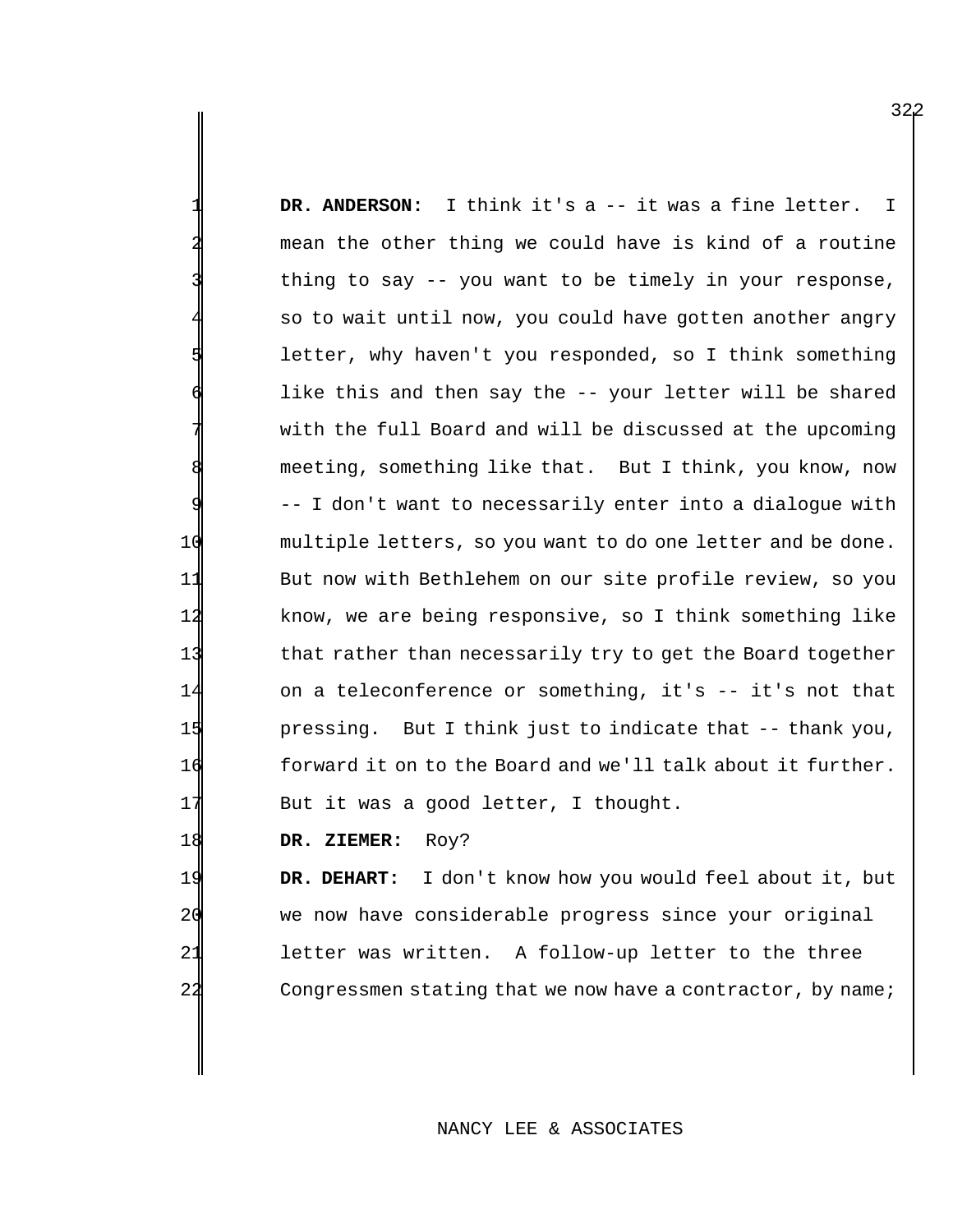that that contractor is being given some directions with regard to doing just what has been requested; and that this particular institute or business is to be -- is included in the monitoring of the situation with regard to the status.

 **DR. ZIEMER:** I'd be glad to do that if the Board so desires. I would point out to you that in the original letter, Congress not only asked that  $-$  or these three individuals not only asked that we do an audit, but they asked to review the procedures before the audit was done. And so it was much -- the scope of what was being asked was pretty extensive. And if you feel that you would like the Chair to let them know that we are doing the audit and that we've selected a contractor, then I'm glad to do that. But what we are doing is not precisely what they had asked for. **DR. MELIUS:** And I just think we should clarify that in 17 our communications.

 Your letter also indicates that HHS will do -- have follow-up communication with them, and I -- I don't have -- haven't heard about that and I don't know if that communication has been sent. Larry, can you -- **DR. ZIEMER:** I simply indicated that I would ask HHS --

NANCY LEE & ASSOCIATES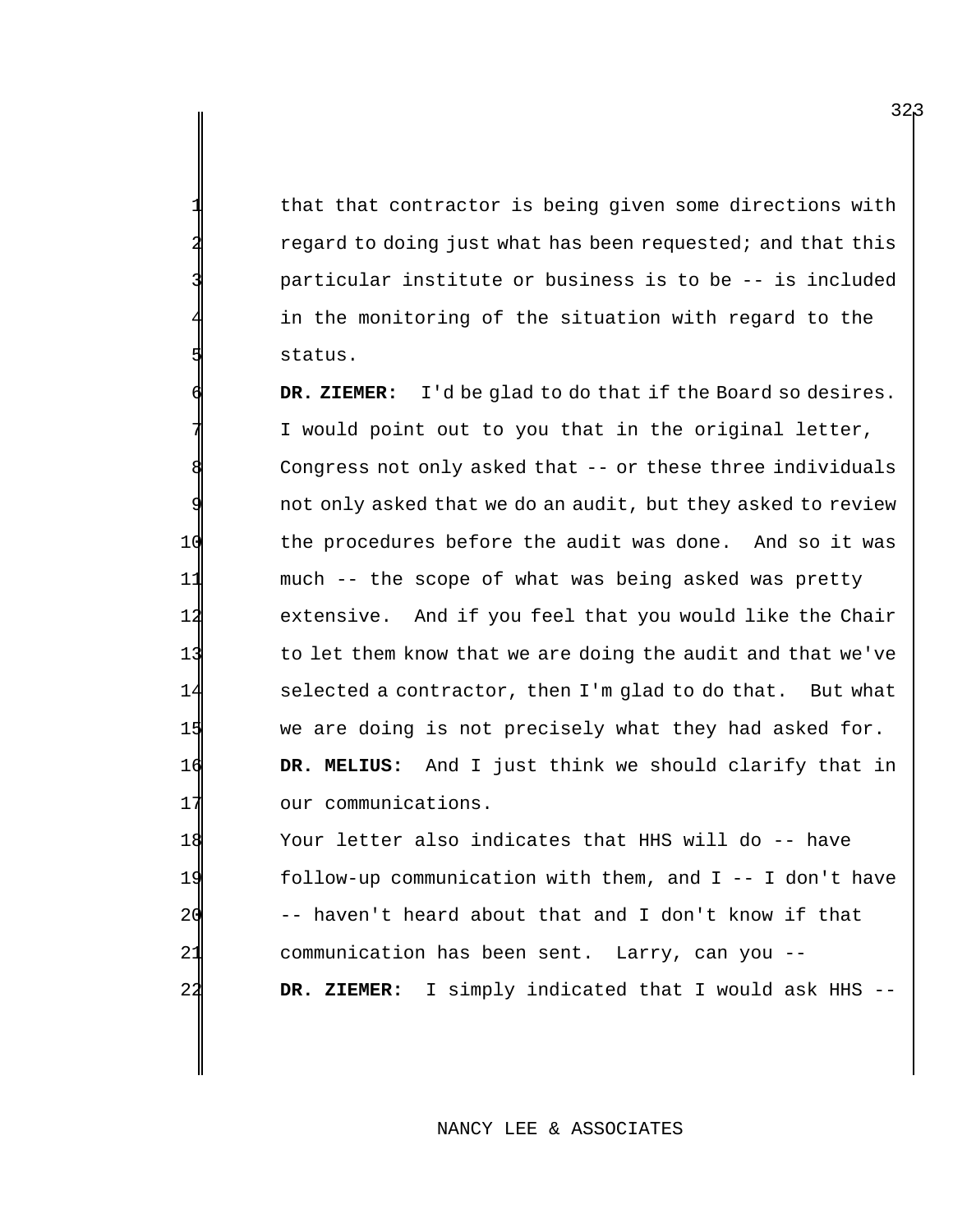or ask -- basically it's NIOSH, but HHS to provide them with our procedures when they become available. We don't have our procedures yet.

 **MR. ELLIOTT:** No, we have not communicated yet. We are preparing a communication, though.

**DR. MELIUS:** Can that be shared with the Board when it goes out?

 **MR. ELLIOTT:** Yes, certainly, it will be tied to the Board's incoming.

 **DR. ZIEMER:** Okay. Any further items on this? Well, Wanda, yes. Thank you.

 **MS. MUNN:** I would like to strongly urge caution with respect to establishing a precedent for long and detailed correspondence between this Board and elected officials. I remind you there are over 350 members of Congress. They **passed the law under which we operate, and a large number** 17 of them have constituents who are concerned with what we do here. We are a public body. We operate in the sunshine (Inaudible) access to our minutes and to our procedures. My personal view is that the Chair has responded appropriately and that the Agency has indicated they will provide the documents that the elected officials

## NANCY LEE & ASSOCIATES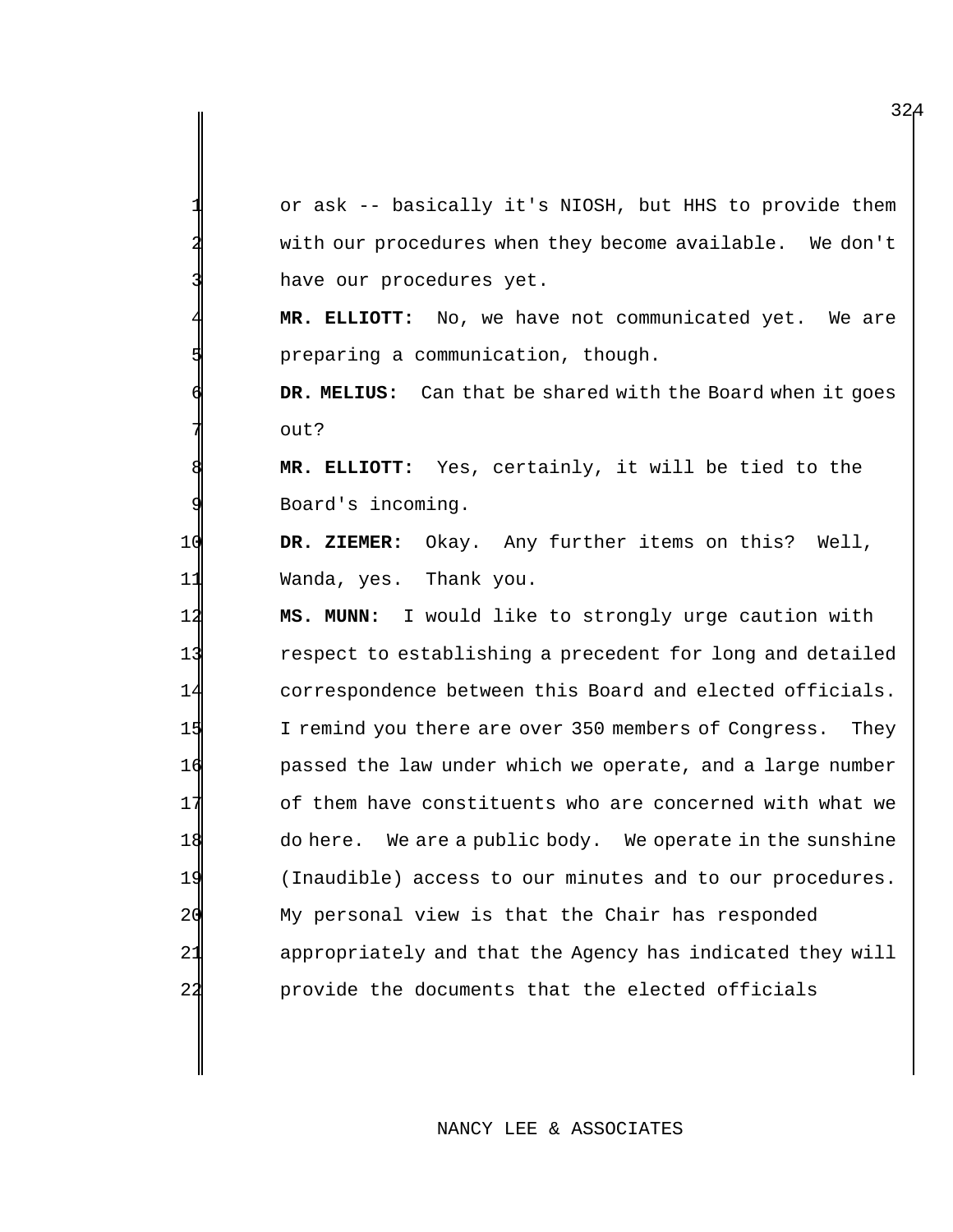|    | requested. Anything further than that, in my view, is       |
|----|-------------------------------------------------------------|
|    | asking for us to involve ourselves in many dialogues from   |
|    | many different approaches, and we should be very cautious   |
|    | at the outset in following that course of action.           |
|    | DR. ZIEMER: Okay. Thank you. It's not fully clear to        |
|    | the Chair yet as to whether the Board wishes there to be    |
|    | a follow-up letter. Can I take a straw poll and just get    |
|    | a sense of the Board? Do you -- how many think that the     |
|    | Chair should send a follow-up status report letter?         |
| 10 | (Affirmative responses)                                     |
| 11 | Four -- five -- one, two three, four, five, six -- it looks |
| 12 | like most do, and so I will prepare that. Do you wish to    |
| 13 | see the follow-up letter first? Yes? No? If you wish        |
| 14 | to see it, it will be a month from now. Okay, we will       |
| 15 | prepare a follow-up letter and simply -- informing these    |
| 16 | three Congresspeople of the current status, that we have    |
| 17 | selected Bethlehem as one of our audits and that our        |
| 18 | contractor is -- has been selected and we're in process.    |
| 19 | I don't -- I don't assume that any of us want us to commit  |
| 20 | to having Congressional review of our procedures before     |
| 21 | proceeding. Yes, Tony.                                      |

**DR. ANDRADE:** Absolutely. You know, I fully support what

# NANCY LEE & ASSOCIATES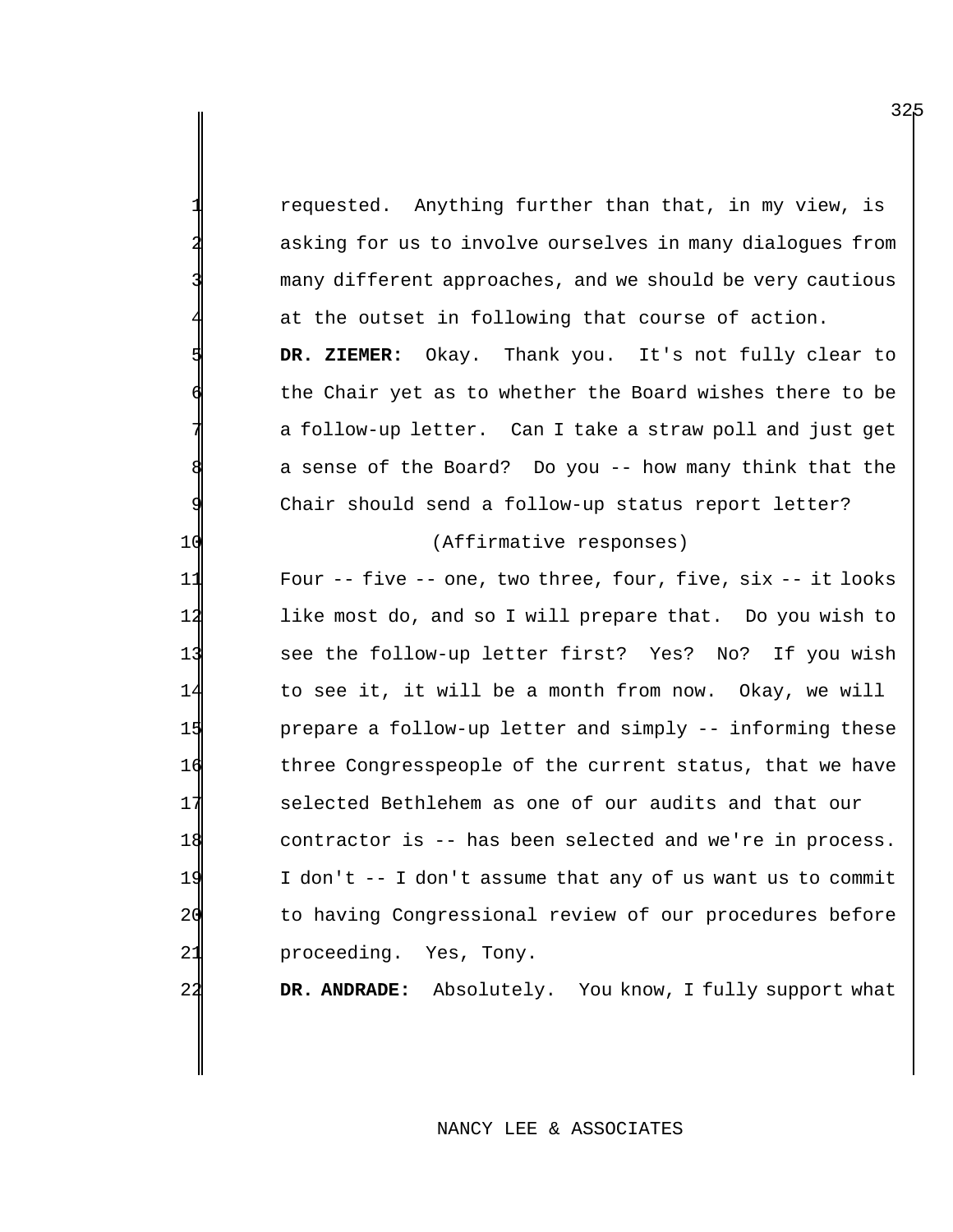Wanda said. I just think that in this particular case where you did respond initially to -- to the Congressional 3 folks -- Congresspeople, we -- we hadn't come -- well, as mentioned by Dr. Melius, we hadn't come to this point in our deliberations and now we can tersely and quickly close the loop with these folks, and hopefully that will be the case in the future.

**DR. ZIEMER:** I think we're ready to proceed with the public comment period, are we not? Do we have any other business  $10 - - Jim?$ 

 **DR. MELIUS:** A thing that I hope we can do quickly -- very quickly. For our next meeting in Hanford -- I talked about this earlier this morning -- is I think we need to come 14 to grips with sort of the procedural issues related to dose reconstruction review and our dealing with our contractor 16 and so forth. And I know that there have been various documents prepared. I don't think anything that's 18 actually been presented to the Board on this, and perhaps a workgroup could be charged with coming up with something by the next meeting in Hanford so we have a -- something 21 to, you know, react to and that would also get some input from NIOSH and staff in terms of -- of some of the

### NANCY LEE & ASSOCIATES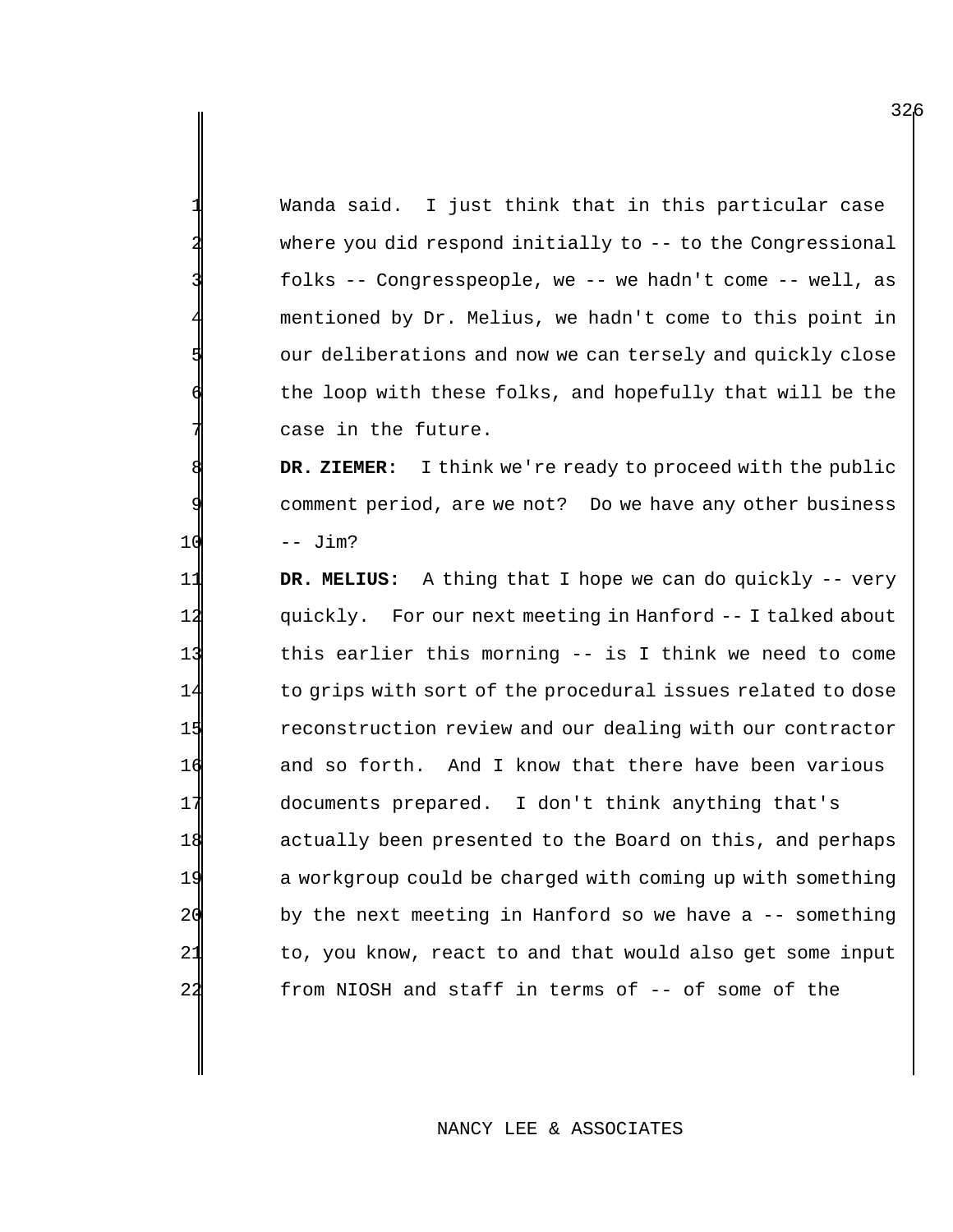contractual and FACA issues related to that so that we don't have to go through those at length and with the uncertainty involved. So I think a small workgroup and 4 -- whether it's from the, you know -- whether it's the original group that Mark chaired or a different group I 6 don't think matters, but I do think we ought to get prepared for this next meeting so we can make decisions on that. DR. ZIEMER: We actually have -- in fact, Mark and I have worked a little bit off-line on a sample. I don't know 10 if charter's the right name, but a structure for a 11 subcommittee that would -- I think, as it's evolving now 12 -- would have the responsibility for managing the 13 groupings of the dose reconstruction audits and how we 14 bring them forward, that kind of thing. And basically I 15 think we have the draft materials that we could just simply 16 bring forward, we could distribute in advance, in fact. 17 **MR. GRIFFON:** I think -- I mean I'd be willing to work with 18 you further on that. We have a draft. I think what I 19 would propose is to cross-walk that draft of the 20 subcommittee task with this procedure that we've all 21 approved on reviewing the dose reconstructions and see how 22 those two -- I mean 'cause we did one prior to the other.

### NANCY LEE & ASSOCIATES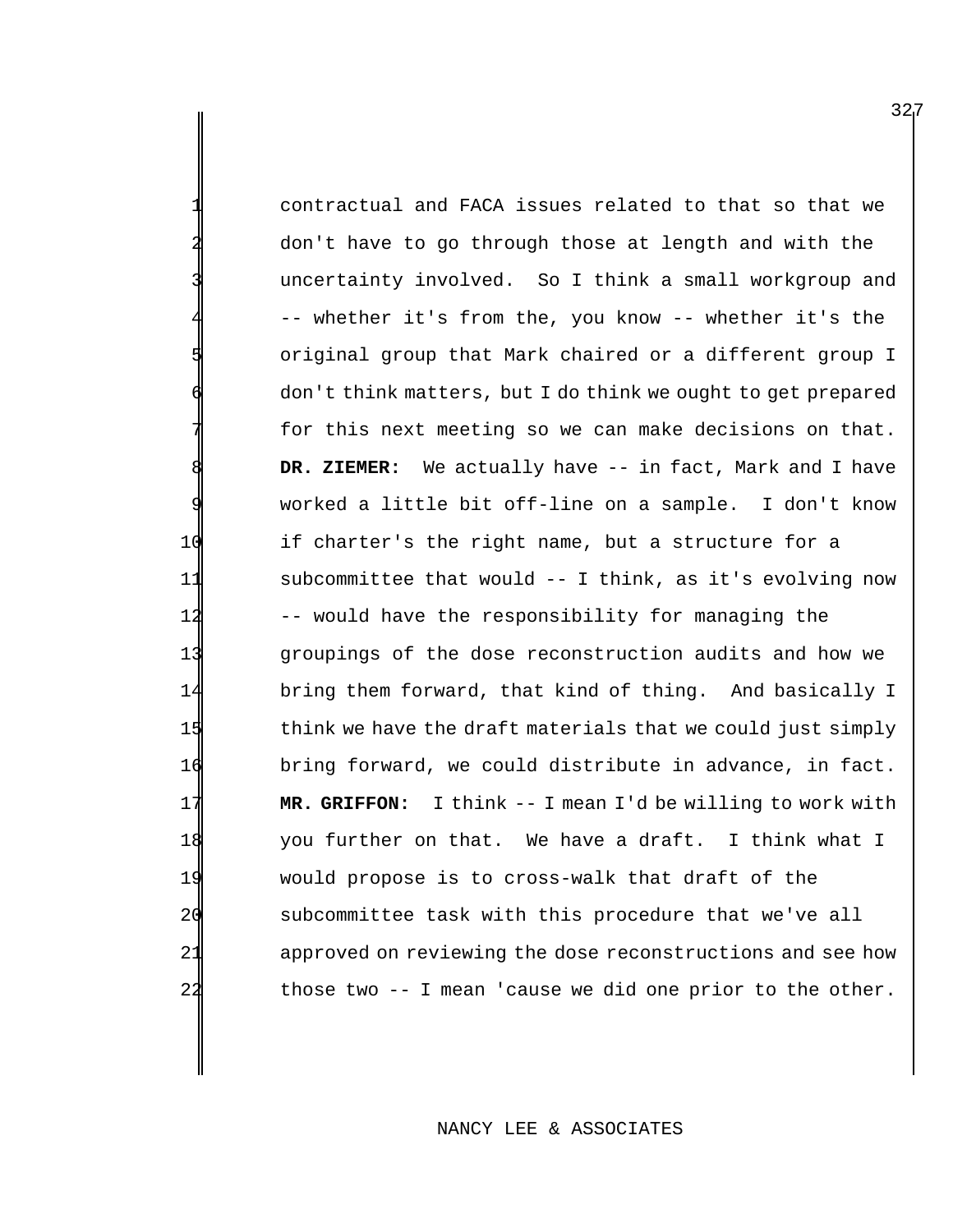|     | DR. MELIUS: And I would just ask that we sort of             |
|-----|--------------------------------------------------------------|
|     | cross-walk that or check that against some of these FACA     |
|     | and contractual contracting rules so that --                 |
|     | Right, we'll try to do that and perhaps --<br>DR. ZIEMER:    |
|     | DR. MELIUS: -- we decide something -- we're not going to     |
|     | set up a structure that's going to get --                    |
|     | And I wonder $--$<br>DR. ZIEMER:                             |
|     | -- us or NIOSH or somebody in trouble.<br>DR. MELIUS:        |
|     | -- if we could get Tony to agree to help us<br>DR. ZIEMER:   |
| 1 C | on that, too. We would just get a third opinion on that,     |
| 11  | and we'll bring that forward then.                           |
|     |                                                              |
| 12  | Building off what Dr. Melius suggested, if<br>MR. ELLIOTT:   |
| 13  | you could -- when you get something -- you know, some        |
| 14  | language to evaluate here, I think it'd be good if you'd     |
| 15  | get it to us so that we can give you some advice on Privacy  |
| 16  | Act and FACA and procurement requirements, et cetera.        |
| 17  | I just don't want to get to this next meeting<br>DR. MELIUS: |
| 18  | and have to have you -- ask you a question and have Larry    |
| 19  | have to go back and find out 'cause this is very complicated |
| 20  | and the answers aren't always easy --                        |
| 21  | Right.<br>DR. ZIEMER:                                        |

# NANCY LEE & ASSOCIATES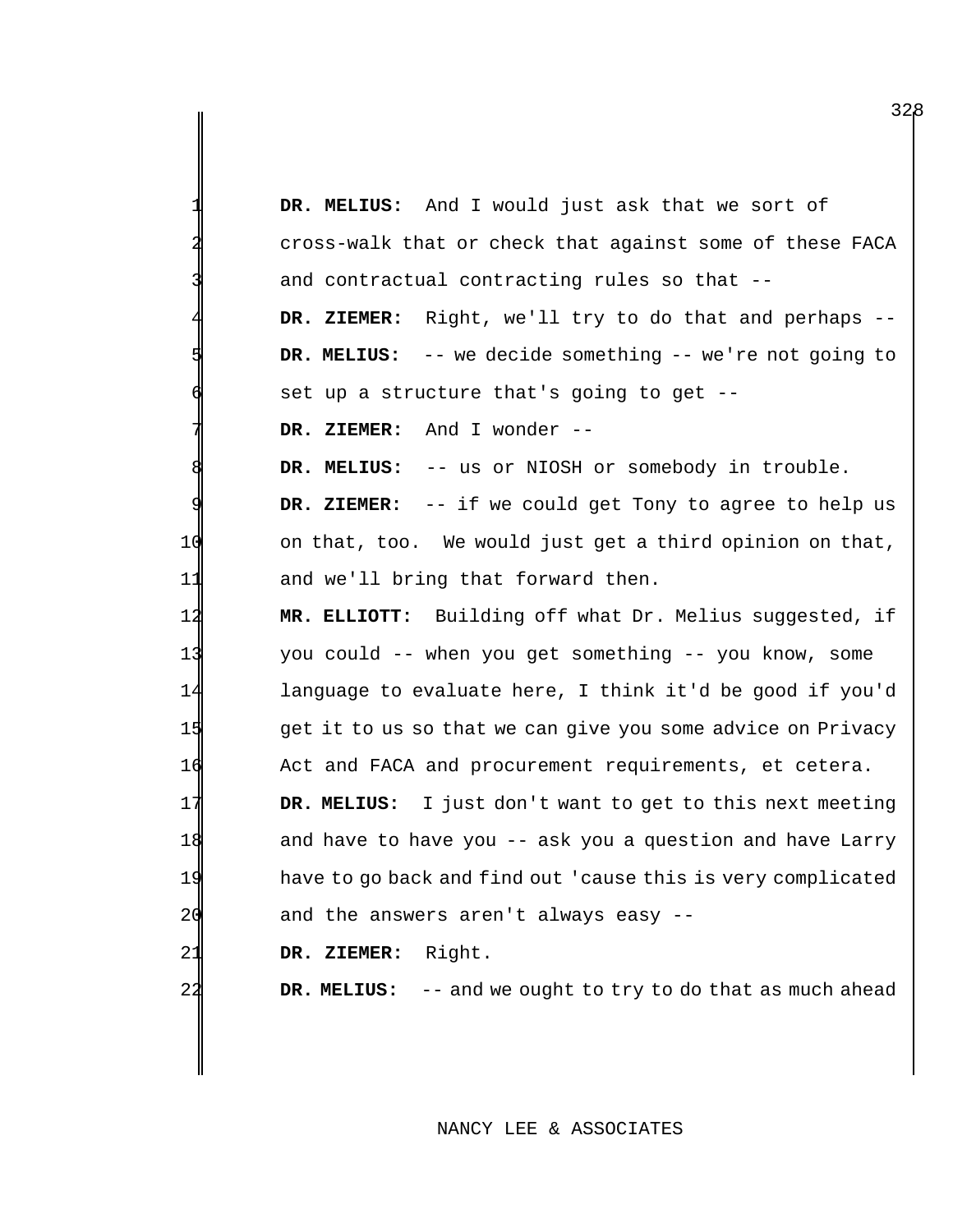of time as we can.

DR. ZIEMER: Right. We'll make sure that gets done. Thank you.

### 4 **PUBLIC COMMENT PERIOD**

Let's proceed now to the public comment period. I have several listed here. Are there any more --

7 **MS. HOMER:** No.

8 **DR. ZIEMER:** I have Dennis Rocque here, but was this from last night or is Dennis --

10 **MS. HOMER:** No, that's from this morning.

11 **DR. ZIEMER:** Okay, a new sign-up, good. Dennis, if you 12 want to lead off again today and -- where's the mike? 13 **MS. HOMER:** Right here.

14 **DR. ZIEMER:** The mike is right here, so...

 **MR. ROCQUE:** Good afternoon, Mr. Chairman and members of 14 the committee. Once again I bring you greetings and welcome you to Augusta on behalf of T.S. Yarborough, business manager of local union 1579 of the International Brotherhood of Electrical Workers, and also president of Augusta building and construction trades council. Once again, I'm sorry he couldn't be here today. He's still 22 at home recuperating from surgery.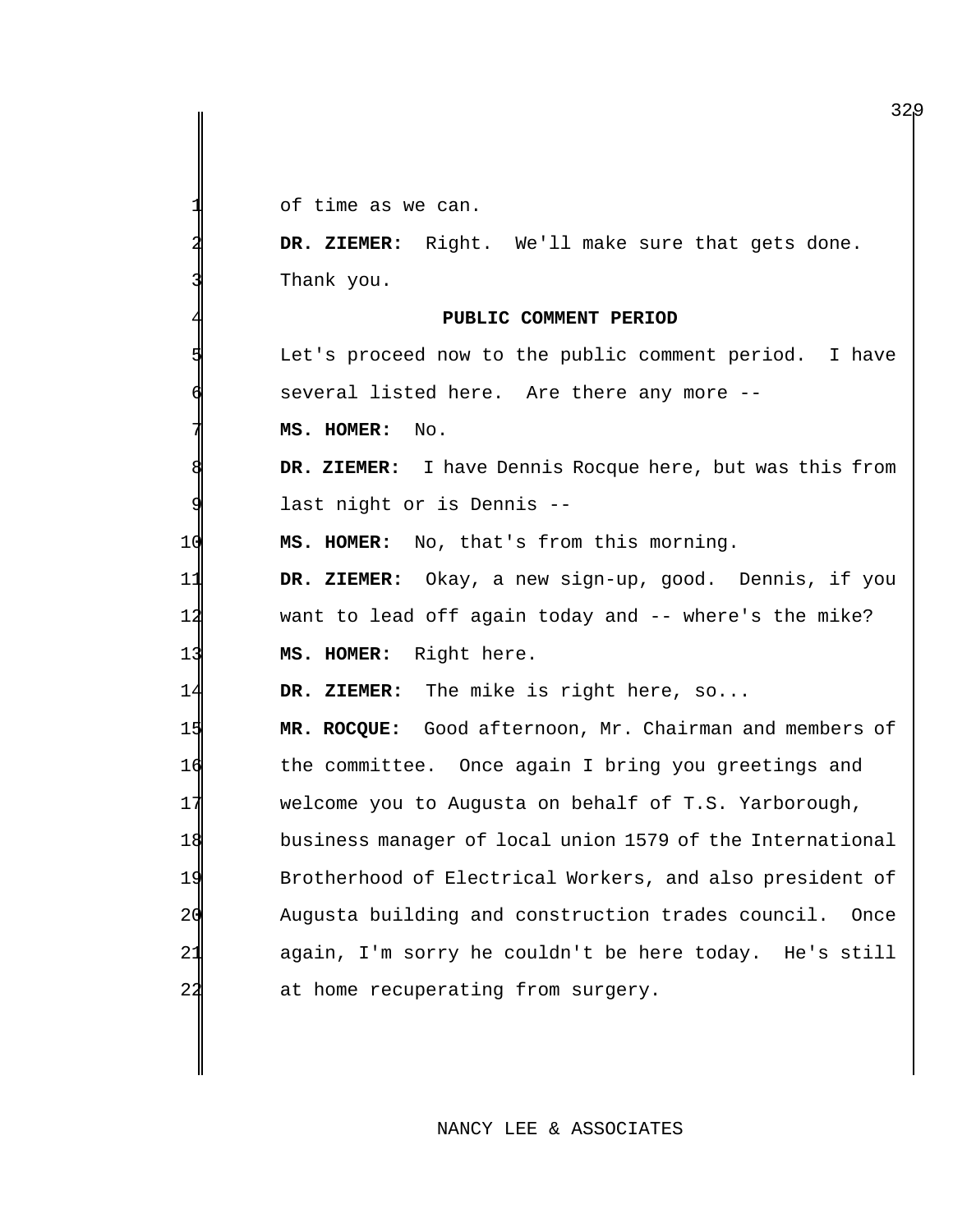1 As I said, my name is Dennis Rocque. I'm organizer from local union 1579 and also the secretary/treasurer of Augusta building and construction trades, and it is in this capacity that I am here today. My presentation is also behalf of the South Carolina building and construction trades council.

First I would like to thank you for giving me this opportunity to come and speak with you and present my views. There are some 15 affiliated unions of the various crafts in our councils. Together they serve a estimated 37,000 workers who have been employed at the Savannah River Site since radiation sources were deployed at the site. These members also have families, and altogether this population numbers some 150,000 people. Whether as workers or as family members or survivors, all of these people have had a stake in your work.

17 Our duty to our members and their families is to make sure 18 they are treated fairly by this program. What we hear from 19 families about the way this program is going causes us 20 great concern.

21 We greatly appreciate your willingness to come to Augusta 22 because so many of the affected workers live in this

### NANCY LEE & ASSOCIATES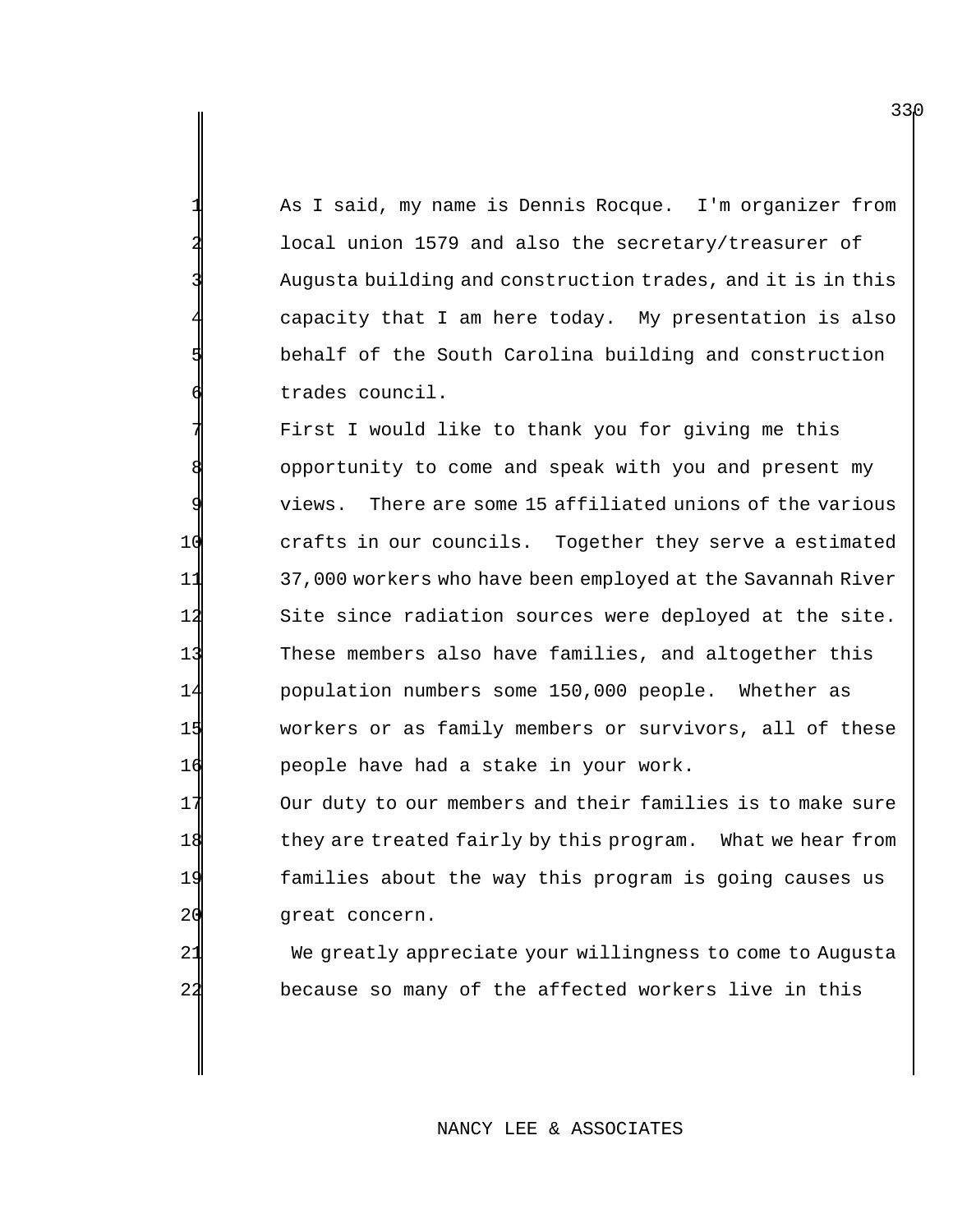vicinity, and we also appreciate you holding public sessions in the evening to give these people the 3 opportunity to be with you. I hope you found that experience to be useful and I would hope that you will continue to hold meetings in the places and at the times that are accessible to people that are to be served by this program.

I also want to thank NIOSH for asking to meet with us about the recent issued site profile document for the Savannah River Site. We could only arrange this meeting on November 11th, which is a Federal holiday, but they came anyway. We are grateful for that, and for the discussion we had. To show you that we took this seriously, every 14 one of our local union leaders participated in the meeting. I've been told NIOSH concluded that the current draft of 16 the site profile does not address the exposure history of construction workers and that it would need to prepare a separate profile from this perspective. Is this is the outcome of that meeting, we will be pleased also, although 20 we withhold judgment about the products until we see it. The reason for our concern on this score is that we think NIOSH has the expertise -- or we don't think that NIOSH

### NANCY LEE & ASSOCIATES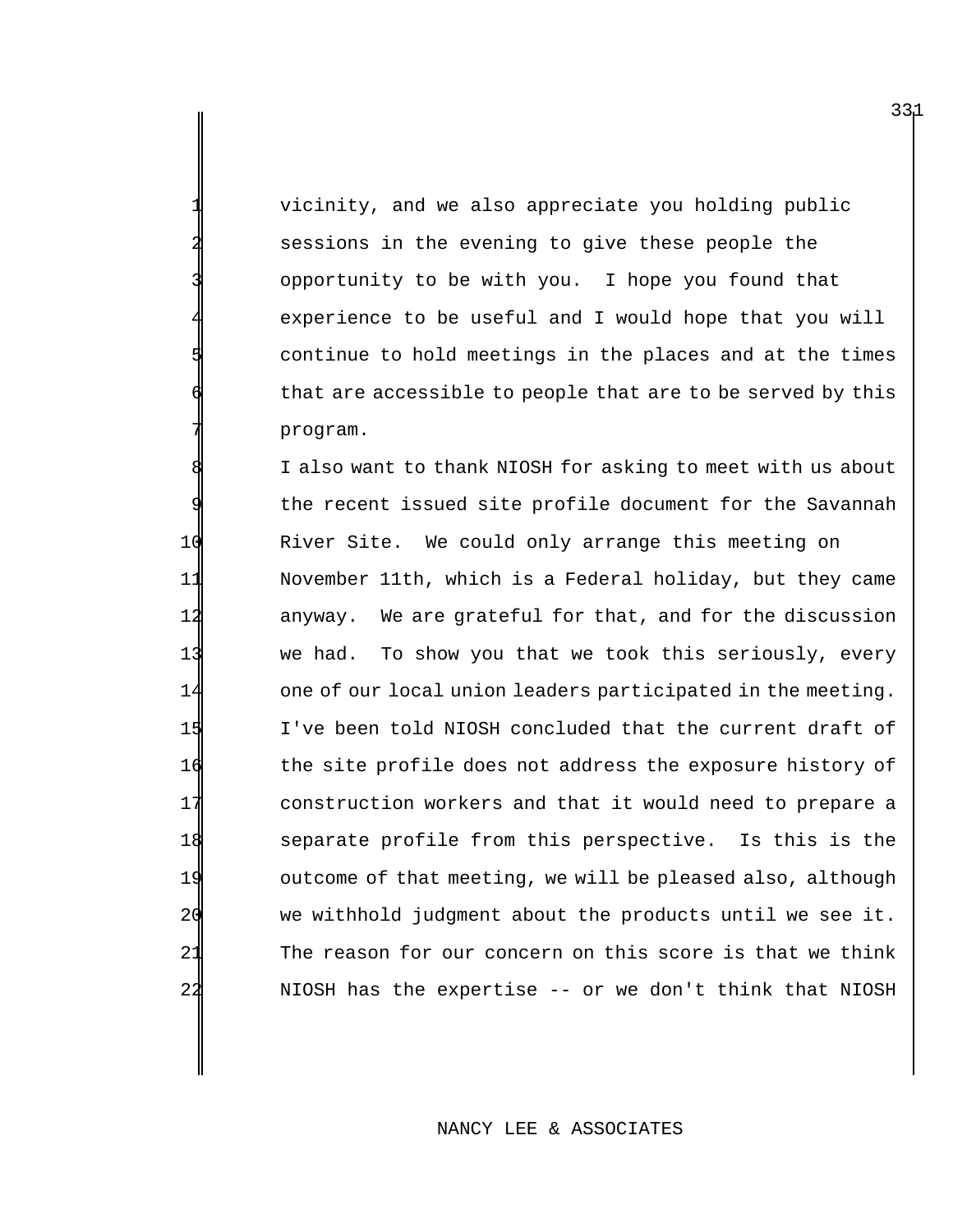has the expertise and experience in construction to ever adequately understand the complexity of construction work. It often seems they gloss over and simplify something that can't be made simple, and we sympathize with that. The construction industry and construction is messy, improvised, poorly planned and unstructured. Once completed, the construction work process is never documented in a manner that could be replicated. That's why researchers who often come in contact with our industry 10 get frustrated. They want us to stand still long enough 11 to be captured by their methods, but that just doesn't 12 happen.

 This is not unique to this program. This is true for all safety and health. Because construction is difficult to understand, it has mostly been ignored. Last night you heard from a few of our members. They expressed concern about the slow progress that is being made. They expressed concern about being treated fairly. They say you don't understand our work or the exposures. That was our conclusion, as well, following the meeting we had in November.

22 If I can summarize my understanding of where we are, it

## NANCY LEE & ASSOCIATES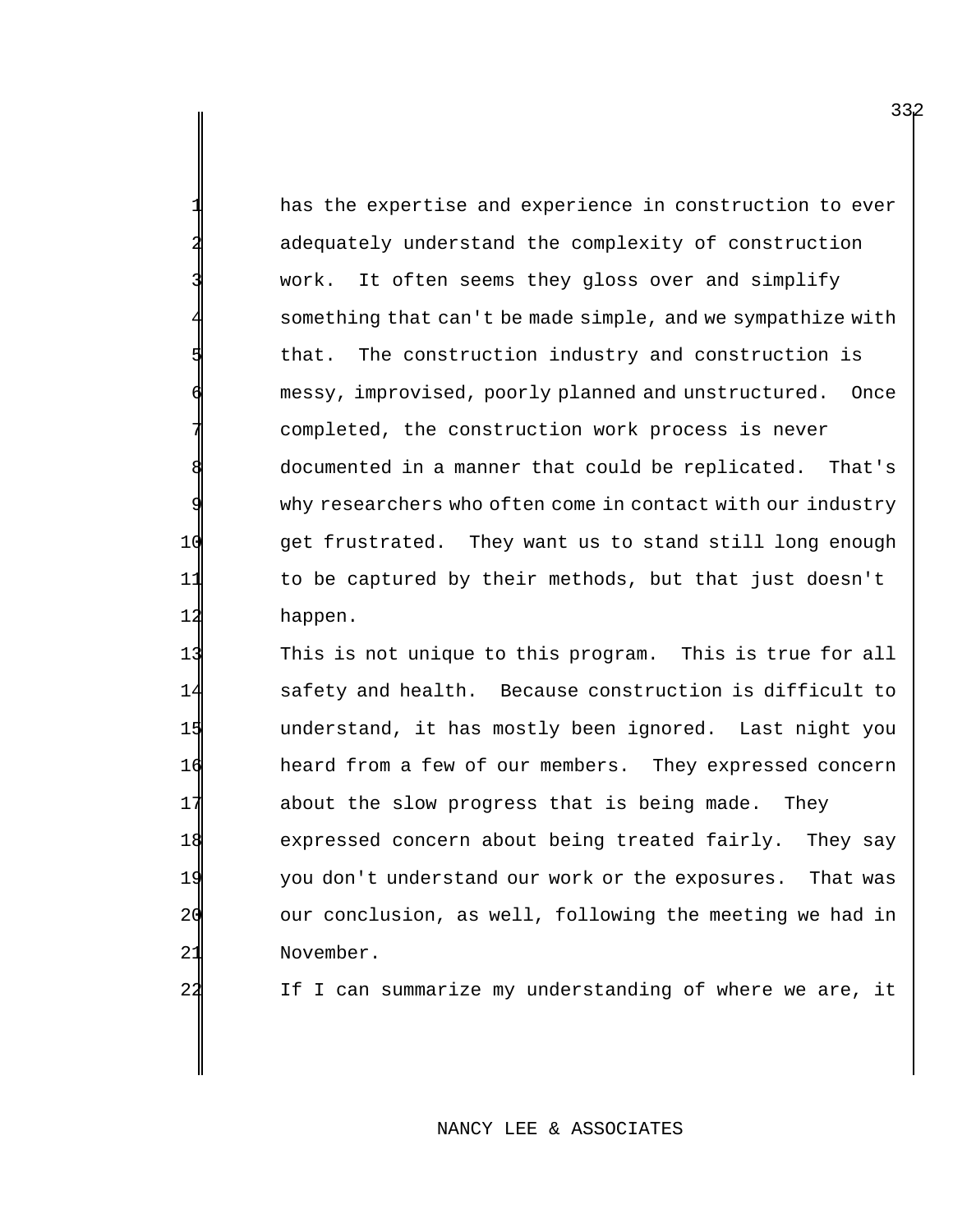would be this. First, NIOSH intends to rely on individual radiation doses where possible. We know that won't work for many of our members because they weren't either monitored or monitored in deficient ways. What we don't know is how NIOSH will determine whether radiation monitoring is complete. But we don't know the extent of this problem, so here's my first request to you. 8 Please evaluate DOE -- please evaluate, by DOE site and for each construction trade, the incompleteness of 10 radiation monitoring. Let me emphasize we need a separate 11 evaluation for construction trades. In the end it seems 12 it will be up to the individual claimant to prove that the 13 radiation monitoring records are not complete. This 14 appears to us to be highly unfair, for two reasons. 15 First, the likelihood of construction workers having 16 incomplete radiation records is much greater than for 17 other workers. Second, the burden of making this proof 18 seems more than you can expect to be placed on a worker. 19 But we don't know that for sure since no one has told us 20 what kind of proof will be required. So here's my second 21 request to you.

22 Give us a method by which claimants can prove this. What

## NANCY LEE & ASSOCIATES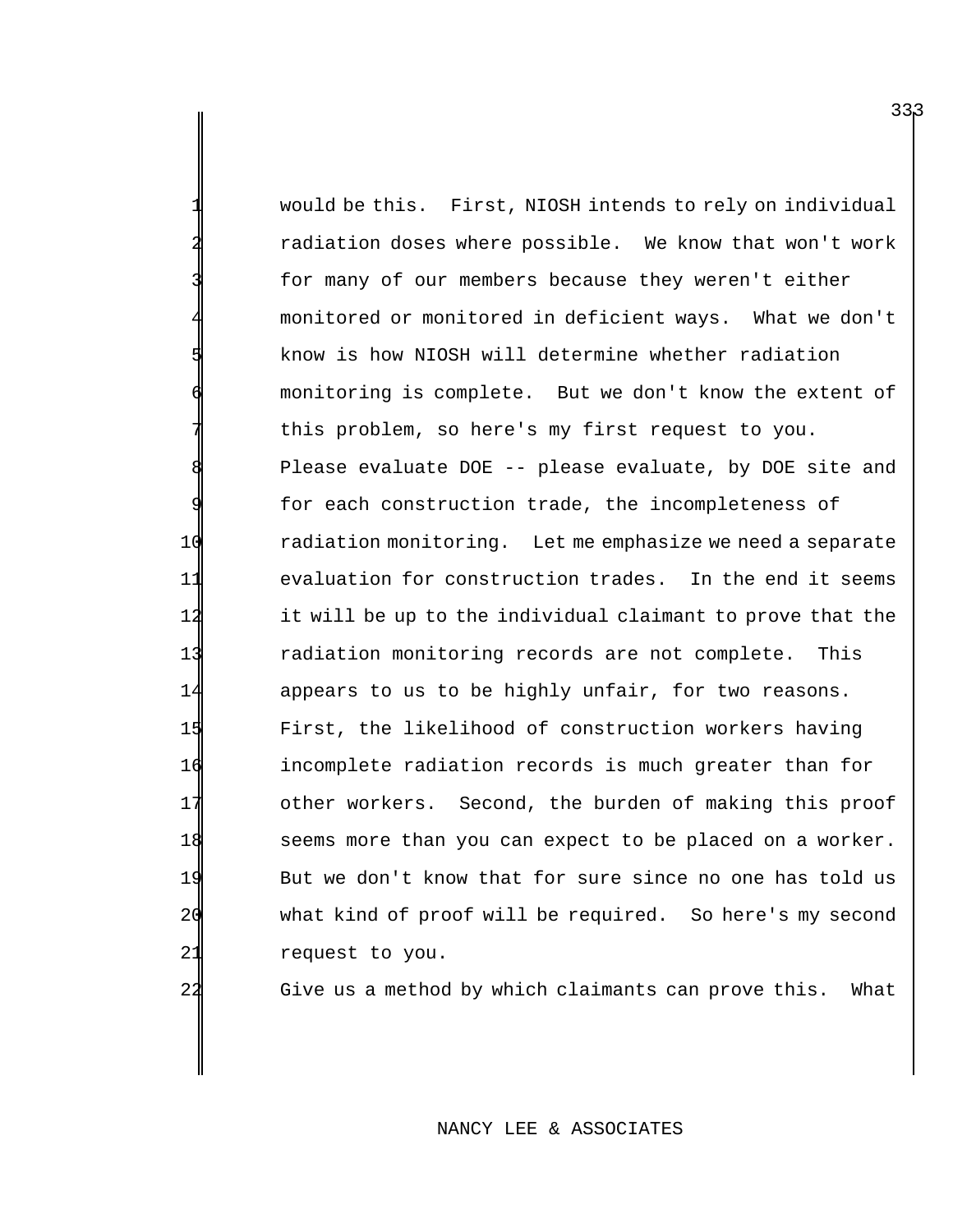does it take? The existing rule says nothing about this. Second, NIOSH then says that it needs work history interviews to get at the kind of information that it takes to figure out missing monitor and the unusual exposures. We know that doesn't work for many of our members who are claimants because they are old and they have a long and complicated work history. Many have a dozen or more employers a year. Further, when half of the claimants are survivors, how do you expect this to work since they have 10 no details on work histories. Construction workers will 11 talk at great lengths and with pride about the great 12 projects they worked on -- the buildings, the highways, 13 the bridges and so on. But they generally don't talk much 14 about their work day and with their families, in part 15 because it's dangerous. And at the DOE sites they were 16 forbidden to do so, so how do you expect these survivors 17 to provide recall? We know this work history procedure 18 is not working because we hear it from our members and their 19 families.

20 November 11th we asked NIOSH how the interviews were going 21 and they said poorly. In fact, they said that the 22 survivors' interviews mostly resulted in "I don't know"

### NANCY LEE & ASSOCIATES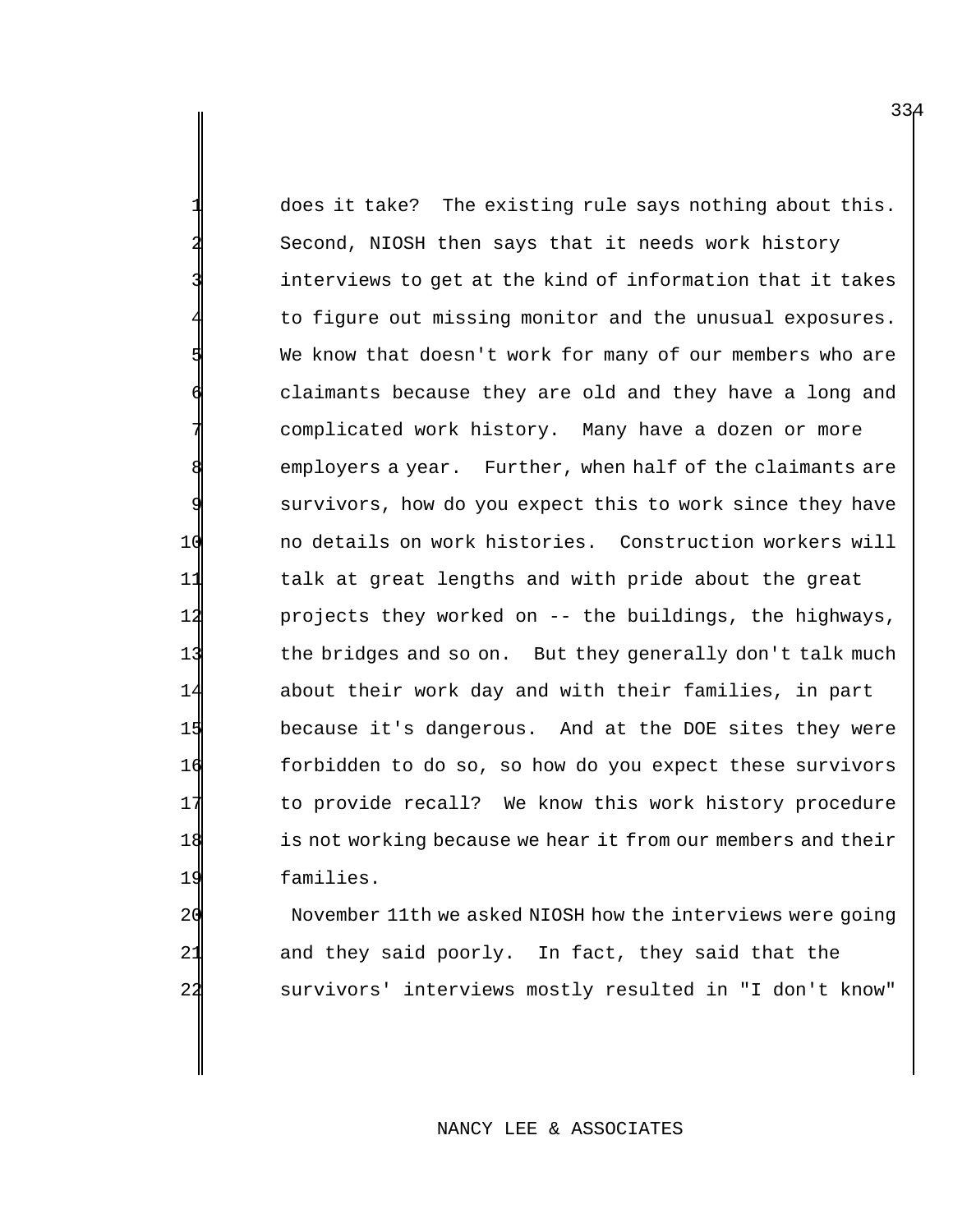answers and only lasted about ten minutes. They claim this is frustrating to them. Imagine how the claimant feels. So this is my third request to you. Please review the work history process for construction workers and tell us how often they are insufficient. Provide this information specifically for construction workers and also where the claimant is a survivor. Thirdly, NIOSH says that it doesn't really need the interviews. Instead, it can express a professional 10 opinion. We know that no two construction workers are 11 remotely alike in their work history experiences. That 12 is why safety and health researchers often get frustrated 13 when they come onto a job site. We've seen it time and 14 time again. More importantly, NIOSH has not presented us 15 with a method by which it will do this. To rule on dose 16 reconstructions is not specific about how this will be done 17 for construction workers, and the NIOSH team could not tell 18 us how they are doing this, so we have little confidence 19 in this regard. So this is my fourth request to you. 20 Review the procedures by which NIOSH will do this 21 specifically for construction workers. From what I have 22 said, you can see that we have concerns about every step

### NANCY LEE & ASSOCIATES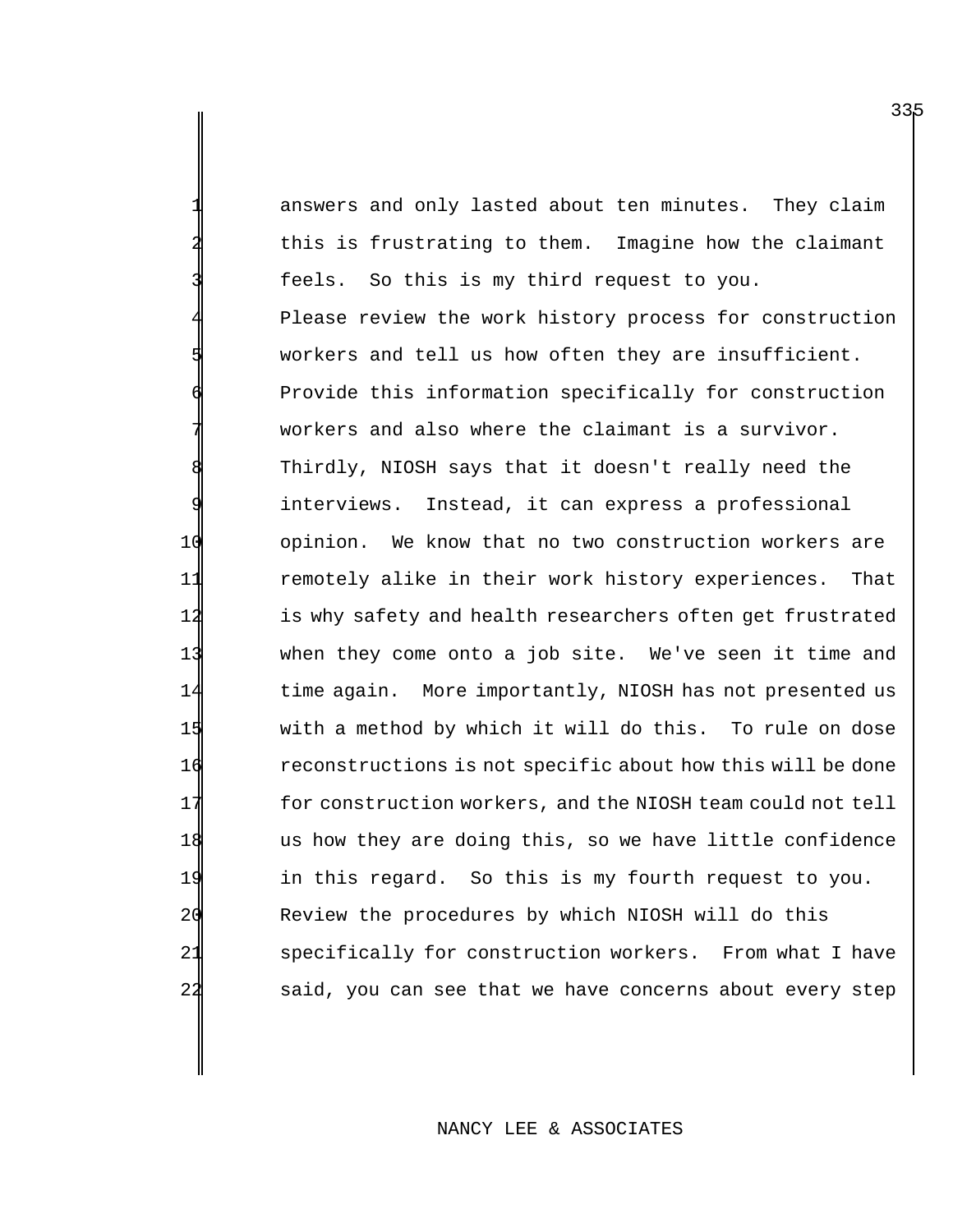in the NIOSH decision logic as it applies to construction workers, and we have a clear and factual basis for these concerns. It is not the first time they have been exposed to NIOSH or to you, but let me say again, you can't treat the problems that are unique to construction as a side issue. You can't make up answers as you go along. That's too arbitrary. It is not fair to our claimants. You need a unifying model to show how you're going to treat construction workers. Thank you for your time. **DR. ZIEMER:** Thank you very much. Next we have Isaiah -- and I think it's Anfeld or Anfield. Isaiah? **MR. ANFIELD:** Good morning. Good morning. I'm a member of local 1137 union, general maintenance. I was a previous employee out at duPont back in the eighties. What I would like to know, as far as me personal-wise, I suffer what they call Biller's (Ph.) Disease, and I use this combine to help them things, lung cancer, even in people who do not smoke, shortness of breath, loss of appetite and weight to ease breathing. This is a combine held. I would like to know (Inaudible) disease asbestos, shortness of breath. Now this is my treatment. I would like to know do -- I would like to -- for this question

### NANCY LEE & ASSOCIATES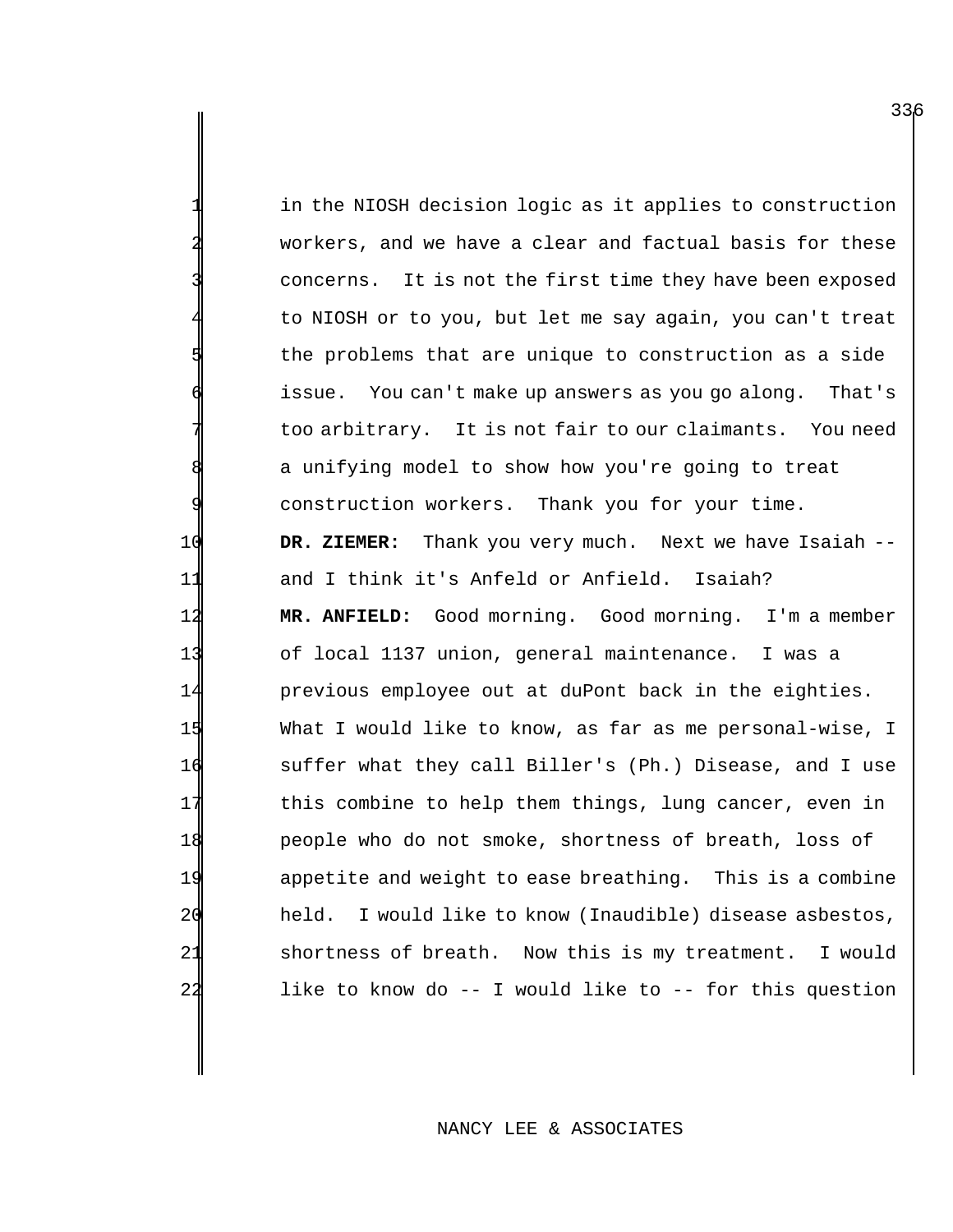|                | to Dr. Ziemer -- that's correct? I would like the answer          |
|----------------|-------------------------------------------------------------------|
|                | -- How would you like to confront this question. What             |
|                | treatment do you have for (Inaudible) treatment at this           |
|                | present time?                                                     |
|                | DR. ZIEMER: If I understood what you're asking, what              |
|                | treatment is there for --                                         |
|                | MR. ANFIELD: For asbestos and (Inaudible) disease.                |
|                | DR. ZIEMER: Beryllium disease.                                    |
|                | MR. ANFIELD: And asbestos.                                        |
| 10             | DR. ZIEMER: And asbestos.                                         |
| 11             | MR. ANFIELD: Uh-huh.                                              |
| 12             | <b>DR. ZIEMER:</b> I wonder if -- we have a couple of physicians  |
| 13             | on the panel and maybe Roy or $-$ if not Roy $-$ can you          |
| 14             | address that for us?                                              |
| 15             | DR. DEHART: Only in general summary. I'm Dr. Roy DeHart           |
| 16             | and you were complaining of asthma?                               |
| 11             | <b>MR. ANFIELD:</b> I am $-$ I am $-$ that's what $-$ that's what |
| 18             | I'm treating my disease for as of right now, but I'm up           |
| 19             | on beryllium, between that and asbestos, but I'm taking           |
| 2 <sub>q</sub> | over -- this is what they call a combined (Inaudible) for         |
| 21             | the disease.                                                      |
|                | For asthma that is an appropriate treatment.<br>DR. DEHART:       |
|                |                                                                   |

# NANCY LEE & ASSOCIATES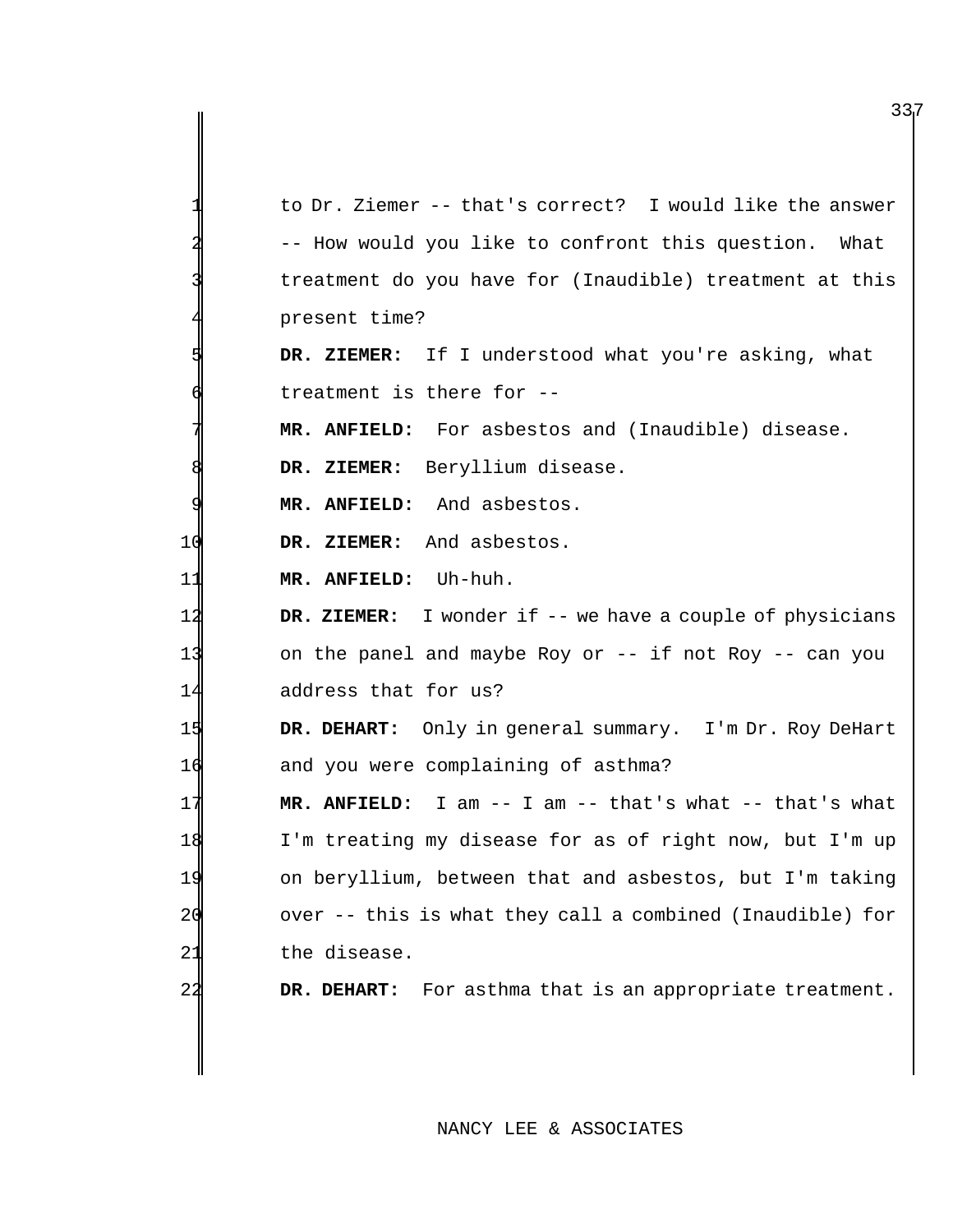I don't know what kind of inhaler you're using, but certainly --

 **MR. ANFIELD:** Combined. Combined, that's the name of it. DR. DEHART: I can't be specific, but there are both oral medications, as well as inhalation medications, like the inhaler that you have, that's appropriate for treatment. The second issue was berylliosis, you have a beryllium lung problem, as well?

 **MR. ANFIELD:** I just have a disease and, you know, it's borderline. I don't know which one is what or -- it's between beryllium and asbestos.

**DR. DEHART:** Well, obviously you probably need a physician to help make that diagnosis --

 **MR. ANFIELD:** Yes, that's -- that's -- I mean that's what I been through and that's why I'm on it. That's why my doctor got me on this and I've been to three or four doctors, so as of right now, you know, that's what's -- they can come up with. I'm -- I'm -- like I say, I'm taking a combined vent inhaler at the present, right now, for the treatment.

 **DR. DEHART:** Yes. Well, the other item you mentioned was asbestos exposure --

### NANCY LEE & ASSOCIATES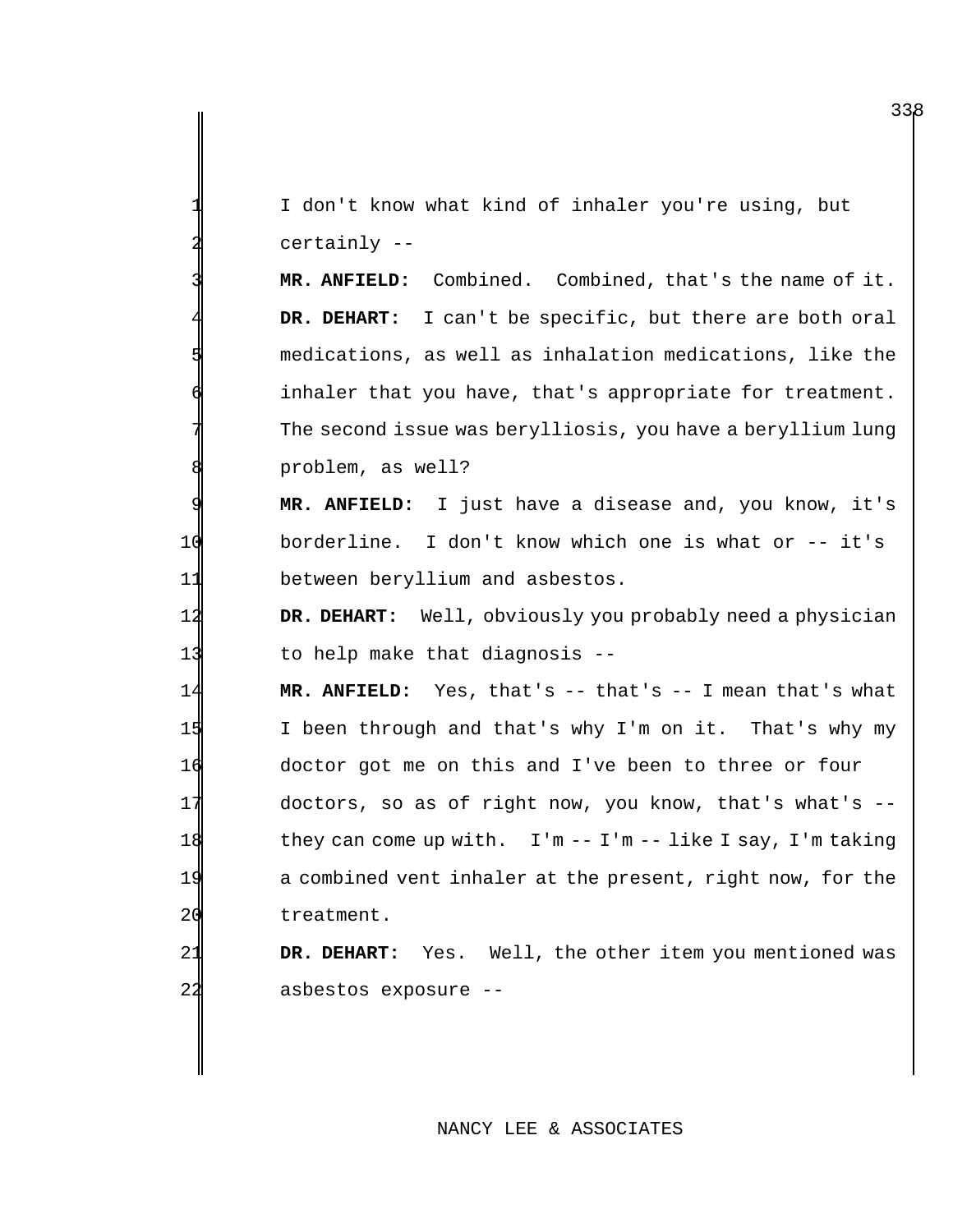**MR. ANFIELD:** Asbestos.

DR. DEHART: -- asbestosis.

**MR. ANFIELD:** Yes.

DR. DEHART: The treatment for that is very similar, depending how severe it is. They may need to add some other medications to control it if you're having real respiratory problems, real breathing problems, but that's a decision that your physician will need to make and talking with them. We're not prepared to provide specific treatment regimens because obviously we haven't examined you, we're unable to at this point in time take a medical history. But I would leave that to your physician who's taking care of you. And if it's necessary for him or her 14 to refer you to somebody else, they certainly can do that. **MR. ANFIELD:** Okay, I've got one more question. During 16 the time that I was employed with E.I. duPont, my insurance company was Aetna. Now I want to -- I want to know why they jumped the 'surance company when I was with Aetna, now they got it with Wausau. How can that be? **DR. ZIEMER:** I don't know that we know the answer to that. I don't know if any of the local people or the DOE folks can answer that. It has to do with local insurance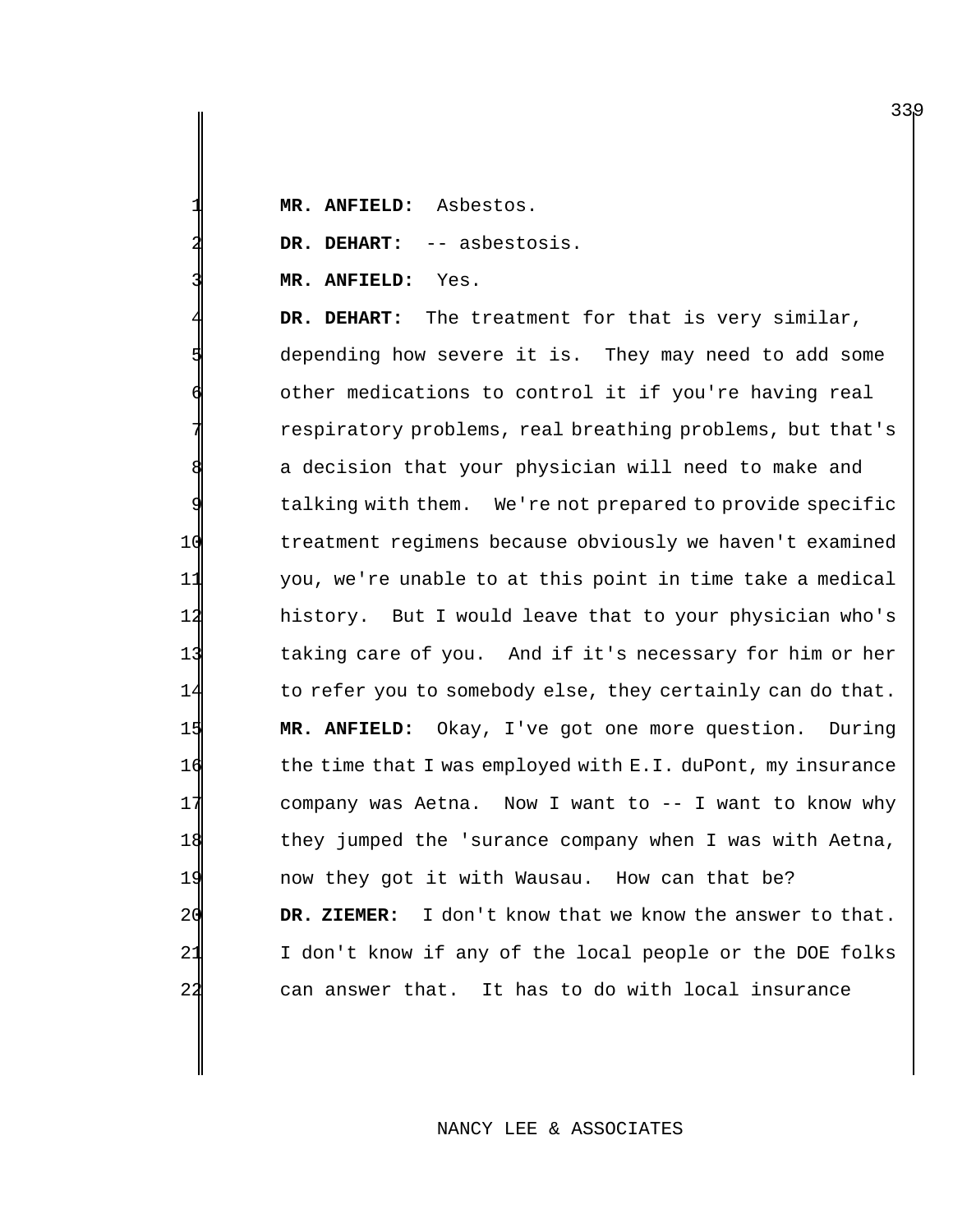situation perhaps.

2 **MR. ANFIELD:** Well, during the time -- as far as I know, E.I. duPont -- I was up under Aetna Insurance Company. Now they got another 'surance company called Wausau. I'm not affiliated with Westinghouse.

DR. ZIEMER: Let me suggest that after our session here that perhaps one of the NIOSH staff people can find a little -- out a little more about this. We don't know if we can be of help, but we can certainly look into that. **MR. ANFIELD:** Okay, thank you very much then. **DR. DEHART:** One last question. Do you smoke? **MR. ANFIELD:** I have before, but that wouldn't have nothing to do with me catching the disease -- I mean with all the disease, you know -- **DR. DEHART:** So you -- **MR. ANFIELD:** -- all this. We've done all that and I would 17 -- every doctor, you know, I asked them about cigarettes,

18 they said not necessarily because people also that don't 19 smoke is infected.

20 **DR. DEHART:** Okay. You're not smoking now? 2<sup>1</sup> MR. ANFIELD: No, I'm not.

22 **DR. DEHART:** That's good.

NANCY LEE & ASSOCIATES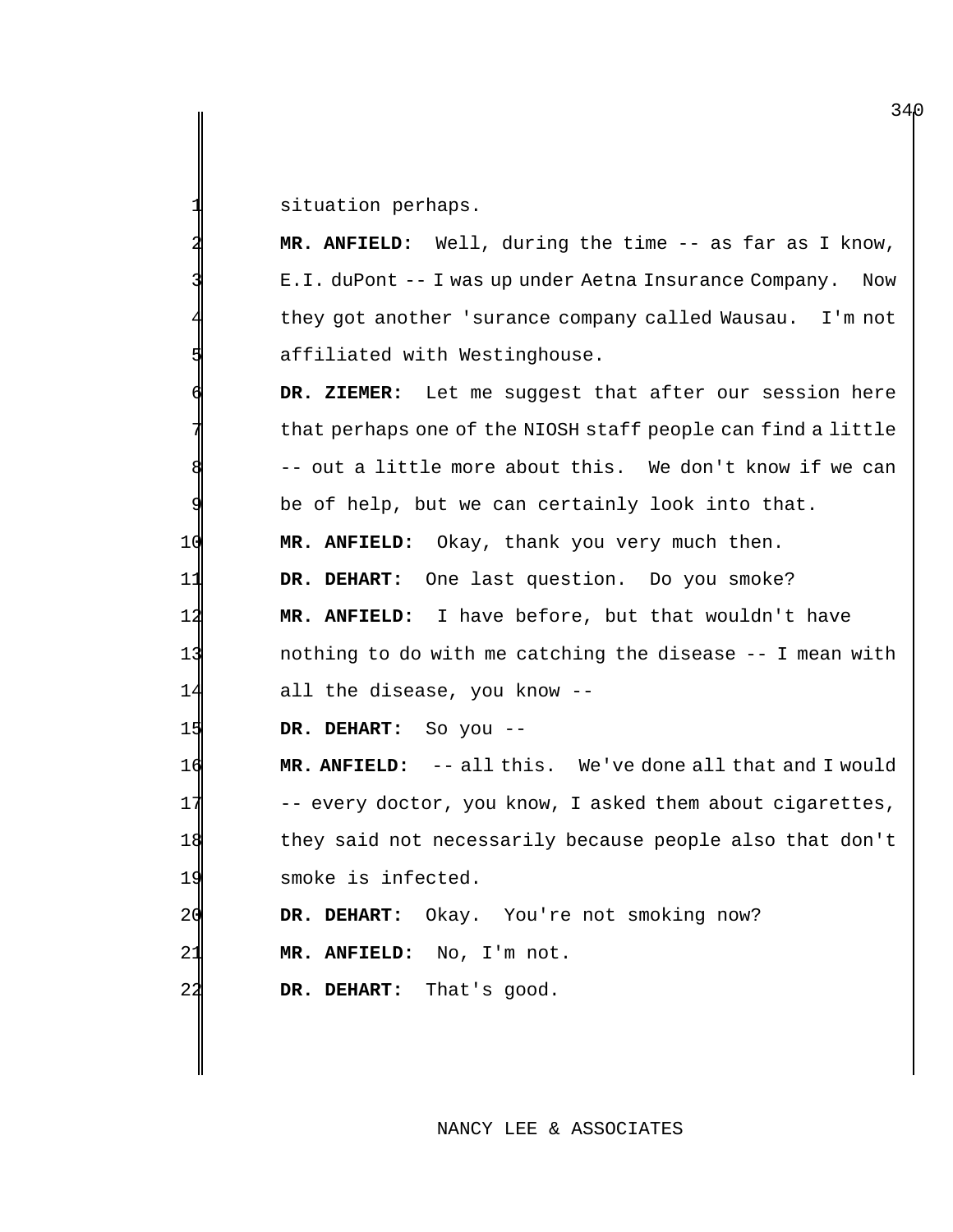**DR. ZIEMER:** Next we have Bob -- is it Warner -- Warren, Bob Warren.

 **MR. WARREN:** Hi, I'm Bob Warren. My address is Post Office Box 1367 in Black Mountain, North Carolina 28711. I'm a lawyer that had been representing claimants in the EEOICP process, both the lump sum cases and the Workers Comp cases, for over two years. And I would like to compliment NIOSH for having hired some very competent people who do the interviews. I think I've had all of the interviewers at least once. I know several I've had five or six times. The problem with the interviews, as I see it, is that the claimants or their survivors don't have the information or can't remember the information needed 14 to document the radiation exposure.

 One thing that might help is to send a copy of the worker's radiation exposure records and/or the worker's site medical records to the worker or the survivors at the time when NIOSH sends out the interview form. Having some of these records to jog the memory of a worker or to allow 20 the survivors to know what actually went on where that worker was working would be of tremendous help, I think, at least in production workers. I don't think it would

### NANCY LEE & ASSOCIATES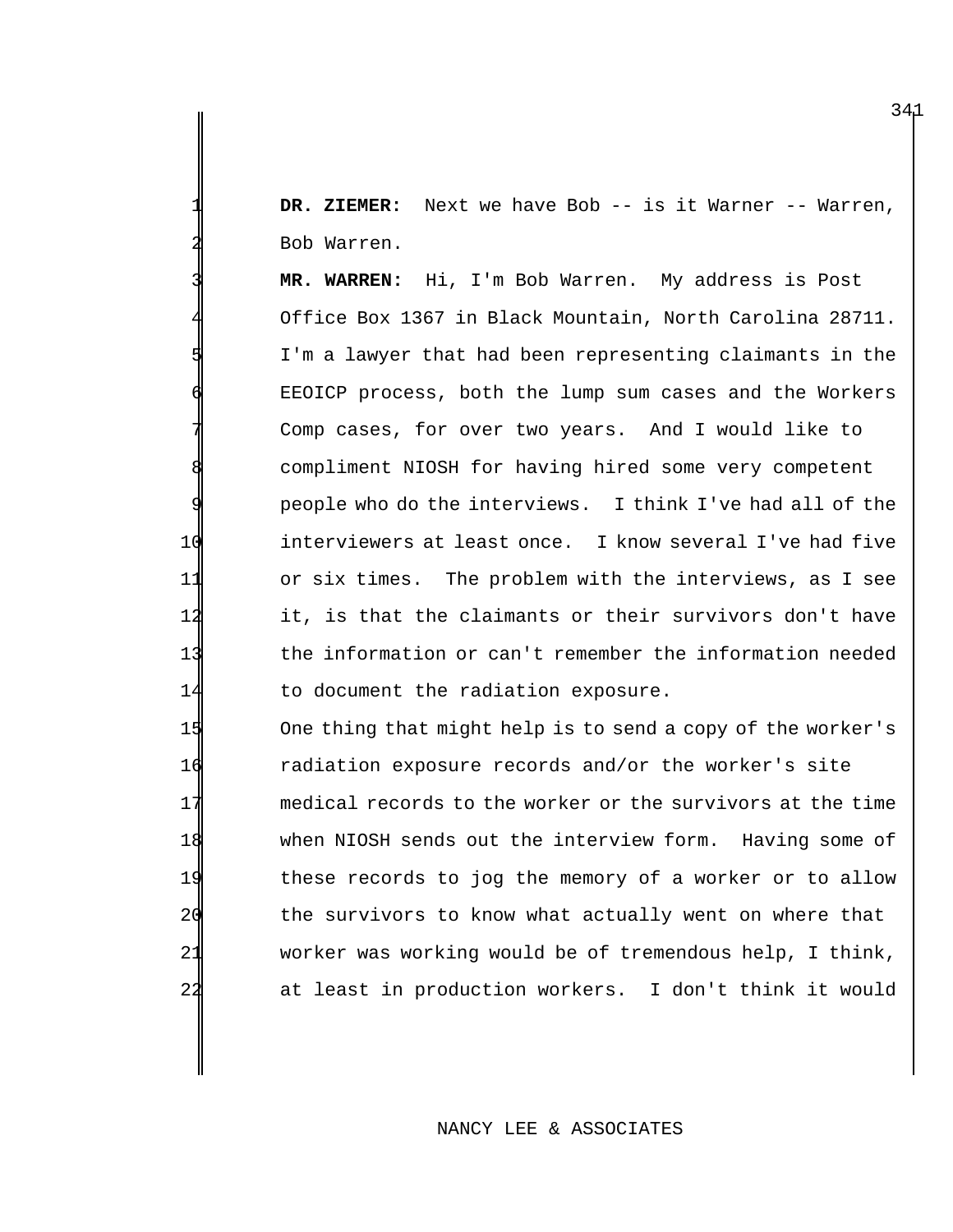help in construction workers, but whatever records you have would be helpful.

I had -- I do agree that the construction workers should be put in a Special Exposure Cohort because it's so difficult to document all the dangerous situations they're in. I have interviewed clients that were in the construction -- and they just have a variety of different experiences where somebody said go repair this valve or 9 do something else or put a pipe in in a radiation zone, 10 and that's just not documented.

 I also agree with Knute Ringin's comments that he made at 12 your last meeting which I read on your web site -- which I appreciate the opportunity to be able to do that -- when he said that the site profile documents were not reflecting what went on at Savannah River Site. And he specifically said that 83 significant site history documents not referenced in the SRS technical document are extremely relevant. I think they're extremely relevant. And by not using these documents, NIOSH has damaged its credibility for fair treatment of the workers, and I just think you need to look at that seriously. One of the things not in the SRS technical documents --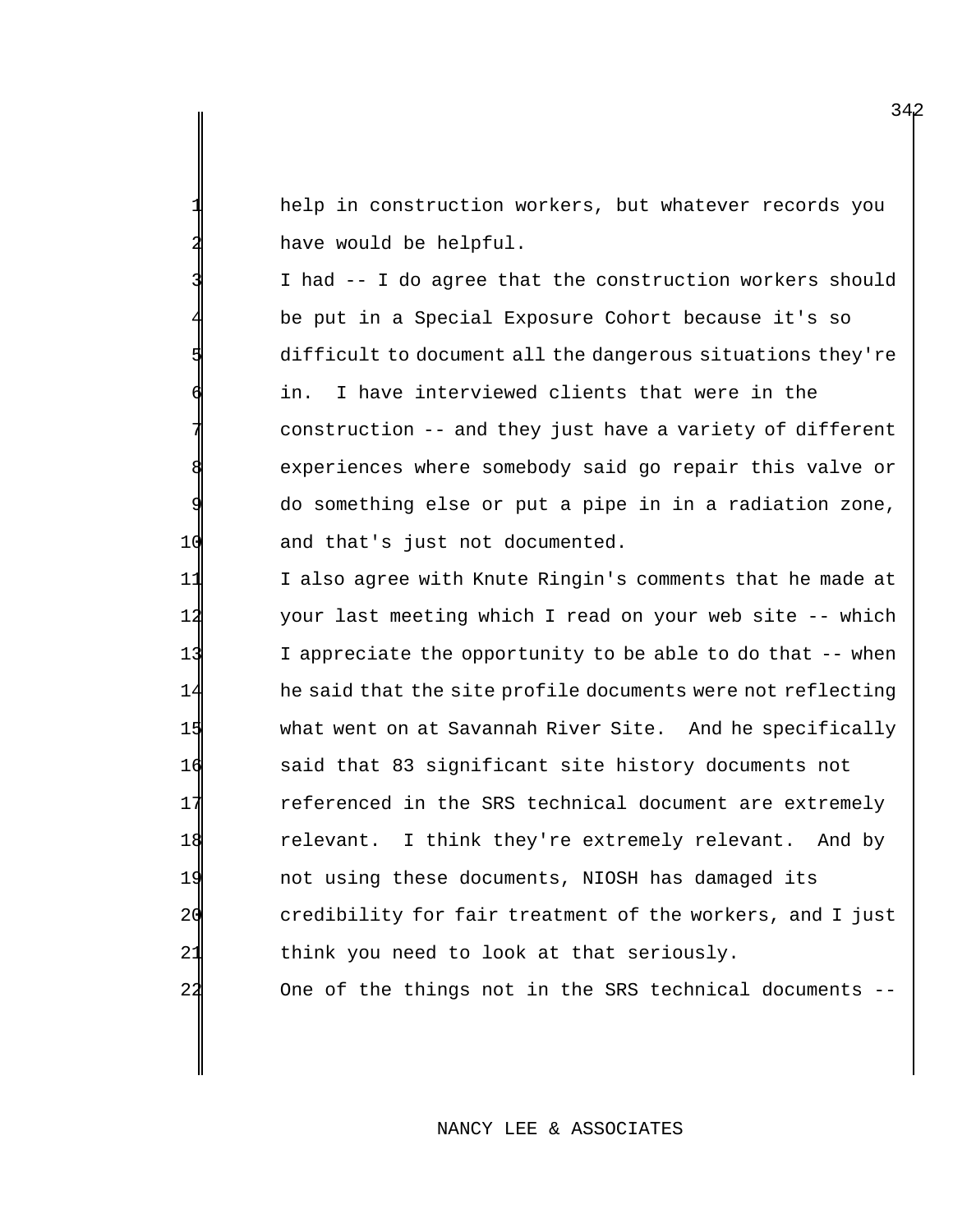the technical document and the amendments, is the practice at SRS of workers eating contaminated plums, blackberries, scuppernong grapes, peaches, pecans and even eating fish out of the holding ponds. You can appreciate the effects of these radioactive things on the mouth, the throat, the stomach, the colon, the bladder and even the prostate. And as far as I know, NIOSH health physicists have not developed procedures to deal with these cases.

One of the problems that I've had with different sites -- SRS, Hanford and Oak Ridge are the ones that I've dealt with mostly -- is that DOE says it does not have the records for workers who have presented Social Security records, W-2 forms, affidavits from fellow workers saying that they worked at the site. I've just really been appalled at 15 DOE's lack of thoroughness in getting records,

 particularly when they -- they have duPont, Westinghouse or Bechtel that they're dealing with. They know these people have the records and all DOE has been doing is just simply asking them and then saying okay, well, if you don't have them, that's it, and workers claims then getting 21 denied.

22 I think by continuing to be persistent in asking for the

## NANCY LEE & ASSOCIATES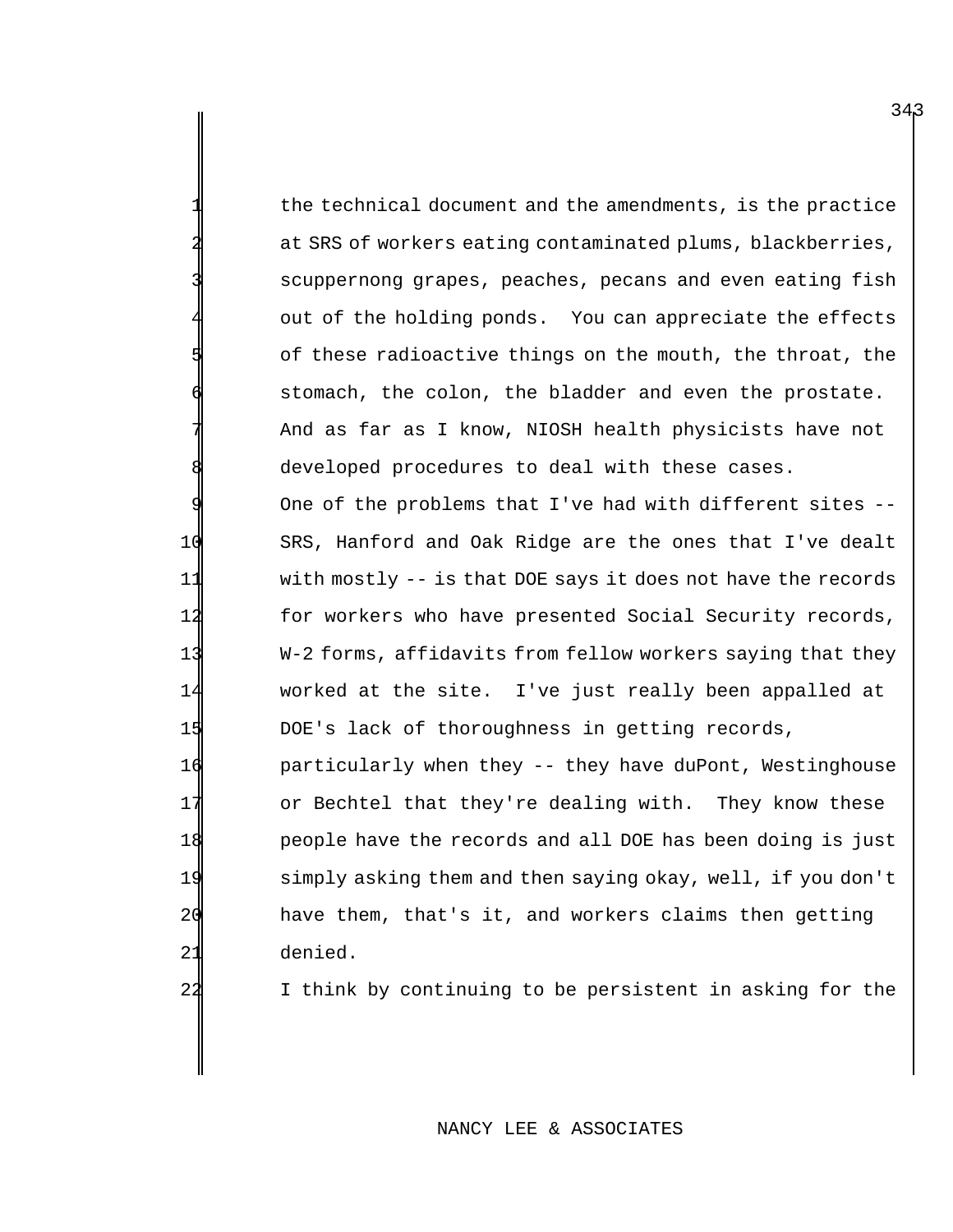records, NIOSH can at least document that they are asking for the records over and over again. What I've had in several cases is they say there's no records, and then finally when it gets up to Workers Advocacy in Washington, suddenly all the records are there. And by that time NIOSH has already done the dose reconstruction on a very abbreviated work history and they've lost. And so we get up  $-$  all the way up there.

I would point out that the status report sent out by NIOSH that you send out normally really doesn't help much when a dose reconstruction is started and then the status report comes out every month just showing that the dose reconstruction started on the same date, with no changes. I have about a half a dozen clients who have been waiting 15 for more than 180 days for a dose reconstruction and all they get every month is a call saying -- I mean a report, 17 then they call me -- well, all this says is the same thing last month. If it was some kind of expectation or estimate 19 of when the dose reconstruction was going to be completed, then that would give you useful information, I think. 21 Now in light of the testimony of the two ladies last night, I also want to know -- want you to know about several other

### NANCY LEE & ASSOCIATES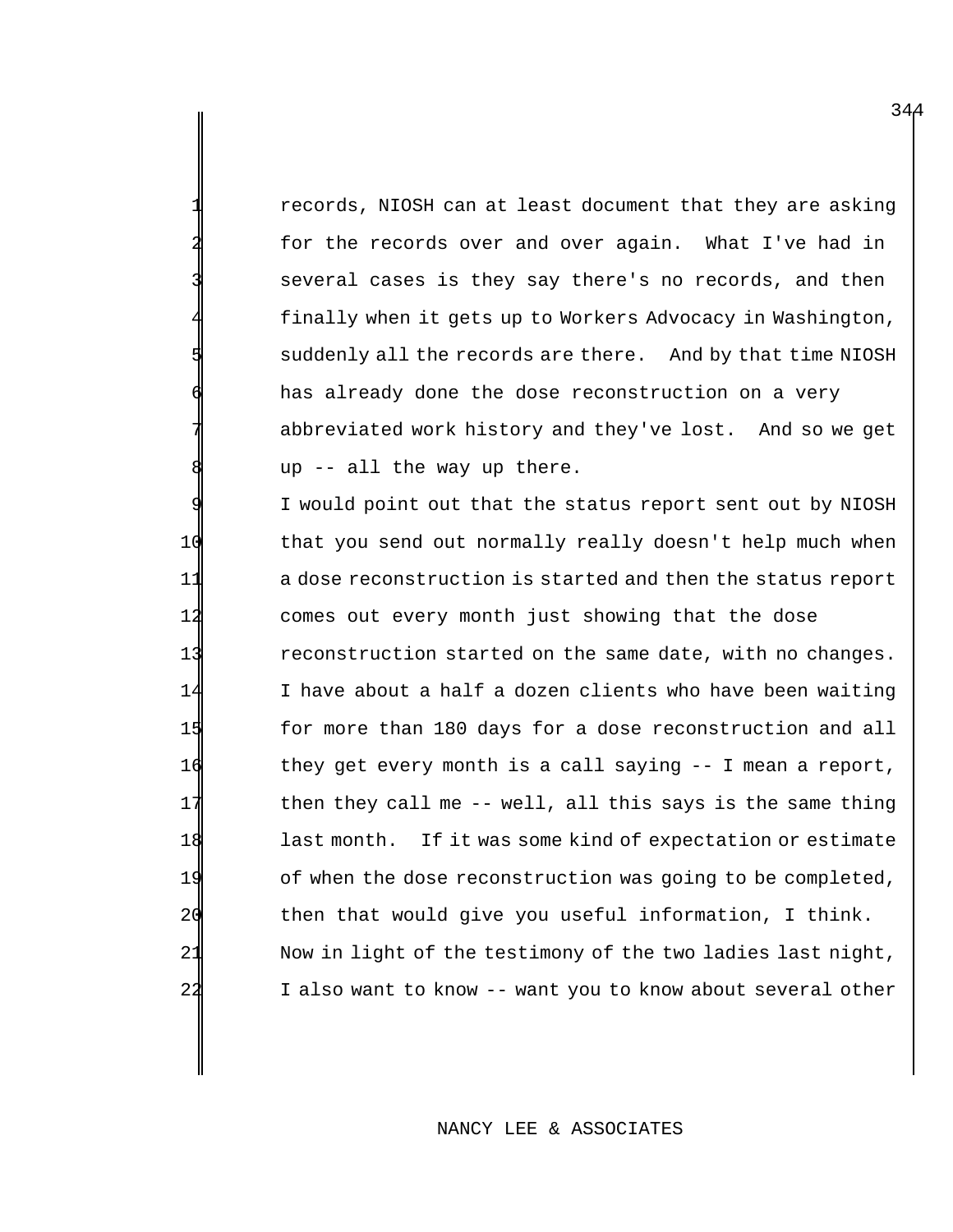women who had worked in this administration building at SRS. They worked as secretaries and then had breast cancer. One client of mine with breast cancer was denied benefits because the NIOSH dose reconstruction procedure was based upon her 30 millirems of exposure over seven years, and it was based supposedly on the most favorable dose. But if -- as you heard last night, if they were working next to a radiation zone that wasn't separated by any -- any lead or anything else, then there's something 10 that could have happened to these workers. I know of two 11 other workers who were secretaries and they were diagnosed 12 with different cancers. One died in the forties, the 13 other one died in her thirties. And these cases are just 14 the ones I know about or the ones you know about and I know 15 about from last night.

 I would join David (sic) Miller in asking that the members of this panel look into this situation and do a -- some type of cancer screening of administrative personnel who were almost 100 percent women and who worked in the 700 20 areas at SRS.

21 The last point I would make is that I hope some of you on 22 this committee will also use your expertise to -- with

### NANCY LEE & ASSOCIATES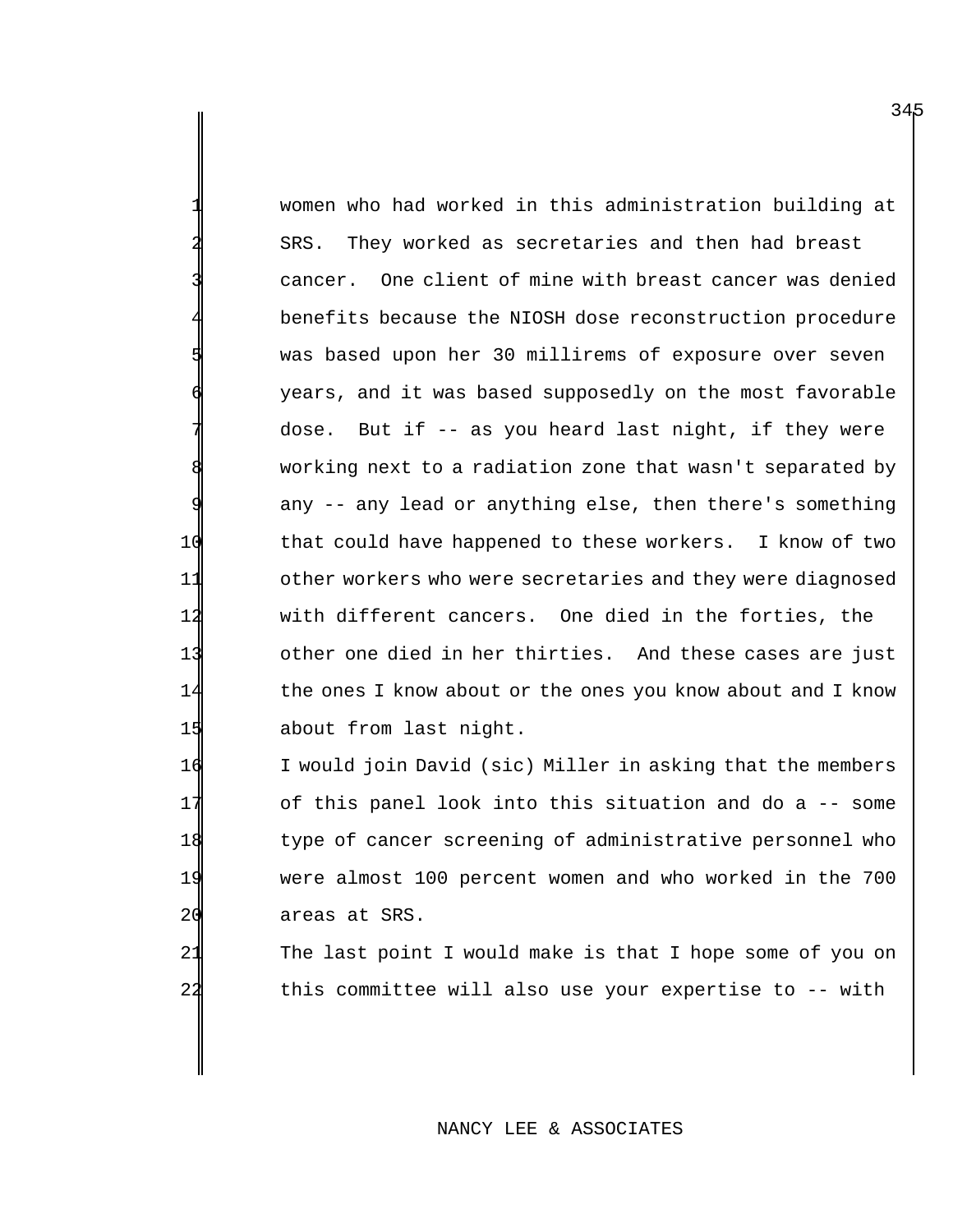1 NIOSH's help, to actually perform a dose reconstruction 2 on workers who had lymphomas, leukemia or thyroid cancer. I don't think it's a secret in the scientific community that if you have large numbers of people exposed to radiation that the expected result would be thyroid cancers, lymphomas and leukemias. Somehow the NIOSH dose reconstruction process is not finding that there is at least a 50 percent probability of causation in these particular cases, at least from the cases I've seen. 10 Please look into this problem because I think something 11 is very wrong with the NIOSH procedures for this particular 12 type cancers, the thyroid, the leukemias and the 13 lymphomas. 14 Thank you very much. Any questions? 15 **MR. ELLIOTT:** Questions for Mr. Warren? 16 (No responses) 17 **MR. ELLIOTT:** Last person we have on the sign-up list is 18 Howard Lawson. 19 **MR. LAWSON:** Good afternoon. I guess -- yeah, it's 20 afternoon already. I am Howard Lawson. I'm electrician 21 by trade and a union health and safety representative for 22 the atomic trades and labor council at the Y-12 plant in

NANCY LEE & ASSOCIATES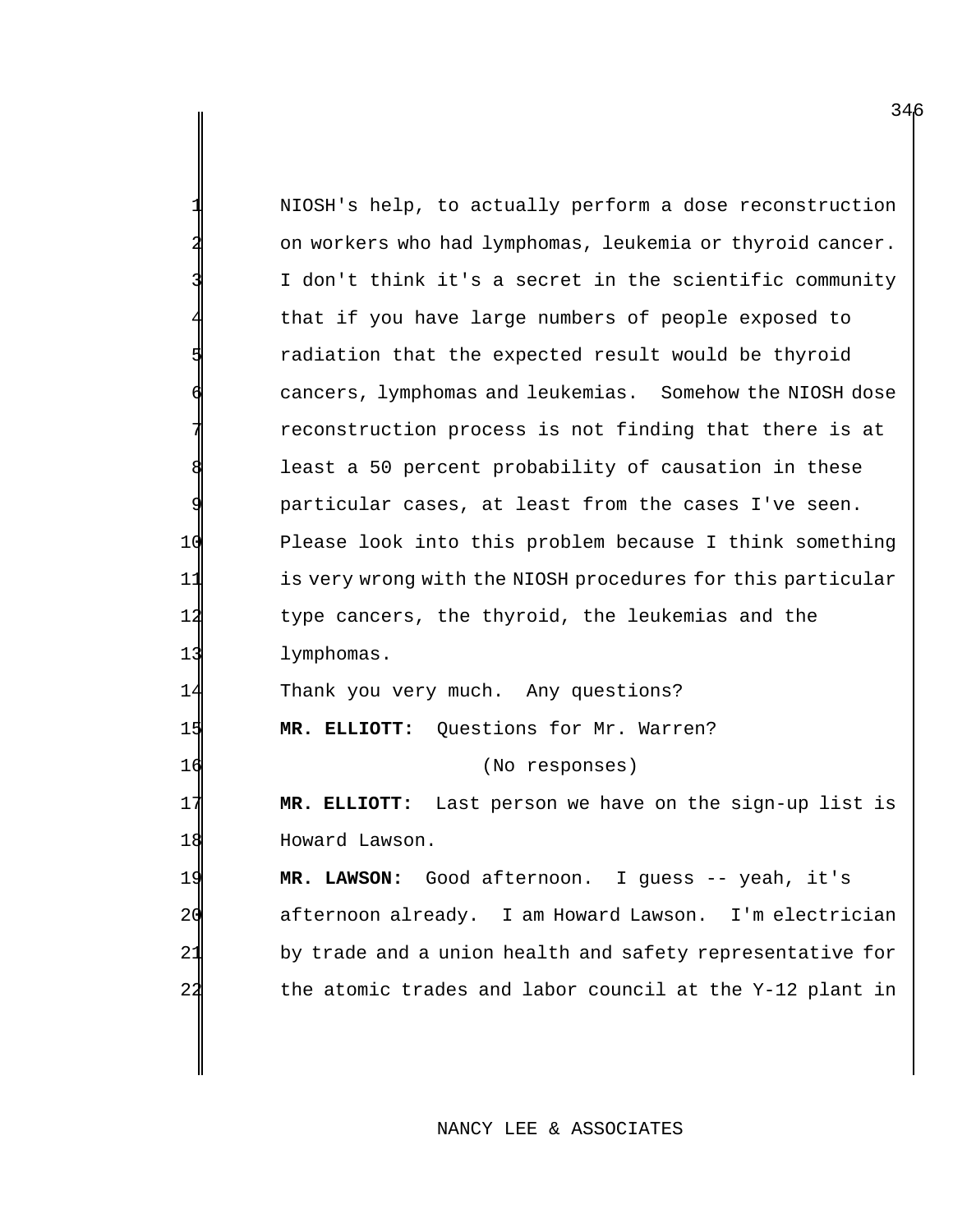0ak Ridge. And I've got a couple of issues to lay on you, a couple of bricks -- more bricks for your load. But first, on behalf of the ATLC in Oak Ridge, let me thank the Board, each of you, for the work that you do. And one of the issues that I have is the one that we've heard a lot about, and that's the Special Exposure Cohort. But before I get into it, let me remind you just a little bit about Oak Ridge site. And it is one site with three individual plants. We've got the K-25 plant or the 10 gaseous diffusion plant or the -- I guess it's the ETTP 11 now, East Tennessee Technology Plant or something. And 12 of course we have the Y-12 weapons plant where I work, and 13 the X-10 national lab.

 Let me find my place here. A lot of things I've lost; I miss my mind more than anything a lot of times. Though all three plants are different, and basically all the exposures were the same and the monitoring was the 18 same, is one reason that I think that all plants should be in the special cohort. But like I say, there's three plants on one site and of course K-25 is in the special cohort by virtue of being a gaseous diffusion plant. But 22 the ATLC, if you have a opportunity to advise the powers

### NANCY LEE & ASSOCIATES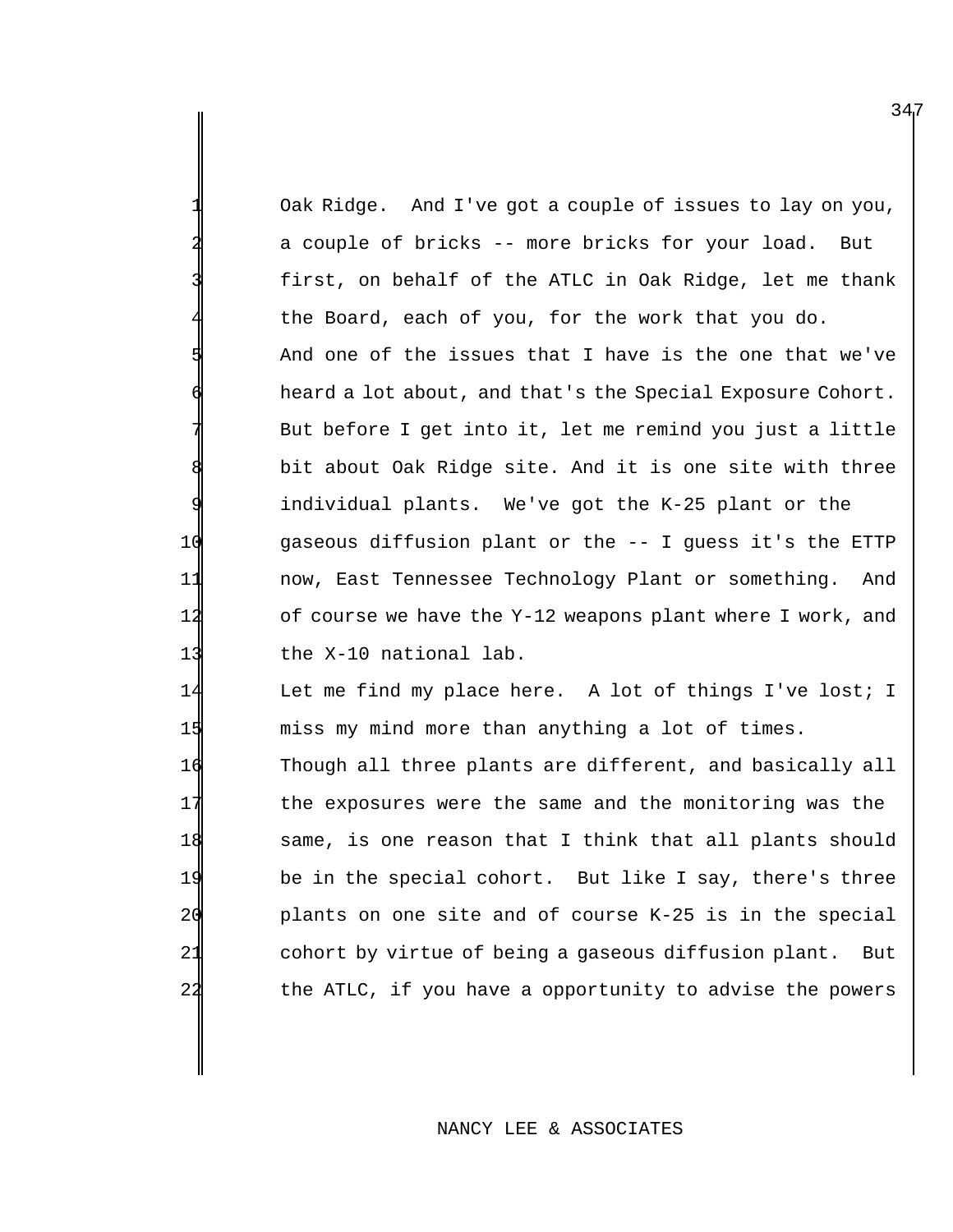that be on inclusion of people in the special cohort, the ATLC would like to have the current and former workers at Y-12 and X-10 who are affected or have been affected by one of the specific cancers be included in the special cohort as a class of people. Justification for the SEC for X and Y worker is that, like the gentleman that spoke first, talked about the construction workers moving from site to site, the Oak Ridge workers -- maintenance workers routinely went from one site to the other, for training or one reason or another. Another justification for the SEC classification is workers at X-10 developed and tested many of the diffusion processes that are used around -- around the country. And in bygone years, accident and exposures happened, especially at the Y-12 plant. We've all read about those that -- in those days -- well, not 16 the criticality one, but the others were considered normal or everyday occurrences. And today they're not, they're considered off-normal occurrences and incidents and they're -- just aren't acceptable today, where in days gone by, they were. And I mention that because I want to know if NIOSH can or has taken that into consideration when they're doing the dose reconstruction, or is it possible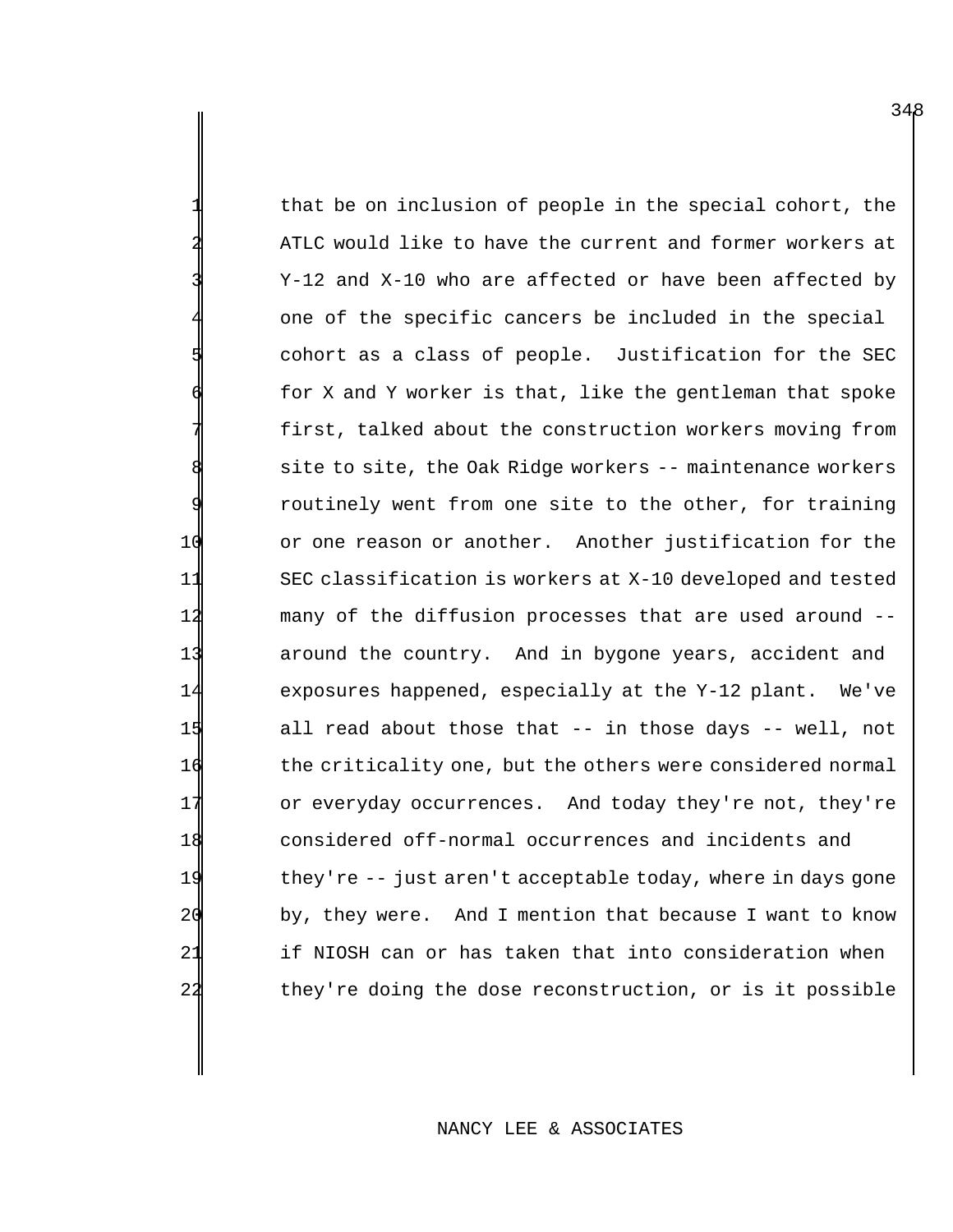to  $-$  to estimate those things.

The second issue and final issue that I need your help with is the health screening program. Here again, there's a difference among the three plants on the same site. K-25 has the screening, and also they have the scat can -- CAT scan truck that is used for early lung detection. And from what I've heard of the people at  $K-25$ , it's  $-$ - it does work. It's a good thing. The ATLC would like to see that same 9 process come to -- for the current and former workers at  $10$   $Y-12$  and  $X-10$ .

 Now we worked on a screening process with Mark and some more of them on the needs assessment for the screening program, and the last I found out that the medical screening program was in the works and probably will happen. But the CAT scan truck and the early detection system was not going to be part of it. And the ATLC would 17 like to see that -- you know, whatever we can do, whether we borrow it from PACE, which is an outstanding organization, or get a CAT scan truck of our own for the workers at X-10 and Y-12.

21 DR. ZIEMER: Thank you very much. Are there any -- those 22 are the four commenters that have signed up. Are there

### NANCY LEE & ASSOCIATES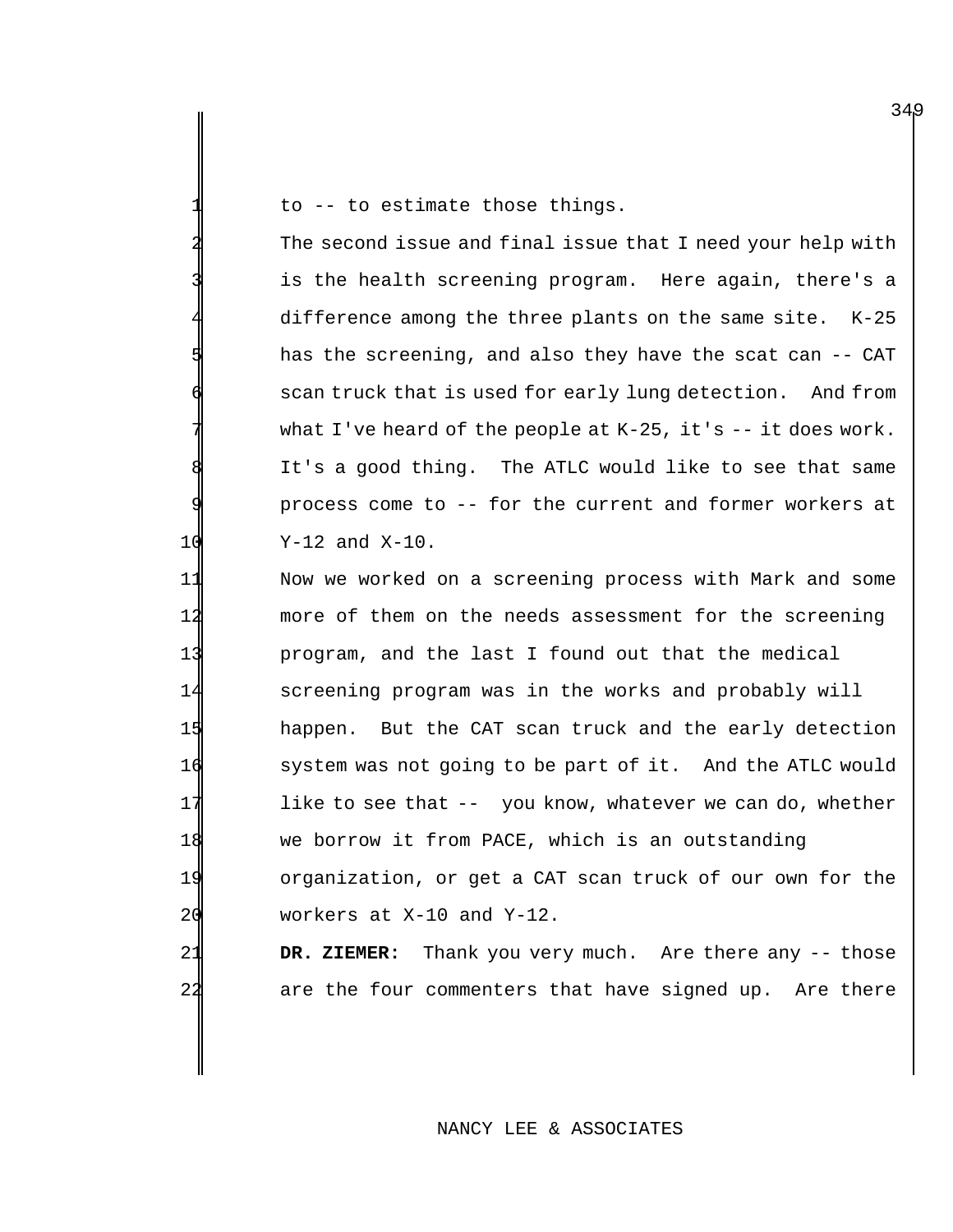any others here who didn't get a chance to sign up that wish to make public comment?

 **MS. GANTZ:** Hello. I'm Julie Gantz. I'm a former employee of Savannah River Site. Like I stated last night, I worked in 773-A on D wing and I have been told that the office that I worked in at one time was a contaminated lab that was supposedly cleaned up. It backed up to a fab lab, which was in RCA, and there were several times that they would melt the -- I knew that they were melting circuit boards to get the precious metals and fumes would come over into my office and I would get 12 headaches and my eyes would burn immediately. I never knew when they were down there or what they were doing. 14 I never -- did not know until several incidents went by when they were forced to stop and build a retaining wall. There was no retaining wall in between my office and that RCA, and I have since been -- the recommended decision from NIOSH is to deny my claim, and in my report it says that the dose reconstruction likely overestimates my actual exposure. Well, where's the documentation for that? You know, most of this stuff doesn't really tell you a whole lot, just you know, that... I'm getting nervous. I just

### NANCY LEE & ASSOCIATES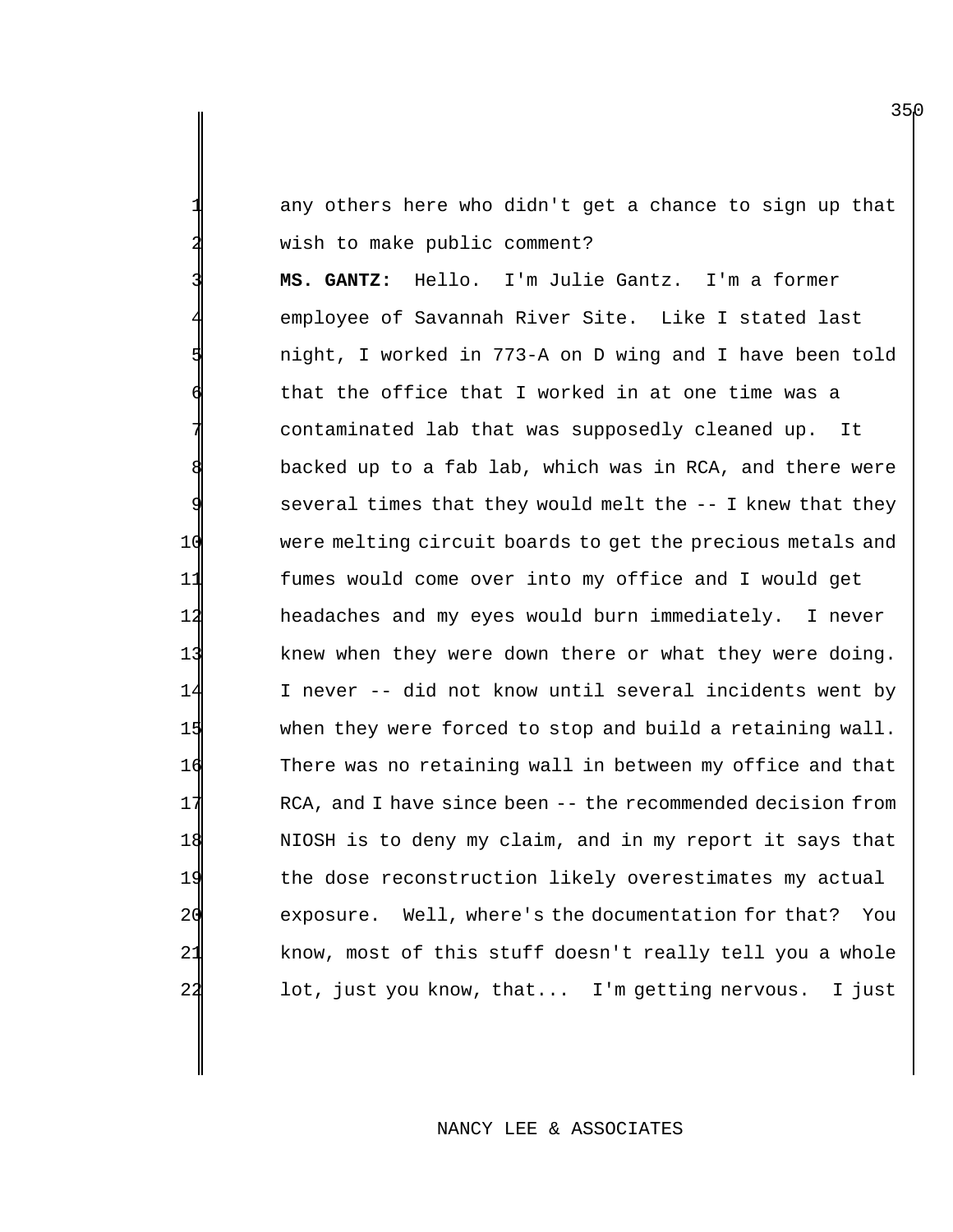wanted to know what documentation that, you know, they used to get all this.

DR. ZIEMER: Again, I think in this case we can ask NIOSH staff to individually provide that documentation since that is protected information that probably wouldn't be in public record, but maybe one of the staff can talk with  $MS.$   $--$ 

8 **MS. GANTZ:** 'Cause there are two other women besides me and -- plus my boss, we all had cancer and my boss has died, 10 so you can't exactly talk to him.

11 **DR. ZIEMER:** It appears that this could also be a case 12 where there were some chemical implications if they were 13 doing circuit board melting, as you described.

14 Unfortunately, this program doesn't address the issue of 15 chemical exposures and health effects of that, but the 16 documentation at least on the radiation dose

 reconstruction I think -- whatever is needed can probably be provided. Is that -- is that -- I don't think we need to necessarily do that here, but we could have the staff 20 work with -- with you on that.

21 **MS. GANTZ:** Okay. Thank you.

22 **DR. ZIEMER:** Thank you very much.

### NANCY LEE & ASSOCIATES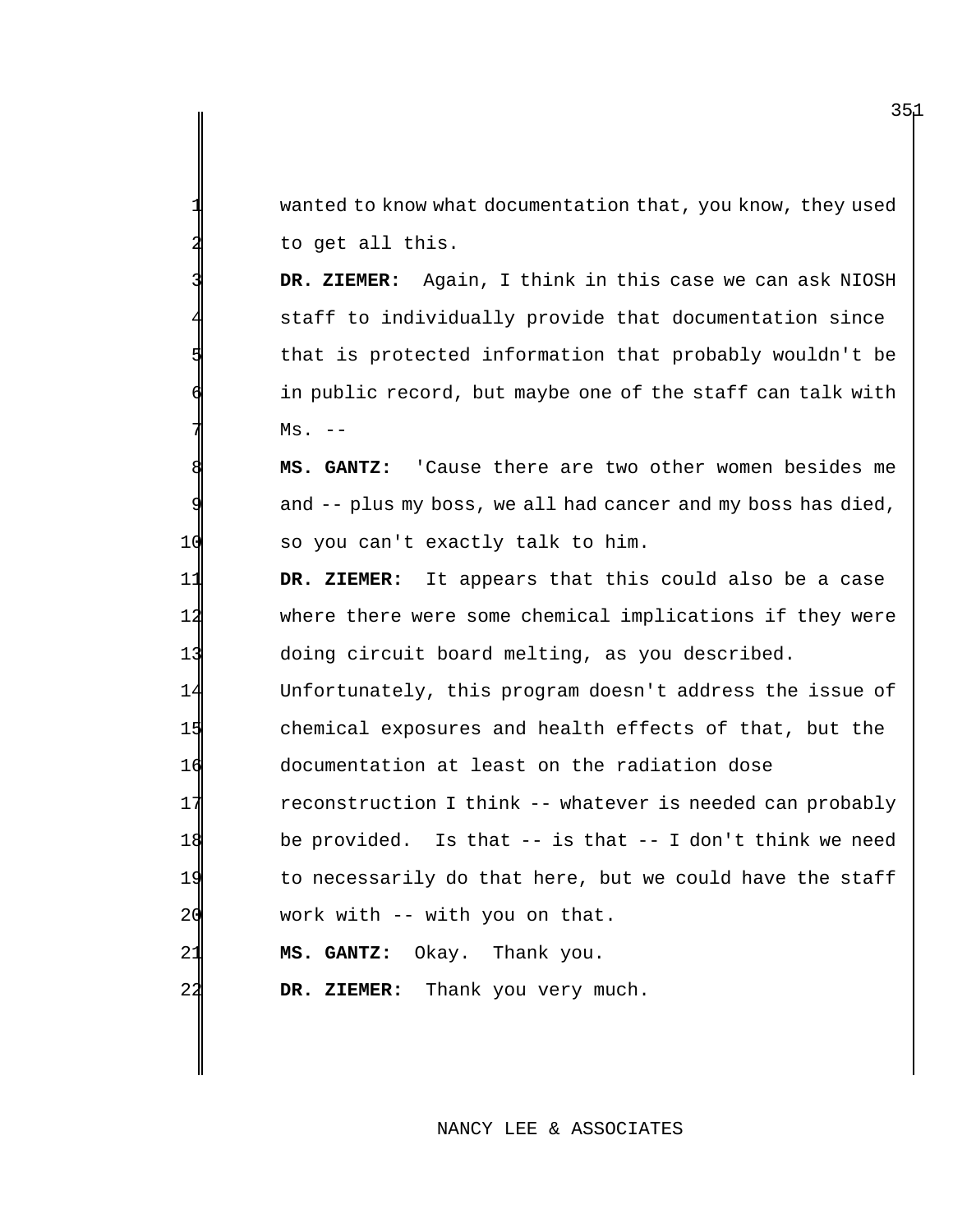1 **MR. ANFIELD:** I have one more question. Reflect back to just one small question. I have one -- they was talking about how can they lose the record, I got my check stubs right here to document it, so would that be -- would that 5 recognize my record from E.I. duPont, my check stubs? Just a copy of my check stubs, you know, like they're saying they can't find the records for some of the employees. DR. ZIEMER: I don't know the answer to that. Again, can we ask you to work individually with one of the staff and 10 maybe -- 11 **MR. ANFIELD:** Well, who is the staff? 12 **MR. ELLIOTT:** (Off microphone) Labor's not here right now 13 (Inaudible) clarification. 14 **DR. ZIEMER:** That's a -- oh, that's a Department of Labor 15 employment verification issue. 16 **MR. ANFIELD:** Yes. 17 **DR. ZIEMER:** Can we provide this gentleman with the person 18 he should contact? 19 **MR. ELLIOTT:** (Off microphone) Maybe (Inaudible) resource 20 center can help (Inaudible). 21 DR. ZIEMER: We'll try to help you, sir. 22 **MR. ANFIELD:** Okay. Thank you very much.

NANCY LEE & ASSOCIATES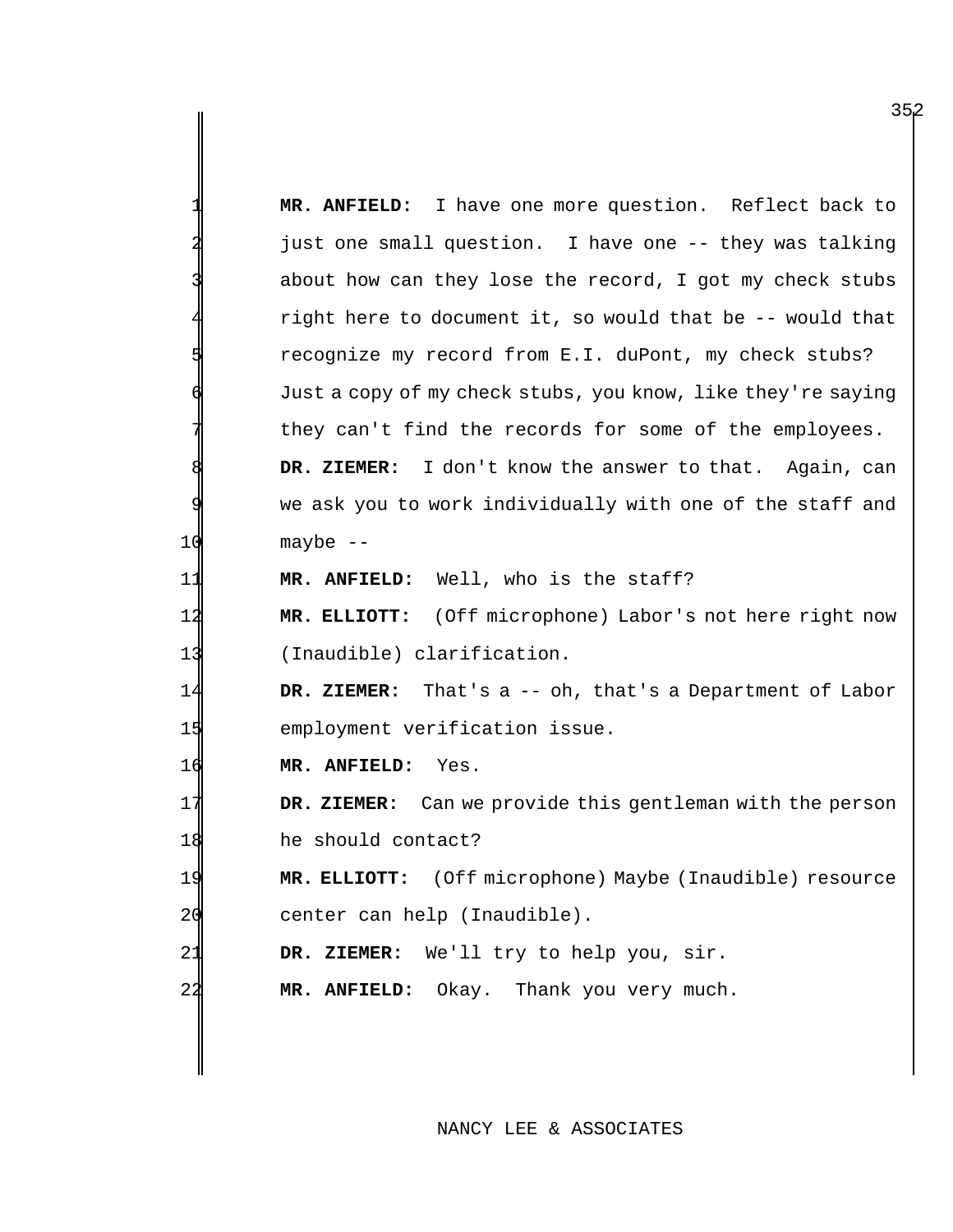DR. ZIEMER: This then concludes our open session of the Board meeting. Let me ask if there are any other announcements or issues that need to come before us in open session today.

### (No responses)

If not, we are going to recess for lunch, and the Board will reconvene at  $1:30$  p.m., at which -- which is a closed session. I want to announce to members of the public that that session will be confined to discussion and review of 10 the task order proposal and independent government cost 11 estimate for the Board's contractor, and no other business 12 will be conducted. Thank you very much. 13 (Whereupon, the public portion of the meeting was 14 adjourned, 12:30 p.m.)

17

15